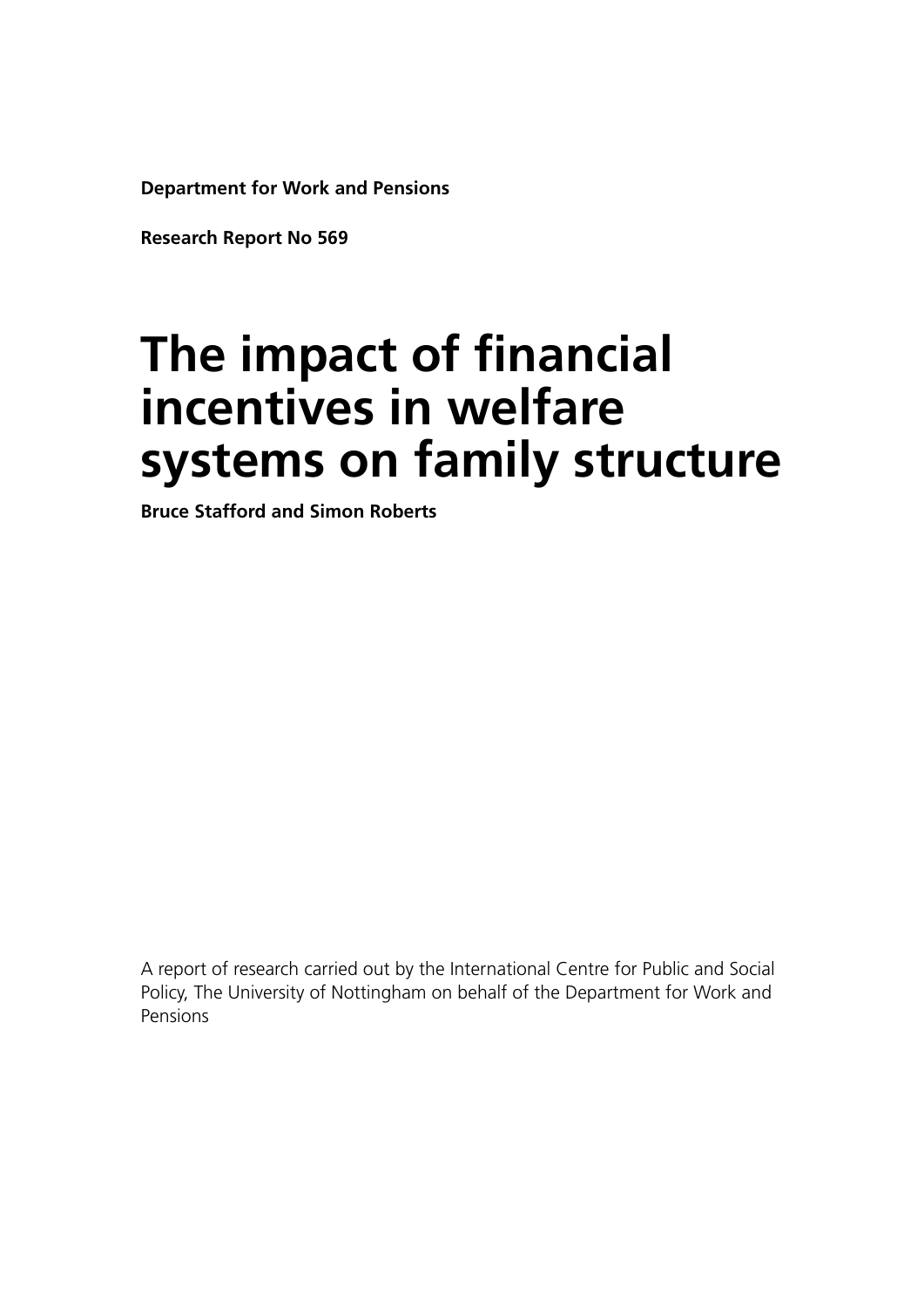© Crown Copyright 2009. Published for the Department for Work and Pensions under licence from the Controller of Her Majesty's Stationery Office.

Application for reproduction should be made in writing to The Copyright Unit, Her Majesty's Stationery Office, St Clements House, 2-16 Colegate, Norwich NR3 1BQ.

First Published 2009.

ISBN 978 1 84712 511 8

Views expressed in this report are not necessarily those of the Department for Work and Pensions or any other Government Department.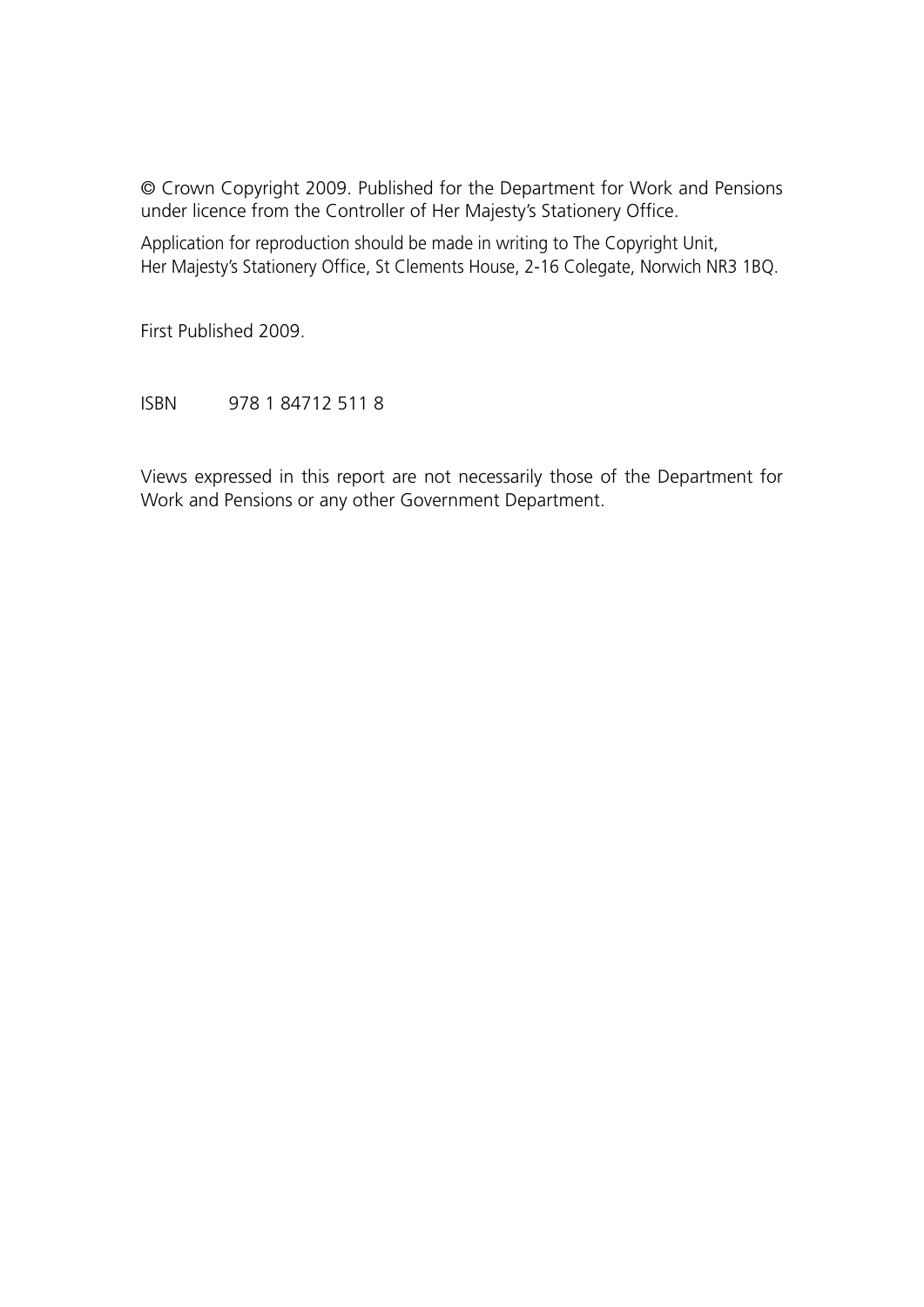# **Contents**

| 1   |                                                                      |                                                        |                                                       |  |
|-----|----------------------------------------------------------------------|--------------------------------------------------------|-------------------------------------------------------|--|
|     | 1.1                                                                  |                                                        |                                                       |  |
|     | 1.2                                                                  |                                                        |                                                       |  |
| 1.3 |                                                                      |                                                        |                                                       |  |
|     | 1.4<br>Background: UK and US family structures and welfare systems 9 |                                                        |                                                       |  |
|     |                                                                      | 1.4.1                                                  |                                                       |  |
|     |                                                                      | 1.4.2                                                  |                                                       |  |
|     |                                                                      | 1.4.3                                                  | Demographic changes affecting US families  15         |  |
|     |                                                                      | 1.4.4                                                  |                                                       |  |
|     | 1.5                                                                  | Theoretical perspectives and empirical observations 21 |                                                       |  |
|     |                                                                      | 1.5.1                                                  | Understanding welfare systems and family structure22  |  |
|     |                                                                      | 1.5.2                                                  |                                                       |  |
|     |                                                                      | 1.5.3                                                  |                                                       |  |
|     |                                                                      | 1.5.4                                                  | Union dissolution and welfare systems 30              |  |
|     |                                                                      | 1.5.5                                                  | Fertility and single motherhood and welfare systems32 |  |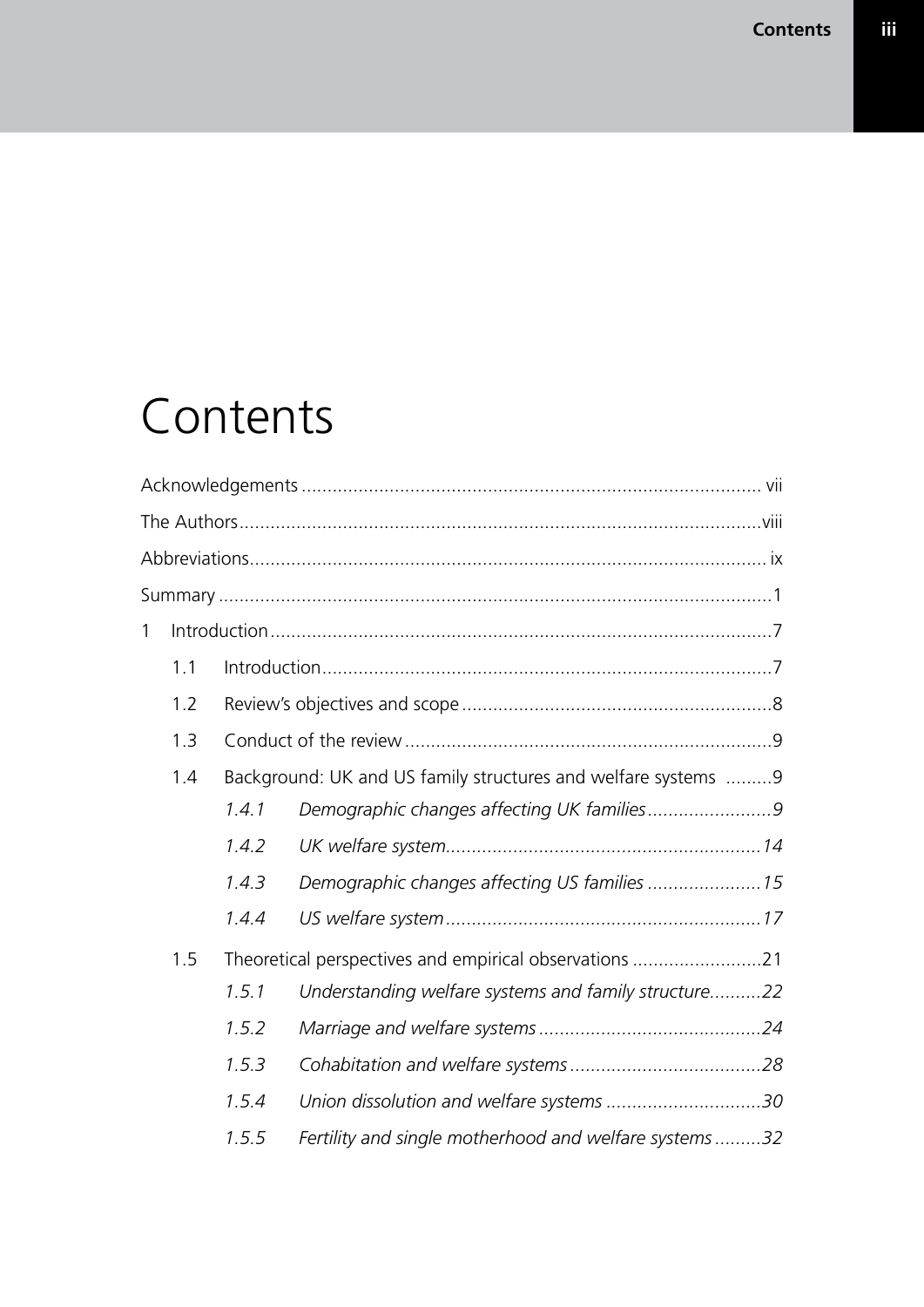|     | 1.6 |       |                                                                  |  |
|-----|-----|-------|------------------------------------------------------------------|--|
|     |     | 1.6.1 |                                                                  |  |
|     |     | 1.6.2 |                                                                  |  |
|     |     | 1.6.3 |                                                                  |  |
|     |     | 1.6.4 |                                                                  |  |
|     | 1.7 |       |                                                                  |  |
| 2   |     |       |                                                                  |  |
|     | 2.1 |       |                                                                  |  |
|     |     | 2.1.1 |                                                                  |  |
|     | 2.2 |       | Research evidence on welfare systems and partnering48            |  |
|     |     | 2.2.1 | UK evidence on union formation and the welfare system 48         |  |
|     |     | 2.2.2 | Cross-country comparative studies on union formation50           |  |
|     |     | 2.2.3 | US evidence on union formation and the welfare system51          |  |
|     |     | 2.2.4 | Canadian evidence on union formation and the welfare             |  |
|     |     |       |                                                                  |  |
|     | 2.3 |       |                                                                  |  |
| 3   |     |       |                                                                  |  |
|     | 3.1 |       |                                                                  |  |
| 3.2 |     |       |                                                                  |  |
|     |     |       | 3.2.1 UK evidence on union dissolution and the welfare system.74 |  |
|     |     | 3.2.2 | US evidence on union dissolution and the welfare system76        |  |
|     |     | 3.2.3 | Australia evidence on union dissolution and the welfare          |  |
|     | 3.3 |       |                                                                  |  |
| 4   |     |       |                                                                  |  |
|     | 4.1 |       |                                                                  |  |
|     | 4.2 |       |                                                                  |  |
|     |     | 4.2.1 | UK evidence on welfare systems and childbearing and              |  |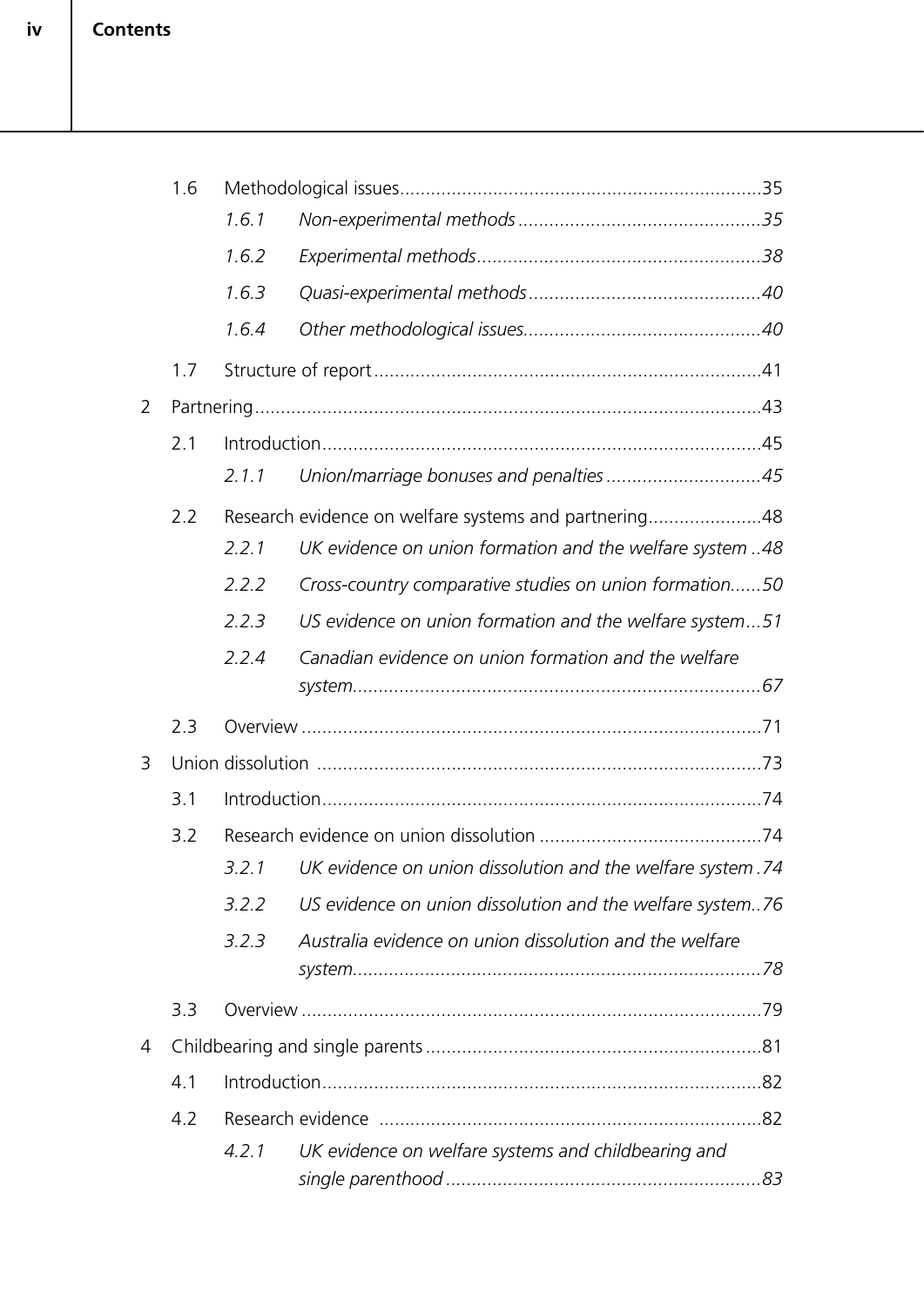|            |            | 4.2.2 |                                                           | Cross-national evidence on welfare systems and            |  |
|------------|------------|-------|-----------------------------------------------------------|-----------------------------------------------------------|--|
|            |            | 4.2.3 |                                                           | US evidence on welfare systems and childbearing and       |  |
|            | 4.3        |       |                                                           |                                                           |  |
| 5          |            |       |                                                           |                                                           |  |
|            | 5.1        |       |                                                           |                                                           |  |
|            | 5.2        |       |                                                           |                                                           |  |
|            | 5.3        |       |                                                           |                                                           |  |
|            | 5.4        |       |                                                           |                                                           |  |
|            |            | 5.4.1 |                                                           |                                                           |  |
|            |            | 5.4.2 |                                                           |                                                           |  |
|            |            | 5.4.3 |                                                           | Policy options for reducing (non-marital) childbearing123 |  |
|            |            | 5.4.4 |                                                           | Welfare systems and modern living arrangements  125       |  |
|            | 5.5        |       |                                                           |                                                           |  |
| 6          |            |       |                                                           |                                                           |  |
|            | 6.1        |       |                                                           |                                                           |  |
|            | 6.2        |       |                                                           |                                                           |  |
|            |            | 6.2.1 |                                                           |                                                           |  |
|            |            |       |                                                           | 6.2.2 Undertaking research on welfare systems and family  |  |
|            |            |       |                                                           |                                                           |  |
|            | 6.3        |       |                                                           |                                                           |  |
|            | Appendix A |       |                                                           |                                                           |  |
| Appendix B |            |       | UK studies modelling the amount and distribution of union |                                                           |  |
| Appendix C |            |       | Summary of Moffitt's (1998b) review of US                 |                                                           |  |
| Appendix D |            |       | US studies modelling the amount and distribution of union |                                                           |  |
|            |            |       |                                                           |                                                           |  |

**v**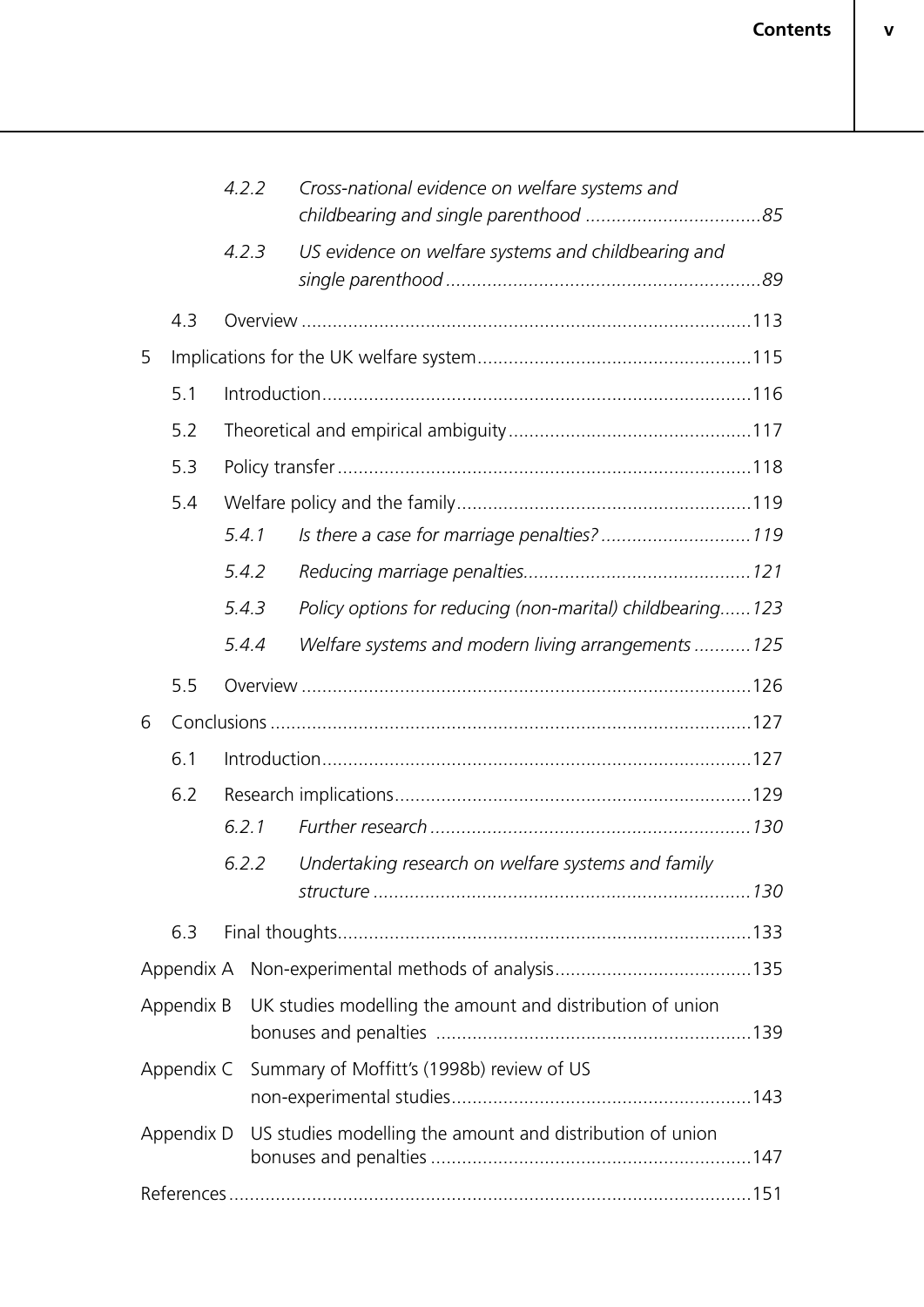**vi**

# List of tables

| Table C.1       | Number of estimates of welfare effects on marriage and fertility in   |    |
|-----------------|-----------------------------------------------------------------------|----|
|                 |                                                                       |    |
| List of figures |                                                                       |    |
|                 | Figure 1.1 Heuristic model for how the welfare system might influence |    |
|                 |                                                                       | 23 |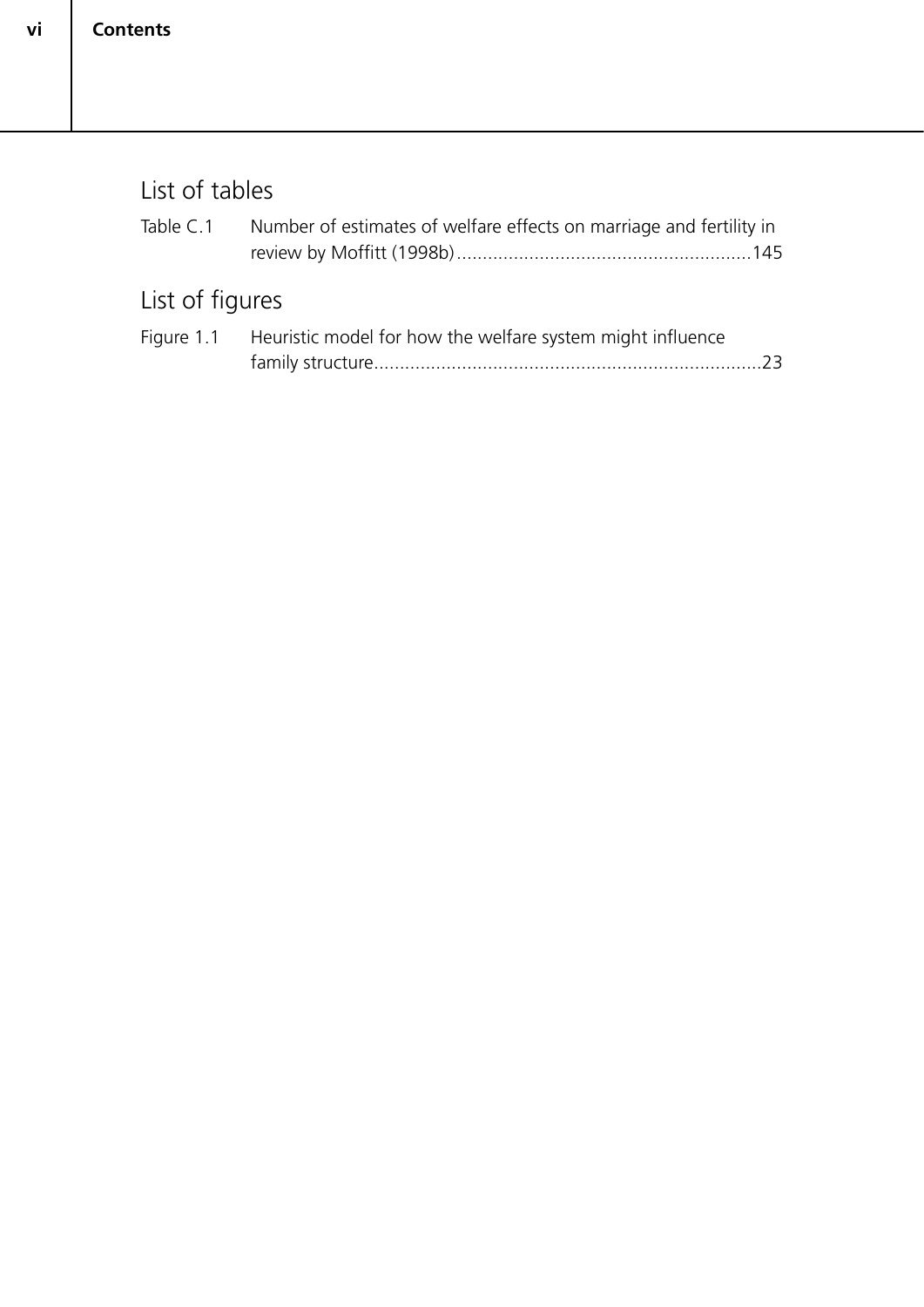# Acknowledgements

The authors are grateful for the advice and support received from (past and current) colleagues within Department for Work and Pensions (DWP) notably Gillian Burgess, Bola Akinwale and Stephen Morris of the Strategy Unit.

Within the School of Sociology and Social Policy we would like to thank Emily Frisby.

Nonetheless, the views expressed in this report are the authors' own and do not necessarily reflect those of the DWP.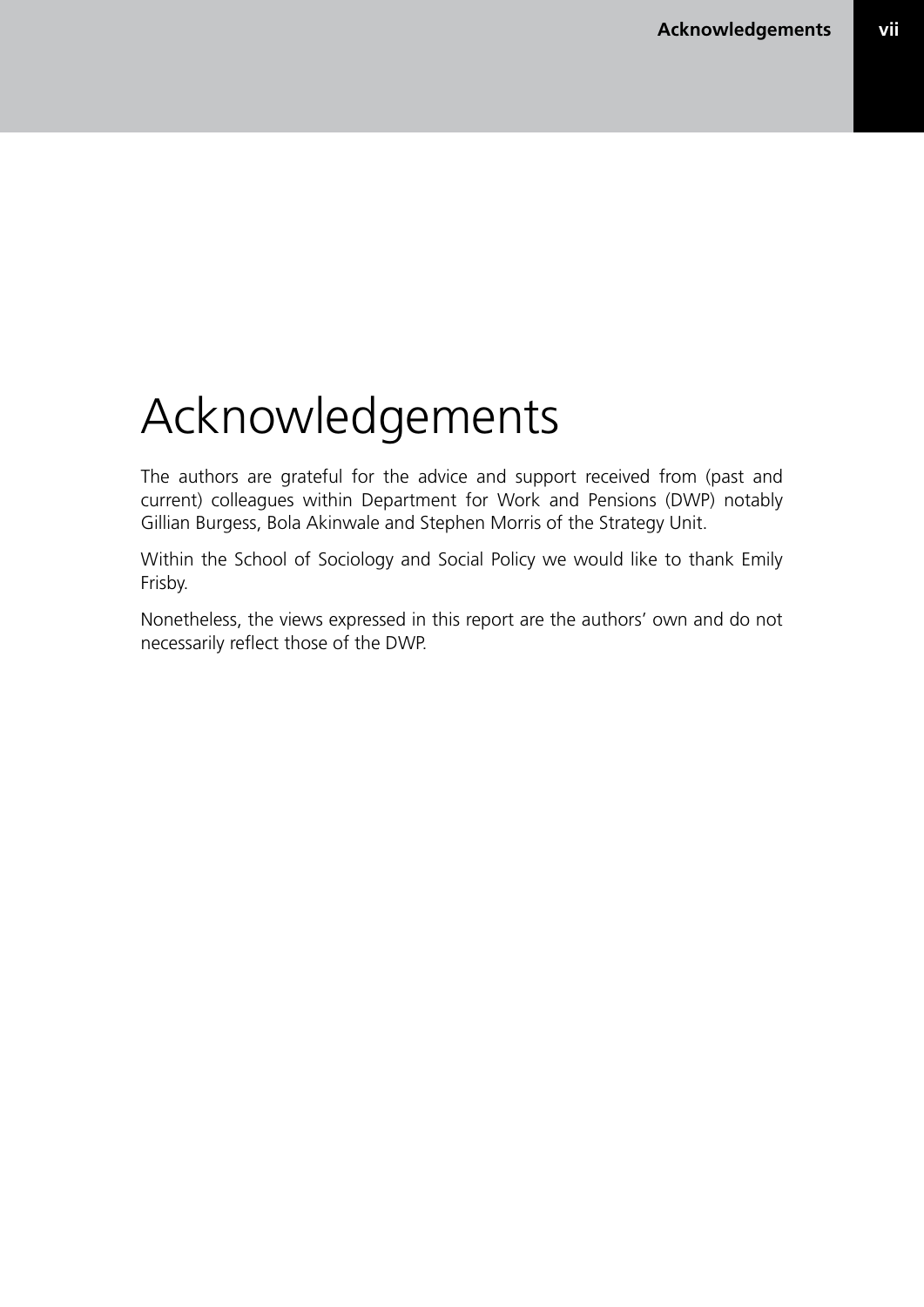# The Authors

Bruce Stafford is Professor of Public Policy at the International Centre for Public and Social Policy, School of Sociology and Social Policy, University of Nottingham. Before joining the School in February 2006, he was a social and policy researcher in local government and at the universities of Birmingham, Loughborough and Salford.

His main academic interests are focused on policy evaluations, social security in particular welfare to work, disability issues, and the implementation of policies and the delivery of welfare services.

In recent years, the majority of his research has been for government departments, notably the Department for Work and Pensions (DWP).

Simon Roberts is a Special Lecturer at the International Centre for Public and Social Policy, School of Sociology and Social Policy, University of Nottingham.

Before joining the University of Nottingham he was a social and policy researcher at the universities of Brunel and Loughborough. His main research interests include United Kingdom (UK), European and international social security, disability and discrimination, and Housing Benefit reform. He is the UK expert and member of the think tank on the European Commission's Training and Reporting on European Social Security network.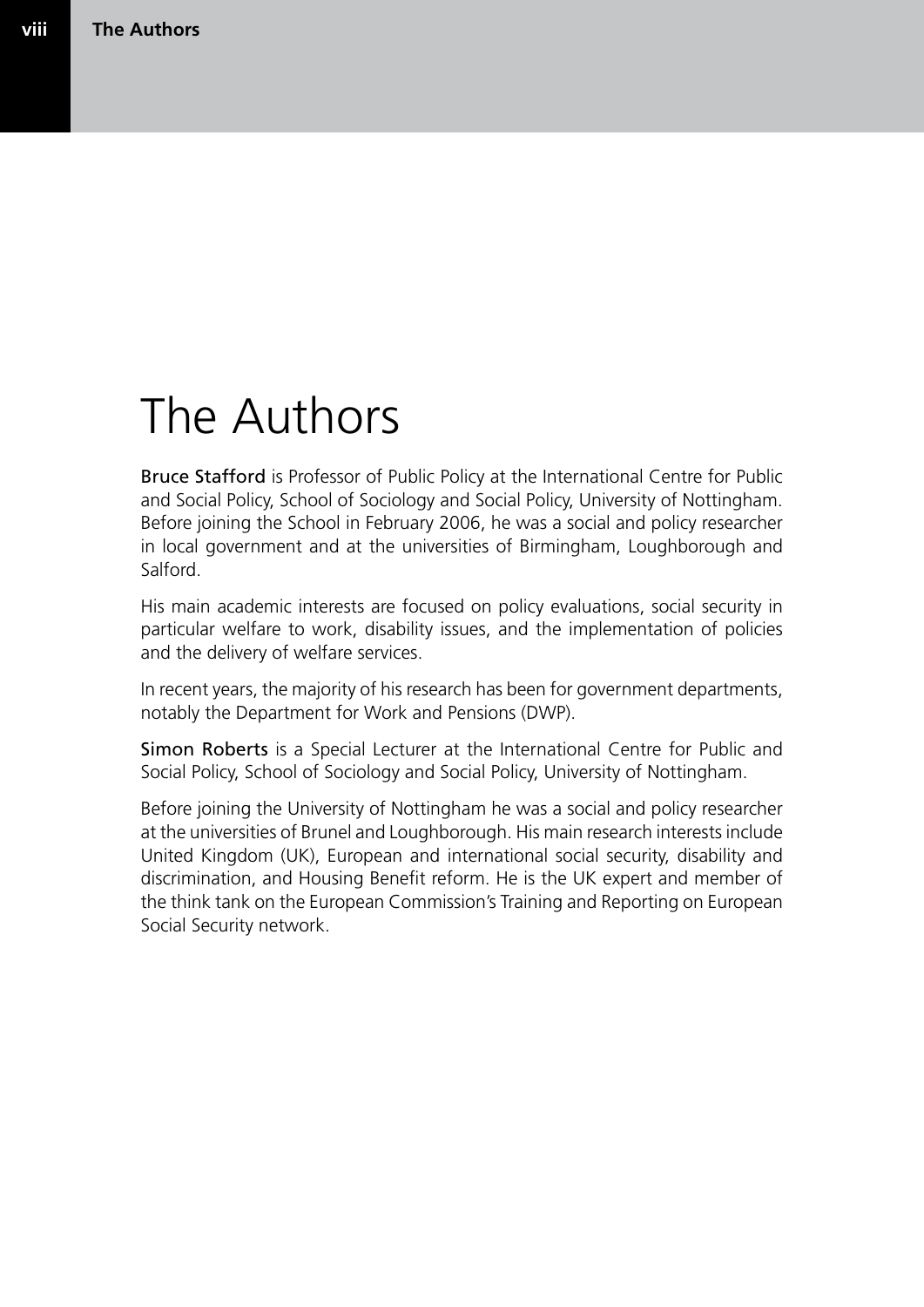# Abbreviations

| <b>AFDC</b>   | Aid to Families with Dependent Children                              |
|---------------|----------------------------------------------------------------------|
| AFDC-UP       | Aid to Families with Dependent Children-<br>Unemployed Parent        |
| <b>BHPS</b>   | British Household Panel Survey                                       |
| <b>CPS</b>    | <b>Current Population Survey</b>                                     |
| <b>CTC</b>    | Child Tax Credit                                                     |
| <b>EITC</b>   | Earned Income Tax Credit                                             |
| <b>FES</b>    | Family Expenditure Survey                                            |
| <b>FTBA</b>   | Family Tax Benefit Part A                                            |
| <b>JOBS</b>   | Job Opportunities and Basic Skills                                   |
| <b>MFIP</b>   | Minnesota Family Investment Program                                  |
| <b>NLSY</b>   | National Longitudinal Survey of Youth                                |
| <b>OECD</b>   | Organisation for Economic Co-operation and<br>Development            |
| <b>PAYG</b>   | Pay As You Go                                                        |
| <b>PRWORA</b> | Personal<br>Responsibility<br>Work<br>and<br>Reconciliation Act 1996 |
| <b>PSID</b>   | Panel Study of Income Dynamics                                       |
| <b>SSP</b>    | Self-Sufficiency Project                                             |
| <b>TANF</b>   | Temporary Assistance for Needy Families                              |
| <b>UK</b>     | United Kingdom                                                       |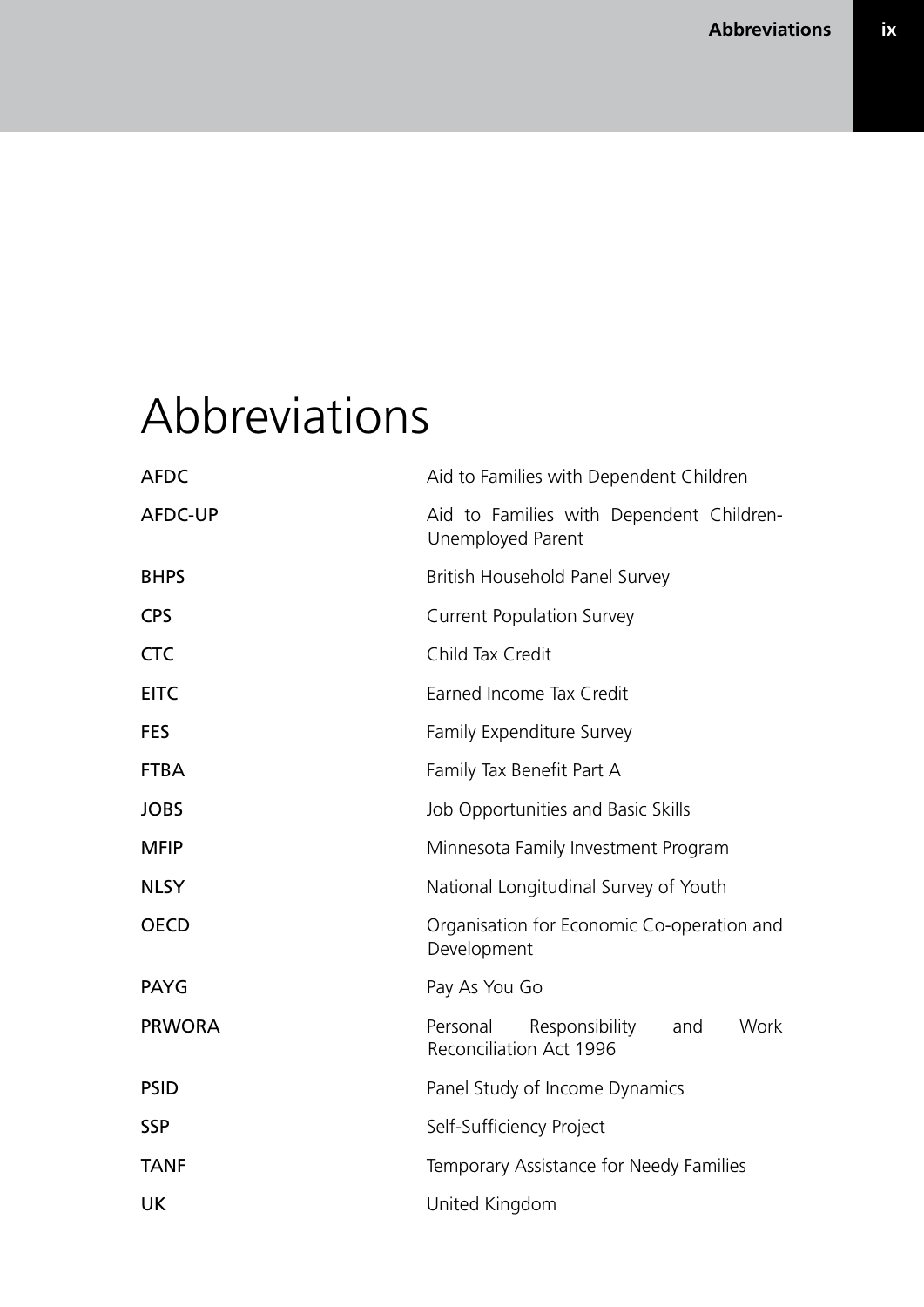| US          | United States               |
|-------------|-----------------------------|
| <b>WFTC</b> | Working Families Tax Credit |
| <b>WTC</b>  | Working Tax Credit          |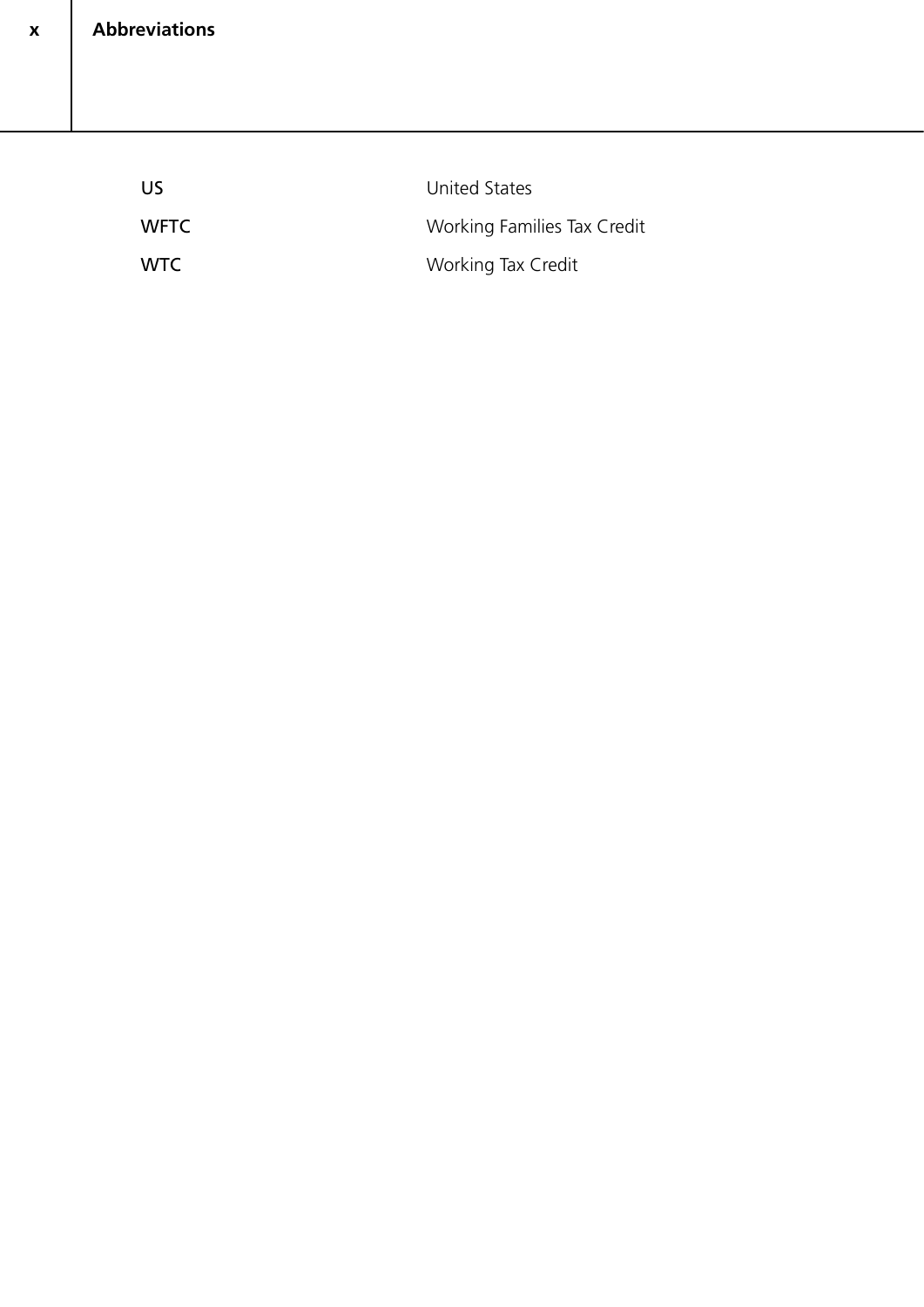# Summary

## Introduction

There are academic and policy debates about whether financial incentives in welfare (that is, benefits and tax credit) systems affect demographic behaviour. For some they are seen as leading to less marriage, and more cohabitation, non-marital births and single parents. This report reviews the evidence on the influence of financial incentives in the welfare system on union formation and dissolution and on childbearing. The review also highlights the implications of reported findings for the United Kingdom (UK).

Many countries, including the UK, have witnessed substantial changes to family lives and structures since the Second World War. In general, there has been less marriage with those marrying tending to do so later in life, more cohabitation, more same sex relationships, more divorce, childbearing has been delayed to later in life and there are more births outside of marriage. As a consequence, there has been a rapid increase in single parenthood.

The UK literature, which is very limited in quantity, tends to focus on the impact of the introduction of Working Families Tax Credit (WFTC) on family structure. Most of the literature is from the United States (US), where the focus is on the welfare effects of two means-tested programmes, Aid to Families with Dependent Children (AFDC) and its replacement, Temporary Assistance for Needy Families (TANF), as well as Earned Income Tax Credit (EITC).

Much of the literature is informed by economic theory, which sees the decision to marry, cohabit or have children as being influenced by financial incentives and disincentives. Benefits, tax credits and employment programmes can be conceived as influencing demographic behaviour indirectly through their effect on employment and family income. In addition, there are other (intervening) factors that affect family structure, such as, social norms and attitudes, race, educational attainment, self-esteem, age and so on. As a consequence, it can be difficult to predict whether the welfare system has a positive or a negative effect on family structure. For instance, work incentives in benefits and tax credits may lead to an increase in union formation as gaining work improves a woman's self-confidence,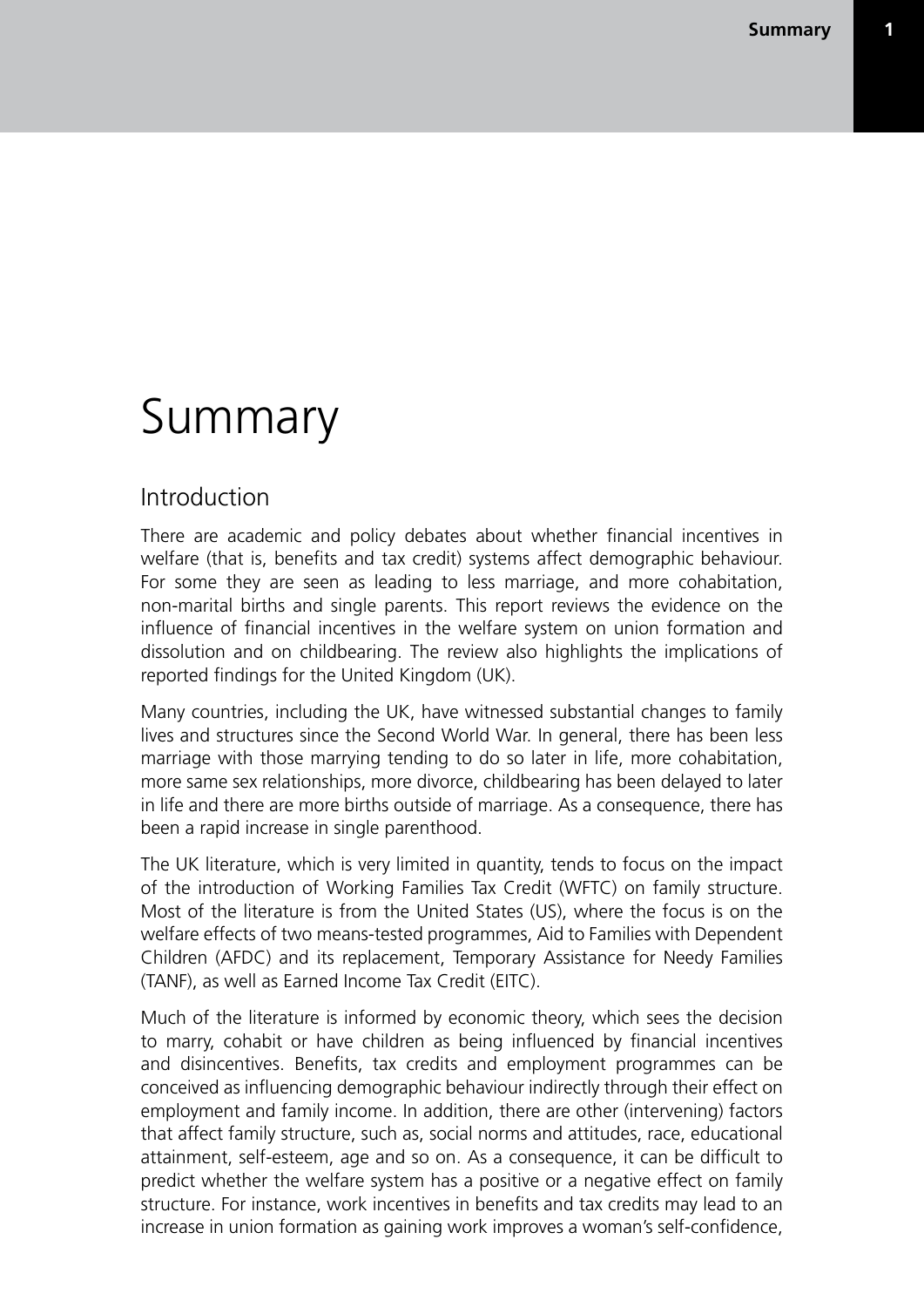**2**

self-esteem or widens her social network which then includes more potential partners. However, it may mean she has less time to search for a partner or to socialise and so leads to decline in marriage/cohabitation. Similarly, higher female earnings (from the welfare system and/or employment) may mean that she is more attractive as a potential partner or that she has acquired the financial independence to live on her own. The factors underpinning demographic behaviour are complex and the underlying mechanisms are not fully understood.

There are three broad methodological approaches used by analysts:

- non-experimental;
- experimental, and
- quasi-experimental.

In terms of the volume of evidence there are considerably more published analyses using non-experimental methods. Over time, researchers using non-experimental approaches have increased their degree of control over unobserved factors in their analyses, especially for factors operating at State and individual levels. With increasing levels of control for unobserved variables, the size of any welfare effect on demographic behaviour tends to diminish; indeed, what could be reported as statistically significant impacts can become insignificant. Social experiments help to address the problem of unobserved factors, but there are problems with being able to generalise beyond the locality where the demonstration project was conducted, and there are concerns about possible contamination of control groups in some studies. The main quasi-experimental method used is difference-indifference, which involves comparing demographic outcomes for a group affected by a policy or programme with one unaffected by the intervention both before and after the introduction of the reform.

# Welfare systems and partnering

Some commentators express the concern that there may be a 'marriage penalty' (as opposed to a 'marriage bonus') in the benefit and tax credit system. A union/ marriage bonus (penalty) occurs when a couple receive more (less) in benefit/tax credit payments than they would if they were single. For union/marriage bonuses or penalties to exist there are two pre-conditions: the unit of assessment is the family (rather than the individual) and different marginal tax rates apply at different income levels. A benefit/tax system cannot be simultaneously neutral towards marriage, be progressive and treat families with the same income equally.

The evidence that welfare systems affect union formation is mixed. Where there is an effect it tends to be small or modest in size (typically, two to five percentage points). Moreover, the impacts appear to vary considerably by sub-group and possibly take some time before they emerge. US and Canadian studies also highlight that findings vary by local context.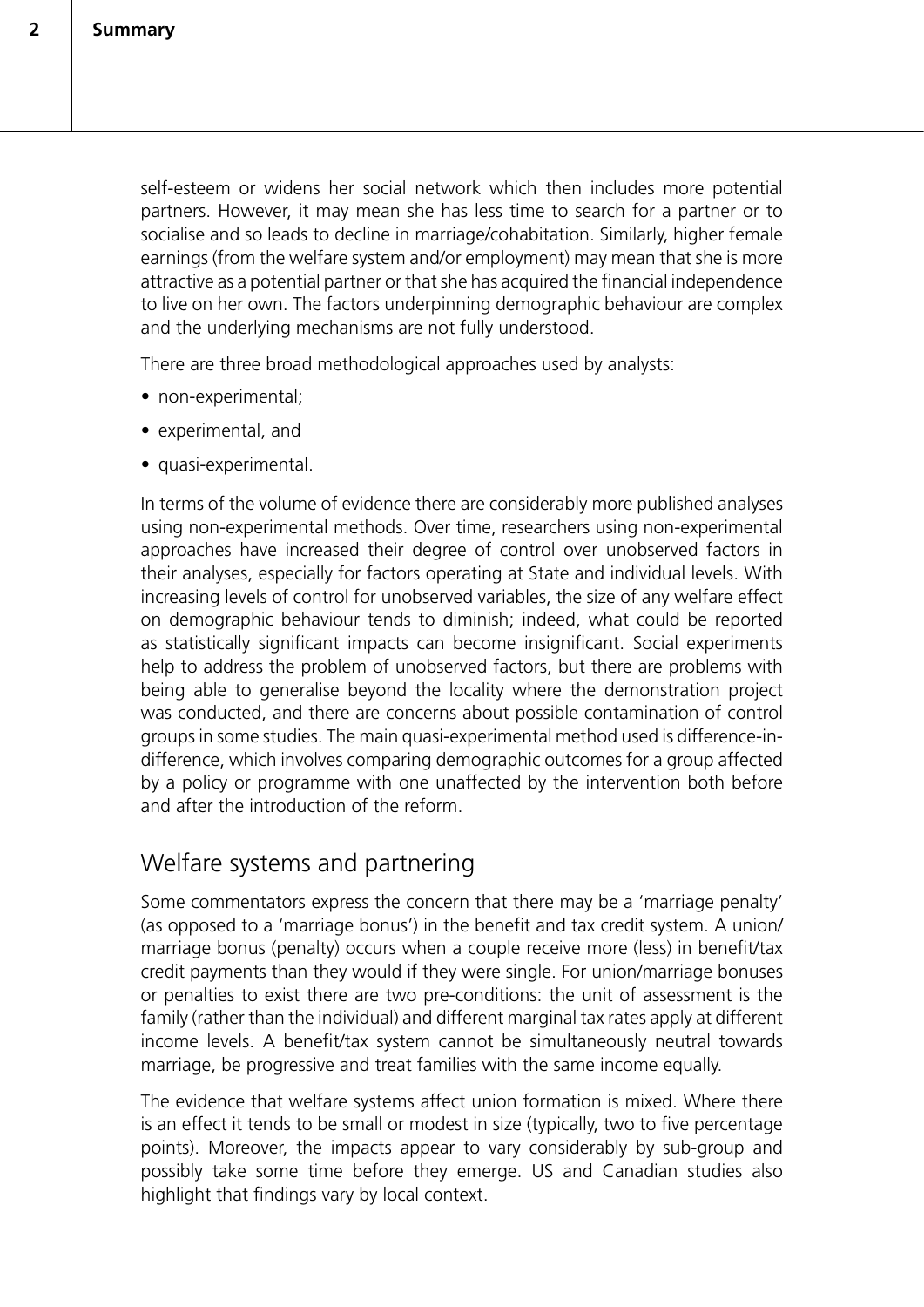In the UK, lone parents claiming Family Credit (FC) were more likely to enter marriage or cohabitation than non-recipients. This implies that FC did not act as a disincentive to forming unions notwithstanding that dual-earner families could lose entitlement to the benefit. However, following the introduction of WFTC, single parents were less likely (by 2.4 percentage points) to form a union than single childless women. This impact was more pronounced for women with younger children (two to three percentage points). This difference in UK findings might be because WFTC was more generous than FC; it reduced the opportunity cost of being a single parent.

The US literature shows that AFDC could have a negative, positive or no effect on marriage and cohabitation. Moreover, the effects varied by race and level of control for unobserved factors for those using non-experimental approaches in their analyses. For example, one study shows that for non-black, never-married mothers a \$100 increase in monthly benefit reduced the probability of marriage by 19.5 per cent, but for black, never-married mothers the probability of marriage increased by 19.8 per cent.

US results for the impact of welfare reforms (AFDC waivers and TANF) are also mixed.<sup>1</sup> In terms of non-experimental approaches, for example, one study finds that AFDC waivers and TANF States reduced marriage rates, but another that AFDC waivers increased marriage but TANF had no significant effects. Similarly, social experiments are inconsistent on whether there is relationship between welfare policies and marriage rates for single parents. However, a meta-analysis reveals that, in general, programmes have tended not to have an effect for single parents on rates of marriage or cohabitation.

There is some indication that welfare systems can have a longer term impact on some people's demographic behaviour. For example, one study shows that for two-parent families their rates of marriage/cohabitation were higher (by seven percentage points) 29 to 41 months after joining an employment programme; another study shows that after seven years long-term benefit recipients on an employment programme were less likely to have divorced than non-participants – although no significant effect was found for more recent recipients.

In general, the effect of EITC on partnering has been small and statistically insignificant.

US and Canadian research also shows that local context can have an important bearing on impact estimates. For instance, the Canadian Self-Sufficiency Project (SSP), which was an earnings supplement paid to single parents in receipt of benefits when they entered full-time employment, was evaluated using experiments in two culturally and geographically distinct provinces: British Columbia and New Brunswick. It decreased the probability of being ever married or cohabitating in British Columbia by 2.5 percentage points (a 16 per cent fall); but increased the probability of being ever married or cohabitating in New Brunswick by 4.3 percentage points (a 22 per cent rise).

<sup>&</sup>lt;sup>1</sup> The waivers covered introducing family caps, extending income disregards, amending time limits and expanding eligibility for two-parent families.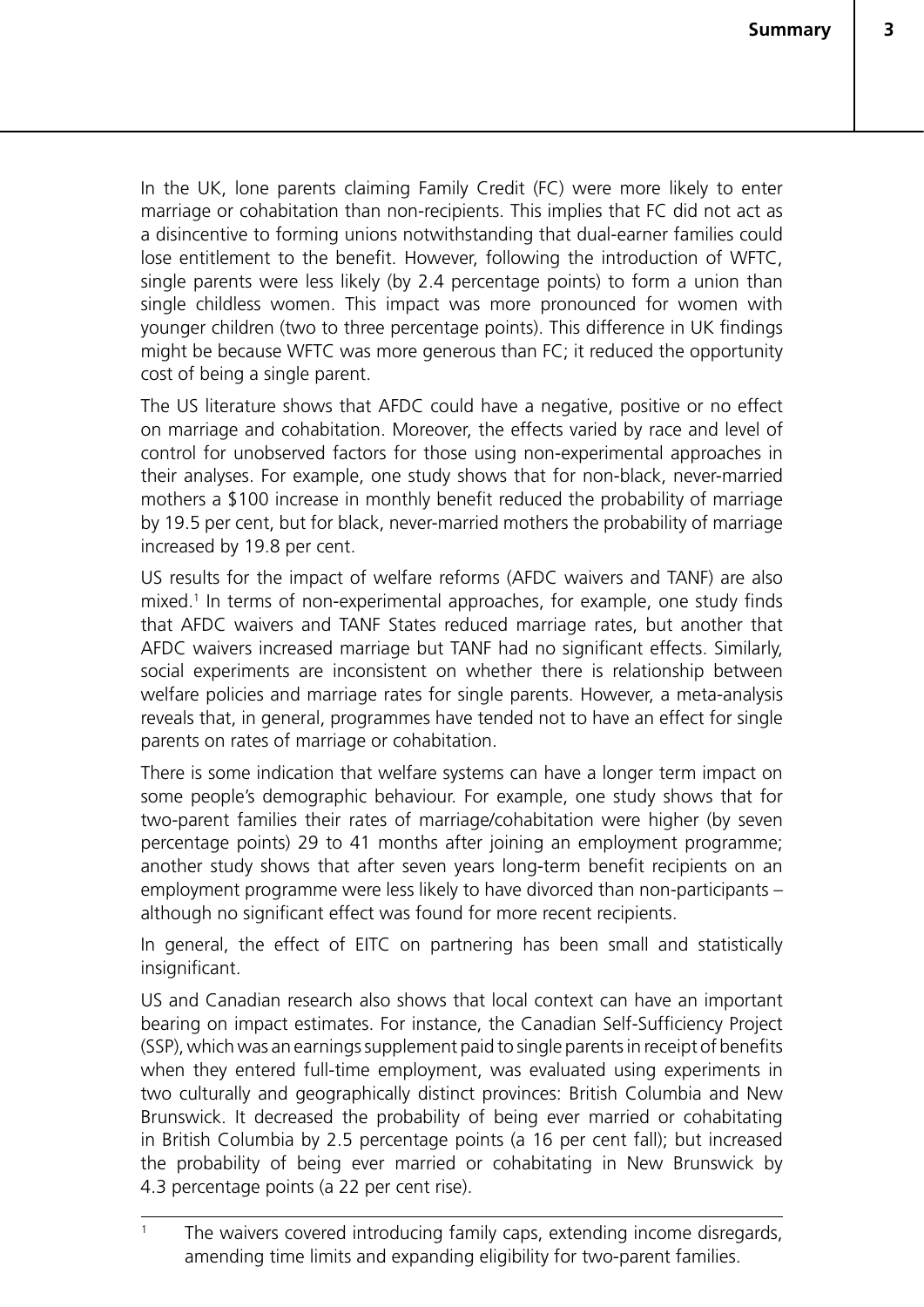The review also includes two pension studies: First, a Canadian study finds that the removal of marriage penalties for surviving spouses in the Canadian pension system showed that remarriage rates for females aged under 65 and for males aged 45 to 59 increased significantly. However, there are queries about the quality of the data used. Secondly, an analysis of the impact of social security (payroll) taxes for defined-benefit, Pay As You Go (PAYG) pension schemes on family formation across the Organisation for Ecomonica Cooperation and Development (OECD) finds that social security payroll taxes slightly reduce net marriage rates. However, this analysis includes several simplifying assumptions which limit its applicability.

Tentatively, this review finds that whilst there are some studies showing a welfare effect on marriage/cohabitation typically for sub-groups, there is, overall, no consistent evidence for a large and significant impact on union formation. Indeed, there is no set of studies that encompass analyses of an extensive range of sub-groups, explores longer term effects, has high external validity, and uses robust data.

## Welfare systems and union dissolution

A smaller number of studies assess whether financial incentives in welfare systems are sufficient to lead to increased levels of divorce and separation. A problem with this literature is that it does not always distinguish between the dissolution of marriages and cohabitation, yet different factors may be in operation.

Only one UK study was identified, which uses a quasi-experimental approach to explore whether WFTC had an impact on mothers' decisions to dissolve unions. Overall, it found no impact. However, a sub-group, mothers with male partners on low earnings (that is, working less than 16 hours per week), had higher divorce/ separation rates (2.4 percentage points) than married women without children. Moreover, for this sub-group the divorce/separation rate was slightly higher where the mother had a higher level of education or where there were young children present.

US studies, together with an Australian study, provide mixed international evidence on whether there is a welfare effect on union dissolution. They do, however, serve to highlight the role of other factors in dissolutions. For example, husbands with poor economic positions, couples dissatisfied with their marriage, males feeling depressed or anxious are all associated with higher rates of divorce/separation.

Two US studies suggest that AFDC had little or no effect on union dissolutions, but another shows that states with AFDC waivers had lower rates of divorce (5.5 per cent) compared to those states without waivers. So welfare reform, as policy makers intended, could lead to a fall in the number of new divorces.

To the extent that there is an effect it appears to be larger for certain sub-groups; the UK and Australian studies suggest that the effect is greater in families with lower earnings. However, the small number of studies, the mixed findings,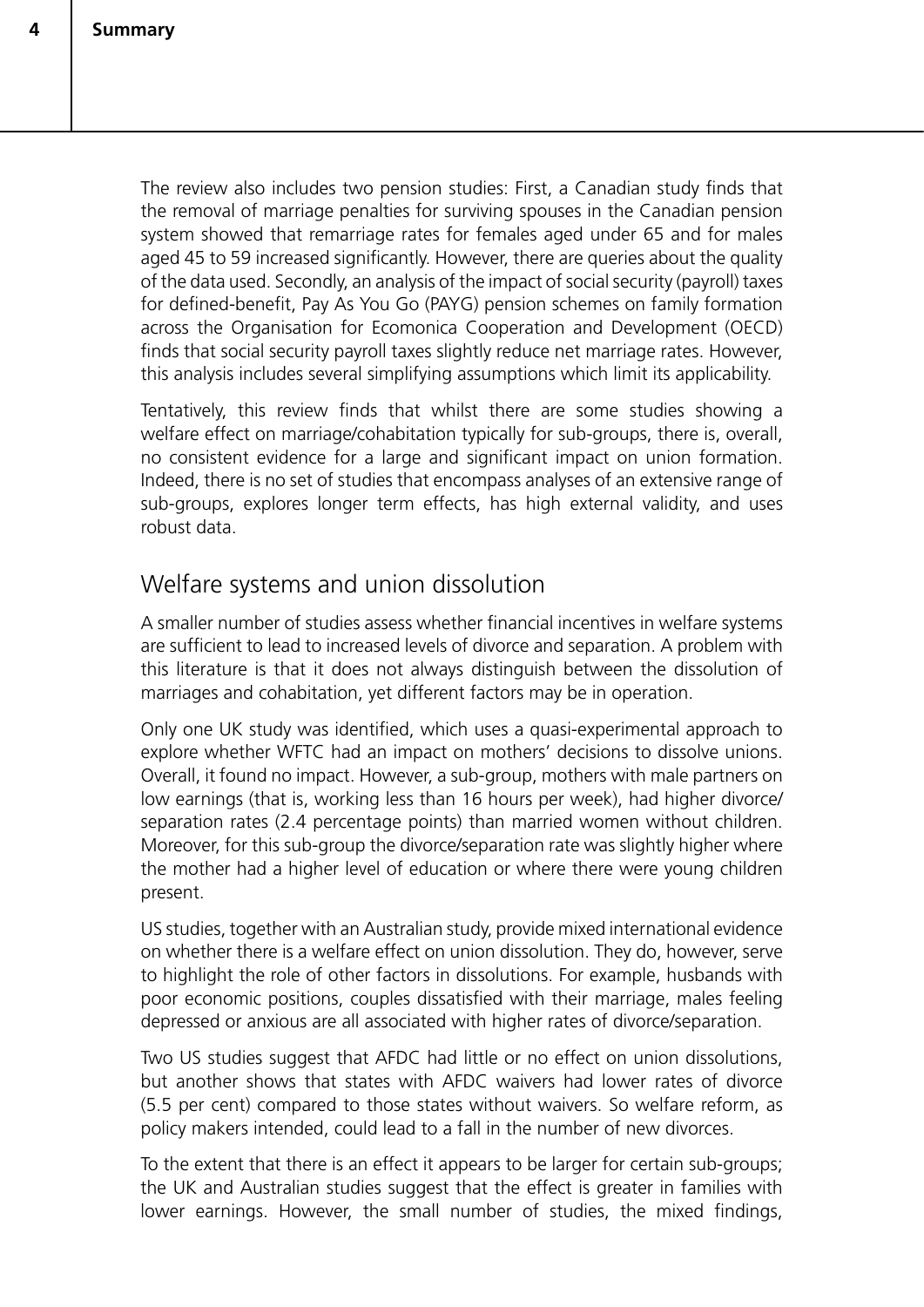doubts about the robustness of some of the studies and that they do not always distinguish between dissolving marriages and cohabitations mean that there is no overwhelming evidence that welfare systems have had a major impact on union dissolution.

## Welfare systems, childbearing and single parents

The review found relatively few studies on fertility and moves into single parenthood at the European level. González (2005 and 2007) finds a positive and significant association between welfare benefits and the incidence of single motherhood. However, as González' (2007) analysis becomes more sophisticated the size of the impact of benefits on single motherhood and single headship becomes smaller and eventually statistically insignificant.

Of the three UK studies of WFTC reform, two find no significant impacts and the third an increase in birth rate for couples.

Findings from US literature on the impact of AFDC on female headship show only small or no effects. Hoynes (1997) finds *'no evidence that AFDC has a significant effect on female headship decisions'*. Lichter *et al.* (1997) find that many of the variables they analyse only have a relatively small effect on female headship, and argue that cultural changes underpin the observed increase in female headship. More recent studies that take into account unobserved variables at the level of the individual find that the welfare effect is not only small but statistically insignificant.

Early US studies suggest a positive welfare effect on the fertility of unmarried women. But these effects largely disappear once controls for unobserved state characteristics are introduced into analysts' models. Subsequent studies suggest minimal or no effect of welfare on fertility – with the exception of family cap policies. The family cap is a mixed picture – most studies find little or no effect; a small number of studies report either a small positive effect, or counter-intuitively a small negative effect.

# Implications for the UK welfare system

Identifying the policy implications of the reviewed literature for the UK is difficult. The underlying theory can be ambiguous about the direction of any welfare effect. Factors other than the welfare system have a key role in influencing demographic behaviour. Empirical studies provide mixed findings. Moreover, differences in policies and national contexts mean that findings from overseas about the direction, magnitude and significance of welfare effects cannot simply be applied to the UK.

Nevertheless, there are policy options in the literature to address union/marriage penalties and reduce (non-marital) childbearing.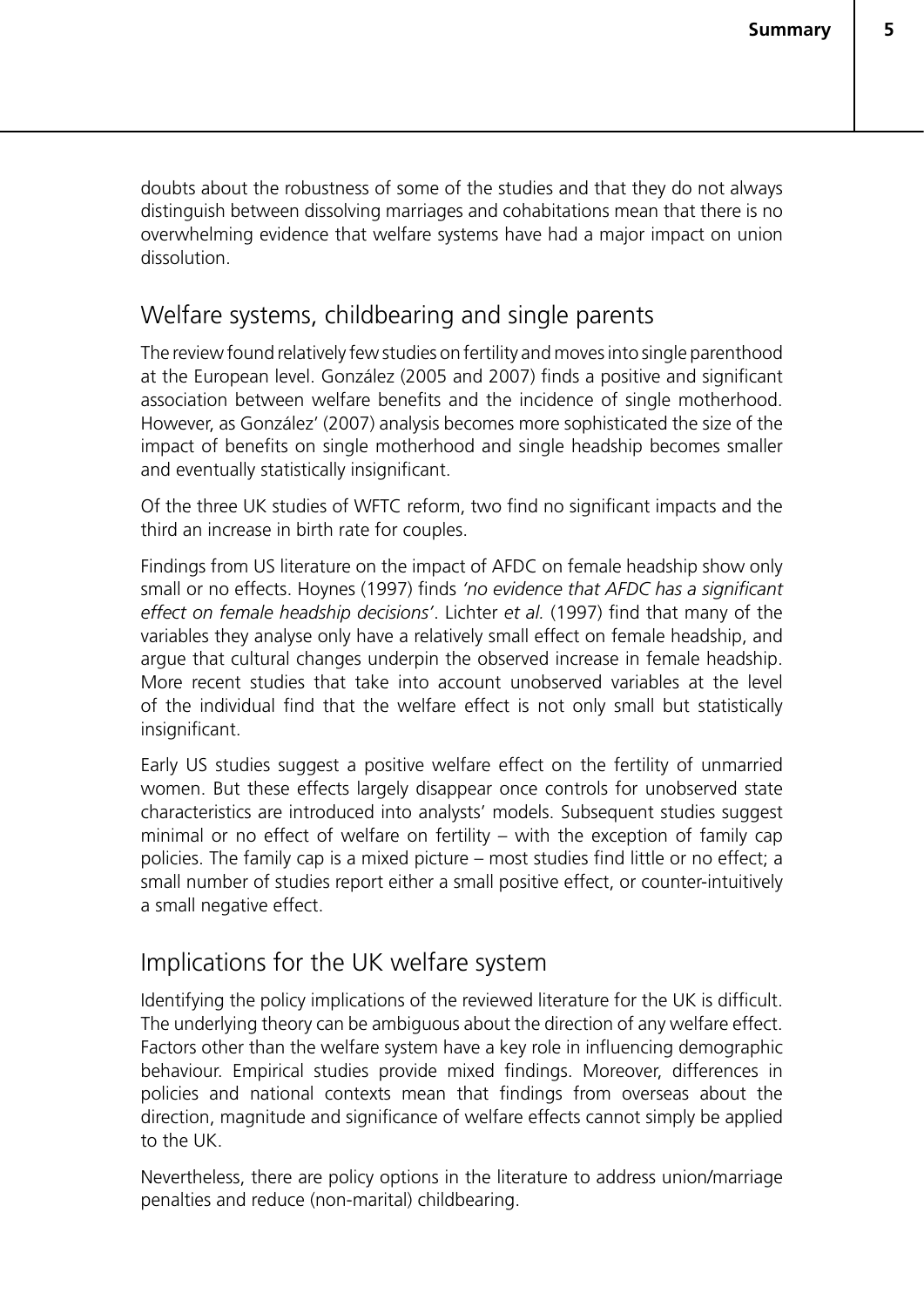The former include:

- changing the unit of assessment from the family/household to the individual;
- introducing a transferable allowance for couples, and
- targeting families with children by, for instance, increasing the basic credit in WTC for couples with children.

Notwithstanding these policy options there may be reasons for retaining union/ marriage penalties, for example, couples – in contrast to single adults – benefit from household economies of scale, usually higher incomes, and from the time that a second adult can devote to a family. The latter policy options include in the short-term, improving sex education in schools, contraceptive take-up, and access to early abortion. In the longer term, they include increasing opportunities for employment and further education for client groups (both females and males).

The complexity of welfare systems' interactions with demographic behaviour, the role of other factors, and the absence of cost-effectiveness studies on using welfare systems to influence family policy inevitably raises the question of whether other policy instruments, such as family counselling services, would be more efficient and effective at 'nudging' family structure in any desired direction. The review did not examine this other policy literature, but the mixed and small to modest impact that only some studies show for a welfare effect on family structure suggests limited scope for influencing demographic behaviour through the benefit and tax credit systems.

There are also potential tradeoffs in policy objectives. Welfare systems designed to promote certain family arrangements may have to do so at the expense of other policy goals, such as being progressive, treating families with the same total income equally, maximising work incentives and achieving simplicity in administrative systems and for customers.

# Conclusions

The actual impact that financial incentives have on family structure is contested. Analysts across countries and over time report mixed findings.

The evidence base for the UK is small. However, the international literature does provide some guidance on how to conduct analyses in this area. There is a need for UK research that is more up-to-date in terms of policies/programmes covered, that has the potential to provide estimates of longer-term impacts and has sufficiently large sample sizes to allow extensive sub-group analyses.

Whilst there are studies finding significant impacts, these tend to be small and are countered by studies finding no relationship or the opposite effect. To the extent that some studies provide evidence of a welfare effect on family structure, its magnitude is often smaller than classical economic theory might predict. On balance the reviewed literature shows that there is no consistent and robust evidence to support claims that the welfare system has a significant impact upon family structure.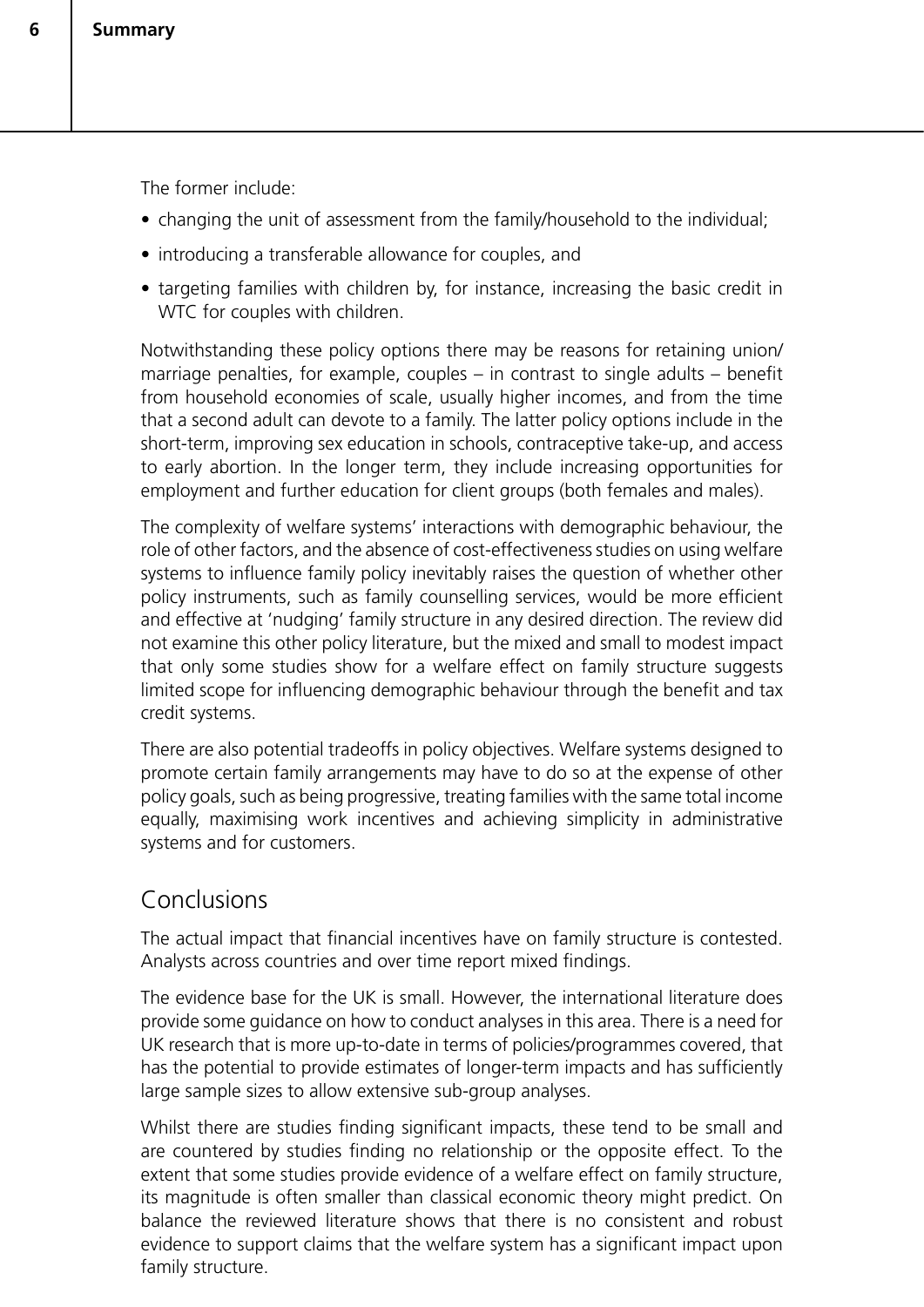# 1 Introduction

# 1.1 Introduction

*'All social policies create incentives, and most create at least some that are undesirable in the eyes of policymakers.'* 

(Ellwood (2000b:1063))

Many social and fiscal policies incorporate financial incentives and disincentives that could affect family structure. Some commentators argue that financial incentives in welfare systems affect demographic behaviour (see, for instance, Draper (2008) and Morgan (2007)). However, whether financial incentives in the welfare system actually affect behaviour is contested (Blundell and Walker, 2001). This report reviews the evidence on the influence of financial incentives in the welfare system on demographic behaviours such as partnering, separating and childbearing. The review also highlights the implications of reported findings for the United Kingdom (UK).

Most of the evidence reviewed is from the United States (US), which reflects longstanding academic and public debates about whether the tax and transfer system impacts upon family structure (Moffitt, 1998a:1). There is a popular notion that *'…welfare provides an incentive for women to not marry or remarry, to have children out of wedlock, and to live independently rather than at home with parents…'* (Moffitt, 1998a:1). Morgan (2007:121) outlines how this might happen:

*'…today's benefits system can be seen as underwriting a decision to have children looked after by a lone parent when the earning potential of the father is relatively weak. Potentially, the benefits system has three effects. First, it can encourage lone parenthood rather than couple formation because of the bias in tax and benefits systems against couples – particularly single-earner couples. Second, it can encourage childbearing as opposed to a decision not to have children. Third, the benefits system can, itself, bring about labour market conditions that are less conducive to couples taking a decision to marry.'*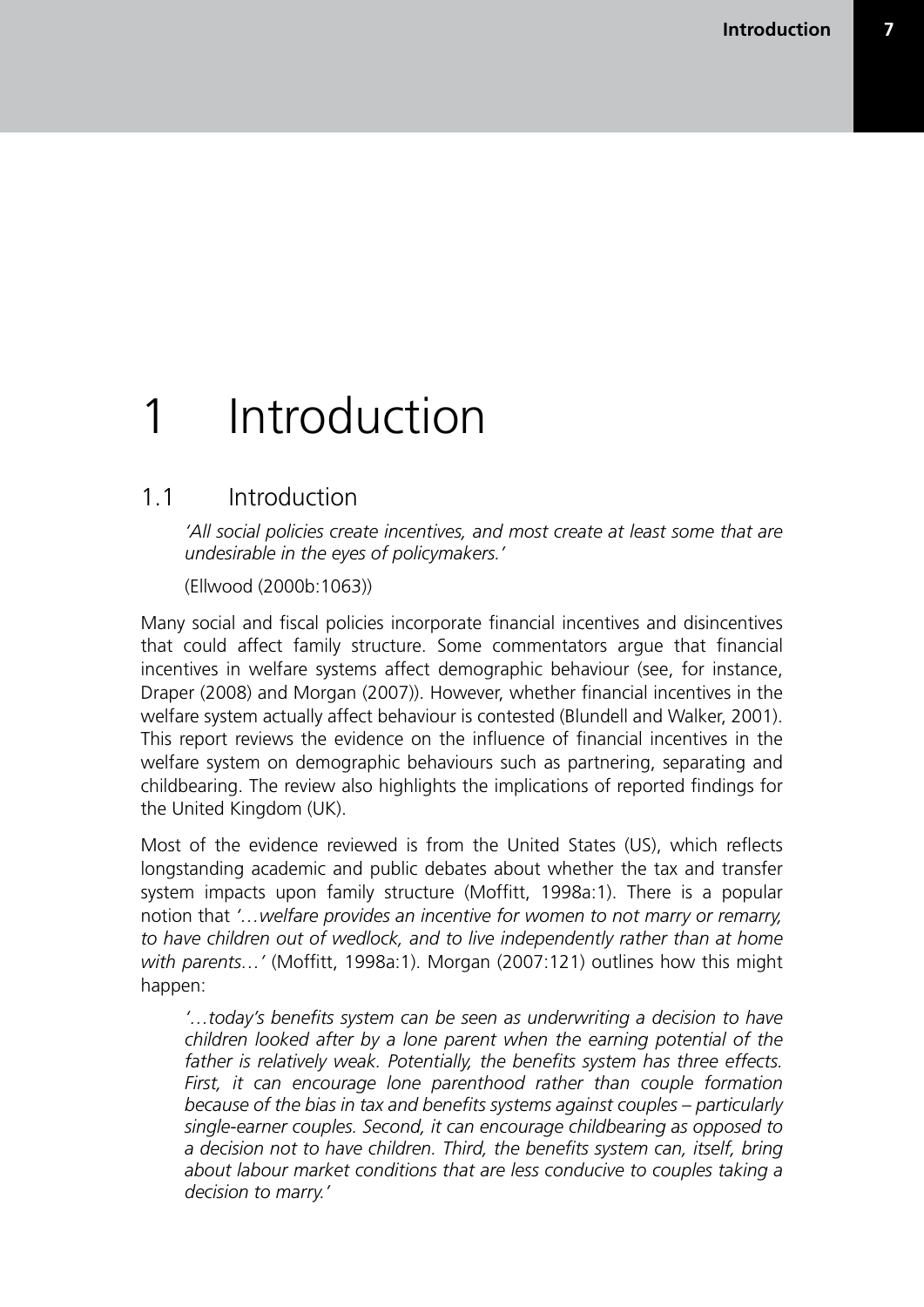If the welfare system discourages marriage or increases non-marital births there is a concern that this might adversely affect child outcomes given evidence (for example, for educational attainment, teen parenthood, poverty and health) that children appear to benefit from living in two-parent families (provided they have a *'low-conflict relationship'*) (Roberts, 2008:1; see also Ermisch and Francesconi (2001), Rodgers and Pryor (1998), and McLanahan and Sandefur (1994)); although poor outcomes for children may be more due to income poverty than family structure (see, for instance, Joshi et al., 1999 and Geronimus, 1997).<sup>2</sup>

In general, this review finds that the effect that welfare systems have on family structure is mixed; some studies report a positive effect, others a negative effect and some no significant effect. Where there is a welfare effect, it tends to be relatively small sized; and less than might be expected on the basis of 'classical' economic theory. Moreover, the method used to analyse the impact of benefits and tax credits on demographic behaviour has a bearing on the magnitude and significance of any effect. Hence how the studies were conducted is an important part of this review.

The remainder of this chapter outlines the review's objectives, see Section 1.2, how it was conducted, see Section 1.3, provides background information on UK and US demographics and welfare systems, see Section 1.4, and outlines theoretical, see Section 1.5 and analytical, see Section 1.6, issues relevant to the review.

# 1.2 Review's objectives and scope

The review is focused on people's behavioural responses to financial incentives in welfare systems. The review evaluates evidence on the influence of financial incentives in the tax credit and benefit systems on:

- partnering (marriage and cohabitation);
- separation (divorce and separation), and
- childbearing.

It outlines the mechanisms that may influence demographic behaviour. In addition, the review considers the methodological challenges underpinning the studies, gaps in the evidence base and the extent to which international evidence is applicable to the UK.

The scope of the review has had to be limited because there is an extensive literature, especially from the US, on welfare systems and family structure. Thus the review is focused on studies:

- published after 1997; and
- conducted in English-speaking countries that have tax credits or benefits which are similar in design to those in the UK.

<sup>&</sup>lt;sup>2</sup> There is also evidence that teen children of single parents living in threegeneration households in the US have outcomes that are as good as those living in two-parent families (see Bitler *et al.*, 2006:3).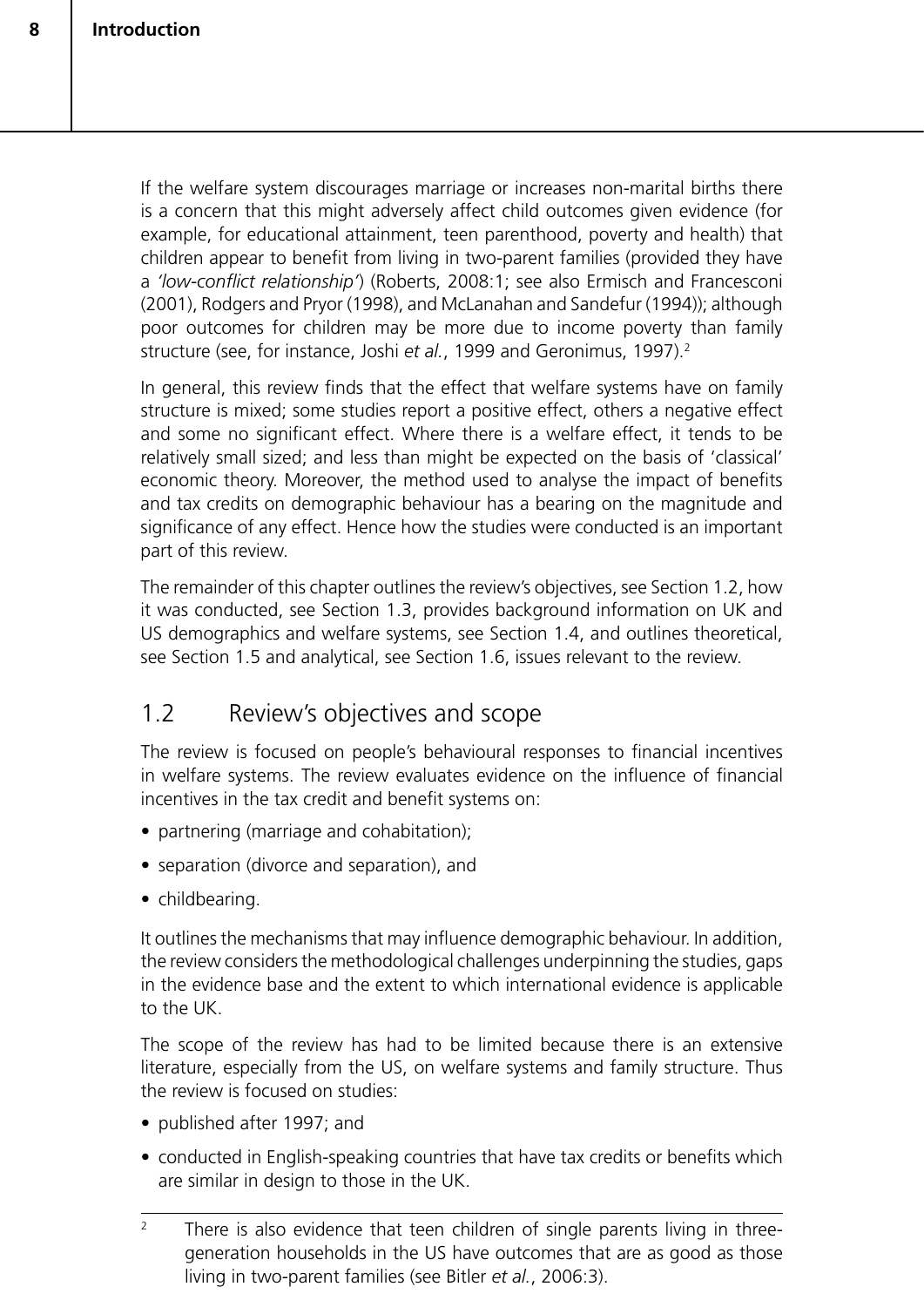Excluded from the review are:

- any influence the wider tax system might have on family structure (see, for instance, Buffeteau and Échevin (2008));
- the identification and evaluation of work incentives;
- the outcomes for children of financial incentives in the welfare system (see, for example, Sherman (2001));
- welfare programmes where there is no direct transfer of cash, such as Food Stamps and Medicaid which are specific US programmes that have no real UK equivalent;
- the literature on child support and maintenance payments (see, for instance, Aizer and McLanahan (2005), Plotnick *et al.* (2006), and Walker and Zhu (2006)).

# 1.3 Conduct of the review

This review involves the synthesis of a relatively wide range of published sources. The search strategy was purposive involving 'informed', extensive sweeps rather than systematic searches (Gough, 2007). Searches were conducted using academic online databases using combinations of keyword descriptors based on the research objectives, such as 'family formation', 'marriage penalty' and 'marriage bonus'. The names of certain key authors were also used as search terms, not only to identify other sources by them but also citations of their work by other writers. In addition, a few experts in the field were contacted and asked to identify further studies and researchers.

# 1.4 Background: UK and US family structures and welfare systems

As most of the studies reviewed in subsequent chapters come from the UK and US, this section outlines recent demographic changes affecting families in the UK and US, as well as selected components of their welfare systems.

## **1.4.1 Demographic changes affecting UK families**

In many countries, including the UK and US, there have been substantial changes to family lives and structures since the Second World War (Williams, 2005:18). In general, there has been less marriage with those marrying tending to doing so later in life, more cohabitation, more same sex partnerships, more divorce, childbearing has been delayed to later in life and there are more births outside of marriage (McConnell and Wilson, 2007:12). A small but increasing proportion of the population also form 'reconstituted families' as families dissolve and reform. These trends reflect a complex interplay of cultural, economic, legal, political, religious and social factors.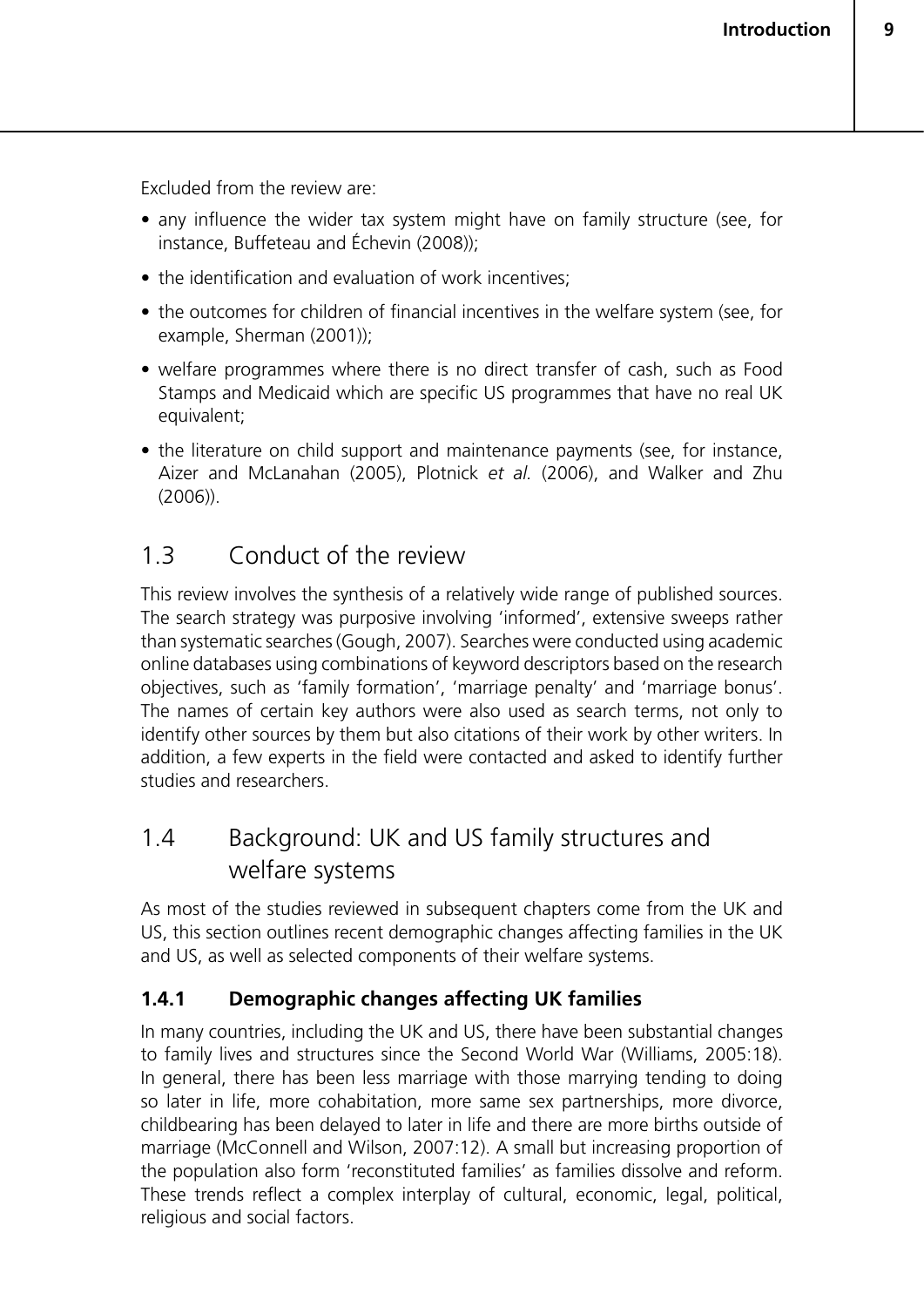### *Families – overview*

Although the motif for the discussion below is the changing nature of the family, there is a high degree of continuity in familial relationships. Most children live in two-parent families and most marriages do not end in divorce. Although cohabitations typically have a short duration (see ahead), between 2001 and 2003 most family relationships (94 per cent of couples and 83 per cent of single parents) remained unchanged (Barnes *et al.*, 2005:26-27).

Nevertheless, families in the UK have been changing since the 1980s. The overall number of families in the UK is growing; in 2006 there were 17.1 million families which was over two million more than in 1971 (McConnell and Wilson, 2007:2). Whilst the majority, 71 per cent (over 12 million), of the families in 2006 were married couple families, over the previous ten years the proportion of married couples has fallen by over four per cent. This decline has been accompanied by an increase of over 60 per cent in cohabitating couples (to 2.3 million) and an increase of eight per cent (to 2.6 million) in single parent families.

Most dependent children live with two parents, but this proportion has been falling. In the UK, in 2006, there were 7.4 million families with dependent children (McConnell and Wilson, 2007:5). Most of these children (65 per cent) lived in married couple families, whilst around a quarter (24 per cent) lived in single parent families and just under an eighth (12 per cent) lived in cohabitating couple families.

In general, cohabitating couple families are younger than married couple families (McConnell and Wilson, 2007:6). This reflects that cohabitation can be a precursor to marriage and that younger generations are increasingly tolerant of cohabitation. Similarly, heads of families with dependent children tend to be younger (in their 30s or early 40s) than those with no children or with non-dependent children.

#### *Marriage*

There has been a decline in marriage rates in most European countries, including the UK. Marriage rates have declined in the UK since the 1970s (McConnell and Wilson, 2007:13).<sup>3</sup> For instance, the number of single women who got married in 1971 per 1,000 of the single population aged 16 or over was 97 and by 2004 it was 30.8. In 2006, England and Wales had the lowest number of marriages since 1895.

In recent years, people are entering their first marriages later in life. In England and Wales, the median ages of first marriages increased from 24 for males and 21.6 for females in 1961 to 30.4 for males and 28.3 for females in 2004 (McConnell and Wilson, 2007:12). This reflects delays in first marriages and more remarriages (Wilson and Smallwood, 2008:19). The trend is associated with an increase in cohabitation, and most marriages (70 per cent) are preceded by a period of

 $3$  In England and Wales between 2000 and 2004 the marriage rate increased, but since 2005 the rate has continued its longer term downward trend.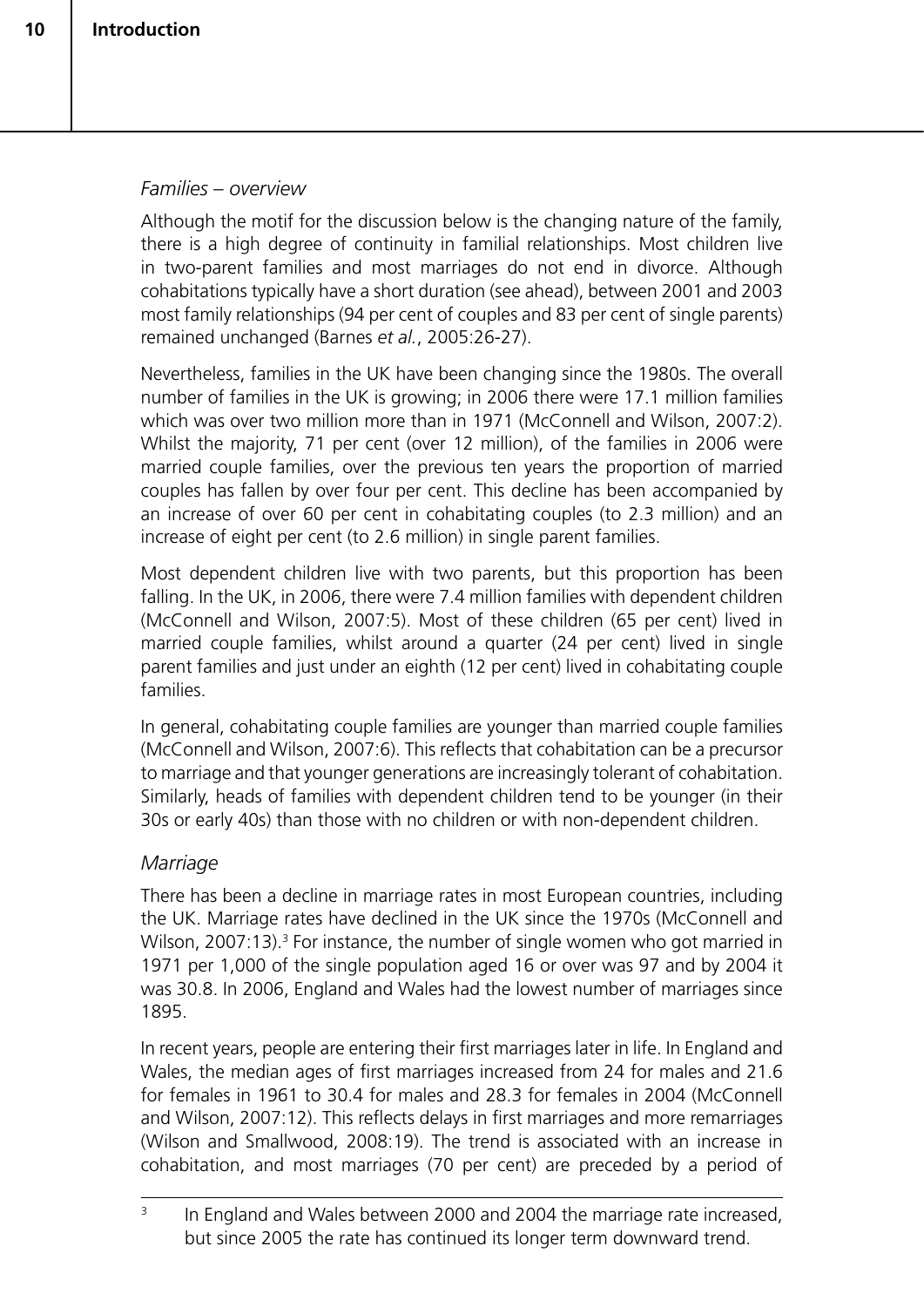cohabitation (Williams, 2005:14). Thus the *'shift to cohabitation'* is the *'main engine'* for current trends in marriage (Ermisch and Francesconi, 2000:159).

Male and female rates of remarriage following divorce have also fallen; for example, in 1971 the number of divorced men marrying per 1,000 divorced people aged 16 or over was 227.3, but by 2004 it was 45.7 (McConnell and Wilson, 2007:13). However, whilst the number of divorces has been increasing, the number of remarriages in England and Wales has, since the early 1970s, remained *'fairly'* constant. Moreover, divorcees as a proportion of those marrying has been increasing, between 1963 and 2003 it increased by 20 percentage points to over a quarter (Wilson and Smallwood, 2008:18).

#### *Cohabitation*

As already mentioned previously, in recent years the number of couples cohabitating, either as a precursor or as a substitute to (re)marriage, has been increasing. Thus the proportion of women aged 18 to 49 in cohabiting unions trebled between 1976 (nine per cent) and 2004 (28 per cent) (McConnell and Wilson, 2007:15). In 2005, 39 per cent of single people aged 25 to 34 were cohabiting. McConnell and Wilson (2007:15) observe that the rate of cohabitation for the most recent age cohort (those born 1956-60) is more stable. Consequently, the rate of increase in cohabitation may slow.

In most Western European countries, including the UK, cohabiting unions tend to be short-lived, either dissolving or converting into marriage (Ermisch and Francesconi, 2000:157-158; Kiernan, 1999:32). In the UK during the 1990s, almost a half (45 per cent) of cohabiting unions ended within two years by either converting into marriage or dissolving (Ermisch, 2002:1-2). In 2004, 16 per cent of adults aged 16 to 59 said that they had experienced at least one cohabitating union that did not lead to marriage (McConnell and Wilson, 2007:15). Unions with children were less likely to convert to marriage and were more likely to dissolve than those for childless women (Ermisch, 2002:2), although mothers tend to remain in cohabitations for longer than non-mothers (Ermisch and Francesconi, 2000:168). Thus, cohabitating women giving birth to a child were at a relatively high risk of becoming a single parent. Those cohabiting unions at greater risk of having a baby were those facing poorer financial circumstances, notably those where the male was not in employment and the woman's father had had semiskilled or unskilled manual job (Ermisch and Francesconi, 2000:169). Unions that did convert to marriage tended to be those where the male had higher earnings and so contributed more income to the couple (Ermisch, 2002:2; see also Ermisch and Francesconi, 2000:168).

People leaving cohabitation tend to repartner sooner than those divorcing, mainly because they tend to be younger (Ermisch, 2002:3-4). The median duration for repartnering after dissolution of a cohabiting union was 2.3 years (compared to five years following the dissolution of a marriage) with most (70 per cent) of those leaving the cohabitation repartnering within five years. Those with children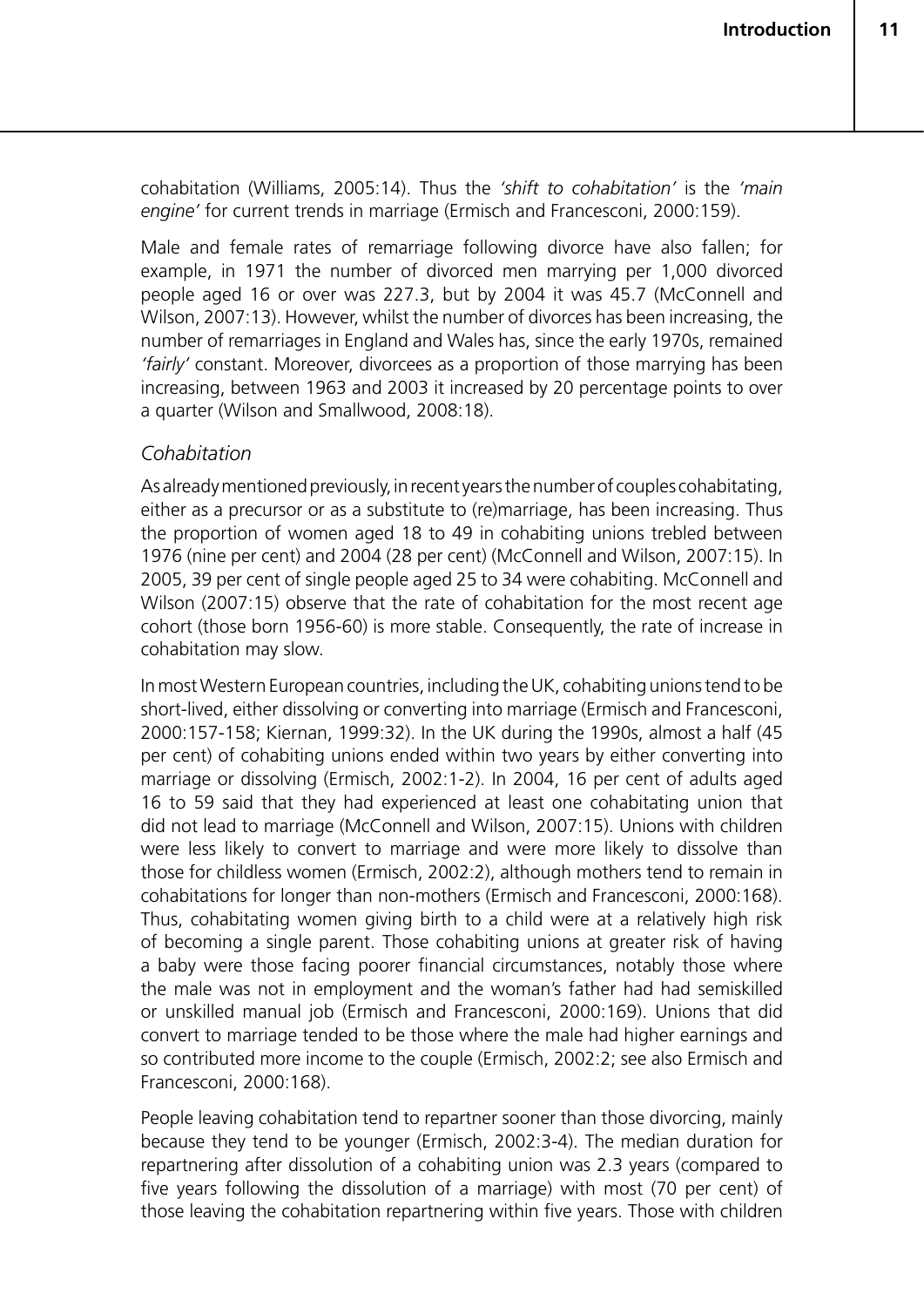leaving a union tend to take longer to repartner; for instance, the proportion repartnering with children within five years was 15 percentage points lower than for those without children.

#### *Union dissolution*

The divorce rate in England and Wales has increased in recent years. It increased from 12.9 per 1,000 married population in 1998 to 14 per 1,000 married population in 2004, but fell slightly to 13.1 in 2005. Historically, increases in divorce follow legal reforms, such as the Divorce Reform Act 1969 and the Matrimonial and Family Proceedings Act 1984, which allowed couples to divorce after one year of marriage. Since the early 1970s there has been a rapid rise in the rate of divorce after one to two years of marriage; the rate peaks at three to four years of marriage and then declines over time (Ermisch, 2002:4-5). Nonetheless, the annual divorce rate has stabilised at about six per cent for those born after 1951 (McConnell and Wilson, 2007:13).

Unions may dissolve for a variety of reasons, and the causal mechanisms are complex with how, for instance, economic factors interact with 'marital quality' and well-being unclear (see Bradbury and Norris, 2005:426-427). However, Blekesaune (2008), using longitudinal data from the British Household Survey Panel, shows that in the UK male or female unemployment increases the risk of partnership dissolution (of both married and cohabitating couples). Male unemployment is associated with a 33 per cent larger risk of partnership dissolution and female unemployment with an 83 per cent larger risk of dissolution compared to partnerships with no unemployment in the previous year (Blekesaune, 2008:8; see also Böheim and Ermisch, 1999). Moreover, the increased risk due to male unemployment is associated with low levels of financial satisfaction amongst partnered women and this also helps to explain why unemployment leads to increased union dissolution. Thus low family income would appear to destabilise partnerships for women. The increased risk of female unemployment terminating a union was associated with mature, rather than recent, partnerships. (Indicating some support for an 'independence effect' (see ahead) for women in relationships that have lasted some years.) Blekesaune (2008) did not include receipt of benefits in her models, but presumably many of the unemployed couples would have been in receipt of Jobseeker's Allowance (JSA). Nonetheless, the research suggests that the presence of unemployment, rather than the welfare system *per se*, is a key factor in union dissolution.

Other research suggests that age at marriage is also an important factor in marital instability, with couples marrying at a younger age more likely to separate (see Bradbury and Norris, 2005:426; Ermisch and Francesconi, 2000:168; and Böheim and Ermisch, 1999). This is possibly because they have spent a shorter period of time looking for a *'good'* match. In addition, for couples with dependent children, union dissolution (married and cohabiting) is less likely if the couple enjoys an unexpected improvement in their financial circumstances (Böheim and Ermisch, 1999).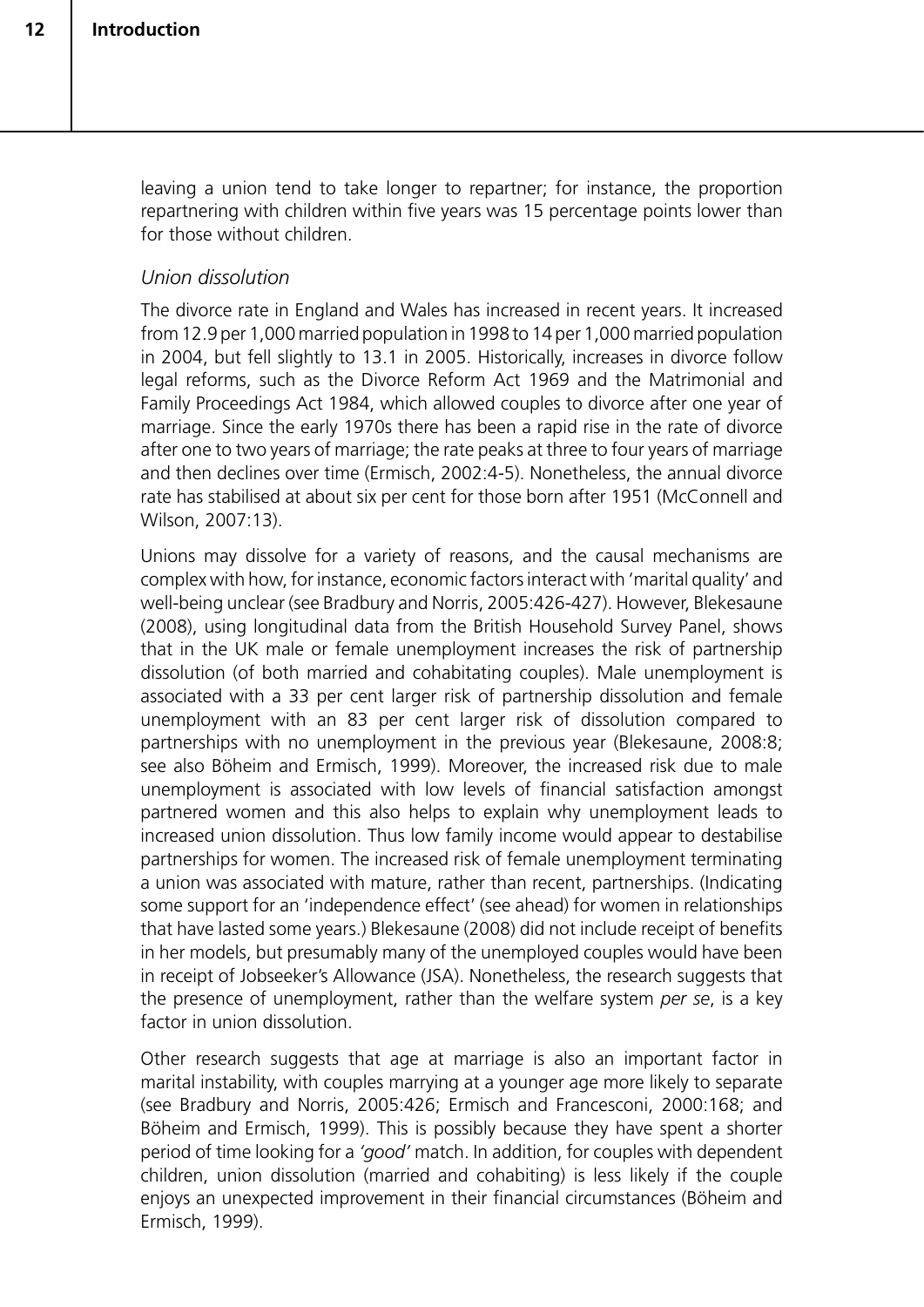## *Single parents*

There has been a rapid increase in single parent households. The proportion of dependent children living in single parent families has increased from 18 per cent in 1981 to 23 per cent in 2001 (Bakeo and Clarke, 2004:7). The growth in single parents in the 1970s and early 1980s was due to increases in divorce and separation. Since the mid-1980s, the increase is mainly due to the increase in non-marital births. In the 2000s the flow from couple families into single parenthood was three per cent per annum (Clarke and McKay, 2008:59-60), whilst the rate at which single parents form new unions (with children) was nine per cent per annum. There are also ethnic differences in single parenthood, with high rates amongst African-Caribbean women and lower rates amongst Pakistani and Bangladeshi households (Williams, 2005:22).

#### *Fertility*

Since the mid-1960s, and until recently, there has been a rapid fall in the fertility rate. The total fertility rate fell rapidly during the 1960s and 1970s, but increased from 1.63 in 2001 to 1.84 in 2006. The decline in fertility reflects that more women have remained childless, more women have been having children later in their lives and fewer women are having larger sized families (Dixon and Margo, 2006:72-73). Women may be delaying having children in order to maximise their life-long earnings – a 'mid-skilled' women forgoes, on average, £564,000 (at 2005 prices) in lifetime earnings if she has a baby at 24 compared to a childless women (Dixon and Margo, 2006:76). Not surprisingly, increases in women's earnings are associated with postponing childbirth. As a proportion of forgone earnings this 'fertility penalty' is larger for women with lower skills (and hence low-income potential).

In the UK, the number and proportion of non-marital births has been increasing since 1975. In 1999, 39 per cent of births in Great Britain were outside marriage (Ermisch, 2000:3) but by 2006 it was 43.7 per cent.<sup>4</sup> There has been an increase in childbearing in first cohabitations (Ermisch, 2000:5). Unemployment is associated with higher non-marital childbearing (Ermisch, 2000). A one percentage point increase in unemployment increases, on average, the annual probability of a woman having a non-marital birth by 0.4 percentage points (a ten per cent increase). In addition, the risk of non-marital childbearing is lower for women with more educational qualifications (Ermisch, 2000:15).

This increase in non-marital live births suggests that the previously strong association between marriage and fertility has weakened (Buffeteau and Échevin, 2008:2-3). More generally, it signifies a weakening of the link between marriage and parenting.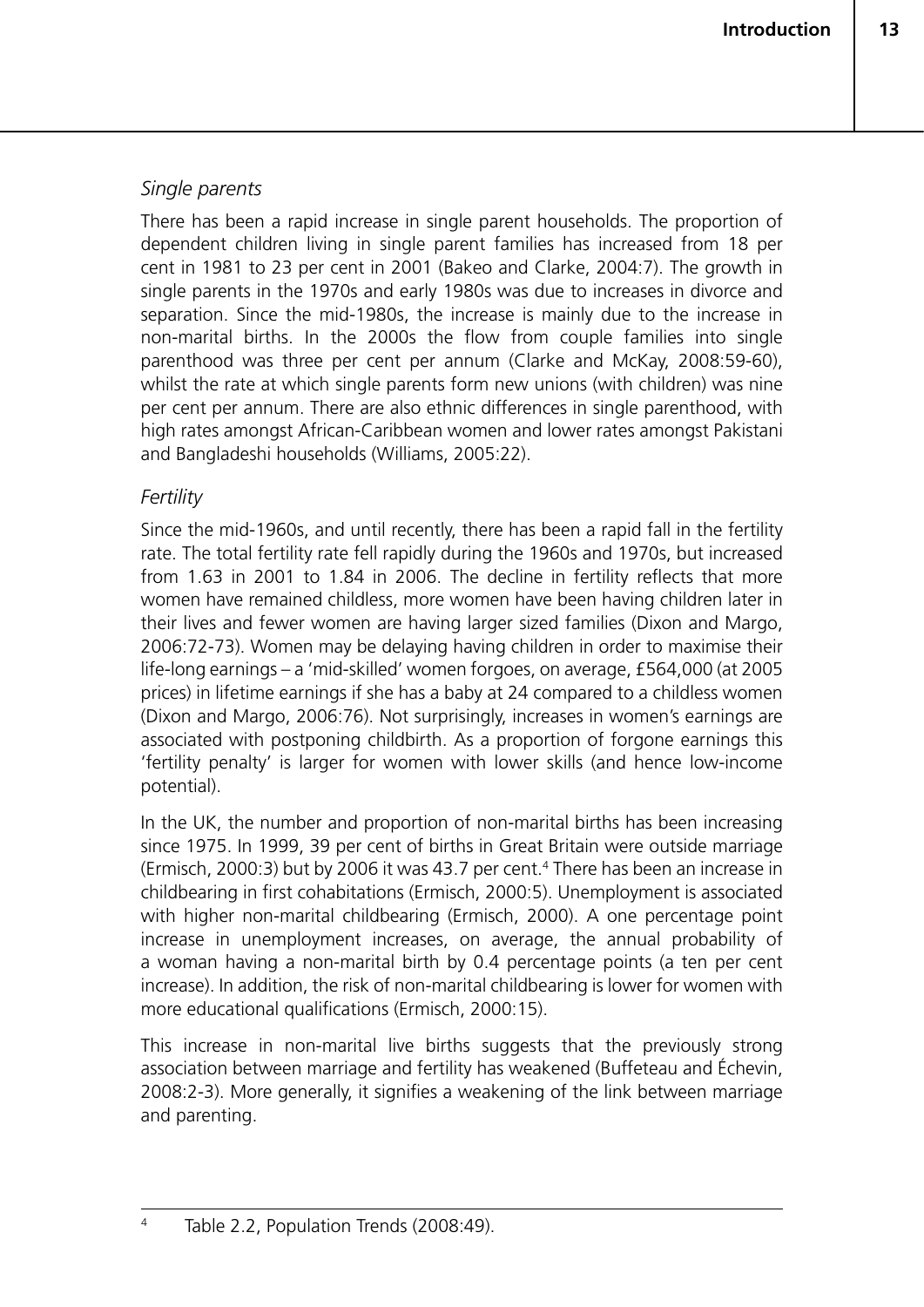## **1.4.2 UK welfare system**

The UK research reviewed here mainly involves two components of the welfare system: Income Support (IS) and tax credits. Accordingly, other elements of the UK benefit and transfer system are not discussed here.

### *Income Support*

IS is an income-based benefit available to people on low-incomes, mainly lone parents, people who are sick or disabled and carers. To be eligible recipients must not work more than 16 hours per week. The amount of benefit includes a personal allowance that varies by age and household composition. IS included child premia which in 2003, were transferred to the Child Tax Credit (CTC).

Critically, for analysts that investigate the impact of policy changes on family structure, when Working Families Tax Credit (WFTC) was introduced in 1999 (see ahead), IS payments to families with children were increased.

#### *Tax credits*

The UK studies reviewed in this report tend to focus on WFTC, which replaced Family Credit (FC) (a means-tested in-work benefit) in October 1999.<sup>5</sup> WFTC was designed to enhance the work incentives of parents in low-income households. To be eligible for WFTC (or FC) a family had to have at least one dependent child, at least one adult who worked 16 hours or more per week and a 'low' or 'middle' household income. Incomes below a threshold received the maximum credit which was gradually withdrawn (the taper) as income rose up to the level at which eligibility ceased. In comparison to FC, WFTC was more generous due to an increased credit for children aged up to 11 years; a higher income threshold; a lower taper rate; excluding child maintenance from its definition of income; and a more generous childcare credit.

WFTC, and the associated Disabled Person's Tax Credit and Children's Tax Credit, were replaced by Working Tax Credit (WTC) and CTC in April 2003.<sup>6</sup> For families with children WTC essentially replicates the non-child elements of WFTC; however, it is also payable to singles and couples without dependent children. The credit comprises a basic element, a lone parent/couple element, a childcare element (if applicable) and additional elements for working 30 or more hours per week, having an impairment or being aged 50 years or over. Although WTC and CTC are separate programmes they are subject to the same means-test, which is applied to a couple's joint annual income.

<sup>&</sup>lt;sup>5</sup> FC was introduced in 1988 and replaced Family Income Supplement (which was introduced in 1971) (see Strickland, 1998).

<sup>&</sup>lt;sup>6</sup> The Children's Tax Credit was introduced in April 2001 and provided families with extra income tax relief. Effectively, it was replaced by CTC.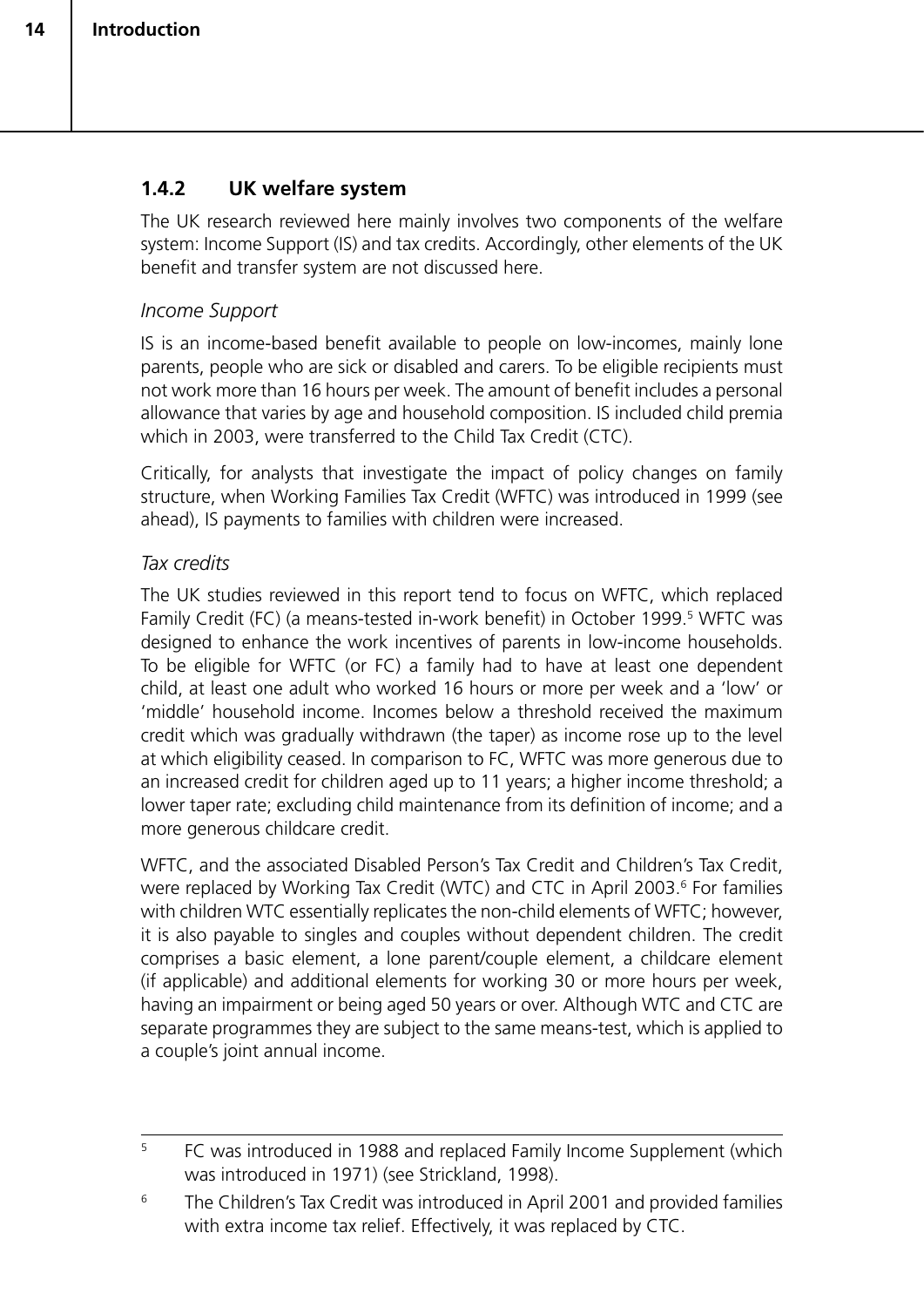CTC separated out and merged the child premia in WFTC and IS/JSA.7 It is meanstested, but payable irrespective of the employment status of the recipient. It consists of a family element (a higher rate is paid if there is a child aged under one year), premia for each dependent child and, where appropriate, an element for disabled children. The CTC is paid to the adult with the main responsibility for caring for the dependent child(ren).

For the purposes of WTC and CTC couples are defined as men and women who are married or cohabitating (that is, living together as if they are married), or two people of the same sex in a civil partnership, or living together as if they are in a civil partnership. Tax credits in the UK take account of the joint income of couples. There is no difference in the treatment of couples or single adults for families with children. For WTC, an additional element is payable to working childless couples (as against working childless single people), and the eligibility requirements in terms of hours worked are slightly different for couples as against single people. However, apart from the support for childcare in tax credits, households with children with the same income and the same number of children will still receive the same amount of tax credits.

In addition, when CTC and WTC were introduced, the 30 hour element was changed so that couples could combine their usual working hours to qualify for this element of the credit. This might have had some impact on any couple penalty/bonus after 2003 as where couples were both working less than 30 hours individually, but 30 or more hours jointly would benefit.

## **1.4.3 Demographic changes affecting US families**

## *Marriage and cohabitation in the US*

Most Americans (about 90 per cent) marry at some point in their lives (Roberts, 2007:2), but there is a wide variation by race – flows into marriage are lower in States with higher proportion of African Americans (Bitler *et al.*, 2004:224). However, since the end of the Second World War rates of marriage have been declining in the US. In 1970, the marriage rate per 1,000 unmarried adult women was 76.5 but by 2004 it had fallen to 39.9 (Burstein, 2007:388). The corollary is an increase in non-marital cohabitation. By the mid-1990s most marriages were preceded by cohabitation (Burstein, 2007:388).

The decline in the rate of marriage varies by sub-group and is higher for African Americans and for those with lower educational qualifications. Amongst never-married women living in poverty, rates of marriage are low and declining (Gassman-Pines and Yoshikawa, 2006:11). Moreover, women with more education are tending to marry later in life (Burstein, 2007:388; Ellwood and Jencks, 2004:13).

<sup>7</sup> Existing families on IS/JSA have been gradually migrated onto CTC, although the process is not yet complete – in April 2008 around 365 thousand families still received CTC-equivalent support via IS/JSA, compared with 1.018 million out of work families receiving CTC.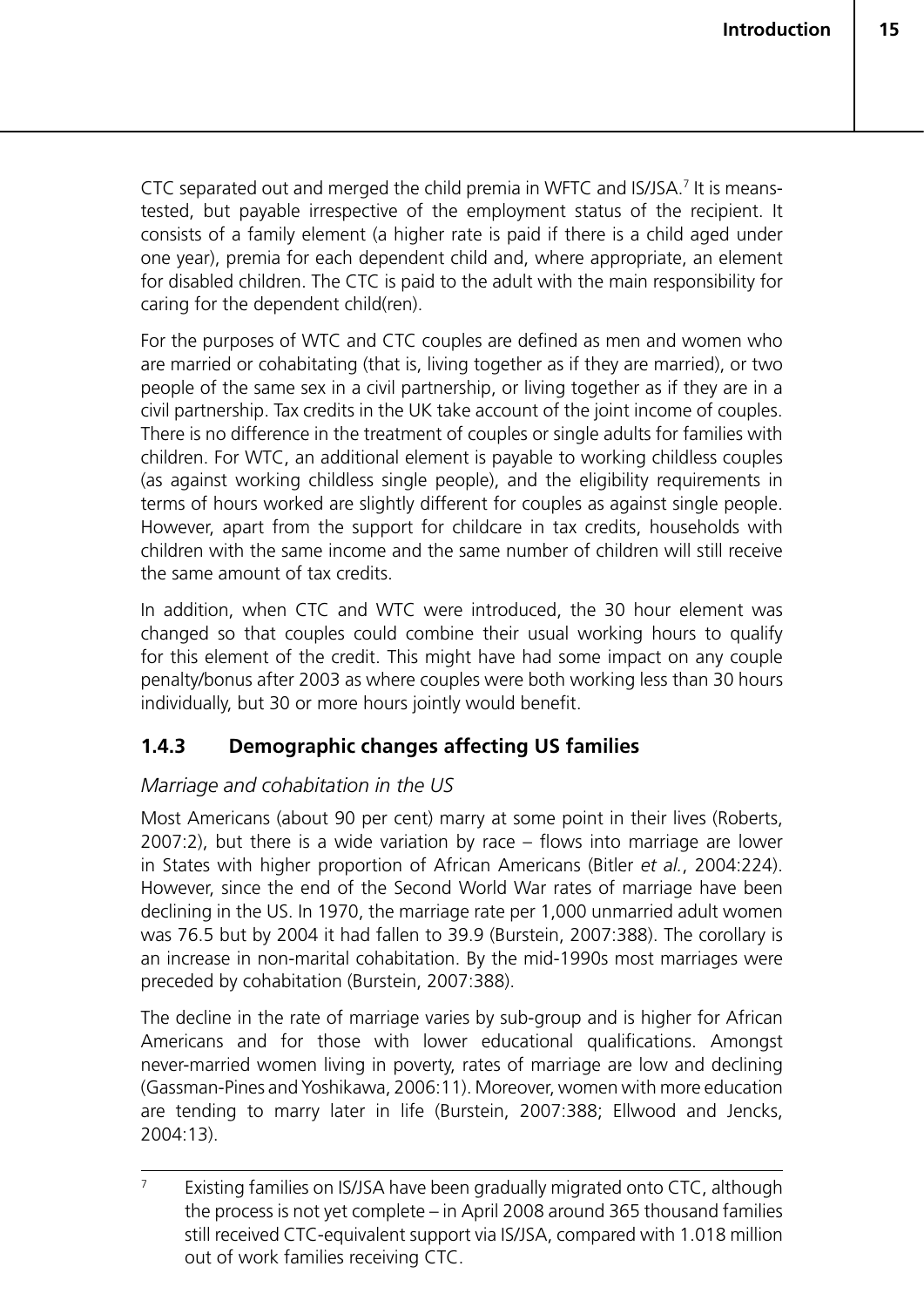Most American marriages and remarriages follow a period of cohabitation (Smock *et al.*, 2005:680). Research shows that in the US cohabitation is associated with age, race, educational background, religiosity and family background (Moffitt *et al.*, 2003:267).

As in the UK, cohabiting unions in the US have shorter durations and higher exit rates compared to marital unions (Moffitt *et al.*, 1998:260). Compared to the general population, rates of cohabitation amongst benefit recipients are higher (Moffitt *et al.*, 1998:262).

Cohabiting couples with children in the US have lower household incomes than married couples with children (Acs and Maag, 2005:2). This difference reflects the lower age and educational attainment of the mothers and the lower employment status of fathers in cohabiting couples compared to married couples. Their lower incomes mean that cohabitating couples were more likely to participate in the welfare system than their married counterparts.

#### *Divorce*

In the US rates of divorce have increased since the Second World War. The rate of divorce per 1,000 married women was 9.2 in 1960, rose to 22.6 in 1980 but has fallen since then; it was 17.7 in 2004 (Burstein, 2007:388). The introduction of no-fault divorce in the US is partly responsible for facilitating the increase in the number of divorces (Morgan, 2007:128-129). Divorce and separation rates vary by race and level of education. Rates of divorce and separation are highest for African Americans and women with less than 12 years of schooling, and lowest for non-Hispanic whites and college educated women.

Divorced men in the US are more likely to remarry than divorced women, and divorced women with children are less likely to remarry than those without children (Bergstrom, 1996:1917).

#### *Single mothers*

The number of unmarried women having children, including teenage pregnancies, has increased in the US. The proportion of children aged under 18 living in single parent families was about ten per cent in 1965 and this rose to 29 per cent in 1997 but fell back to 27 per cent in 2001 (Ellwood and Jencks, 2004:10). Indeed, between 1997 and 1999 the share of children living in single parent families fell by 2.1 percentage points (Acs and Nelson, 2004:274). The drivers for this have changed over time. In the 1960s and 1970s the rise was due to the increase in divorce rates, whilst in the 1980s and 1990s it was due to non-marital births. The more recent decline in single parenthood may be due to welfare reform and a tight labour market. This trend is also accompanied by an increase in the share of children living in cohabitating families.

The increase in female-headed households with children has been more dramatic for African American women than for white women – for the former the increase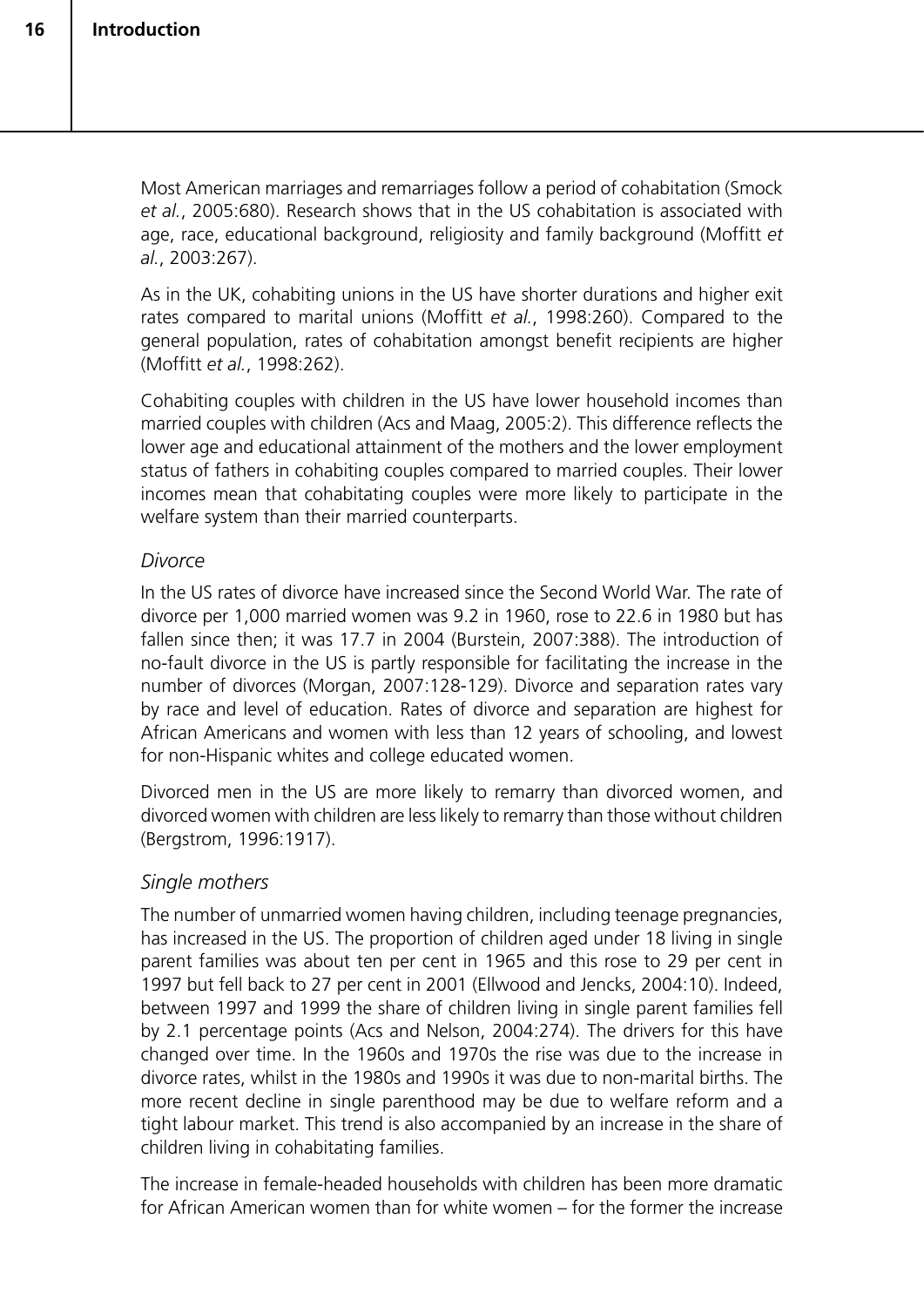has been from about 30 per cent in 1970 to over 50 per cent in 1993, compared to an increase from eight per cent in 1968 to 17 per cent in 1993 for white women (Bergstrom, 1996:1917). The reasons for this difference are poorly understood (Ellwood and Jencks, 2004:10).

However, there is evidence that rates of single parenthood are lower for women with lower levels of educational attainment (and hence earnings potential) (Ellwood and Jencks, 2004:10-11; Hoynes, 1997a:104).

## *Fertility*

Births outside of marriage were relatively rare in the US until the 1960s (Ellwood and Jencks, 2004:9), but they have increased from 11 per cent in 1970 to 34 per cent in 2002 (Martin *et al.*, 2003 cited by Ryan *et al.*, 2006:104). In addition, second or higher order non-marital births have risen with half of all non-marital births in 1998 to women who already had at least one child (Terry-Humen *et al.*, 2001 cited by Ryan *et al.*, 2006).

Rates of non-marital births are higher amongst African Americans and increasingly for Latino communities, and are higher for those with less education (Ellwood and Jencks, 2004:11-13). Thus:

*'…highly educated women are postponing both marriage and childbearing, while less educated women are postponing marriage but not childbearing. The result has been a rapid rise in the fraction of less educated women who have had children but have not married.'*

(Ellwood and Jencks (2004:13))

This increase in non-marital childbirth is mainly due to the fall in the marriage rate, and not because women are more likely to have children – that is, most of the increase in non-marital births has occurred in cohabitating unions (Ellwood and Jencks, 2004:9).

## **1.4.4 US welfare system**

The US literature reviewed in subsequent chapters is focused on three components of the welfare system: Aid to Families with Dependent Children (AFDC), its replacement Temporary Assistance for Needy Families (TANF) and the tax credit, Earned Income Tax Credit (EITC). These three programmes are discussed ahead.

## *ADFC*

AFDC or AFDC-Basic was introduced in 1935 by the Social Security Act and provided cash benefits to low-income families with dependent children. 'Dependent children' were defined as those without the support or care of a biological parent due to death, disability or absence from the home. In practice, this meant AFDC covered mainly single mother families – indeed, since the 1980s the majority of recipients were unmarried single mothers (Moffitt, 2003:313). The definition of a dependent child also implied that AFDC could be claimed by a parent who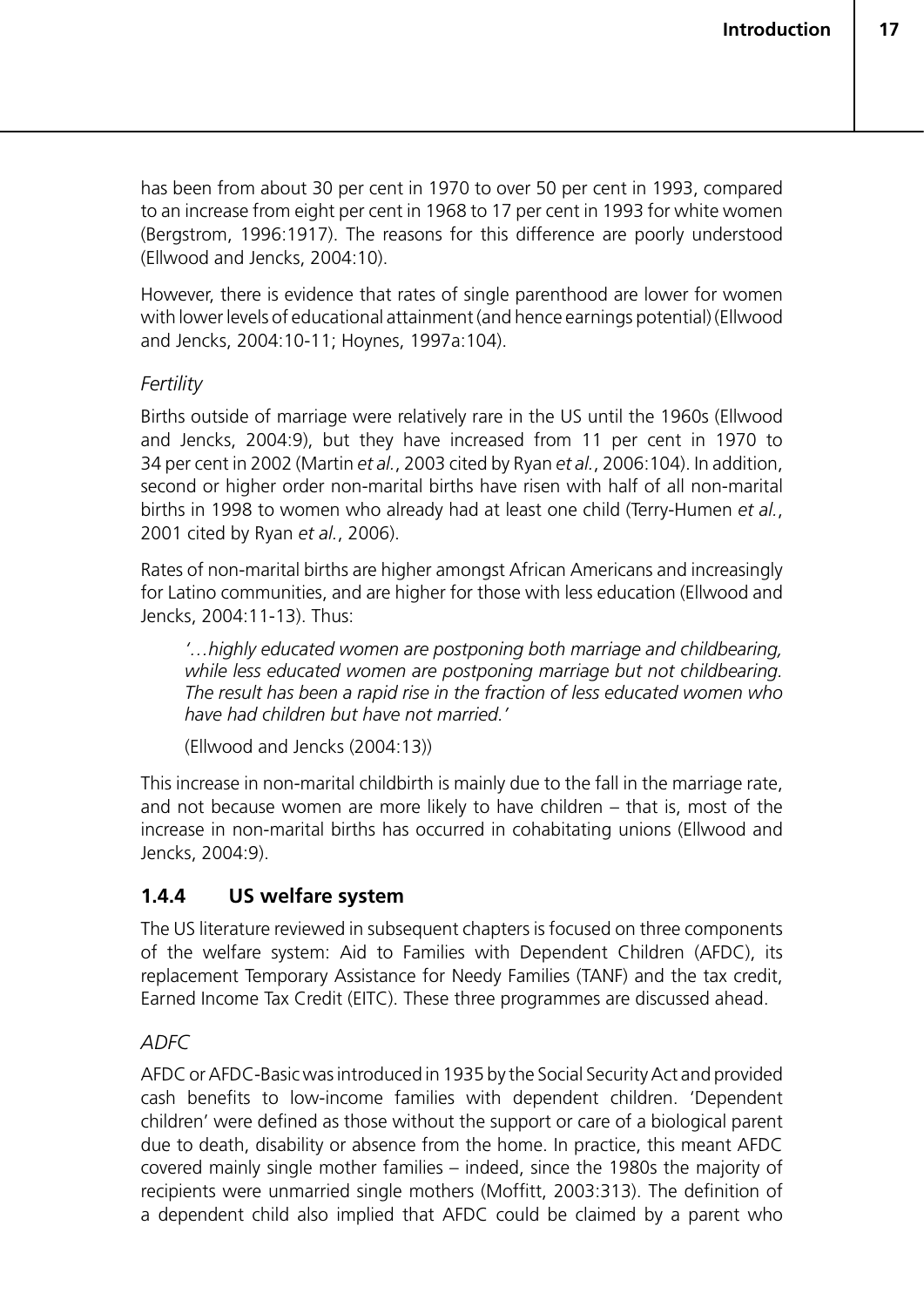remarried or was cohabitating with someone who was not the natural parent – that is, AFDC was payable as long as any partner was not the biological parent of the woman's children. In addition, the incomes of step-parents (up until 1981) and cohabiters were effectively excluded from the assessment of benefit (Moffitt, 2003:294). Since a Supreme Court ruling in 1968, AFDC could not be denied to cohabiting mothers; although the male's relationship to the child and his degree of economic support must be considered. However, states had some discretion in setting the rules and so cohabitation within AFDC could still be difficult to achieve in certain states.

In 1961 the Federal Government gave states the option of introducing the AFDC-Unemployed Parent (AFDC-UP) programme, which included two parent families where the primary earner was unable to find employment of over 100 hours per month. AFDC-UP was believed to encourage marriage, because a low-income couple might be financially better off if they married and claimed AFDC-UP rather than if they cohabitated and the woman received AFDC-Basic. It operated in approximately a half of States before 1990 and subsequently (as required by the Family Support Act 1988) in all states. The income and employment eligibility conditions for AFDC-UP were more stringent than for AFDC-Basic; for instance, the unemployed parent had to have a history of employment and both parents' income was counted.

Over time, the AFDC caseload has varied; it increased dramatically in the 1970s and gradually declined until 1982 when it stabilised before increasing rapidly again during the early 1990s and then declined (Moffitt, 2003:307-9). Nonetheless, there was a general decline in the real value of AFDC benefits from the late 60s to the early 1990s when there was a modest increase in value (Hoynes, 1997a:100- 102; Moffitt, 1998b:60 and 2003:307). For instance, real spending on AFDC fell from \$21.7m in 1984 to \$20.4m in 1996 (Meyer and Rosenbaum, 2000:1036). Yet over the same period the caseload increased from 10.9m to 12.6m; a 15 per cent increase.

The Omnibus Budget Reconciliation Act 1981 allowed states to waiver Federal AFDC rules and experiment with different forms of provision. Between 1993 and 1995 approximately a half of states implemented some sort of waiver programme (Bitler *et al.*, 2004:216). Two policy areas directly relevant to this review are demonstration projects with 'family caps' and AFDC-UP (Maynard *et al.*, 1998:139-140). In 1992, New Jersey was the first state to experiment with not increasing AFDC benefits when recipients had additional children after ten months of claiming benefit (the 'family cap'). Family caps became a feature of several AFDC waiver and TANF programmes (Maynard *et al.*, 1998:141-146). Waivers for AFDC-UP could relax the eligibility criteria on two-parent families, such as the rule that the principle wage earner had to work for less than 100 hours per month (Maynard *et al.*, 1998:146-150). In general, however, State waiver programmes did not concentrate on family formation, but on getting recipients into employment (Fein *et al.*, 2002:1).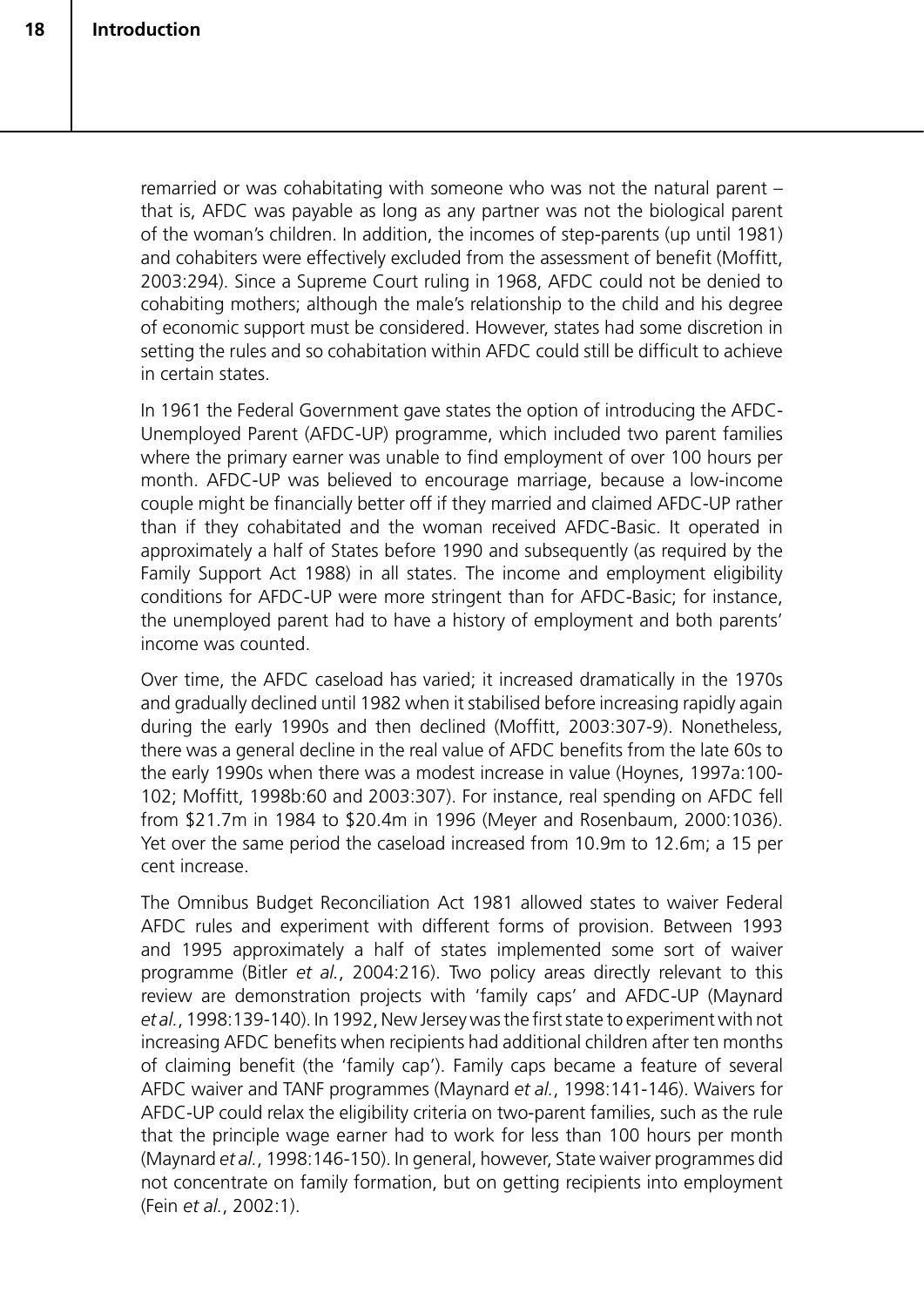All AFDC recipients (and, later on, TANF participants) were eligible for Food Stamps and Medicaid (Moffitt, 2003:295). The Food Stamp programme involves awarding food coupons to low-income households that are redeemable for food items, and Medicaid provides subsidised medical care to low-income families. For those people that are eligible, Food Stamps are paid irrespective of family structure.<sup>8</sup> In calculating the amount of AFDC benefit, Food Stamp benefits as well as EITC (see ahead) and housing subsidies were, generally, excluded.<sup>9</sup>

Critically for the US research reported here AFDC benefits were set at state level, and there was a high variation between states; there was a sixfold difference between the most and least generous (Hoynes, 1997a:90; Moffitt, 2003:293). This variation has been used in studies to consider the impact of AFDC on family structures.

#### *TANF*

TANF, which was introduced by the Personal Responsibility and Work Reconciliation Act (PRWORA), replaced AFDC and AFDC-UP in 1996. Concerns that AFDC might have encouraged single mother families were reflected in the objectives of TANF, which included preventing and reducing non-marital births and teen pregnancies and births, and promoting the formation and maintenance of two-parent families as well as encouraging moves into employment (Burstein, 2007:412; Maynard *et al.*, 1998:134). Implicit in TANF is the assumption that financial incentives can be used to influence attitudes towards family structure and so change actual behaviour (Mauldon *et al.*, 2002:6). Indeed, underpinning the programme is a belief that marriage is an exit route from welfare and poverty (Bitler *et al.*, 2004:213). Although states could impose family caps and extend support to two-parent families as well as require that teenage single mothers in receipt of TANF live with their parents and stay in school (see ahead), there were few provisions in the legislation directly linked to its family-related objectives (Moffitt, 2003:307) and few states have taken substantial steps to change demographic behaviour (Fein *et al.*, 2002:1).

The programme has four key features. First, it is a workfare programme – parents' receipt of benefit is linked to undertaking activities to gain paid work.<sup>10</sup> Secondly, TANF established lifetime time limits (up to five years) for the receipt of Federal

- <sup>8</sup> Eligibility for Food Stamps is based on the 'assistance unit' and a cohabitating couple that shares and prepares food together would, like a married couple, be eligible for benefits (Acs and Maag, 2005:5).
- <sup>9</sup> How EITC interacts with AFDC and TANF has changed over time, at times it has been counted as income, but at other times it has been disregarded (see Meyer and Rosenbaum, 2000:1032). However, since January 1991 it has mainly been disregarded in means-tested programmes. Nonetheless, the Food Stamp programme counted AFDC benefits as income.
- <sup>10</sup> Post-1981 workfare-type demonstration projects were also a feature of some states with AFDC waivers.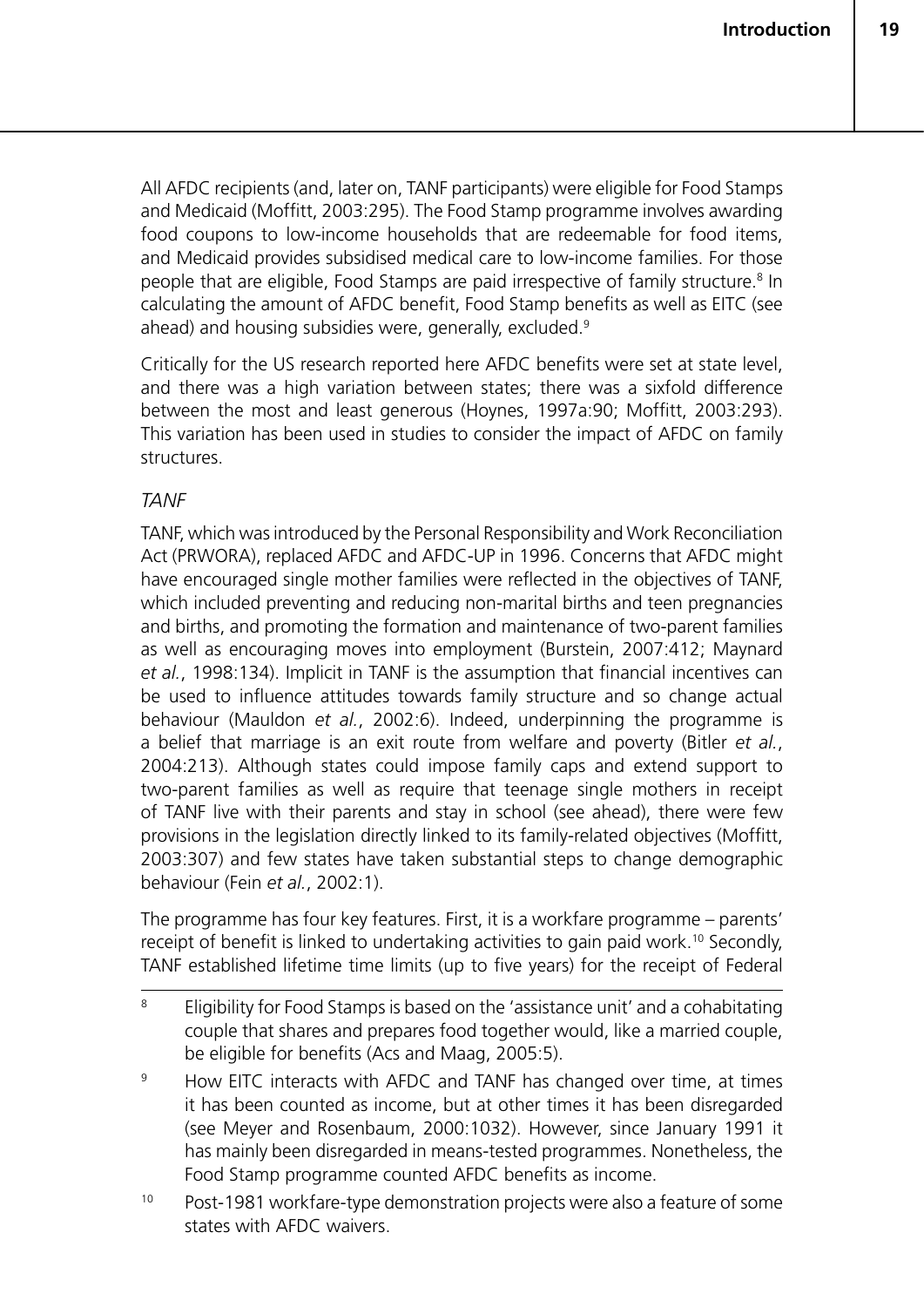funds by families (although 20 per cent of the state caseload was exempt from this provision). Thirdly, aspects of the design of the programme and its financing, via block grants, were devolved to state level. As with AFDC, states were free to set their own benefit levels; however, benefits could be in cash and/or in-kind services (such as childcare) (Moffitt, 2003:311). As a consequence there are substantial differences in welfare programmes across the US (Schoeni and Blank, 2000:8) and the magnitude of any TANF effect on family structure will vary. Fourthly, as States could serve two-parent families based on their income, TANF removed the AFDC disincentives *'against either living with or marrying the children's father, or against marrying rather than living with another man.'* (Burstein, 2007:412). The expansion of benefits to two-parent families under TANF (and previously some state waiver reforms) is *'…the only aspect of welfare reform that directly affects the incentive to marry.'* (Bitler *et al.*, 2004:216). However, for the women to be eligible for benefits the husbands' earnings must be low and this might make the men unattractive as potential spouses. Thus the extension of benefits to two-parent families might not have provided an incentive for women to marry. Although for women who were already married, it might have removed an incentive to divorce and become single in order to be eligible for benefit, something that might have been the case under the previous system.

Eligibility for TANF, like AFDC, does not depend upon marital status, but on family living arrangements. In general, adults unrelated to the TANF unit are assumed not to contribute to it financially, even if they are cohabiting. Related partners, that is, married couples and cohabitating biological fathers, are assumed to contribute to the household. In general, this can generate some complex outcomes (Alm *et al.*, 1999:196):

- a single mother marrying the father of her children who was not previously living with her and who was in low paid work may lose some or all of her benefit, because of her husband's earnings;
- a single mother marrying the father of her children who was not previously living with her and who was unemployed may retain some or all of her benefit, because two-parent families may be eligible for TANF;
- a single mother who marries someone unrelated to her children who is in employment may lose some or all of her benefit regardless of the previous living arrangements, because of her husband's earnings;
- a single mother marrying the father of her children who was previously living with her will not lose any TANF because his earnings would already have been taken into account in the TANF calculation.

The focus of welfare reform in the US was to increase work incentives and the changes have been accompanied by an increase in employment by women (Bitler *et al.*, 2004:216). In real terms, expenditure on TANF has fallen as caseloads have reduced (Moffitt, 2003:307-8).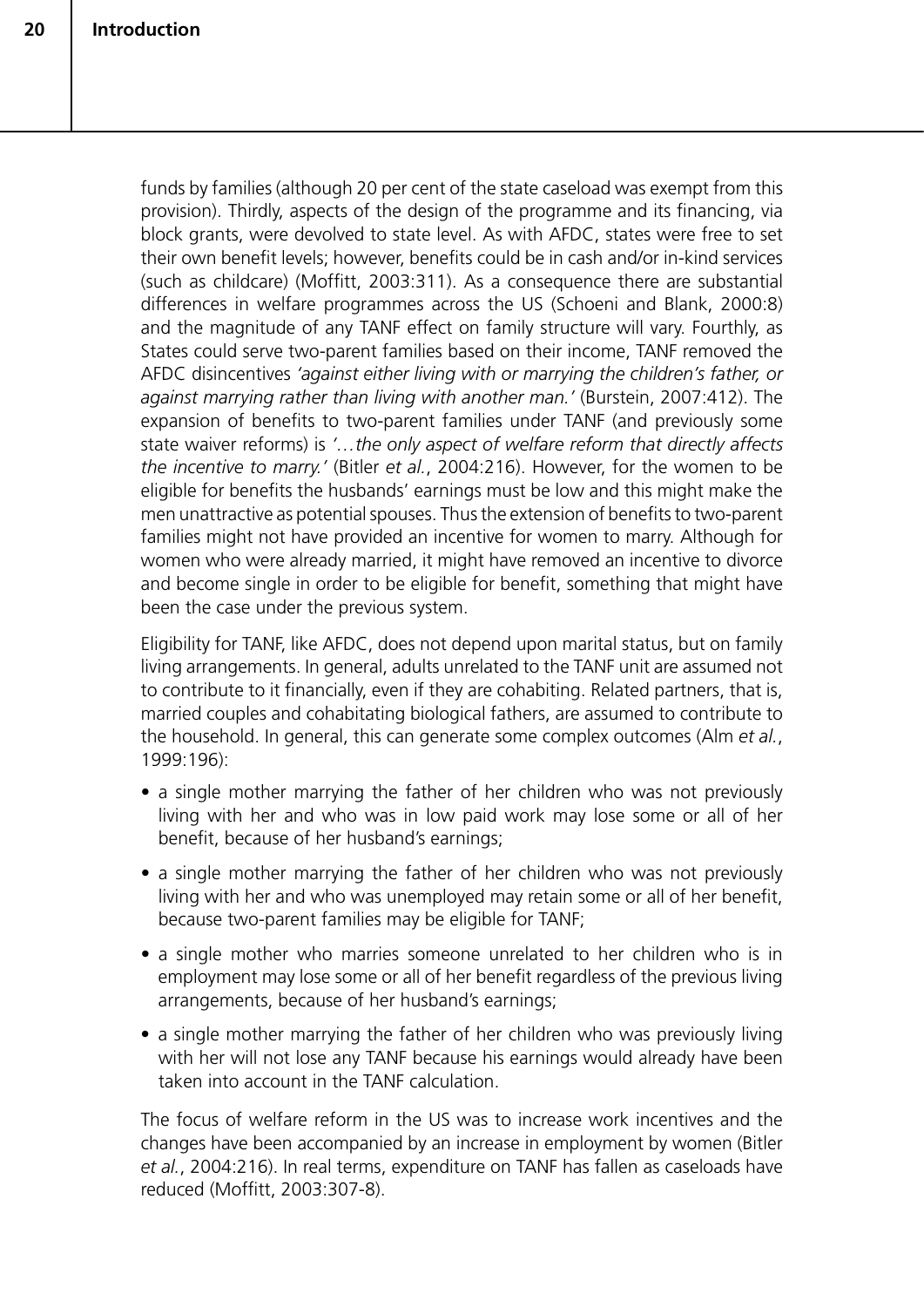The Deficit Reduction Act 2005, signed by President Bush in February 2006, reauthorised TANF and also provided funding for marriage and relationship education programmes to promote *'healthy marriages'*.

## *EITC*

EITC, which was introduced in 1975, is an in-work refundable tax credit paid to low-income households.<sup>11</sup> In terms of caseload and expenditure EITC expanded rapidly, especially during the mid-1980s and 1990s.12 In real terms, the value of EITC increased more than ten-fold between 1984 and 1996 (Meyer and Rosenbaum (2000:1027). Currently, EITC is the largest cash assistance programme in the US (Acs and Maag, 2005:2; Ellwood, 2000a:189). It is a large part of the 'package' that (along with a decline in benefits) has increased work incentives for single parents (Ellwood, 2000a:190-193).

The majority of the credits are received by single parents (Meyer and Rosenbaum, 2000:1030), although it is also available to married taxpayers. Since January 1991, the credit has been larger for taxpayers with two or more children than for those with one child (Hotz and Scholz 2003:146-151). In 1994, a small credit was introduced for childless low-income taxpayers aged between 24 and 65.

To complement the Federal EITC, states can operate their own schemes. The states' EITCs are calculated as a percentage of the Federal EITC and the credit is refundable in most but not all states. EITC is administered through the Federal (and in some cases the state) tax system and is usually paid once a year in the form of a tax refund or adjustment to tax liabilities.

Eligibility is based on the earnings of the 'tax filing unit', and martial status determines who is included in the tax unit. Whilst married couples must file a joint return, unmarried individuals can file either head of household returns (if they have qualifying children) or single returns (if they have no qualifying children). The credit is based on annual family income, not wages.

A non-refundable Federal child tax credit was also introduced in 1998 (Ellwood, 2000b:1064).

# 1.5 Theoretical perspectives and empirical observations

Much of the research reviewed here is informed by economic theory that sees the decision to marry, cohabit or have children as being influenced by financial incentives and disincentives. However, evidence suggests that other factors are influential. For example, Ono (2001, cited in Harknett and Gennetian, 2003:456) argues that the gendered nature of work affects how a woman's economic

 $11$  Refundable means that if the household's credit is greater than its tax liability the difference is paid to the tax filer by the Treasury.

<sup>&</sup>lt;sup>12</sup> Ventry (2000) provides a political history of the growth of EITC.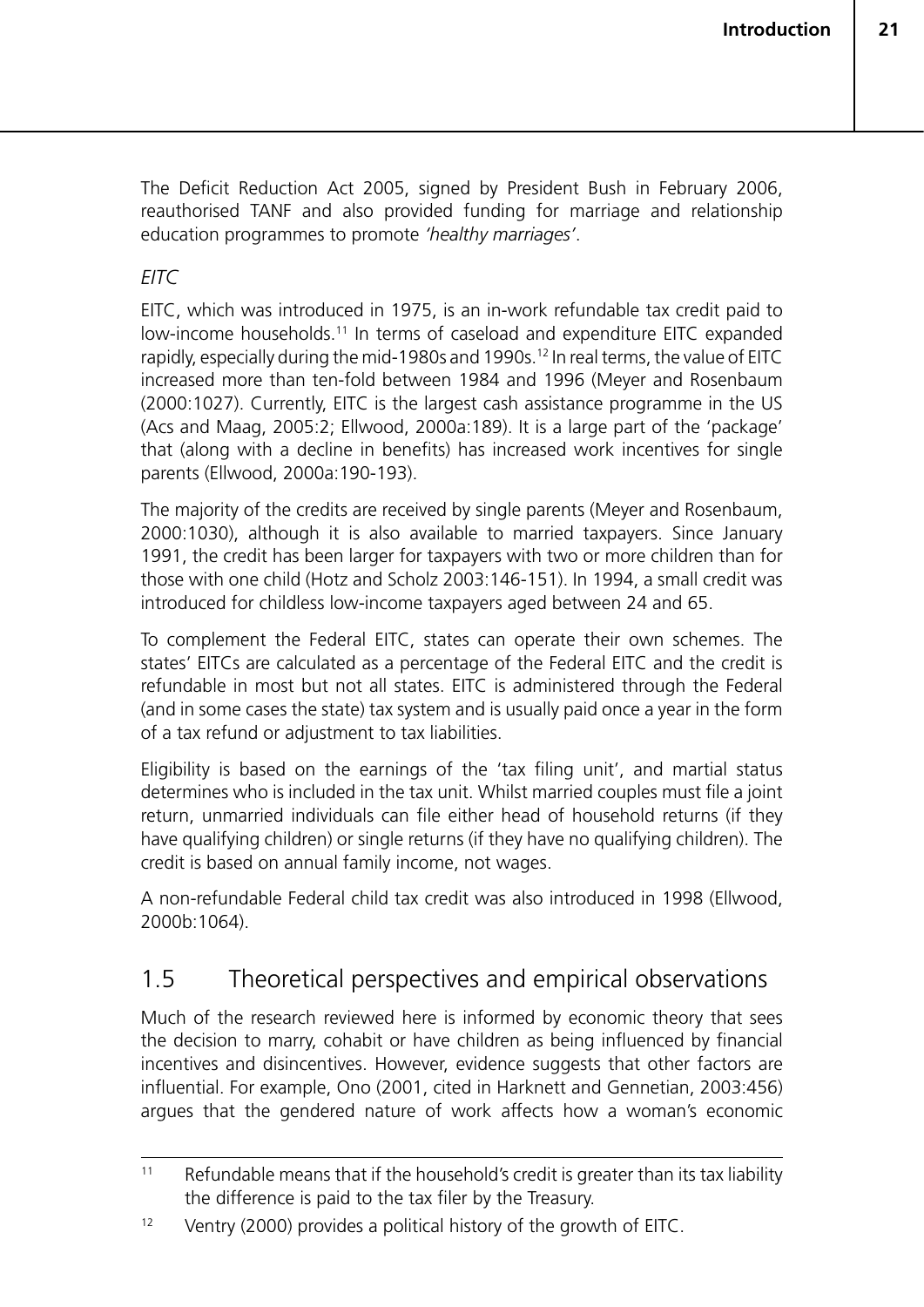circumstances influence marriage decisions, whilst Wu and Balakrishan (1992) (cited in Harknett and Gennetian, 2003:456) show that attitudes towards marriage have a mediating role on structural variables, such as employment.

This section begins by outlining a heuristic framework for considering the possible links between welfare systems and family structure. It then outlines some of the theoretical debates on the factors influencing demographic behaviour and draws upon supporting empirical sources as appropriate.

## **1.5.1 Understanding welfare systems and family structure**

A wide range of factors influence demographic decision-making. Conceptually, the welfare system can be depicted as affecting family structure through its impact on employment and family income (see Figure 1.1) (Fein *et al.*, 2002). To the extent that the welfare system affects family income then it influences the direct financial costs and benefits that people consider when making partnership and childbearing decisions. So, for instance, for single women entering employment the welfare system may increase union formation by eliminating the marriage penalty (or disincentive) previously associated with being on benefits. On the other hand, entering employment may reduce marriage because it enhances women's financial independence. (These possible mechanisms are discussed further ahead.) In some instances the benefit may directly target demographic behaviour, for instance, in the US, TANF payments can be capped when recipients have additional children (known as the 'family cap').

In addition, there may be other non-financial factors arising from the welfare system's effect on employment that affect demographic behaviour. For example, union formation may increase because gaining work improves a woman's self-confidence, self-esteem or widens her social network which then includes more potential partners. However, it may also mean she has less time to search for a partner or to socialise or even for childbearing, so marriage or cohabitation is less likely to occur. (These factors, may, of course, also affect men.)

Whether and how employment and family income affect demographic behaviour will be mediated by individual and cultural factors – and as such they help explain, or clarify the nature of, the relationship between the variables. There are also moderating individual factors that will affect the direction and strength of the relationship between the variables.

Exploring the relationships between these numerous variables is further complicated by decisions on marital status, childbearing and employment being inter-linked (or joint) rather than independent events. Failure to take the interaction between these processes into account will lead to biased estimates in empirical models (Aassve *et al.*, 2006:781-782).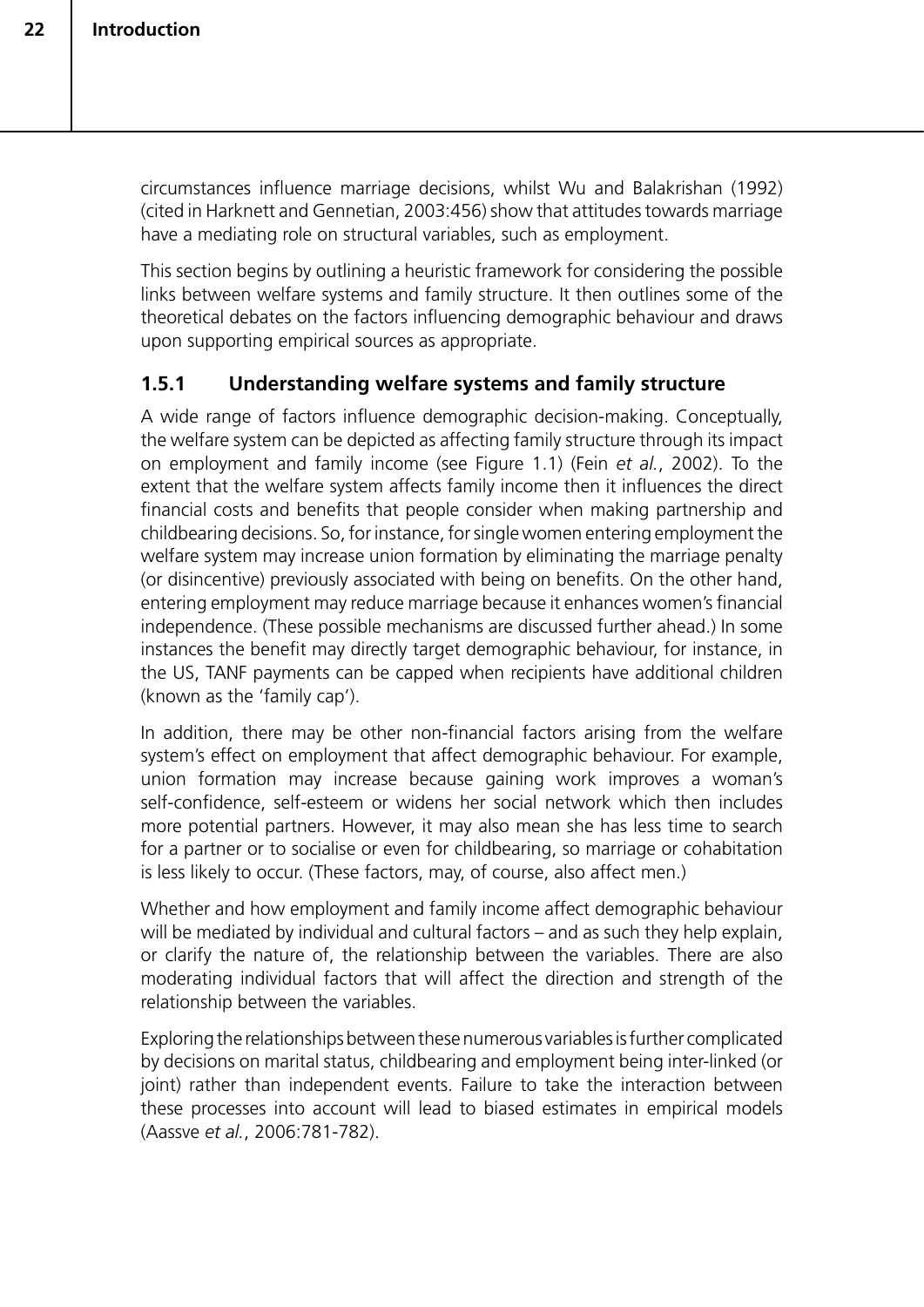Figure 1.1 Heuristic model for how the welfare system might influence family structure **Figure 1.1 Heuristic model for how the welfare system might influence family structure**

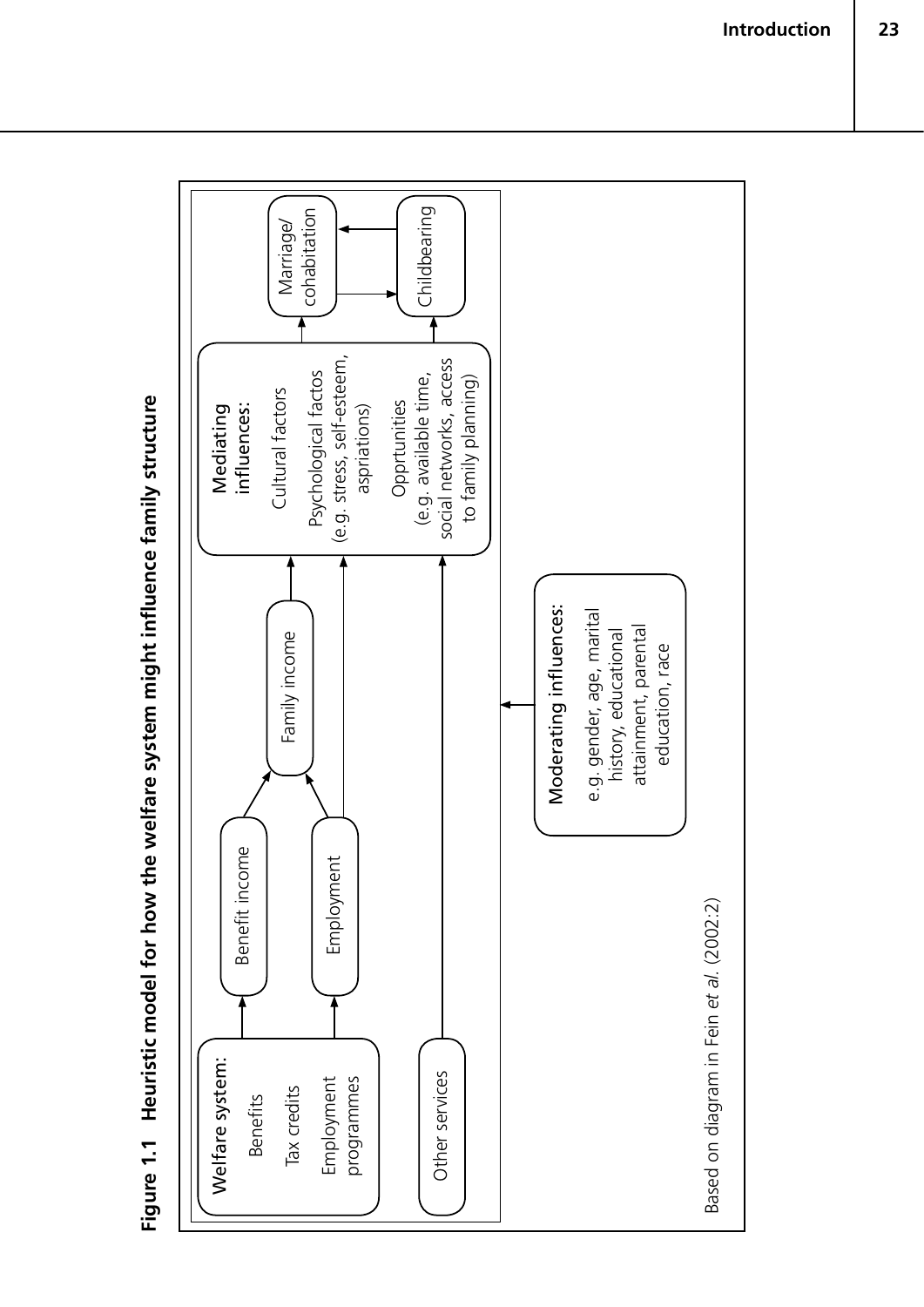## **1.5.2 Marriage and welfare systems**

Becker's household production theory of marital formation and dissolution (for instance, Becker (1981)) is very influential in the studies reviewed here. His theory posits that women will choose marriage when its economic benefits exceed the economic benefits of being outside of marriage – that is, people marry to increase their material well-being (that is, to maximise their utility). The relative economic opportunities available both inside and outside of marriage are seen to influence the decision to marry. Marriage is seen as beneficial where there is specialisation between partners – one engages in paid work and the other in home production. Gains in efficiency – through one being employed and earning and the other engaged in household production – allow both to have more leisure time and a higher standard of living when married than when single. Specialisation leads to the prediction that higher-wage women will marry lower-wage men, and vice versa (Burstein, 2007:390). In this way, efficiency is maximised because the relative abilities of each partner, their comparative advantages, differ the most. However, if the wages for males and females converge and/or partners secure similar non-monetary gains from employment or childrearing then the benefits from specialisation and so the gains from marriage decline (Ellwood and Jencks, 2004:14).

However, the notion that material gains only accrue from specialisation has been challenged. Lam (1988 cited in Burstein, 2007:390) argues that sharing 'public goods' (for instance, housing and the benefits of having children) is another source of material gain within marriage. Contrary to Becker's theory these gains may lead to women and men with similar wages marrying. Oppenheimer (1997 cited in Burstein, 2007:391) argues that specialisation is a risky strategy due to possible job loss or desertion. She maintains that couples can maximise their material gains if they both work (full-time) and buy-in household services. Weiss (1997 cited in Burstein, 2007:391) highlights other sources of material gain in marriage: economies of scale from a larger household and that whilst one partner works the other can undertake education and training (that is, invest in human capital). Indeed, economies of scale, in terms of resources and time, provide a *'powerful incentive'* (Ribar, 2003:6) for individuals to join together in a single household and share resources.

Traditional economic theory implies that for women there is a choice between being married and being single and the decision is influenced by the woman's wages, the wages of potential partners, and benefits and tax credits as well as other observable and unobservable factors (Dickert-Conlin and Houser, 1999:4). However, the effect of earnings on the decision to marry or cohabit is ambiguous. Females with higher earnings or good employment records are more likely to marry or cohabit because they are attractive as potential partners, but equally they are less likely to marry or cohabit because they have the financial independence to do so (the 'independence effect'). The former implies that marriage is a 'normal good' – as opposed to an 'inferior good' where consumption falls as income increases – and the correlation between wages and prevalence of single motherhood is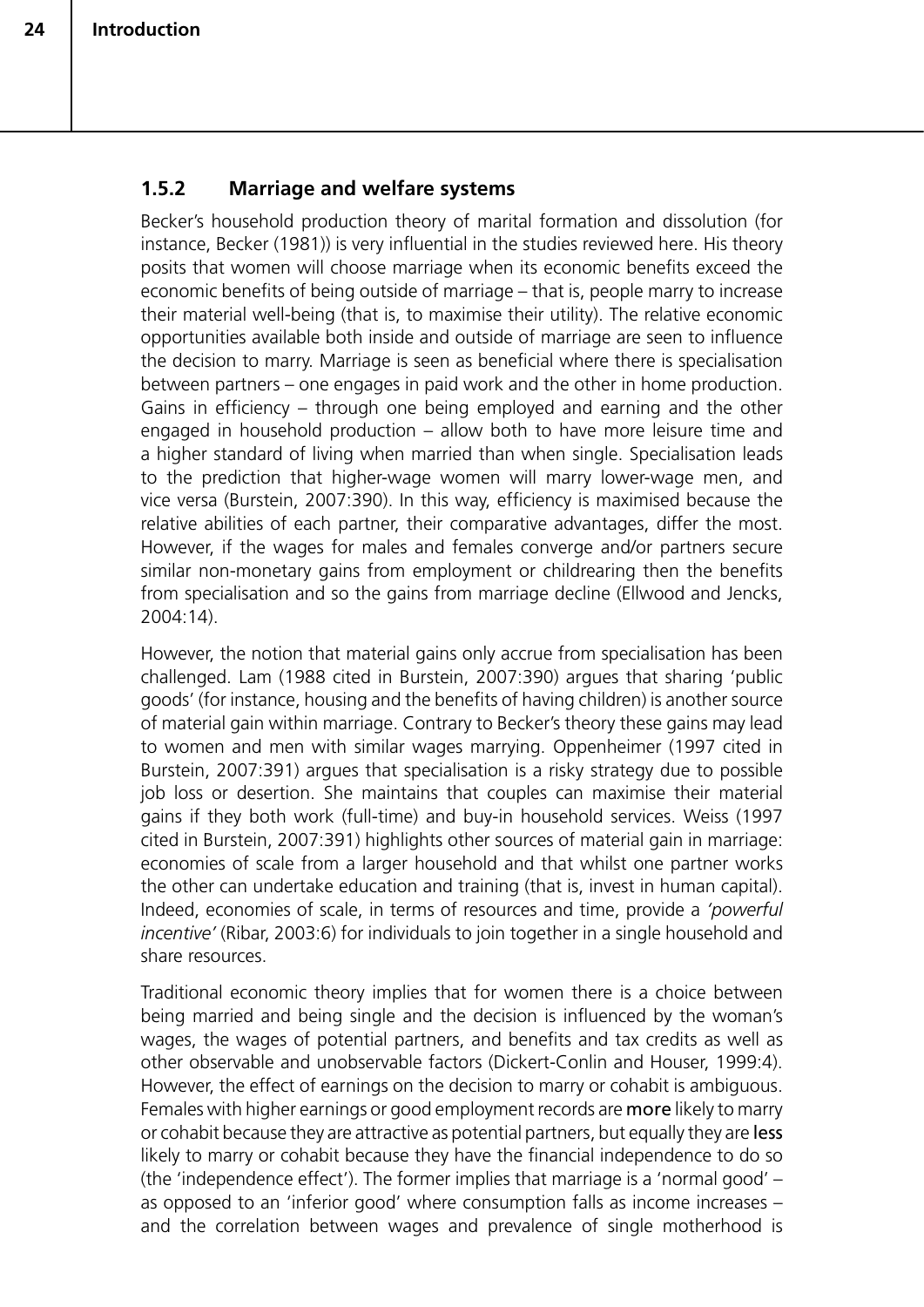negative. The latter implies that with rising female labour participation rates and higher real wages the economic or 'opportunity cost' of remaining single (or getting divorced) has fallen.

Studies that have sought to investigate the association between women's employment and marriage have had mixed results, finding both positive and negative effects (Burstein, 2007:405; Harknett and Gennetian, 2003:457). More recent studies suggest that women – like men – are more likely to marry the more they earn (Gassman-Pines and Yoshikawa, 2006:12-13). Yet studies have tended not to consider the distinction between deciding not to marry and marrying later on in life (Burstein, 2007:405-406). The independence hypothesis does not help to explain why women with higher incomes might choose to marry later on, say, after they have established their careers.

A related idea is the 'marriage market' – as expressed by the ratio of men to women. Geographically, the number of marriageable men and women may be constrained and out of balance. The reason why some low-income single women do not marry has been attributed to the lack of marriageable men within a locality (Burstein, 2007:396). Here marriageable men may be seen as those with steady earnings from employment – a view associated with the sociologist William Julius Wilson. In some communities in the US the availability of marriageable men may be reduced by unemployment, imprisonment or premature death (due to gang violence) (Roberts, 2007:4) or long-term severe socio-economic disadvantages (Geronimus, 1997:415). However, simply dividing people into marriageable and unmarriageable may be too crude a distinction, especially as what someone looks for in a potential partner may change over time and some individuals may restrict their preferences for non-economic reasons, such as not considering people from a different ethnic community. In addition, falls in marriage rates have also been observed for 'marriageable men', such as those with higher levels of education (Del Bono, 2004:3; see also Lichter *et al.*, 1997:115). Indeed, high-earning African American males, who due to their incomes could be regarded as 'marriageable', have lower marriage rates than white Americans.

Moreover, in a marriage market where there is a scarcity of marriageable men, the marriageable men may use their relative scarcity to avoid marriage. Not surprisingly some studies find that the marriage market is not significant in accounting for marriage or cohabitation (see Eissa and Hoynes, 2000b:15).

Nevertheless, there is empirical evidence from the US that increasing men's employment does increase rates of marriage (Burstein, 2007:389; Bitler *et al.*, 2004:215). The related theory is that falls in levels of male unskilled employment and wage levels have created imbalances in marriage markets, especially amongst African Americans. However, Edin (2002) claims that whilst this view is persuasive, the fall in US marriages is greater than the theory would imply (see also Gennetian and Knox, 2003:9). Moreover, if in the US the fall in marriage rates amongst African American single mothers is due to increased unemployment amongst African American males, then welfare programmes that increase female employment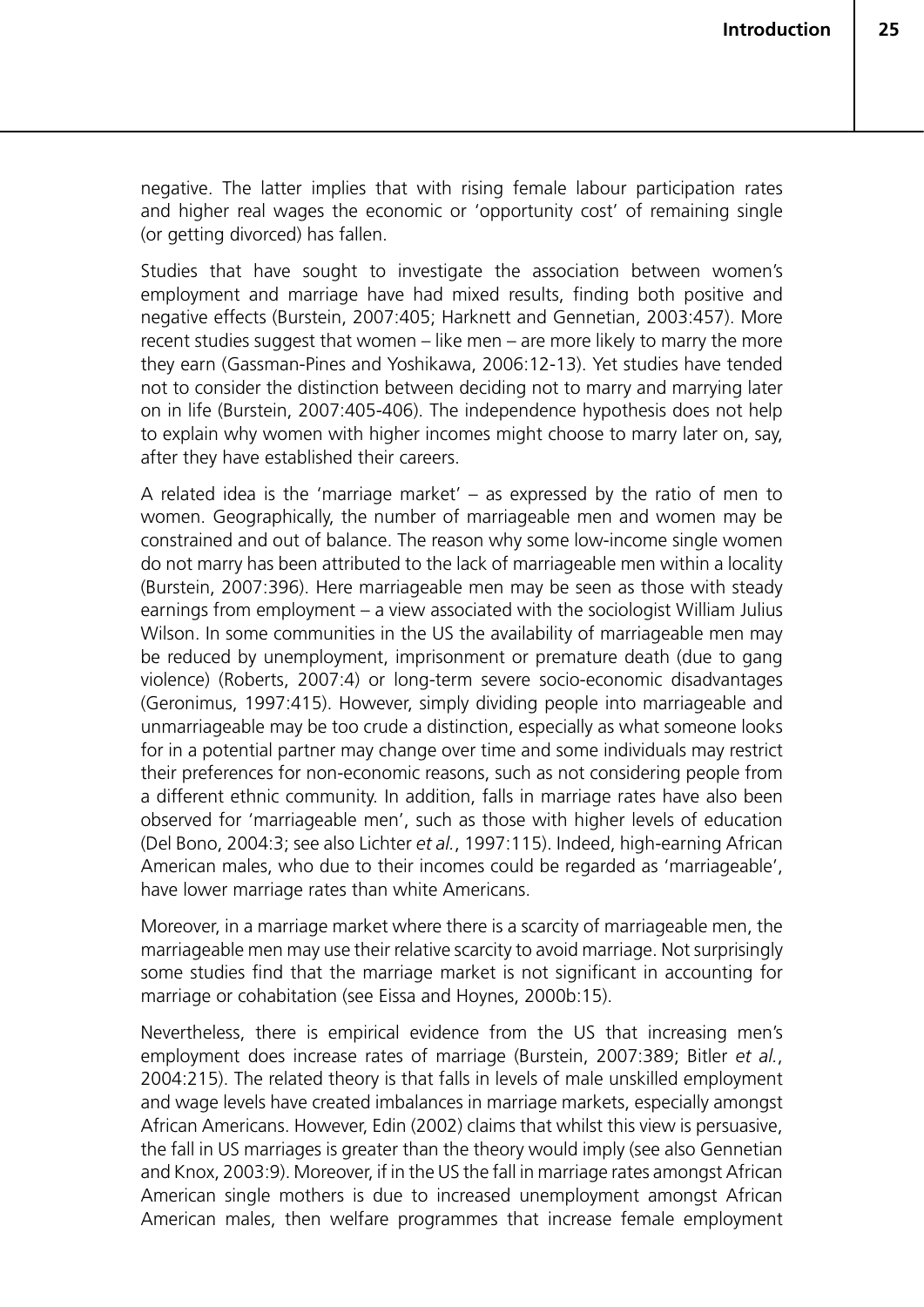and earnings may not have large effects on marriage rates, indeed they might accelerate the decline in marriages (Gennetian and Knox, 2003:10).

The impact that the welfare system has on marriage is theoretically ambiguous. Some writers have used Becker's theory to suggest that increases in benefits and tax credits will decrease the chances of marriage. Tax credits and benefits are seen to influence behaviour because of the loss of income (the marriage penalty) a woman would incur being married compared to being single. Similarly, the emphasis on obtaining paid work in welfare systems might mean that greater financial independence for women leads to less marriage (the 'independence effect' (see previously)). However, the increasing emphasis in welfare systems on conditionality and work requirements might mean that remaining on benefit is less attractive and leads to more marriage. In the US, there is some evidence that women are less likely to enter marriage unless they have sufficient bargaining power in the form of their own income or self-sufficiency (Gennetian and Millar, 2004:279). This implies that increases in employment/earnings will promote marriage. Indeed, men may prefer to marry women who are financially independent. So, in practice, it is difficult to predict how increases or decreases in benefits and tax credits will affect marriage (and cohabitation). Moreover, the theory is unable to give clear predictions of the magnitude of the effect of the welfare system on marriage; it might be large or small.

Furthermore, it is possible that the economic factors influencing union formation and dissolution through the welfare system operate differently for low-income and high income groups (Burstein, 2007:389). This is because: benefits might have a larger impact upon individuals with lower incomes compared to the effect that tax credits have on people with 'higher' incomes; employment programmes usually increase the employment prospects and so the earnings of lower income males rather than those of better-off males (who tend to be in full employment); and for low-income women the benefits of employment in order to improve union stability (reduced financial pressures) may not exceed the costs (less leisure time) because their work is often poorly paid. Thus, indicators of (potential) income, such as educational attainment, may be used in empirical studies to explore associations between tax and transfer payments and family structure to see if economic mechanisms vary between disadvantaged and non-disadvantaged groups.

There is empirical research that shows that decisions to marry (or divorce) are not simply affected by the tax and transfer systems. Other factors that appear to influence such decisions include:

• Characteristics that affect the suitability of a person as a potential spouse (Carasso and Steuerle, 2005:161), including drug and alcohol abuse, mental health conditions (such as depression), fear of divorce and experience of domestic violence (Roberts, 2007:4-5). Men and women with low-incomes may have less access to services that help them to address these issues than people with higher incomes and so, it is argued, they avoid people with these characteristics.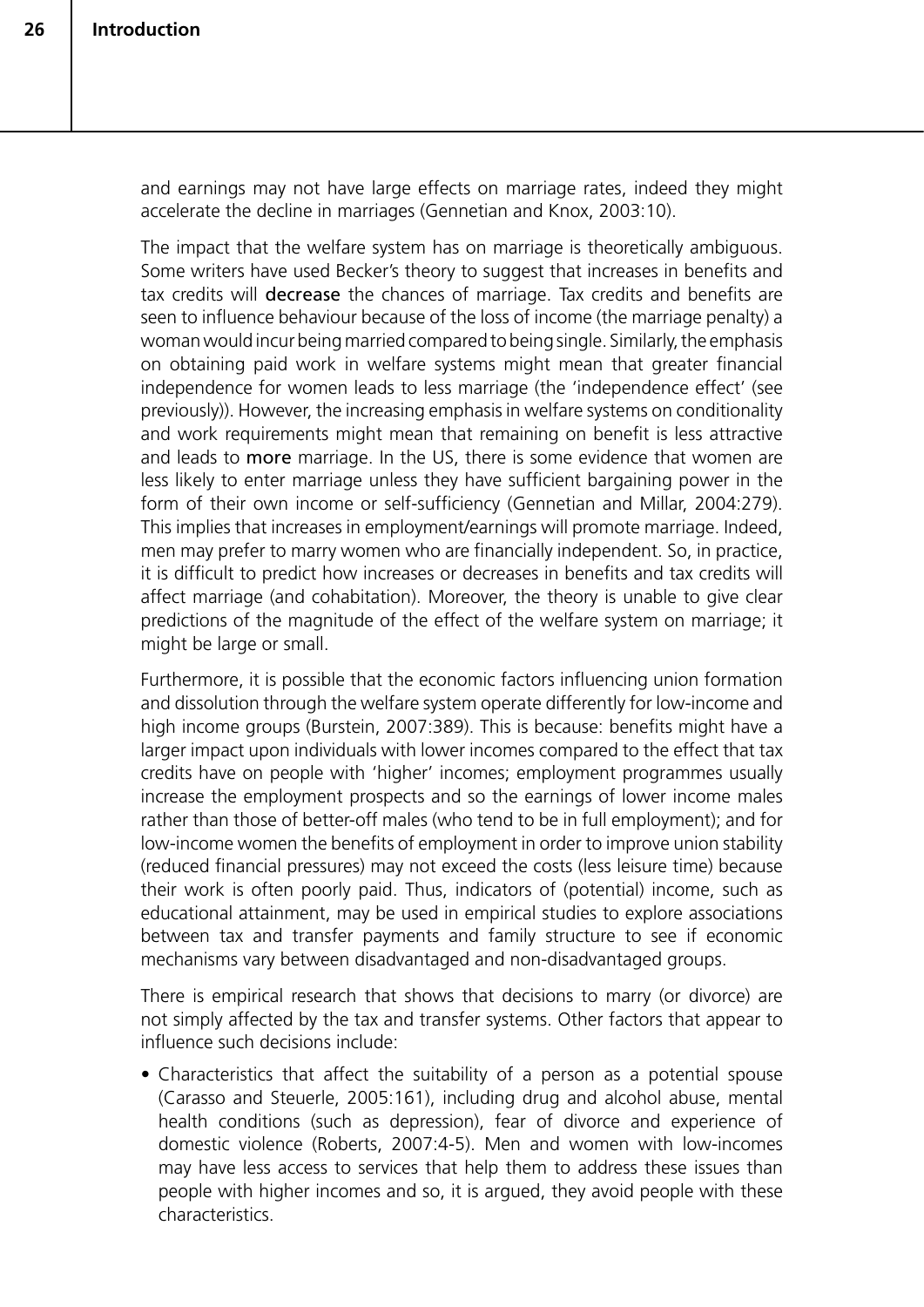- A related point is the degree of trust that can be placed in a potential partner. Changes in gender roles mean that women may be less willing to tolerate 'bad' behaviour by men (Ellwood and Jencks, 2004:20). For women this can be with respect to a male's to sexual faithfulness, money management skills and the nature of his interactions with her children (Edin, 2002; Carasso and Steuerle, 2005:161). For some the level of risk might mean avoiding marriage and for others delaying marriage in order to observe and assess a potential spouse's behaviour.
- A potential spouse's suitability as a parent (Carasso and Steuerle, 2005:161). For single mothers this may in turn be influenced by the number and age(s) of her child(ren). In the US separated women with no children are more likely to remarry than women with three or more children (Bumpass *et al.*, 1990 cited in Gennetian and Knox, 2003:11). This might be because some men are unwilling to take on the additional responsibilities associated with marrying a woman with children, especially if he is not the biological father. Or he may be concerned about the effect of the marriage on any children he already has and he may have ongoing financial commitments to these children (Roberts, 2008:4). Unmarried mothers may also be worried about the effect that a marriage may have on her existing children, especially if she expects they will respond negatively (Roberts, 2008:3-4).
- The family context, in terms of parental education and the family's religion (Plotnick, 2004:7).
- For single people there is a possible cost of marriage in terms of forgoing possible gains from any investment in human capital (Plotnick, 2004:8). Thus higher levels of education can lead to delayed union formation (Aassve *et al.*, 2006:795).
- The desire for a fulfilling relationship (Carasso and Steuerle, 2005:161), and young people's expectations and desires about marriage (Plotnick, 2004). More recent cohorts are more likely to endorse gender equality and increasingly women expect to have an equal say in family decisions (Ellwood and Jencks, 2004:20-21). The level of autonomy or control desired by single women may convince them that they do not wish to become dependent upon men and that they want to live alone (Edin, 2002; Gennetian and Knox, 2003:8). Or it may mean that women postpone marriage until their children are in school when they could then enter employment and through making a financial contribution to the household be entitled to have a say in family decision-making. In any event in the UK younger cohorts have a lower rate of union formation (marriage and cohabitation) than older cohorts (Aassve *et al.*, 2006:795).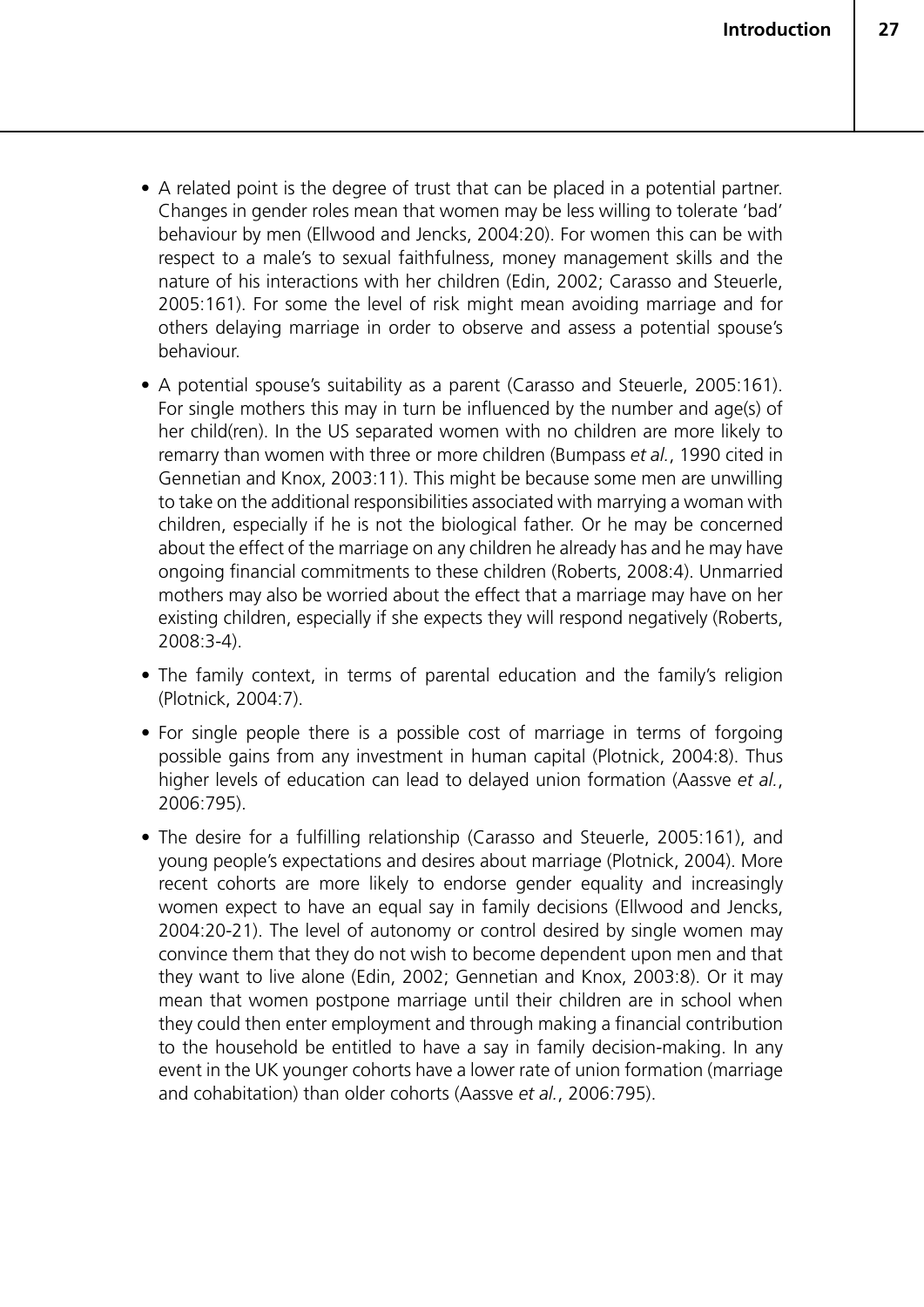- Having financial stability in order to minimise the stress that would otherwise characterise low-income households (Edin, 2002). Low-income mothers have to worry about money because they have so little, and erratic financial contributions from males can mean that couples separate or do not marry. In the US lowincome mothers can impose a 'pay and stay' rule – if male partners are out of work and not making a financial contribution to the household they can lose their right to co-reside.
- Wider socio-cultural norms about the need for substantial assets and income prior to marriage (Burstein, 2007:396).
- Individuals in the UK with a limiting long-term health condition have been less likely to establish a first or subsequent relationship than those without a health condition (Clarke and McKay, 2008).
- Race and ethnicity (see previously).
- Educational attainment which in turn will affect potential earnings (see previously).

There are other approaches to family formation and dissolution in the economics literature (see Bergstrom, 1996). For instance, cooperative and non-cooperative bargaining models, which build upon game theory, acknowledge that the members of a 'family unit' may have different objectives (Bergstrom, 1996:1924- 1930; Ribar, 2003:6). Thus how married and unmarried parents respond to financial incentives in the welfare system may differ.

### **1.5.3 Cohabitation and welfare systems**

Many of the economic factors promoting marriage also favour cohabitation. Indeed, for low-income groups the benefits of marriage over cohabitation may be small, as the latter can provide some of the benefits of marriage such as companionship and economies of scale in household production. Cohabitation can be conceptualised as a substitute for marriage or as a complement to marriage (see Moffitt *et al.*, 1998:260). If it complements marriage, cohabitation can be seen as a precursor to marriage. Partners can use this trial period to gather information on the suitability and quality of the union. Cohabitation may also be attractive for single mothers as it provides a degree of flexibility during periods of financial instability and uncertainty (Edin and Lein, 1997) cited in Harknett and Gennetian, 2003:458). However, cohabitation is not necessarily a perfect substitute for marriage (Gassman-Pines and Yoshikawa, 2006:12; Moffitt *et al.*, 1998:260):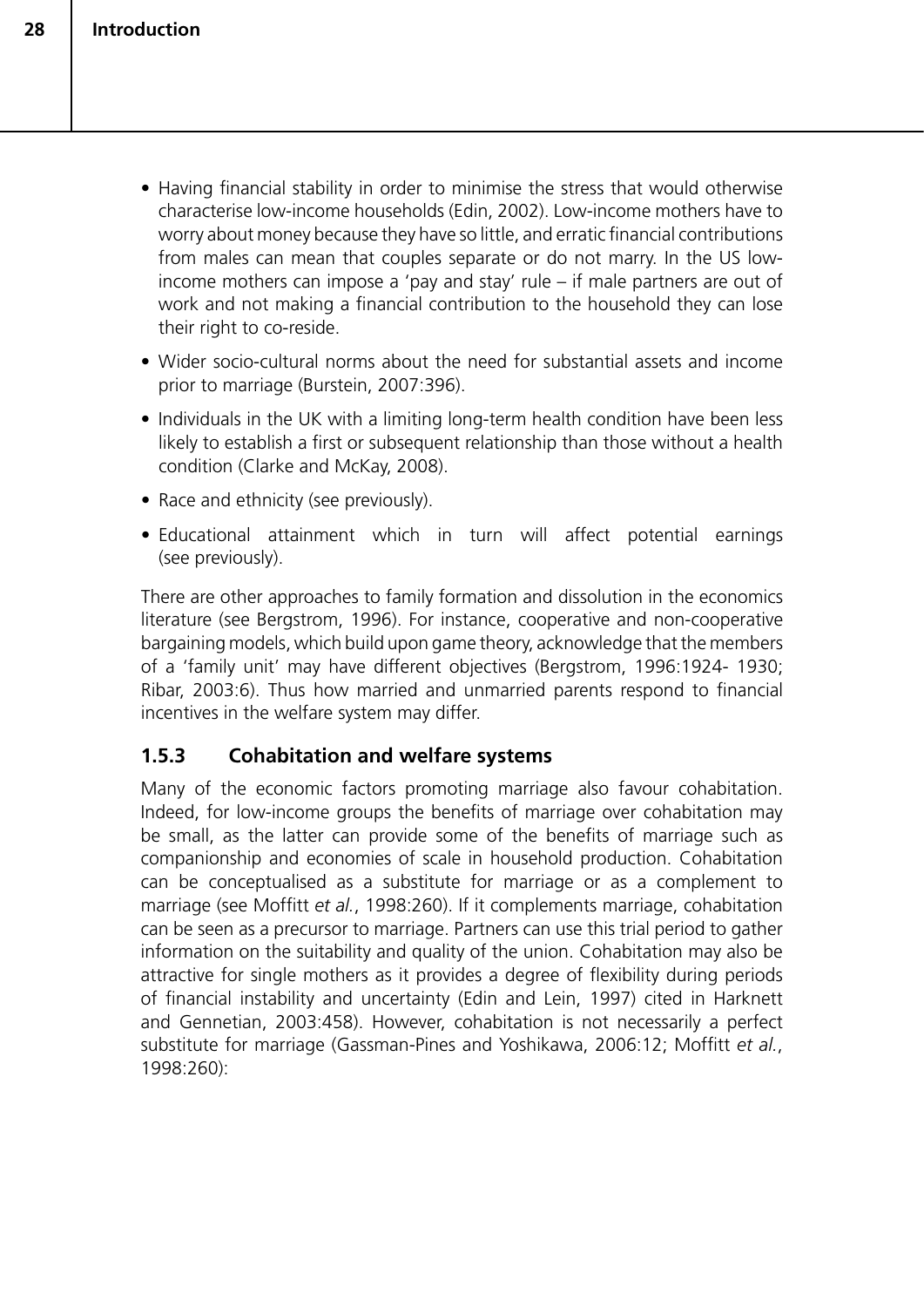- It is not a good predictor of a successful marriage; in many countries former cohabiters have higher rates of divorce than non-cohabiters (Svarer, 2004).13 Indeed, some cohabiters claim they have no intention of marrying their partner.
- What is distinctive about marriage is a commitment that is backed with some legal rights and its contractual nature may reduce risks and encourage investment in human capital (Burstein, 2007:391).
- Some people give reasons for cohabitating, for example, sharing household expenses, that imply the arrangement is not a trial for marriage.
- Cohabiting unions may be less stable than married unions (see ahead and Section 1.4).

According to economic theory, to the extent that benefits are reduced by taking into account the additional income of a partner then there is a disincentive to cohabit. However, some argue that single parents may have an incentive to cohabit rather than marry if it is possible to conceal the additional income from a partner from the authorities.

Financial considerations can be an important consideration for cohabiters when deciding whether to marry (Smock *et al.*, 2005). Specifically, male earnings, occupation and educational level are positively associated with transitions from cohabitation into marriage. In the UK union formation is influenced by male economic opportunities. Male unemployment is negatively associated with union formation – high levels of unemployment restrict women's partnership options. The influence of women's earnings and employment is more ambiguous. Qualitative research (conducted in the US) suggests that the main economic issues that can affect the transition from cohabitation to marriage are (Smock *et al.*, 2005:687- 692):

- *'having enough money'* marriage requires a certain level of financial stability, cohabitating couples are unlikely to marry if they are struggling financially;
- being able to pay for a 'real' wedding  $-$  the cost of a wedding can be an impediment to marriage;
- having achieved a set of financial goals before the marriage, for example, buying a house or a car and completing education;
- whether the male partner earns enough to be an economic provider; and
- lacking money can lead to stress and relationship conflict which in turn adversely affect the quality of relationships.

 $13$  This is not a universal finding – Denmark is an exception, where cohabiters have a lower risk of marital dissolution, possibly because there is little social stigma associated with cohabitation couples are able to use it as a 'trial' for marriage (Svarer, 2004:533).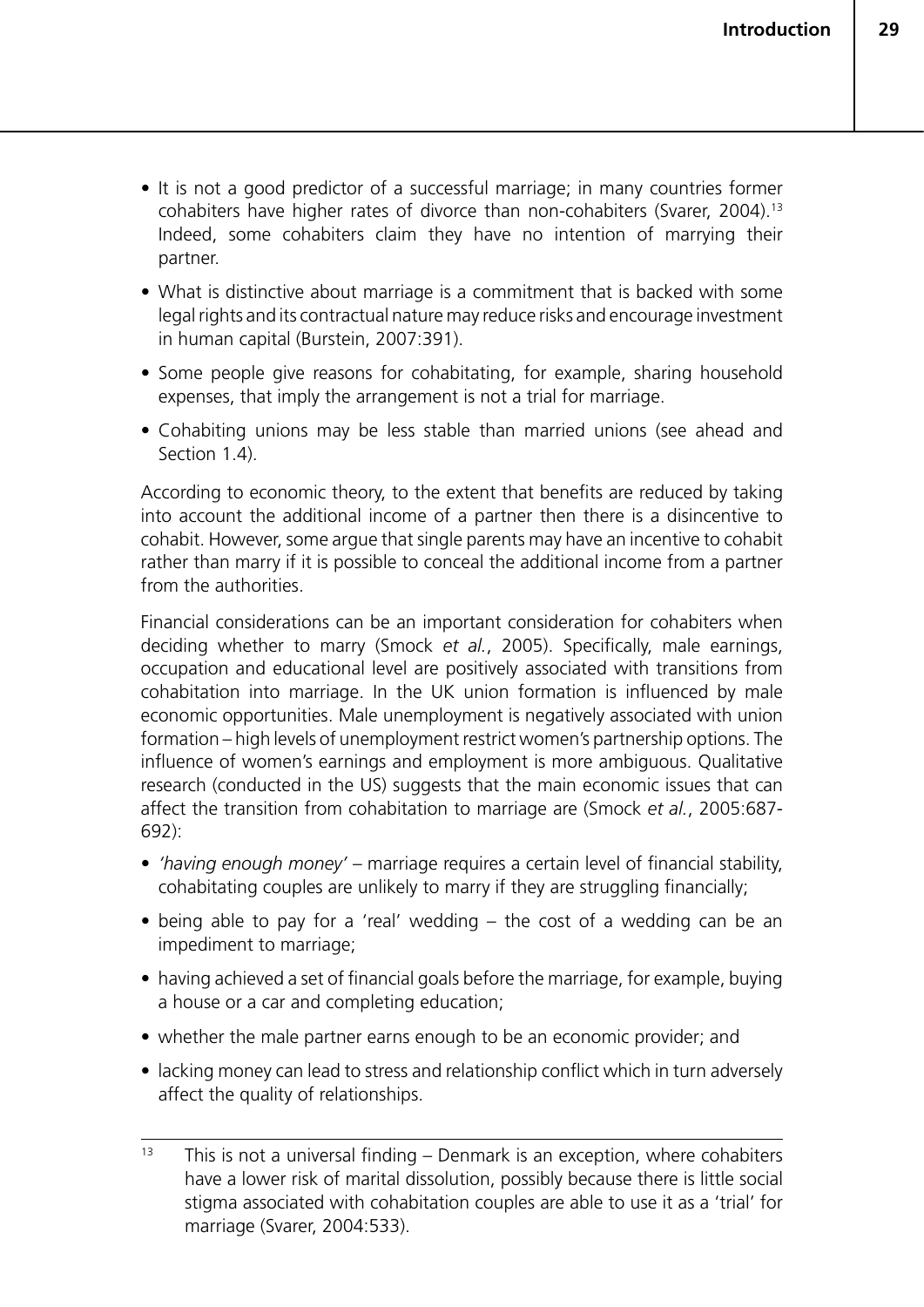A cohort analysis of British single parents over the period 1991 to 2001 shows that the 1991 lone parents who were married or cohabitating by 2001 tended to be (Marsh and Vegeris, 2004:35-37):

- younger (and age had the largest effect controlling for other factors);
- those in 1991 who had been never partnered or who had been married were more likely to be married by 2001 than those who left a cohabitating relationship in 1991;
- those with a new child since 1991; and
- those working 16 hours or more a week in 2001.

Moreover, the factor that influenced whether they married rather than cohabited was whether the 1991 single parent had a new child. Getting a new partner (and paid work) was often associated with being on an *'upward and improving path'* (Marsh and Vegeris, 2004). Many became dual-earner families, although for younger single parents entering a new union could be accompanied by having a baby and a temporary exit from employment.

Union formation (marriage and cohabitation) in the UK can be influenced by the birth of a child, specifically birth order:

*'…experiencing a first birth has a strong positive effect on forming a union, and this is so for both genders. However, having a second birth outside a union actually lowers the rate of union formation. The positive effect of the first birth event is consistent with economic theory, in that individuals consider a cohabiting union or a marriage to be more beneficial once they have acquired marital-specific capital. However, there might also be normative forces at play, in the sense that individuals might feel a pressure to 'legitimize' the child. The negative sign of the second birth event indicates that those who do not form a union after the first birth are at a disadvantage in the marriage market when they have the second child. There might also be a selection effect here: individuals who are willing to have one child outside a union might be more willing to repeat the experience. The subsequent birth events have no significant effect on union formation.'*

(Aassve *et al.* (2006:796))

#### **1.5.4 Union dissolution and welfare systems**

The Beckerian model of marriage is also influential within the literature on separation and divorce. It posits that people divorce/separate when the benefits minus costs of becoming single exceed those of remaining married/cohabitating.

Some argue that welfare benefits contribute to divorce – fathers are seen as prepared to leave their spouses (and children) knowing that the State will provide adequate financial support (Zimmerman, 1991:139). Indeed, it is claimed that women might agree to this arrangement since it provides them with enhanced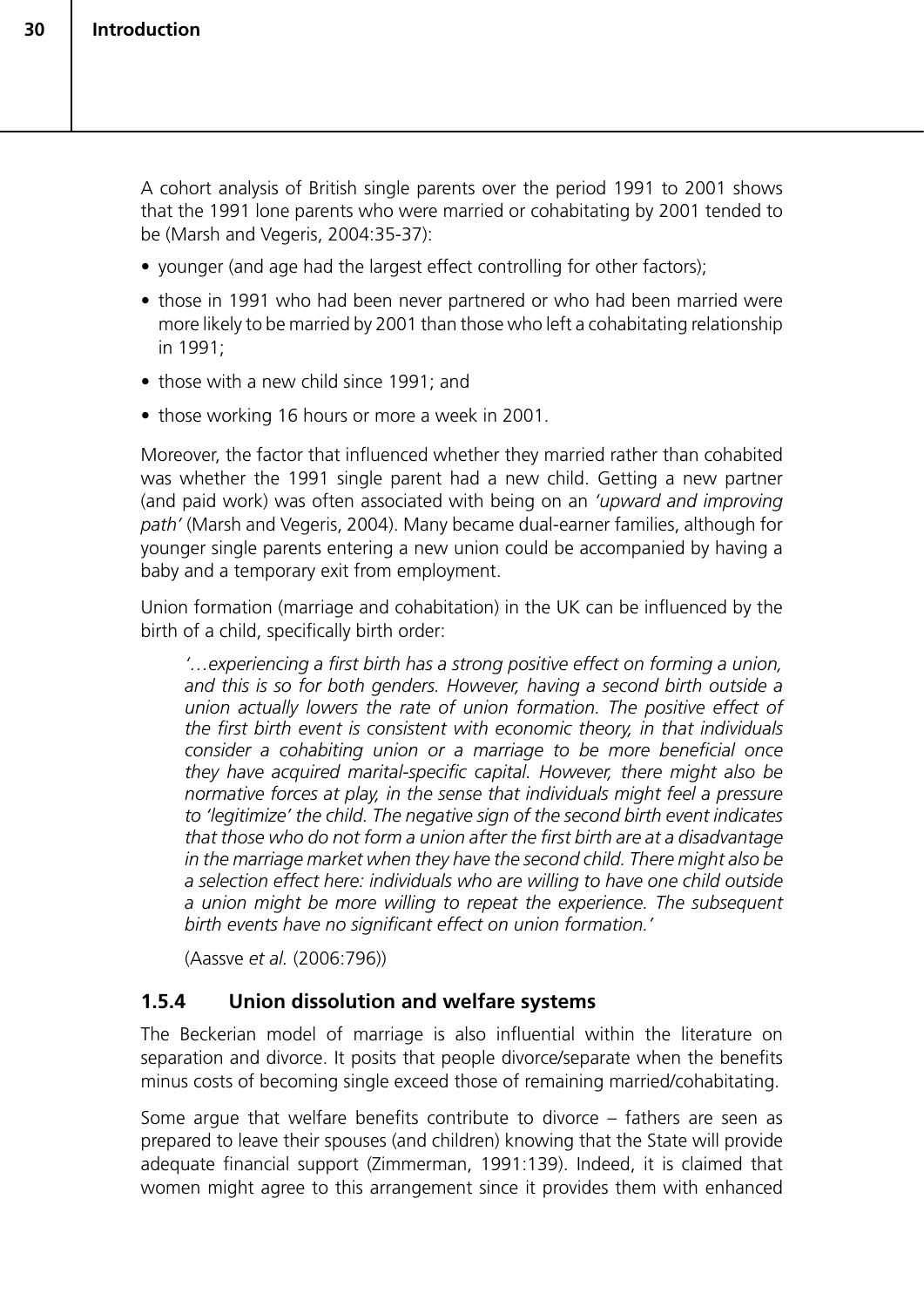economic security and stability. However, research shows that there is a wide range of other factors that influence divorce/separation (and union) decisions including (Dickert-Conlin, 1999; Harknett and Gennetian, 2003):

- The earnings potential of the spouses (Ono, 1998): There is some evidence that women's employment and earnings increase marital stability, although other studies show a decrease (Burstein, 2007:407). Indeed, the outcome is theoretically ambiguous, see Ono, 1998:
	- 'the stability effect' posits that if the spouse has a high earnings potential this will make the person more attractive as a partner and/or by reducing financial hardships lessens the likelihood of relationship conflict and so reduces the risk of separation. Unions where the male is in full-time employment and/or has high earnings are more stable because the couple have a higher standard of living (Burstein, 2007:404) – known as the husband's income hypothesis (Ono, 1998). Similarly, increases in women's earnings may reduce levels of financial distress and so reduce the risk of dissolution; but
	- 'the independence effect' suggests that a person with high earnings is less in need of a partner and hence if already in a partnership separation is more likely. Typically, this independence effect is seen as applying to women – a wife's resources are positively related to marital dissolution. Any increase in the wife's resources must, however, be sufficient for her to live separately from her husband (Ono, 1998:686). Alternatively, employment can increase the stress on partners and impose time constraints, which in turn increase the likelihood of union dissolution.
- Presence of children may reduce the likelihood of separation because they represent an emotional and time investment in a marriage. However, in households with young children and mothers with specific impairments (for instance, depression) there is a higher risk of union dissolution (Clarke and McKay, 2008). Moreover, two-parent families with a disabled child aged one to two years are at greater risk of becoming single parent households.
- The duration of the marriage: Those married for longer are less likely to separate.
- Age at marriage: Women who marry early are more likely to separate from their husbands.
- In the UK younger cohorts are more likely to dissolve a union than other cohorts (Aassve *et al.*, 2006:795).
- The presence and stability of an impairment: Households where adults have no impairment or where the experience of the impairment was stable are less likely to dissolve their union (Clarke and McKay, 2008).
- The existence of a prenuptial agreement may affect the likelihood of a divorce, although there is disagreement as to whether it increases or decreases the likelihood of marital dissolution (Rainer, 2007:338).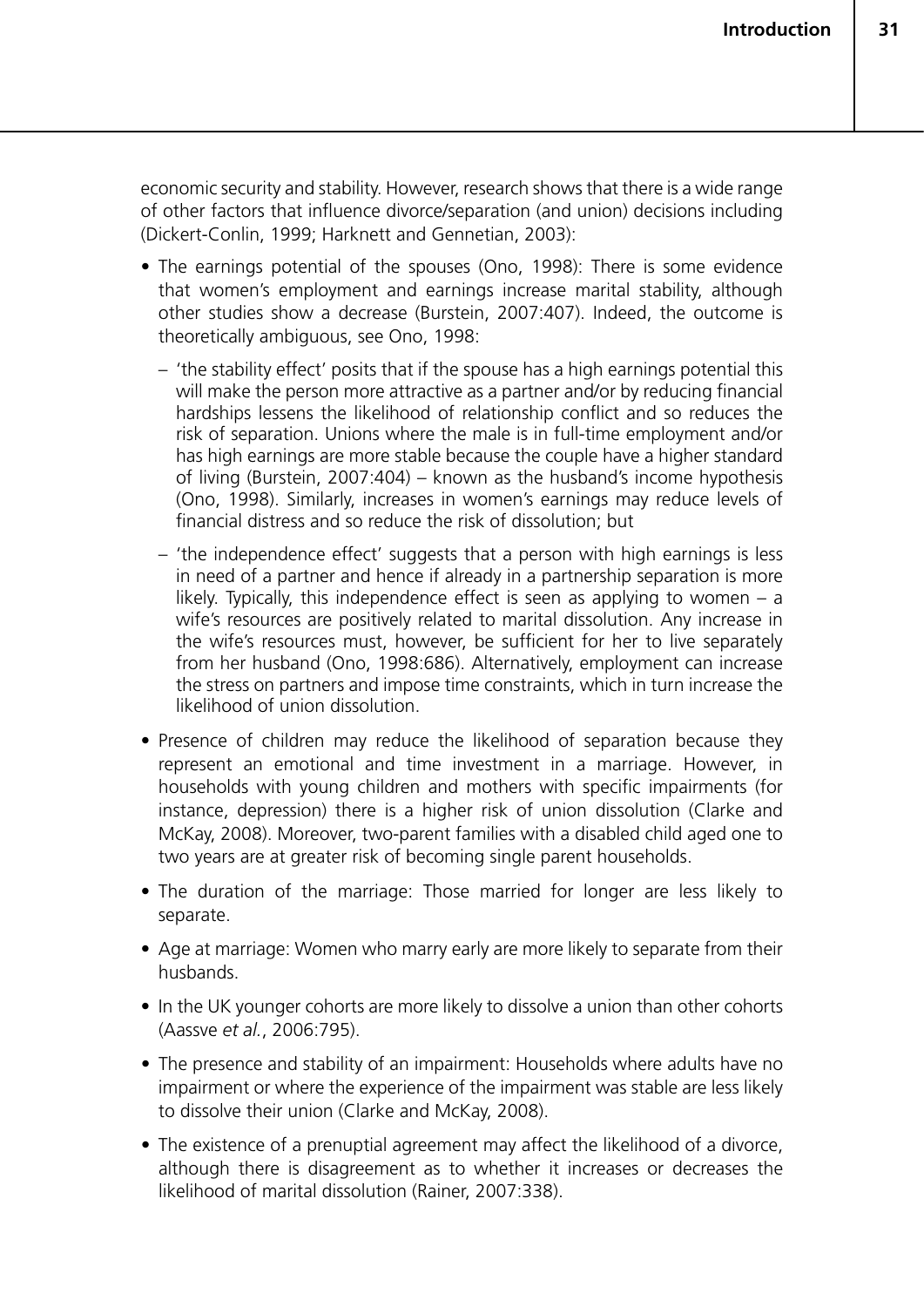- The liberalisation of divorce laws is seen by some as making divorce easier (Rainer, 2007).
- Educational attainment: however, in the UK there is no evidence that level of education has an affect on union dissolution (Aassve *et al.*, 2006:795).

### **1.5.5 Fertility and single motherhood and welfare systems**

Decisions on fertility and single motherhood are complex decisions influenced by a wide range of cultural, economic, legal, political, social and religious factors (Kearney, 2004: 296; Maynard *et al.*, 1998:152-153). However, the nature of the interaction between the various factors is still not fully understood.

The view that there is a systematic interplay between economic considerations and fertility dates back to Malthus (1798, cited by Clarke and Strauss (1998)). The classical theory of population was summarised by Blaug (1978):

*'…the production of children,* [is] *not a means of spending income on 'consumer goods' to acquire satisfaction, but as a method of investment in 'capital goods' for the sake of a future return.'*

(Blaug, (1978:78, cited by Clarke and Strauss, 1998))

The work of Becker is, again, influential in the literature with decisions on single parenthood and childbearing seen as being affected by the benefits and costs of the options available to women. The underlying economic model assumes that marriage will immediately lead to parenthood (Ellwood and Jencks, 2004:14), with children regarded as consumption rather than investment goods (Clarke and Strauss, 1998). A basic economic model of fertility would therefore predict that the opportunity cost of bearing and raising children affects parental decisions about starting families and increasing family size. Thus, an increase in family income would increase fertility, at least over short periods in which the cost of human capital does not change significantly (Baughman and Dickert-Conlin, 2007). However, Clarke and Strauss (1998) suggest that:

*'…for individuals in poverty, various public cash and in-kind transfers create a series of economic incentives which…make the childbearing decision equivalent to the Malthusian analysis that children are income-producing assets as well as sources of utility. In the modern welfare state, it is the transfer system…that creates income-producing opportunities.'* 

((Clarke and Strauss, 1998:825)

Yet this 'traditional' economic model has relatively little to say about non-marital births and the 'decoupling' of marriage and parenthood (Ellwood and Jencks, 2004:19).

There are two broad approaches in the literature on the effects of economic factors on non-marital births (Del Bono, 2004:2). The first highlights the role of welfare systems in *'making single motherhood more economically attractive'* and is particularly associated with Charles Murray (1984). The second approach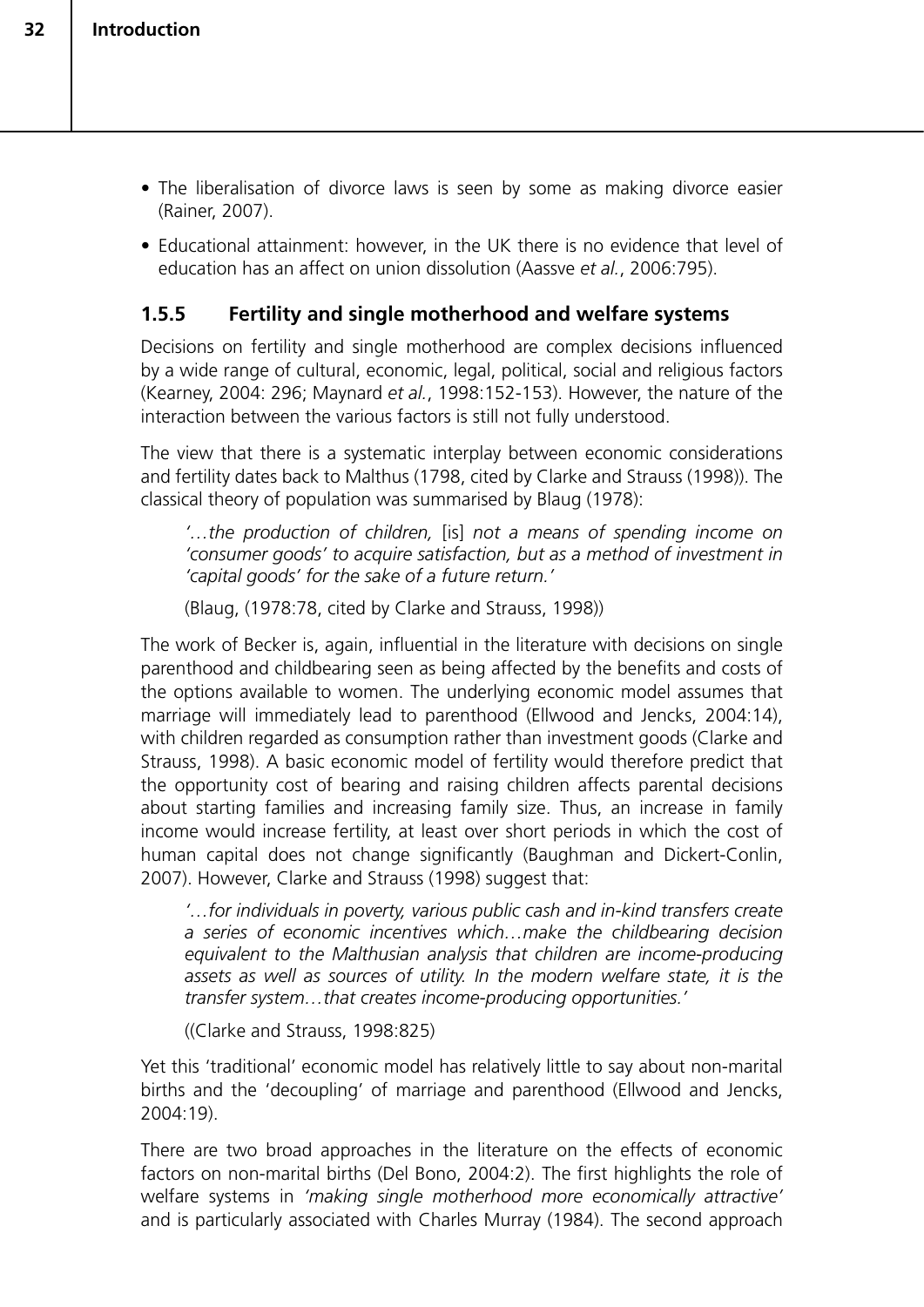focuses on men and women's economic opportunities, including the availability of marriageable men, and male and female unemployment and potential earnings.

The literature suggests that welfare benefits promote both single parenthood and non-marital births. So, for instance, benefits and tax credits could be expected to generate incentives for single childless women to have children, as entitlement may require having a dependent child. AFDC in particular has been seen as providing a financial incentive leading to a higher incidence of single parent families (Moffitt, 2003:332); although the welfare effect is complicated by the programme's eligibility rules which mean that AFDC *'…does not discourage marriage or cohabitation universally but only if it is with the male who is the children's actual father.'* (Moffitt, 2003:333). However, and as already noted in Section 1.4.3, the real value of AFDC declined during the 1970s and 1980s, when female headship rates were increasing, so undermining the argument that there is a simple connection between welfare benefits and single parenthood. Moreover, the impact of benefits on single parenthood is theoretically ambiguous. If marriage entry is voluntary and its dissolution a random event then AFDC is effectively a form of insurance that ought to encourage individuals to marry, as it reduces the risks to the woman relative to what they would have been in the absence of the benefit (Moffitt, 1998b:53 and 2003:332-333). In practice this 'insurance role' is unlikely to have a significant impact because many women become single mothers before marriage and the moral hazard problem is potentially large (that is, those in receipt of AFDC have an incentive to engage in behaviour that might lead to parenthood).

It is also posited that receipt of welfare benefits will lead women to have larger families than they might otherwise have (Presser and Salsberg, 1975:227; Gauthier and Hatzius, 1997:295-6). Indeed, that additional benefits for each dependant child reduces the direct and indirect costs to families of having children. (An alternative view is that benefits may alter the timing of childbearing – encouraging early entry to motherhood – but not family size.) It is this economic theory that has been used to justify the imposition of family caps (Maynard *et al.*, 1998:150). The cap increases the recipients' net economic cost of childbearing (by an amount equal to the benefit increase that previously would have been paid), and, *ceteris paribus*, ought to discourage extra childbearing. However, Maynard *et al.* (1998:151) argue that the effect of family caps on fertility is likely to be small. First, the resulting income changes were small both relative to the cost of having children and in absolute money terms. In addition, the reductions could be offset by increases in Food Stamps and housing subsidies; and access to Medicaid was unaffected by family caps. Secondly, non-economic factors were likely to be more influential on fertility decisions than economic incentives. Moreover, pregnancies can be unintentional, and by implication not susceptible to economic factors.

Other economic explanations focus on economic opportunities, notably male unemployment and employment. The notion of a marriage market is influential (see Section 1.6.2), and that in poor neighbourhoods (notably inner city areas) the increase in single mothers was due to a lack 'marriageable men'. Willis (1999)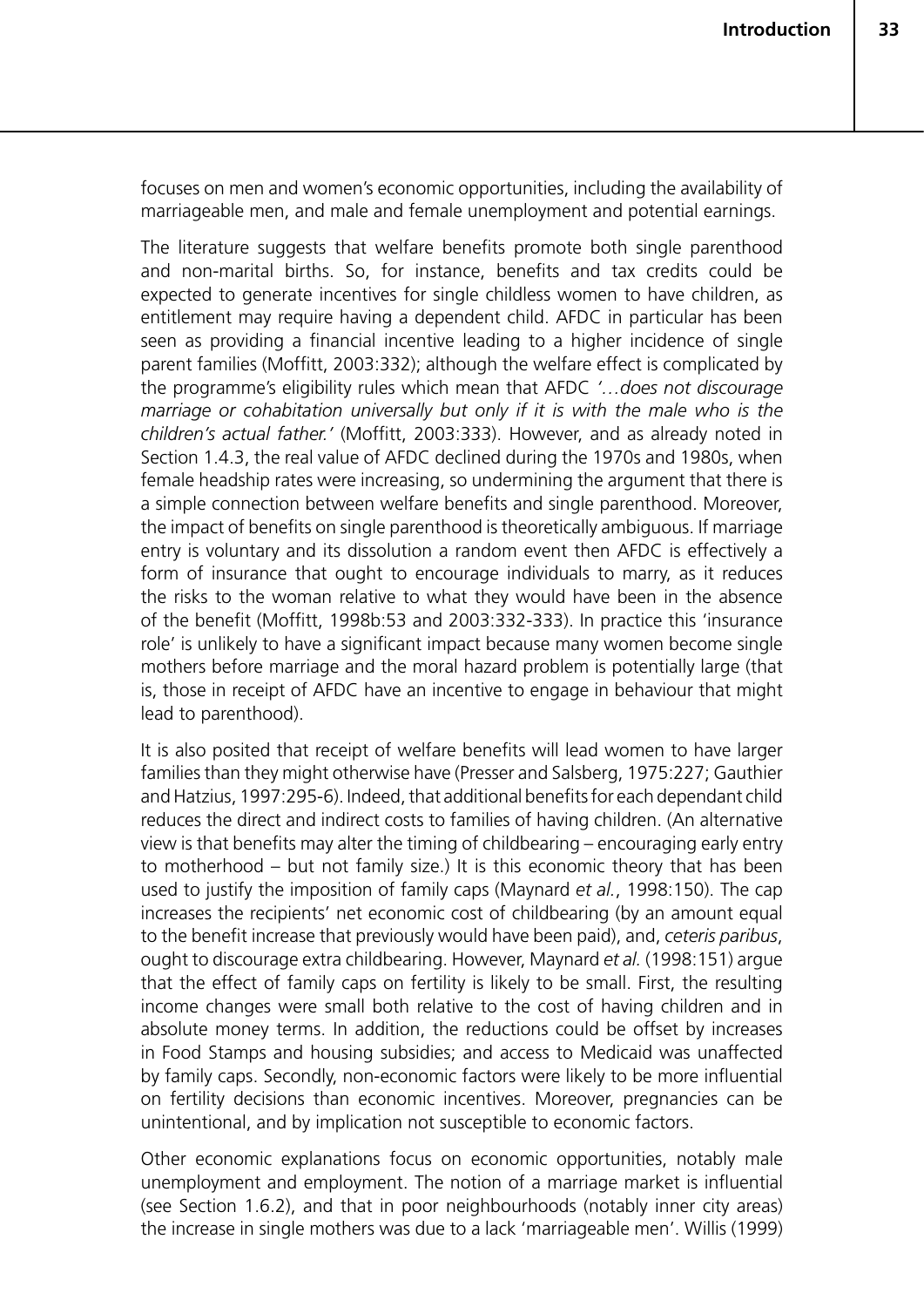argues that unmarried women are more likely to have children if there is an excess supply of women and the benefits of marriage are limited by available males having low-incomes. On the other hand, if there are marriageable men this can lead to increases in the marriage rate and the fertility rate, which in turn increases the pool of women at risk of becoming single mothers due to divorce and separation. Empirically, however, the marriage market thesis only accounts for a small part of the decline in marriage rates amongst African Americans (see previously and Del Bono, 2004:3).

Other writers have adopted a broader perspective and examined the affect of local labour market factors on cohabitation and childbearing decisions. These studies emphasise not only the influence of male employment and unemployment on female marriage and fertility rates, but also the opportunity cost to women of childbearing. The expectation is that increases in male employment within an area will lead to an increase in marriage rates, but a fall in fertility.

The effect of female wages on single parenthood is theoretically ambiguous. Improved economic opportunities for women, via higher incomes, could enable them to support their dependant children on their own (an 'independence effect'). However, higher female wages might discourage women from childbearing (a 'substitute effect'), because the perceived 'opportunity cost' of a birth is higher – women will have to forgo some potential earnings and will have less leisure time. It is also possible to argue that a lack of labour market opportunities may increase the attractiveness of single motherhood, because in these circumstances its perceived 'opportunity costs' are reduced.

In the UK, predicted female wages are negatively associated and male unemployment positively associated with non-marital childbearing (Del Bonon, 2004:11-14). That is, the better the economic prospects for women the lower the likelihood of non-marital births. Thus, women with higher levels of education or who are in employment have lower rates of childbearing (Aassve *et al.*, 2006:795- 796). Similarly, college educated women in the US are more likely to delay childbearing than those with less schooling (Ellwood and Jencks, 2004:28). This might be because the former, faced with a satisfying alternative, choose to delay having children, or in order to maximise life-long earnings they have to invest in their careers early on and this necessitates delaying childbearing. These findings for predicted wages suggest that there is an opportunity cost to childbearing.

Other factors influencing fertility and single parenthood include:

- Cultural and social norms: For instance, in the US teenagers from immigrant families that are less well socially integrated into society hold more traditional views about non-marital childbearing (Plotnick, 2004:28).
- Being in a union: In the UK, having children is positively associated with being in a union (especially for men) (Aassve *et al.*, 2006:796). Moreover, for UK single parents having additional children is positively associated with having a new partner and being younger (aged under 30 years) (Marsh and Vegeris, 2004:41-43).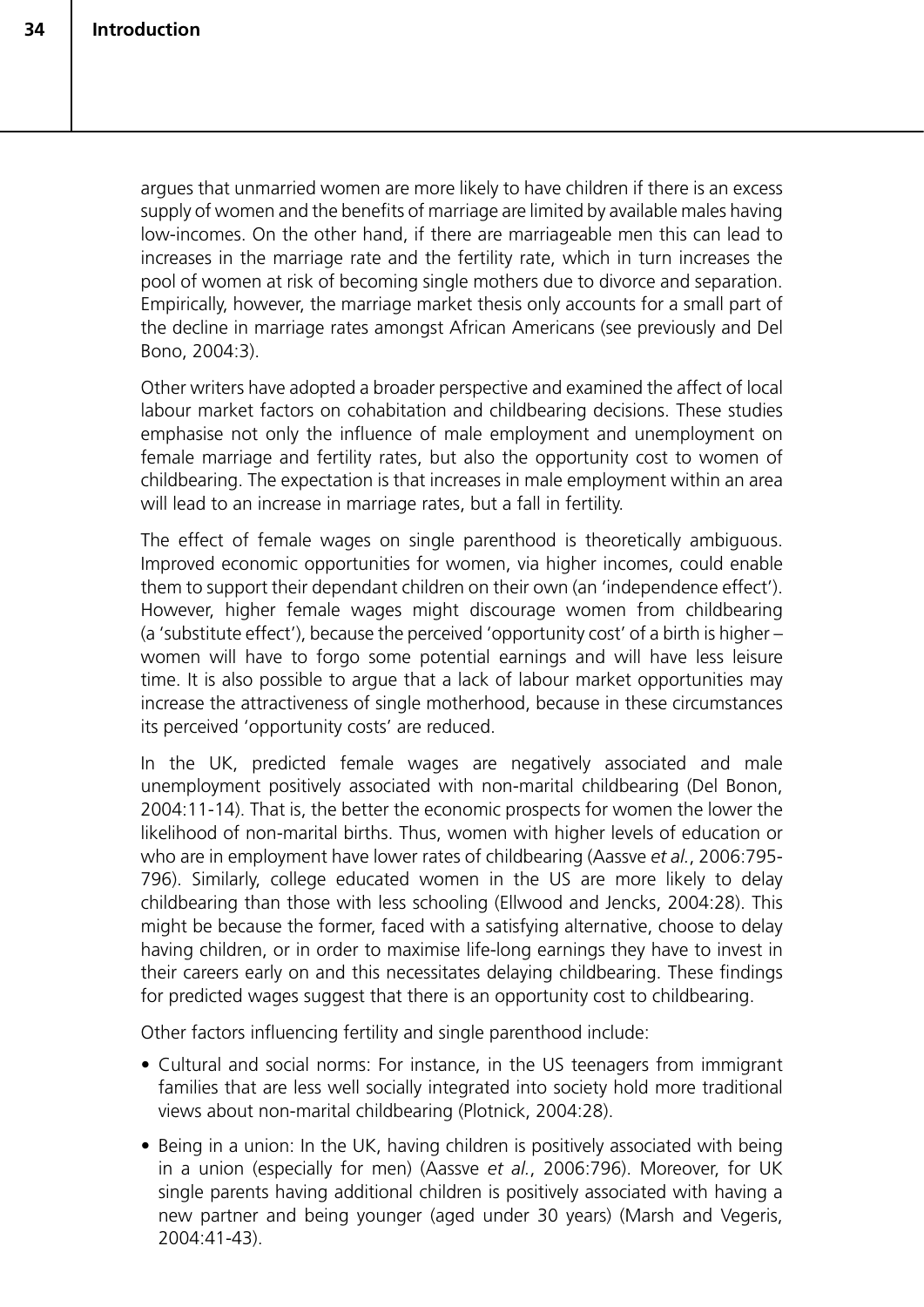- Advances in reproductive technologies: Women have increased control over their reproductive choices and this, arguably, has led to behavioural changes and an increased tolerance for cohabitation (Ellwood and Jencks, 2004:25-26; Roberts,  $2007:2$ ).
- Levels of self-esteem and confidence: For young women, high levels of self-esteem are less likely to be associated with non-marital childbearing (Plotnick, 2004:9).
- Family background, including religious upbringing (Plotnick, 2004).
- Race and ethnicity (Plotnick, 2004).
- In the UK younger disabled adults (aged 20-34) were more likely to have dependent children than their peers (Clarke and McKay, 2008). However, older disabled people (past mid-30s) were less likely to have dependent children.

Some writers, especially in the US, have attributed the increase in single parenthood amongst low-income women to their values and attitudes. Indeed, nationally representative survey data shows that AFDC benefit recipients compared to other women have held statistically significant different familial values and attitudes towards marriage and childbearing (p<0.001) (Mauldon *et al.*, 2002:2). However, Mauldon *et al.* (2002:2-3) argue that the differences between the two groups of women are small and can be attributed to factors other than welfare receipt. When controlling for demographic characteristics the difference for views on childbearing disappears. Suggesting:

*'…that the reasons these women became single parents may have more to do with their social circumstances and economic conditions than with their fundamental preferences.'*

(Mauldon *et al.* (2002:1))

Indeed, most female recipients at risk of further unmarried childbearing aspired to marriage (Mauldon *et al.*, 2002:3).

# 1.6 Methodological issues

Within the reviewed literature there are three broad methodological strategies:

- non-experimental;
- • experimental, and
- quasi-experimental.

In terms of the volume of evidence there are considerably more published analyses using non-experimental methods.

# **1.6.1 Non-experimental methods**

Within the non-experimental literature there is a further distinction between those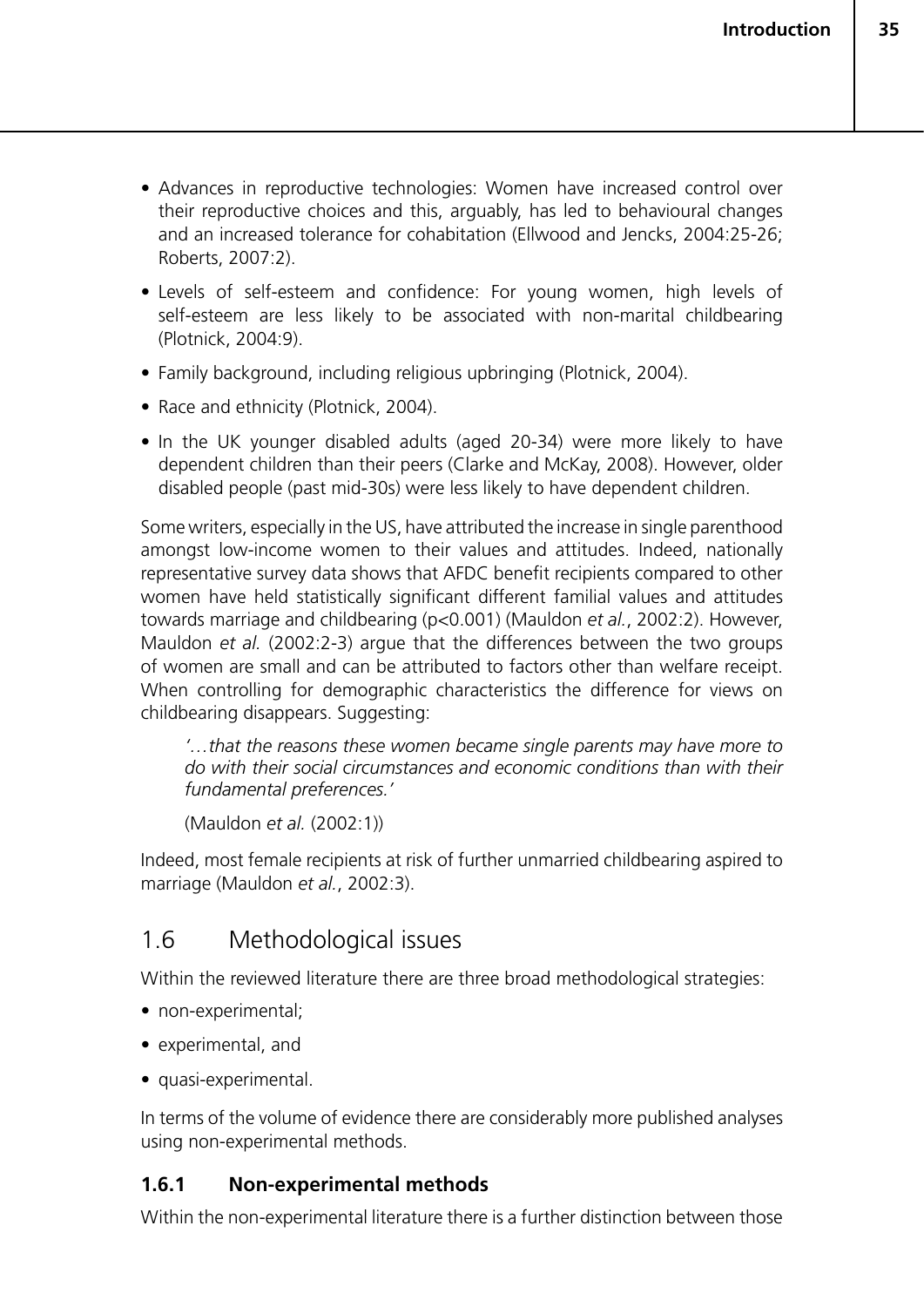that seek to establish the magnitude of any welfare effect on family types, but do not explore whether actual behavioural changes as a consequence (referred to here as *scenario modelling*); and those that use empirical data to investigate the relationship between taxes and transfers and actual behavioural responses.

#### *Scenario modelling*

For the literature reviewed in this study, the *scenario modelling* approach is conducted only for estimating union/marriage bonuses and penalties. (A bonus (penalty) occurs when net income (from work and benefits) for a married/ cohabitating couple is greater than (less than) for two single people.) Typically, studies adopting this approach find that there is a financial disincentive for single parents to marry – but (by definition) do not provide evidence of actual behavioural changes. Studies use either (a) 'stylised' or prototype families to estimate typical union bonuses or penalties, or (b) survey or administrative data to simulate outcomes. A weakness of using 'stylised' families is that they cannot do *'justice to the wide variation in family circumstances, and does not provide any guide to the relative importance of each effect.'* (O'Donoghue and Sutherland, 1999:566).

Studies adopting this *scenario modelling* approach tend to impute union bonuses and penalties by 'divorcing' married couples, rather than 'marrying' single people, and calculate the difference between what they would receive in benefits/tax credits as married couples and as two unmarried individuals. As a consequence the studies may be better at estimating the potential marriage bonuses and penalties of those who have chosen to marry rather than remain single, as the latter may differ from the former in a number of important ways (for instance, in income and number of children).

Whichever approach is adopted, the comparator for estimating the bonus/penalty is unobserved, and the calculations are sensitive to the assumptions made about living arrangements and dependents (Eissa and Hoynes, 2000:690; Holtzblatt and Rebelein, 2000:1131). In calculating partnership bonuses and penalties researchers can, for instance, assume that benefit take-up is 100 per cent, and ignore housing benefits (see, for example, Ellwood (2000b: 1065-1068)). Critically, when 'splitting' married couples, the analysis tends to assume that the employment patterns and earnings of the now separated couple are unaffected. Yet people's behaviour, including their labour supply, does often change following a divorce – the assumption of no change is essentially unrealistic (Burstein, 2007:410; Ellwood, 2000b:1089 – Anderberg (2007) and Rosenbaum (2000) provide examples of where these assumptions are relaxed). For this reason some analysts use longitudinal data in order to estimate incentives and disincentives following a change in marital status.

The estimates of marriage bonuses and penalties also tend to ignore the economies of scale from running one household rather than two.

Furthermore, the estimates tend to assume that people are aware of the incentive structures they face. However, benefit and tax systems can be relatively complex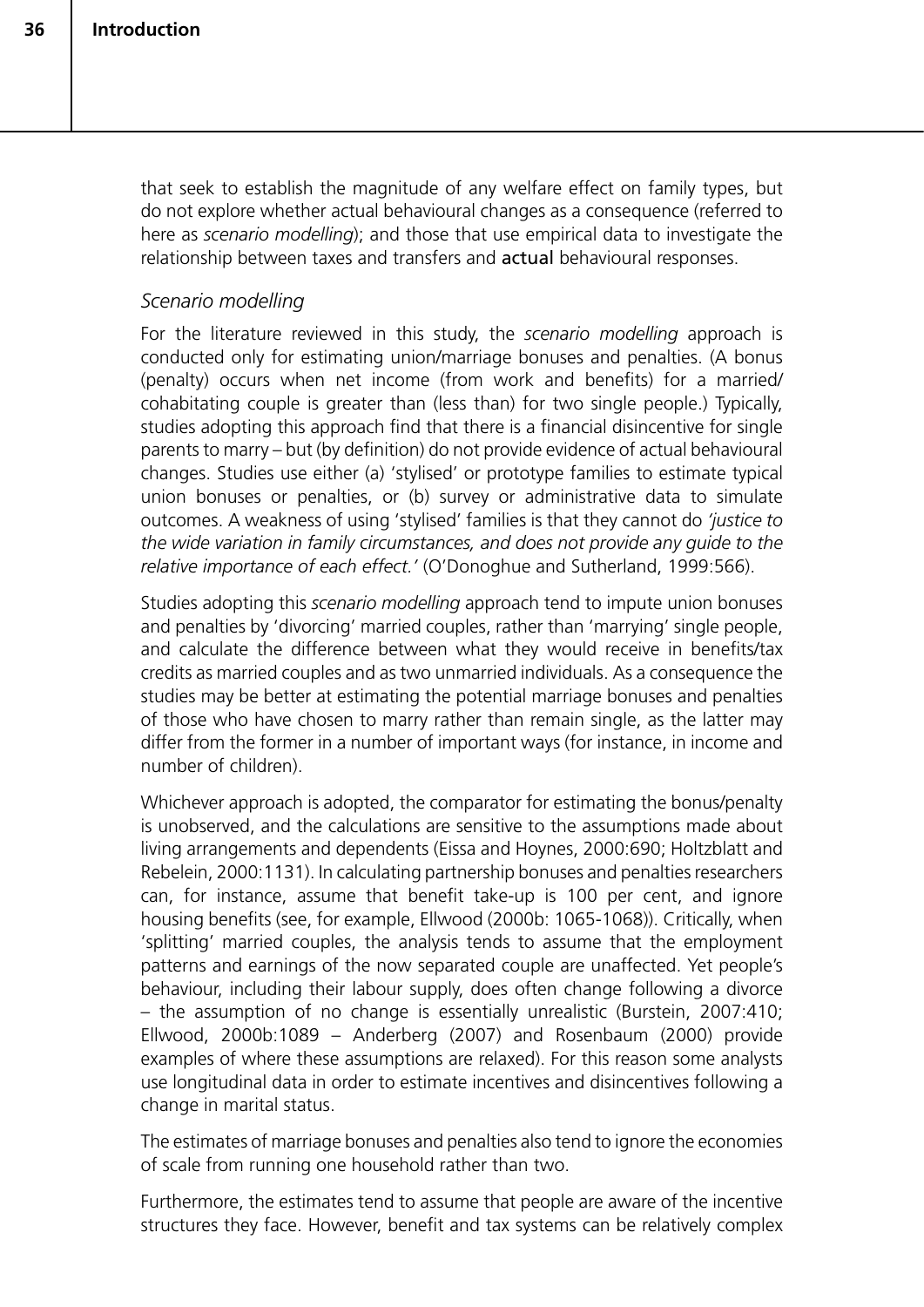with individuals having to estimate interactions between multiple benefits and tax credits. Something which the analysts' own models can have difficulty achieving. According to Ellwood (200b:1073) models often have problems capturing the administrative arrangements that interact with benefit and tax systems. For instance, the models do not allow for variations across states in, say, sanctions regimes or the requirements claimants must meet before they can register for benefit under TANF. This omission will bias the estimates obtained.

In addition, it is unlikely that partners *'re-optimise each period'*, that is, re-determine their marital status each year. There are (fixed) costs for entering and leaving marriage that will constrain some people's ability to simply respond to financial incentives.

Moreover, the interpretation of the analysis is made more complex if incentives and disincentives do affect behaviour. For instance, if survey data are used to estimate union bonuses and penalties and the welfare system affected behaviour, then a sample of married couples (to be 'divorced' in the calculations) would over-represent families with large bonuses and under-represent those with large penalties (Hoffman and Seidman, 2003:87).

#### *Empirical studies of demographic responses using non-experimental methods*

In terms of the second *behavioural* non-experimental approach that focuses on actual behavioural responses to welfare systems, there is a sizable body of mainly US research that explores the impact of the benefit and tax system on family structure. These studies require that similar family types receive different levels of benefit and, in order to see if variations in welfare affect demographic behaviour, US researchers are able to take advantage of the variation in levels of benefit (AFDC and TANF) between states. Researchers have used the following non-experimental approaches to identify the impact of welfare benefits on demographic behaviour (Hoynes, 1997a:92-94; Moffitt, 1998b:57-59; Moffitt, 2003:336):

- Cross-sectional analyses of data for a point in time. Regression analysis is used to examine how, say, marriage or fertility varies by differences in the level of benefits between states, individual characteristics, and, less often, other state characteristics. However, the estimated impact of the welfare system will be biased if there are any omitted state factors from the dataset, such as social norms or religious characteristics, that are correlated with both family structure decisions or (through voter preferences) state welfare policy (Ellwood and Bane, 1985, cited in Hoynes, 1997a:91; Hoynes, 1997b:129; Moffitt, 1994; Ribar, 2003:1). This is addressed by the next approach.
- Analyses using pooled cross-sectional data or panel data for more than one point in time. Using these data with regression analyses, researchers can control for unobserved variables. Known as 'state fixed effect' models, they can be used to capture unobserved factors common to all residents of a state, such as State divorce laws or support services. Their advantage is that the analyst does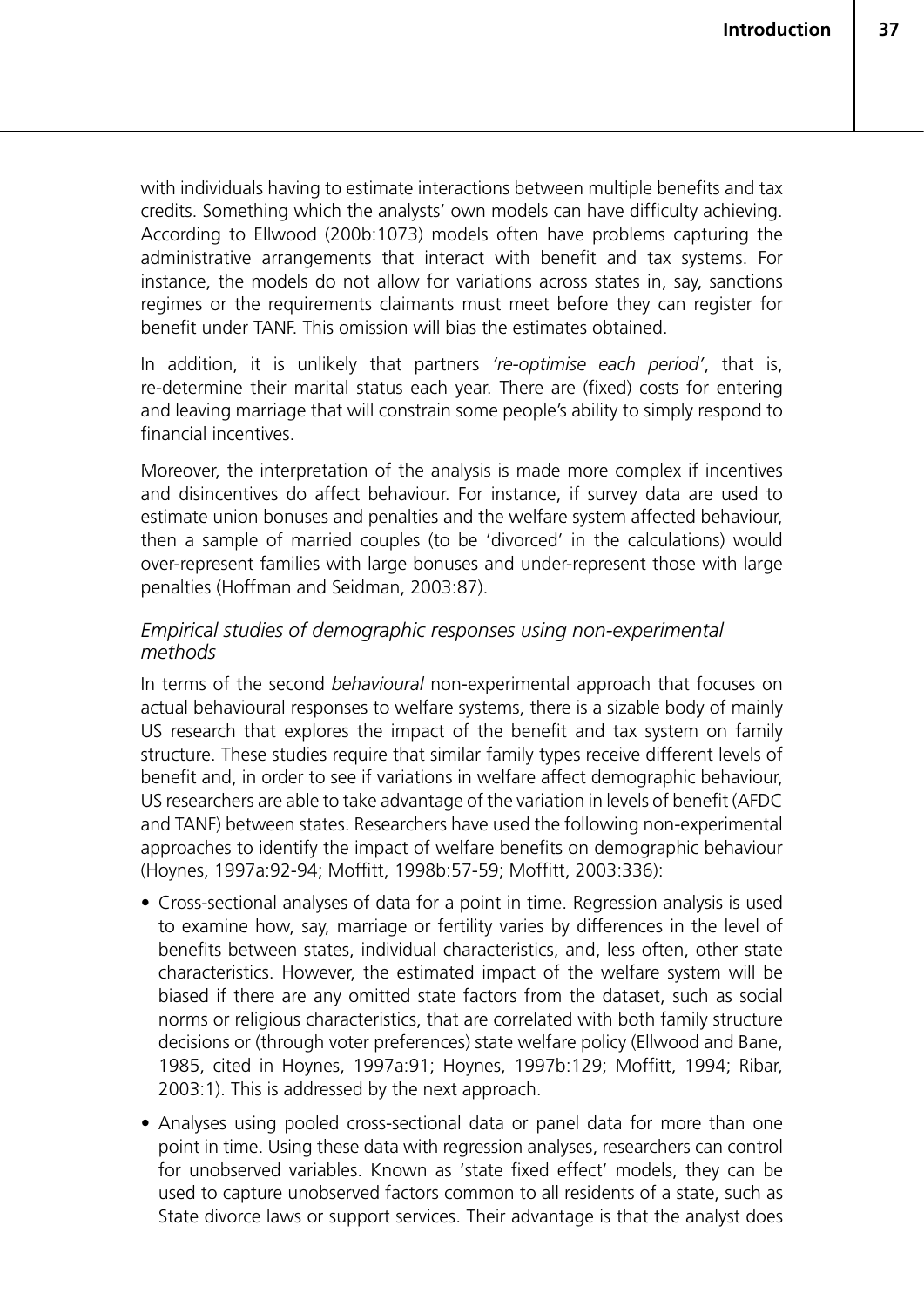not have to specify exactly which variables are missing, only the structure of the omitted variable (Ribar, 2003:19). Most fixed effect models reviewed here are for US States, but they can be developed for other geographical areas – counties, regions or countries.

Compared to cross-section designs, the inclusion of area fixed effects can reduce the significance and magnitude, even the direction, of any welfare effect on family structure (see, for instance, Moffitt, 1994). For example, Lichter *et al.* (1997:126-128) report that a \$100 change in welfare payments is associated with 0.817 percentage point change in female headship when there are no controls for unobserved state level variables (p<0.01). However, the inclusion of state fixed effects reduced this impact by more than 50 per cent to 0.392 percentage points (p<0.01).

Models with State fixed effects also tend to include year fixed effects. These control for average changes in, say, marriage or divorce within a given year that are common to all areas (say, States).

- The use of panel data enables the identification of unobserved individual effects (Hoynes, 1997a:91). To the extent that studies do not control for individual effects, but only State effects, they may be biased through inter-State migration and sample attrition and entry. The individual effects models capture timeinvariant unobserved variables at the level of the individual.
- Time series analyses have been used. However, a number of US researchers (for instance, Hoynes, 1997b:125-126) have observed that if financial incentives affect family formation then the observed fall in the real value of welfare benefits (especially in AFDC since the mid-1960s) should be associated with declines in female headship and non-marital births, but instead they have continued to increase. Suggesting that factors other than financial incentives are operating to influence demographic behaviour. Yet, controlling for all the possible factors that change over time is very difficult.

In summary, the main non-experimental methods used in the US seek to investigate whether there is a welfare effect on family structure by using variations in benefits between individuals within states, between states and between states over time (Hoynes, 1997b:124; Moffitt, 1998b:57). These non-experimental methods are discussed further in Appendix A. However, and not wishing to prejudge the review, it appears which source of variation and controls for unobserved heterogeneity are used affects the reported significance and magnitude of the welfare effect on demographic behaviour.

### **1.6.2 Experimental methods**

There has been some use of social experiments to assess the impact of welfare reforms on family structure. Random assignment designs do overcome one of the potential problems with non-experimental methods – having to control for unobserved variables. Social experiments can also help to establish causation between variables (see Stafford, 2002).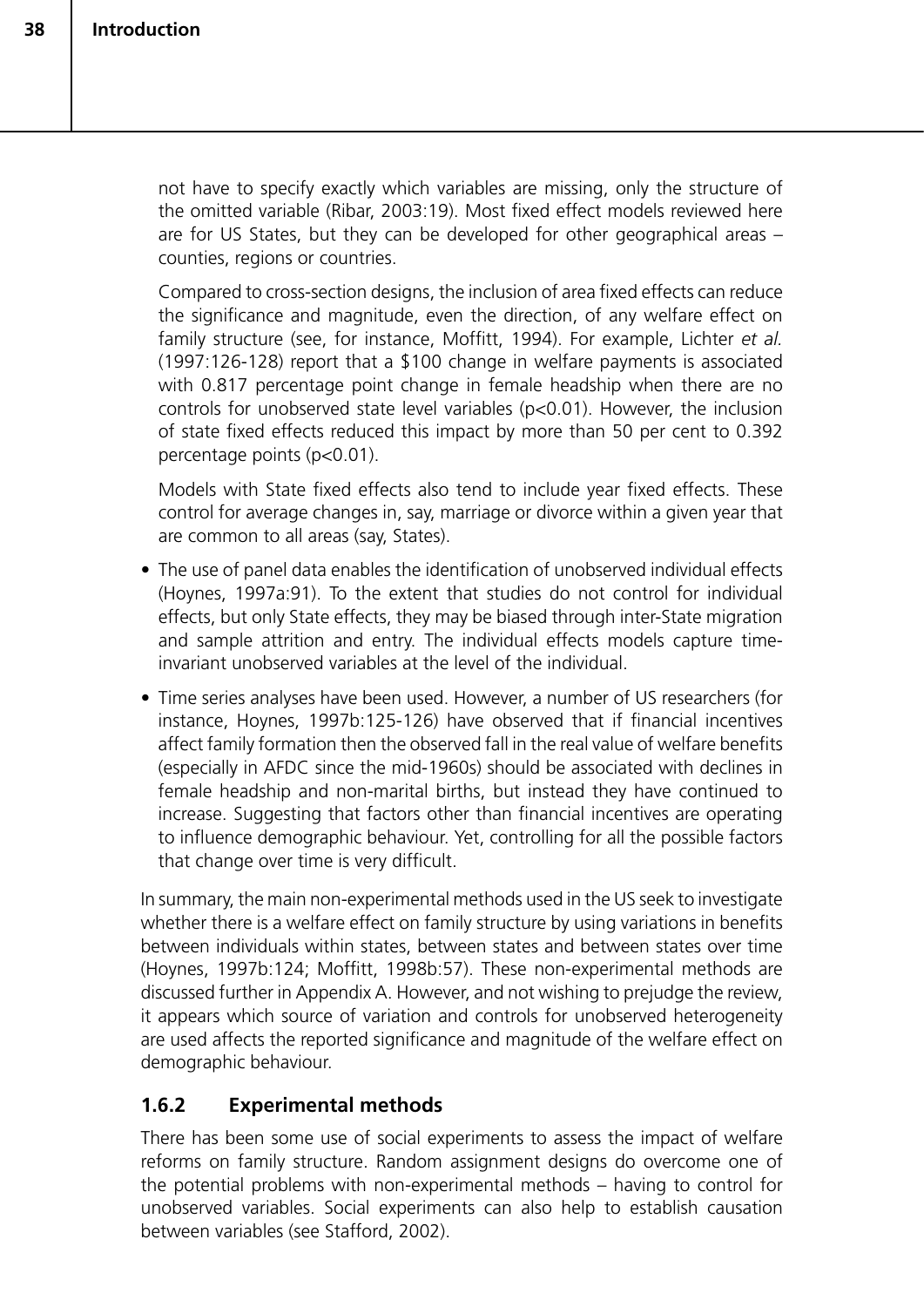However, social experiments may not be ideal for assessing welfare effects on family structure (Hoynes, 1997b:133; Moffitt, 2003:348; Maynard *et al.*, 1998:162- 165). This is because the programmes to be tested have a wider impact on the community, possibly changing expectations and attitudes and thus the behaviour of the control group. This 'contamination' of the control group could bias the experimental results. (However, this might be overcome if the unit of analysis was the community. That is, if there was a random assignment of communities to those that received an intervention and those that did not, as opposed to the random assignment of individuals within a given community.)

Moreover, the designs of the demonstration projects tend not to isolate particular reforms so that impacts of specific measures on demographic behaviour can be identified (Maynard *et al.*, 1998:157-162). Instead packages of reforms are evaluated, making it difficult to determine the effects on demographic behaviour of particular programme elements. Camasso (2004:453) points out that a package of reforms is likely to have a greater impact than each of the components separately. Thus experiments *'…have not been very successful in isolating which broad components of reform…influence recipient outcomes'* (Camasso (2004:453); and see Moffitt and Ver Ploeg, 2001; US General Accounting Office, 2001). The challenge facing policy evaluators, according to Camasso (2004:454), is that, unlike some earlier programmes which introduced varying levels in phased implementations, more recent programmes have introduced components simultaneously to all recipients in the treatment group. According to Camasso, this has resulted in 'black box' evaluations which are only able to examine the impact of the bundle rather than its component parts (Camasso, 2004:454; and see Greenberg and Shroder, 1997; Wiseman, 1993). Fien (1994) has identified four strategies to evaluate 'reform bundles'; as summarised by Camasso (2004:453) these are:

- examine customer exposure to each provision separately;
- identify the unique goals of each component;
- conduct cross-state comparison where components differ between states; and
- design multiple treatment experiments.

The particular context of these experiments also means that their findings do not necessarily apply to other contexts – for example, that findings from low benefit areas apply to high benefit areas. Any findings from evaluations incorporating interventions that are meant to affect family structure tend to be site-specific and hence cannot be readily generalised to other geographic areas. In addition, even if the design was robust, the outcomes reviewed here – marriage, childbearing and divorce – could take several years to respond to policy interventions and so any experiment would have to be administered for a long period of time (Moffitt, 1998b:56).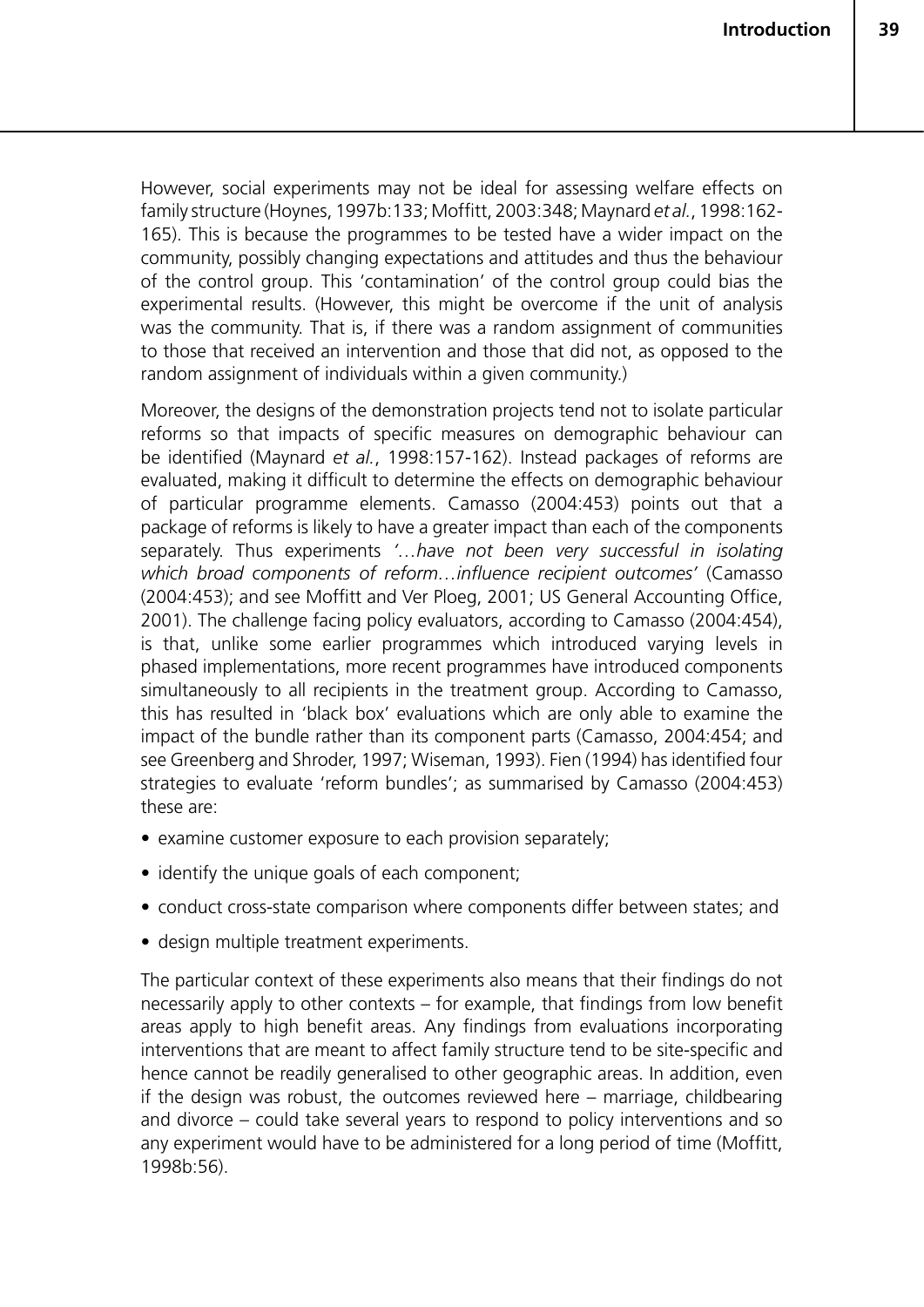# **1.6.3 Quasi-experimental methods**

A number of studies also incorporate difference-in-difference designs; in particular UK studies use this approach to explore the impact of WFTC on demographic behaviour. These allow for impacts before and after a policy reform to be investigated. They involve comparing demographic outcomes for a group affected by a policy or programme with one unaffected by the intervention both before and after the change. The use of a comparison or control group means that unobserved variables that change over time are to some extent controlled for in the analysis.

One issue is the selection of an appropriate control group, for instance, single women without children are often used as the control for single parents. However, women without children may not be a good comparator – their trends in, say, union formation may be very different from women with children. Similarly, married women may not be a good comparator for single women, due to selection effects. Women who marry typically have lower earnings than those that do not and this might be because they would be at a relative disadvantage in the labour market and so *'…concentrate more of their efforts towards finding a spouse who likes work or has a comparative advantage in the labor market.'* (Rosenbaum, 2000:9).

Moreover, if the impacts of the welfare system on family structure are both positive for some groups of individuals but negative for others, then differencein-difference may not capture these effects, because they are 'averaged out'. In addition, if the intervention being assessed is a 'package' of different proposals, difference-in-difference cannot precisely disentangle the effect of just one policy/ programme.

### **1.6.4 Other methodological issues**

#### *Tax credits and benefits*

In general, the studies reviewed here consider the impact of the benefit system or the tax system on family structure. However, the two systems for low-income families may interact and as a consequence estimates based on only benefits or only tax credits may be biased. Dickert-Conlin (1999:232) (see also Dickert-Conlin and Houser, 1998) looks at the impact of the US tax and transfer system on separation decisions and, following sensitivity analysis, finds that analysts ought to consider both as:

*'…earlier work on the effect of taxes or transfers in isolation obtained results that were biased towards zero.'*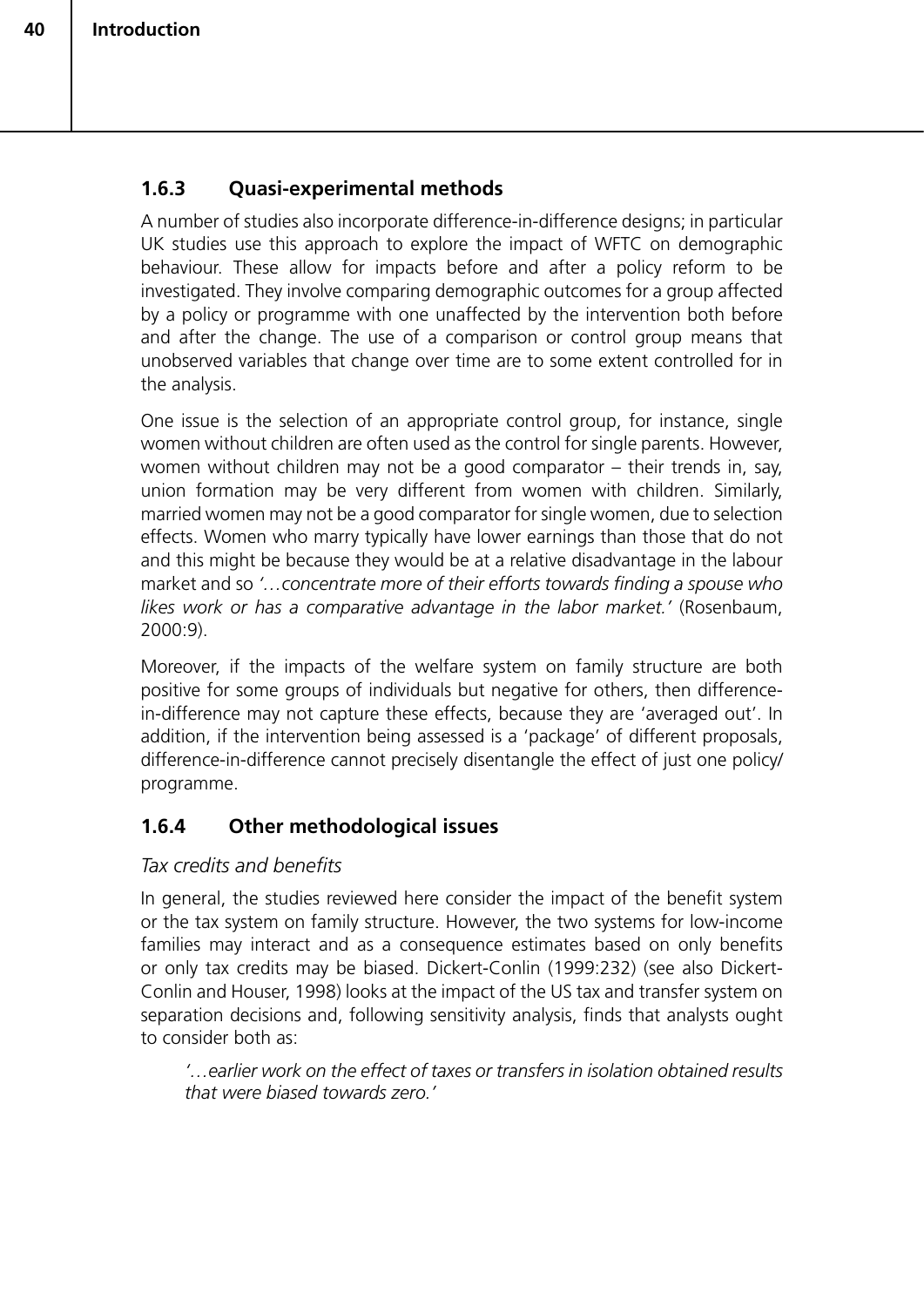# *Longitudinal data*

In some instances, non-experimental and experimental studies use longitudinal data in the form of repeated cross-sections. However, analyses based on such data adopt a 'stock approach' through examining states at given points in time (Anderberg, 2007:21). An alternative approach is to use panel data, which allows a 'flow approach' whereby transitions into, say marriage, can be explored. The advantage of examining flows is that the stock might not be typical of, for instance, married women divorcing, as those becoming divorced are more likely to have been married for a shorter period of time than the stock of all married women.

#### *Lags in response*

Several studies seek to examine the association between current welfare provision and demographic outcomes. However, there may be a considerable lag between changes in transfer and tax programmes and demographic responses, especially if family-related decisions are influenced by social norms which might take time to evolve. The extent to which the literature takes into account this possible lag is limited (Hoynes, 1997b:126).

# 1.7 Structure of report

The next three chapters review in turn the impact of welfare systems on partnering, union dissolution and childbearing and single parenthood. Chapter 5 considers the implications of the reviewed literature for the UK and some conclusions are drawn in Chapter 6.

In Chapters 2, 3 and 4 some of the more 'technical' details about individual studies are placed in text boxes. Readers focusing on substantive findings can skip over these boxes, whilst those seeking more information about the data and analytical methods used should read the text boxes.

As the impacts of the welfare system on family structure are often reported in the literature to two decimal places the effects are expressed in subsequent chapters as numbers and not, as is customary in this report series for numbers under ten, in words.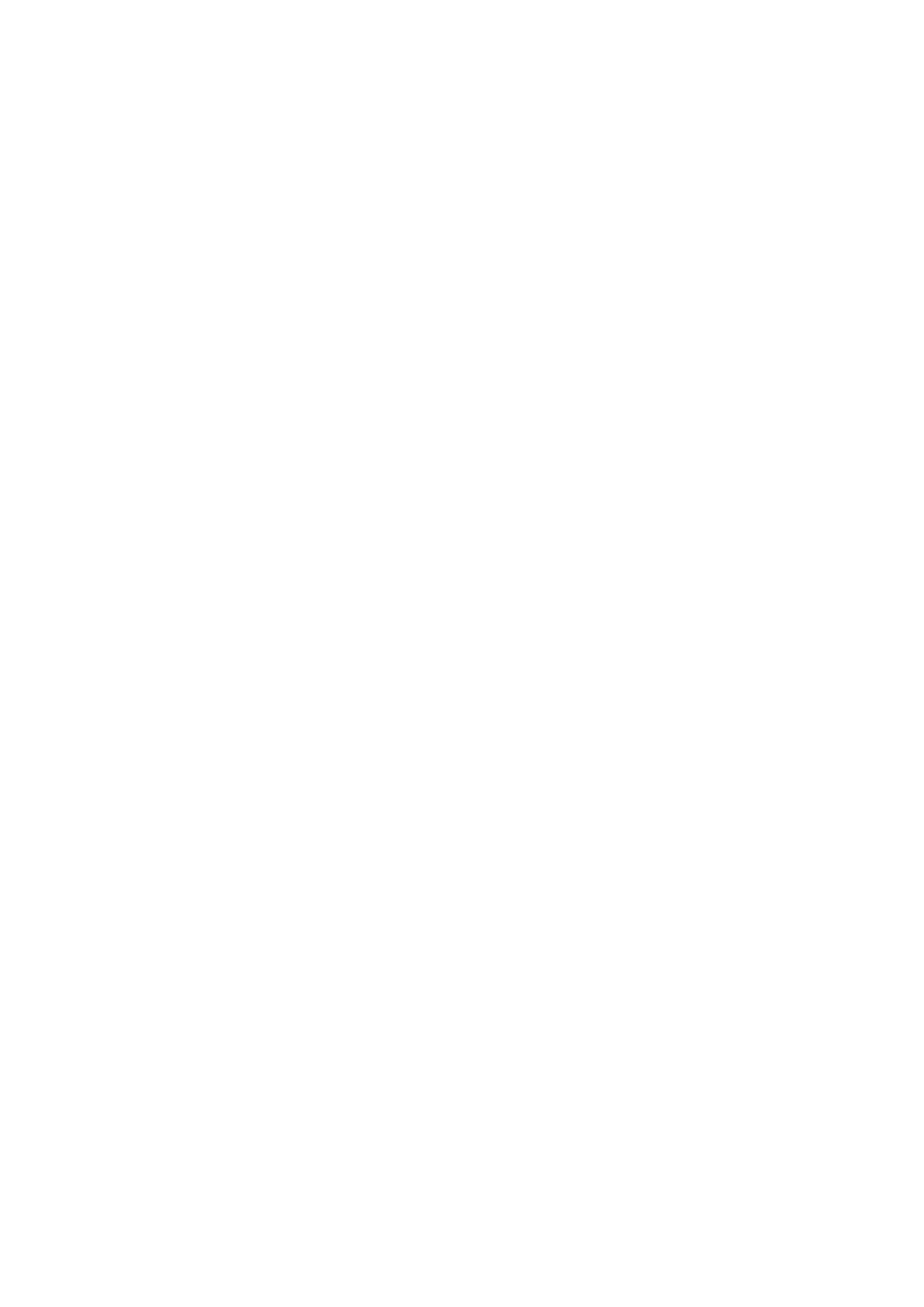# 2 Partnering

#### Summary

This chapter considers the evidence on whether, as some commentators argue, welfare systems discourage marriage. A union/marriage bonus (penalty) occurs when a couple receive more (or less) in benefit/tax payments than they would if they were single. For union/marriage bonuses or penalties to exist there are two pre-conditions: the unit of assessment is the family (rather than the individual) and different marginal tax rates apply at different income levels. Trade-offs in policy objectives mean that a benefit and *'…tax system cannot be simultaneously progressive, treat family as unit of taxation and be neutral with respect to marriage.'* (Hotz and Scholz, 2003:163).

#### *United Kingdom*

Two United Kingdom (UK) studies were reviewed. One study finds that single parents who were Family Credit (FC) recipients in 1991 were more likely to have found a partner by 2001 than were non-recipients. However, the second study reports that following the introduction of Working Families Tax Credit (WFTC), single parents were less likely (by 2.4 percentage points) to form a union than single childless women. This impact was more pronounced for women with younger children (two to three percentage points). The difference in the direction of the impacts might be because WFTC was more generous than FC. Effectively, WFTC may have reduced the opportunity cost of being a single parent.

#### *Organisation for Economic Cooperation and Development*

A study of the impact of social security (payroll) taxes for defined-benefit, Pay As You Go (PAYG) pension schemes on family formation across the Organisation for Economic Cooperation and Development (OECD) finds that social security payroll taxes slightly reduce net marriage rates. However, a number of simplifying assumptions are made which limit the usefulness of this analysis.

Continued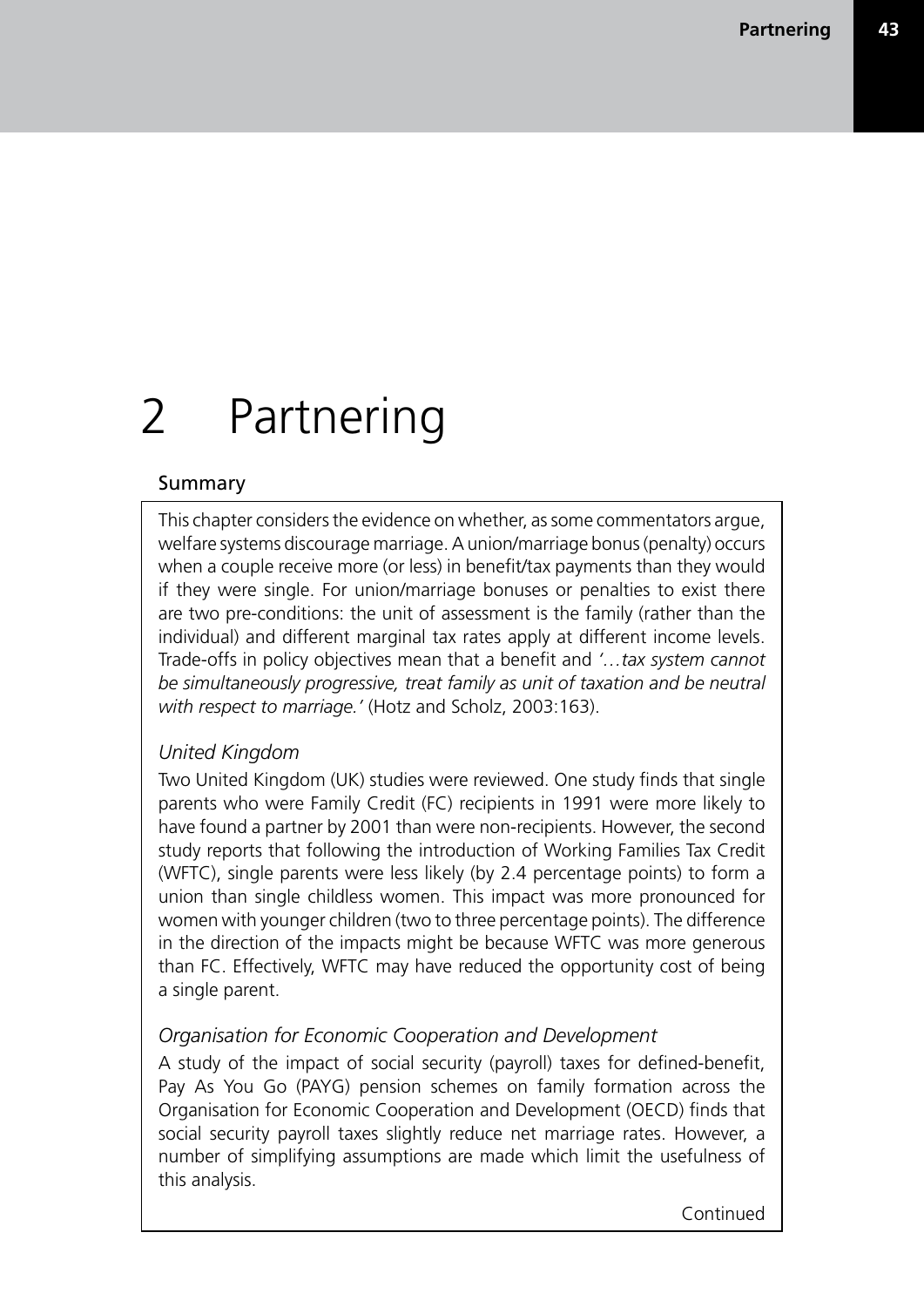## *United States*

Compared to the UK, there is a more extensive United States (US) literature; although it is focused on single parents. The US literature on the impact of welfare systems on union formation presents mixed findings – there are studies showing increases, decreases and no significant effects.

A review of earlier research by Moffitt (1998b) shows that some studies found a marriage penalty; a significant minority found no effect; but all those studies with statistically significant results show that Aid to Families with Dependent Children (AFDC) had a negative effect on marriage. His review, together with other research, also highlights that impacts in the US vary by race and gender.

Studies of US welfare reform (that is, AFDC waivers and Temporary Assistance for Needy Families (TANF)) using non-experimental approaches also report mixed findings, whilst a meta analysis of six experimental programmes reveals no consistent relationship between welfare programmes and union formation (Gennetian and Knox, 2003).

There is, however, limited evidence from the Minnesota Family Investment Program (MFIP) and New Hope projects that in the longer-term welfare systems may increase the stability of marriage.

The impact of Earned Income Tax Credit (EITC) on actual marriage decisions is small and statistically insignificant – there is no *'real evidence that EITC marriage penalties were reducing marriage.'* (Ellwood, 2000b:1100).

### *Canada*

The Self-Sufficiency Project (SSP) (a wage supplementation programme) highlights the importance of local context. The programme was implemented in two culturally diverse provinces and found that it decreased the probability of being ever married or cohabitating in British Columbia by 2.5 percentage points (a 16 per cent fall); but increased the probability of being ever married or cohabitating in New Brunswick by 4.3 percentage points (a 22 per cent rise).

A second Canadian study on the removal of marriage penalties for surviving spouses in the pension system showed that remarriage rates for females aged under 65 and for males aged 45 to 59 increased significantly. However, there are outstanding queries about the quality of the data used.

#### *Overall*

The studies demonstrate that any welfare effect on union formation varies by sub-group and they can also be lagged. US and Canadian studies also highlight that findings vary by local context. Data problems also undermine the robustness of some studies.

Tentatively, this review finds that whilst there are some studies showing an effect on marriage/cohabitation, there is in general no strong evidence for a large and significant welfare effect on union formation – the evidence is inconclusive.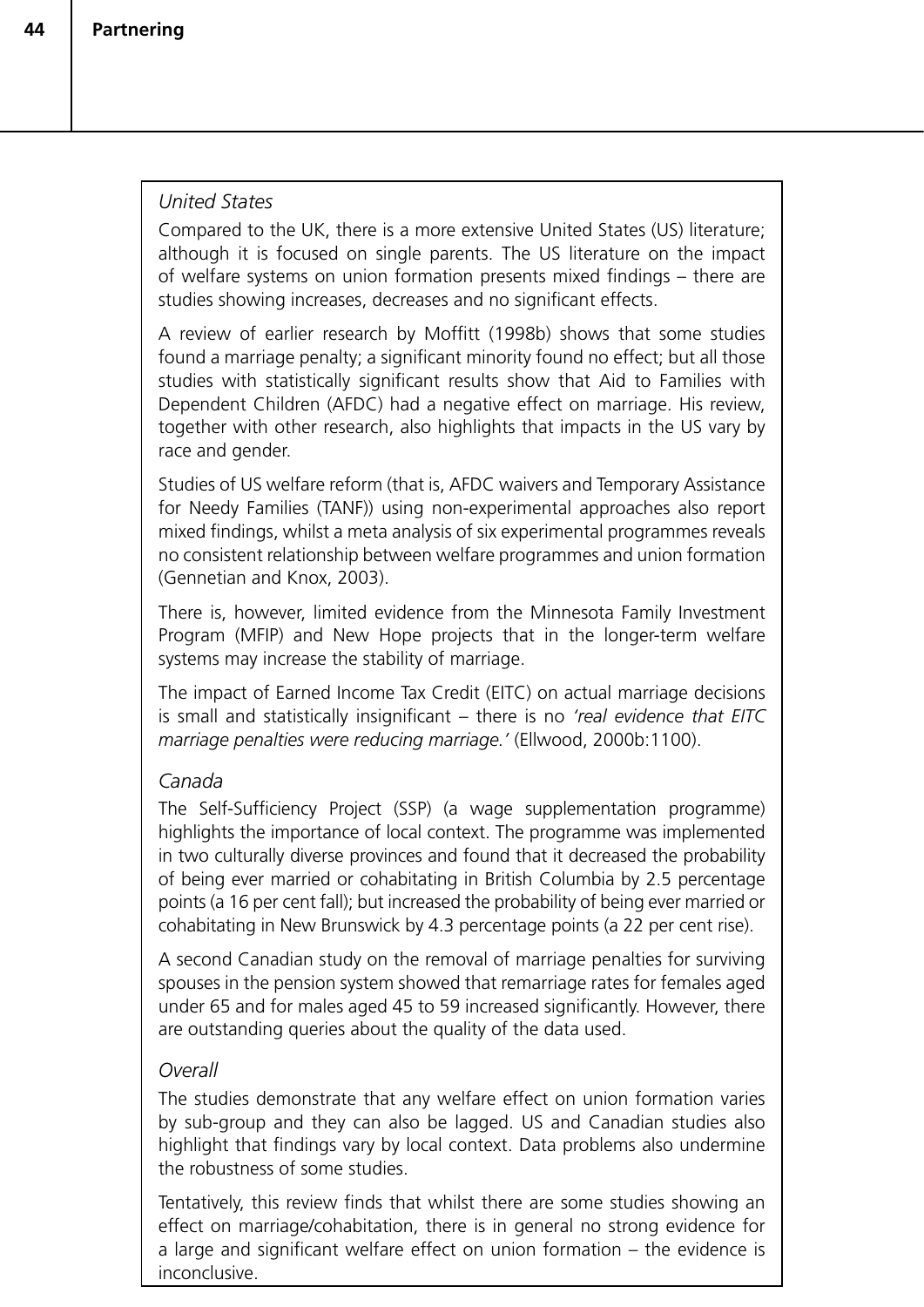# 2.1 Introduction

Do welfare systems encourage or discourage marriage? Some UK commentators, for example, Campbell and Roberts (2002), Civitas (2002) and Morgan (2007) have – like many US researchers and policy makers – expressed the concern that there may be a 'marriage penalty' (as opposed to a 'marriage bonus') in the benefit and tax credit system. So, for instance, did WFTC provide an incentive for single mothers not to marry because of the 'extra' resources it provided to single parent families?

Ensuring that the welfare system does not, at least, penalise marriage may be a policy concern, not simply because policy makers might wish to promote '*healthy marriages*' as an end in itself, but also because some argue that child outcomes are better in two-parent families (Roberts, 2007:3). Marriage may also have other benefits for partners, such as a lower incidence of health problems (see Arnato, 2007:952; Gassman-Pines and Yoshikawa, 2006:11). Indeed, given that the family income of married women is higher than that for single women, some see (stable) marriages as a route out of poverty for low-income single women (Morgan, 2007:35).

This chapter briefly discusses union/marriage bonuses and penalties, then considers the published evidence for whether welfare systems affect union formation decisions for the UK, see Section 2.2.1, across the OECD, see Section 2.2.2, the US, see Section 2.2.3 and Canada, see Section 2.2.4.

# **2.1.1 Union/marriage bonuses and penalties**

Tax and transfer systems can generate union/marriage bonuses and penalties.<sup>14</sup> In the tax system a marriage penalty or bonus arises when a change in marital status leads to a change in disposable income (Alm *et al.*, 1999:194; Carasso and Steuerle, 2005). A penalty occurs when net income (from work and/or benefits) for a couple is less than for two single people living apart. The penalty arises because the earnings of one spouse are taxed at a different rate because of marriage (Carasso and Steuerle, 2005:168). In general, marriage penalties are higher when couples' earnings are similar; and lower when one earns significantly more than the other (Carasso and Steuerle, 2005:168; Hotz and Scholz, 2003:163). As Alm *et al.* (1999:195) note:

*'When people with similar earnings marry, their combined income pushes them into higher tax brackets than they face as singles, and they pay correspondingly higher income taxes with marriage. Conversely, the marriage of two people with very dissimilar earnings means that the individual with higher income moves into a lower marginal tax bracket as a result of the marriage, thereby reducing the combined tax burden of the two partners.'*

<sup>&</sup>lt;sup>14</sup> The term 'union/marriage bonus and penalty' is used in this report rather than 'cohabitation bonus and penalty'.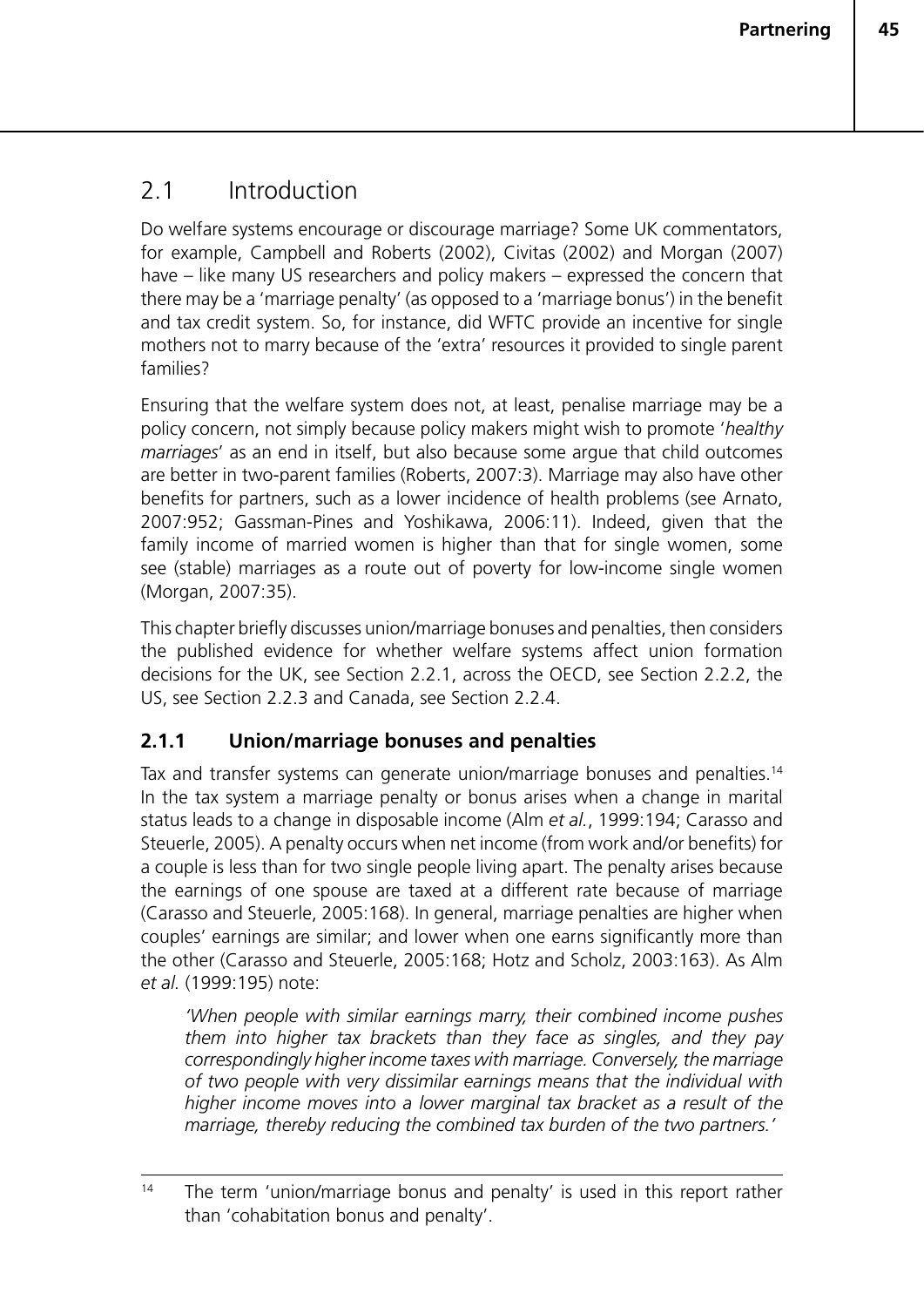The tax system can also generate union/marriage bonuses - when a couple receive more in tax payments than they would if they were single. Bonuses tend to occur when partners have dissimilar earnings or only one partner is in paid work (Hotz and Scholz, 2003:163). The benefit system, like the tax system, generates union/ marriage bonuses and penalties. The complexity of the tax and benefit systems mean that individuals can face both marriage bonuses and penalties (Carasso and Steuerle, 2005:158).

In principle, any tax or transfer scheme can generate union/marriage penalties and/or bonuses. Two pre-conditions are required: first, the unit of assessment for taxes or benefits must be the family (rather than the individual), and secondly, different marginal tax rates apply at different income levels. So, as Carasso and Steuerle observe:

*'If graduated taxes were accommodated by individual filing or if all income and transfers were taxed at a flat rate, there would be no marriage penalties.'*

Carasso and Steuerle (2005:157)

That is, the only way to avoid union bonuses and penalties is to have an individualised tax and benefit system or a proportional joint tax system (with no tax allowances) (Brewer, 2007:218). As a consequence a benefit and '… *tax system cannot be simultaneously progressive, treat family as unit of taxation and be neutral with respect to marriage*.' (Hotz and Scholz, 2003:163; see also Holtzblatt and Rebelein, 2000:1110). By treating families with the same income equally (so achieving horizontal equity) and having a progressive tax system it is impossible to be marriage neutral (Eissa and Hoynes, 2000b:2-4; Rosenbaum, 2000:3).

Varying tax rates and the withdrawal of benefit as income rises can combine to produce high effective marginal rates of taxation and so union/marriage penalties. (The effective marginal rates of taxation is the proportion of the next pound (or dollar) of income that is lost due to benefit withdrawal or payment of income tax and National (Social) Insurance.) Effective marginal rates of taxation can be higher for low- to moderate-income families compared to higher income households. For low-income households with one or more earners high effective marginal tax rates can be the result of the interaction of a number of tax and benefit programmes. High effective marginal tax rates arise when policy makers pursue two policy objectives: vertical redistribution of income (giving more tax and benefits to those on lower incomes) and containment of benefit programme costs (by restricting entitlement to low-income groups). Thus union/marriage penalties in the transfer system can arise, not because policy makers wish to penalise marriage, but as a consequence of targeting benefits (Alm *et al.*, 1999:198).

Union/marriage penalties and bonuses reside in the UK tax and transfer system. Although assessment in the personal income tax system is individually based, tax credits (like benefits) are assessed on joint income. Furthermore, whilst contribution tests for National Insurance benefits tend to be based on individual income (Adam *et al.*, 2002:16), the expansion of means-tested benefits means that there has been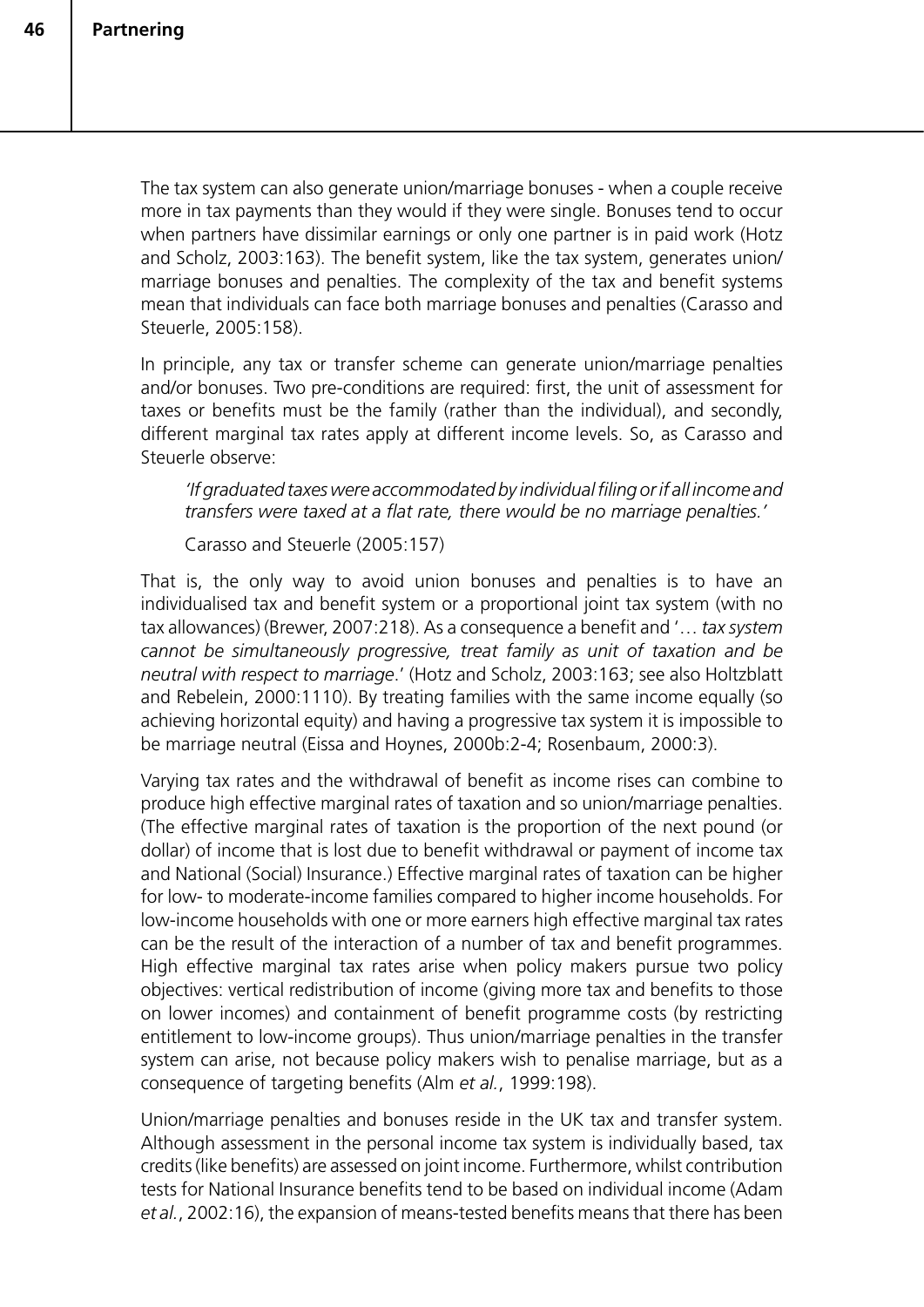an expansion in joint assessment. Union/marriage penalties can arise because a single parent already in receipt of Income Support (IS) or a tax credit can experience a fall in benefit or tax credits due to the extra income brought to the family by any new partner. Union/marriage penalties can be relatively large; in the UK many two-parent married couples needed a joint income of £50,000 per annum in 2004/05 to avoid any marriage penalty (Beighton and Draper, 2007:12).

In the UK, for out-off-work benefits and tax credits a cohabiting couple will generally receive a lower income transfer payment if they declare they are living together than if they claim to live separately. This is because (Brewer and Shaw, 2006:9):

- out-of-work benefits and tax credits are assessed on the joint income of a couple; and
- entitlement to tax credits is based on the joint income of a family and not the number of adults in a family.

The main exceptions to this union/marriage penalty are as follows (Brewer and Shaw, 2006:9):

- couples claiming tax credits and the secondary carer has no income  $-$  here it would not matter if the family claimed as a couple or as a single parent;
- couples with a joint income of less than £50,000 claiming tax credits and the primary carer has an income high enough to only have entitlement to the family element of CTC if s/he were to claim tax credits as a single parent;
- couples where the primary carer has an income in excess of £58,000 as they would have no entitlement to tax credits even if they claimed as a single parent; and
- couples claiming out-of-work benefits where the secondary carer has a low-income (less than £31.95 per week) or is in receipt of disability benefits.

FC and WFTC generated union/marriage bonuses and penalties because they were only available to families with children, see Section 1.4.2 for further details. The typical case for a partnership bonus was when the woman was not working and the man worked for a low wage (see first bullet above). This is because under FC and WFTC neither the woman nor the man were likely to be eligible for the credit if they separated; the woman because she was unlikely to work for 16 or more hours per week, and the man because he was unlikely to be the primary carer. In couples where the woman already worked full-time (more than 30 hours per week) the couple would never receive a tax credit partnership bonus, because the presence of the male could never increase their tax credit award. Under FC and WFTC a partnership penalty was likely if the woman in a couple was the primary carer and worked for 16 hours or more per week (and consequently could receive the credit as a single parent) but they received a smaller credit as a couple due to the joint income test.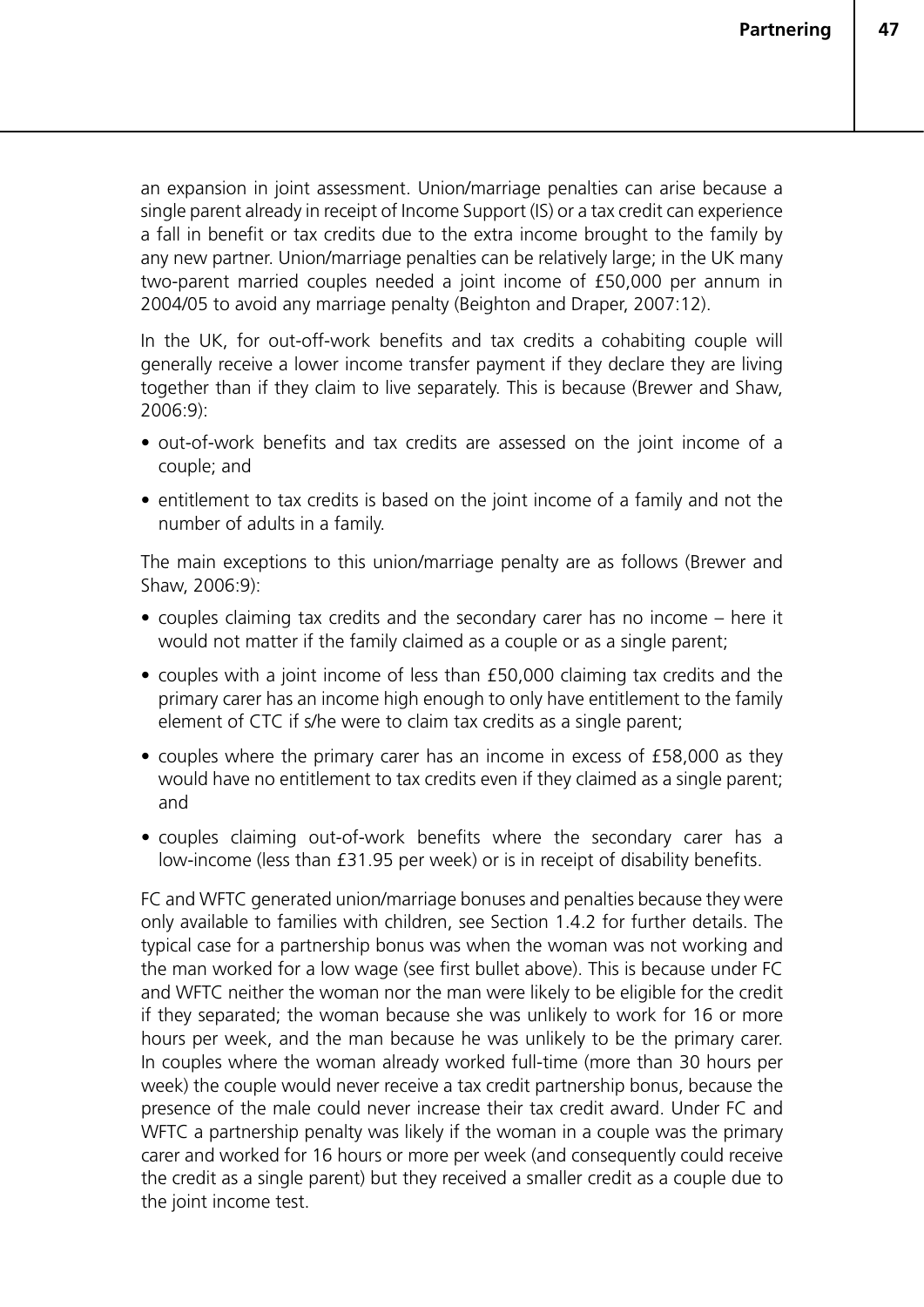For WTC/CTC there are similar partnership bonuses and penalties (Anderberg *et al.*, 2008:5). In addition, childless couples face bonuses and penalties. Further details of partnership bonuses and penalties in UK tax credits and out-of-work benefits are provided in Appendix B.

Means-tested benefits, notably IS, mainly generate partnership penalties. For a couple where the woman does not work and the man works less than 16 hours per week, the IS partnership penalty is equal to what benefit the woman would be eligible for if she were single. Prior to the introduction of CTC the size of the penalty depended upon the number and ages of the children in the family. Under CTC, the child premia in IS were transferred to the new tax credit.

Whether these union bonuses and penalties actually affected marriage and cohabitation decisions is discussed in Section 2.2.

# 2.2 Research evidence on welfare systems and partnering

## **2.2.1 UK evidence on union formation and the welfare system**

There are UK studies that estimate the size and distribution of union bonuses and penalties and who is affected, but do not provide evidence of any impacts on actual demographic behaviour (see Appendix B for two examples). Unfortunately, there is relatively little UK evidence on the effect of welfare systems on actual partnering decisions. A key UK study is by Francesconi and van der Klaauw (2007), who use British Household Panel Survey (BHPS) data for 1991 to 2001 to explore the impact of the WFTC on the formation of unions (marriage and cohabitation) by single mothers.15

<sup>&</sup>lt;sup>15</sup> The authors also examine the impact of WFTC on employment, use of childcare and fertility (see Section 4.2.1).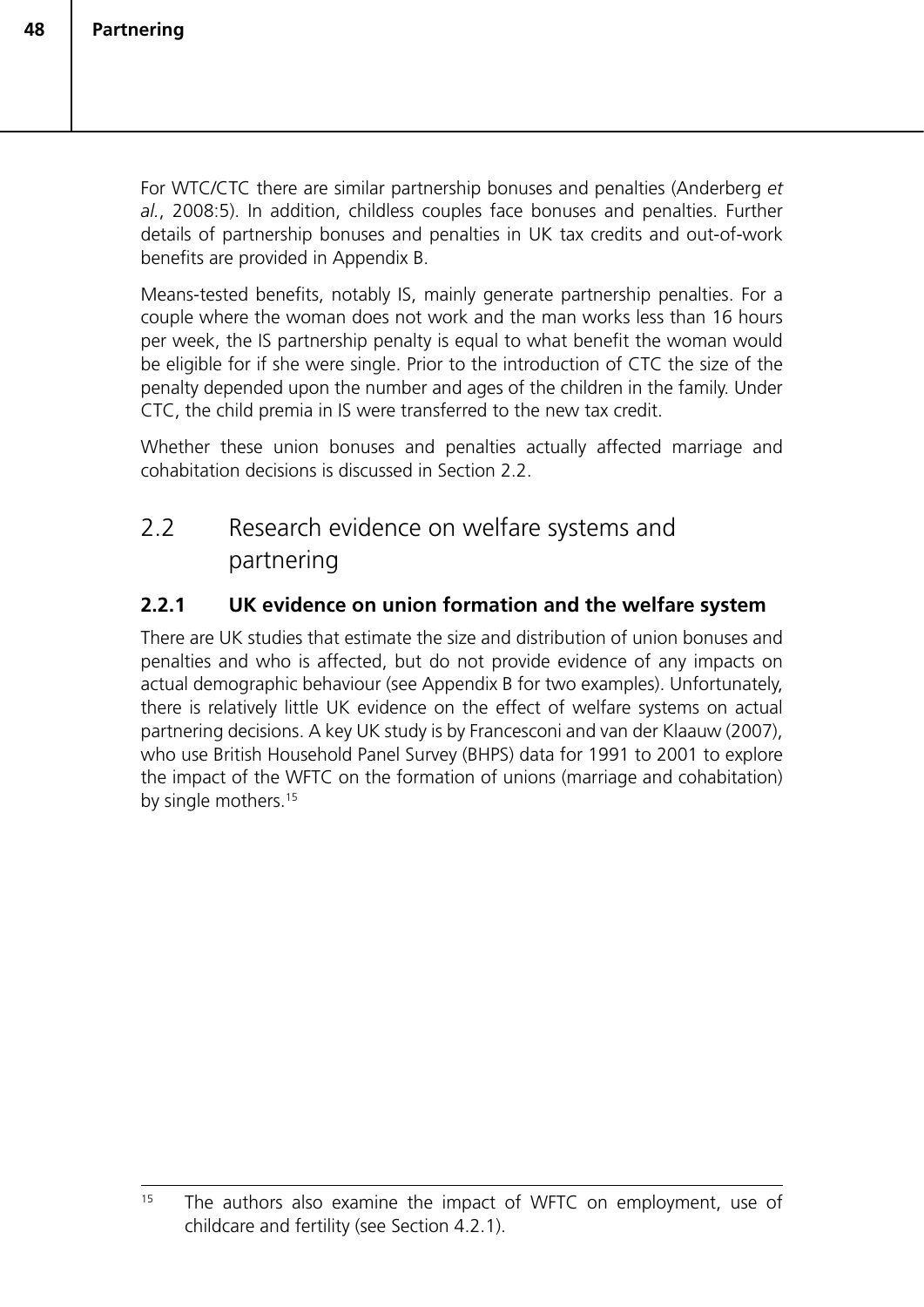#### **Box 2.1 Further details - Francesconi and van der Klaauw (2007)**

The BHPS data comprised unmarried, non-cohabiting females aged 16 or over, born after 1940 and living in England (Francesconi and van der Klaauw, 2007:8). The data excluded females who were in school full-time, or were long-term sick or disabled. The sample comprised 3,333 women, of whom 1,507 were lone parents and 1,826 were childless throughout the period.

They used linear probability models to estimate transitions into partnership by single childless women and single parents. A difference-in-difference approach is used with outcomes for single mothers compared with those for single childless women (the control group) before and after the introduction of WFTC. The use of panel data means that whether WFTC led to changes in the rate at which single mothers move into partnership can be estimated. To account for compositional changes over time, the analysis controls for certain socio-demographic variables (woman's age, number of children by age band (0-4; 5-10; and 11-18 years), ethnic origin, highest educational qualification, tenure, region, and the interactions between woman's age and number of children by age, age and educational qualification, and educational qualifications and number of children by age group. The models also include fixed effects (see Appendix A) to capture non-WFTC policy changes; the underlying assumption is that single mothers and single childless women responded in the same way to these other policy reforms, enabling the analysis to identify the net impact of WFTC. The use of panel data also allows the inclusion of individual fixed effects to account for changes in unobserved characteristics at the micro level.

The authors find that WFTC resulted in a '*substantial*' reduction in the partnership rates of single mothers (Francesconi and van der Klaauw, 2007:25-26). Following WFTC single parents were on average 2.4 percentage points less likely to form a union than single childless women (p<0.05). This represented a 28 per cent decrease on the average annual rate of union formation by single mothers (8.5 per cent), which they view as a '*large effect*'. Most of this effect was due to a reduction in partnership formation by mothers with one pre-school child (aged 0-4 years), who were 2.8 percentage points less likely to form a union than single childless women. However, if the single mothers had an older child there was no statistically significant effect. For mothers with two or more children partnership rates were also lower for those with pre-school children (2.5 percentage points) as well as for those with primary age school children (5-10 years) (1.5 percentage points). Therefore, the effect of WFTC on reducing the chances of union formation for single parents (compared to single childless women) was more pronounced for those with younger children.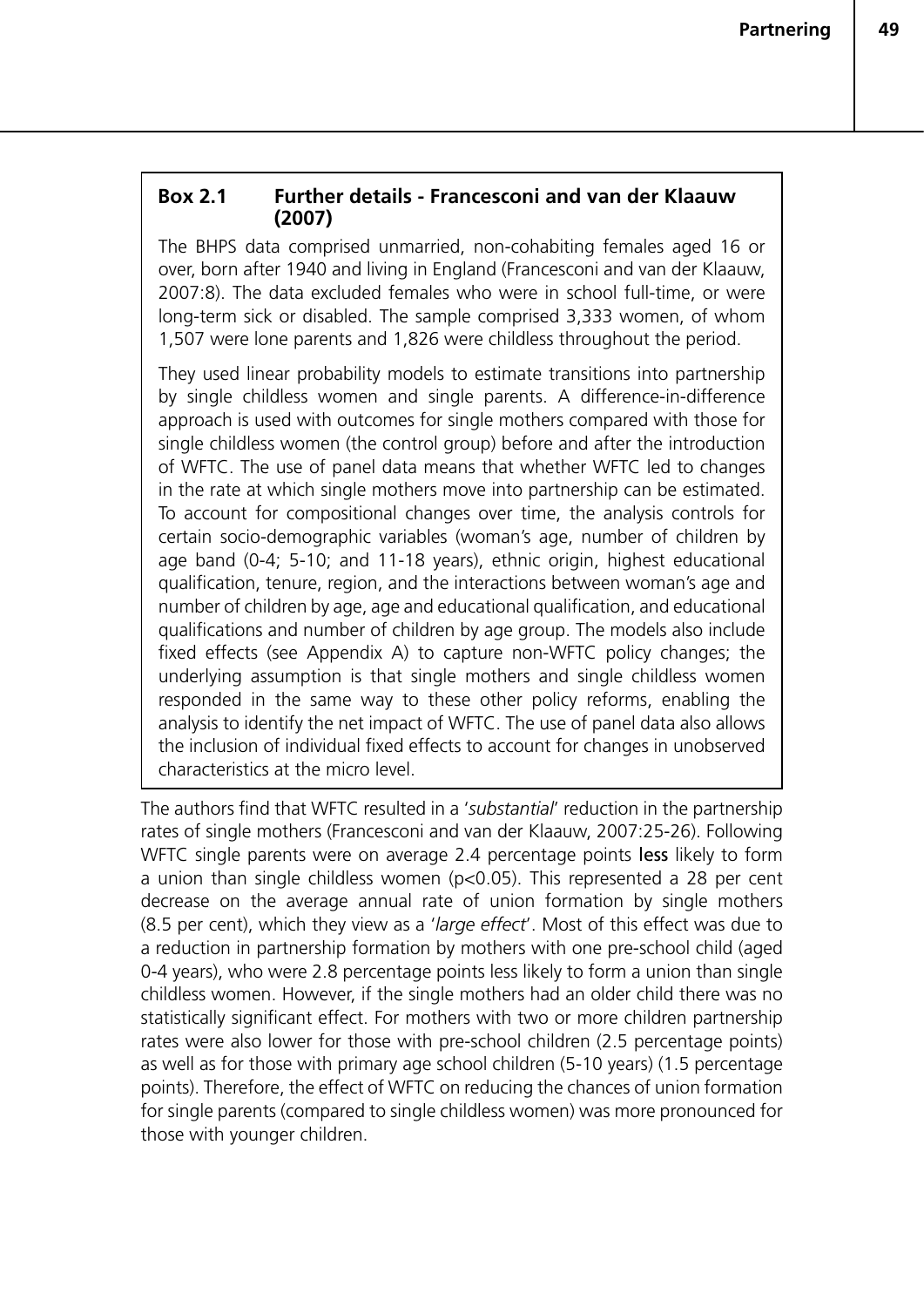Further analysis shows that if the comparison group is changed to those single childless women with low educational qualifications similar results are obtained (to the overall sample). (This comparison is undertaken because single parents tend to have low educational qualifications (Francesconi and van der Klaauw, 2007:8).) In addition, an analysis of women by age (those aged up to 30 and those older) revealed similar results – the fall in partnership rates affected all single mothers irrespective of their age.

However, these findings contrast with an earlier analysis of a 1991 cohort of lone parents (Marsh and Vegeris, 2004). An analysis of what factors were associated with a 1991 lone parent being married or cohabitating by 2001 showed that those claiming FC for at least 12 months between 1991 and 2001 were more likely to find a partner (44 per cent compared to 30 per cent) (Marsh and Vegeris, 2004:37). That is, FC did not always act as a financial disincentive to forming unions notwithstanding that dual-earner families could lose entitlement to the benefit.

*'This is partly due to the fact that some of those who became single-earner couples claimed Family Credit as a couple and partly due to the fact that people rarely referred to the Family Credit rulebook when deciding who to*  live with. Becoming a couple whose earnings are above the qualifying level *for Family Credit would be an incentive of itself.'*

Marsh and Vegeris (2004:37)

In addition, the length of the duration claiming IS since 1991 was not significantly associated with entering a union by 2001.

The difference in the direction of the impact between these two studies might be due to WFTC being more generous than FC, see Section 1.4.2. Thus, FC may have not been a disincentive to union formation, but the more generous WFTC was. Effectively, WFTC may have reduced the opportunity cost of being a single parent.

The review found no studies on the impact of WTC on union formation.

# **2.2.2 Cross-country comparative studies on union formation**

Not only may the payment of benefits affect union formation, but the contributions levied to finance benefits may also affect behaviour. Ehrlich and Kim (2007) investigate the impact of social security (payroll) taxes for defined-benefit, PAYG pension schemes on family formation and fertility across the OECD (the findings for the latter are discussed in Section 4.2.2). They use two approaches to assess this effect: a simulation model and regression analysis.

The simulation model uses OECD data for 1965 to 1989 and shows that a one per cent increase in defined-benefit, PAYG taxes reduces the probability of adult marriages by 0.231 per cent.<sup>16</sup> However, this simulation model incorporates a

<sup>&</sup>lt;sup>16</sup> Formally, the social security tax rate used is the old-age, survivor and disabilityinsurance proportion of social security benefits as a share of GDP (Ehrlich and Kim, 2007).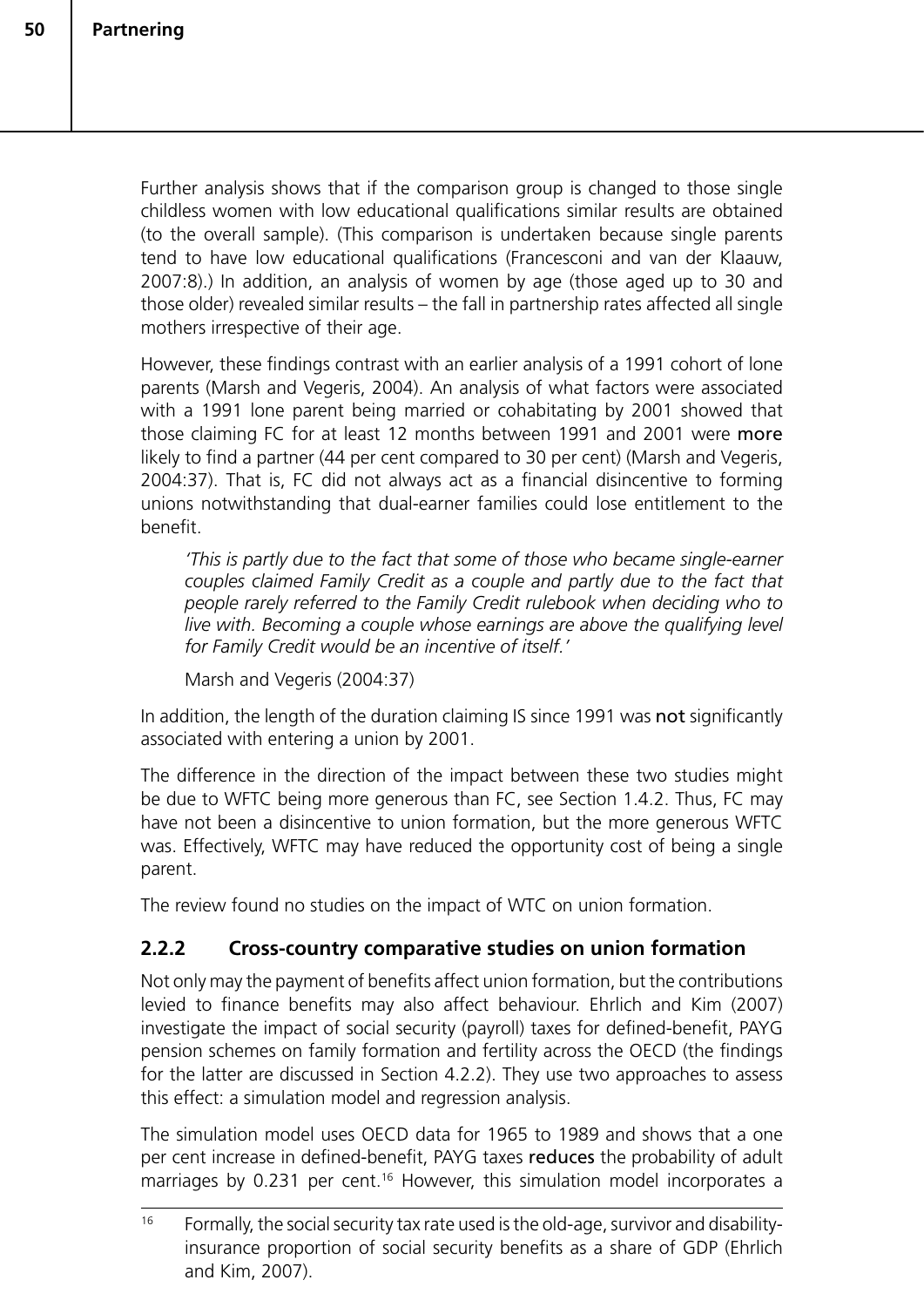number of (simplifying) assumptions that limit its applicability to policy making. For example, the authors assume that births only occur within marriage, that only social security finances retirement, and that all adults pay the same taxes and receive the same defined benefits (and hence only children born to married parents pay social security contributions).

The regression analysis uses data for 28 OECD countries for the period 1960 to 1992, and shows that a one per cent increase in the pension portion of social security benefits as a percentage of GDP reduces the net marriage rate for those aged 15 and over by 0.369 per cent. Moreover, social security taxes for definedbenefit, PAYG schemes accounted for 51.5 per cent of the fall in net marriages (from 9.97 to 4.86) in OECD countries over this period (Ehrlich and Kim, 2007:18). The analysis controls for stage of economic development, other government taxes and benefits and for unobserved country-level variables.

Although Ehrlich and Kim (2007) identify a negative effect on union formation from social security taxes, their analyses, which are limited by the simplifying assumptions made, only find a small sized reduction in net marriages across the OECD.

#### **2.2.3 US evidence on union formation and the welfare system**

Compared to the UK there is a more extensive literature in the US on the impact of the welfare system on marriage/cohabitation. In part this reflects that some supporters of welfare reform in the US saw legislative changes, such as the Personal Responsibility and Work Responsibility Act 1996, as partly designed to increase the marriage rate (and to reduce the birth rate) of unmarried women.

As outlined in Appendix D, analysts have demonstrated that tax credits (EITC and child tax credit) and a wide range of means-tested transfer programmes (AFDC, TANF, food stamps, housing assistance, child care and Medicaid) include marriage penalties (and to a lesser extent marriage bonuses) (Carasso and Steuerle, 2005:158-9). Transfer programmes for low-income families in particular contain marriage penalties – benefits received before marriage can be reduced or even terminated on marriage. Moreover, under the tax system married and cohabiting couples are treated differently, but in the benefit system their treatment can vary – depending upon the father's biological relationship with the child, and how open the couple is about their relationship with welfare agencies (Carasso and Steuerle, 2005:160).

Traditional economic theory would suggest that AFDC should lead to a reduction in the marriage rate (see Section 1.5.2), whilst the policy intent behind AFDC waivers and TANF was that reform should lead to an increase in the marriage rate. Overall, however, the evidence from the US on the impacts of the welfare system on partnering is mixed. Some studies find that the tax and transfer systems can lead to increases in marriage (see Schoeni and Blank (2000) ahead), others report a decrease in marriage (see, for instance, Bitler *et al.* (2004) and Moffitt *et al.* (1998)) ahead) and others find small or insignificant effects (see, for instance,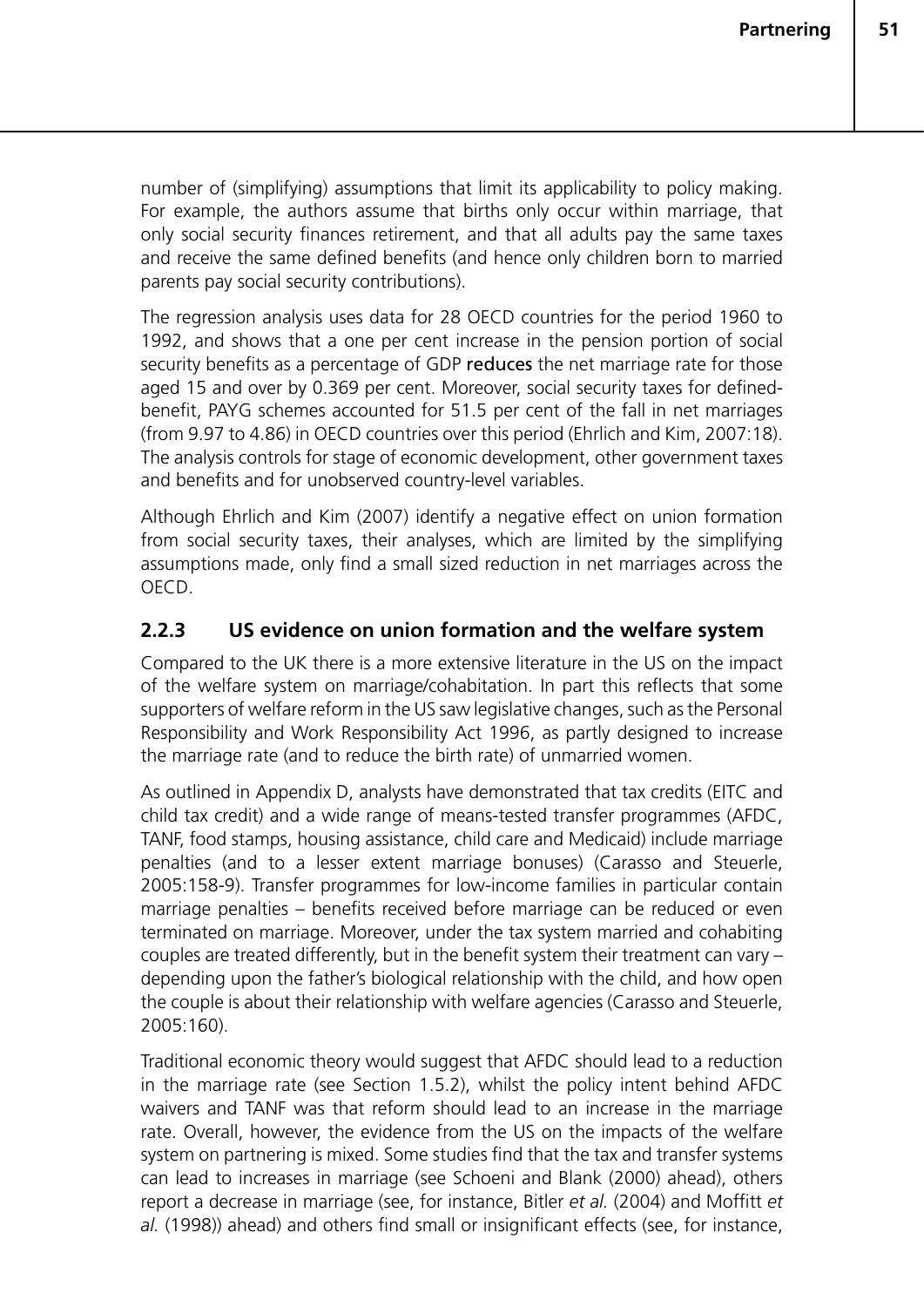Ellwood (2000b) ahead). As mentioned in Section 1.6.1, the significance and magnitude of estimated effects in non-experimental studies is sensitive to the specification of the analytical models – especially controls for unobserved variables (state and individual effects), which tend to reduce the size and significance of effects. Moreover, a meta-analysis of social experiments conducted by Gennetian and Knox (2003) (see ahead) suggests that, in general, welfare reforms had no impact on marriage or cohabitation rates.

This section considers the impact of welfare benefits (AFDC/AFDC-UP, AFDC waivers and TANF), tax credits (EITC) and an area initiative, the New Hope project, on union formation. For each of these three areas there is a general discussion, followed by an outline of the non-experiment and experimental findings as appropriate.

### *US welfare benefits and union formation*

This review benefits from a major review of the early US literature on the impact of welfare systems on union formation (and childbearing) by Moffitt (1998b), see Appendix  $C^{17}$ . He reviews 68 estimates from a variety of studies made available between 1970 and May 1996 and found that whilst some found a marriage penalty, a significant minority found no effect. However, all of the analyses with statistically significant results show that AFDC had a negative effect on marriage (Moffitt, 2003:336); a finding that is in-line with traditional economic theory on benefits and family formation.

Work by Moffitt and colleagues also shows that studies of the presumed anti-marriage bias of AFDC have been based on the belief that AFDC benefits are mainly (even solely) available to single mothers (Moffitt *et al.*, 1998:259). As a consequence models estimating the effects of the programme on marriage tend to assume that women face a simple choice: being unmarried and on AFDC or married and off welfare. In other words, early studies often ignore the possibility of cohabitation, or effectively estimate an impact on unions by including it with marriage.

An earlier study by Moffitt (1990) also illustrates the importance of producing separate estimates for the impact of AFDC on marriage for men and women by race. He finds, using Current Population Survey (CPS) data for 1985, that a more generous benefit system significantly reduced the likelihood of black American males being married, but had no significance for women or white males.

Post-1997 studies that show AFDC had a negative effect on marriage include Moffitt *et al.* (1998). They find that a \$100 increase in monthly benefit reduced the probability of marriage by 2.5 to 4.9 percentage points (the former estimate

<sup>&</sup>lt;sup>17</sup> Moffitt (1992) also conducted an even earlier review of the literature, which concludes that AFDC has some effect on marriage (and non-marital childbearing) but not enough to account for the increase in single mothers in the US during the 1980s.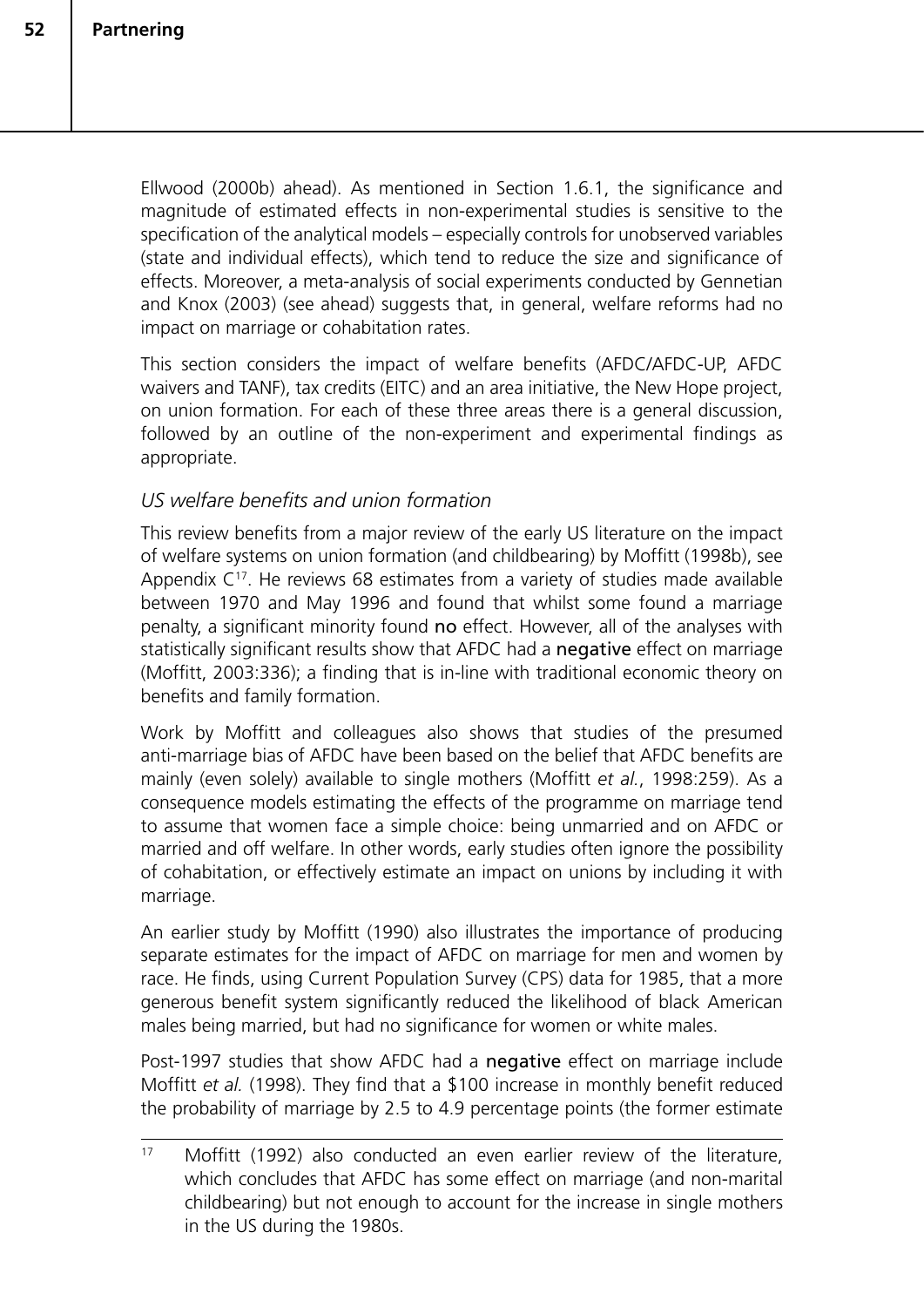is obtained using PSID data and the latter NLSY data; see Box 2.2 for further details of the study) (p<0.10) (Moffitt *et al.*, 1998:266-72). However, these results are for a model that included a limited number of demographic controls. When additional controls are included, for instance, for the marriage market and family background, the percentage point estimates change; the PSID estimate remains negative but is no longer statistically significant and the NLSY estimate is significant but reduces slightly in size to 4.5 percentage points. Thus this study provides only limited evidence of a negative effect of AFDC on marriage rates.

Relative to single motherhood, Moffitt *et al.* (1998) do show that the marriage rate was positively related to age, education and the presence of young children; and was lower for black women compared to non-black women. In addition, further analysis controlling for AFDC-UP shows, using the PSID data (but not the NLSY data), that this programme did encourage marriage. This contradicts other earlier studies that tend to find that the AFDC-UP programme had little or no positive effect on marriage rates.

Furthermore, Moffitt *et al.* (1998:266-72) find only weak evidence that AFDC rules provided incentives to cohabit. Specifically, they found that cohabitation rates compared to rates of single parenthood were not significantly related to the state level of AFDC, but were negatively related to education and were lower for black women compared to non-black women. However, a telephone survey of state AFDC agencies conducted in 1993 shows that in most states the programme's rules were relatively conducive to cohabitation (Moffitt *et al.*, 1998:264-5). In particular, the cohabitation of men unrelated to the children in the family was treated leniently – their income was not counted against the grant and contributions to the family were often ignored. These rules appear, according to Moffitt *et al.* to give a '… *significant monetary encouragement to cohabitation while on AFDC* …' (1998:266). Indeed, having a lenient policy for in-kind contributions by unrelated contributors was positively associated with AFDC recipients' cohabitating; albeit the evidence of incentive effects is only '*weak*'.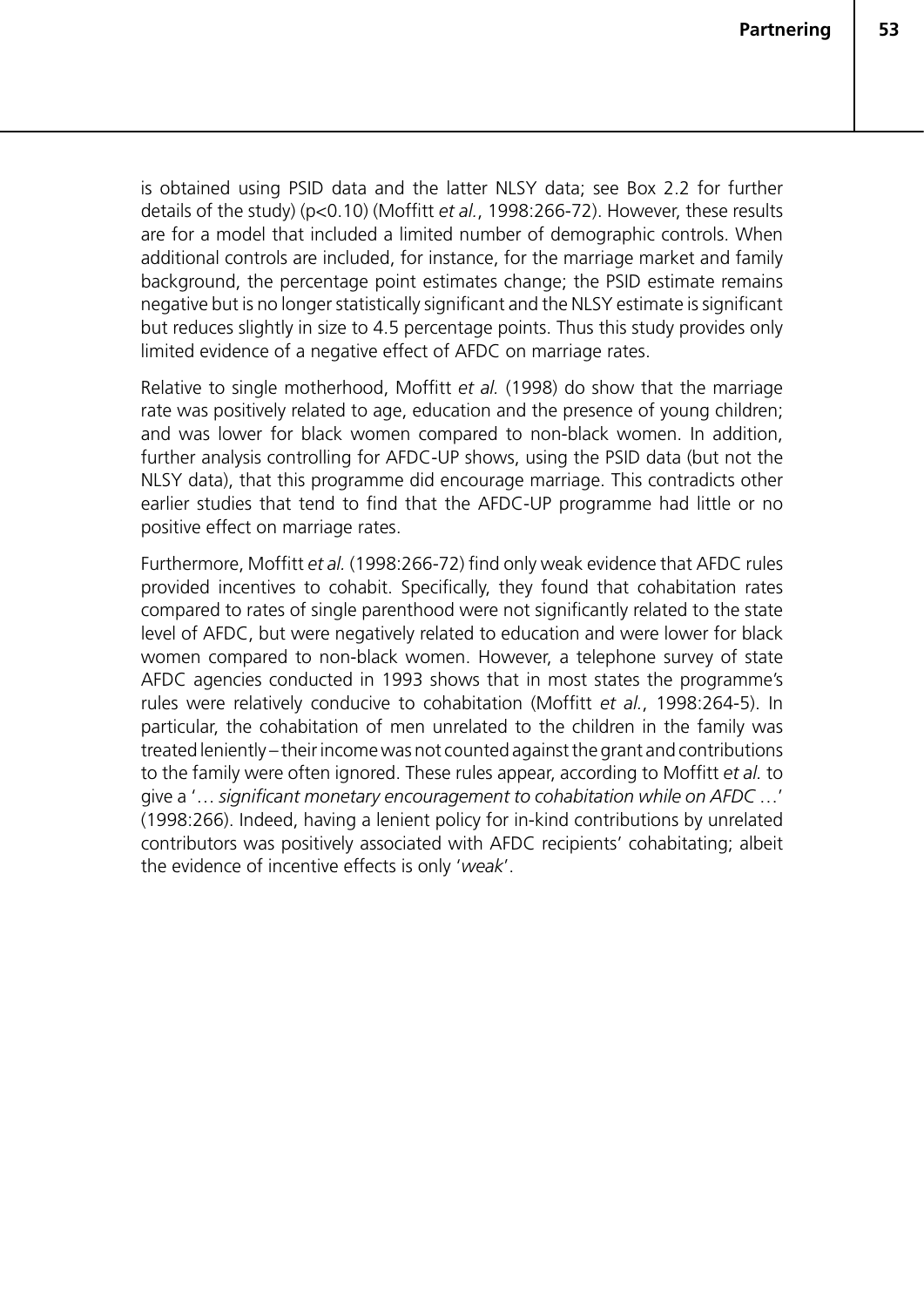## **Box 2.2 Further details - Moffitt** *et al.* **(1998)**

Moffitt *et al.* (1998) developed multinomial logit models for partner status (cohabiting, married or neither) and for the joint decision of partner status and welfare status (on or off welfare, and cohabiting, married or single mother). The analysis used two data sets: the Panel Study of Income Dynamics (PSID) and the National Longitudinal Survey of Youth (NLSY). It was, nevertheless, a cross-sectional analysis. The PSID data were of all women aged 18-55 with children aged under 18 when interviewed in 1987 (1,258), whilst the NLSY data were of all women in the 1987 survey, who at that time were aged 22- 29 with children aged under 18 (1,430).

For each dataset the authors give a 'small model' which includes controls for demographic variables (age, education, race and number of children) and an 'extended model' that incorporates additional controls for family background, the marriage market, religiosity and urban residency.

The extent of the analysis was constrained by the small number of cohabiting women in the two samples in receipt of AFDC (43 and 82, respectively). The authors also highlight that some of the results obtained are spurious or anomalous.

A more recent study by Blackburn (2000) illustrates how the impact of benefits on marriage can vary by race. He examines the association between the generosity of benefits and the probability of never-married mothers marrying. Using the NLSY for 1979 to 1992 he finds that for the non-black population of unmarried single mothers an increase in benefits is associated with a significant **fall** in the probability of marriage – a \$100 increase in monthly benefit reduced the probability of marriage by 19.5 per cent (Blackburn, 2000:129-131). Moreover, states with AFDC-UP had a higher likelihood of marriage.

However, for black never-married mothers higher benefits were associated with increased chances of marriage, and AFDC-UP reduced marriage probabilities. That, for instance, a \$100 increase in monthly benefit increased the probability of marriage by 19.8 per cent was not expected nor anticipated by the underlying economic theory. Thus, the study only provides limited support for the hypothesis that unmarried women with children will find marriage less desirable when benefits available outside of marriage are higher. However, its findings should be treated with caution as it does not include controls for unobserved heterogeneity.

The study also found that higher expected earnings were associated with a higher probability of marriage, and that never-married mothers who grew up in female headed households were less likely to marry (Blackburn, 2000:141). The analysis found no evidence of a marriage market effect; in the male labour market opportunities were not significantly associated with the likelihood of marriage.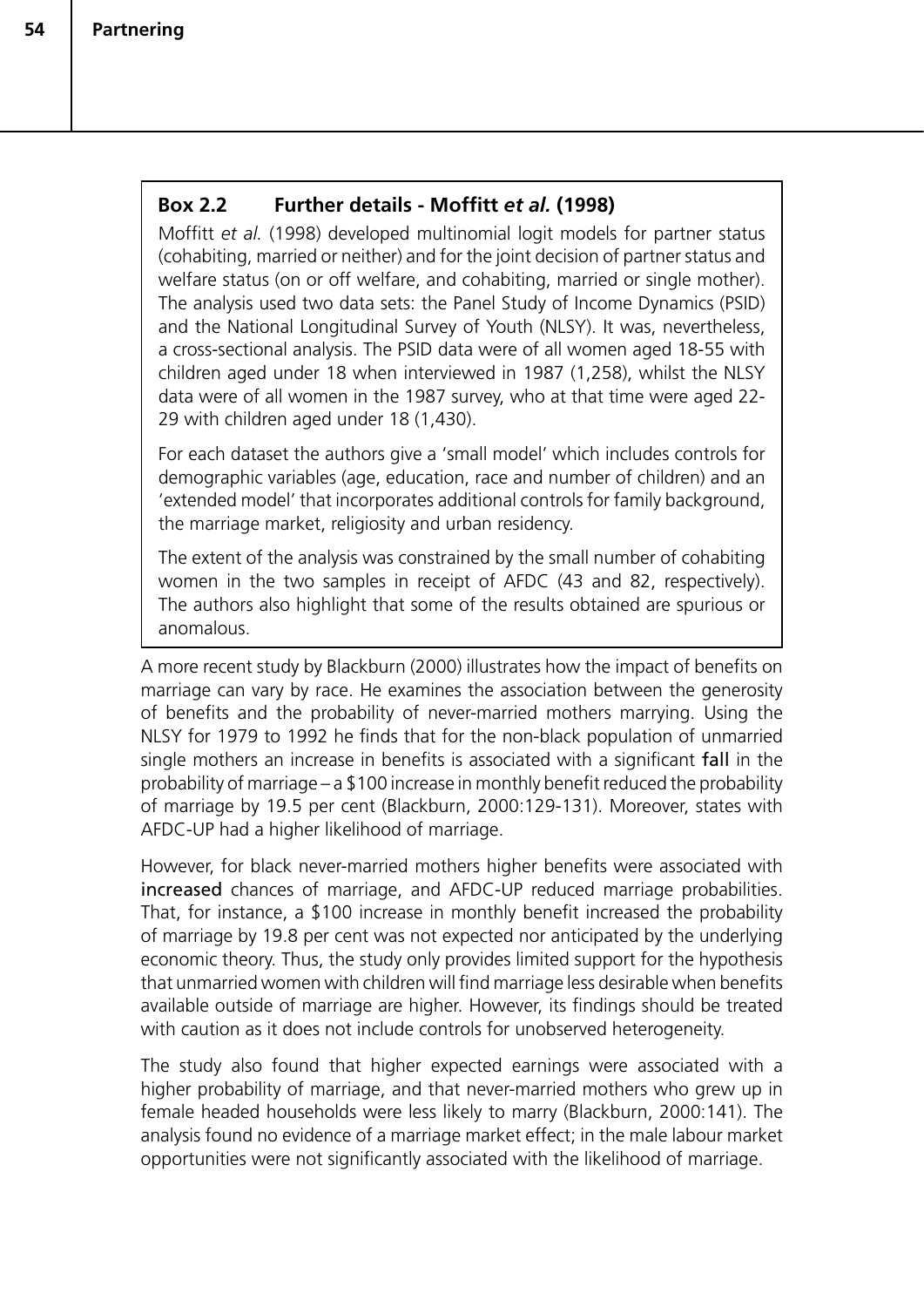### **Box 2.3 Further details - Blackburn (2000)**

Blackburn (2000) estimates proportional hazard models for the duration between first birth and marriage. The NLSY covers people aged 14 to 22 in 1979, and the analysis is based on women who had their first non-marital birth between 1978 and 1991.

It excludes observations where the mother is married within six months of the first birth – a procedure adopted by other analysts.

Two welfare benefit variables are used: the sum of AFDC and Food Stamp monthly benefits for unmarried women living in each State with no other income, and whether or not the State had AFDC-UP. Other hazard rate model variables include the time period since the women became nevermarried mothers, the woman's expected earnings (as measured by age, years of schooling and a cognitive and applied skills aptitude test), and 'marriage market' variables (such as, percentage of a county's population in manufacturing and the area's unemployment rate). Three separate analyses are conducted for 'pooled' data, black people and non-black people. The nonblack never married sample includes a small number of Hispanic women.

Non-experimental and experimental studies of welfare reform (that is, AFDC waivers and TANF) and union formation find mixed evidence of a welfare effect. Some programmes appear to increase union formation, but only for sub-groups, and other programmes decrease union formation. In terms of non-experimental studies Bitler *et al.* (2004) find that AFDC waivers and TANF reduced marriage rates, but Schoeni and Blank (2000) find AFDC waivers increased marriage but TANF had no significant effects. For both studies the comparison is made with states not implementing 'major' AFDC waivers. The waivers covered introducing family caps, extending income disregards, amending time limits and expanding eligibility for AFDC-UP. These two non-experimental studies are discussed ahead, and then findings from experimental studies of welfare reform and marriage are outlined.

Bitler *et al.* (2004) use state level vital statistics on marriage and divorce for 1989 to 2000 to assess the impact of state waivers and TANF on flows into (and out of) marriage.18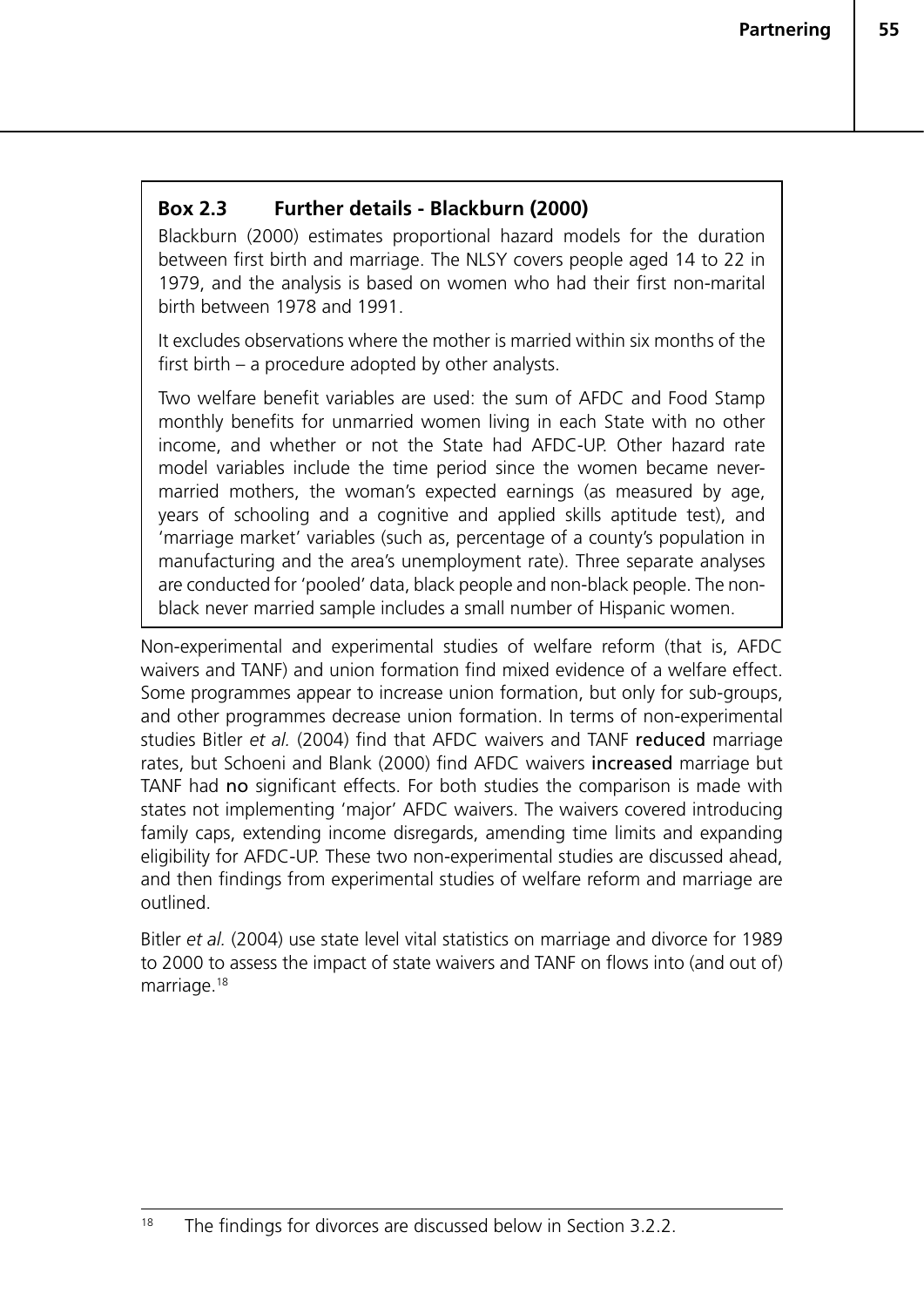# **Box 2.4 Further details - Bitler** *et al.* **(2004)**

Bitler *et al.* argue that flow, rather than stock, data are required to assess the '*immediate impacts of welfare reform*' (2004:219). The authors regress the rate of new marriages (or divorces) with measures of welfare reform, labour market characteristics and demographic variables and other controls (including state and year fixed effects). The labour market variables cover unemployment and earnings and the demographic variables include the proportion of the states' populations that were African American and Hispanic, the proportions of the population living in metropolitan areas, the age distribution of women and female educational attainment. The analysis gives average estimates for the impacts of AFDC waivers and for TANF, and in both cases the comparison is AFDC without waivers.

The disadvantages of using state level vital statistics are: the effects across different age, race and educational backgrounds cannot be explored and the data are aggregated by the state within which the marriage or divorce occurred and not by state of residence. Sensitivity analysis using more detailed data suggests that the latter did affect the impact estimates, but the coefficients were always negative and sometimes significant.

Bitler *et al.* (2004:222-223) find that, as with other studies, adding state and year fixed effects to the model to control for unobserved variables leads to a large reduction in estimated impacts, see Appendix A. For example, for AFDC waivers the estimated effect on the rate of new marriages is, with labour market and demographic controls, a 15.6 per cent decline relative to the AFDC programme. However, adding state and year fixed effects gives a 4.8 per cent decline in new marriages (p<0.10). Moreover, welfare reform, in the form of AFDC waivers, which might be expected to increase the number of new marriages (given the policy objectives) instead, resulted in a decline of nearly five per cent. Similarly, TANF led to a reduction of 23.3 per cent in new marriages compared to the AFDC programme  $(p<0.01)^{19}$ . Although the TANF estimate is relatively large there is little variation in the data because it covers a short period of time, and so may not be a robust estimate. The authors also show that the maximum amount of benefit paid to a family of four produced a fall in marriage; however, when State and fixed effects are included in the model this effect became positive, but was statistically insignificant (Bitler *et al.*, 2004:223). The authors conclude that: '*we can say with some confidence that welfare reform is not "pro-marriage" on balance.*' (Bitler *et al.*, 2004:232).

Schoeni and Blank (2000) use data on all women aged 16-54 years from the CPS for 1977 to 1999 to investigate the impacts of AFDC waivers 1992 to 1996 and of TANF. The estimates show that the AFDC waivers significantly increased rates of marriage by 2.3 percentage points for those with less than 12 years of schooling (Schoeni and Blank, 2000:17 and 31) (p<0.10). As the authors anticipated, the effects for more educated women are lower; there is a statistically significant

<sup>19</sup> Bitler *et al.* (2004) also specify models that include state specific time trends, and these models give similar impact estimates to those reported here.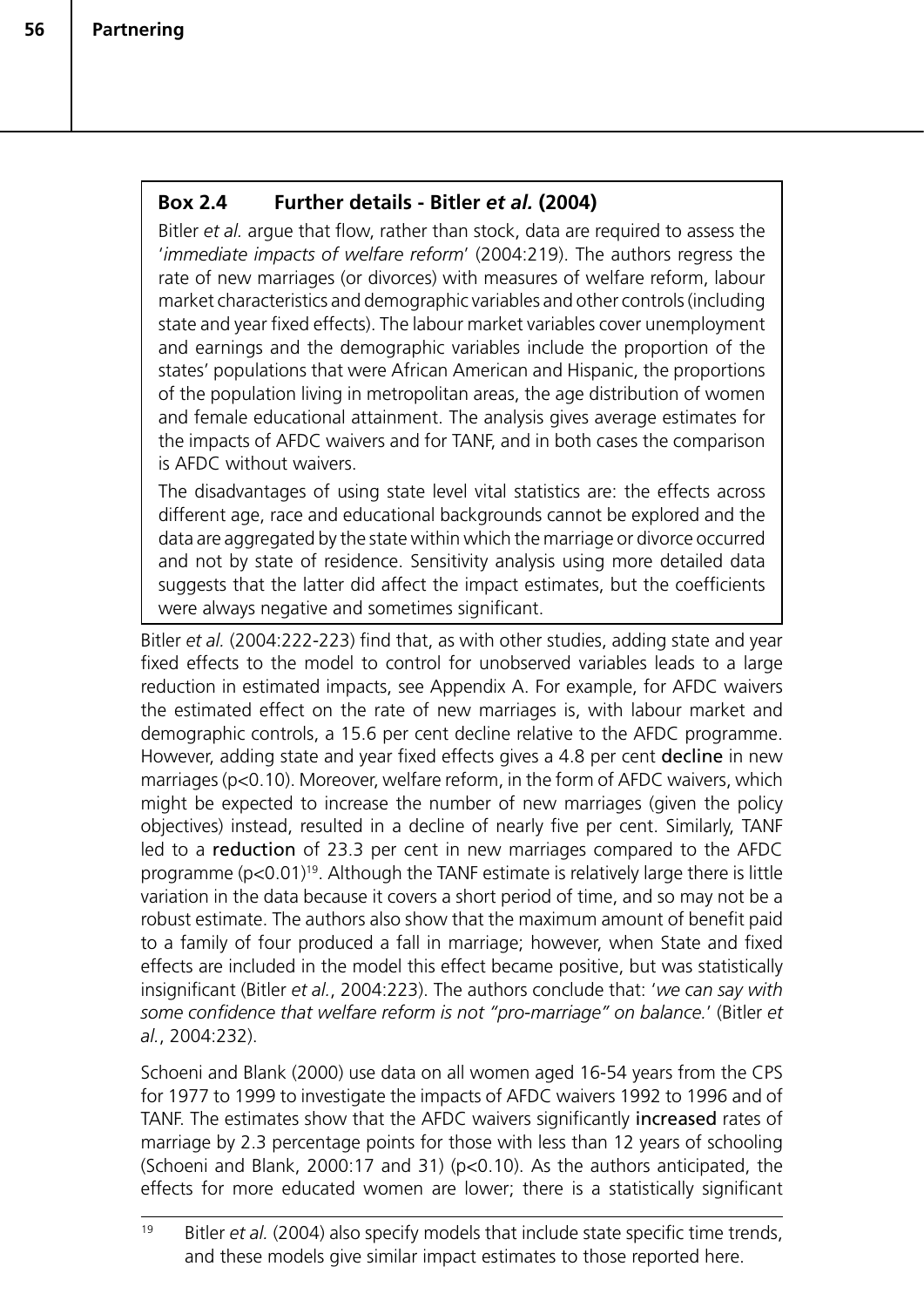reduction in the rate of marriage of 1.4 percentage points for women with 12 years of schooling, and the impact for women with more than 12 years of schooling is insignificant (0.7 percentage points). So whilst the impact for the Schoeni and Blank (2000) study is in the opposite direction to the Bitler *et al.* (2004) study, it is for a sub-group – those with less education – admittedly one likely to be affected by welfare reform. However, the CPS is believed to underreport both marriages and divorces and this undermines the robustness of studies using the dataset (Bitler *et al.*, 2004:219).

Their estimates also show that post-1995 policy changes (TANF) had no significant impact on marriage (Schoeni and Blank, 2000:21 and 33). That is, the less educated were as likely to get married as the better education following the introduction of TANF.

## **Box 2.5 Further details - Schoeni and Blank (2000)**

The analysis involves collapsing CPS data by calculating the mean marriage rate (and single headship rate, see Section 4.2.3, for four age groups and three educational attainment groups for each state and year – giving a dataset with 14,076 observations (Schoeni and Blank, 2000:9).<sup>20</sup>

Schoeni and Blank (2000) are particularly interested in the outcomes for women with less than 12 years education (high school dropouts) because they were the group most likely to be affected by AFDC and TANF. They did not expect women with 13 or more years of schooling to be affected by the welfare programmes. (The third educational group was women with 12 years of schooling.)

Different analyses are conducted to obtain the AFDC waiver and TANF estimates. For the waiver analysis, regression is used.<sup>21</sup> The analysis involves comparing outcomes in waiver and non-waiver states, controls for the labour market (as the performance of the economy was lower in waiver states compared to non-waiver states) and demographic characteristics (age, education and race), state fixed effects, year fixed effects and state specific time trends (Schoeni and Blank, 2000:13-14).

To estimate the impact of TANF on marriage rates, Schoeni and Blank (2000:20- 23) adopt a difference-in-difference approach. Differences in marriage outcomes for 1995 and 1998 are compared for women with less than 12 years schooling against women with more than 12 years schooling. Controls, year effects and fixed effects similar to those in the regression analysis are included in the analysis (the trend data are excluded).

<sup>&</sup>lt;sup>20</sup> As well as marriage and headship, Schoeni and Blank (2000) estimate a range of outcomes, such as welfare participation, percentage working earnings, and hours worked.

 $21$  The regression analysis is also used to estimate the effects of TANF, but they are regarded as being unreliable because there is a lack of observations and state TANF programmes were implemented over a relatively short period of time.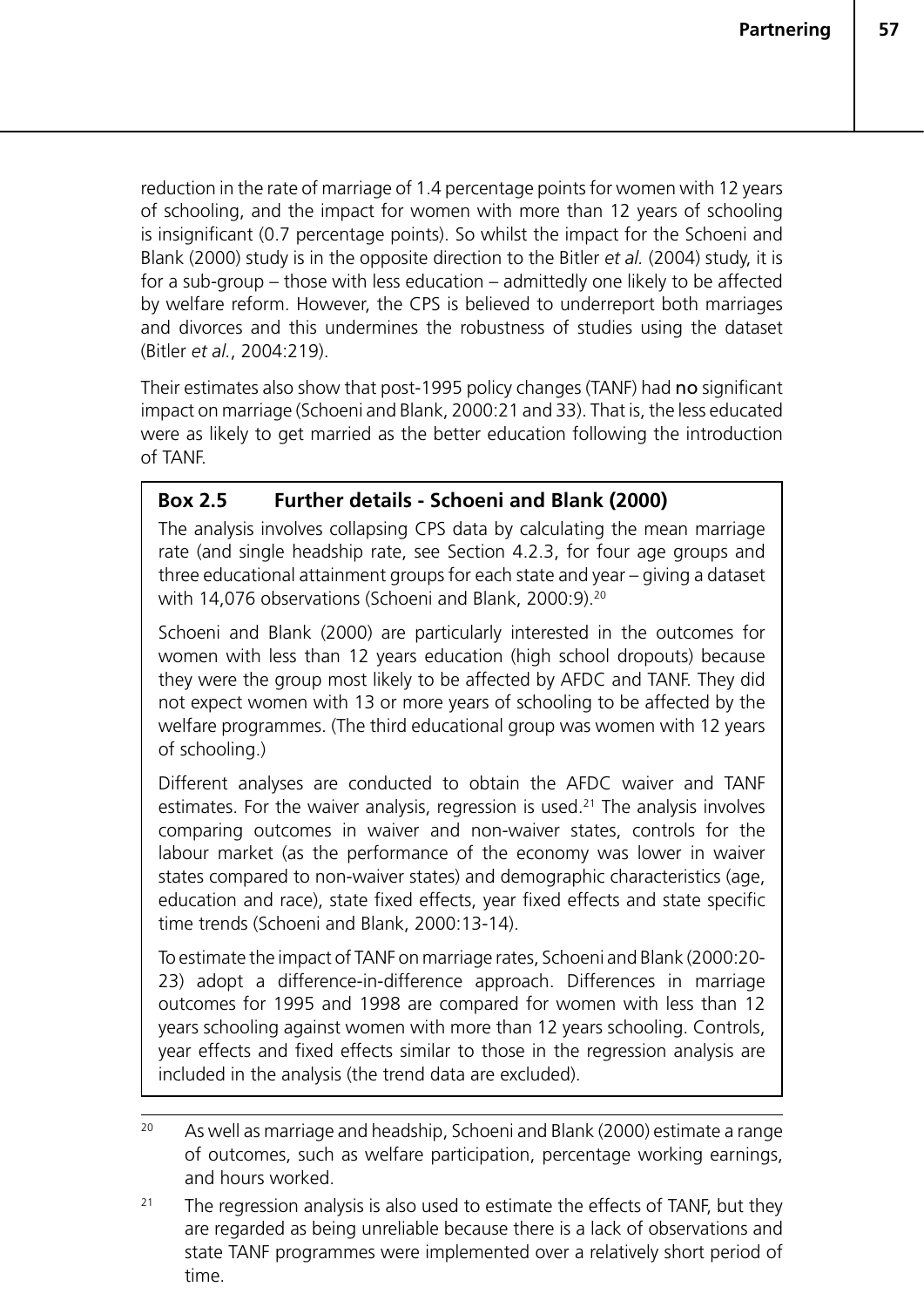Both the Bitler *et al.* (2004) and Schoeni and Blank (2000) analyses of the impact of TANF on marriage (and divorce) is limited by the relatively short period of time over which TANF was implemented nationally. All states had implemented TANF between September 1996 and January 1998 – a 16 month period (Bitler *et al.*, 2004:218). The speed of implementation means that – unlike the AFDC waiver data – there is relatively little variation between states. Their findings could be biased by random factors that only affected this 16 month period and hence do not provide a good guide to longer term impacts. Both sets of authors are more confident about their AFDC waiver results.

Random assignment studies have also been analysed to investigate the impact of benefits on partnership decisions. In general, social experiments, like non-experimental studies, are inconsistent on whether there is relationship between welfare policies and marriage rates for single parents (Gennetian and Knox, 2003:1). Overall, experimental programmes have tended not to have an effect on marriage, although some have effects for sub-groups. Some of these studies are discussed ahead and in Section 2.2.4.

Gennetian and Knox (2003) conducted a meta-analysis of six welfare programmes at the 18 months to four years follow-up point and find no consistent relationship between these programmes and union formation for either the benefit population overall or sub-groups. The studies cover a ten year period, from 1991 to 2001. All of the programmes were random assignment experiments and incorporated different treatments or were implemented in different areas giving Gennetian and Knox (2003:46) 14 sets of results to review.22 Whilst the nature of interventions in the programmes varied, across all programmes they included: increased earnings disregards, treating two-parent families the same as single parent families, mandatory employment services, and time-limited eligibility to welfare benefits. A focus of the Gennetian and Knox (2003) review is to explore differences by sub-groups of single parents, as they anticipate that the programmes' effects on marriage and cohabitation will vary by sub-group. The sub-groups examined were defined by: age of youngest child, number of children, age of single parent, priori marital status, race, level of disadvantage (defined in terms of benefit and work history and educational attainment), whether has prior work experience and length of benefit receipt.

Gennetian and Knox (2003:12) report findings for whether the single parents were either married or cohabiting when they were surveyed at the follow-up point of each study. As a consequence their reported marriage and cohabitation rates are lower than if respondents had been asked whether they had ever been married

<sup>&</sup>lt;sup>22</sup> This review includes one of the studies discussed below, namely the MFIP. The other five programmes were Florida's Family Transition Program, Vermont's Welfare Restructuring Program, the national Evaluation of Welfare-to-Work Strategies, Connecticut's Jobs First Program, and Los Angeles Jobs First/Gain. Gennetian and Knox (2003:6) also selectively include the estimates from other programs when appropriate.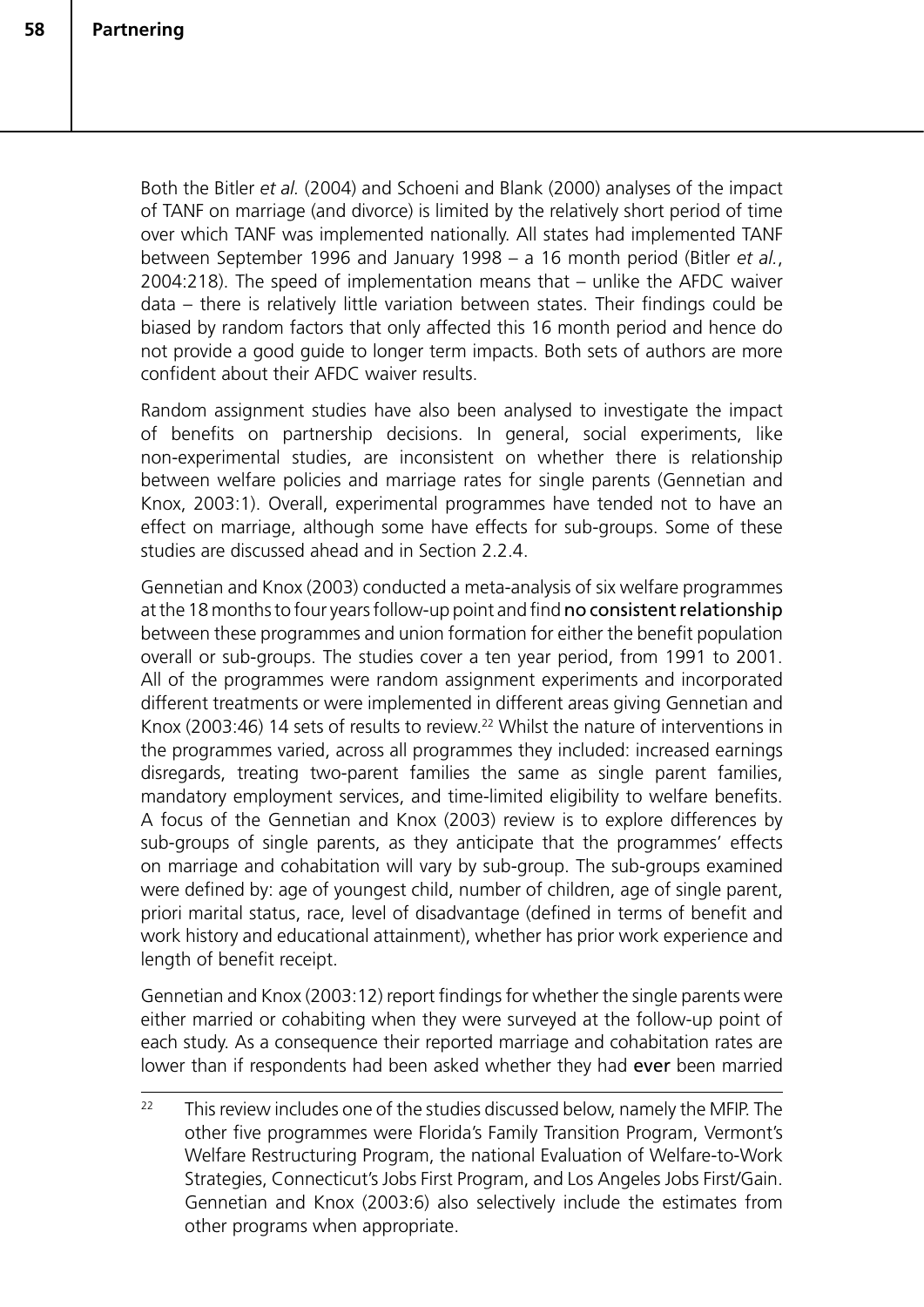or cohabited. The authors estimate the impacts on marriage and cohabitation for sub-groups for each study and then use meta-analysis to estimate average effects across the studies overall and for both sub-groups and types of intervention.<sup>23</sup> Their findings are as follows:

• For single parents across all the studies the welfare programmes had no significant effect on marriage or cohabitation (Gennetian and Knox, 2003:14-15). There was an insignificant and small fall in the marriage rate of 0.3 percentage points to 10.6 per cent for those in the treatment group; and an insignificant and small increase of 0.1 percentage points to 10.9 per cent in the cohabitation rate.

The analysis also finds a wide variation in rates of marriage and cohabitation across individual sites. Gennetian and Knox (2003:15) suggest this variation is due to both differences in the length of the follow-up time period of the studies and differences in local cultural, economic or political factors.

- The welfare programmes had no significant effect on marriage or cohabitation for specific family sub-groups (Gennetian and Knox, 2003:16).<sup>24</sup>
- By type of policy intervention the only significant effect found is the small effect that improved earnings disregard policies without time limits had on increasing marriage amongst young mothers, those not previously married, and those most disadvantaged (an increase of 3.2 percentage points) (Gennetian and Knox, 2003:21). This finding is consistent with those from wage supplement programmes such as the Canadian Self-Sufficiency Project described ahead.

The implication is that the positive findings of some other studies are '… *idiosyncratic to the particular programs, populations or sites ... rather than part of a consistent story of effects on marriage for a broad set of programs.*' (Gennetian and Knox, 2003:21).

The Gennetian and Knox (2003) meta-analysis did not include results for the California Work Pays Demonstration Project (CWPDP), which was an AFDC waiver project commencing in 1992. Hu (2003) uses this programme to explore shortand long-term impacts of AFDC-Basic and AFDC-UP on marriage formation and dissolution. It is the explicit modelling of two-parent married families that makes this study of particular interest. The treatment group received enhanced work incentives in the form of lower maximum benefits, a lower benefit withdrawal rate (from 100 per cent to 67 per cent) and an extension of the income disregard (\$30 per month) beyond 12 months (Hu, 2003:947). The dataset comprised

<sup>&</sup>lt;sup>23</sup> A key assumption underpinning the analysis is that each study's sample is drawn from the same underlying population which has one 'true' effect size.

<sup>&</sup>lt;sup>24</sup> One statistically significant relationship was found, but within this sub-group there was a ten per cent likelihood of finding two significant relationships by chance alone. Thus Gennetian and Knox (2003:16) conclude that there was no variation in effects by family sub-group.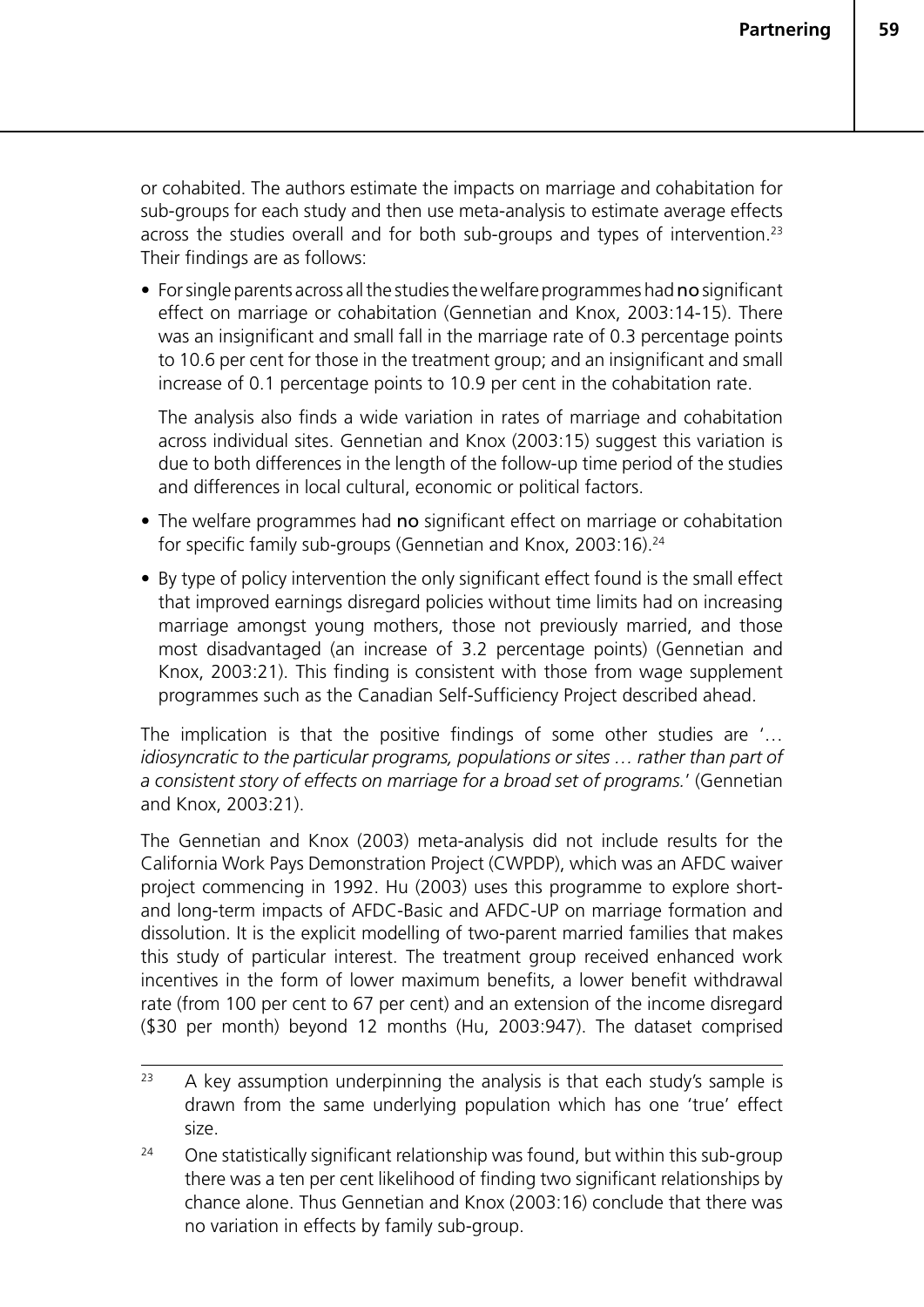longitudinal administrative and survey data. The latter was administered in two waves: between October 1993 and September 1994 and between May 1995 and May 1996. The analysis is for female respondents only and includes controls for demographic characterises.

Hu (2003:949-951) finds that, compared to the control group, those women in the AFDC-UP treatment group had significantly higher rates of marriage and cohabitation at wave 2.25 That is, two-parent families receiving the stronger work incentives had marriage/cohabitation rates seven percentage points higher than the control group. Further analyses suggest that this increase is due to a higher proportion being married, rather than due to more cohabitation (Hu, 2003:953- 954). The results also imply that there is a time lag before financial incentives affect behaviour – wave 2 was conducted between 29 and 41 months after the start of the experiment.

In addition, for single parents on benefit (AFDC-Basic), the work incentives had no statistically significant effect on the proportion married/cohabiting at waves 1 or 2. However, further analysis shows that single parents in receipt of AFDC-Basic and in the treatment group were more likely to *cohabit* with the children's father by wave 2 compared with the control group (Hu, 2003:954-955). Cohabiting with the father meant that the family became eligible for AFDC-UP, but the treatment group's lower maximum benefit meant that the woman faced a lower loss of benefit, and hence there was a smaller disincentive to cohabit.

So Hu (2003) provides some evidence that benefits can promote the stability of marriage over approximately three and a half years, albeit for a relatively small proportion of the then total AFDC caseload, that is, two-parent families. In the analysis Hu (2003:946) ignores the effect of other welfare programmes (notably EITC) and as Dickert-Conlin and Houser (1999) and Ellwood (2000b) show, this may be a serious omission that limits the applicability of the findings. The Gennetian and Knox (2003) observations about the importance of local context and the idiosyncratic nature of experimental findings potentially apply to the study.

The MFIP was included in the Gennetian and Knox (2003) meta-analysis discussed previously. However, it is discussed further here because further analysis is available on its longer-term impacts on union formation. Gennetian and Millar (2004) explore whether MFIP had an impact on the marriage of single and two-parent families. MFIP included an enhanced disregard whereby recipients received a higher basic award and were allowed to retain 38 per cent of their earnings (compared to the rapid withdrawal of benefit under AFDC) and changed eligibility rules by removing the 100 hour per month and work history requirements in AFDC-UP, which had served to limit the eligibility of two-parents for AFDC. Thus MFIP should have led to an increase in marriage rates.

<sup>25</sup> There were no statistically significant findings for wave 1 of the survey. This might be because wave 1 was administered only 10 to 21 months after the commencement of the experiment, possibly too soon to measure changes in marriage/cohabitation and divorce/separation (Hu, 2003:951).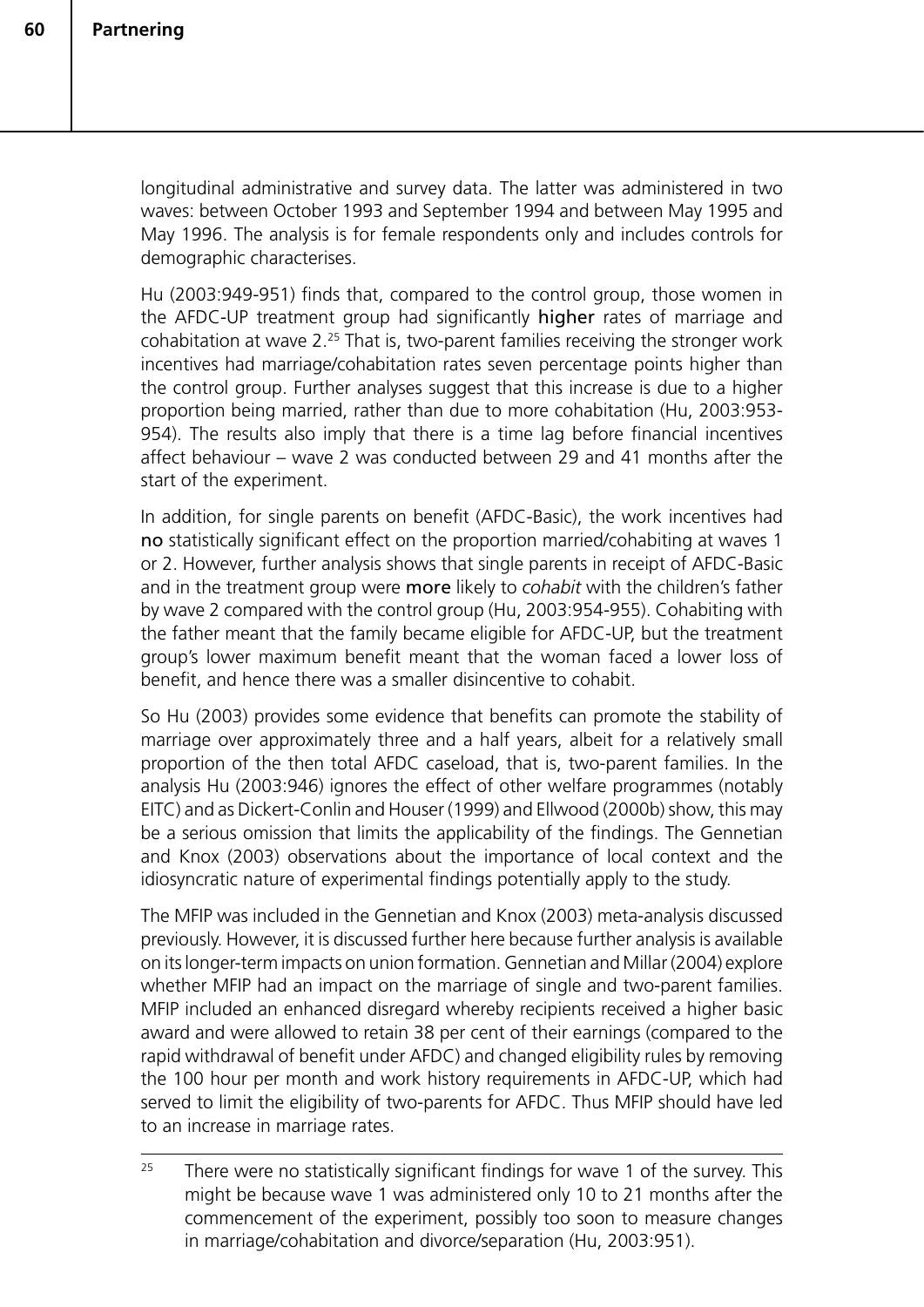The authors make use of survey data from a social experiment used to evaluate the MFIP. The survey is of a representative sample of programme participants who were randomly assigned to treatment and control groups between April and October 1994 and the follow-up survey was administered three years after they joined the programme. The analysis is regression-adjusted to allow for slight differences in the survey data for the treatment and control groups. Separate analyses are conducted for single and two-parent families (defined as both married and cohabitating couples) by benefit status (that is, whether they where new applicants or long-term recipients) in order to reflect differences in MFIP eligibility rules.

Compared to the AFDC control group Gennetian and Millar (2004:285-295) estimate that:

- For single parents who were long-term recipients MFIP increased marriage after three years the proportion married had increased by 4.2 percentage points to 12.6 per cent (p<0.05). The authors describe this increase as '*modest*'; however, it represents a 50 per cent increase on the control group. (The authors suggest that this increase in marriage might be due to an increase in the MFIP mothers' income, which would increase their '*bargaining power within marriage, thus making them more comfortable and willing to marry …*' (2004:296)).
- For single parents who were recent applicants (that is, families who had received AFDC for less than 24 months at the time of random assignment or who made a new claim on the day of assignment) MFIP had no impact on marriage.
- For two-parent families who were already in receipt of AFDC-UP when they started on the programme, MFIP significantly increased the proportion in marriage and cohabitation over the three years by 19.1 percentage points to 67.3 per cent. Most of this increase is due to a significant reduction in separations (-9.5 percentage points) – the divorce rate for the treatment group was also lower (three percentage points), but this fall was not statistically significant. Thus for two-parent recipients MFIP increased marriage/cohabitation stability by nearly 40 per cent compared to the control group.<sup>26</sup> MFIP might have had this effect because it reduced the stresses on these families by increasing family income which in turn allowed some two-earner families to reduce their working hours.

With respect to two-parent families, Gennetian and Millar (2004:296) conclude:

*'… the MFIP results suggest that providing more generous benefits to lowincome working families can help keep families together* – *at least in the short term* – *perhaps by reducing the many stresses that these couples face.'*

Whether the Minnesota's impacts last beyond three years is considered in Gennetian (2003), who examines the impact of MFIP on the full sample of two-

<sup>&</sup>lt;sup>26</sup> Sample sizes were too small to estimate the impacts of MFIP on marriage/ cohabitation for two-parent who were recent applicants.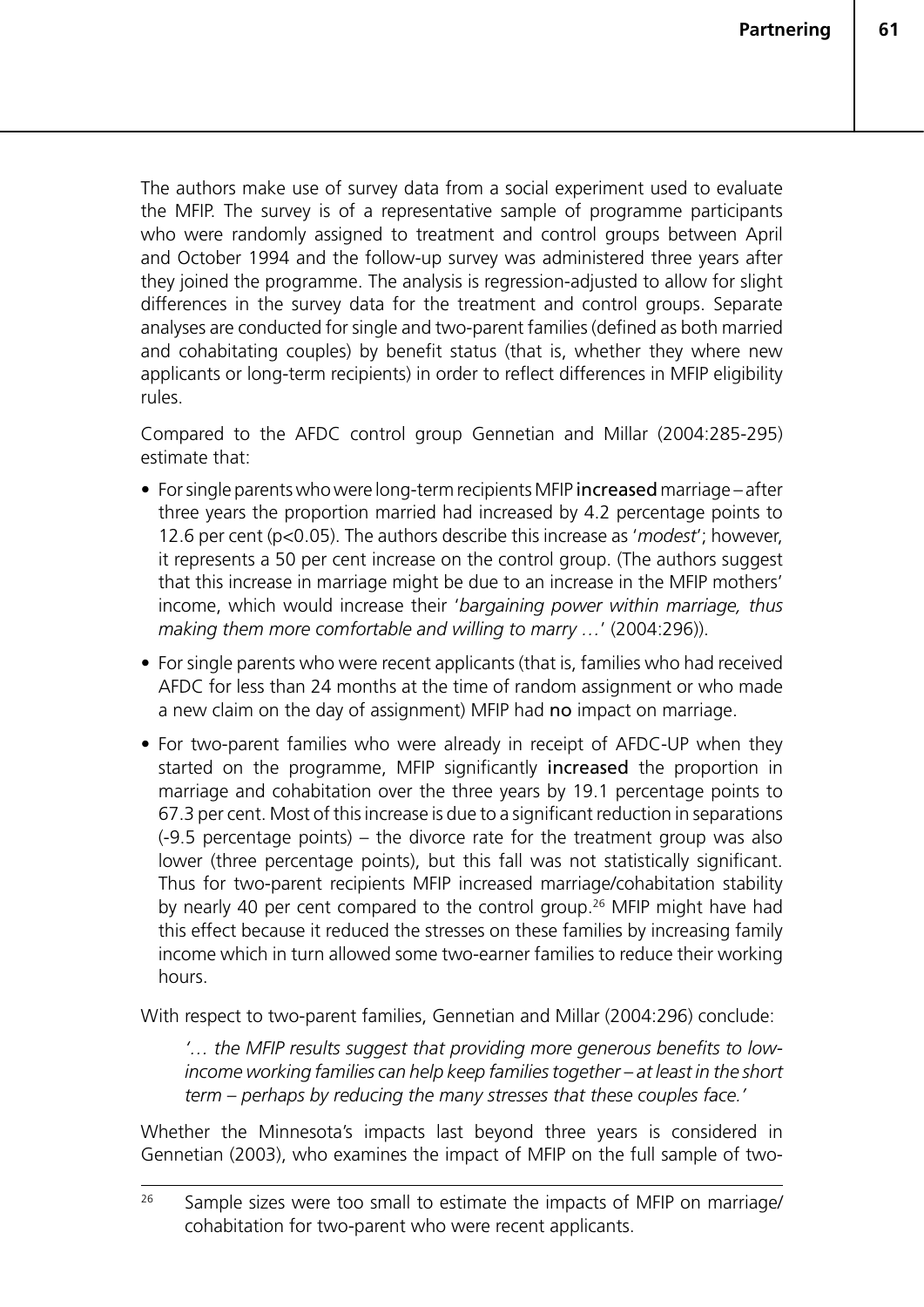parent families over a seven year follow-up period.<sup>27</sup> The outcomes of interest are the divorce rate for those that were married at the start of the study, and the marriage and any subsequent divorce for those that were cohabitating at the beginning of the study. As with the findings for the three year follow-up period, the analysis distinguishes between families who had been long-term and recent recipients at the time of random assignment. She finds that effects were more pronounced for the former group than the latter group.28

For existing benefit recipients, MFIP (in comparison to the AFDC control group) increased overall marital stability by significantly decreasing divorce by 3.5 percentage points to 10.4 per cent (a 25 per cent reduction) over the seven years of the follow-up period (Gennetian, 2003:6-8). Moreover, this effect was more pronounced for: black married couples (minus 9.9 percentage points), families with children whose youngest child was aged under six years at study entry (minus five percentage points), and larger sized families (three or more children) (minus 5.2 percentage points). In addition, MFIP reduced the divorce rate of those that were married when they entered the study (by minus 2.9 percentage points), but this fall is not statistically significant. However, for black, non-Hispanic married couples at baseline, MFIP did reduce the divorce rate by 20.5 percentage points over the seven year follow-up period (a 73 per cent reduction to 7.8 per cent) (Gennetian, 2003:14-16).

For existing recipients who were cohabitating at study entry, MFIP did not encourage marriage (Gennetian, 2003:17). However, of those that did subsequently marry the couples in MFIP were less likely to get divorced by the end of the follow-up period compared to the AFDC control group (minus 5.3 percentage points in the divorce rate, or a 66 per cent reduction). Thus MFIP also promoted marital stability amongst this group of former cohabitating couples.

For recent two-parent applicants, MFIP had no significant effect on the divorce rates over the seven year follow-up period (Gennetian, 2003:21).

Both the three- and seven-year follow-up studies suggest that newer and existing benefit applicants may respond differently to marriage incentives. Implying that other studies should explore the distinction between longer term and more recent claimants. However, a limitation of the Gennetian (2003) analysis is that it only focuses on formal/legal divorces and the data do not capture separations or living apart. In addition, whilst Gennetian (2003) shows that benefits might help to sustain marriages by decreasing the divorce rate, the quality of these sustained marriages is unknown.

This finding confirms that of Hu (2003), namely, that benefits can promote the

 $27$  The analysis required the matching of administrative marriage and divorce records with MFIP data.

 $28$  Note, effects are for martial status at the time the respondent entered the study (whether treatment or control groups).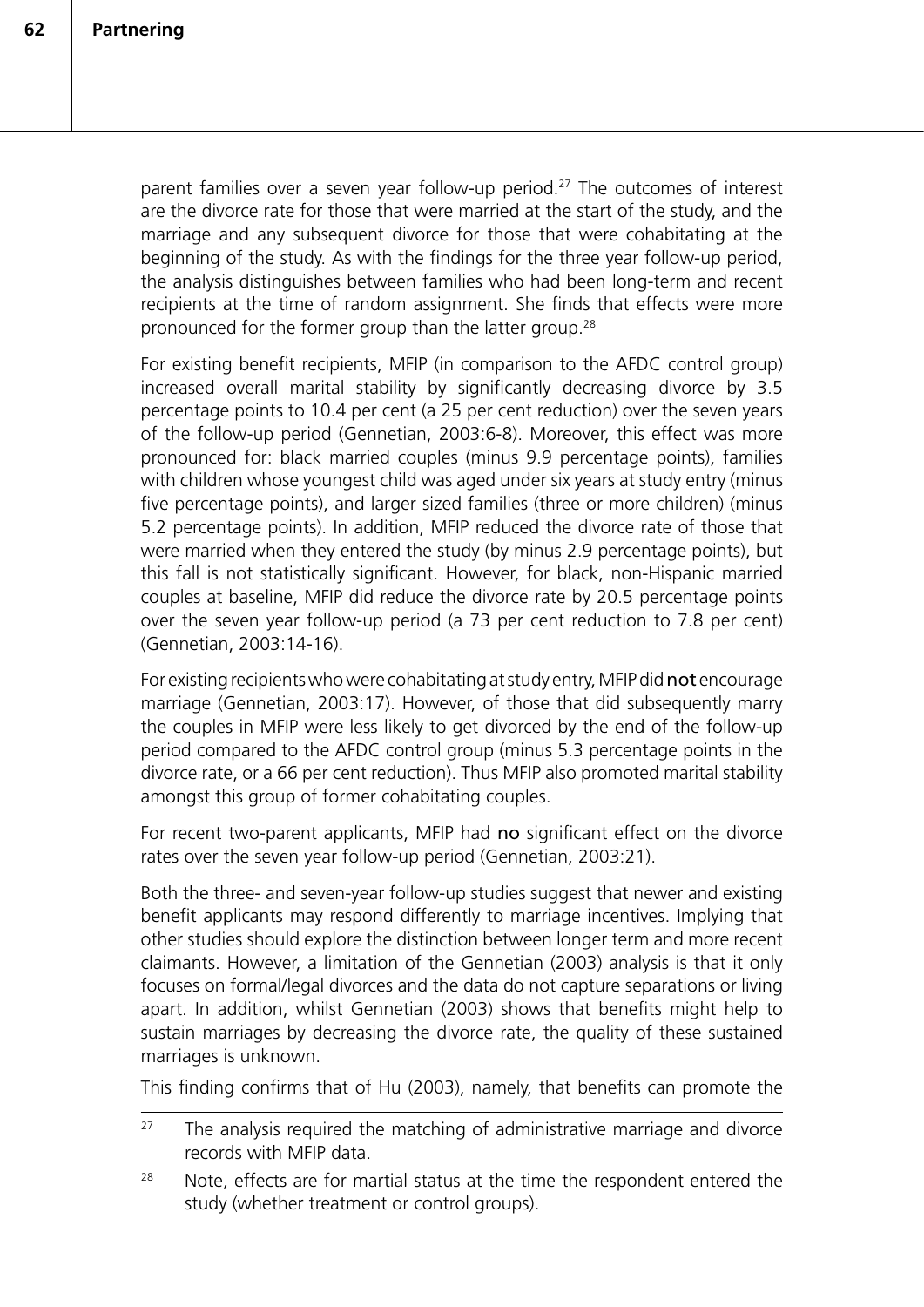stability of two-parent families (see previously). However, the MFIP was included in the Gennetian and Knox (2003) meta-analysis and, as Gennetian and Millar (2004:277) acknowledge, the finding that earnings disregards could increase marriage and marital stability, might not be generalisable from Minnesota to other localities.

Both the Hu (2003) and Gennetian and Millar (2004) studies also only show that their treatment groups had less adverse effects on union formation than the old AFDC policy (as represented by the control group). They are of limited use in increasing our understanding of the overall effect of TANF on current rates of union formation and dissolution (Burstein, 2007:413). By definition they also provide no evidence of any impacts on non-participants in the experiments.

In practice, welfare reform may have had a relatively small impact on marriage because welfare reform gave women greater financial independence through the emphasis on obtaining employment. This argument is supported by Nandi (2008), who, using data from the National Longitudinal Survey of Youth for the period 1979 to 2002, finds that single, non-employed women who at some point in time were welfare recipients gain more, in terms of household income, if they obtain full-time employment (whilst remaining single) compared to if they enter marriage or cohabitation. The estimated income gains from full-time employment were 220 per cent if they worked full-time compared to 119 per cent from cohabitation, 182 per cent from marriage and 113 per cent from working part-time (p<0.01) (Nandi, 2008:20 and 23). As a route out of poverty, therefore, full-time employment is a better option than marriage or cohabitation. This arises because female benefit recipients' potential partners tend to have low paid jobs; even though spouses tend to have higher earnings than cohabitors.

### *EITC and union formation*

The US literature on the impact of EITC on partnering is less extensive than that for benefits, but still broader than the UK literature. There are a small number of studies that have examined actual behavioural responses, and, in general, the effect of EITC on actual marriage decisions is small and statistically insignificant (Hotz and Scholz, 2003:184-5; Hoffman and Seidman, 2003:98; see also Baughman and Dickert-Conlin, 2003).<sup>29</sup>

For example, Dickert-Conlin and Houser (2002:35) conclude that, on average, EITC did not influence marriage decisions. Their analysis is based on women aged between 18 and 50 with children, using panel data from the Survey of Income and Program Participants for the period 1989 to 1995. (The EITC received is imputed as the maximum Federal and State EITC for a woman holding constant her demographic and family characteristics. Their model includes controls for individual and State characteristics, individual fixed effects and time varying covariates. It

<sup>29</sup> This contrasts with the US *general* tax system, where the probability of marriage does fall as the marriage penalty increases (see Alm *et al.*, 1999; Eissa and Hoynes, 2000). The EITC effects are small possibly because marriage related tax liabilities are small relative to total income for most households (Dickert-Conlin, 1999:222; Dickert-Conlin and Houser, 2002:30).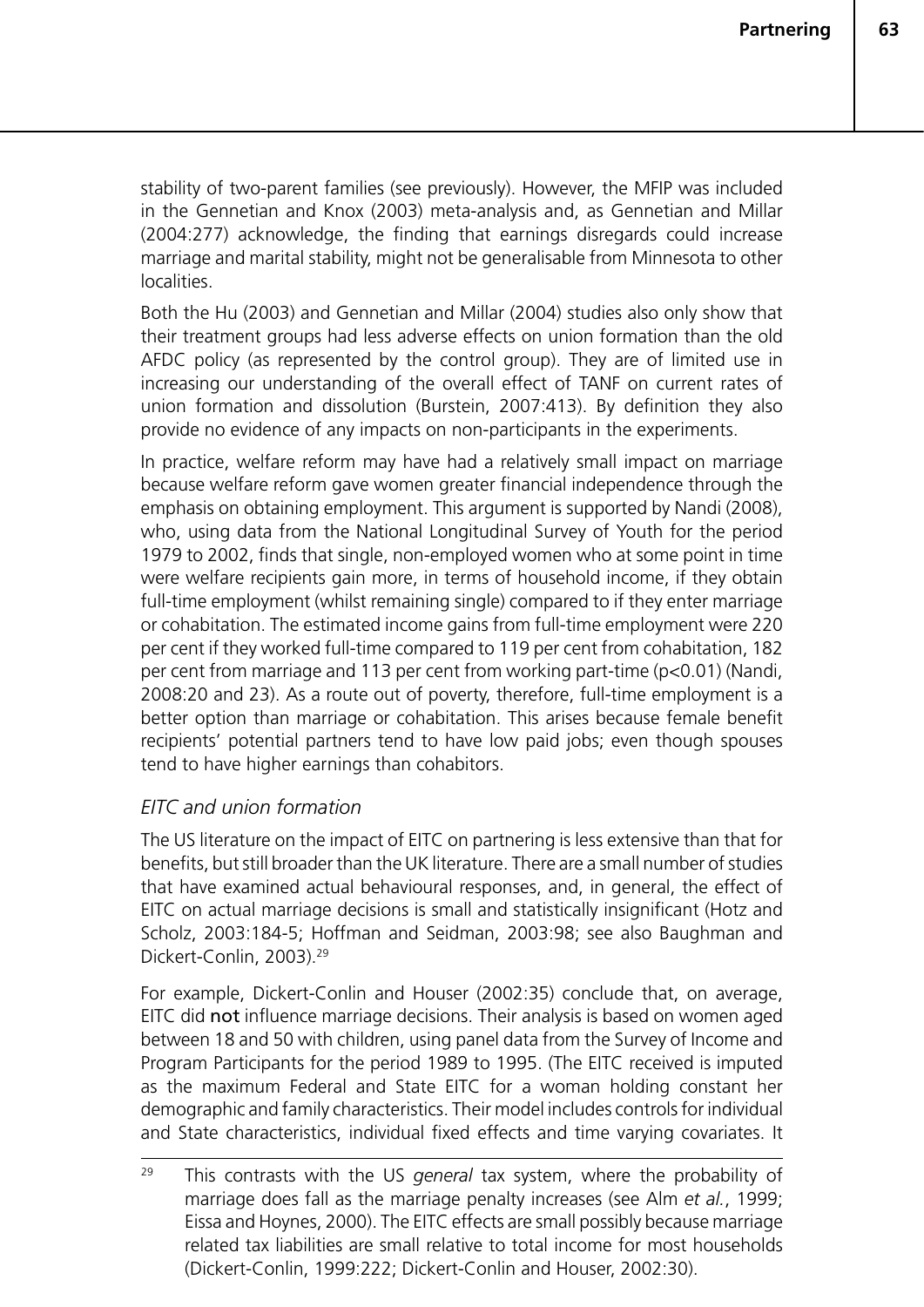also treats cohabitating couples as unmarried.) However, there were differences by whether the women were married or unmarried the first time they entered the panel (Dickert-Conlin and Houser, 2002:35-36). For the initially married women, EITC encouraged them to remain married (or discouraged divorce) – a  $$100$ increase in EITC increased the probability of marriage by 0.8 percentage points. For unmarried women there was no statistically significant correlation.

Ellwood (2000b) comes to a similar conclusion, namely, that EITC - and other welfare reforms - estimated impacts on marriage are small and ambiguous. Ellwood (2000b:1100) concludes that there is no '*real evidence that EITC marriage penalties were reducing marriage.*'

## **Box 2.6 Further details - Ellwood (2000b)**

Ellwood (2000b:1073) uses a difference-in-difference approach to examine changes in outcomes for sub-groups both geographically and over time. This is done by treating the rapid expansion in EITC, which did not affect people equally, as a natural experiment. Using data from the Current Population Survey 1975 to 1999 he takes women aged between 18 and 44 and using their personal characteristics (such as age, education and race) predicts a 1998 wage for them for each year. The women are then allocated to wage/ skill quartiles for each survey year. Ellwood (2000b:1075) then tracks what happens to similar quartiles of women over time. If financial incentives vary for women in the bottom quartile compared to the top quartile, and he argues that they do, then there is a natural experiment allowing within and between quartile comparisons for groups of women. The expectation is that over time marriage should be more common for women with children in the bottom quartile (Ellwood, 2000b:1093-1097). However, the data show that the marriage rate for those in the bottom quartile continued to fall over the observation period – they had not responded to the incentives created by EITC and other welfare reforms. A finding confirmed by a small impact estimate on marriage of minus four percentage points when using differencein-difference to compare the bottom quartile with the third quartile for 1986 and 1999. This finding is inconsistent with economic theory, which would predict a marriage effect. A similar impact estimate for marriage (minus three percentage points) was found for a comparison of women with children and women without children in the bottom quartile. However, as Ellwood (2000b:1096) points out, his analysis uses women's ages to predict wages, and women in the bottom quartile tend to be younger than those in the other quartiles, and if younger women postponed marriage decisions for reasons unrelated to EITC this could bias the findings. So Ellwood limits his sample to women aged 24 to 44 years. This shows that the proportion of married women in the lowest quartile flattens out after the early 1990s, implying that the decline in marriage amongst the lowest skill women aged over 24 had been slowed. Unfortunately, the differences in the trends with other quartiles are '*too tenuous to draw strong conclusions.*' (Ellwood, 2000b:1096).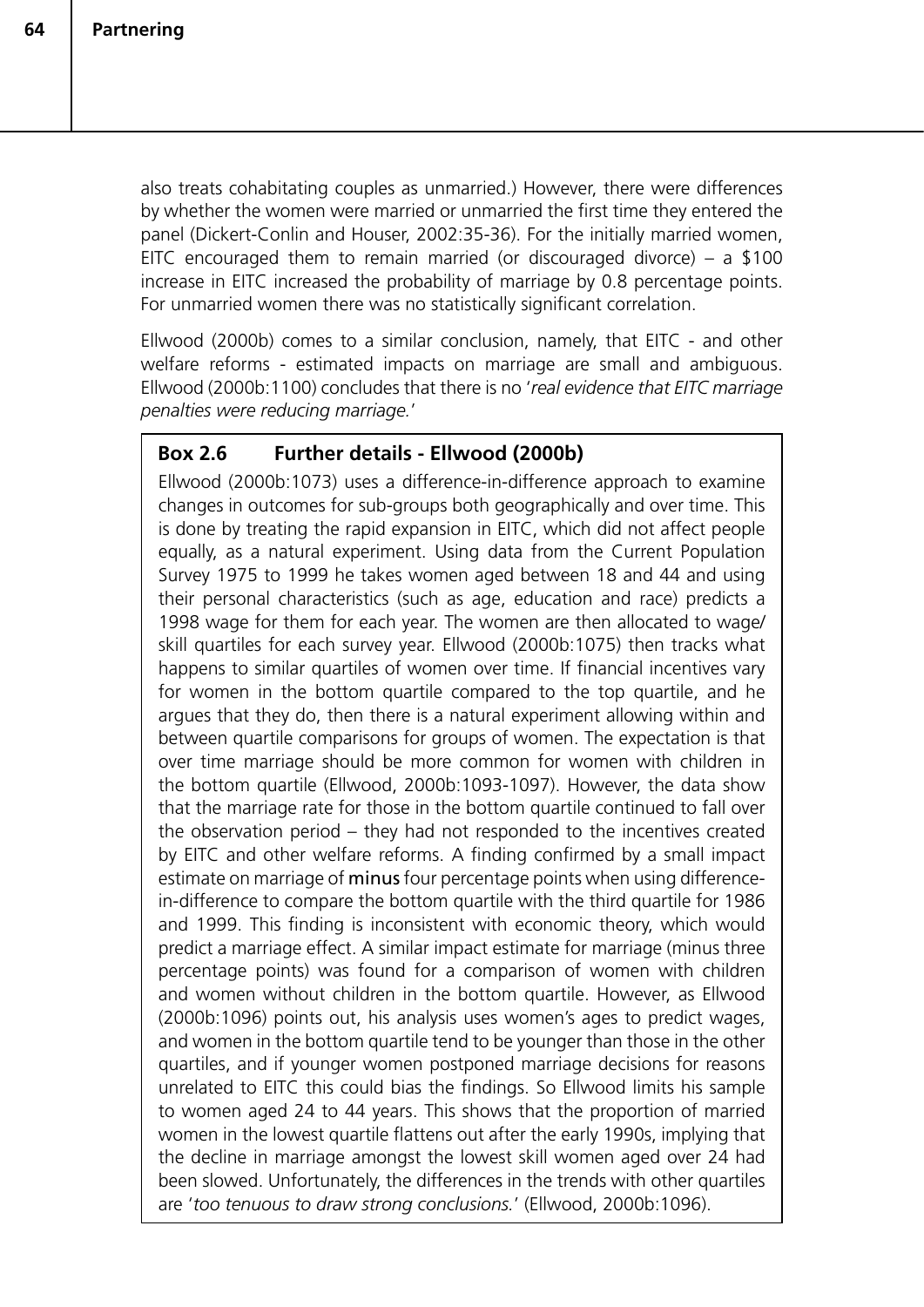Eissa and Hoynes (1999 cited in Dickert-Conlin and Houser, 2002:28 and Hoffman and Seidman, 2003:97-99) also find that EITC had modest impacts on marriage. They calculate the income tax cost of marriage and *simulate* how EITC affects the probability of marriage.<sup>30</sup> They find that increasing the tax cost of marriage by \$1,000 reduces the probability of marriage by 1.3 percentage points. Further simulations show that EITC (as operating in 1997) increased the marriage rate by one percentage point for families with low-incomes (less than \$15,000) and reduced the marriage rate for those with incomes over \$25,000. Moreover, changes in EITC between 1984 and 1997 increased marriage rates by one to five per cent for low-income families (that is, with incomes below \$25,000), and reduced marriage rates by one per cent for families with middle incomes (of between £25,000 and \$75,000). These are weak incentive and disincentive effects.

Eissa and Hoynes, (2000b) extend this analysis to look at the trade-off between marriage and cohabitation. They impute the presence of cohabitating households using data on the relationship to the head of household for other household members. Their analysis shows that increasing the tax cost of marriage by \$1,000 significantly reduces the probability of marriage by 0.4 percentage points compared to cohabitation. This analysis incorporates Federal taxes and EITC. The analysis is used to simulate the effect of EITC (and other tax components) on marriage rates. Simulations for the same period (1984 to 1997) show that EITC for low-income families (\$10,000 to \$15,000) increased the likelihood of marriage by 4.3 percentage points, but decreased it for higher income groups – two to three percentage points for middle income groups and less than one percentage point for the higher income group (\$75,000 and over) (Eissa and Hoynes, 2000b:19 and 37). These simulations for EITC are described as '*modest*'.

However, other factors, even for a married couple in the phase-out stage, may help maintain marriage (Ellwood, 2000b:1070-1072). Whilst a woman in a low-income married couple where both partners are working might gain a larger EITC by divorcing, the family does enjoy the extra income from EITC and this might reduce the level of family stress and increase the probability of the marriage surviving. Moreover, EITC also provides a lower work incentive for the second earner to work, and they may decide to spend more time with the family because in Beckerian terms, see Section 1.5.2, this extra time gives marriage a comparative advantage over divorce. Moreover, people may consider longer-term benefits and costs of marriage and so not respond to shorter-term gains or losses arising from EITC.

### *New Hope programme*

One other US study, the New Hope programme, deserves mentioning because it is in effect an outlier – finding a relatively large positive effect on marriage.

<sup>&</sup>lt;sup>30</sup> In their analysis they use repeated cross-sectional data from the Current Population Survey for 1985 to 1998 for women aged 18 to 47 years, and use childless women as controls. The models include controls for individual characteristics and state fixed effects.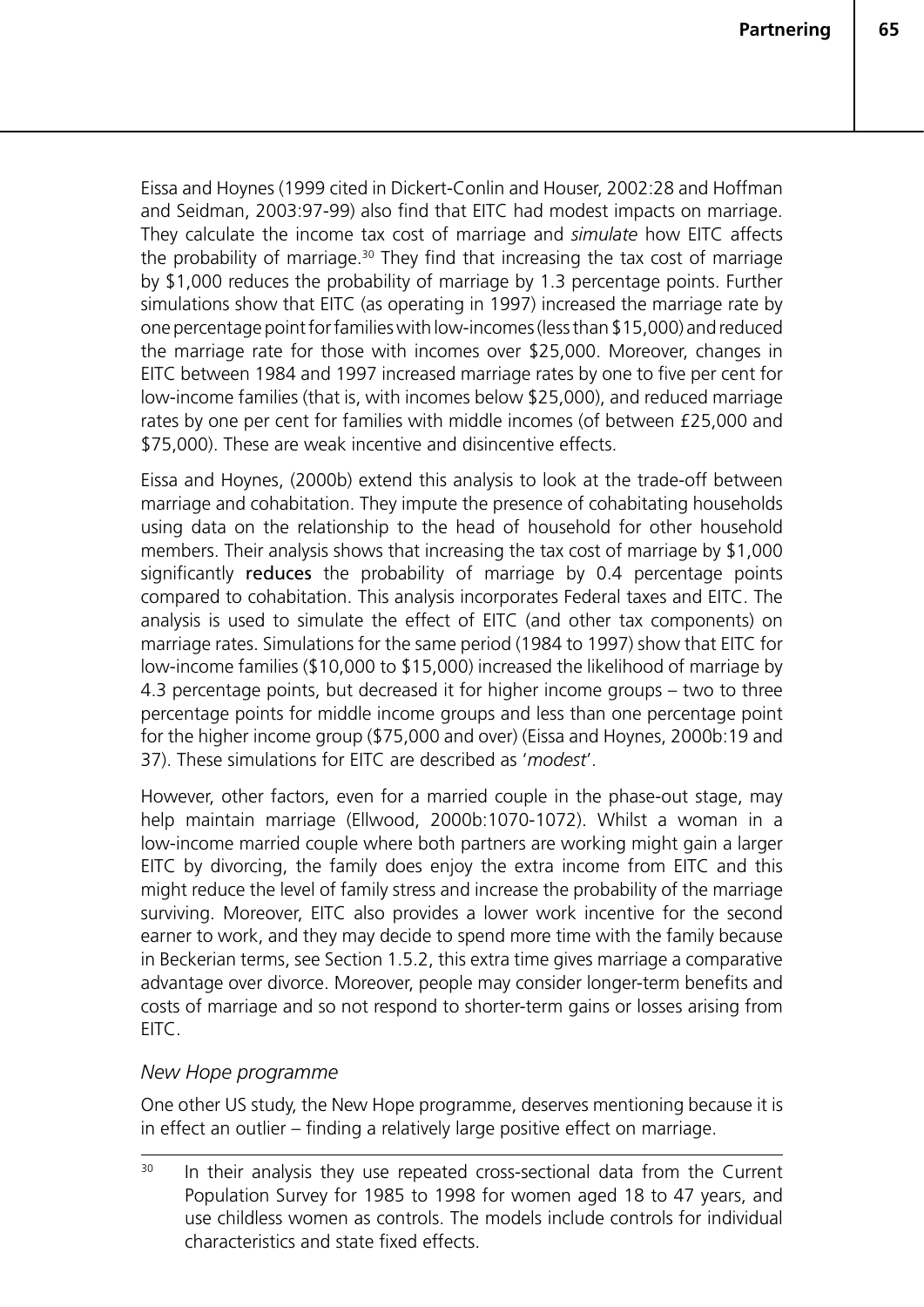New Hope was a US voluntary programme operated in two low-income neighbourhoods in Milwaukee, Wisconsin during the mid and late-1990s that sought to increase participants' levels of employment and income. It offered participants in full-time employment an anti-poverty package comprising earnings supplements, low-cost health insurance, child-care subsidies and community service jobs for those unable to find paid work in the private sector (Gassman-Pines and Yoshikawa, 2006:15). Programme benefits were provided for three years. The programme was provided outside of the welfare system and was open to both welfare recipients and non-recipients.

New Hope was evaluated using random assignment. Gassman-Pines and Yoshikawa (2006:13) assess whether New Hope increased marriage rates five years after random assignment for never married mothers. (Participants were randomly assigned in the New Hope programme between August 1994 and December 1995.) The programme has been shown to increase participants' employment rates and income. Gassman-Pines and Yoshikawa (2006) consider whether the increased financial stability and feelings of well-being it provided also led to an increase in marriage rates.

### **Box 2.7 Further details - Gassman-Pines and Yoshikawa (2006)**

Gassman-Pines and Yoshikawa (2006:16) count as being married at year five those women whose spouse lived with them and those whose spouses lived apart. Their measures of income and employment relate to years one and two and the indicators of the woman's well-being, such as depression, parenting stress and material hardship, relate to year two only. There is, therefore, a three year gap between the main outcome variable of interest and some of the factors Gassman-Pines and Yoshikawa (2006) believe may have affected marriage rates of never-married women. The logit analysis includes some demographic and socio-economic baseline variables to help control for confounding variables. These covariates include race, presence of two or more children, earnings, whether they had a car, and respondent's age (Gassman-Pines and Yoshikawa (2006:18).

They find that New Hope significantly increased the rates of marriage of nevermarried women (Gassman-Pines and Yoshikawa, 2006:18). Five years after random assignment 20.7 per cent of those in the New Hope action group were married compared to 11.8 per cent of those in the control group – an 8.9 percentage point increase. This is one of the largest reported increases. Gassman-Pines and Yoshikawa (2006:25) suggest that this might be because the follow-up period (five years) is longer than for most other studies (see, for instance the Gennetian and Knox (2003) meta-analysis discussed previously). They argue that to detect changes in demographic behaviour longer follow-up periods are required (Gassman-Pines and Yoshikawa, 2006:25).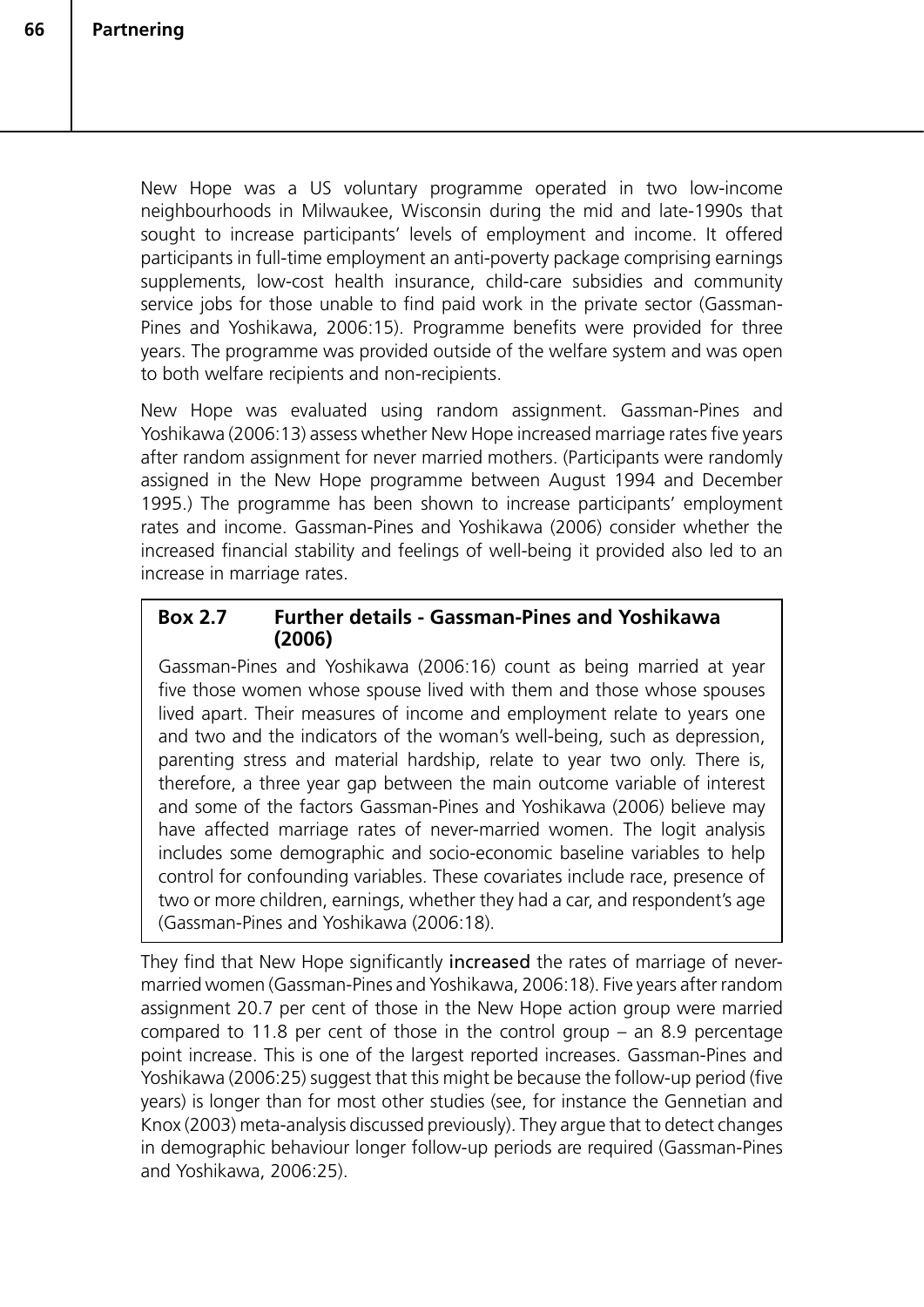Additional (non-experimental) modelling shows that (Gassman-Pines and Yoshikawa (2006:20):

- There was an association between annual income and marriage ( $p<0.10$ ). Each \$1,000 increase in annual income raised the likelihood of a woman who was never-married at baseline being married by year five by 1.08 times.
- Women who endured higher levels of material hardship at year two were less likely to be married by year five  $(p<0.05)$ .

However, Gassman-Pines and Yoshikawa (2006:26) acknowledge that how increases in women's income might promote marriage is unknown. In addition, there was no association between marriage and other measures of financial stability and women's wellbeing.

Gassman-Pines and Yoshikawa (2006:24) seek to establish that the economic effects of New Hope (increases in employment and earnings) preceded marriage. Analysis shows that New Hope had no significant effect on marriage by year two (eight per cent of the action group were married compared to six per cent of the controls). Yet New Hope had significantly increased employment amongst never-married women by year two. Moreover, over years three to five, when most of the marriages occurred, New Hope did not significantly increase employment or earnings (albeit income did significantly increase (p<0.10)). Thus according to Gassman-Pines and Yoshikawa (2006:24) New Hope:

*'… provides evidence that an anti-poverty program that increases employment and income among never-married mothers can affect their entry into marriage.'*

Nonetheless, the majority of women who were never-married at baseline were five years later neither married nor cohabitating. Moreover, New Hope had no significant impact on unmarried cohabitation (Gassman-Pines and Yoshikawa (2006:18).

The New Hope study finds a relatively large effect. However, the sample used in the Gassman-Pines and Yoshikawa (2006) study is relatively small (337). It also comprised a group of participants who were likely to be less disadvantaged than the population in receipt of welfare benefits in general. The study is also of one location, and as outlined in Section 1.6.2 and ahead social experiments may not adequately take into account local context, which may affect the results obtained.

### **2.2.4 Canadian evidence on union formation and the welfare system**

This sub-section considers two Canadian studies. The first is of the Canadian SSP, which is an important study because (like MFIP) it highlights the importance of local context. The second study is unusual because it is focused on pension reforms.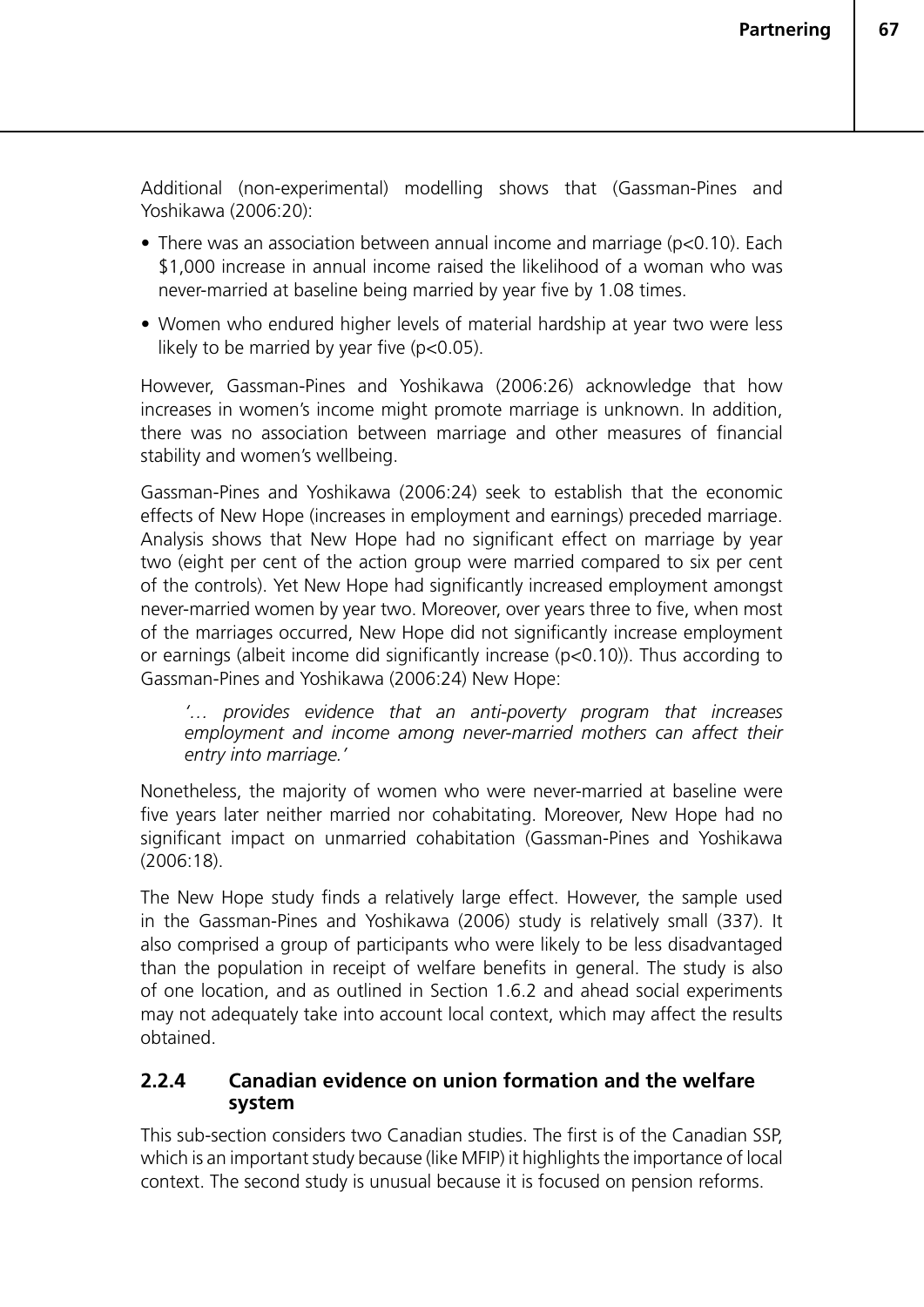#### *SSP*

Two social experiments in Canada provide differing findings on whether an earnings supplement paid to single mothers altered rates of marriage and cohabitation. Harknett and Gennetian (2003) explore the effect of SSP on union formation (marriage and cohabitation) using experiments in two culturally and geographically distinct provinces: British Columbia and New Brunswick. SSP was an earnings supplement paid to single parents in receipt of benefits (Income Assistance) when they entered full-time employment and was payable for up to three years (see Harknett and Gennetian (2003:452-453) for further details). SSP also disregarded any income or assets from a spouse or partner, and so eliminated any union/ marriage penalties. The amount paid was also unaffected by whether they married or cohabitated with a partner. The experiment was conducted between 1992 and 1998 and single parents were randomly allocated to a 'supplement offer' group and a control group. Members of the treatment group only received SSP if they obtained full-time work within one year of the experiment commencing.

Qualitative research reveals that some former single parents attributed their subsequent marriage to their move into employment as it allowed them to meet their husbands, although, for some, paid work did not lead to an enhanced social life due to increased exhaustion and lack of time (Harknett and Gennetian, 2003:458- 459). The financial independence provided by employment also allowed a small number of recipients to leave physically and emotionally abusive relationships. The analysis of welfare effects is based on surveys of the 'supplement offer' group and a control group and it excludes male single parents and mothers who were married or cohabitating at baseline. Control variables (such as age, educational attainment, martial status, age of youngest child and prior earnings) were used in the regression analysis to adjust for some slight differences in the composition of the sample groups.

Harknett and Gennetian (2003:463-467) find that over the 36 month follow-up period:

- SSP significantly reduced single mothers' rate of marriage in British Columbia from month nine onwards;
- SSP had no effect on rates of cohabitation in British Columbia;
- SPP significantly increased the rate of marriage amongst single mothers between months six and 34 in New Brunswick; and
- SSP significantly increased cohabitation rates in New Brunswick for a few months in the second and third years of the follow-up period.

Overall, compared to the control group, SSP decreased the probability of being ever married or cohabitating in British Columbia by 2.5 percentage points (a 16 per cent fall) but increased the likelihood of being ever married or cohabitating in New Brunswick by 4.3 percentage points (a 22 per cent rise). The difference in the two impact estimates is statistically significant. SSP had a larger impact on marriage compared to cohabitation in both provinces: -2 percentage points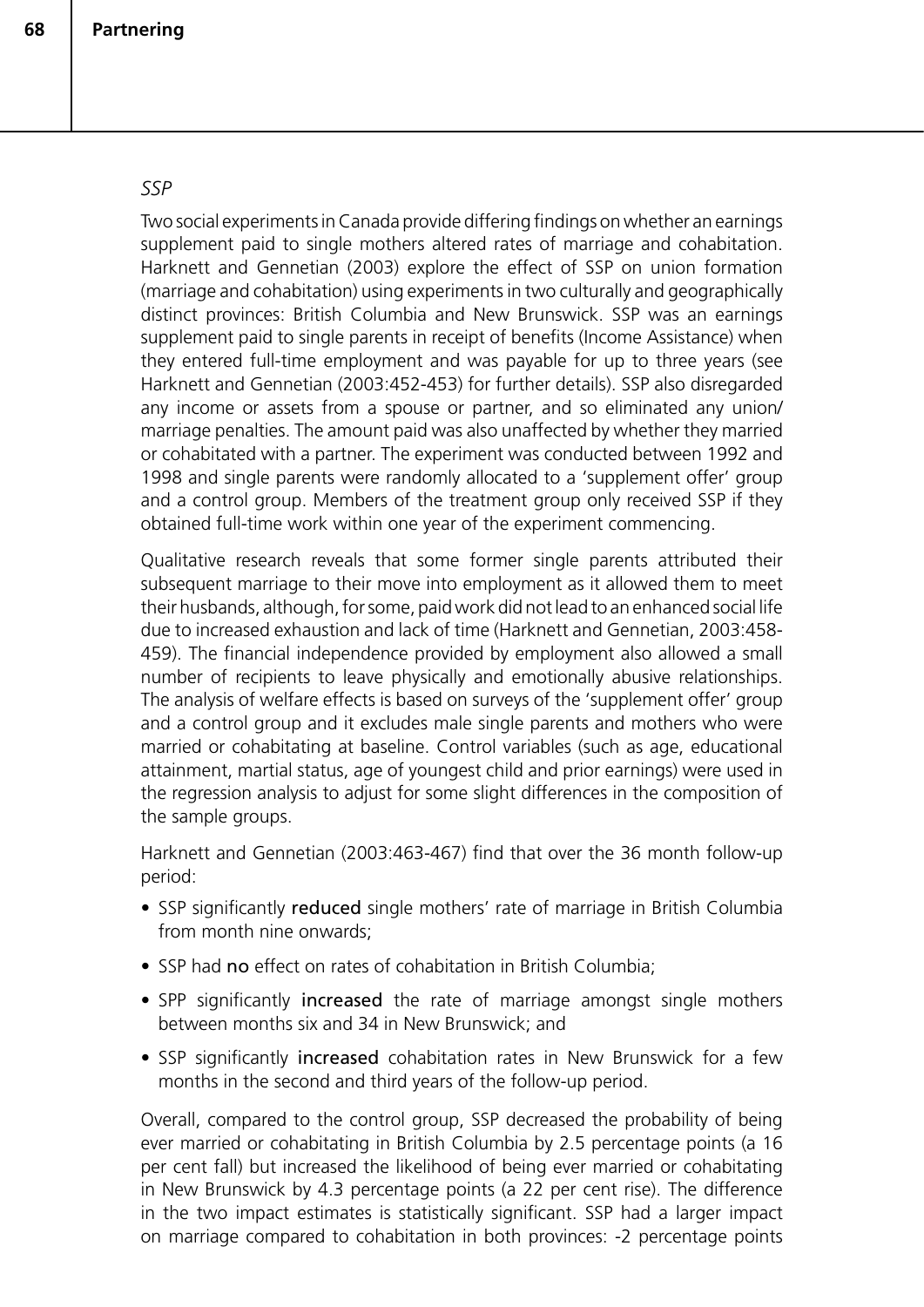compared to -0.1 in British Columbia; and 2.4 percentage points compared to 1.6 in New Brunswick. It follows that the effects of SSP were larger in New Brunswick than in British Columbia.

Harknett and Gennetian (2003:467-474) suggest that the differences by province arise from different labour market and local policy contexts. Benefits were less generous in New Brunswick and the economy was weaker compared to British Columbia and this could have encouraged people to pool their incomes through forming unions. They also reason that as the impact of SSP on income and employment were similar in both provinces, then these economic mechanisms cannot account for the observed difference between provinces.

Harknett (2006) extends the SSP analysis by using non-experimental methods to assess whether the effects on those that took up the offer of SSP differ from those that did not. Using statistical matching techniques (propensity score matching) she compares the 36 per cent in the action group that actually received SSP with a matched sample from the control group. A similar comparison is made between the 64 per cent in the 'supplement offer' group who did not take up SSP with a matched 'non-takers' group from the control group. Matching is necessary because the 'takers' or SSP recipients in the action group are self-selecting and systematically differ from 'non-takers'.<sup>31</sup> In general, 'takers' are less disadvantaged – they have more education, more work experience, face fewer barriers to work, and have greater work aspirations – and they are younger (Harknett, 2006:745- 746). These characteristics are also associated with an increased likelihood of marriage or cohabitation.

This further analysis shows that (Harknett, 2006:755-764) in New Brunswick SSP recipients, in comparison to 'non-takers', were more likely to marry or cohabit over the 36 months of the study. Furthermore, those 'takers' who were less advantaged in the labour market – with more obstacles to work, lower educational attainment and limited work experience – were more likely to form unions.

For British Columbia the results of the analysis are unusual. The expectation is that the effects of SSP should be concentrated amongst actual SSP recipients rather than non-recipients. Yet the fall in union formation is slightly higher for 'non-takers' (-3.1 per cent) than for 'takers' (-2.9 per cent). Harknett (2006:758) claims that this means that the British Columbia results '*lack robustness*'. However, the difference between the two comparison groups is small, and whether the difference is statistically significant is unknown. It is also possible that the British Columbia results reflect the effect of unobserved factors and in particular 'local' contextual variables.

Harknett (2006:763) does show that the fall in union formation in British Columbia is focused amongst the more advantaged in the labour market. Suggesting an 'independence' effect; this sub-group were able to forgo the income of a potential partner.

<sup>&</sup>lt;sup>31</sup> However, the matched comparison groups may also differ on unobserved characteristics.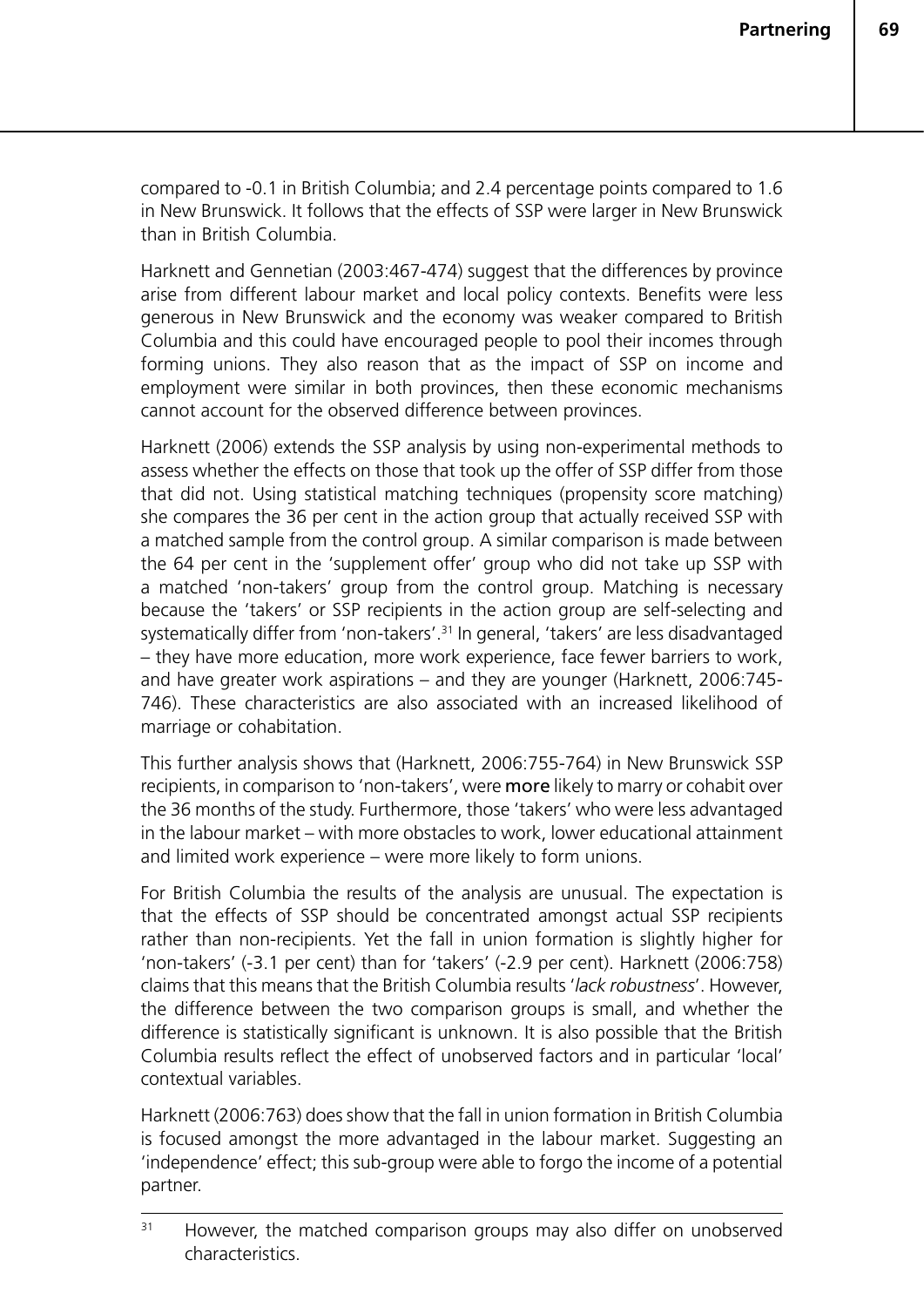## *Pension reform*

A second Canadian study by Baker *et al.* (2003) looks at the impact of the removal of marriage penalties for surviving spouses in the pension system during the 1980s. This is a time-series cross-sectional study. Simplification of the Canadian Income Security system led to the removal of '*substantial*' marriage penalties, whereby surviving spouses lost their pensions on remarrying (Baker *et al.*, 2003:13-14). The analysis uses administrative data for 1975 to 1995 and takes advantage of Canada having two separate but similar pension schemes: the Quebec Pension Plan and the Canada Pension Plan for people not working in Quebec. Marriage penalties were removed from the former in 1984 and from the latter in 1987. The analysis estimates remarriage rates for males and females in Quebec (the rest of Canada) using the rest of Canada (Quebec) as controls. Other control variables cover province and year effects and the ratio of unmarried females to unmarried males as a measure of the 'marriage market'. The analysis examines flows into marriage by previous marital status for males and females separately for set age groups. The interpretation of the analysis is complicated by rapid increases and decreases in the remarriage rates of younger males (aged under 35) in Quebec between 1986 and 1989 (Baker *et al.*, 2003:21-22). The authors cannot explain these 'spikes' in the data and so focus on the results for older males.

Baker *et al.* (2003) find that the marriage penalties had a '*large and persistent*' effect on the remarriage rates of widows aged 15-59 years and on prime age widowers. In general, the removal of the marriage penalty increased remarriage rates of females aged under 65 by between 21 and 108 per cent (Baker *et al.*, 2003:22-23 and 44). Results for females aged over 65 are small and statistically insignificant. They estimate that the remarriage rates of widowers aged 45 to 59 increased by 20 to 52 per cent following the removal of the marriage penalties. The results for older males are ambiguous and can be statistically insignificant. Widowers also had higher remarriage rates than widows. The impacts of the removal of the marriage penalty in the pension scheme was larger in Quebec, which is possibly because the size of the penalty was larger in the province than elsewhere. Baker *et al.* (2003:29) suggest that the rise in remarriages after the removal of the penalties was mainly by individuals who had already identified a partner and possibly had been previously cohabitating.<sup>32</sup> It was thought likely that it would take a longer period of time for any widows or widowers who decided post-reform to re-enter the marriage market to find a suitable partner and remarry.

A separate analysis using survey data suggests that individuals most affected by the removal of the penalty were both more educated and wealthier (Baker *et al.*, 2003:28-31). The latter is possibly because the laws relating to the treatment of assets and income in Canada favour marriage over cohabitation. However, the sample sizes in this analysis are small and many of the coefficients are not statistically significant.

 $32$  The marriage penalties in the survivor pensions only applied to people who remarried and not to those who cohabited.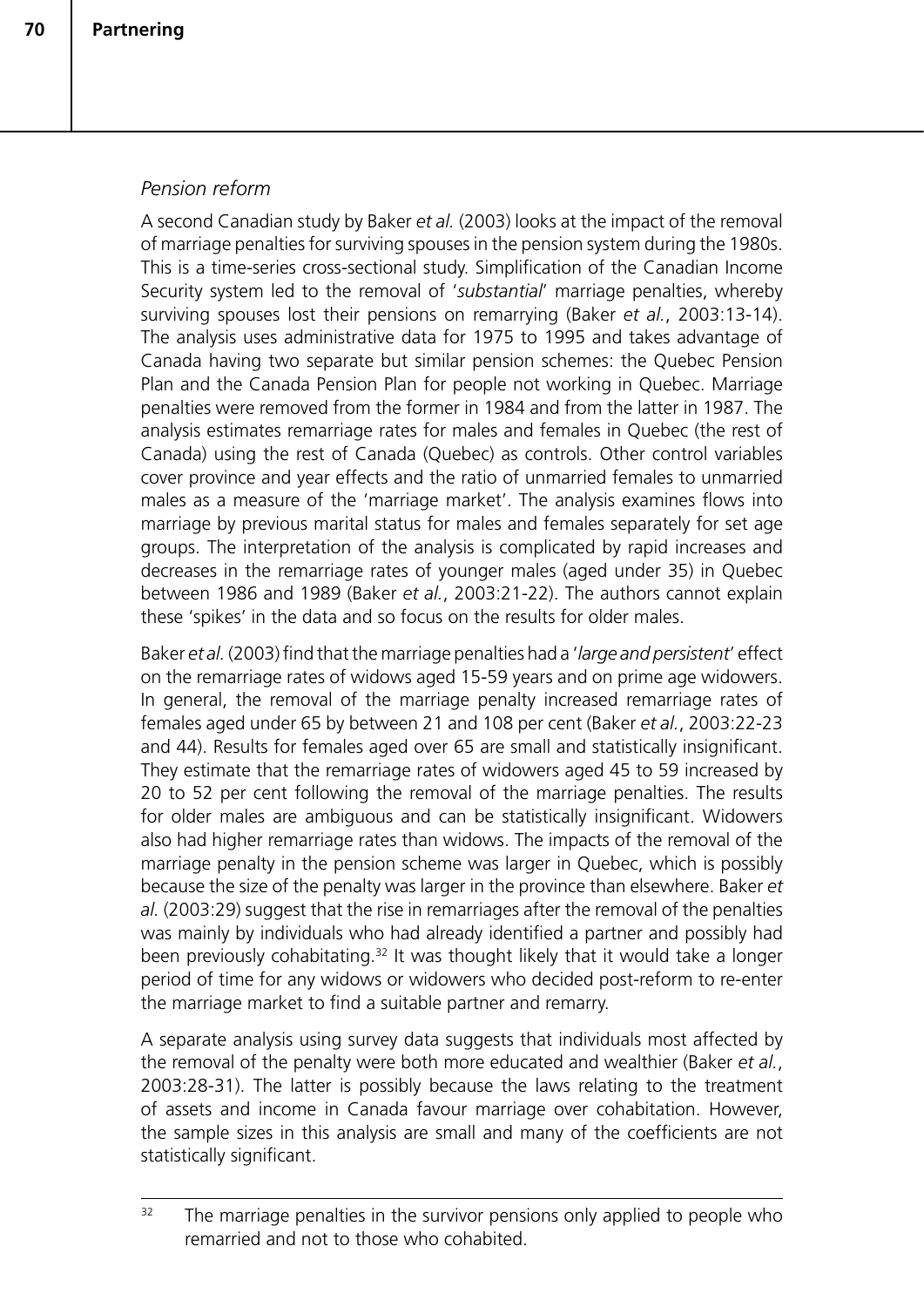Baker *et al.* (2003) do find a positive 'pension' effect for women aged under 65. However, the findings should be treated with some caution as there are outstanding queries about the quality of the data.

## 2.3 Overview

Underpinning the majority of the studies reviewed in this chapter is Becker's economic theory of marriage – that women will decide to marry if the benefits of doing so exceed the costs, see Section 1.5.2. Associated debates about whether there are local 'marriage markets' (in particular a lack of marriageable men) and an 'independence effect' (whether higher female earnings lead to more or less marriage or cohabitation) inform the analysts' selection of control variables.

The Beckerian utility maximisation model predicts that marriage penalties in the welfare system would lead to decreases in marriage (and increases in divorce). It is possible to find selected studies that provide some evidence for this outcome. There is US evidence that welfare reform (in the form of AFDC waivers and TANF) has been less 'anti-marriage' than AFDC (Burstein, 2007:421). However, in the non-experimental literature, observed welfare effects are less strong once controls for unobserved variables are included in models. Moreover, a major meta-analysis of US studies finds no significant overall effect on marriage/cohabitation.

Evidence for the impact of tax credits on union formation in the UK and US is fairly consistent – there is, at most, a modest negative impact on marriage. In the UK the introduction of WFTC meant single parents were less likely to marry than childless single women.

Several of the studies demonstrate that any impacts vary by sub-group. Differential impacts have been found by age of child, benefit duration, marital status (marriage vs. cohabitation), race and gender, type of policy intervention, and whether married or cohabitating. Welfare effects on union formation can also be lagged, and US and Canadian studies highlight that findings vary by local context. Data problems also undermine the robustness of some studies.

Overall, there is no set of studies that encompass analyses of an extensive range of sub-groups, explores long term effects, has high external validity, and uses robust data. Tentatively, this review finds that whilst there are some studies showing a negative effect on marriage/cohabitation, there is, in general, no consistent evidence for a large and significant welfare effect on union formation.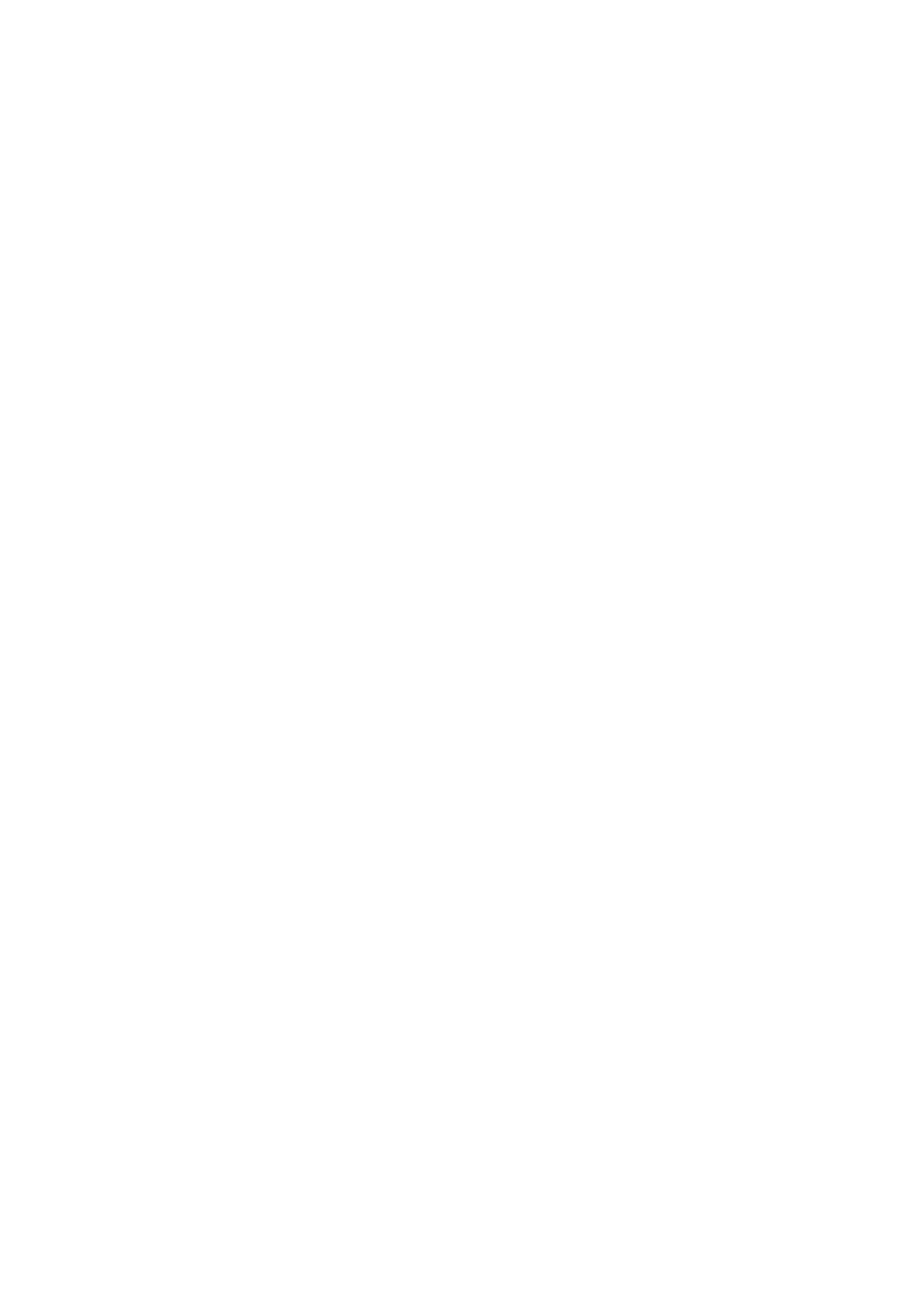# 3 Union dissolution

### Summary

A relatively small number of studies on welfare systems and union dissolution are reviewed. These studies do not always distinguish between marital breakdown and cohabitation breakdown.

Only one United Kingdom (UK) study is reviewed, which reveals that the introduction of Working Families Tax Credit (WFTC) had no overall impact on mothers' decisions to dissolve unions. However, if the male partner had low earnings (that is, working less than 16 hours per week) the WFTC increased the divorce/separation rate (by 2.4 percentage points; an 80 per cent increase). In addition, for this sub-group, the divorce/separation rate was slightly higher where:

- the woman had a 'high' level of education ('A' Level or above) (2.6 percentage points); or
- there were young children (aged under five years) in the family (three to four percentage points).

For the US there is weak evidence that those who could gain under the tax system could separate, but mixed evidence as to whether benefits had a significant impact on divorce/separation rates.

An Australian study shows that over a 12 month period income support recipients were more likely to separate than non-recipients (by 1.8 percentage points). However, this study also illustrates the importance of other factors that have an affect on union dissolutions (such as, levels of satisfaction and whether the couple were cohabitating rather than married). In some cases these other factors are more important in terms of the size of the impact they have on union dissolution.

Overall, the small number of studies, the mixed findings, queries about the robustness of some of the studies and that they do not distinguish between dissolving marriages and cohabitations mean that there is no overwhelming evidence that welfare systems have had a major impact on union dissolution.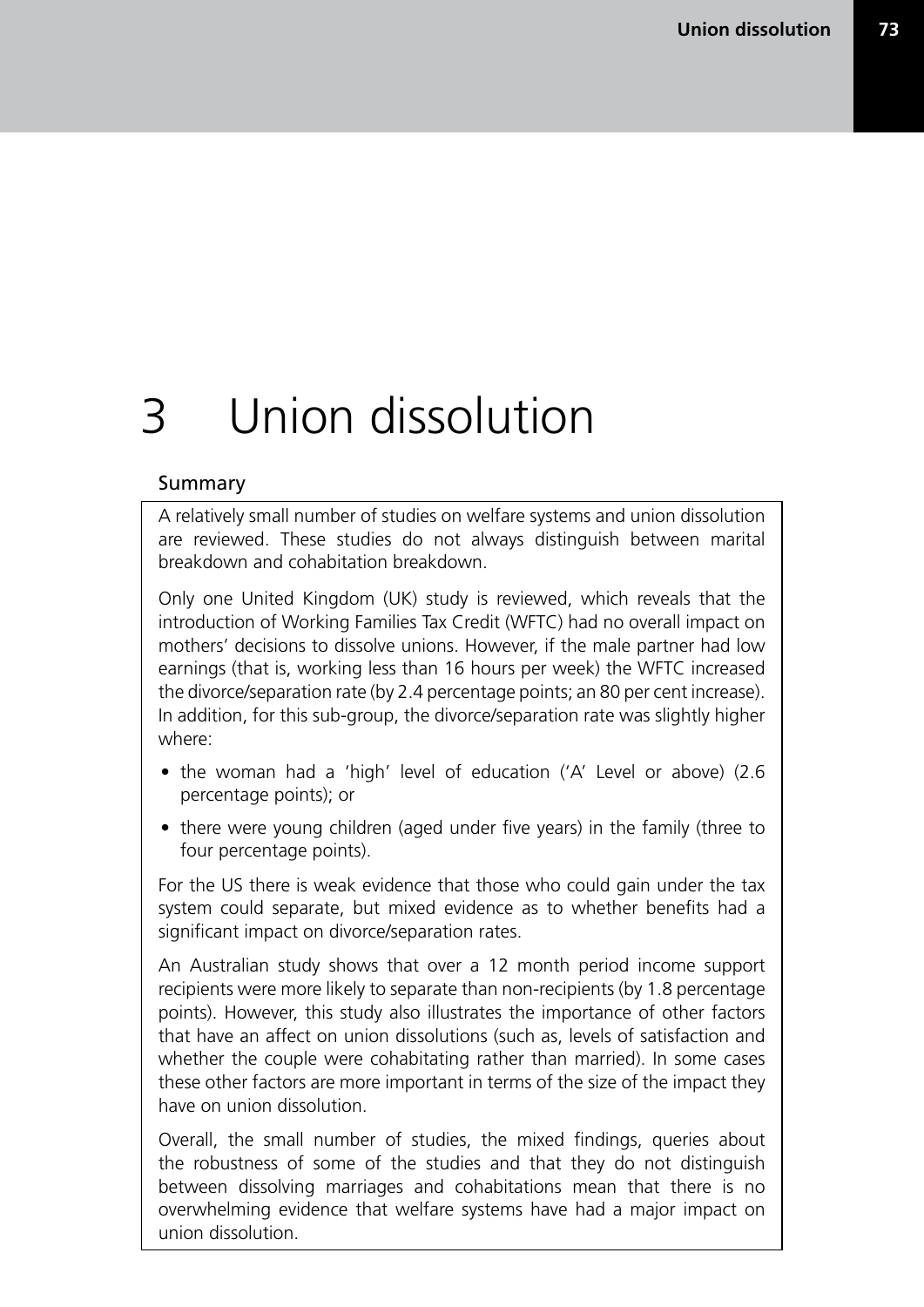# 3.1 Introduction

This chapter takes forward the discussion in the previous chapter on partnering by considering union dissolution. There are fewer studies on union dissolution than on partnership formation and childbearing. In general, the studies consider the dissolution of unions, and do not always distinguish between marital breakdown and cohabitation breakdown. This is a potential shortcoming as conceivably different factors leading to dissolution may be operating in marriages and cohabitations.

The evidence of the impact of welfare systems on union dissolution is considered by country:

- the UK, see Section 3.2.1;
- the US, see Section 3.2.2), and
- Australia, see Section 3.2.3).

# 3.2 Research evidence on union dissolution

## **3.2.1 UK evidence on union dissolution and the welfare system**

Only one UK study, Francesconi *et al.* (2007), has been found on welfare systems and union dissolution. They explore whether WFTC had any impact on mothers' decisions to divorce/separate.<sup>33</sup>

## **Box 3.1 Further details - Francesconi** *et al.* **(2007)**

Francesconi *et al.* (2007) develop a household bargaining model and test it using longitudinal data on 3,235 married and cohabitating couples from the British Household Panel Survey (BHPS) for the period 1991 to 2002 (Francesconi *et al.*, 2007:27). The women in the couples were aged at least 16 years and born after 1946. Of the families, 1,430 had dependent children. The BHPS data for married couples show that divorce rates were slightly higher for those couples with children (three per cent) than those without children (two per cent) (Francesconi *et al.*, 2007:28 and 48). To focus on the population of interest, the data excluded couples where the man worked more than 16 hours per week and had high earnings (that is, was in the top earnings quartile). Also excluded from the analysis were: couples where one partner was long-term sick or disabled, or in school full-time; and couples where the man worked more than 16 hours and had a high income (earnings in the top quartile of the income distribution).

<sup>33</sup> Their paper refers to 'married mothers', but the analysis does not distinguish between married women, cohabitating couples or other types of 'living-in' partnerships in the sample. Thus the results more properly cover partnership dissolution. Their study also considers the impact of WFTC on work incentives and use of paid child care.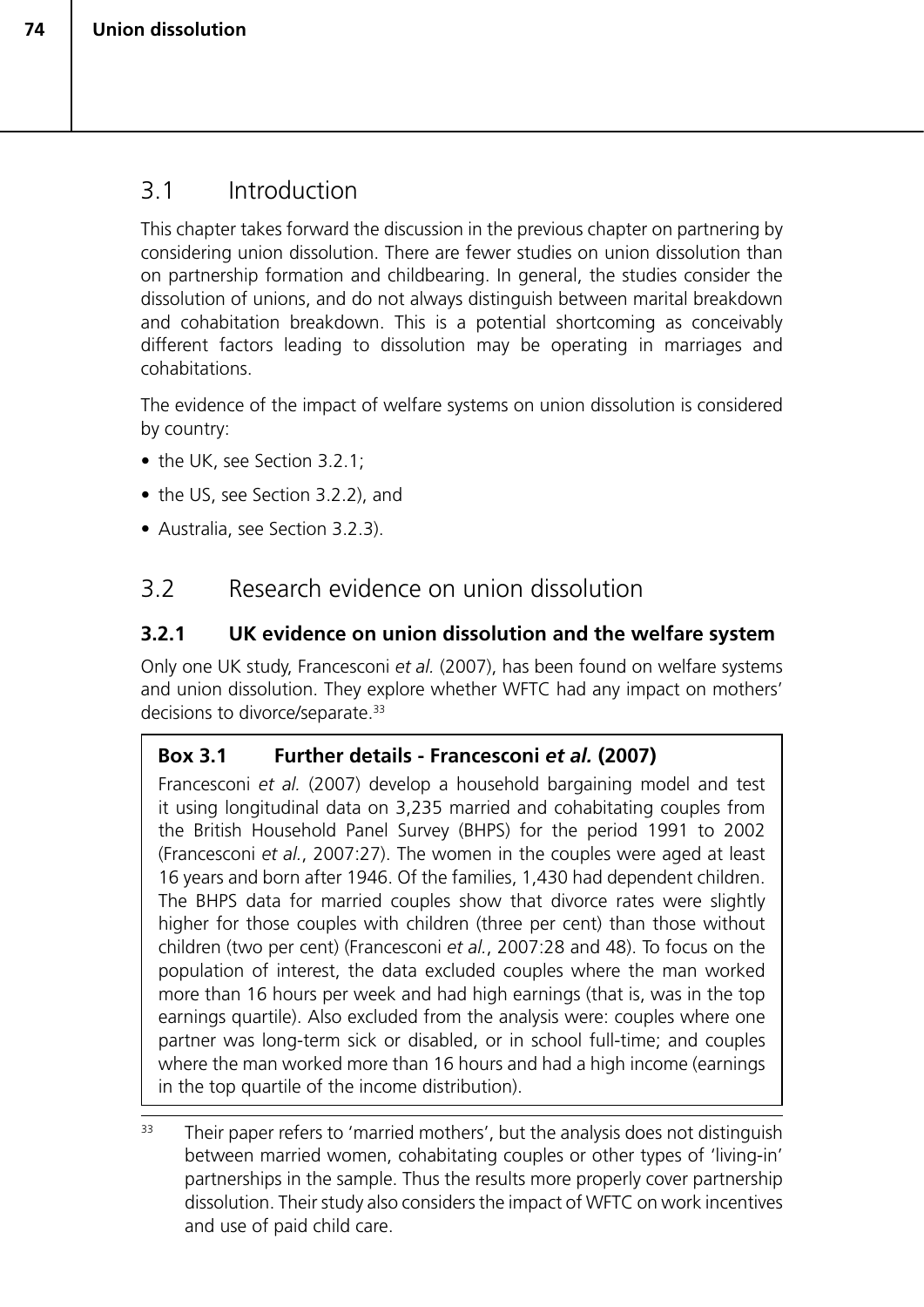### **Box 3.1 continued**

They adopt a difference-in-difference approach. The statistical analysis is based on regression models that take married mothers with children as the treatment group and married women without children as the control group. The models include controls for individual characteristics (such as age, education, region of residence, and number and ages of children) and individual fixed effects (Francesconi *et al.*, 2007:29-30). The models also capture non-WFTC policy changes, such as the introduction of the minimum wage.

The analysis shows that for the sample as a whole there is no evidence of an impact on union dissolution (see Section 2.1.2) for married/cohabitating mothers following the introduction of WFTC (Francesconi *et al.*, 2007:36). Similarly, the reform did not affect the divorce/separation rate of married/cohabiting women with partners who were in WFTC eligible employment.

However, there were significant differences for certain sub-groups. For mothers in partnerships with low earning men (that is, where he did not work or worked for less than 16 hours per week) the introduction of WFTC led to a 2.4 percentage point increase in the divorce/separation rate compared to their childless counterparts (p<0.05) – equivalent to nearly an 80 per cent increase in their divorce/separation rate:

*'The result implies that for such women, the introduction of WFTC reduced the gains from marriage. This is consistent with substantial improvements in the employment and financial positions of single mothers as a result of the reform …'*

Francesconi *et al.* (2007:36)

Further analyses of this sub-group (married/cohabitating mothers in poor households) show that the divorce/separation rate was significantly higher (2.6 percentage points) following the reform for women with a 'high' level of education (that is, with an 'A' level or higher qualification) (Francesconi *et al.*, 2007:38 and 56). Across the sub-group there was no statistically significant effect for those with lower educational qualifications. However, controlling for number of children shows that for married/cohabitating women with husbands with low earnings and young children (that is, children aged four years or under) the introduction of WFTC significantly increased the divorce/separation rate (by 3 to 4 percentage points) irrespective of whether the mothers had low or high educational qualifications. Thus the impact of WFTC on union dissolution was higher in families with young children (see Section 1.4.2). Francesconi *et al.* (2007:38) point out that the child credit element of WFTC was generous for families with young children. A generous childcare credit implied that there were potentially large financial gains for single parents in eligible employment, but no gains if they remaining married to a husband working fewer than 16 hours per week.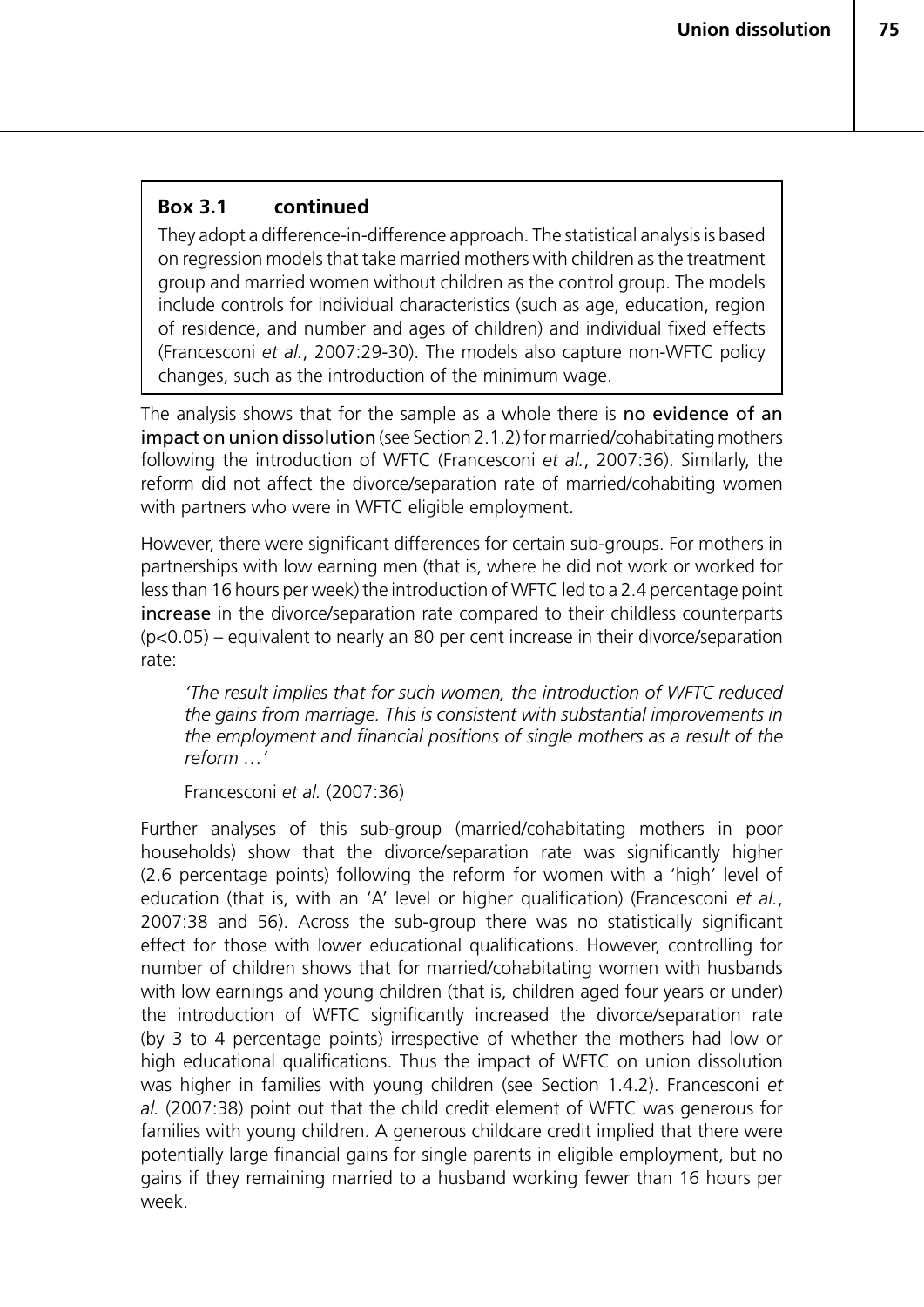Hence:

*'The requirement for both parents to work at least 16 hours per week may therefore inadvertently have contributed to a considerable increase in the divorce rate for a subset of married women.'*

Francesconi *et al.* (2007:28)

Indeed, there were no statistically significant effects on the divorce/separation rate for women married to men working 16 or more hours per week with either low or high earnings. Suggesting that the more generous tax credit that these sub-groups received left couples unaffected by the reform.

There are some limitations to this analysis, first, (and by definition) the effects are only for women with children, secondly, the analysis does not distinguish married from cohabiting mothers, yet United States (US) evidence suggests these groups may respond differently to welfare incentives, and thirdly, it is not clear that childless married women are the best comparator for married parents.

More UK studies are required in order to determine whether Francesconi *et al's* (2007) findings are replicated and if they also apply to the current welfare system.

### **3.2.2 US evidence on union dissolution and the welfare system**

Some commentators claimed that in the US the welfare system can act as a disincentive for marriage. A woman with little or no earnings might have been entitled to Aid to Families with Dependent Children (AFDC) and later Temporary Assistance for Needy Families (TANF) if she separated from the father of her children. Moreover, as AFDC-Basic and the associated Food Stamps and Medicaid were not available to couples with children, it has been suggested that they encouraged divorce and separation and so the formation of single parent families.

Dickert-Conlin (1999:218) claims to be the first to consider the impact of the combined tax and transfer systems on decisions to separate. She argues that the effects of the transfer system ((AFDC), Food Stamps and Social Security Insurance) and the tax system (including Earned Income Tax Credit (EITC)) should be considered together because of the way in which they interact for low-income households. In principle the benefit system incorporates marriage penalties – most married lowincome couples would receive higher benefits if they separated – whilst the tax system offers marriage penalties and bonuses – in general, it rewards marriage for low-income single earner couple, but penalises marriage for two-earner couples. Using panel data from the 1990 Survey of Income and Program Participants, Dickert-Conlin (1999) examines whether married women aged 18 to 44, who were calculated to have a marriage penalty, subsequently separated over a 17 month follow-up period. The estimates for marriage penalties are derived using a simulation model (as used in Dickert-Conlin and Houser (1998)) that 'divorces'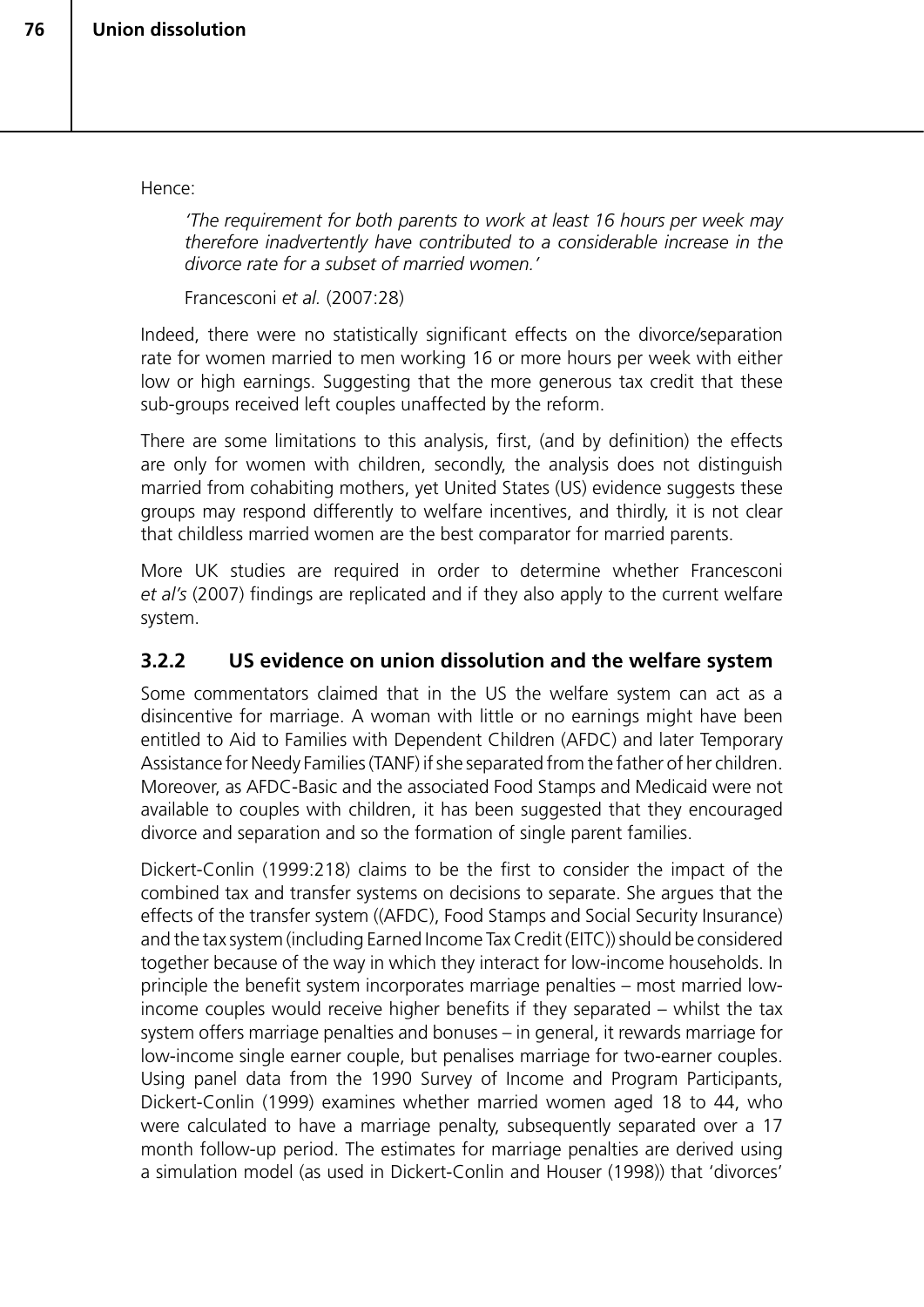married couples.<sup>34</sup> Over the subsequent 17 months 131 couples separated  $-$  a divorce rate of four per cent. Her analysis shows that those couples more likely to gain through separating by receiving a lower (1990) tax liability were more likely to separate (Dickert-Conlin, 1999:228-229).<sup>35</sup> The estimate for the penalty arising from the benefit system, although suggesting that the more a couple would gain in benefits if they separated the more likely they were to separate, was statistically insignificant. The model predicts that making the tax system marriage neutral would increase the chances of couples separating by 3.3 per cent (Dickert-Conlin, 1999:230). Making the tax system marriage neutral, somewhat surprisingly, increases the rate of separation, because the so-called 'marriage tax penalty' was, in fact, an average subsidy of \$498 per annum to married couples. Dickert-Conlin (1999:234) concludes that the analysis provides '… *weak support that taxes [which include EITC] affect the decision to separate.*' The model, however, only considers the survival of marriages over a short period of time.

Ono (1998:685) using data from the Panel Study of Income Dynamics for 1968 to 1985 finds that receipt of AFDC in the previous year had no significant effect on couples' decisions to separate. Where couples in receipt of AFDC did separate this was because of the husband's poor economic position rather than the possibility of the wife becoming economically independent via AFDC after marriage. Ono (1998:688) concludes:

#### *'… the results in this study do not support the argument that a wife's high potential for receiving AFDC after marriage encourages marital dissolution.'*

These findings resonate with Zimmerman's earlier study on states' expenditure on public welfare and divorce (Zimmerman, 1991). She found that, controlling for other variables, the best predictor of (then) current state divorce rates was the states' prior divorce rates (Zimmerman, 1991:144). Zimmerman (1991:141) interprets states with higher per capital expenditure on public welfare programmes as being more socially integrated. Such societies are seen as sharing a general consensus on rules and norms and supportive of family stability and cohesion. Accordingly, Zimmerman (1991:146) concludes that 'welfare state activity' does not have a destabilising effect on family life.

 $34$  To assess the effect of the tax and transfer systems on separation decisions she uses probit regression and controls for individual characteristics (for example, age, education and race) and state characteristics (for instance, state unemployment rate). Variables are also included to control for the costs of separation (for example, number of children in the family and marriage duration). The non tax and transfer explanatory variables are lagged to 1990 as they presumably affected the decision to separate, prior to the actual separation. Also, the women in the analysis were in their first marriages and had remained married throughout the 1990 calendar year.

 $35$  The coefficient is 0.0041 and is significant at the six per cent level. A \$100 increase in tax liability when married would lead to a 0.04 percentage point increase in separations.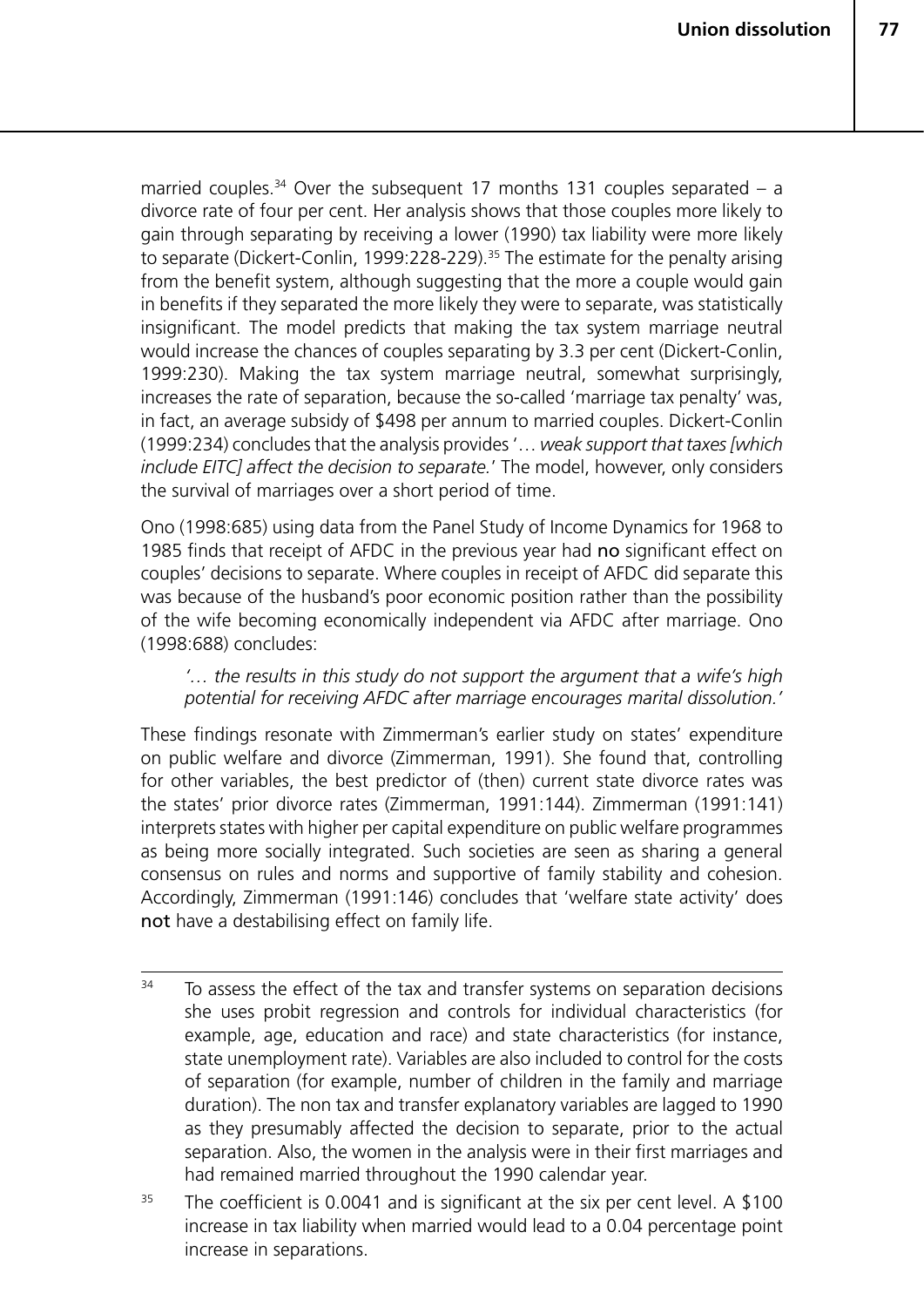However, these studies do not capture later welfare reforms in the US. The Bitler *et al.* (2004) study already mentioned, in Section 2.3, also considered flows out of marriage due to state waivers and TANF. By considering flows the authors exclude the stock of long-term marriages that were at a low risk of dissolution. Bitler *et al.* (2004:224-225) find that AFDC waivers reduced the rate of new divorces by 5.5 per cent (p<0.01) compared to the AFDC programme, whilst TANF reduced new divorces by 12.6 per cent (p<0.10).<sup>36</sup> In other words, welfare reform, as intended by policy makers, did lead to a fall in the number of new divorces. As a consequence there may also be fewer remarriages, as most divorcees remarry. However, the doubts expressed, in Section 2.2.3, about the robustness of the TANF results apply here as well. Moreover, the fall in new divorces in AFDC waiver states is what would be expected given the policy intent. Yet the comparison of wavier states with non-waiver states gives limited guidance on the welfare effect of current programmes.

### **3.2.3 Australia evidence on union dissolution and the welfare system**

There is some evidence from Australia that receipt of welfare benefits (Income Support (IS)) imposes a marriage penalty. Bradbury and Norris (2005), using administrative and survey data, show that married benefit recipients were more likely to separate than non-recipients. $37$  Using a sample of the administrative data for Family Tax Benefit Part A (FTBA), which is a means-tested benefit paid to families with dependent children, they find that over a one year period (June 2002 compared with June 2001) recipients of the higher rate of FTBA were, on average, three to four percentage points more likely to separate than those receiving the low rate of benefit (p<0.05) (Bradbury and Norris, 2005:428-431). The higher rate of FTBA was paid to couples in receipt of IS or who had low to moderate family incomes, whilst the lower rate was paid to those with higher incomes. The analysis also shows that women in common law marriages were slightly more likely to separate (by 5.29 percentage points ( $p<0.05$ )) than those with low-incomes. Moreover, having a younger child decreased the likelihood of separation, but having an older child slightly increased the chances of separation. This analysis, which was restricted to FTBA recipient families with at least one child aged under 16, included a limited number of controls for age of recipient, relationship type (whether legal or common law marriage) and age and number of children. Given findings reported elsewhere in this review, this limited degree of control raises doubts about the robustness of these findings.

Bradbury and Norris (2005:431-442) also report more elaborate analyses using longitudinal survey data with controls for income, demographic and human capital

<sup>&</sup>lt;sup>36</sup> These estimates are based on models that include labour market and demographic controls as well as state and year fixed effects.

<sup>&</sup>lt;sup>37</sup> The analyses reported here cover both legal marriages and de facto or common law marriages.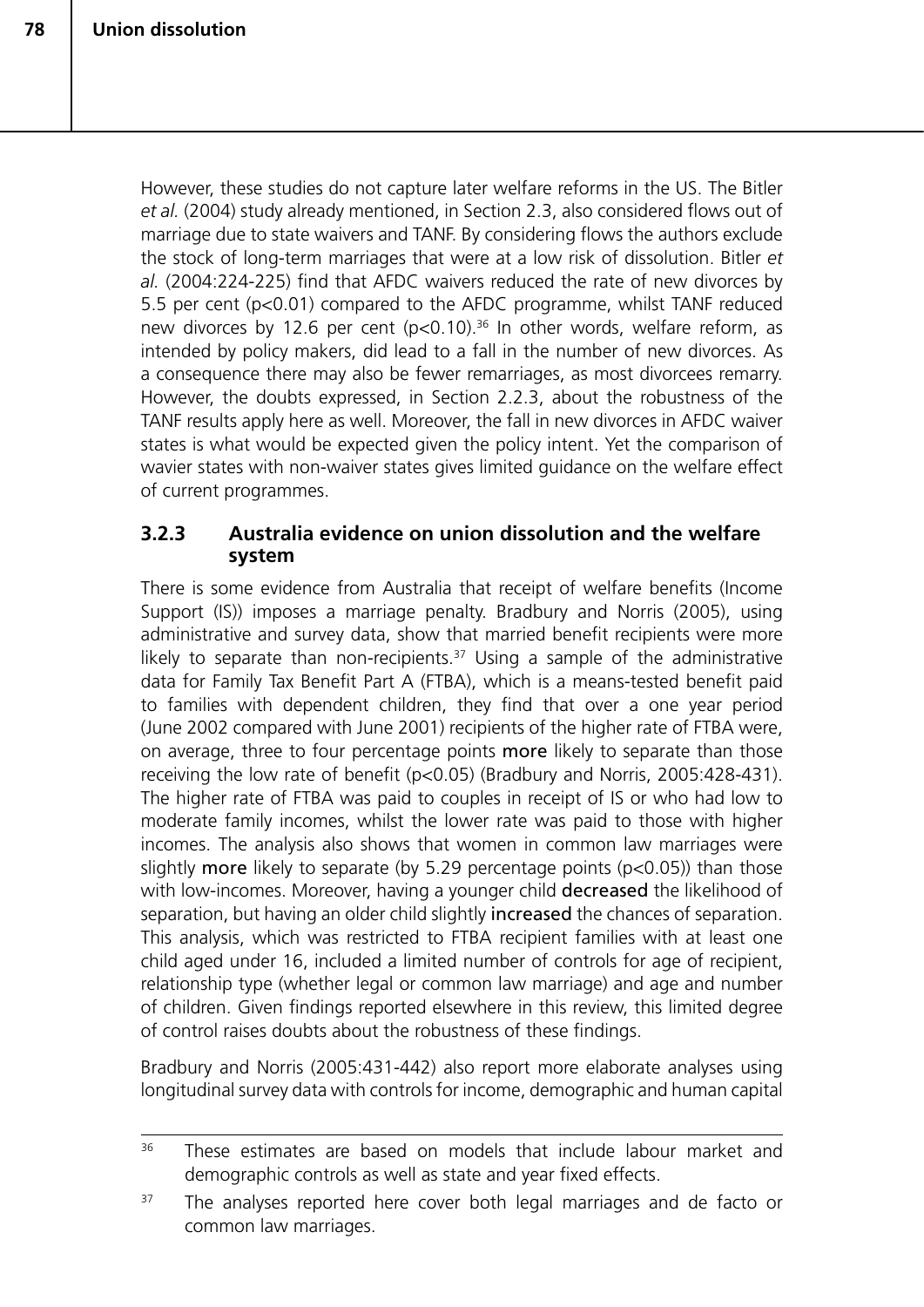variables (for example, relationship type, age at marriage, marriage duration, number and age of children and educational attainment) and, what they term, potential intervening variables (such as, level of satisfaction with life and the relationship, mental health, emotional well-being, saving habits, social functioning and 'vitality'). The data were taken from the first two waves of the Household, Income and Labour Dynamics in Australia survey. Using logistic regression the authors examine for mixed-sex legally married and de facto couples of working age the variables associated with separation. In particular whether, over a 12 month period couples who were income support recipients, were more likely to have separated than non-IS recipient couples. They find that couples receiving IS were, on average, more likely to separate (by 1.8 percentage points (p<0.10)) than couples not in receipt of benefit.

However, the analysis reveals that other factors were significant; indeed, some had a larger impact upon separation. In particular, those currently in a *de facto*  relationship (that is, cohabitating) were 3.4 percentage points more likely to separate than those who had never been in such a relationship. Confirming other research that cohabiting couples were more likely to end their relationship than legally married couples. Couples were more likely to separate where:

- they married at a young age (each additional year of average age at marriage reduced the likelihood of separation by 0.46 percentage points);
- they were dissatisfied with their relationship (2.4 percentage points);
- the male was anxious or depressed (0.9 percentage points);
- they had a low score for social functioning (0.84 percentage points); and
- the couples had high levels of vitality (1.3 percentage points) that is, they did not say they lacked energy or felt tired – a result that is '*puzzling*'.

This analysis is limited by the short period (one year) over which changes in relationships are observed and this complicates the interpretation of the findings. For instance, male depression may not be a cause of separation as instability in the relationship before the survey interview might have led to their poor mental health. The observation period is also too short to test if unemployment is associated with dissolution. This is a potentially serious shortcoming because other research shows an association between union dissolution and unemployment (see Sections 1.4.1 and 1.5.4). Moreover, there may be unobserved variables not included in the analysis that would account for the association between receipt of IS and separation. Indeed, there could be other factors that lead some individuals to have low-incomes and to be more likely to separate.

# 3.3 Overview

As outlined in Section 1.5.4, the Beckerian model of marriage underpins the studies discussed in this chapter. The theory posits that unions dissolve when the benefits of becoming single again exceed the costs. The studies tend to include data on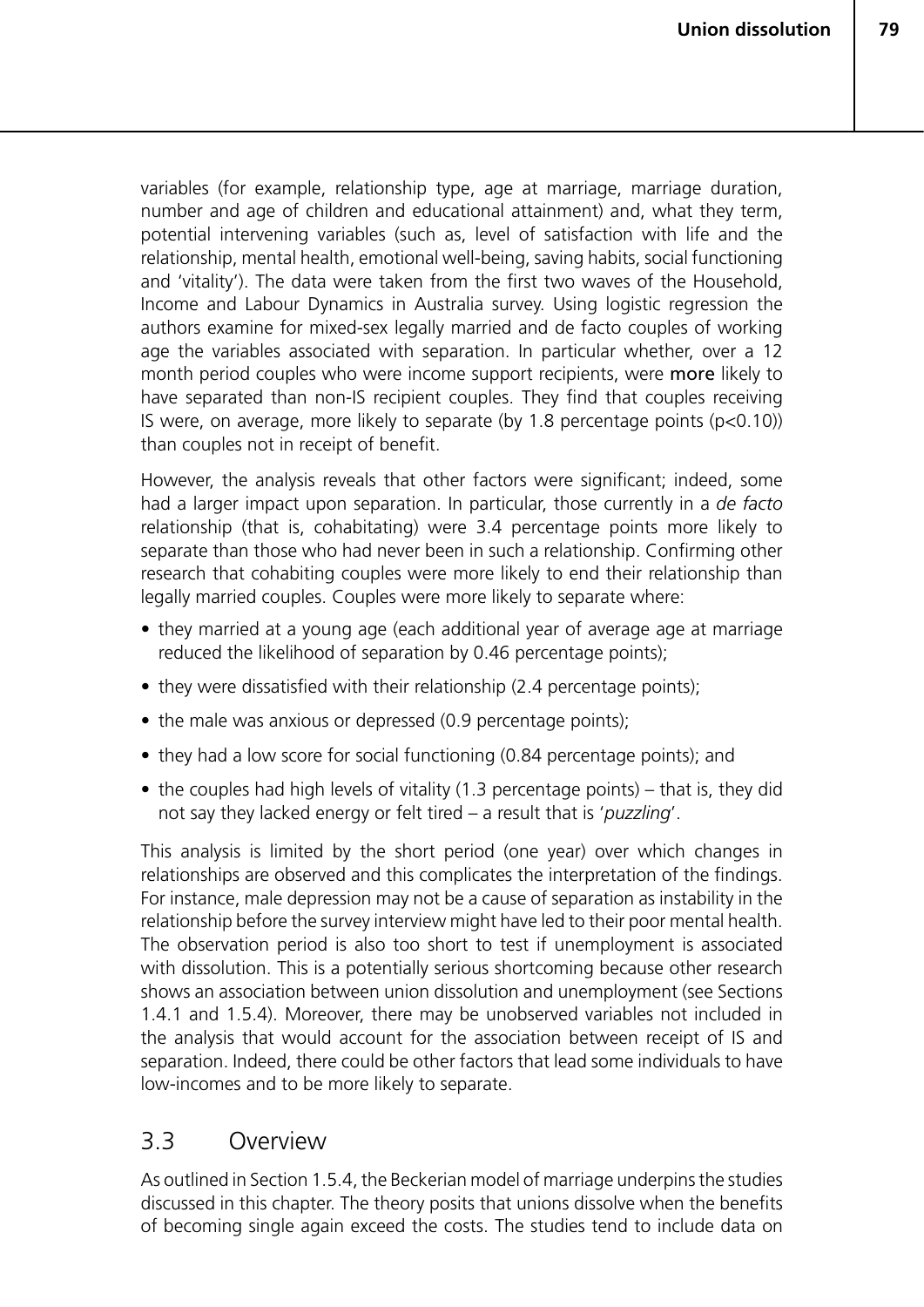female and male earnings because of possible 'stability' and 'independence' effects. The former suggests that higher earnings make a partner more attractive and/or reduce levels of conflict within a union and so reduce the likelihood of dissolution. The latter, on the contrary, suggests that increased earnings mean that an individual is in less need of a partner in order to survive financially and so increases the risk of union dissolution.

Across the three countries considered here, the evidence for a welfare effect on union dissolution is mixed. To the extent that there is an effect it appears to be larger for certain sub-groups; the UK and Australia studies suggesting that the effect is greater in families with lower earnings. However, the small number of studies, the mixed findings, queries about the robustness of some of the studies and that the studies tend not to distinguish between dissolving marriages and cohabitations mean that there is no overwhelming evidence that welfare systems have a major impact on union dissolution.

The Bradbury and Norris (2005) and Zimmerman (1991) studies also serve to highlight the factors other than the welfare system that affect people's decisions to dissolve unions (and some of these factors are outlined in Section 1.5.4).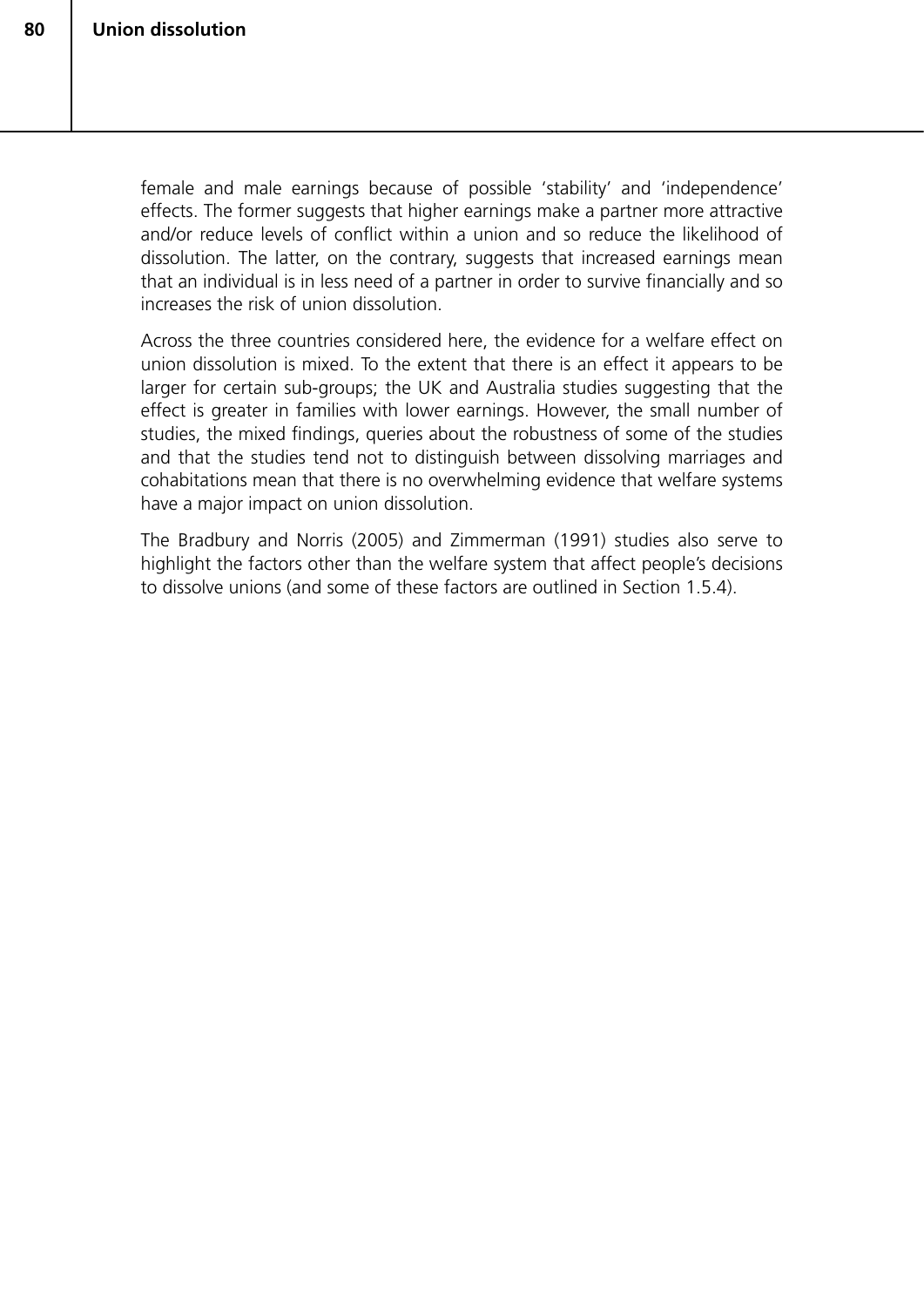# 4 Childbearing and single parents

### Summary

In the United Kingdom (UK) and the United States (US) there has been some concern expressed about the recent growth in non-marital births and single parenthood. One policy response in the US has been the introduction of the family cap, which seeks to limit further births by not paying extra benefit when women have children above a threshold. Several of the US studies reviewed in this chapter examine the impact of the family cap.

Of the three UK studies of Working Families Tax Credit (WFTC) reform, two find no significant impacts (Francesconi and van der Klaauw (2007); Francesconi (2007)); and the third an increase in birth rate for couples (Brewer *et al.* 2007).

The review found relatively few studies on fertility and moves into single parenthood at the European level. González (2005 and 2007) finds a positive and significant association between welfare benefits and the incidence of single motherhood. However, as González' (2007) analysis becomes more sophisticated the size of the impact of benefits on single motherhood and single headship becomes smaller and eventually statistically insignificant.

An Organisation for Economic Co-operation and Development (OECD) study modelling impact of social security (payroll) taxes for defined-benefit, Pay As You Go (PAYG) pension schemes on fertility finds that they do reduce fertility. However, whilst the PAYG pension scheme may not compensate parents other parts of the tax and transfer system may do so. In addition, individuals are not simply utility maximisers, hence it is possible that the '*unintended consequences*' of PAYG will be less than their models suggest.

Continued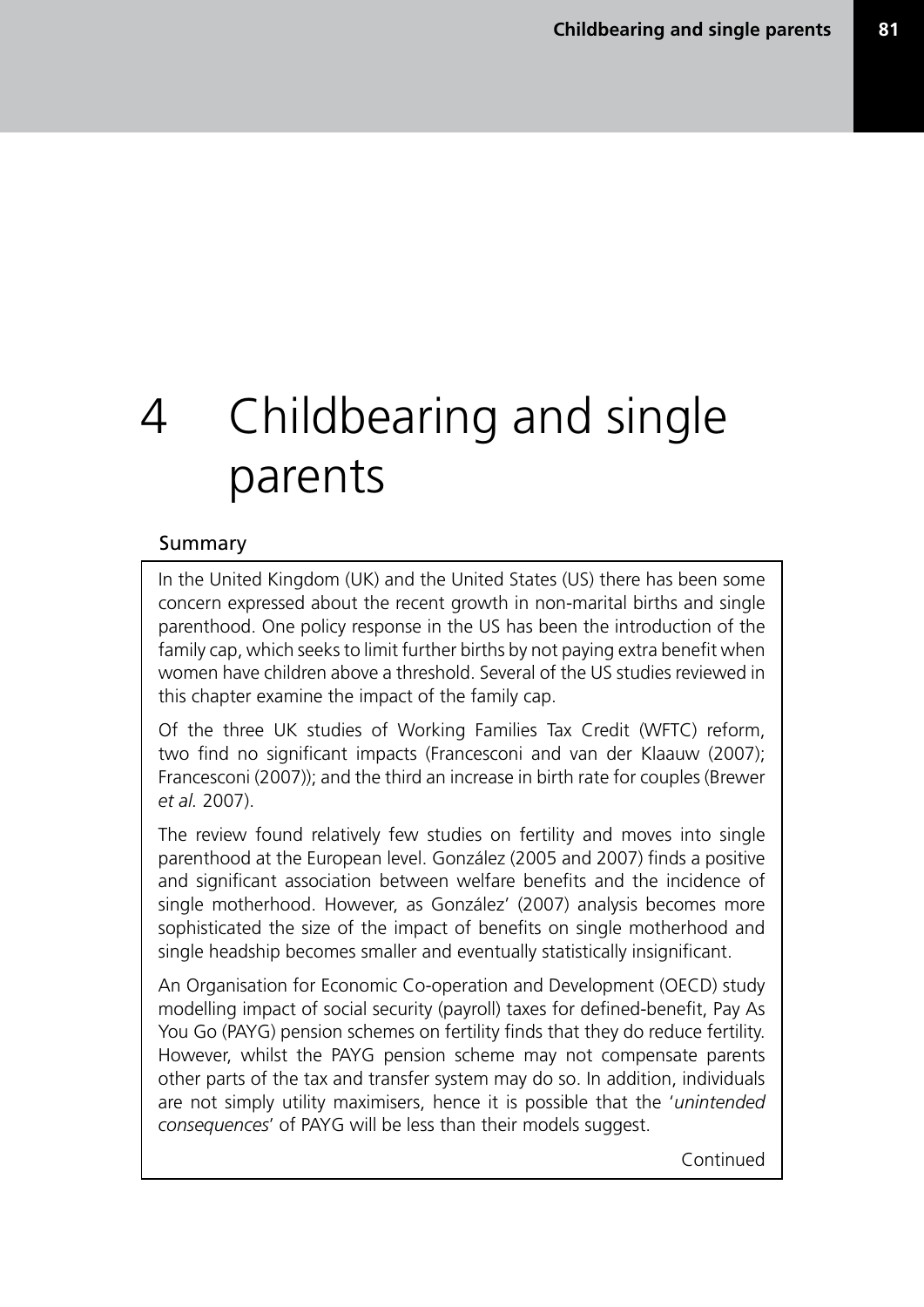Findings from US literature on the impact of Aid to Families with Dependent Children (AFDC) on female headship show only small or no effects. Hoynes (1997) finds '*no evidence that AFDC has a significant effect on female headship decisions*.' Lichter *et al.* (1997) find that many of the variables they analyse only have a relatively small effect on female headship, and argue that cultural changes underpin the observed increase in female headship. More recent studies that take into account unobserved heterogeneity at the level of the individual find that the welfare effect is not only small but statistically insignificant.

Early US studies suggest positive welfare effect on the fertility of unmarried women. But effects largely disappear when analysts control for unobserved state characteristics. Subsequent studies suggest minimal or no effect of welfare on fertility – with exception of family cap policies. The family cap is a mixed picture – most studies find little or no effect; a small number of studies report either a small positive effect (Sabia, 2006; Horvath-Rose *et al.*, 2008), or counter-intuitively a small negative effect.

# 4.1 Introduction

In the UK and the US there has been some concern expressed about the recent growth in non-marital births and single parenthood (see Sections 1.4.1 and 1.4.3). This chapter reviews the literature on whether or not welfare benefit systems have an impact on women's fertility and living arrangements.

Having a child out-of-wedlock is one route to single parenthood; the others are union dissolution and widowhood. All of these routes into single motherhood are covered in this chapter (rather than elsewhere in the report). However, many of the empirical studies do not distinguish between the routes followed; much of the US literature is focused on female headship decisions which encompass fertility decisions by unmarried women as well as the other two routes to single parenthood. The literature can also distinguish between single mothers who live on their own with their child(ren) (that is, lone parents or single heads) and a wider group of single mothers who co-reside with a family member, such as a grandparent.

This chapter considers three UK studies (Section 4.2.1), three cross-national comparisons (Section 4.2.2) and several US studies (Section 4.2.3). With respect to childbearing many of the US studies focus on the family cap.

# 4.2 Research evidence

Much of the literature on the impact of welfare systems on single parenthood is from the US. As outlined in Section 1.6.1 these studies, typically, take advantage of state variations in benefits and Earned Income Tax Credit (EITC).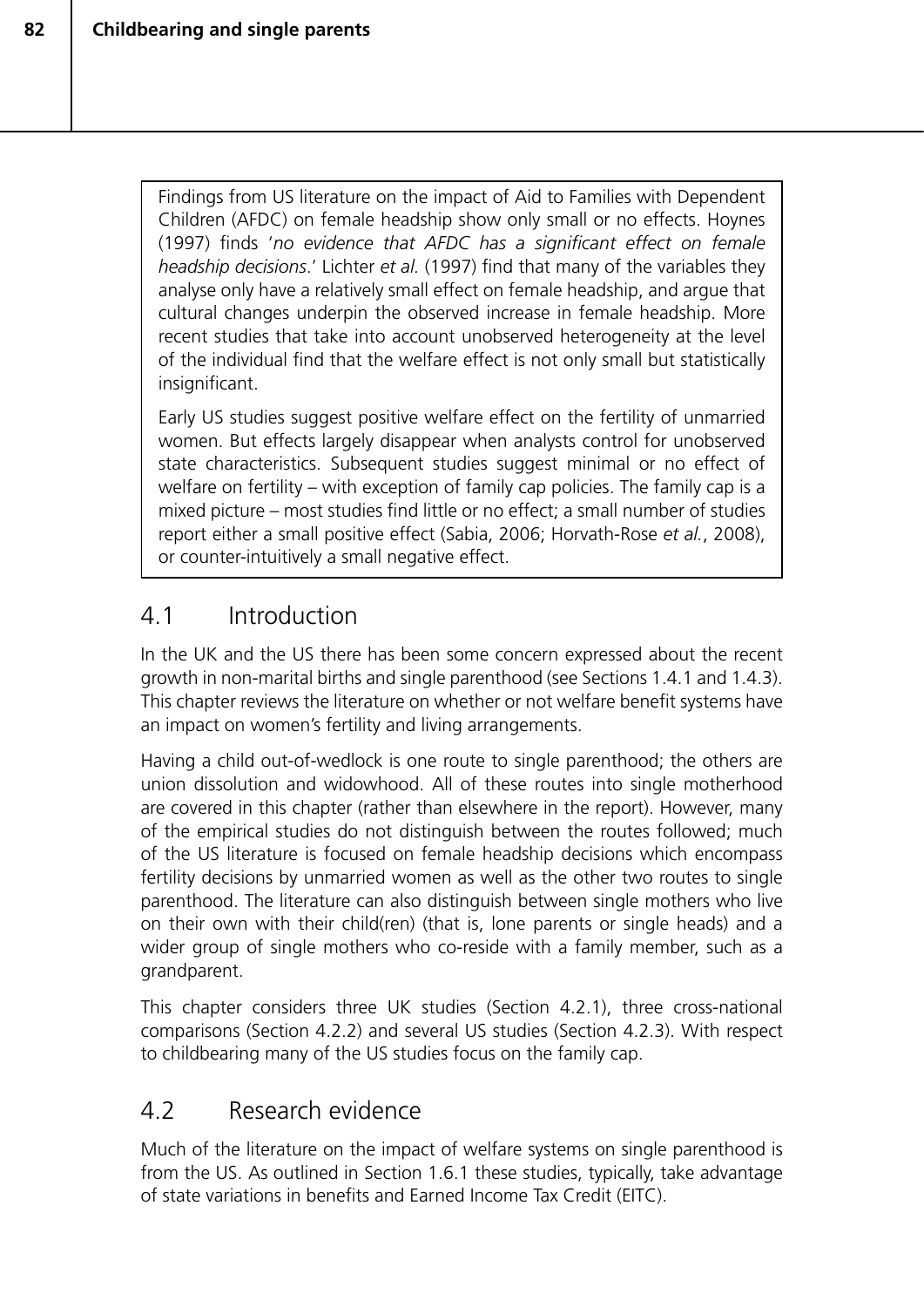They tend to model the probability of being a single parent/female head or having a non-marital birth as a function of one or more of the following sets of variables:

- State characteristics, including the generosity of benefits. The analyses often allow for unobserved variables that might affect demographic behaviour (in the US literature this is known as state fixed effects).
- Individual demographic characteristics, including race, age, and educational attainment/number of years of schooling. Some analyses allow for unobserved variables at the level of the individual that might affect demographic behaviour (known as individual fixed effects).
- Economic characteristics of women, including female wage levels and labour market attachment. These variables reflect theoretical debates about whether there is an 'independence effect' whereby higher family income enables women to support children on their own or whether the lack of economic opportunities reduces the 'opportunity cost' of childbearing and so leads to non-marital births.
- 'Marriage market' characteristics, including local gender ratios, male earnings and employment prospects. These variables reflect the notion that the supply of marriageable men will affect the marriage behaviour of women.

In general, the results of the analyses are mixed – some find that the welfare system does significantly affect the formation of single parent families and non-marital births whilst others find no effect.

### **4.2.1 UK evidence on welfare systems and childbearing and single parenthood**

Of the three UK studies that focus on the 1999 WFTC reform, two studies find no significant impacts and the third finds that the introduction did increase the birth rate for couples.

Francesconi and van der Klaauw (2007) use British Household Panel Survey (BHPS) data for 1991 to 2001 to explore the impact of the WFTC on the fertility decisions of single mothers and moves into lone motherhood by single childless women.<sup>38</sup> The analysis reveals no statistically significant effect of WFTC on either the birth rate of single mothers or on the transition into lone parenthood by single childless women. Although WFTC did reduce the likelihood of an additional child by single parents by 0.7 percentage points, which is a relatively large reduction of 20 per cent over the annual average birth rate (3.7 per cent), it is not statistically significant (Francesconi and van der Klaauw, 2007:26-27). Sub-group analysis by number and age of child(ren) also shows no significant impact of WFTC on the fertility rates of lone parent.

 $38$  The authors also examine the impact of WFTC on employment, use of childcare and marriage rates. The analytical method is difference-in-difference. Further details of the study are provided in Section 1.6.3.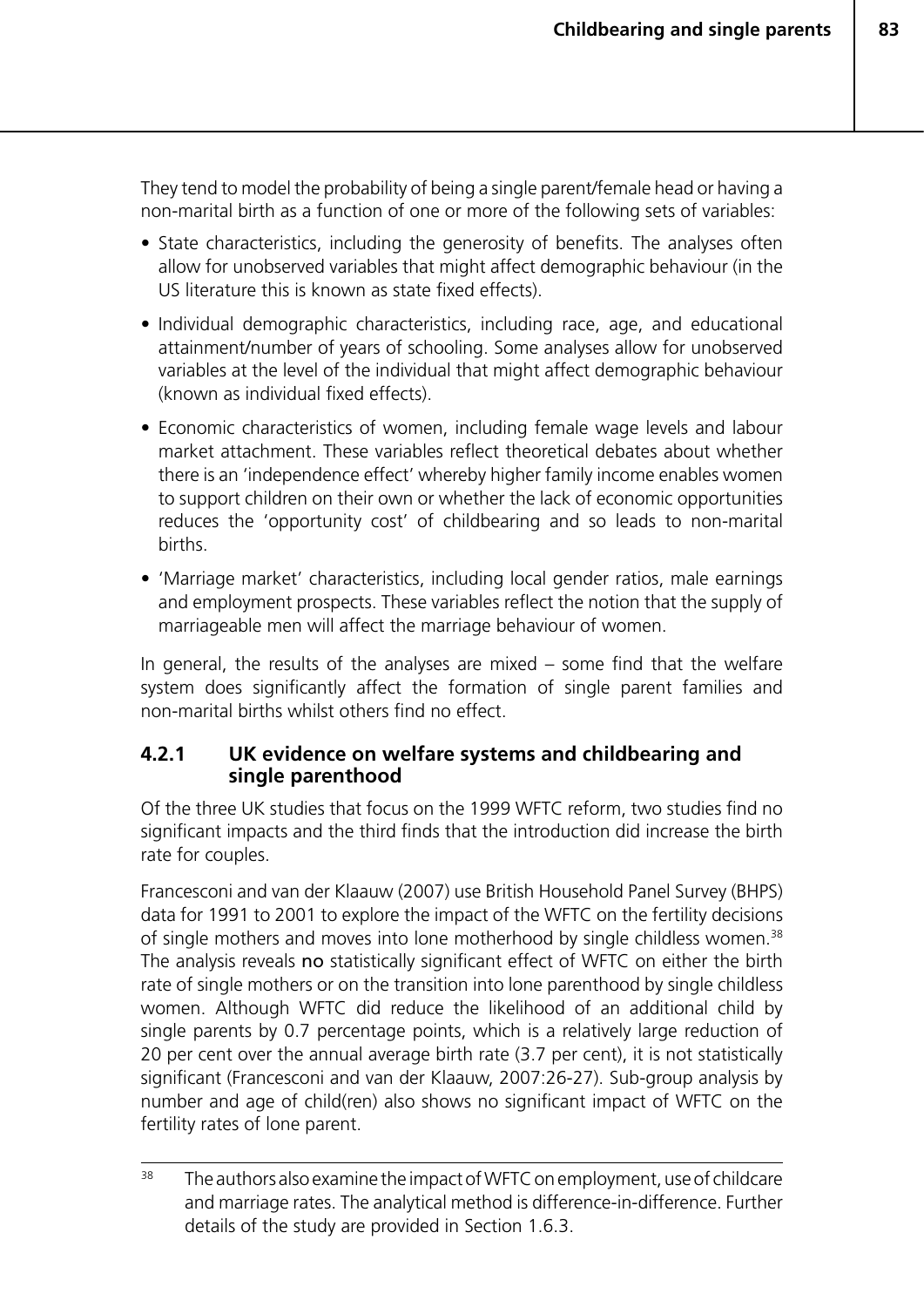Francesconi and van der Klaauw (2007:27-28) also investigate whether WFTC, which was more generous to single parents than Family Credit (FC), provided incentives for single childless women to become unmarried mothers.<sup>39</sup> As mentioned previously, no significant effect was found. Indeed, WFTC had the opposite effect; it reduced the likelihood of single childless women forming lone parent households by 0.16 percentage points. Although statistically insignificant, this is a relatively large effect, a 15 per cent reduction over the average annual rate (1.3 per cent) of entry into lone parenthood for single childless women over the observation period.

That WFTC did not lead to a statistically significant increase in fertility suggests that the gains from working (and the reduction in childcare costs) outweighed the incentive effects to have extra children that arising from the credit being more generous than its predecessor, FC.

However, the findings for couples are mixed. The study by Francesconi *et al.* (2007) mentioned in Section 3.2.1 found no statistically significant effect of the impact of WFTC on either the birth rate of married mothers or entry into motherhood for married women without children (2007:37). Yet Brewer *et al.* (2007) find that the increase in the generosity of payments to families with children (through the introduction of WFTC and changes to IS) led to a 1.2 percentage points increase in births amongst couples with low levels of education (Brewer *et al.*, 2007:25). Equivalent to a ten per cent increase in births or nearly 20,000 additional births. The effect of the reform was also stronger for women who had not previously had children, and this may reflect that payments increased more for first births than for second or subsequent births. The effect was reduced for women for families where the youngest child was aged under three or aged eight or over, which may reflect preferences about the timing of children.

Brewer *et al.* (2007:29) argue that because the reforms did not have a significant effect on the woman's age at first birth, then the estimated increase in births represents an increase in total births rather than families bringing forward the timing of a birth that would have happened anyway.

That WFTC increased the birth rate for couples but not for single parents might be because, whilst WFTC increased employment for single parents (and so reduced fertility), for women in couples employment impacts were smaller (some women even reduced their hours of work) and so any effect on childbearing would be larger (Brewer *et al.* (2007:13-14).

 $39$  The analysis is of entry into single parenthood by single childless women – moves into single parenthood by married women are not considered.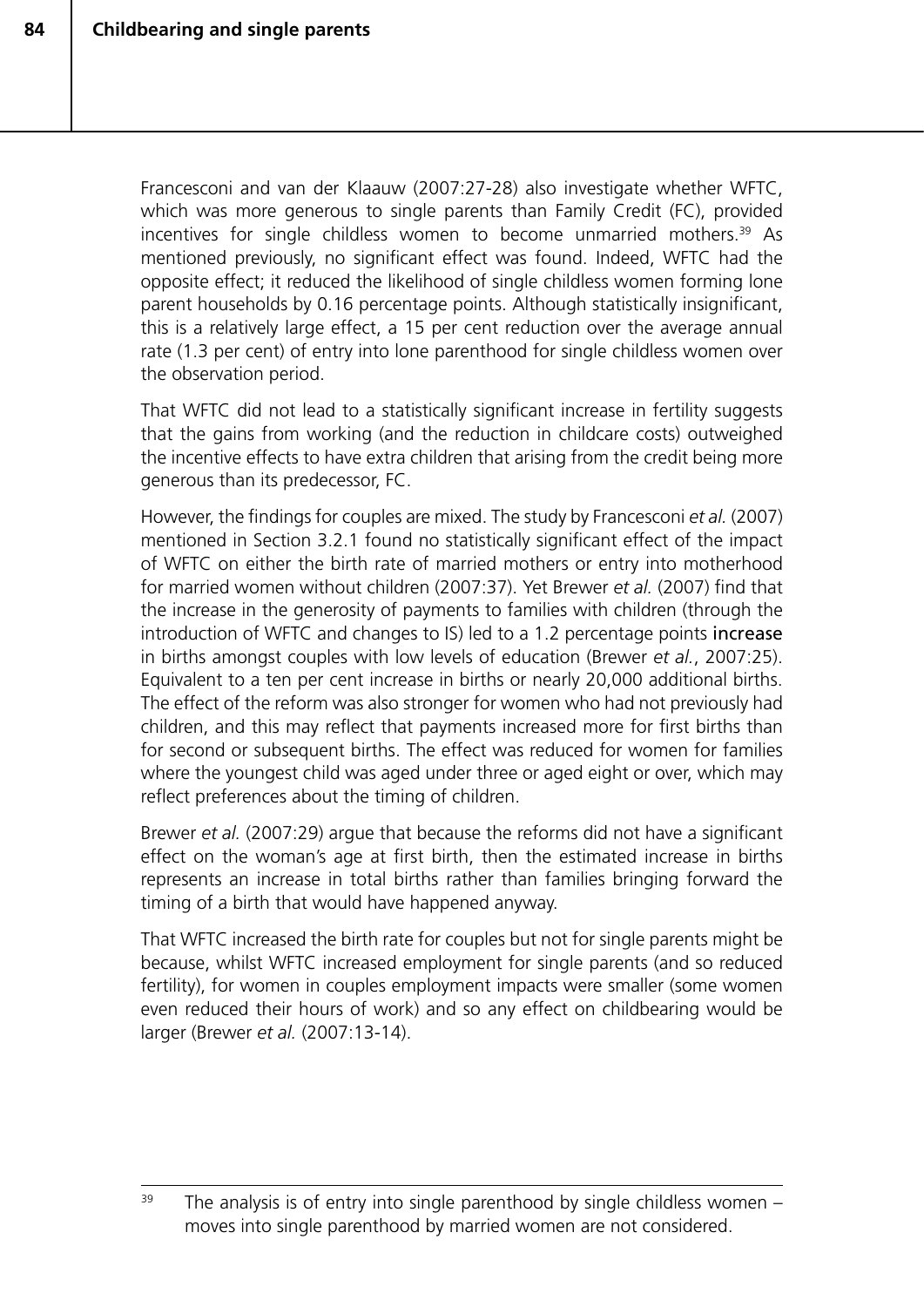### **Box 4.1 Further details - Brewer** *et al.* **(2007)**

Brewer *et al.* (2007) use a difference-in-difference approach and data for women aged 20 to 37 years in couples (either married or cohabitating) from the Family Resources Study (FRS) and Family Expenditure Survey (FES) for 1995 to 2003. The differences compared are changes in fertility for low-income couples before and after the WFTC reform. For both before and after the reform, couples affected by the reform are compared with couples unaffected by the reform. The comparison with couples unaffected by the reform means that some control is introduced into the comparison for unobserved factors that vary over time. The low-income couples affected by the reform are defined as where the male and/or female partner left school at or before the compulsory school leaving age, whilst those affected by WFTC are defined as where both partners left school at age 18 or above. The analysis includes controls for socio-demographic variables (such as age, education, tenure, number of children and ethnicity) and male and female hourly wages.

### **4.2.2 Cross-national evidence on welfare systems and childbearing and single parenthood**

Much of the analysis using data for the US is comparative in that it can incorporate differences between states  $-$  that is, regression models with state fixed effects.<sup>40</sup> In this sub-section, however, the focus is on cross national studies.

The review found relatively few studies on fertility and moves into single parenthood at the European level. Two studies by González (2005 and 2007) provide an analysis of the impact of welfare benefits on the incidence of single motherhood. The earlier study uses pooled data for 14 countries from five waves of the Luxembourg Income Study for the 1980s and 1990s.<sup>41</sup> The data were for all women aged 18 to 55 years. Estimates were made for two routes into single parenthood; those that were never married, and those who were divorced, separated or widowed. However, the analysis did not distinguish between cohabitating and married couples.

A number of the variables in the models represent women's expectations about their wages, hours of work, benefits and husbands earnings. In general, the values for these variables are the relevant averages for a given country and period. Thus expected benefits are the '*average received by each household type in a given country and period.*' (González, 2005:16). The benefits include family-related

<sup>&</sup>lt;sup>40</sup> In regression analysis fixed effects are used to take into account omitted factors or unobserved heterogeneity that may affect the variables of interest. This gives more robust results, but involves assuming that the variables are time invariant, and requires variation amongst the observations for a variable.

<sup>41</sup> The 14 countries are: Australia, Austria, Belgium, Canada, Finland, Germany, Hungary, Ireland, Israel, Italy, Luxembourg, Netherlands, UK and US.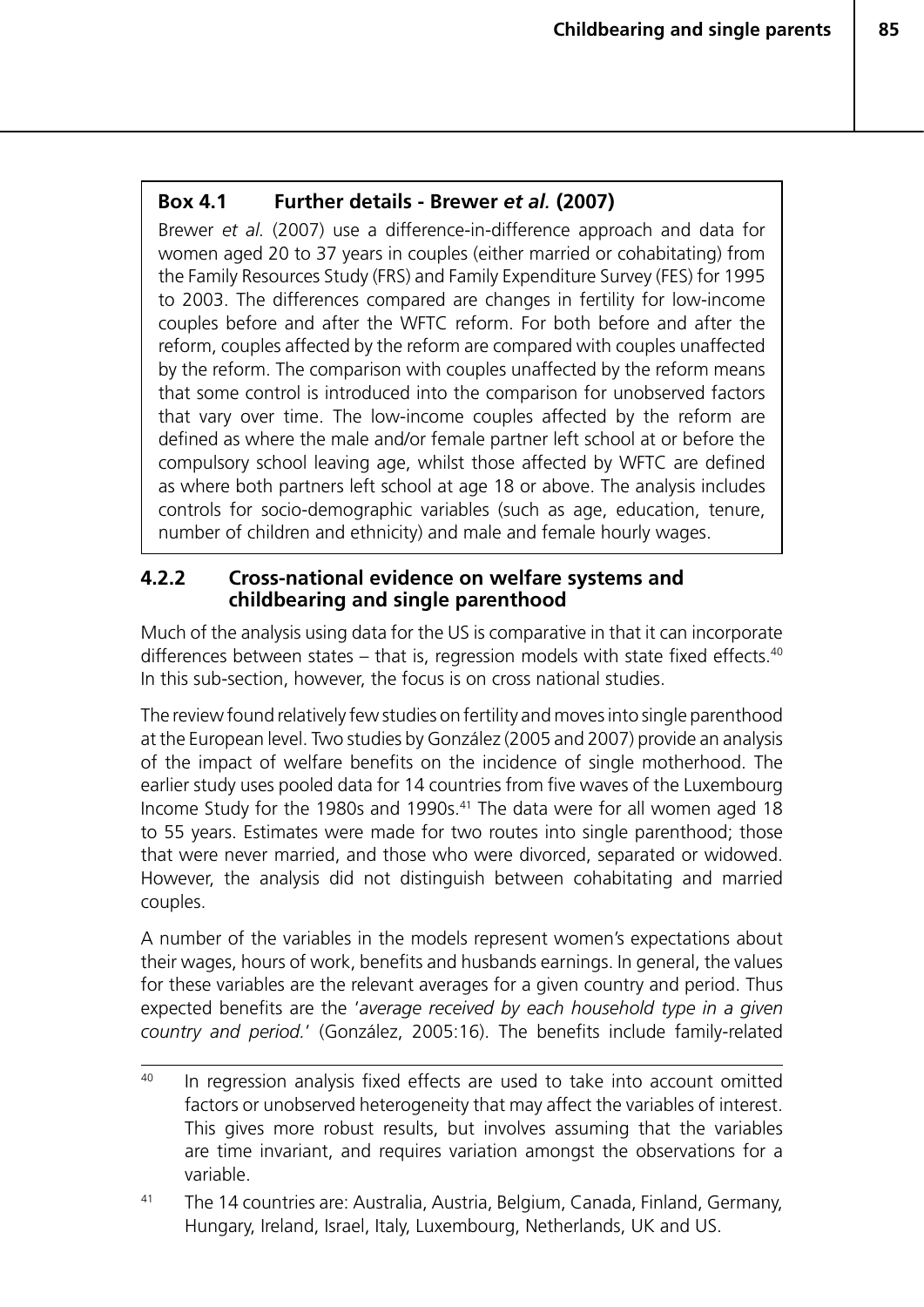benefits (like Child Benefit), social assistance benefits (for instance, IS) and in-kind benefits (like Food Stamps and childcare subsidies).

The study finds a positive and significant (p<0.001) association between welfare benefits and the incidence of single motherhood. A ten per cent increase in benefits paid to single parents (keeping benefits to other households unchanged) would increase the incidence of single mothers by five per cent (González, 2005:18). Other significant findings were:

- Higher male earnings (per annum) and employment rates reduced the incidence of never married mothers but increased the incidence of divorced, separated or widowed mothers. The overall effect on single mothers, however, was small and insignificant.
- Higher female wages (per hour) reduced the incidence of single mothers (for both never married and divorced, separated or widowed).

However, these findings should be treated with some caution. The Luxembourg Income Study is not a panel dataset and so the analysis does not control for unobserved variables at the individual level, and as a consequence may over-estimate the significance of the impact of welfare benefits on single parenthood. Moreover, data were not available for all waves for all of the countries; indeed, data are available for all five waves for only two countries (Luxembourg and the US). The analysis also excluded from consideration that unmarried mothers might marry and divorced mothers might remarry (González, 2005:9).

The second study (González, 2007) examines the impact of welfare benefits on the incident of single motherhood and single headship amongst women across 14 European countries. Here 'single motherhood' is defined as an unmarried woman aged 18 to 35 living with a dependent child aged under 18 years and not cohabitating with a partner, but they could be co-residing with other relatives such as a grandparent. 'Single headship' (or lone parenthood) is a sub-set of single mothers who live on their own with their dependent child – that is, there is no co-residency. Separate analyses were conducted for these two groups. Young women were examined because their family formation decisions are more likely to be influenced by benefit levels and labour market conditions.

The analysis uses pooled data from the European Community Household Panel (ECHP) for 1994 to 2001. The 14 countries, grouped by social protection system, are:42

- Anglo-Saxon countries: Ireland and UK;
- Nordic countries: Denmark and Finland;
- Benelux countries: Belgium, Luxembourg and Netherlands;
- Central European countries: Austria, Germany and France.
- Southern European countries: Italy, Spain, Greece and Portugal.

<sup>&</sup>lt;sup>42</sup> Of the EU15 countries Sweden is omitted because longitudinal data are not available in ECHP. Denmark is the omitted country in the regressions.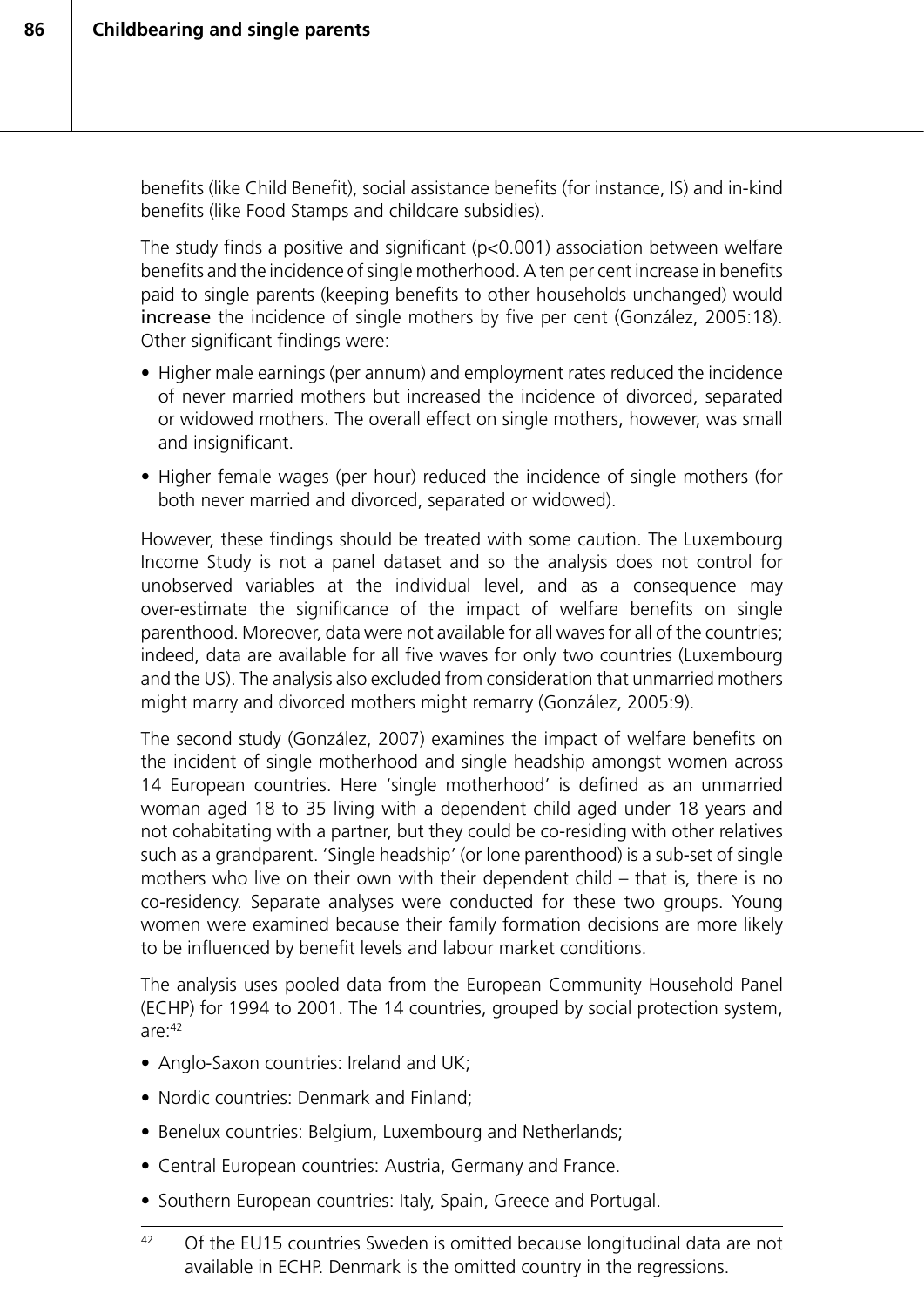**87**

The main measure of benefits used in the analysis is the predicted benefit (for social assistance and family allowance schemes) for a single parent with two children who works 20 hours per week (González, 2007:398).

The reported analysis moves from simple descriptive analysis to logit regression, which becomes increasing advanced by incorporating country fixed effects and country-specific time trends, as well as individual fixed effects. The country fixed effects control for unobserved factors at country level (such as, public tolerance of single parenthood) that might affect the level of benefit and prevalence of single mothers. To allow for unmeasured changes over time that were correlated with changes in welfare benefits the analysis includes time trends (that vary by either individual counties or by the groups of countries listed previously).

The analyses also include individual-level controls – age and educational level – that seek to measure the respondents' labour market prospects, attractiveness as a partner, and preferences for marriage and children, plus country-level controls – male unemployment rate and median adult male wage rate – as indicators of labour market conditions (González, 2007:398-399). As the author notes (González, 2007:410) more detailed variables on the labour market, education and the 'marriage market' would be '*desirable*'.

The descriptive analysis, a plot of the proportion of single mothers against predicted benefits levels for each country for each year, shows that '*… countries with higher benefit levels also have higher incidence of single mother households.*' (González, 2007:400). (The correlation coefficient is 0.34.) The logit regression analysis allows for changes across countries and over time to be taken into consideration (González, 2007:403-407). Having controlled for unmeasured factors that could lead to changes in benefits and the incidence of single motherhood at different rates in different countries or groups of countries, González (2007:394) finds that '*… an increase in yearly benefits to single mothers of €1,000 would increase the incidence of these households by about two percent.*' 43 This single motherhood is due to both out-of-wedlock childbearing by never married women and divorce by married women with children González (2007:406-408).

González (2007:405 and 406-407) also finds that less educated women are more likely to become single mothers and single heads of households.

Essentially, as the analysis becomes more sophisticated – that is, takes into account more possible unobserved heterogeneity – the size of the impact of benefits on single motherhood and single headship becomes smaller and eventually statistically insignificant. It is the inclusion of controls for unobserved factors at the level of the individual that reveals no statistically significant impact of benefits on the incidence of single mothers. Rather than saying that the analyses with significant positive findings might be spurious, the author attributes this insignificance to the lack of variation in the data, which in turn is due to the further disaggregation of the data.

<sup>&</sup>lt;sup>43</sup> If country and time effects are not taken into account the impact of benefits on single mothers is higher. An increase in yearly lone parenthood benefits of €1,000 increases the incidence of single mothers by about 18 per cent.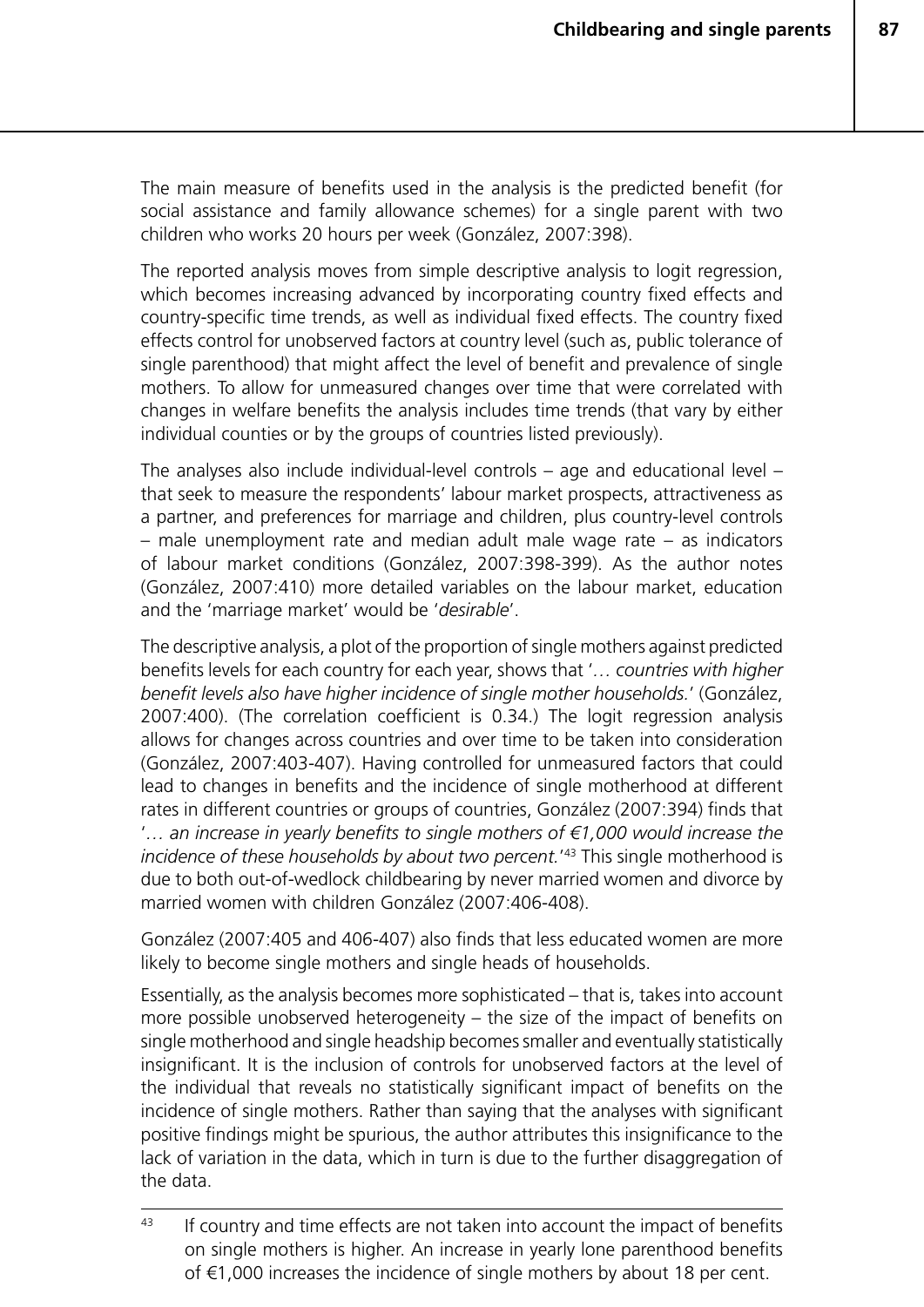That benefits have no significant impact on US female headship decisions once individual effects are included in models is also a finding of Hoynes (1997a) (see ahead for further details). This may mean that the positive effect mentioned previously '… *may be attributable to unobserved, individual-specific heterogeneity*.' (González, 2007:409). However, González (2007:409) queries the need to include individual fixed effects in the analysis arguing that migration across European countries is less than across US States and hence their inclusion is less important. In addition she points out that significance levels will fall because of the reduced number of cases available for the analysis.

The significance of the González (2007) study is not simply the reported positive effect of benefits on single mothers but that it highlights how data limitations give rise to interpretative and analytical challenges. Although the total number of observations is 172,437, for the regression analyses with fixed effects there is little variation in the benefits variable once other variables are introduced (González, 2007:410). The analysis does not capture long-term trends in benefits or the incidence of single mothers; indeed, the average number of observation periods per respondent is six.

A third study by Ehrlich and Kim (2007) models the impact of social security (payroll) taxes for defined-benefit, PAYG pension schemes on fertility and family formation across the OECD (the findings for the latter are discussed in Section 2.2.2). They use two approaches to assess this effect: a simulation model and regression analysis. The simulation model shows that a one per cent increase in defined-benefit, PAYG taxes reduces the family fertility rate (that is the number of children per parent) by 0.075 per cent and the total fertility rate by 0.306 per cent.<sup>44</sup> Moreover, social security taxes for defined-benefit, PAYG schemes accounted for 48.1 per cent of the fall in the total fertility rate in OECD countries between 1965 and 1989 (Ehrlich and Kim, 2007:9). The regression analysis shows that social security taxes for pensions reduce total fertility rates for all women aged 15-49 (averaged over a five year lead period) by 0.284 per cent and the family fertility rate by 0.119 per cent (Ehrlich and Kim, 2007:17).

The authors contend that if a parent has a lower (or zero) rate of fertility this does not affect their pension, as the benefits are defined by the system and are the same as for parents with many children:

*'Since defined benefits are independent of contributions made by children, parents are not compensated individually for raising more or better-educated children. As a result, PAYG payroll taxes induce behaviour that is not socially optimal: They diminish the incentive of individual workers to bear and invest in children, save for retirement, or generally form families altogether, because they lower the private rewards from family investments relative to alternative individual pursuits.'*

Ehrlich and Kim (2007:4)

<sup>44</sup> Formally, the social security tax rate used is the old-age, survivor and disabilityinsurance proportion of social security benefits as a share of Gross Domestic Product (GDP) (Ehrlich and Kim (2007).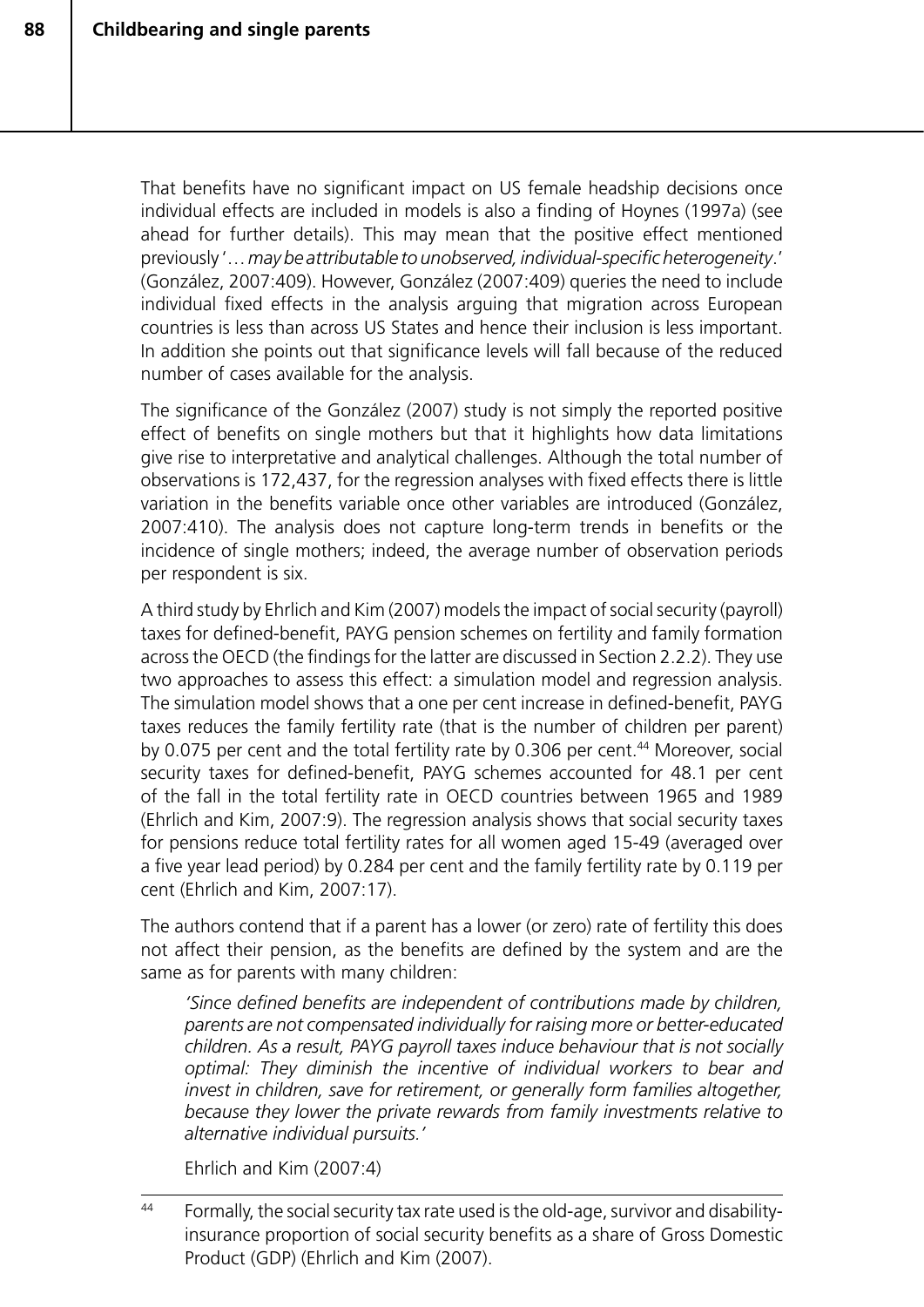However, whilst the PAYG pension scheme may not compensate parents, other parts of the tax and transfer system may do so. In addition, individuals are not simply utility maximisers, hence it is possible that the '*unintended consequences*' of PAYG will be less than their models suggest.

### **4.2.3 US evidence on welfare systems and childbearing and single parenthood**

Out of wedlock childbirth and single parenthood have been perceived to be problems by policy makers and others in the US. Indeed, an '*explicit goal of policymakers in drafting welfare reform policies was to reduce incentives for non marital childbearing.*' (Horvath-Rose *et al.*, 2008:119-120). Section 101 of the Personal Responsibility and Work Reconciliation Act of 1996 (PRWORA) see Section 1.4.3) states '*Congress makes the following findings*:

- The increase in the number of children receiving public assistance is closely *related to the increase in births to unmarried women.*
- *• The negative consequences of an out-of-wedlock birth on the mother, the child, the family and society are well known.*
- *• Therefore, in the light of the demonstration of the crisis in our Nation, it is the sense of the Congress that the prevention of out-of-wedlock pregnancy and reduction in out-of-wedlock birth are very important Government interests and the policy … is intended to address this crisis.'*

Horvath-Rose *et al.* (2008:120)

PRWORA granted some flexibility to states to decide on the conditions of entitlement to welfare benefits (Ryan *et al.*, 2006:106). For example, it allowed states to decide how long a new mother could remain out of the workforce following child birth. Under the Job Opportunities and Basic Skills (JOBS) programme introduced by the Family Support Act in 1988 mothers with young children were usually exempted from the requirement to work until the child was three years old. However, under Temporary Assistance for Needy Families (TANF) two states did not provide any exemption at all so that mothers of newly born babies could be required to work immediately whilst in a further six states only women with a child under six months was exempted from the requirement to return to work. In the other four, mothers were not required to work until their child was two years old. According to Ryan *et al.*, (2006:105) the limited availability of affordable childcare in many areas makes these obligations '*quite burdensome*'.

The family cap is one of three broad government initiatives under TANF that directly target the prevention and reduction of out-of-wedlock pregnancies. The other two are the establishment of a 100 million dollar incentive each year for five years divided amongst the top five states with the largest decline in the illegitimacy ratio of abortion to live births (US congress, 1996 cited by Ryan *et al.*, 2006:104) and an Abstinence Education Grant Program (AEGP) (Camasso, 2004:454). The family cap, which was also a feature of some AFDC waiver programmes, was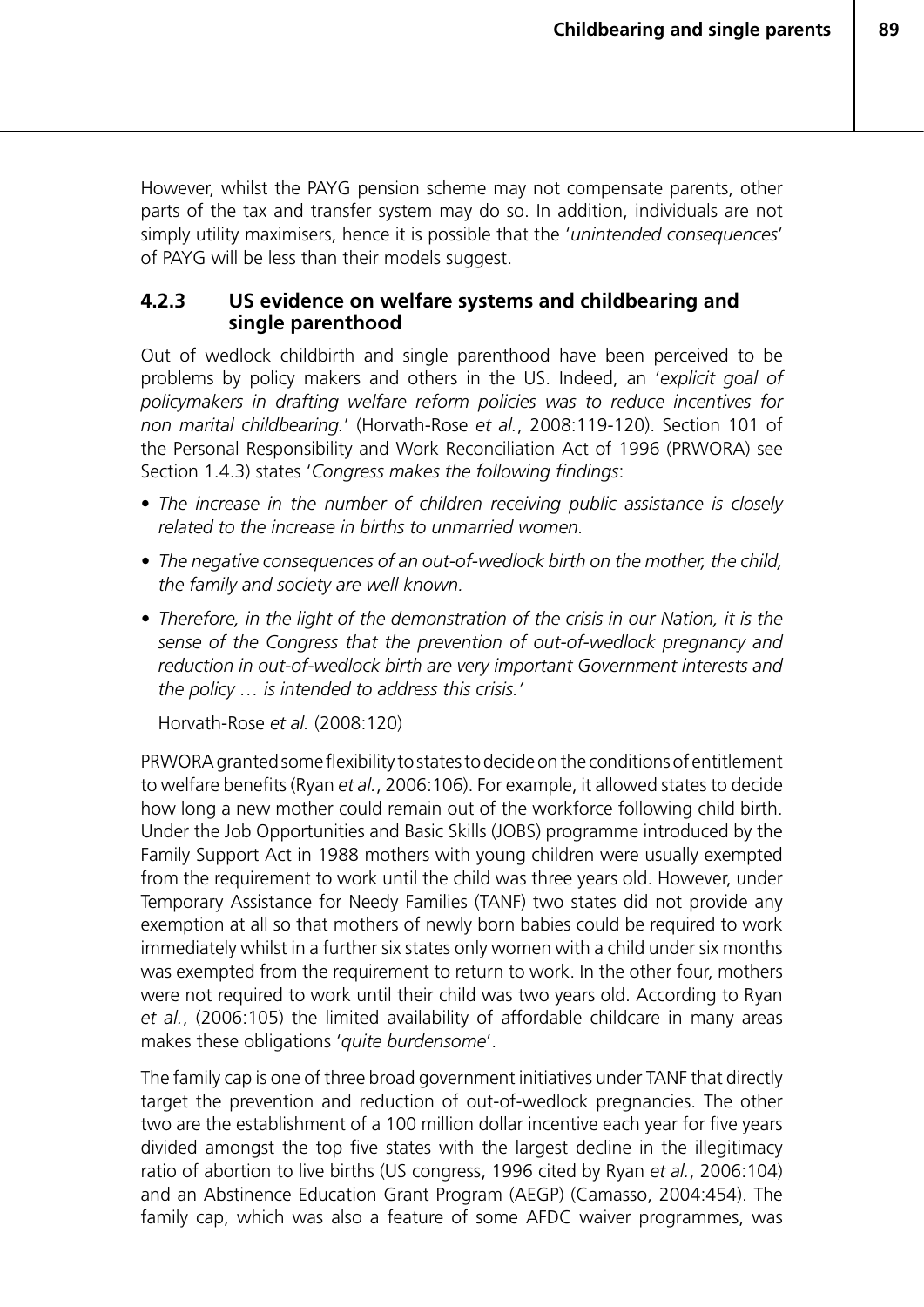specifically designed to curb the number of children women could afford to have by reducing benefits for children born while the mother is in receipt of welfare benefits (Horvath-Rose *et al.*, 2008:120) thus ending the traditional practice of providing families on welfare with additional benefits in respect of a newly born child (Kearney, 2004:295). Nineteen states adopted family cap policies prior to PRWORA and a further six included family caps as part of their TANF programmes (Horvath-Rose *et al.*, 2008:120). Five states have introduced partial family caps either by reducing but not eliminating additional benefit for a new born child or paying the increase in-kind or to a third party (Kearney, 2004: 39).

There are a number of US based studies that have investigated the impact of welfare benefits on single parenthood and fertility. The empirical studies can be roughly divided between pre- and post- welfare reform periods (Joyce *et al.*, 2004:477). Crudely, if there is a welfare effect then analyses of AFDC recipients can be expected to show an increase in fertility rates and single parenthood and the welfare reform studies (of AFDC waivers and TANF) a fall in non-marital births and single parenthood (reflecting policy aspirations like the imposition of the family cap).

### *AFDC and fertility and single parents*

Much of the literature on the impacts of means-tested programmes on fertility and single parenthood focuses on AFDC. Underpinning the US analyses of AFDC is a popular view that the programme encourages childless single women to have children (Moffitt, 2003:332). Under AFDC a women having a child outside of marriage was eligible for the benefit, but typically was not if married (Moffitt, 2003:334). Thus, it was believed that AFDC included a financial incentive for non-marital childbearing. Furthermore, in some States the amount of benefit was related to family size with larger sized families receiving more benefits and this might create a further incentive to have children. However, during the 1990s real expenditure on AFDC was falling and so does not really explain the increases in non-marital childbearing and single parenthood.

### *Methodological issues*

The early US literature on the impact of AFDC on female headship was mainly based on state-level data and used non-experimental designs. The findings from these analyses are mixed, and analysts like Hoynes (1997b:129) conclude that they '*find no evidence that AFDC has a significant effect on female headship decisions.*' (The Hoynes (1997b) analysis is discussed ahead.) Later studies controlling for unobserved variables across states do find significant and positive effects on female headship. However, the size of the effect is small. Moffitt's review (1998b) suggests that more generous AFDC benefit was associated with higher levels of single parent families, but the magnitude and significance of the association was uncertain. For the models that control for omitted state variables, Moffitt's (1998b:74-75) review finds significant and insignificant welfare effects. More recent studies that take into account unobserved heterogeneity at the level of the individual find that the welfare effect is not only small but statistically insignificant.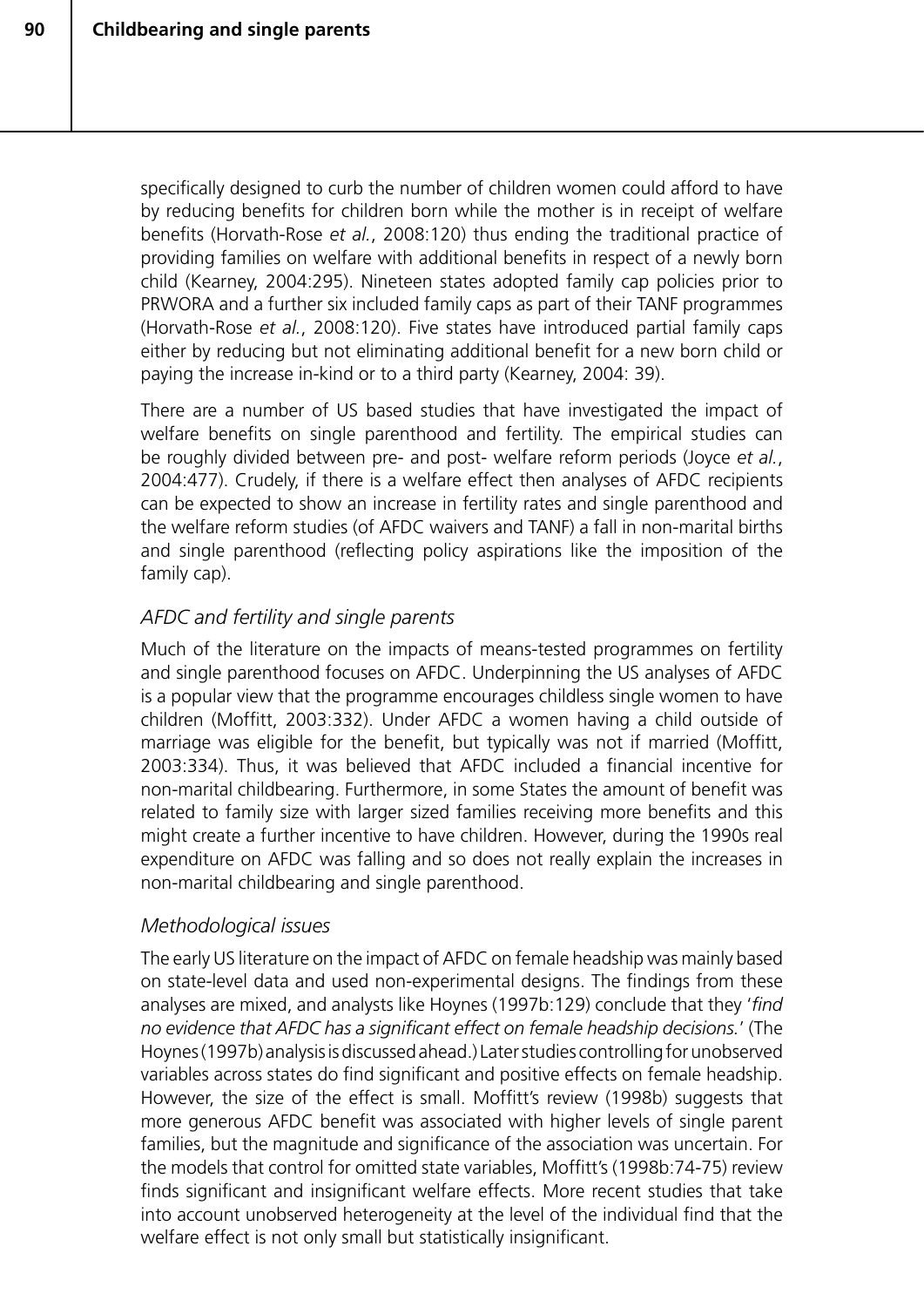A similar conclusion applies to non-marital births. Much of the work in the welfare and fertility literature relies on cross-state generosity of welfare benefits paid to families with children. Early cross-sectional work suggests that AFDC had a positive effect on the fertility of unmarried women. However, Hoynes (1997a) finds that those effects largely disappear when controls for unobservable state characteristics are included. And when the study controls for individual effects as well as state effects there is no evidence that welfare increases the tendency to form female headed households for either black or white women (Kearney, 2004:299).

Klawitter *et al.* (2000) use data from the youngest cohorts of women in the National Longitudinal Survey of Youth (NLSY) to estimate models of the determinants of the initial use of AFDC. The authors claim to be one of the few studies to address the timing and determinants of initial AFDC participation. Klawitter *et al.* (2000) find little evidence that that financial, or other welfare incentives, affect the likelihood or timing of first entry onto welfare. Klawitter *et al.* (2000) find that whilst benefit levels do not appear to affect participation, the presence of a programme for medical aid to families who are not in receipt of welfare appears to affect the entrance on to AFDC for some groups. The authors suggest that this finding '*suggests that some needy mothers may stay off AFDC if they have access to an alternative source of health care assistance.*' (Klawitter *et al.*, 2000:543). Also, significant for AFDC participation are parental poverty, family structure, educational achievement and race (Klawitter *et al.*, 2000:527). The authors point out that school-related factors are prominent amongst the significant variables and:

*'… may provide the best path for lower welfare participation rates and brighter future economic outcome … policies aimed at keeping young women in school might provide alternatives to early childbearing and skills that allow older mothers to earn enough to support their families.'* 

Klawitter *et al.* (2000:544).

Overall, non-experimental methods show that any effects of AFDC on non-marital childbearing are insignificant, but if significant, are small.

Findings that show a welfare effect also find differences by race. For example, Lundberg and Plotnick (1990; 1995) find effects of welfare on pregnancy and abortion for white teenagers but not for black teenagers. They suggest that '*the different racial results may reflect ... important unmeasured racial differences in factors that influence fertility and marital behaviours*' (Lundberg and Plotnick, 1995:177). However, Arcs (1994; 1996) analysing data from the NLSY found no effect of welfare for either black or white women. Duncan and Hoffman (1990) rely on cross state comparison using the Panel Study on Income Dynamics (PSID) and do not find a significant effect of AFDC on births for black teenagers while An *et al.* (1993) also undertake cross state comparisons using PSID data and do not find a significant effect on the probability that a woman aged 13 to 18 has a non marital birth (discussed by Kearney, 2004: 299). However, as Kearney (2004: 299) observes, a weakness of these and other studies that rely on cross state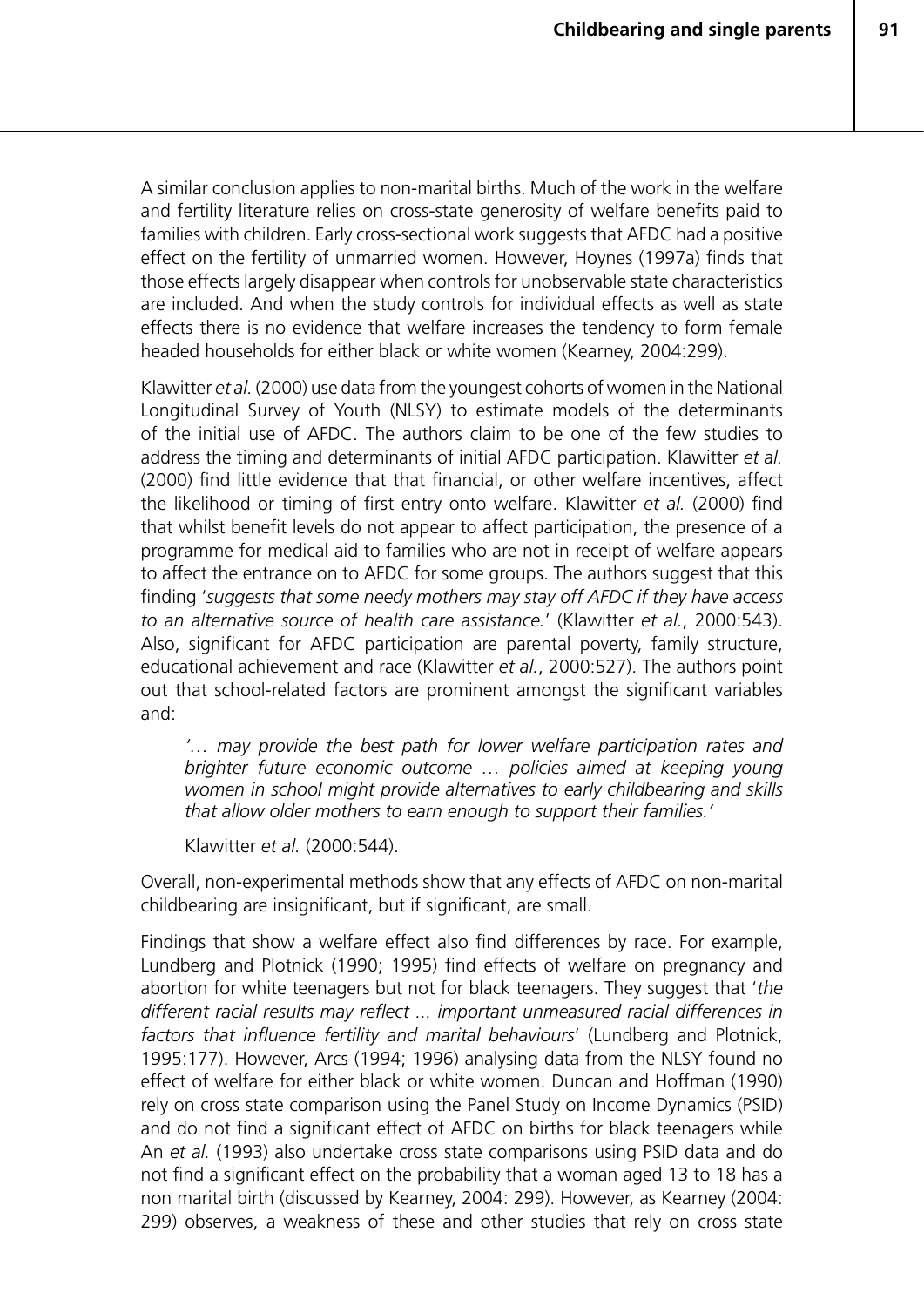comparisons is that the findings are potentially biased by unobserved differences between states (see Appendix B).

### *Studies of AFDC, fertility and single parents*

More recent studies of AFDC's effect on fertility continue to give mixed results. For example, Rosenzweig (1999) and Hoffman and Foster (2000) find that AFDC increased non-marital births (at least for sub-groups), whilst Fairlie and London (1997) and Acs (1996) reveal no significant welfare effect on childbearing.

Rosenzweig's (1999) assesses the role of AFDC and marital prospects in the fertility and marriage choices of young women in the context of a model incorporating heritable characteristics that determine marriageable prospects. The analysis is of the fertility and marital experience up to the age of 23 of eight birth cohorts of women in the NLSY. In the analysis Rosenzweig (1999) controls for both unobserved variables at state level and for cohort effects. Rosenzweig (1999) finds a significant and large positive effect of AFDC on non marital childbearing:

*'Higher AFDC benefit levels and lower marital prospects induce young women to choose to have a child outside of marriage.'* 

Rosenzweig (1999:S3)

Hoffman and Foster (2000) use data from the PSID to replicate Rosenzweig's (1999) analysis and explore the reasons as to why his findings differ from previous research. They are able to reproduce his main findings in a model that includes state and cohort fixed effects. Controlling for fertility separately by age shows no effect on teen non-marital births, but a large effect on the behaviour of women in their early 20s (Kearney, 2004:299).

On the other hand, Fairlie and London (1997) examine the relationship between incremental AFDC benefits and fertility using the 1990 panel of the Survey of Income and Program Participation (SIPP) and find a positive, although statistically insignificant, association between incremental AFDC benefits and fertility among women in receipt of AFDC. However, they also find a similar association for several non-recipient comparison groups including married women and single women who were not in receipt of AFDC. They conclude that the association found for AFDC mothers is spurious (Fairlie and London, 1997:575).

Arcs (1996) also finds no welfare effect. Arcs (1996) examines the relationship between AFDC and births to women who already have a child, using data on young mothers from the NLSY. Arcs (1996) finds that variations in benefits have no statistically significant impacts on the subsequent childbearing decisions of young mothers in general or of women who received welfare in particular. Furthermore, mothers who received welfare to support their first child are no more likely to have additional children on welfare up to the age of 23.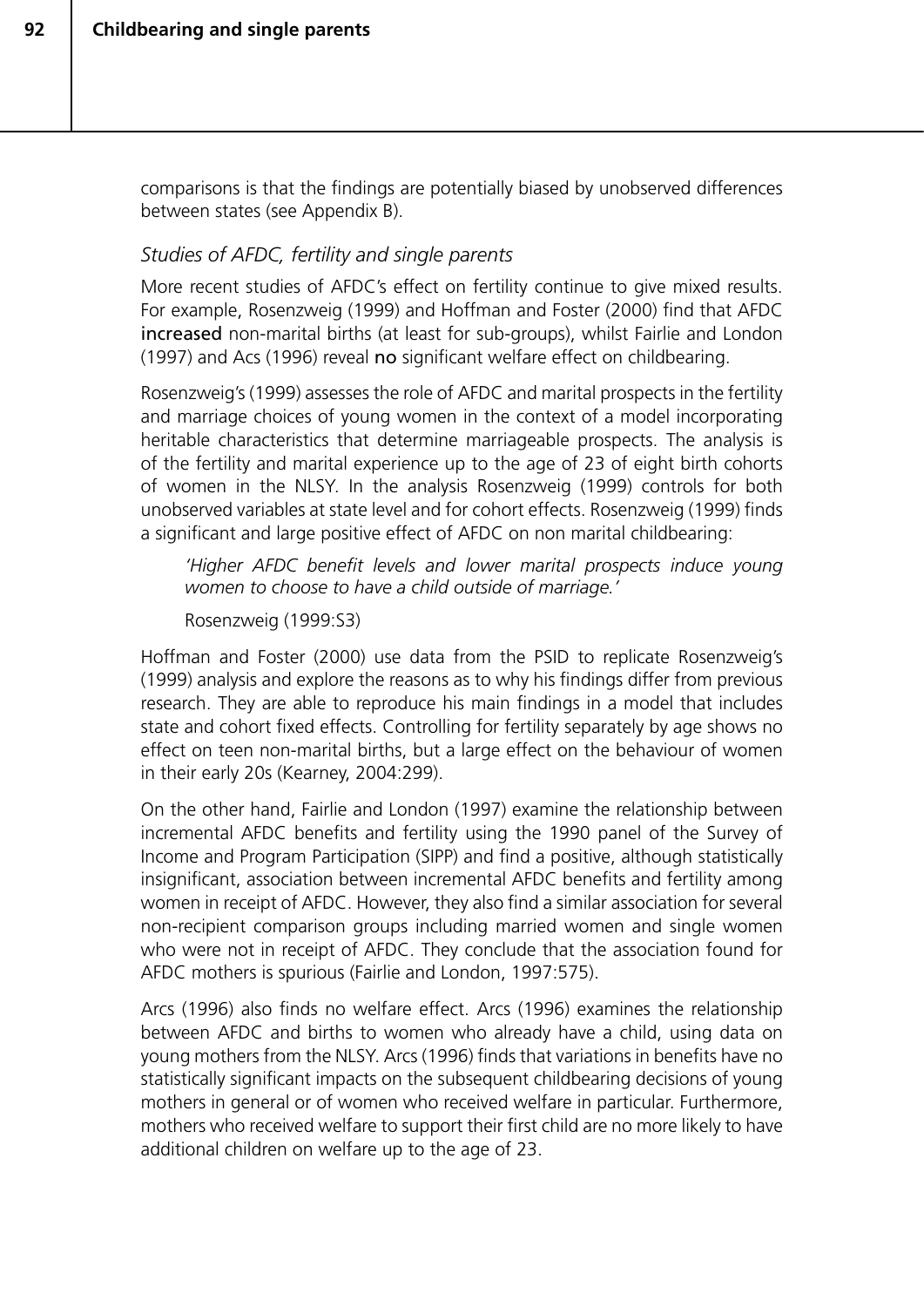With respect to single mothers, and as mentioned in Section 1.4.3, increases in the proportion of single parents have accompanied falls in the real value of AFDC. Moffitt (2000) uses time series analysis to investigate if changes in wage rates can account for this increase in female headship. Using Current Population Survey (CPS) data from 1968 to 1996 for all men and women aged 18 to 65 with less than 12 years of schooling he shows that changes in wage rates do help explain the increase in single motherhood. Whilst real wage rates for less educated women stagnated over this period, those for less educated men declined sharply. This increased the female to male wage ratio, and – according to a Beckerian model of marriage – reduced the gains from marriage. This fall in the returns to marriage '*outweighed the effects of the decline in welfare benefits.*' (Moffitt, 2000:376). It also follows that the decline in marriage is not a consequence of these women becoming more financially independent. The results are stronger for white women and men, but still '*suggestive*' for the African-American population.

As mentioned elsewhere in this report, findings can be sensitive to the analytical approach adopted. Moffitt (1998b:61-65) shows how relatively small changes in the data and approach used can influence the assessment of the welfare effect on rates of single parenthood. Using CPS data for 1993 he plots the proportion of white single mothers in each state against real monthly AFDC benefits for a family of four with no other income, and fits a simple least-squares regression line.<sup>45</sup> This reveals only a very weak positive relationship between the two variables. However, when the dependent variable is modified to women aged 20 to 44 without a high school diploma (a sub-group with high participation rates in AFDC), a stronger positive relationship is found. Similar results are found if never-married single mothers are correlated with benefit amounts. This positive correlation arises because many states with generous benefits had high rates of single motherhood (such as, New York, California and Illinois). Using data for other years produces similar results.

To explore whether changes in benefits over time have an impact, data for levels of benefit and rates of single motherhood in 1970 are compared with those for 1993. This helps to explore whether, for instance, the increases in the rates for white single mothers were greater in those states that reduced, in real terms, their benefits the least. Such a result would confirm the simple cross-sectional benefit level analysis. However, for this change comparison the relationship between the two variables is '*weak*', because the increases in the rates of white single mothers were fairly even across the states.<sup>46</sup> The difference between the two sets of analyses might be because other factors that affect benefit levels and the incidence of single parenthood are omitted from the analyses.

 $45$  Single mother rates are calculated as a fraction of all women aged 18 to 64. Possibly a better measure would have been to use women aged 18 to 45, and so taking out of the base older women who were less likely to have children.

<sup>46</sup> Similar findings were found for black women (Moffitt, 1997b:66).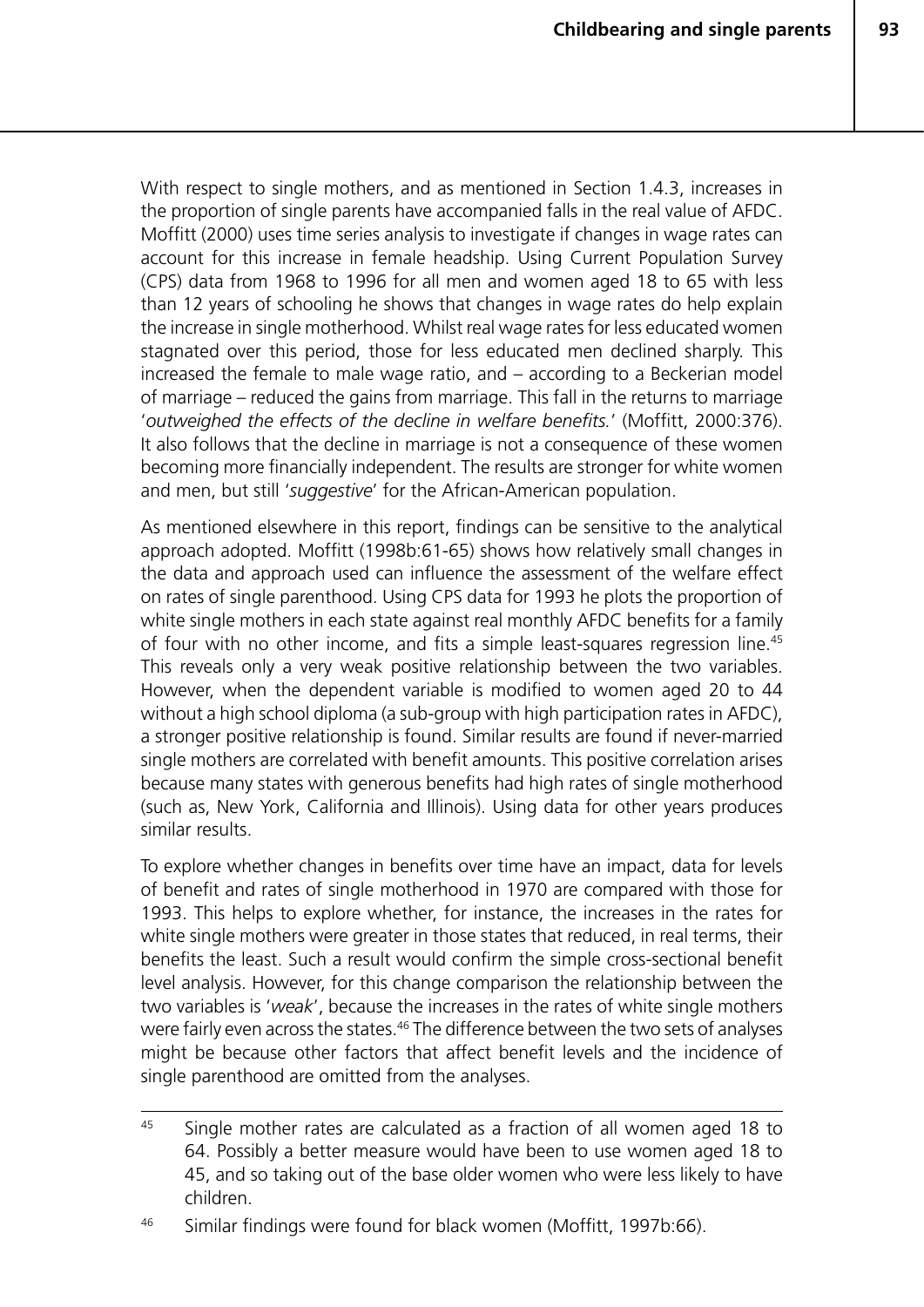The role that the analytical method adopted can play in these studies is emphasised in the study by Hoynes (1997a), who examines whether the welfare system (ADFC and Food Stamps) affects the incidence of female headship, and finds that it does not.47 Unlike previous studies her analysis includes individual effects as well as state effects, year effects and controls for state, women and welfare characteristics.<sup>48</sup> This leads Hoynes (1997a) to conclude that earlier studies over-estimate the effect of welfare benefits on family structure:

*'… omitting individual effects can lead to a bias through differences in the composition of states over time.'*

Hoynes (1997a:111)

By implication, Hoynes' (1997a) conclusion not only applies to studies of single headship but more widely to US studies of marriage and divorce that have excluded individual effects.

### **Box 4.2 Further details – Hoynes (1997a)**

Using a nationally representative longitudinal dataset, the Panel Study of Income Dynamics for 1968 to 1989, Hoynes (1997a:98-100) develops separate linear regressions for white women and black women. The dataset comprises women aged 16 to 50 who are married or heads of households – the data exclude co-resident single mothers. In the models the controls for the woman's characteristics include age, education and religious affiliation. The PSID data are matched with other state data.<sup>49</sup> The generosity of the benefit system is measured by the total value of benefits from AFDC and Food Stamps for a family of four with no other income for each state. A second welfare benefit variable is whether or not the state offered AFDC-UP. The other state variables included the unemployment rate, average wage in manufacturing, per capita income, percentage of the population aged over 65, percentage of population that are children, party of the State governor, and proportion of the State House and Senate that are Republican.

Like the later study by González (2007) mentioned previously, Hoynes finds that as more controls for unobserved heterogeneity are introduced, the size of the welfare effect diminishes and eventually becomes insignificant. That is, there is no evidence that AFDC and Food Stamps influence women's decisions on forming single person households.

- <sup>48</sup> Year effects are included to control for any common social trends that might influence marriage decisions.
- <sup>49</sup> Following Becker's model of marriage, in the model the woman's earnings and those of her potential spouse – which influence the net benefits of female headship and are difficult to observe directly – were accounted for by the woman's characteristics and labour market variables.

<sup>&</sup>lt;sup>47</sup> A female head is defined as a woman who is unmarried and has a child  $$ the study counts cohabiting females as non-heads of households. An earlier version of this paper is included in the Moffitt (1998b) review.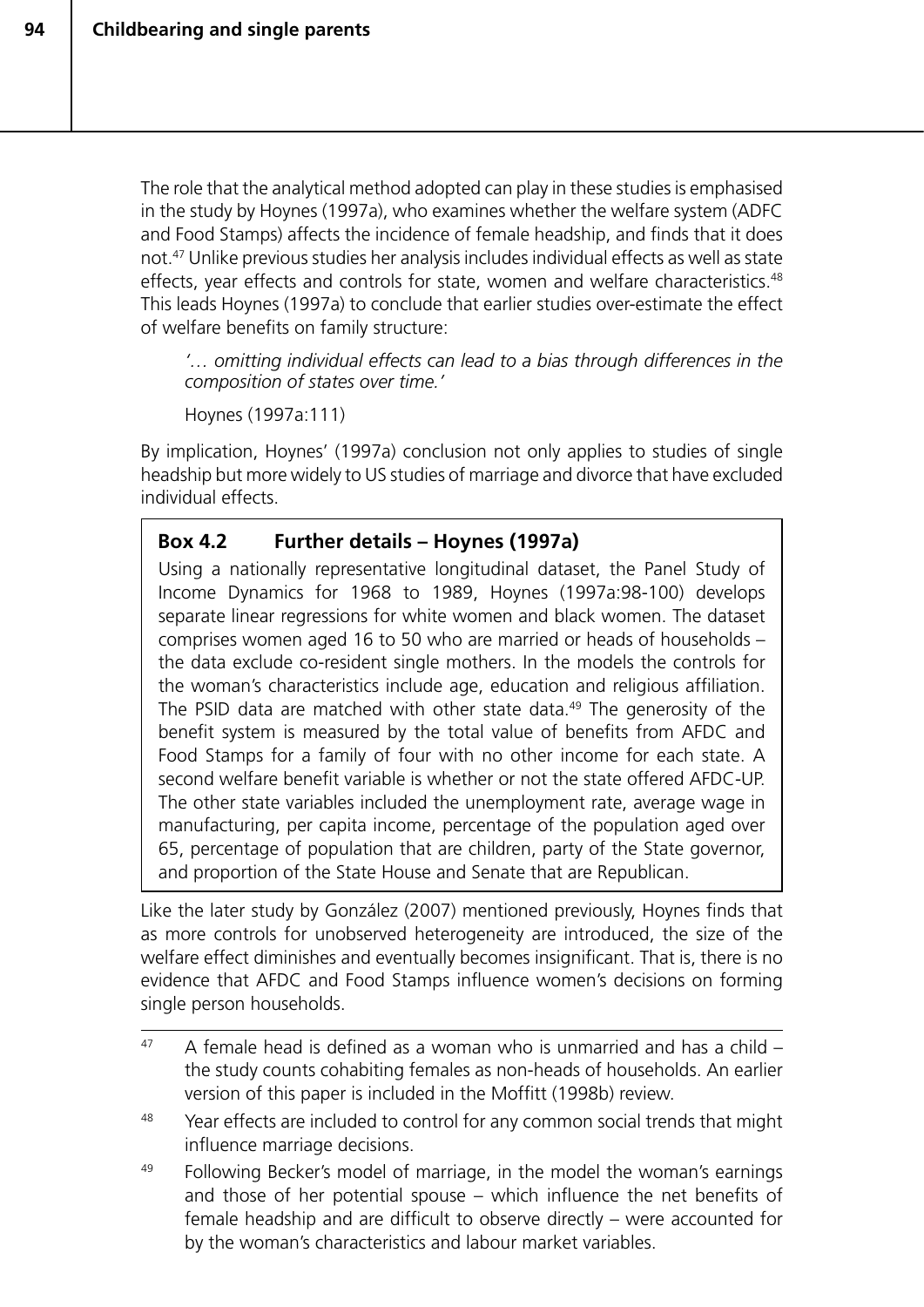More specifically, Hoynes (1997a) reports that:

- Using the data as a cross-section (to take advantage of the variation in state's benefit levels) and not controlling for state or individual effects there is a positive and statistically significant welfare effect on female headship. For white women, AFDC and Food Stamps had a modest and significant effect on headship decisions (Hoynes, 1997a:104). For each \$100 increase in the value of the benefits, female headship increased by 0.9 percentage points (a ten per cent increase). However, living in an AFDC-UP State did reduce the economic benefit of being a sole head of household  $-$  a \$100 increase in the benefit was associated with a 0.8 percentage point fall in female headship. For black women the welfare effect was larger – a \$100 increase in benefits increased the likelihood of single headship by 1.9 percentage points; and in a AFDC-UP state it increased by five percentage points (Hoynes, 1997a:108-109).
- Controlling for state effects makes the relationship for white women close to zero and insignificant, but essentially unchanged for black women. For white women this finding is:

*'… consistent with the idea that unmeasured state effects influence white headship decisions and welfare benefits. For example, a state may have a strong two-family tradition which results in fewer female headed households and less support for the AFDC program. Not taking into account state effects attributes this difference in preferences to a welfare incentive.'* 

Hoynes (1997a:106)

However, controlling for state effects has '*little effect*' on the relationship between benefits and female headship for black women  $-$  a \$100 increase in benefits increases the probability of female headed households by 1.1 percentage points (Hoynes, 1997a:108-109).

• Adding individual effects shows that there is no evidence that benefits increased the likelihood of either black or white women forming female headed-households (Hoynes, 1997a:106 and 110). In particular omitting individual effects for black women leads to an over-estimate of the welfare effect on female headship decisions. This might be because on average black women moved to states with higher benefits (possible to take advantage of better labour market opportunities), whilst white women, on average, did not.

Dickert-Conlin and Houser (1999) using data from the Survey of Income and Program Participation and controlling for fixed effects also find that there is no significant correlation between AFDC and female headship.

A different approach on the growth in single parenthood during the 1980s is provided by Lichter *et al.* (1997), who use state and county level data and consider the affect of cultural factors as well as welfare benefits and economic opportunities. Lichter *et al.* (1997) use longitudinal county level data from the 1980 and 1990 decennial censuses to estimate the effect of changes in benefits (a package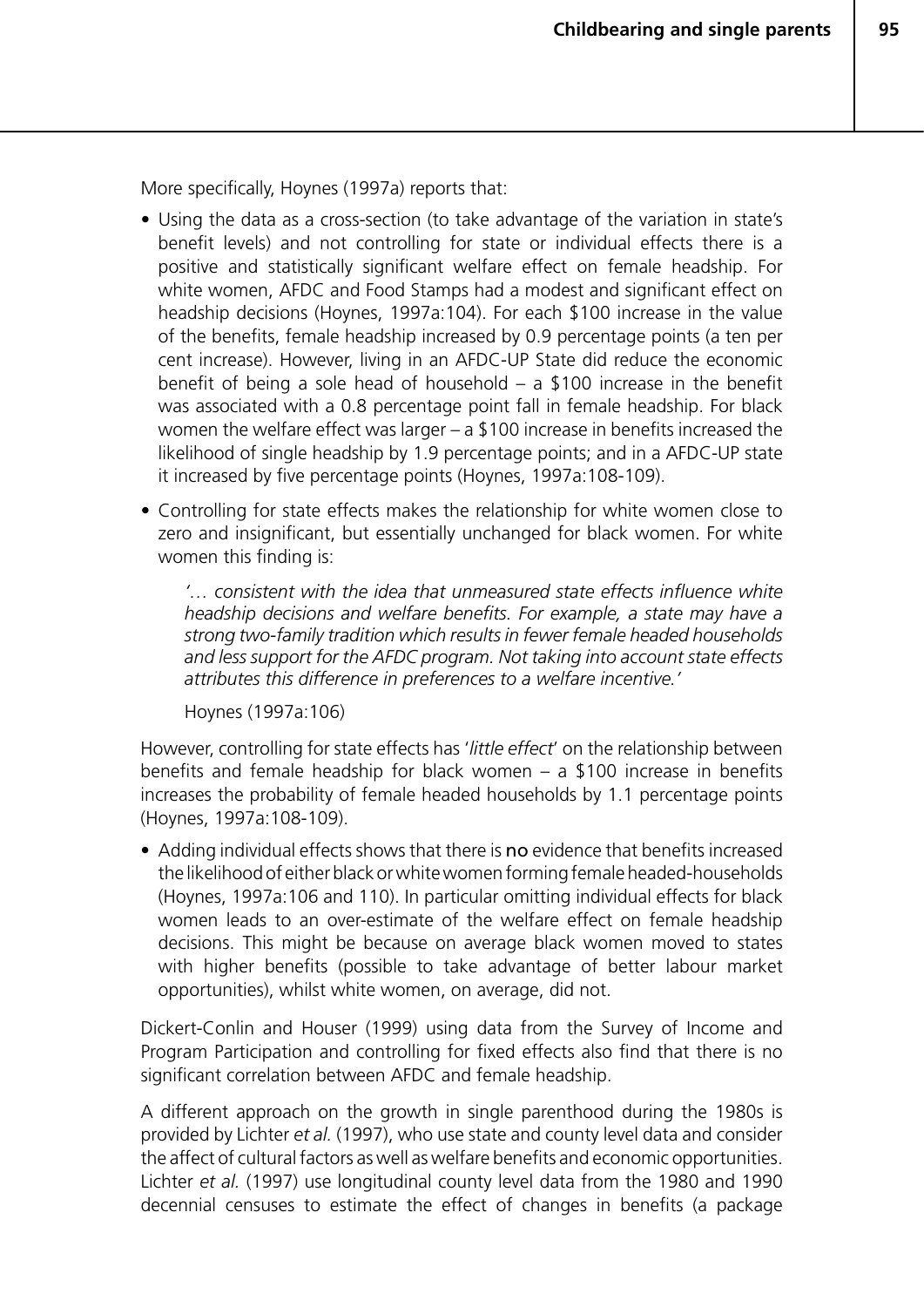comprising AFDC, Food Stamps and Medicaid) on unmarried female headed households with children aged under 18. The use of county level data means that intra-state differences in labour and marriage markets can be explored.

### **Box 4.3 Further details – Lichter** *et al.* **(1997)**

The analysis by Lichter *et al.* (1997) includes fixed effects to control for unobserved variation at state and county levels. The data is for all US counties in the 48 contiguous states. Findings are reported overall and separate analyses were conducted for non-Hispanic whites, non-Hispanic blacks and Hispanics.

The economic attractiveness of males was measured using the sex ratio, male employment rate, male earnings for full-time workers and percentage of college educated men in the county. Measures of female economic independence included median earnings of women in full-time employment and percentage of college educated women in the county. The AFDC component of the overall generosity of the benefits package represents the maximum benefit level of a family of four with no other income. To capture the cultural context of family formation, Lichter *et al.* (1997:123) use measures of urbanisation (because non-metropolitan women tend to marry earlier and are less likely to have children outside of marriage) and participation in 'pro-family' religious organisations. Other control variables include age and racial/ethnic composition of each county.

Lichter *et al.* (1997) find that many of the variables they analyse only have a relatively small effect on female headship, and argue that cultural changes underpin the observed increase in female headship. More specifically, they find that:

- There was a small welfare effect. A \$100 change in welfare benefits is associated with a 0.838 percentage points change in county female headship (Lichter *et al.*, 1997:129). This implies that over the 1980s the fall in the value of welfare benefits (principally AFDC) decreased female headships by 1.4 per cent. By race/ ethnicity this welfare effect was significant and positive for black Americans but statistically insignificant for non-Hispanic whites and Hispanics (Lichter *et al.*, 1997:132).
- There was a small marriage market effect, especially amongst black Americans and Hispanics. The gender ratio was negatively associated with female headship – a decline of 13 men per 100 women would increase female headship by one percentage point (Lichter *et al.*, 1997:129-130). Men's economic opportunities were negatively associated with female headship – a ten per cent change in male employment was associated with a 1.1 percentage point change in female headship; and a ten per cent change in male earnings with a 0.3 percentage point change in female headship.
- There was no support for women's economic independence being associated with female headship as women's earnings and education were negatively associated with female headship (Lichter *et al.*, 1997:130). Thus women with higher levels of schooling were potentially more attractive as marital partners.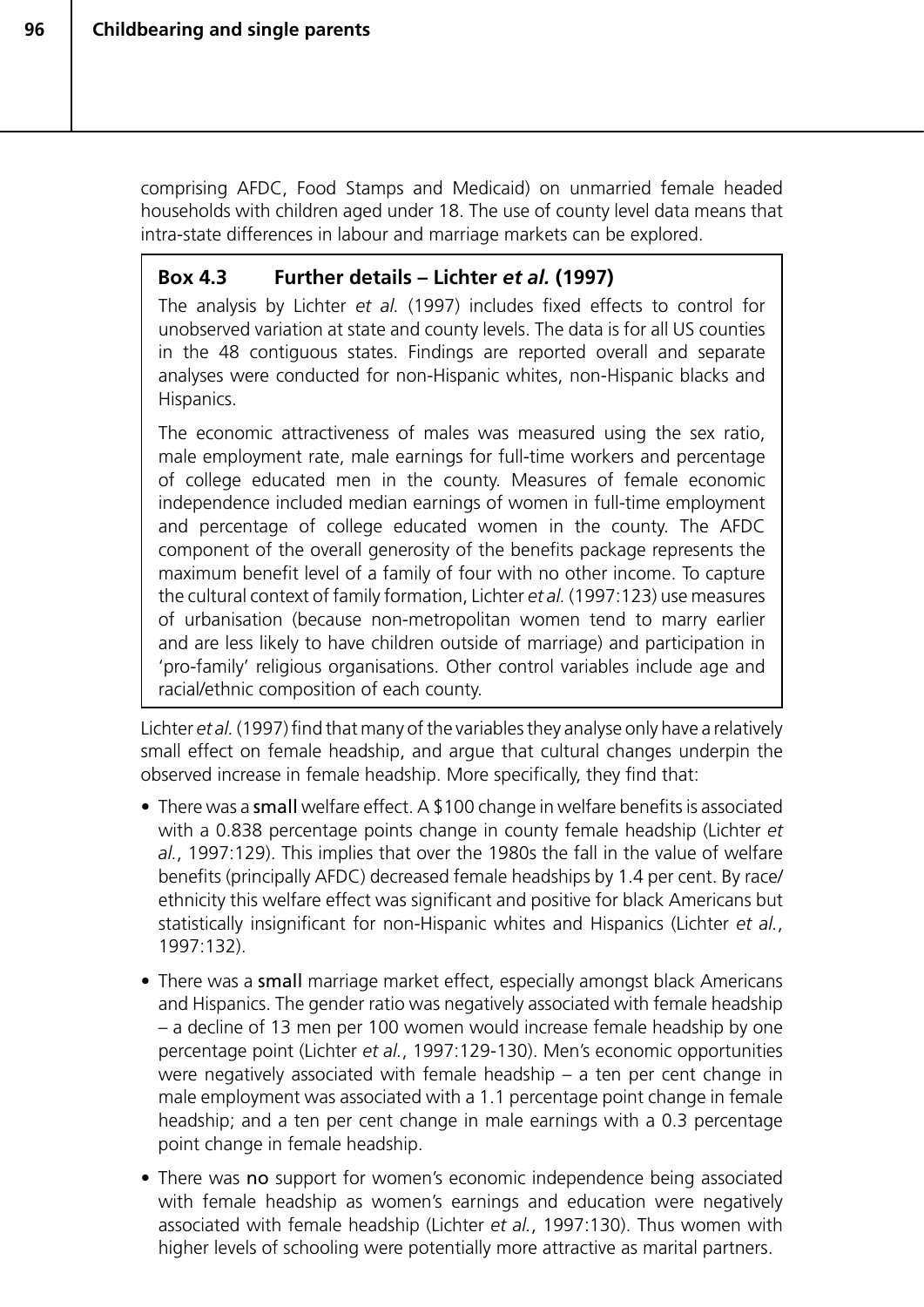• Cultural and demographic factors were significant and affected female headship (Lichter *et al.*, 1997:130-131). Female headship was positively associated with urbanisation, high concentrations of black people and young people and falls in local population, and negatively associated with 'pro-family' factors (the proportions of Hispanics, Catholics and anti-abortion Protestants in a county).

Lichter *et al.* (1997:131) argue that factors other than changes in welfare benefits and changes in the composition of the counties must explain the increase in female headship. They highlight cultural changes such as changing societal values towards sexuality and unmarried cohabitation, and that society has become more individualistic. Overall, Lichter *et al.* (1997:136) conclude:

*'… welfare was not the primary or even a key factor responsible for the [then] recent upswing in female headship. The estimated welfare incentive effects implied that even very large cuts in welfare payment levels produce only a relatively small drop in the rate of female family headship.'*

Two more recent studies report similar findings. Blau *et al.* (2004) examine the effects of welfare on single motherhood and family headship using Metropolitan Statistical Area (MSA) data and controlling for unobserved variables. They find no impact of welfare benefits on single motherhood for either white or black women and a positive effect on single headship for black but not for white women (Blau *et al.*, 2004:382).

The authors point out that while fixed effects methods improved on early cross-sectional analyses of welfare benefit levels and family formation, fixed effects methods may still give biased findings if there are unmeasured changes in factors, for example norms, correlated with changes in benefits (Blau *et al.*, 2004:383). For example, a state where the reduction of stigma of being a single parent is reducing may increase the level of welfare benefits at the same time as the number of single parents is increasing. Blau *et al.* (2004:384) argue that characterising some states as 'Liberal' as fixed effects models do misses changes in economic and social climate.

Blau *et al.* (2004) find positive cross-sectional associations between benefits and single motherhood and family headship that are consistent with early reported cross-sectional analyses reported previously. However, in line with Moffitt (1994) and Hoynes (1997) the authors find that when they add the controls for unobserved MSA variables the impact on black women reduces and that for white women disappears entirely (Blau *et al.*, 2004: 384). Adding MSA fixed effects removes a positive welfare effect on single motherhood for all groups. When the authors go further and include MSA time trends into the analysis they show a positive effect on female family headship for young black women with some evidence of a larger effect on less educated black women. However, there is still no evidence of a positive effect on either single motherhood or single headship for white women or for single motherhood for black women (Blau *et al.*, 2004:384).

**97**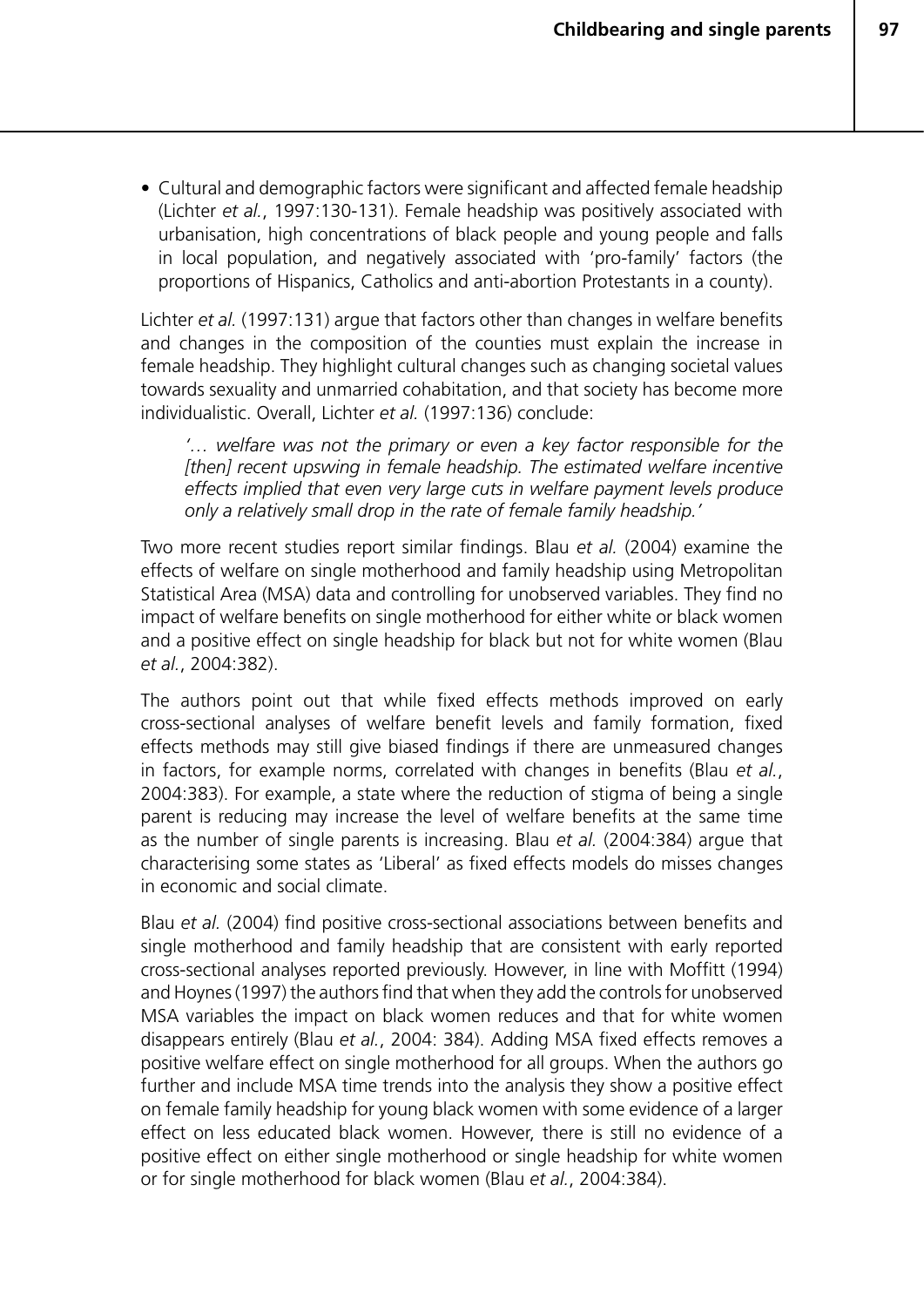The authors conclude that these findings suggest that for black women and in particular those who are less educated, restricting welfare benefits is likely to increase extended family arrangements without reducing the incidence single parenthood, which they suggest lends support to '*one of the most robust results obtained in this literature*' reported by Danziger *et al.* (1982) and Ellwood and Bane (1985) that welfare changes mainly impact on the living arrangements of single mothers but not the incidence of single motherhood itself (Blau *et al.*, 2004:384).

Similarly, Fitzgerald and Ribar (2004:189) find little consistent evidence that waivers affected female headship of families.

## **Box 4.4 Further details – Fitzgerald and Ribar (2004)**

Fitzgerald and Ribar (2004) use pooled panel data from the Survey of Income and Program Participation for years 1990, 1992, 1993 and 1996 to assess the impact of welfare waivers and TANF on women's decisions to form single headship families. The authors claim to be the first observational study to use nationally representative, individual level longitudinal data. While acknowledging the limitations imposed by the short duration of the available panel data the data nevertheless allow the authors to analyse incidence and transitions into and out of female headship. They also developed annual, county-level information on wages and jobs and marriage market conditions as well as event history methods to control for other relevant unobserved factors.

### *AFDC waivers*

There have been several studies of the effect of AFDC waivers in particular the impact of family cap policies on women's fertility decisions. The family cap was explicitly designed to reduce additional births to women in receipt of welfare by reducing or removing incremental increases in benefit for additional children. Effectively, it reduces the amount of benefit paid for an additional child born on welfare to zero and so increases the marginal cost of bearing another child for a woman on welfare. Thus, other things being equal, a family cap raises the price of an additional child and is expected to decrease pregnancy rates and increase abortion rates (Kearney, 2004:303). The policy might also be expected to encourage a pregnant woman to marry before giving birth if the husband's income substitutes for lost benefit income (Baughman and Dickert-Conlin, 2007; Sabia, 2006:114). With the exception of the family cap, studies subsequent to Moffitt's review (1998b) suggest a minimal or no effect of welfare policies on fertility. There are of course counterexamples.

### *Family cap*

There is a mixed picture with respect to the family cap policy. Whilst most studies of the impact of the family cap find that there is either little or no effect and some, counter intuitively, that there is a negative effect, a small number of studies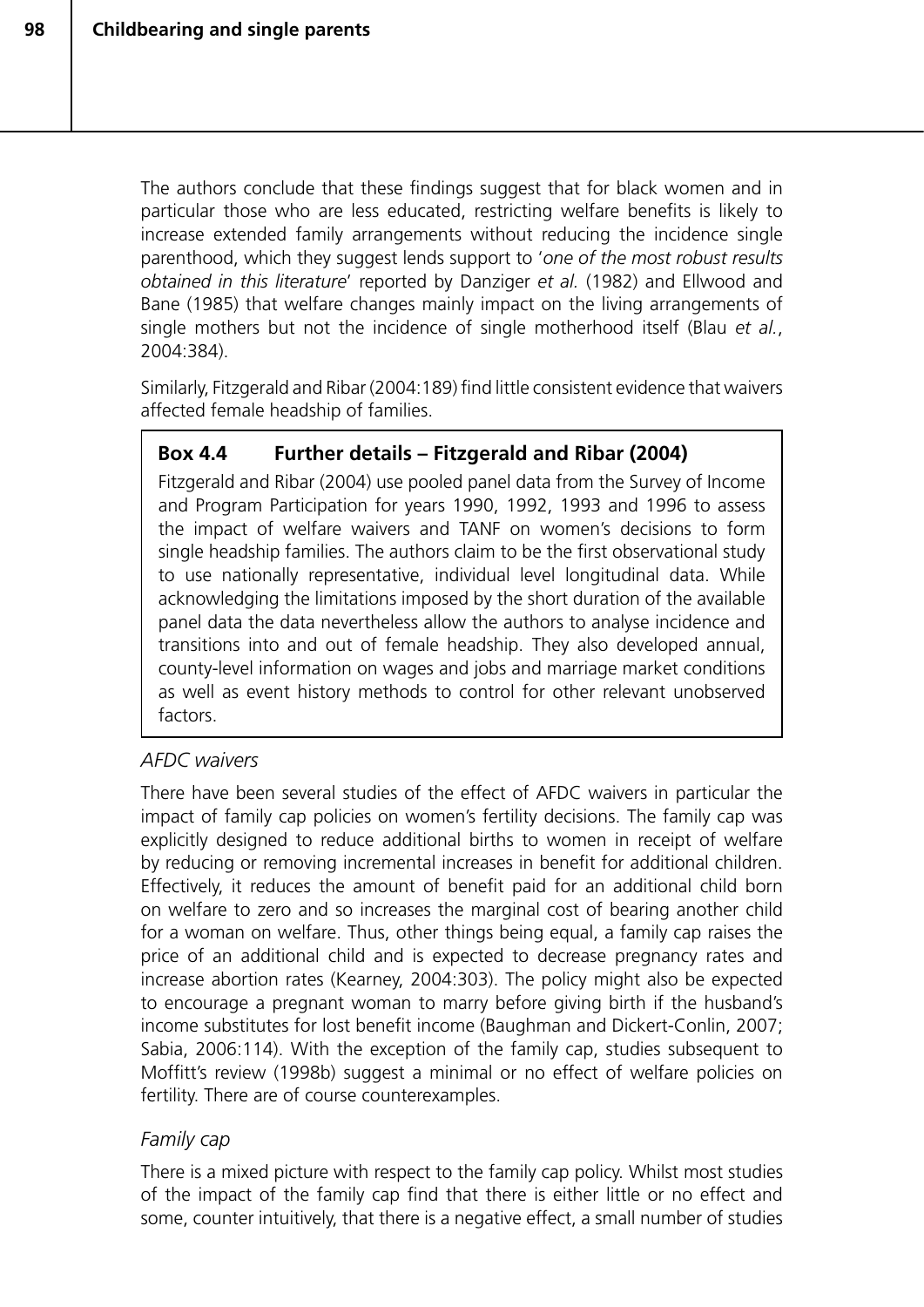**99**

report positive effects. However, methodological concerns have been raised with each of the studies that find positive effects, either by the authors themselves or by critics. Therefore the findings of these studies need to be treated with caution. The overall picture is that even the family cap has had little or no effect on fertility, although some authors have pointed out that it is likely to have had the effect of increasing poverty within families and levels of hardship for children (Kearney, 2004; Levin-Epstein, 2003 cited by Ryan *et al.*, 2006).

Examples of studies that find no effect of the family cap on childbearing include Joyce, *et al.* (2004), Dyer and Fairlie (2004), Kearney (2004), and Ryan *et al.*, (2006) and these are discussed ahead.

Joyce *et al.* (2004) analyse the effects of the family cap on birth and abortion rates (Joyce *et al.*, 2004:475 and 481). The authors argue that widening the analysis of the effects of welfare reform to include abortion as well as birth provides further important information on changes in women's reproductive behaviour associated with welfare reform. For example, as discussed ahead, Camasso *et al.* (2003) and Jagaqnnathan and Camasso (2003, cited by Joyce *et al.*, 2004:476) find in an experimental analysis of New Jersey's family cap that a fall in birth rates associated with the family cap was accompanied by an increase in abortion rates. Abortion rates are of interest because rates of unintended pregnancy and abortion are high amongst unmarried women (Joyce *et al.*, 2004:475; 476). Henshaw (1998) estimates that 75 per cent of all pregnancies to unmarried women and 75 per cent of all pregnancies to teens, are unintended (Henshaw, 2004, cited by Joyce *et al.*, 2004:476). Whilst an evaluation of Delaware's waiver programme, A Better Chance, found that 82 per cent of women in receipt of welfare that had a baby during the trial said that the pregnancy was unintended (Fein, 1999 cited by Joyce *et al.*, 2004:504). Joyce *et al.* (2004) suggest that the high prevalence of unintended pregnancies amongst women in lower socioeconomic statuses leads to the expectation that a substantial decline in births associated with the family cap should also be associated with an increase in abortion (Joyce *et al.*, 2004:475).

## **Box 4.5 Further details – Joyce** *et al.* **(2004)**

The authors claim that their analysis is distinct in that, whilst most previous analyses of the effect of welfare reform on fertility examined only births, theirs is the only econometric study that analyses both birth and abortion rates amongst women who are at risk of receiving public assistance (Joyce *et al.*, 2004:476). The study uses records from 24 states and a difference-indifference design. The study uses a within – state design to compare unmarried adult women who have 12 or less years of schooling with no previous live births with similar women who have one or more births. The authors suggest that while both groups of women have a high likelihood of being affected by welfare reform only the latter group should be affected by the family cap (Joyce *et al.*, 2004:477).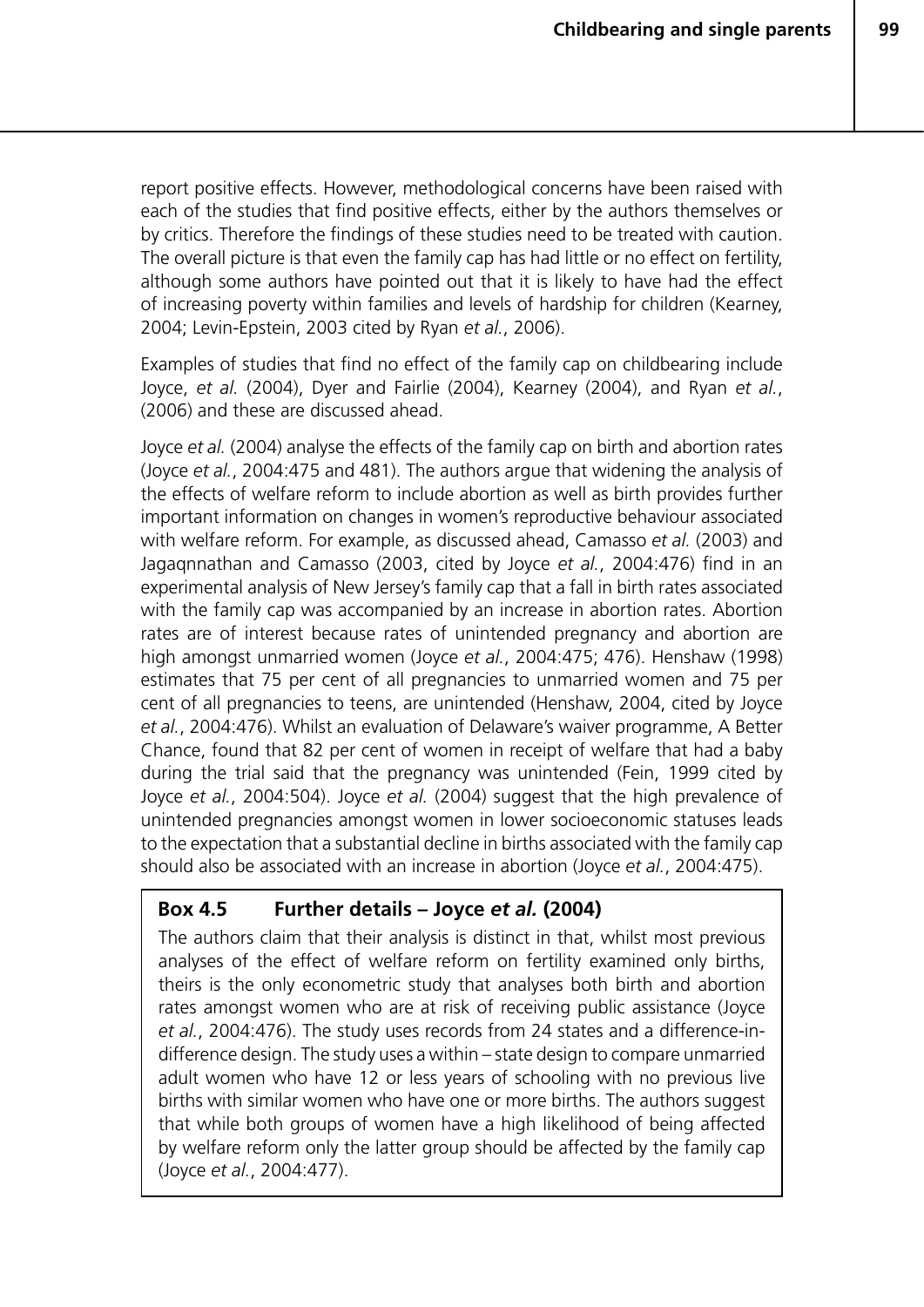## **Box 4.5 Continued**

The authors explain the need for a within-state comparison by reference to the limitations of multi-state studies of the family cap where controls for other aspects of welfare reform are included in the regressions or the study period is limited to pre-TANF years (Dyer and Fairlie, 2004; Hovarth, Rose and Peters, 2001). A potential limitation of these studies, the authors suggest, is that it is difficult to characterise and measure the differences in complex multi-dimensional welfare reform programmes that have been adopted by different states and which are enforced to varying degrees (Moffitt, 2003 cited by Joyce *et al.*, 2004:477).

Joyce *et al.* (2004) report that in states with family caps birth rates fell and abortion rates rose more amongst high risk women with at least one previous live birth compared to similar childless women, a finding which they suggest is consistent with the expected effect of the family cap. However, this parity-specific pattern of births and abortions also occurred in states that implemented welfare reforms without a family cap. Thus, the effects of welfare reform may have differed between mothers and childless women, but there is little evidence of an independent effect of the family cap (Joyce *et al.*, 2004:475). Joyce *et al.* (2004:504) conclude that '*there has been no major reproductive responses to the family cap*'.

Dyer and Fairlie (2004) compare changes in fertility across family cap and non-family cap states and find no consistent evidence of an association between the family cap and the probability of an additional birth while in receipt of welfare.

## **Box 4.6 Further details – Dyer and Fairlie (2004)**

Dyer and Fairlie (2004) use a national sample of mothers who ever received welfare drawn from CPS micro data between 1989 to 1999 to examine the impact of AFDC waiver family cap policies on the birth rate of single less educated women with 12 or less years of schooling and at least one child.

The study uses the first five states that were granted AFDC waivers to implement family caps as 'natural experiments'. They employ several techniques to increase the credibility of the experiment, specifically multiple comparison groups, controls of differential time trends, and difference-in-difference-indifferences estimators.

They develop the analysis by using married women with children and with 12 or less years of schooling as a within-State comparison group. Again they find no consistent association between the family cap and non marital fertility. However, in a separate analysis of New Jersey's family cap policy the authors report a two percentage point decline in the fertility rate (relative to a mean of six per cent) associated with the family cap, although this decline is statistically insignificant at conventional levels.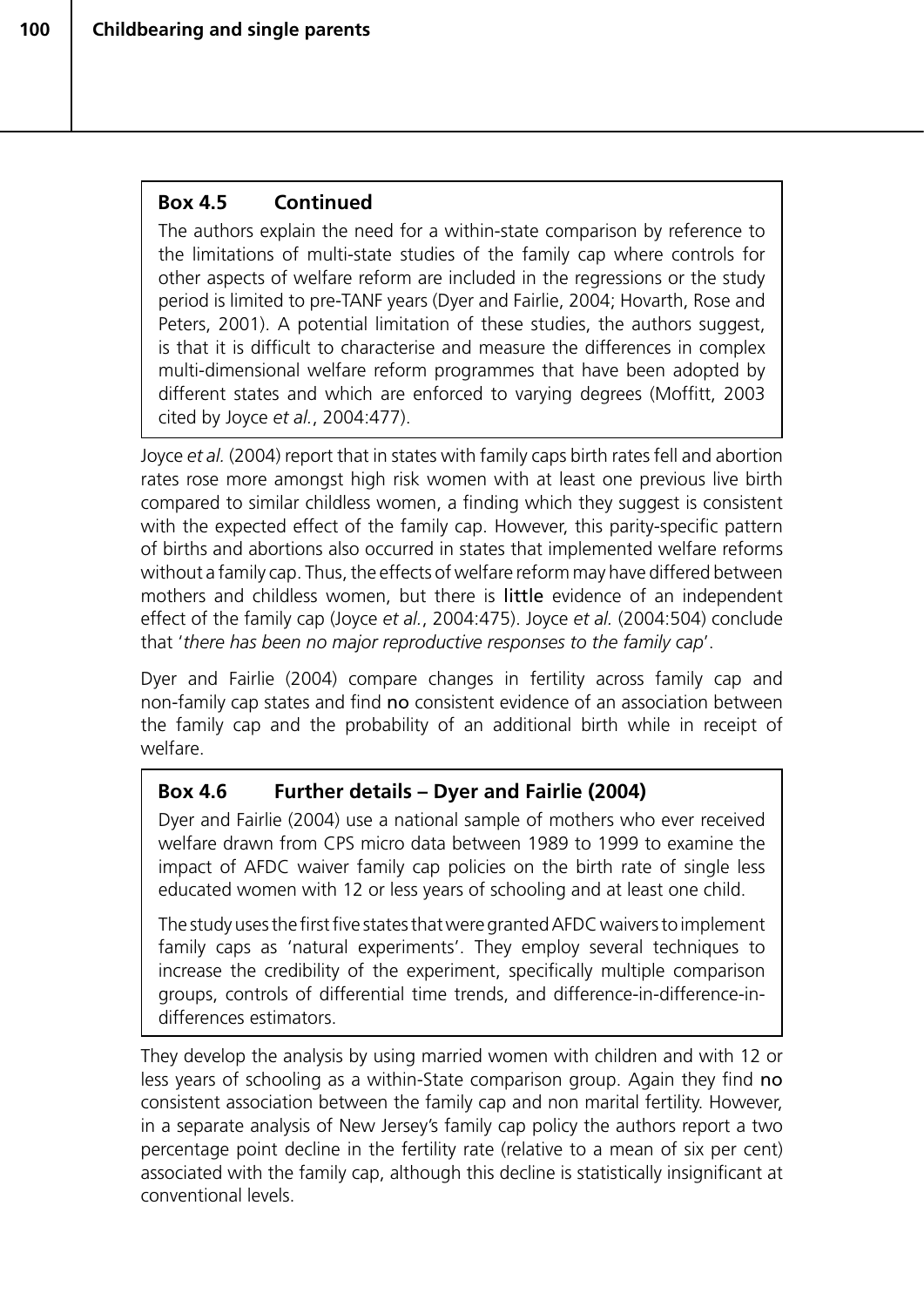The authors conclude that:

*'… our general lack of evidence of a negative effect of the family cap and other waivers on fertility do not support the hypotheses that family cap policies reduce the incidence of out-of-wedlock birth.'*

Dyer and Fairlie (2004: 441)

The authors suggest that effects of family cap policies may be limited for a number of reasons: because increments in benefit levels are much lower than the estimated costs of bringing up a child, many welfare spells are short, the importance of non-monetary factors, the unintended nature of some pregnancies and the partial offsetting of lost benefits by Food Stamps and Medicaid (Dyer and Fairlie, 2004).

Kearney (2004) also uses the variation across states in the timing of the implementation of the family cap to identify whether the denial of an increase in benefits for children leads to a reduction in births.

## **Box 4.7 Further details - Kearney (2004)**

Kearney (2004) claims to improve on previous cross-State studies in a number of ways through using Vital Statistics Natality Data compiled by the National Centre for Health Statistics (NCHS) which include all births in the US from 1989 to 1998. Kearney (2004) limits the sample to births to women age 15 to 34. She exploits the cross-state variation in the timing of policy implementation to compare the change in birth rates for a state that implements a family cap to those that do not while controlling for level differences in birth rates across states and years as well as differences in linear birth trends across states (Kearney, 2004:296). This allows the analysis to control for the effects of time and state fixed effects and observe whether results extend across race and age groups (Kearney, 2004:300).

However, Kearney points out that her analysis contains only limited post-family cap data as most states that introduced a cap did so in 1995-6 and at the time of her study vital statistics for births was only available until 1998. Kearney points out that it is possible that the effects of the family cap may take longer to show so further research is needed to investigate longer term effects (Kearney, 2004:318).

Kearney finds no evidence that family cap policies led to a reduction in births to women aged 15 – 34. She also finds no evidence of large declines in higher order births amongst groups with relatively high welfare participation rates. Kearney (2004) suggests that family cap policies are at best ineffective and at worst misguided as fewer state resources are being provided per child.

Contrary to expectations Kearney found counter-intuitive evidence that welfare reform had a small positive association with increased fertility about one year after the family cap was introduced for unmarried women with low education. This finding was also supported by Joyce *et al.* (2004; cited in Ryan *et al.*, 2006:107).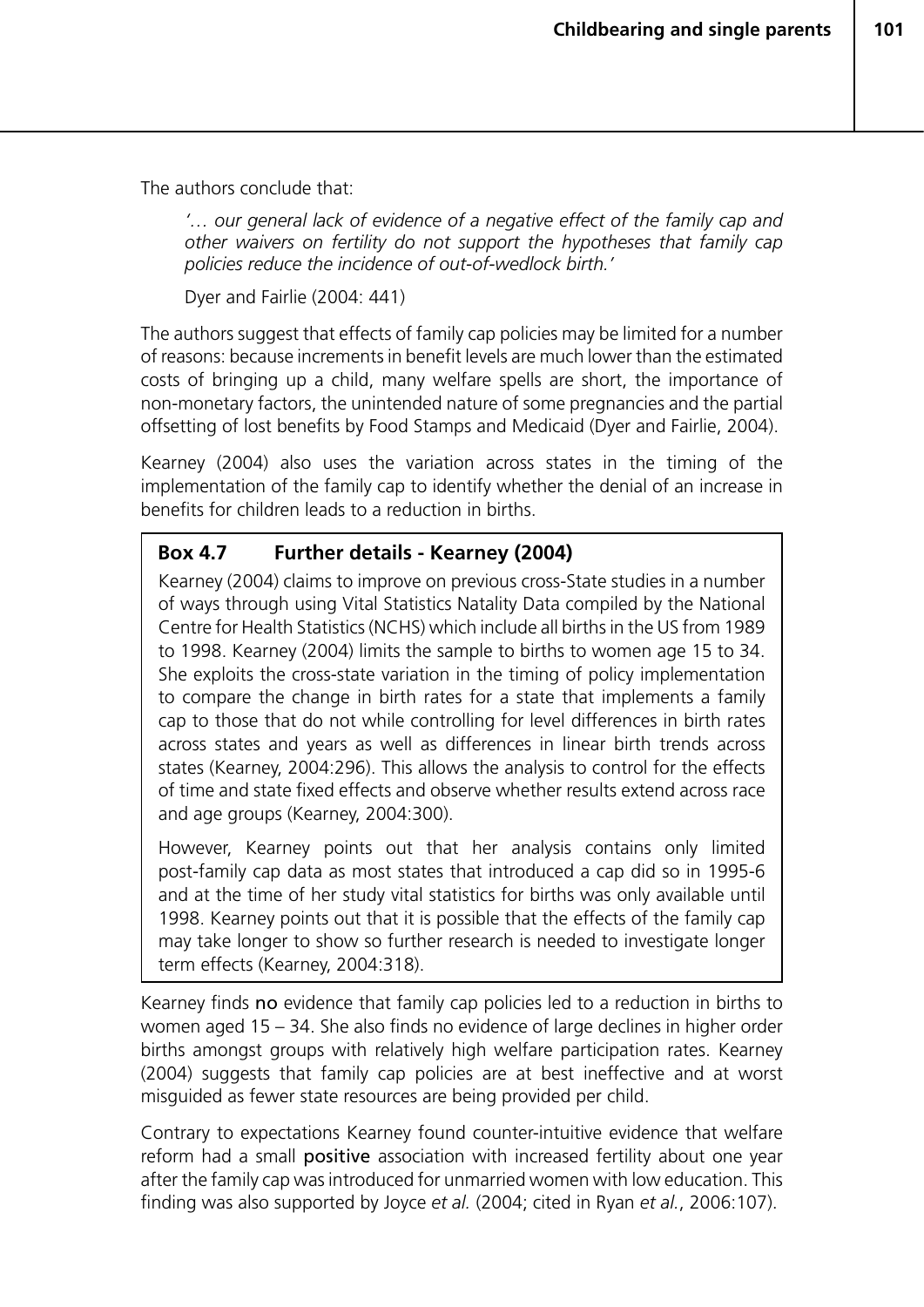Further evidence that welfare receipt has minimal effect on fertility is provided by Ryan *et al.* (2006). Using discrete time event history analyses of data drawn from the PSID, they examine the association between the risk of a non marital subsequent birth and State level welfare waiver policies implemented under AFDC. The authors point out that while many studies have treated welfare policies as a group, their aim is to assess the effect of each state policy – family cap, time limits, work exemptions, job sanctions, earnings disregards, work requirements separately in order to determine which, if any, were effective in reducing subsequent non marital childbirth as '… *grouping all waivers together may obscure the true influence of specific policies.*' (Ryan *et al.*, 2006:104).

## **Box 4.8 Further details – Ryan** *et al.* **(2006)**

Ryan *et al.* (2006) conduct discrete time event history analyses of data drawn from the PSID. PSID is a nationally representative longitudinal survey of US residents and their families (Ryan, 2006:109). The authors point out that PSID is the only data set that can provide the necessary longitudinal information on public assistance receipt, childbearing behaviours, relationship transitions, and individual characteristics. Ryan *et al.* (2006) combined the Marriage History and the Childbirth and Adoption History files with the main Family and Individual files to build complete marriage and childbearing histories for each female respondent (Ryan *et al.*, 2006:109). The data also provide state of residence annually allowing the authors to include state-level economic variables in the analysis (Ryan *et al.*, 2006:109).

The authors argue that a key strength of their research is the use of national level data on fertility behaviours of those who could be expected to be most affected by the changes – unmarried mothers who have received welfare benefits. They argue that conceptually this is an improvement over those studies that use only aggregate state data or single state specific data or those that use national data but do not identify the same high risk population (Ryan *et al.*, 2006:109). The only time invariant variable the authors used was race/ethnicity (non-Hispanic whites vs. Hispanics and non-Hispanic blacks) (Ryan *et al.*, 2006:110).

The research finds that:

*'… although reducing the number of non-martial births is a key goal of welfare reform, state established welfare waiver policies do not operate as intended – they did not have any influence on women's childbearing behaviours in the sample, net of women's individual characteristics and state economic environments. Even the family cap policy, which was designed for the sole purpose of reducing additional births, had no significant association with non marital subsequent childbearing.'*

Ryan *et al.* (2006:103)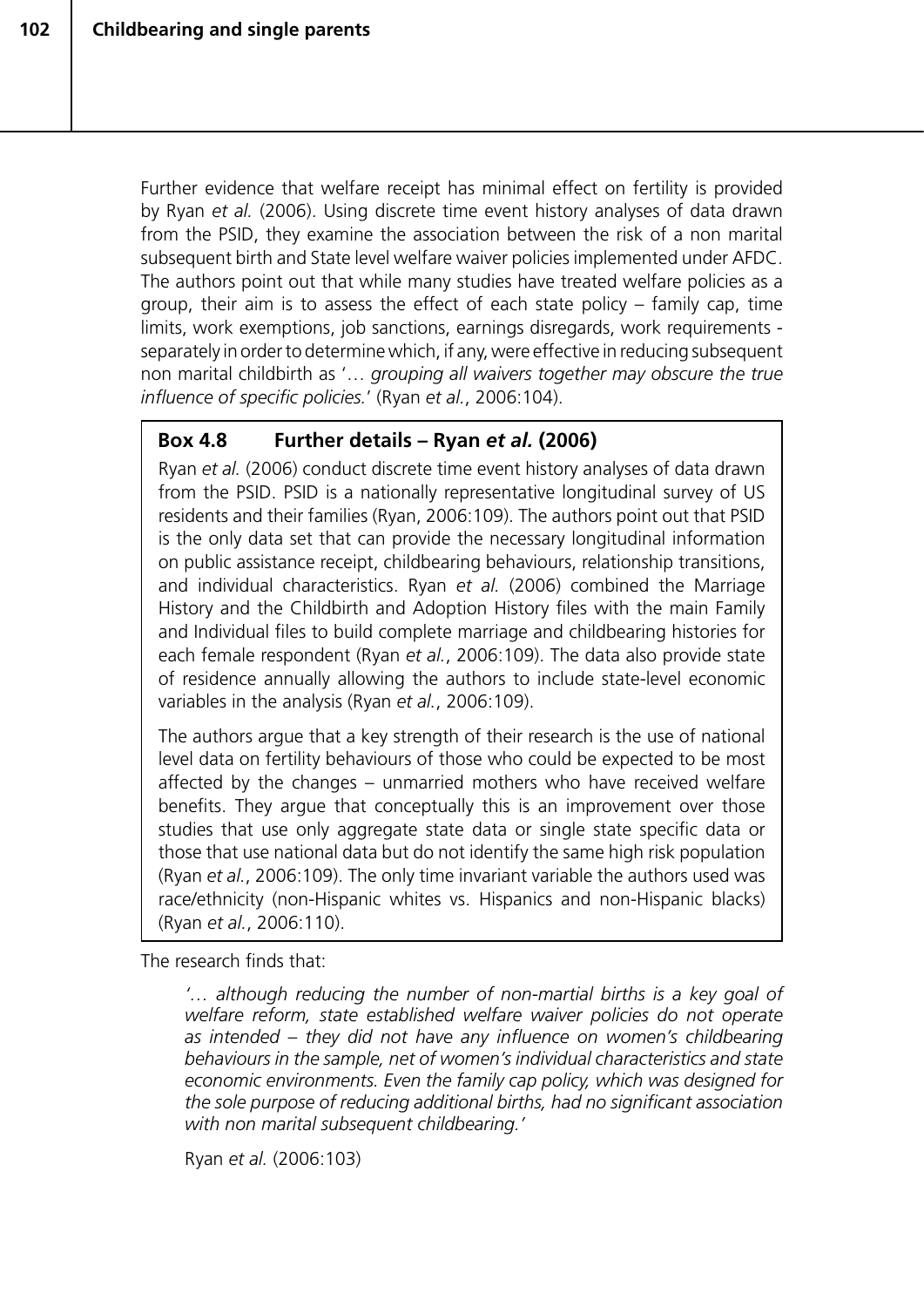Instead, Ryan *et al.* (2006:114) found counter-intuitive effects – the family cap was marginally associated with greater odds of a non marital subsequent birth. The authors tested multiple model specifications to see if the counter-intuitive findings were robust and found that in all models this effect persisted (Ryan *et al.*, 2006:119). The authors report that these findings are similar to other national level studies that found counter-intuitive effects of family cap policies for at least some populations (see discussion of Joyce *et al.* (2003) and Kearney (2004) previously), but do not match state-level analysis by Horvath-Rose and Peters (2001) (see ahead) that showed a negative association between family cap and non-marital births at the state level (Ryan *et al.*, 2006:119). However, they are consistent with Blank's (2002, cited by Ryan *et al.*, 2006:120) conclusion that most studies find either minimal effects or none at all and with Levin–Epstein's assertion that '*the available research offers no compelling evidence that (family cap policies) have achieved the objective of reducing fertility.*' (Levin-Epstein, 2003:1 cited by Ryan *et al.*, 2006:120). Ryan *et al.* (2006:120) argue that their research suggests:

*'… that personal characteristics, not public policies, are stronger determinants of women's childbearing decisions. Unmarried mothers who were younger, or who were black or Hispanic, were more likely to have subsequent births than were older, non-Hispanic white unmarried women.'*

In addition, women living with cohabiting partners were more likely than never married non-cohabiting partners to have a second or higher order birth (Ryan *et al.*, 2006:120).

The research also suggests parity toward two children (Ryan *et al.*, 2006:120). Women who had one child were more likely to have had a non-marital subsequent birth than women with two children, whilst those with three or more children were less likely to have another child. This, the authors suggest, reflects US society's two child norm:

*'Given the tendency of many women to want at least two children, there may be very little hope that legislation aimed at limiting fertility can have a measurable impact for women with fewer than two children.'*

Ryan *et al.* (2006, 120)

The authors conclude that:

*'Overall, this paper contributes to an expanding body of research that shows minimal effect of welfare waivers on fertility.'*

Ryan *et al.* (2006)

Indeed:

*'The family cap may instead increase family hardship by limiting the amount of money families receive as their family size grows and ultimately adversely affect the well-being of children. In response some states have reversed their decisions to implement family cap policies and are eliminating them.'* 

Levin-Epstein (2003, cited by Ryan *et al.*, 2006:121)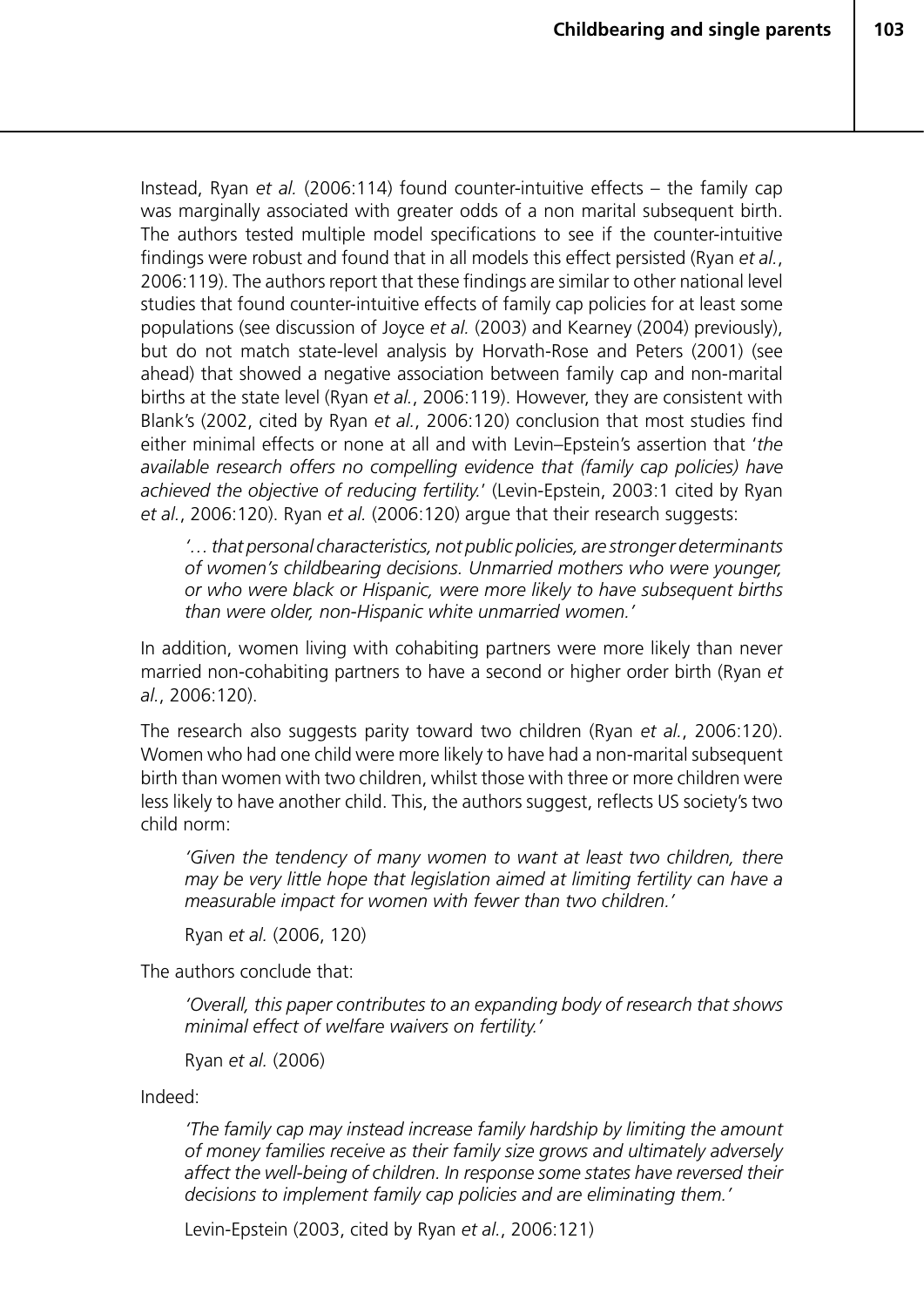However, other studies such as Camasso (2004), Camasso *et al.* (1998; 2003), Hovath-Rose and Peters (2001), Sabia (2006), and Horvath-Rose, Peters and Sabia (2008) all find statistically significant associations between the family cap and fertility; whilst Lopoo and DeLeire (2006) find statistically significant effects of the minor parent provisions on 15 to 17 year olds. These studies are outlined ahead.

As part of AFDC waiver agreement with the Federal Government New Jersey undertook an experimental evaluation of the family cap component of the New Jersey Family Development Program. Implemented in 1992, the Family Development Program was the first to impose a cap on benefits for women who had a child while on welfare. Camasso's (2004) evaluation of New Jersey uses the sequential phasing of specific reform components by county as a natural experiment to isolate the relative effects of a family cap policy and enhanced JOBS programme on the fertility of 2,100 women on welfare who were randomly assigned to treatment and control groups. Data were collected from 1992 to 1997 (Camasso *et al.*, 2004).

## **Box 4.9 Further details – Camasso (2004)**

Camasso (2004) uses the experimental design and the phased introduction of components at county level to create a multiple treatment to unbundle the effect of the family cap from that of the enhanced JOBS programme which he hypothesised also affected the fertility of recipients.

However, several concerns have been raised about Camasso's analytical approach. For example, Kearney (2004) questions whether the results of the New Jersey experiments apply to other contexts and suggests that there is evidence that the experimental design was contaminated (Kearney, 2004). Kearney (2004) cites Loury (2000) who claims that many members of the treatment and control groups did not know which policy applied to them; more than one-quarter of case workers in the New Jersey experiment admitted that they used their discretion when allocating participants to the treatment and control groups. In addition, the response rates to the surveys were low and that respondents were not representative of the larger AFDC caseload (Loury, 2000, cited by Kearney, 2004:301).

Camasso (2004) found that the family cap significantly lowered births and increased abortions and use of contraception for short-term welfare recipients. However, he found that the family cap did not have any effect on longer term recipients; although the enhanced JOBS programme reduced fertility, independent of the family cap, amongst longer term welfare recipients (Camasso, 2004:462).

Camasso (2004) suggests that his finding of differential impact of the family cap on new and ongoing welfare recipients may be expected from general demographic theory. More recent recipients tended to enter the programmes with more education and fewer children than ongoing recipients, which after controlling for age are indicative of lower fertility (Mellor, 1998, cited by Camasso, 2004).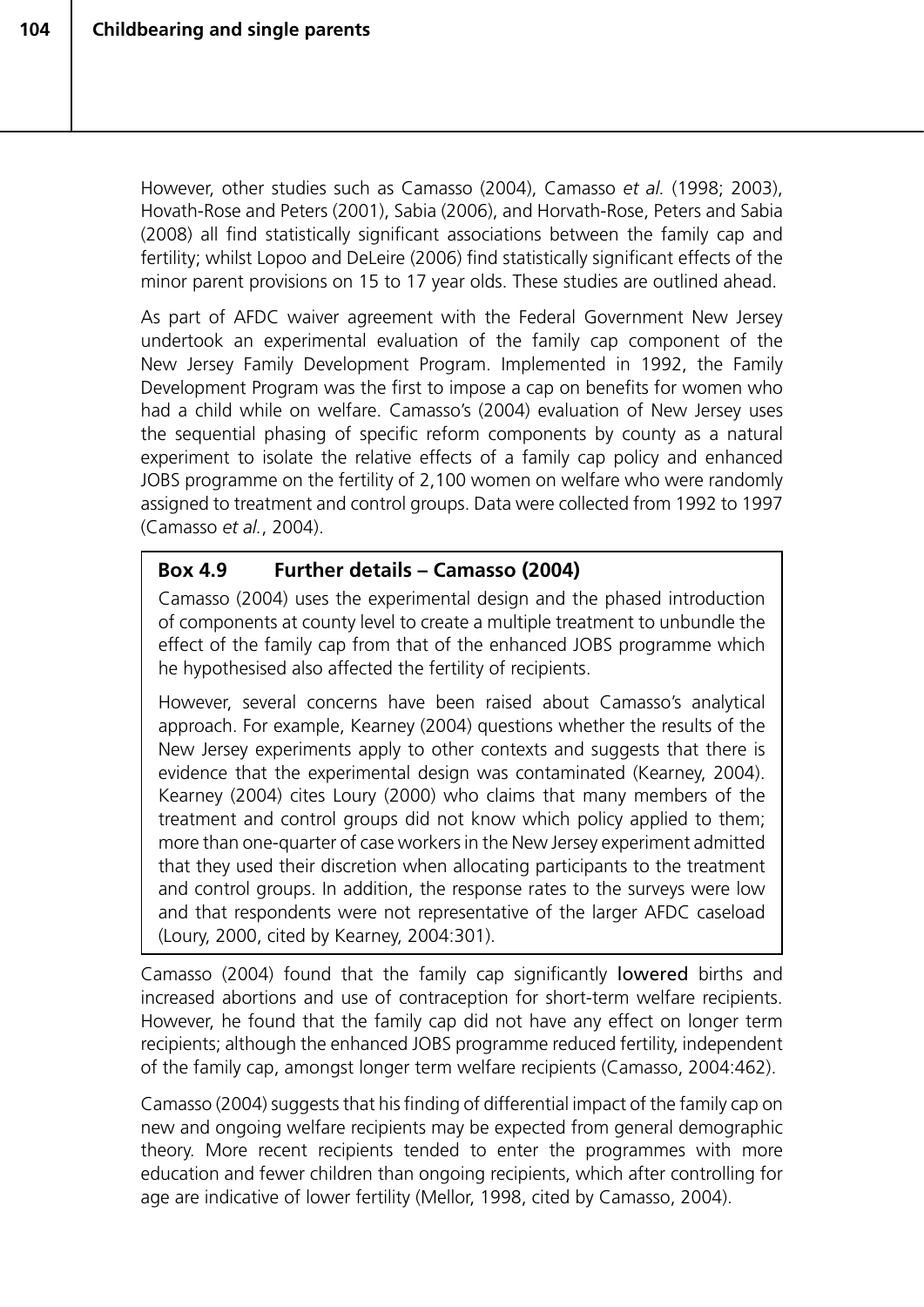However, there are doubts about Camasso's methodology. Ryan *et al.* (2006) cite Fein *et al.* (2002), Loury (2000) and Rossi's (2001) concerns about numerous aspects of the study's approach, including the sample size, representativeness and attrition, the process of random assignment, short follow-up periods and that similar services and information were being provided to the treatment and control groups, all of which they suggest cast doubt on the study's conclusions, see Box 4.9.

Three studies by combinations of Horvath-Rose, Peters and Sabia, who use aggregate vital statistics birth data, find that the family cap has an effect on non-marital births. Horvath-Rose and Peters (2000) analyse the effect of the family cap on state level non-marital birth ratios (defined as the proportion of non-marital births to total births that occur to unmarried women) between 1984 and 1996. The study concludes that the family cap decreases non-marital fertility for all race and age groups. They find that the family cap is associated with a nine per cent decline in non-marital birth ratios among teens and a 12 per cent decline among adults in models that control for both unobserved state and year variables. However, the study's methodology has been questioned, see Box 4.10.

## **Box 4.10 Further details – Horvath-Rose and Peters (2000)**

In their analysis Horvath-Rose and Peters (2000) control for state and year fixed effects, high school completion rate by adults aged 18-24, proportion of state population living in urban areas, proportion of State population that are fundamentalist adherents and indicator variables for waivers for minor parent provision, time limits, work requirements, AFDC-UP, child support, expanded time disregard, asset limit, school attendance and performance requirement, and parental consent requirement for an abortion, and requirement for sex education in schools.

However, Joyce *et al.* (2004) point out that 20 of the 23 states that implemented the family cap did so in 1995 or later. Thus Horvath-Rose and Peters had few post cap observations in their sample (Joyce *et al.*, 2004:478). Kearney (2004) also questions the study's methodology. She suggests that the analysis confounds the marriage and fertility responses to the family cap, fails to account for the changes in the reporting of marital status in vital statistics data that occurred during the study period and presents implausible findings, specifically that there are such large effects for the entire population of women aged 20-49 most of whom are unlikely to ever receive welfare (Kearney, 2004:301-302). Joyce *et al.* (2004:478) also point out that some of the other results of the study are counter-intuitive which they suggest '*raises questions about the robustness of the specification*.' For example, Joyce *et al.* (2004:478) find it strange that the minor parent provisions (see discussion ahead) are associated with a large increase in the non-marital birth ratios amongst adults while AFDC-UP programmes are associated with lower non-marital birth ratios amongst teenagers but not adults.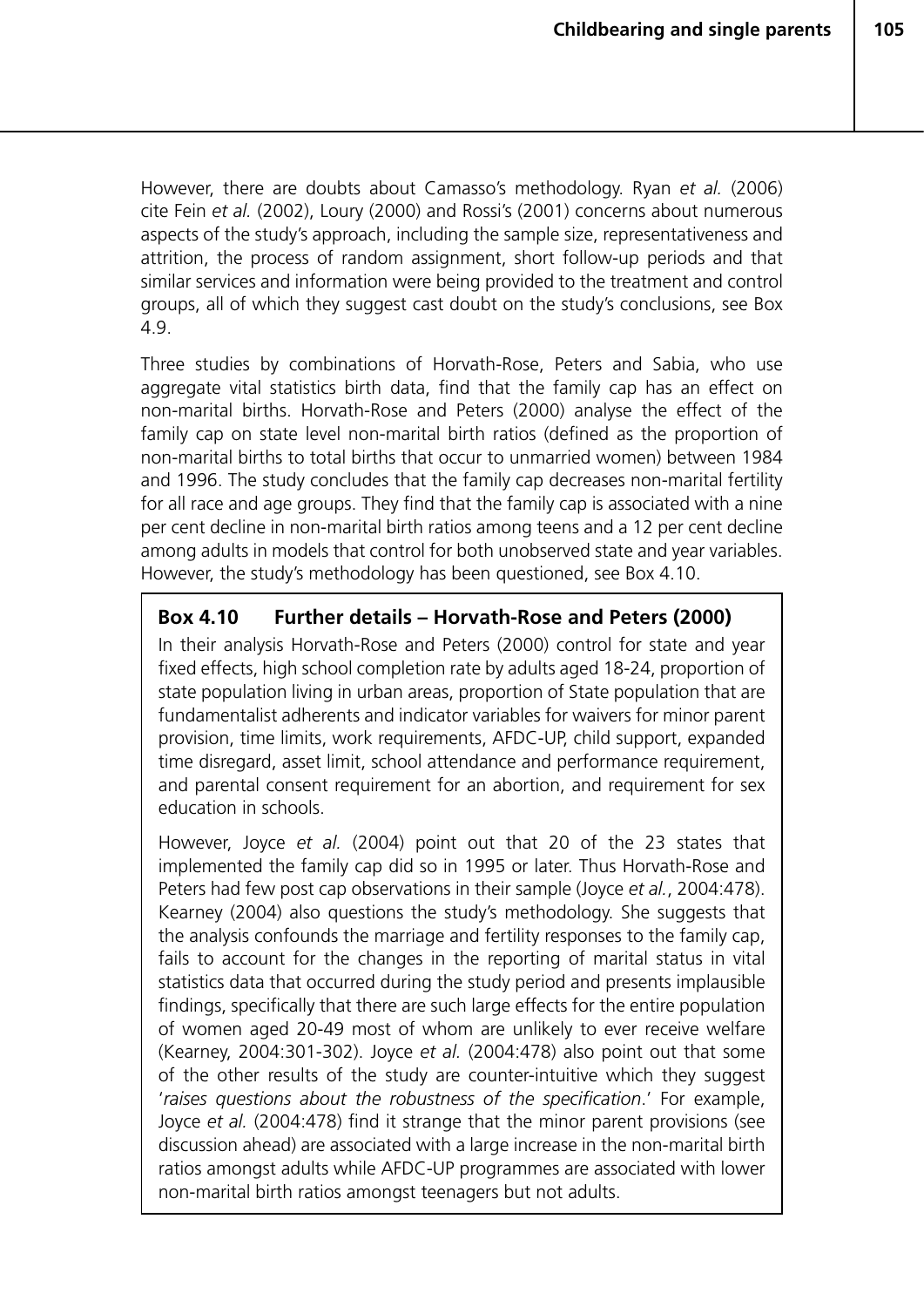Sabia (2006) uses aggregate data from 1984 to 1998 to estimate the association between family cap policies and non-marital birth, pregnancy and abortion rates. Sabia finds '*robust evidence*' even after controlling for a wide set of policy variables, socio-economic characteristics and time-invariant State level unobserved heterogeneity that the family cap is associated with a reduction in non-marital birth rates particularly amongst one sub group - black women (Sabia, 2006:112- 113).

Sabia (2006:112-113) also finds that the reduction in non-marital birth rates particularly amongst black women were driven by a reduction in non-marital pregnancies rather than an increase in abortion or marriage rates. Sabia (2006:129) concludes that his finding suggest that '*black unmarried women are responding*  to the family cap by having less sex or increasing the level of contraceptive care *taken during intercourse.*' This finding is not consistent with Camasso *et al.* (1998) and Jagaqnnathan and Camasso (2003). Both analyses suggest that pregnancies and births amongst women who were in receipt of welfare declined after the family cap was introduced and abortions increased (Kearney, 2004:). However, Sabia (2006:128) points out that Camasso *et al.* (1998) only looked at the family cap in New Jersey, while other methodological concerns about Camasso's findings have been discussed in Box 4.9, previously.

Sabia (2006) finds that the reduction in the non-marital birth rate of black women associated with the family cap is driven by a 2.7 per cent decline in the non-marital pregnancy rate amongst black women '*… which is consistent with the hypothesis that that higher direct economic costs and higher indirect stigma costs induce unmarried black women to curb their childbearing by avoiding pregnancy.*' (Sabia, 2006:129). The author suggests that there is evidence that stigmatising illegitimacy may effect black women more than white women due to white people holding racial stereotypes judging unmarried black women more harshly, particularly with regard to welfare receipt. He cites studies which show that media coverage of welfare use a disproportionate share of blacks in reports on poverty whilst white people who '*harbour racial resentment*' respond less generously to welfare policies targeted at supporting black people. As noted above these findings differ from the studies reviewed by Moffitt (1998) which found that welfare had a greater effect on white women. Baughman and Dickert–Conlin suggest that one of the consistent findings of these studies - that welfare seems to have a larger effect on fertility for white women than black women has '*never been explained well in the literature*' (Baughman and Dickert–Conlin, 2007: no page numbers).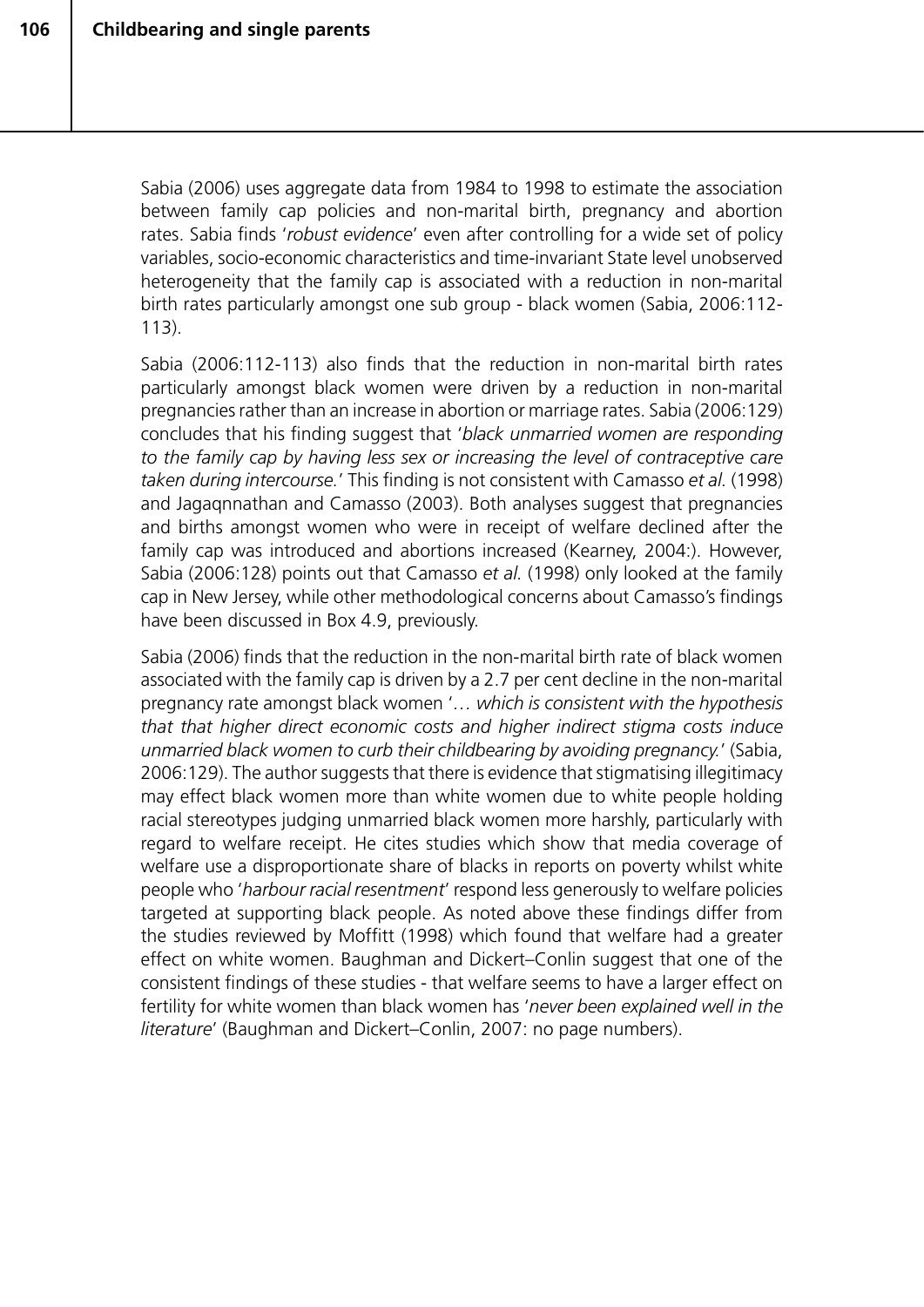Sabia caveats his findings with reference to unobserved state specific time varying characteristics associated with the implementation of the family cap and the reduction in non-marital childbearing that are not caused by the policy. Under these circumstances '*the observed impact may be upwardly biased.*' (Sabia, 2006:128). This concern is particularly acute because of the use of aggregate data in the analysis:

*'If time-varying, unobserved, state-specific anti-illegitimacy sentiment is correlated with the implementation of the family cap, then the policy impact ... may, in part, reflect spurious correlation. Similarly, if there are unobserved policy changes that are correlated with the implementation of the family cap, then the observed policy impacts may be overstated.'*

Sabia (2006:128)

Horvath-Rose, Peters and Sabia (2008) also use aggregate state level panel data from 1984 to 1999 to examine the extent to which state welfare reforms had lowered age and race-specific non-marital fertility. The authors also look at other policy initiatives: time limits; AFDC-UP (welfare eligibility for two parent families); sanctions for non-compliance with child support; expanded income disregards and asset limits; the minor parent provision that requires minor parents to live with their own parents or guardians; and school attendance and performance requirements. The last two are only included in the teen analysis (Horvath-Rose *et al.*, 2008:129).

## **Box 4.11 Further details – Horvath-Rose** *et al.* **(2008)**

The analysis is by age and race. Age is broken down into teen women (15-19) and post-teen women (20-49), whilst race is broken down into two groups: white women (including white Hispanic) and black women (including black Hispanic women) (Horvath-Rose *et al.*, 2008:127).

The authors claim to improve on previous research by correcting the models for bias in the panel data (Horvath-Rose *et al.*, 2008:120-121). The models include controls for unobserved variables.

The authors use two measures of non-marital fertility: the non-marital birth ratio, defined as the proportion of non-marital births to total births that occur to unmarried women, and the non-marital birth rate, defined as the proportion of all women in the population with a non-marital birth (Horvath-Rose *et al.*, 2008:124). However, the authors point to the weakness of using the nonmarital birth ratio as a dependent variable because an increase in marital births with no change in nonmarital births would result in a decrease in the nonmarital birth ratio. It is also important to note that changes in the non-marital birth rate could be caused by marriage as well as birth decisions (Horvath-Rose *et al.*, 2008:123).

The authors also point out the limitations of using aggregate data to estimate the impact of family cap on non-marital births as those data include women who are not in receipt of welfare.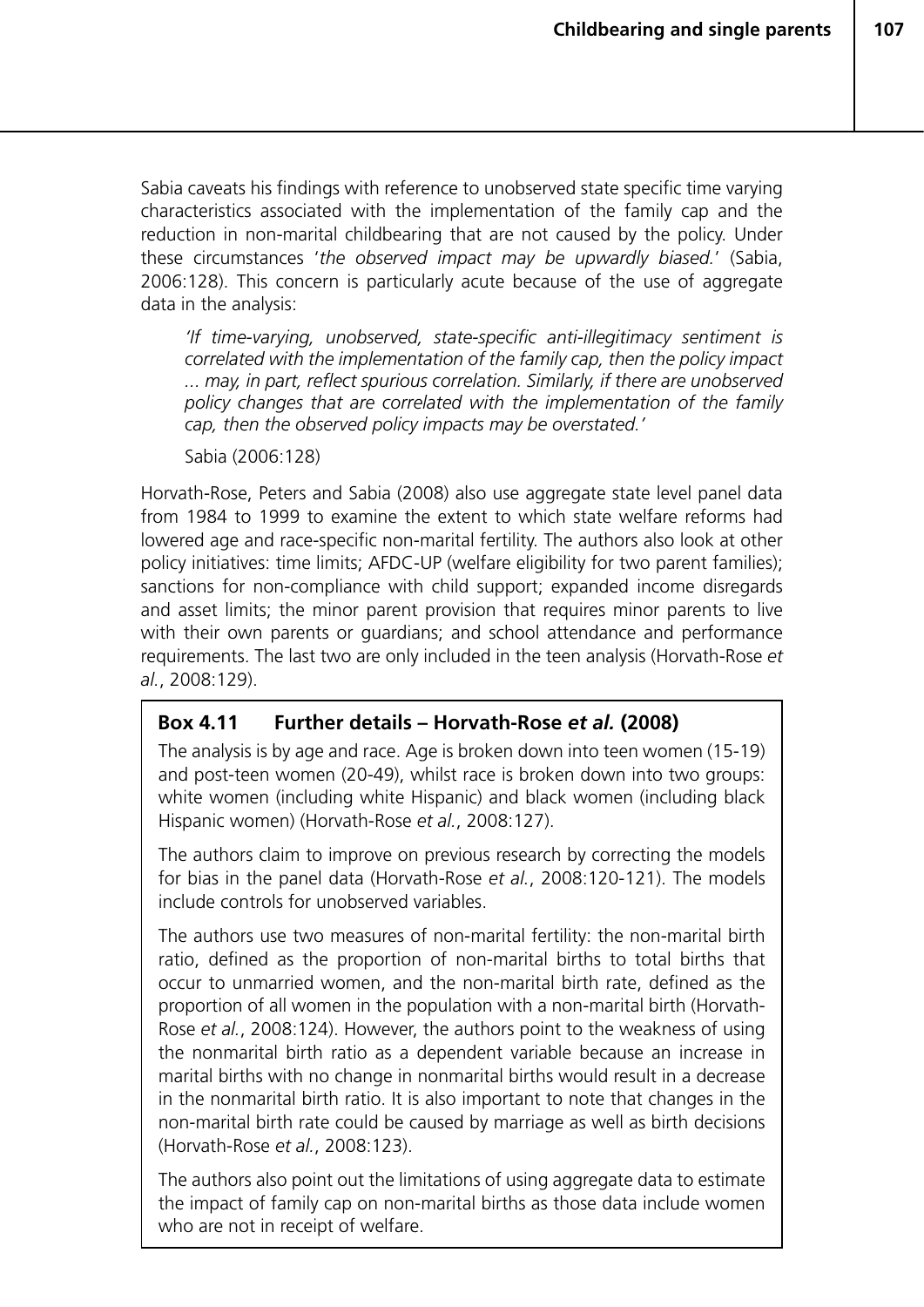With the exception of the family cap, Horvath-Rose *et al.* (2008:131) do not find that any of the policies examined have significant effects on non-marital childbearing. The authors do find evidence that the family cap is associated with a decline in non-marital birth ratios for both age and race groups. The family cap is associated with a decline in non marital birth ratio of 5.3 per cent for white teens and 1.6 per cent for black teens. For the post teen groups the family cap is associated with a decline of 3.9 per cent for white women and 6.9 per cent for black women. For their second measure of non-marital births – birth rates – the family cap is associated with a decline of non-marital birth rates among black post-teens. The family cap is also associated with a reduction in non-marital birth rates for black teens and white post-teens but these findings are insignificant (Horvath-Rose *et al.*, 2008:130).

The authors suggest that one explanation for the stronger results for non-marital birth ratios than for birth rates could be that the family cap may be positively associated with marital births which if true would suggest that the family cap may encourage unmarried women to marry prior to the birth of the child.

However, the authors suggest that the size of the association between the family cap and marital birth rates – 1.3 per cent for white post-teens to 15.8 per cent for black teens (Horvath-Rose *et al.*, 2008:132) – suggests that this explanation is incomplete and that there are unobserved characteristics associated with both higher non-marital birth rates and the implementation of the family cap (Horvath-Rose *et al.*, 2008:131).

Nonetheless, the magnitude of the effect of the family cap is small, and the authors suggest that:

*'… changes in variables such as social stigma, expectations and unmeasured aspects of socioeconomic variables appear to play a larger role than changes in welfare policy.'* 

Horvath-Rose *et al.* (2008:134)

## *Social experiments*

Maynard *et al.* (1998:153-155) review eight social experiments seeking to reduce the fertility of teenage parents on benefits or at risk of claiming benefits. The projects were: Job Corps, Job Start, New Chance, Project Redirection, Ohio Learnfare, Teenage Parent Welfare Demonstration, Teenage Parent Health Care program and the Elmira Nurse Home Visiting program. The results of the evaluations were mixed and show that the impacts of programmes on abortion rates can mitigate against any effects on pregnancy rates. Only two projects, Teen Parent Health Care and Elmira Nurse Home Visiting, which were both health-focused and targeted on first-time teen parents, significantly reduced the repeat pregnancy rates by 57 per cent and 43 per cent, respectively.50 Another two, Job Start (an employment and training program) and New Chance (an education and training program), had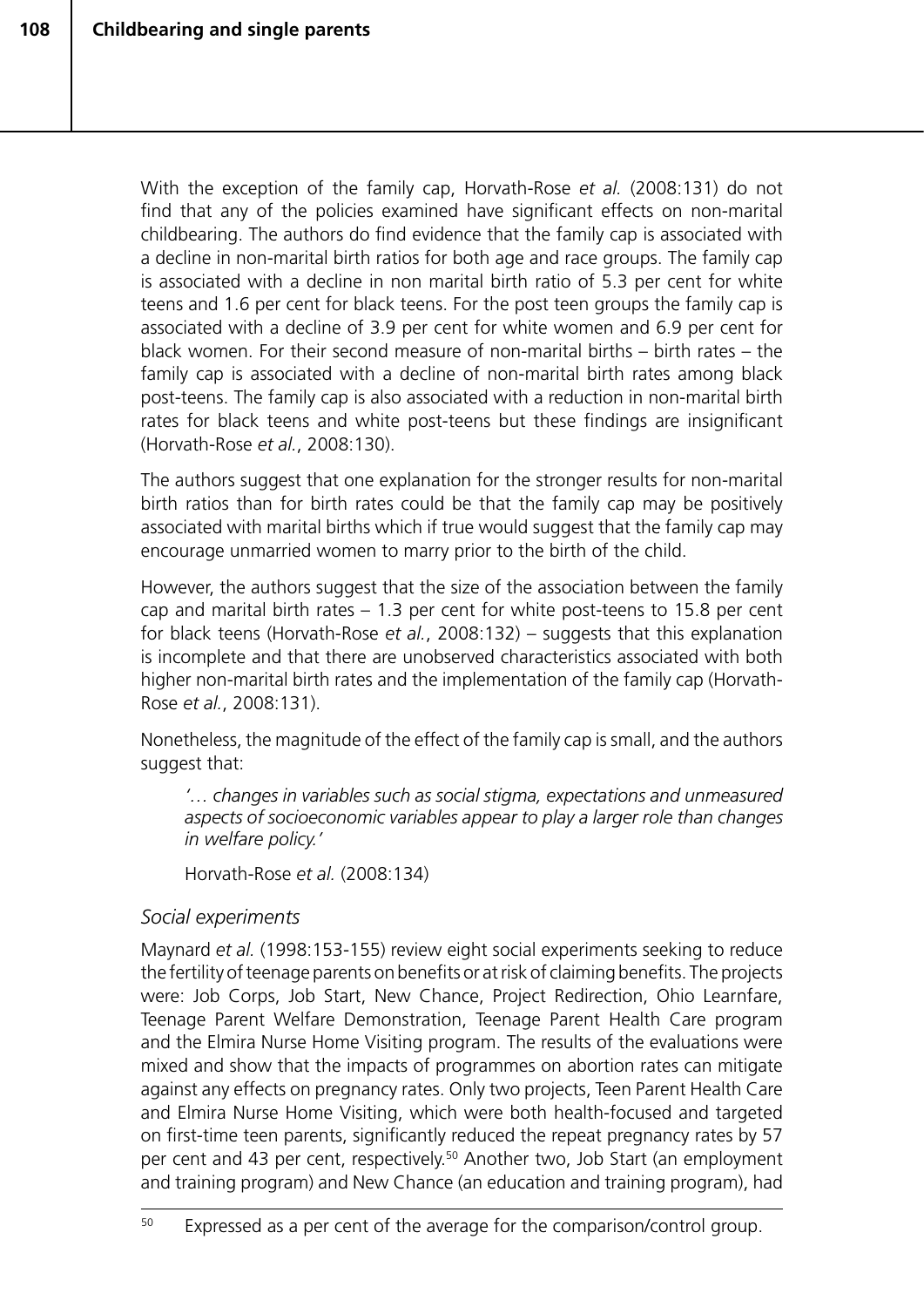significant *increases* in repeat pregnancy rates of 13 per cent and eight per cent, respectively. Maynard *et al.* (1998:155) suggest that possible explanations for this are:

- The programmes provided opportunities for the women to meet men.
- The programmes promoted the women's self-esteem and ability to live independently but did not alter their contraceptive practices.

For the New Chance programme there was also a significant increase in the abortion rate (34 per cent) which offset the increase in pregnancies so that the overall increase in the birth rate (eight per cent) was statistically insignificant.

For Project Redirection and Teenage Parent Welfare Demonstration projects, falls in the abortion rate amongst participants were sufficient for the birth rates to increase significantly (by 20 per cent and seven per cent, respectively), notwithstanding that the increases in the repeat pregnancy rate were insignificant.

Maynard *et al.* (1998:156) notes that the US literature suggests that AFDC single mothers show little interest in marrying the fathers of their children, or even of pursing child support. The former could occur because the men were '… *not reliable sources of economic and emotional support; welfare can at least be relied upon for economic support.*' (Maynard *et al.* (1998:156). The latter may reflect the absence of any financial gain from doing so.

## *Welfare reform, single mothers and living arrangements*

There is also a US literature on welfare reform and single mothers and living arrangements. The regression analysis by Schoeni and Blank (2000), which utilised data on all women aged 16-54 years from the CPS for 1977 to 1999 to investigate the impacts of AFDC waivers 1992 to 1996 and of TANF, and described in Section 2.2.3 shows that the AFDC waivers significantly decreased rates female headship by 1.7 percentage points for those with less than 12 years of schooling (Schoeni and Blank, 2000:17 and 31).<sup>51</sup> The AFDC waivers had no statistically significant impacts on female headship for women with more years of education. The authors claim this finding is what would be expected, that is, women with less education (high school dropouts) were more likely to be affected by welfare programmes.

However, their difference-in-difference model to estimate the impact of TANF on female headship rates (see Section 2.2.3), shows that for women with less education female headship rates fell compared to those with more schooling. For women with less than 12 years schooling compared to women with more than 12 years education female headship rates fell by two percentage points following the introduction of TANF (Schoeni and Blank, 2000:23 and 33). Similarly, or women with less than 12 years schooling compared to women with 12 years education female headship rates fell by 2.1 percentage points. (Both findings are statistically significant at the ten per cent level.)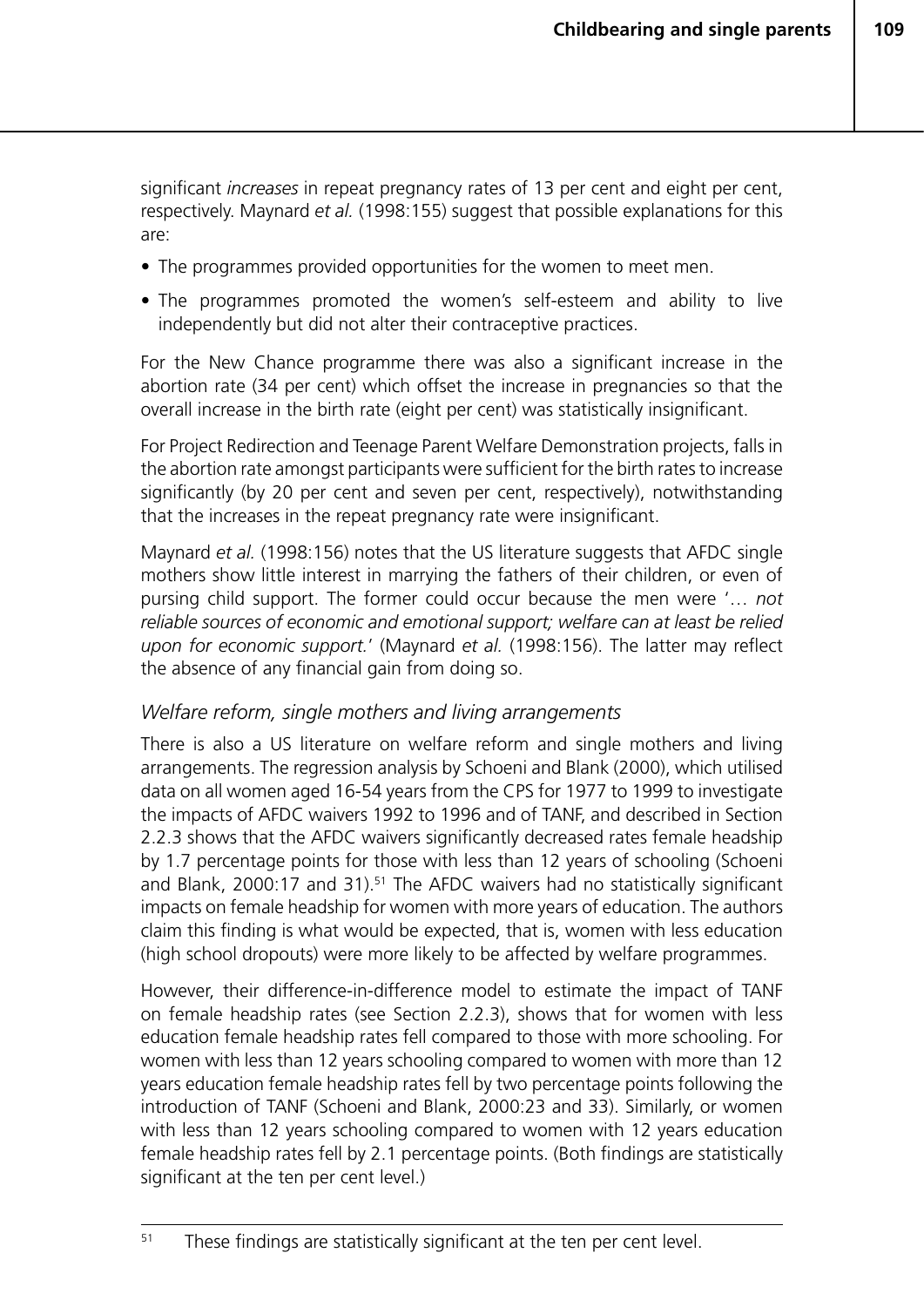There are a few studies that consider the impact of welfare reform on children's living arrangements. AFDC waivers and TANF can be expected to '… *decrease the probability that a child lives with an unmarried parent and increase the probability that a child lives with a married parent.*' (Bitler *et al.*, 2006:5). However, a possible outcome of welfare reform is that children leave the parental home and live with others if, say, reform leads to a reduction in household income and (financial) stress.

Bitler *et al.* (2006) utilise CPS data for 1989 to 2000 and consider whether the introduction of AFDC waivers in states lead to children to live with an unmarried parent, with a married parent or with neither parent. Separate analyses were conduced for black, Hispanic and white children (aged under 16). The authors find that state waivers were associated with (Bitler *et al.*, 2006:13-20):

• A fall in the likelihood that children will live with an unmarried parent.

This effect is concentrated amongst Black (-15 per cent) and Hispanic children (-14 per cent) and is insignificant for white children.

• An increase in the likelihood that they will live with a married parent.

This effect is concentrated amongst Hispanic children (20 per cent). The evidence for white children is mixed and the effect is not statistically significant for black children.

• An increase in the likelihood that they live with neither parent.

This is especially true for black children (a 13 per cent impact) who are likely to live with a grandparent. There is a smaller impact for white children (seven per cent) and no statistically significant impact for Hispanic children.

The analysis controls for demographic variables (such as child's age), other state public assistance policies (for instance, the generosity of the State's Medicaid programme), labour market variables (such as unemployment and employment rates) and unobserved state and year effects (Bitler *et al.*, 2006:10).

Similar results were found in an earlier study by Acs and Nelson (2004), who used data from the National Survey of America's Families for 1997 and 1999 to explore the impact of welfare reform policies on living arrangements. Although using a different approach (difference-in-difference-in-differences) and hence difference controls and comparisons, they report that:

• States with a tough sanctions policy (that is, they removed the entire TANF benefit for non-compliance with work requirements) were less likely to have low-income single parent families (Acs and Nelson, 2004:281-282). However, such sanction policies did not reduce the proportion of children living with single parents. Nor did they have any clear relationship with two-parent family living arrangements or with the probability that the child lives apart from both parents.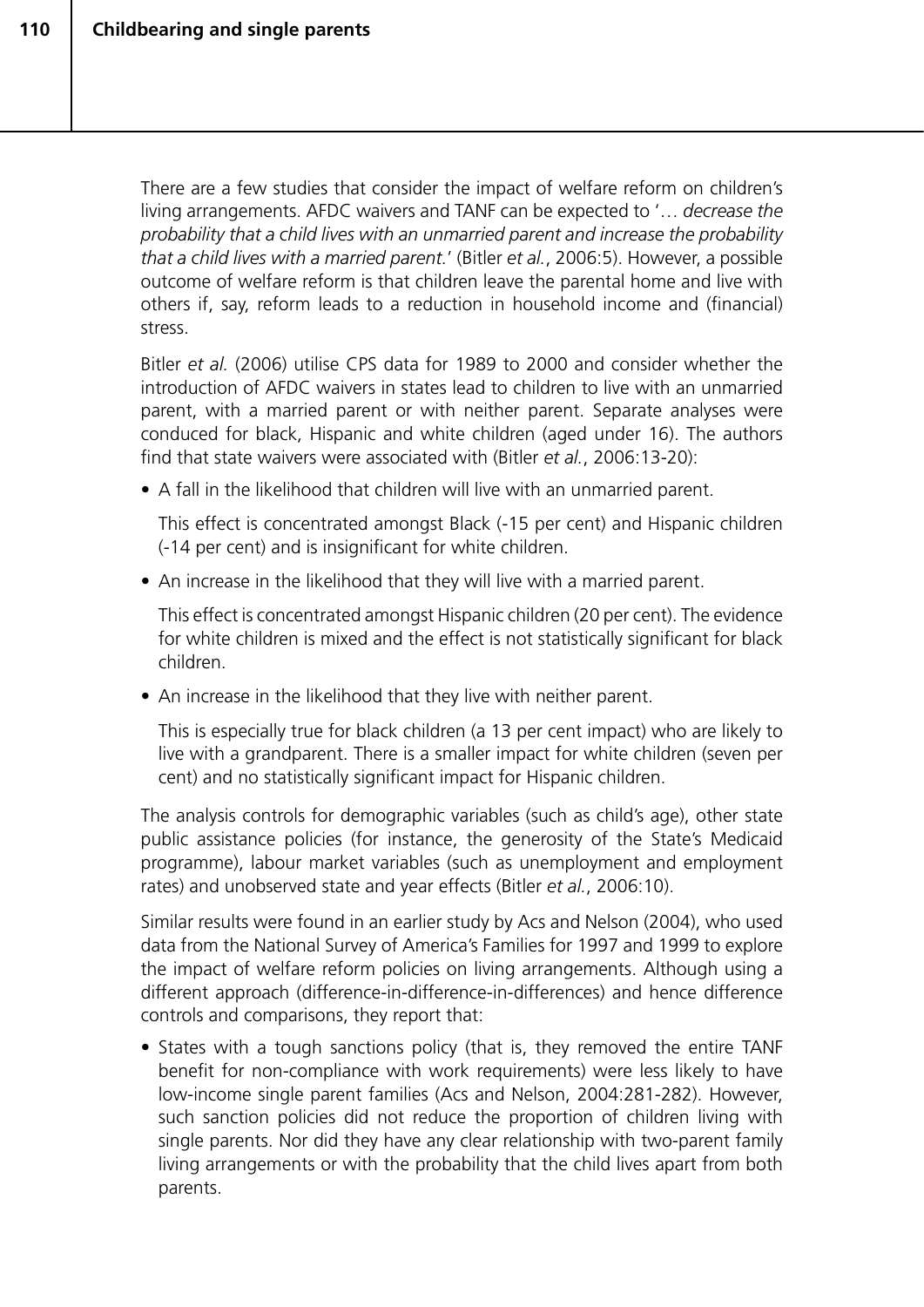- Family caps tended to be associated with a decline in single parenting amongst families and children (Acs and Nelson, 2004:282-284). Indeed, family caps were associated with an increase in two-parent (married) families and children living in two-parent families. However, they were not associated with a higher probability that a child lived with neither parent.
- Restrictions on the receipt of welfare by two-parent families had no significant association with living arrangements (Acs and Nelson, 2004:285-286). (The restrictions considered were whether the state imposed a work history requirement of a 100-hour test on two-parent families.)

#### As Acs and Nelson (2004:287) observe their analysis:

*'… provide[s] some evidence that welfare policies and practices have contributed to the decline in single parenting and may, in fact, promote dual parenting and marriage.'*

However, this analysis only considers one policy at a time, it ignores the '*nuances*' of policy and how they interact. As Acs and Nelson (2004:287) point out, the findings for family cap policies, for instance, are likely to be a proxy marker for a set of related state policies and practices that together promote two-parent families and discourage single parent families.

## *Minor parent provision and childbearing*

Lopoo and DeLeire (2006) examine the minor parent provision that requires teenage mothers younger than 18 to live with a parent or legal guardian and enrol in high school in order to receive welfare benefits. They use state level natality data from the NCHS to compare the trend in fertility rates for young women aged 15 to 17 to the trend for a control group of 18 year olds. Their estimates suggest that the annual percentage decline in fertility rates following implementation of the minor parent provisions was 0.7 percentage points larger for young teens than for teens aged 18, a difference of over 22 per cent. (Lopoo and DeLeire, 2006:275).

## *EITC and childbearing and single mothers*

US researchers have considered whether EITC affects the fertility decisions of households – as the maximum credit available is higher for families with (two or more) children than those with none.<sup>52</sup>

 $52$  Since 1991 the maximum credit for families with two or more children has been higher than that for families with one child. A smaller credit to childless recipients was introduced in 1994. These changes to EITC may be seen as creating fertility incentives. (This fertility incentive is available to both married and unmarried women since eligibility for ETIC, like WTC, is not dependent upon marital status.)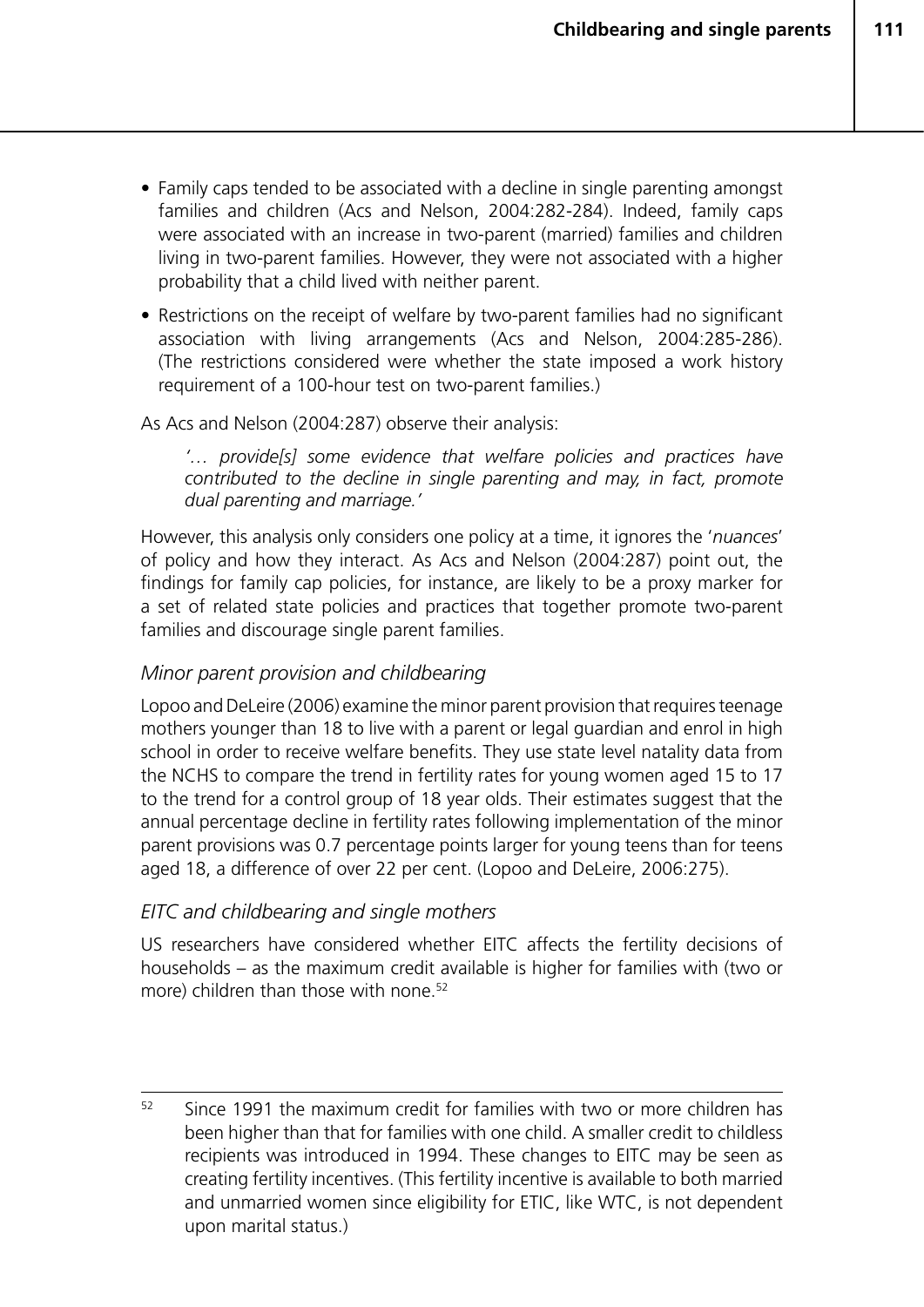There is some evidence that the effect of EITC on actual fertility decisions is small. Baughman and Dickert-Conlin (2003:249-250) found that higher welfare benefits for unmarried mothers were correlated with higher first born birth rates (for children born between 1990 and 1999). They also found that the fertility incentive effect of EITC on first births for non-white recipients was larger than for white recipients (especially for married women).53 The authors suggest that the greater effect for non white married women may be because EITC was a more important source of income for non-white women. Or if non-white women have fewer marriage options, financial incentives for additional children may matter more (Grogger and Bronars, 2001, cited by Baughman and Dickert-Conlin, 2003:250).

In a second study Baughman and Dickert-Conlin (2007) use birth certificate data for the years 1990 to 1999 and exploit the variation in state EITC programmes to test whether changing incentives in the EITC affect fertility rates – specifically whether expansion in credit influence birth rate among targeted families.

Baughman and Dickert-Conlin (2007: no page numbers) conclude that while economic theory would predict a positive fertility effect of the programme for many eligible women, their results indicate that expanding the credit produced only extremely small reductions in higher order fertility this time among white women.

The impact of EITC on female headship decisions, whilst controlling for AFDC, is considered by Dickert-Conlin and Houser (1999).<sup>54</sup> They find that the impact of EITC on female headship decisions is '*ambiguous*'. Their analysis was based on data for women aged 18 to 50 from the Survey of Income and Program Participation for the period 1989 to 1995 and included controls for individual and State characteristics and incorporates individual and year effects.<sup>55</sup> Like Hoynes (1997a), their analysis is suggestive of a link between the degree of control used and the magnitude and significance of the impact of EITC on female headship decisions. When the data are pooled and individual fixed effects are not included AFDC has a positive and EITC a negative effect on female headship, and in both cases the impacts are statistically significant. But when individual fixed effects are included in the models the coefficients become insignificant.

<sup>&</sup>lt;sup>53</sup> This contrasts with the literature on welfare, where larger effects are found for white families (Moffitt (1998) cited in Baughman and Dickert-Conlin (2003:250)).

 $54$  Note, in this analysis a female head is an unmarried women with children, that arises from out-of-wedlock births or divorce.

<sup>&</sup>lt;sup>55</sup> They use the maximum monthly combined AFDC and Food Stamp benefit for a family of three and the maximum combined annual Federal and state EITC for a family with two children as the independent variables of interest in the regression analysis (a linear probability model). The EITC amount is also lagged by one year because it is refunded in the following tax year.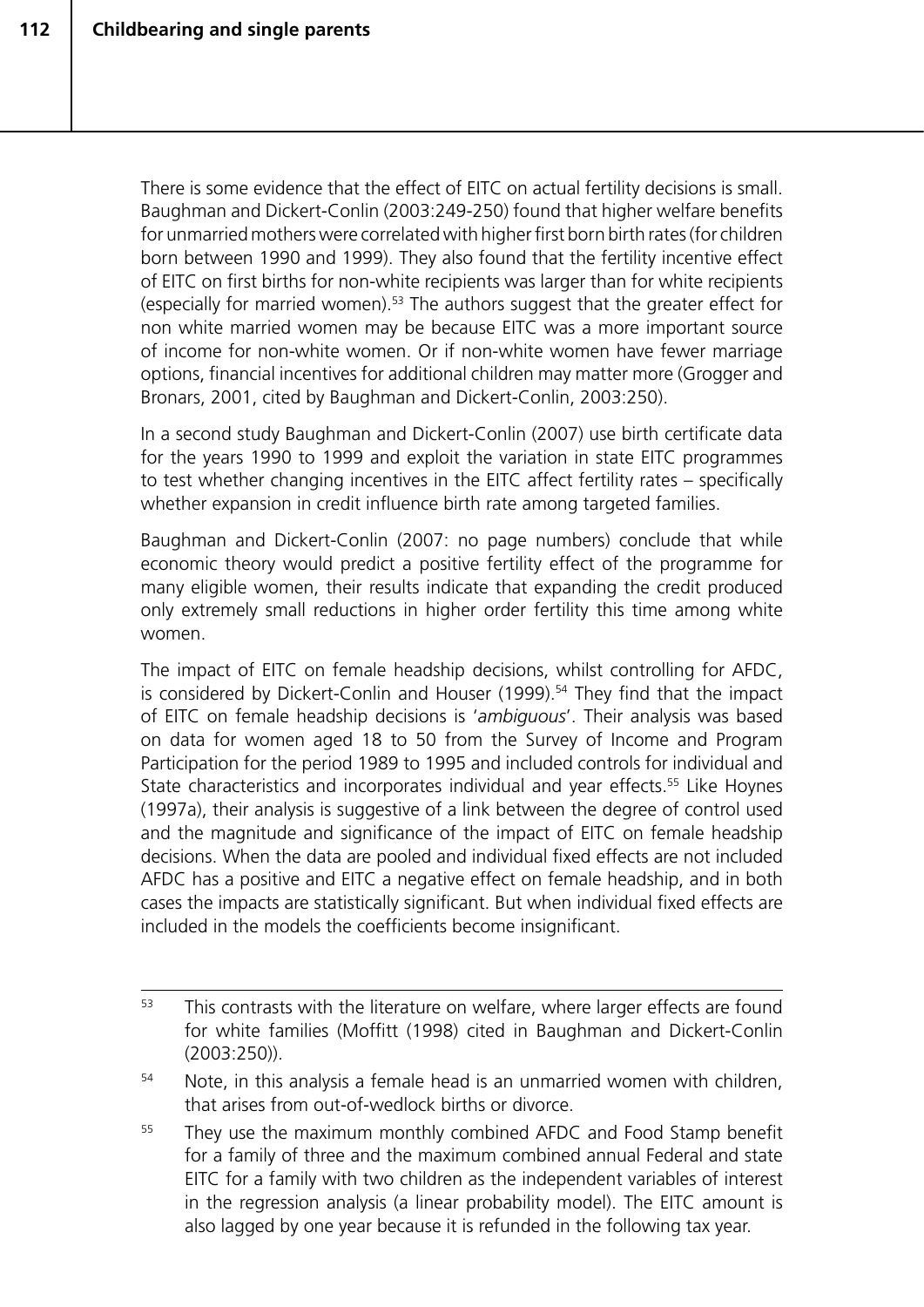Nonetheless, Dickert-Conlin and Houser (1999:22) maintain that EITC might only have an effect on female headship decisions for women who are likely to be eligible for the credit (as opposed to all unmarried women). As eligibility for EITC is likely to be related to income and the female headship decision they predict eligibility using wage regressions that control for individual and state variable such as age, education and female unemployment rate and assume she works for 2,000 hours. By interacting this variable with the maximum EITC entitlement variable they have a measure of the additional effect of EITC on women who were probably entitled to the credit. Using this measure (and controlling for individual effects) they find that for white women an increase in EITC of \$100 increased the probability of female headship by 0.1 per cent (or 0.02 percentage points), whilst for black women it decreased the likelihood of female headship by 1.4 per cent (or 0.6 percentage points) (Dickert-Conlin and Houser, 1999:22 and 29). Although the latter result is not '*robust*', possible reasons for the different results for while and black women are: that they face different labour market opportunities; the earnings of the spouses of black women were sufficiently low that even if the women had a desire to work their likely combined income did not make them ineligible for EITC; and that the impact of EITC might vary by the route into female headship because non-martial childbearing varies by race (Dickert-Conlin and Houser, 1999:29 and 35).

Dickert-Conlin and Houser (1999:23-26) also conduct this analysis for a sub-sample of women with lower levels of educational achievement (that is, with less than high school education) because they are more likely to be in receipt of AFDC. The result for the predicted EITC eligible variable is statistically insignificant for both white and black women. In addition, in the analysis all unmarried women are counted as female heads if they have children and as non-heads if they are childless – thus it does not distinguish between cohabitating and non-cohabitating women. Nonetheless, an analysis for *single* heads gives similar results to when data for all unmarried women are used (Dickert-Conlin and Houser, 1999:32-33).

## 4.3 Overview

As noted in Section 1.5.5, Malthus was the first to propose the view that there is a systematic interplay between economic considerations and fertility (1798, cited by Clarke and Strauss (1998)). The work of Becker is, once again, influential in the more recent literature which views decisions on single parenthood and childbearing as being affected by the benefits and costs of the options available to women. Within this framework two broad approaches can be identified (Del Bono, 2004:2). The first highlights the role of welfare systems in '*making single motherhood more economically attractive*' and is particularly associated with Charles Murray (1984). The second approach focuses on men and women's economic opportunities, including the availability of marriageable men, and male and female unemployment and potential earnings.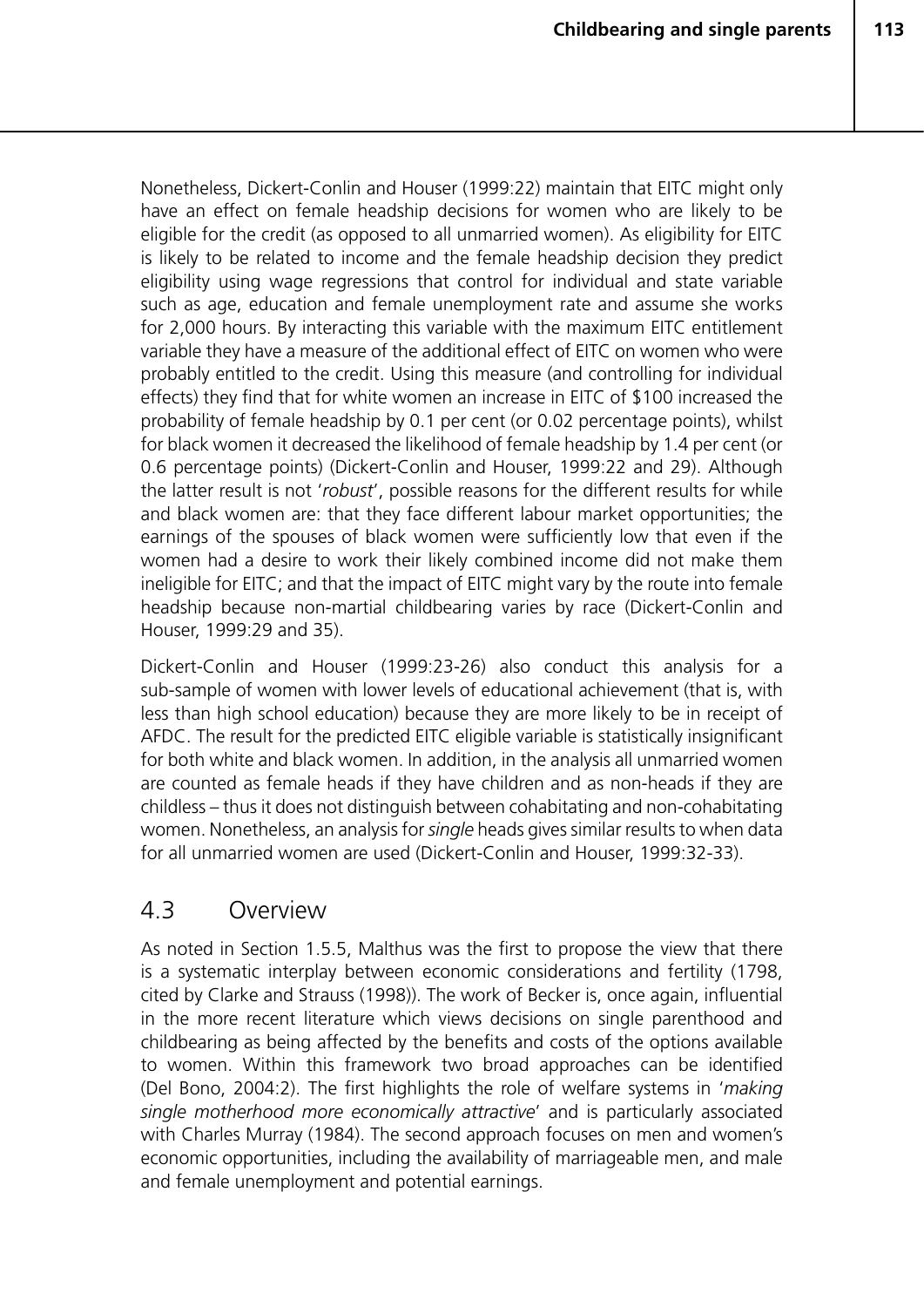Some commentators are concerned that welfare systems encourage non-marital births and single parenthood. Some early US studies would lend support to such a view - all of the significant studies in the Moffitt (1998b) review show that AFDC had a positive effect on single motherhood and fertility. However, overall results are mixed. Often where there is a welfare effect, it is not for the population as a whole, but for a sub-group. For instance, Schoeni and Blank (2000) find small but significant and positive effects on female headship for those with less than 12 years of schooling. Moreover, non-experimental designs that control for unobserved variables at the level of the individual find that the welfare effect is not only small but statistically insignificant.

Evidence of the impact of family caps is weak (Moffitt, 2003:350). Family caps tend to be part of a wider package of reforms and it is difficult to isolate the effect of the family cap from other policies. Moreover, no social experiments have varied the presence of a family cap holding other design features of the project constant.

That people's demographic behaviour is influenced by factors other than financial incentives in the welfare system is illustrated by those US studies that show that the family cap far from reducing non-marital births – as policy makers intended – was associated with increases in births.

Overall, the mixed nature of the findings suggests that there is no consistent and robust evidence that financial incentives in welfare systems affect childbearing and single parenthood decisions.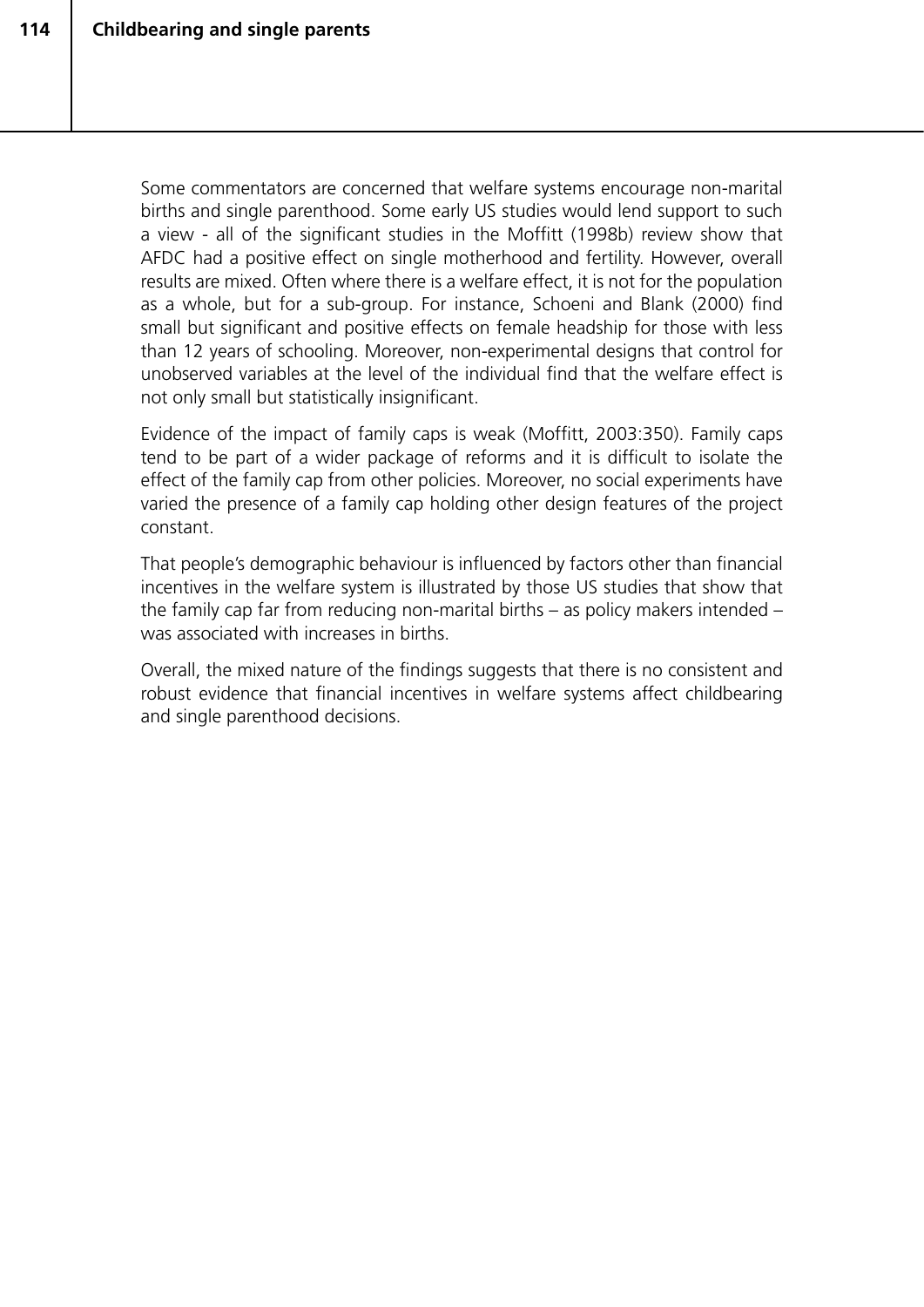# 5 Implications for the UK welfare system

## Summary

Identifying the policy implications of the literature reviewed is not straightforward, because there is ambiguity in the underlying theory about the direction of any welfare effect, the 'mixed' nature of the empirical findings and the key role of other factors important in influencing demographic behaviour.

Most of the reviewed research is international, and the application of the findings to the United Kingdom (UK) is limited by differences in policy and national/local context. Impact estimates cannot be simply applied to the UK.

Much of the literature is concerned with the possible effects of marriage penalties within the welfare system. However, a case for marriage penalties can be made. The argument for marriage penalties includes that couples benefit from the presence of household economies of scale, higher incomes, and from the time that a second adult can devote to a family. For society there may also be a trade-off between pursuing neutrality in the welfare system and achieving greater equity. Nonetheless, the literature includes discussions of the policy options for eliminating marriage penalties in the benefit and tax credit systems. The options are:

- Change the unit of assessment from the family/household to the individual.
- Introduce a transferable allowance for couples.
- Target families with children by, for instance, increasing the basic credit in Working Tax Credit (WTC) for couples with children.

Continued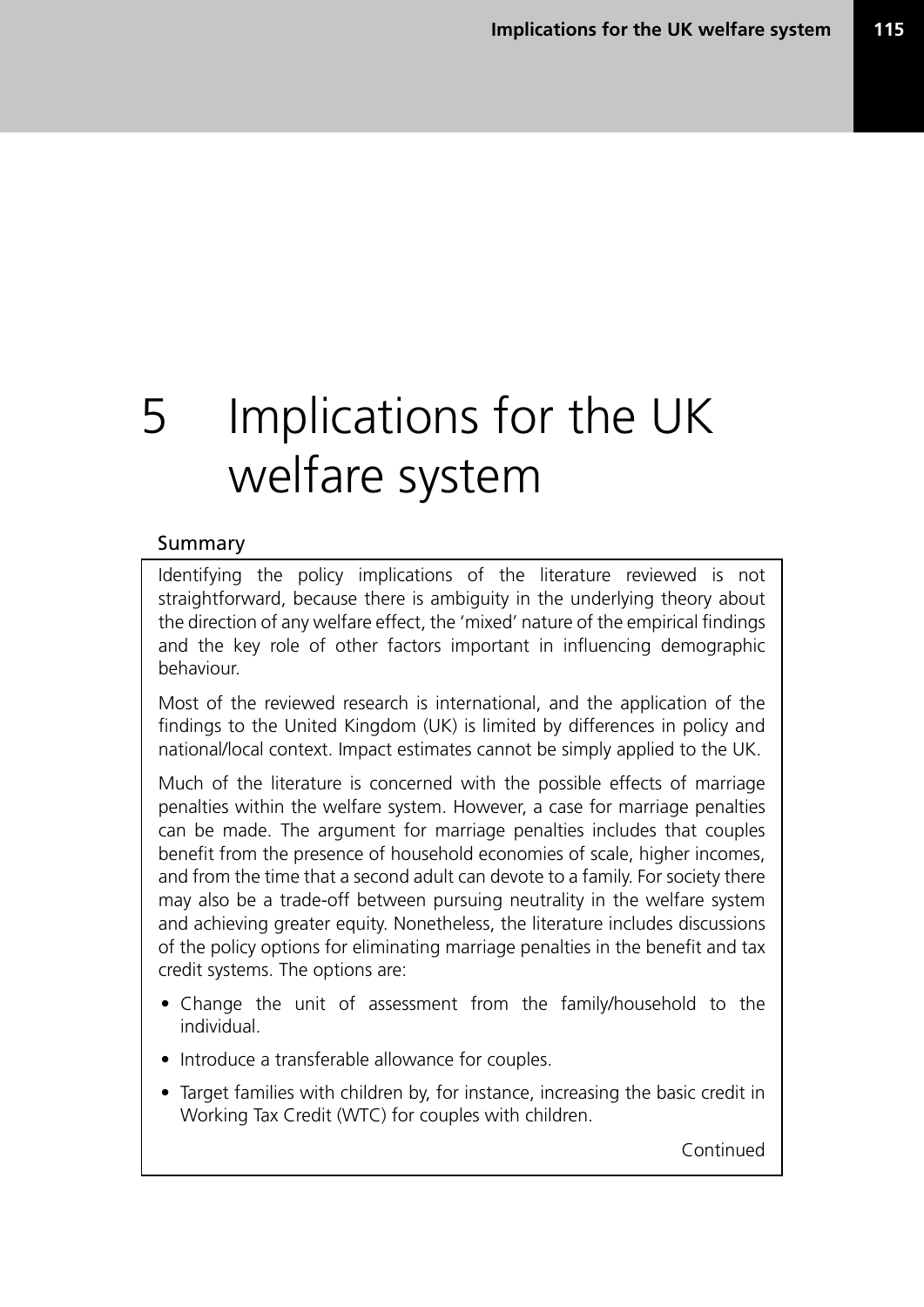The United States (US)-style family cap policy conflicts with fundamental principles of UK social policy including policies to reduce child poverty. However, options in the literature that may be more applicable to the UK include:

- Short-term:
	- Improve sex education in schools.
	- Improve contraceptive take up.
	- Improve access to early abortion.
- Longer term:
	- Increase employment opportunities for client groups (females and males).
	- Increase opportunities for further education for client groups (females and males).

None of the literature considered the cost-effectiveness of using the welfare system as opposed to other policies to affect family structure. The literature on other family policy instruments, such as family counselling, has not been reviewed, but it may be more cost-effective. Using the welfare system to 'nudge' family structure is also potentially in tension with other policy goals, such as tackling poverty, which are more effectively addressed by the benefit and tax credit systems.

## 5.1 Introduction

This chapter considers the possible implications of the reviewed research for the UK. In comparison to the US it does not appear that UK policy makers have actively sought to use the tax and transfer systems to influence demographic behaviour; even though it is acknowledged that policy can affect demography (Dixon and Margo, 2006:45). Welfare policies have generally sought to achieve goals other than demographic ones. So to the extent that the UK tax and transfer system has to date affected family structure, any impact would appear to be unintended.

Identifying the implications of the review for the UK is not straightforward, because there is ambiguity in the underlying theory about the direction of any welfare effect, other factors have a significant influence on demographic behaviour and the 'mixed' nature of the empirical findings, see Section 5.2. That there is more non-UK based research than UK research also raises the issue of the extent to which findings can be transferred to the UK especially from the US, see Section 5.3. Nonetheless, implications for the UK for making the welfare system marriage neutral, see Sections 5.4.1 and 5.4.2, and for minimising non-marital births, see Section 5.4.3, are addressed ahead.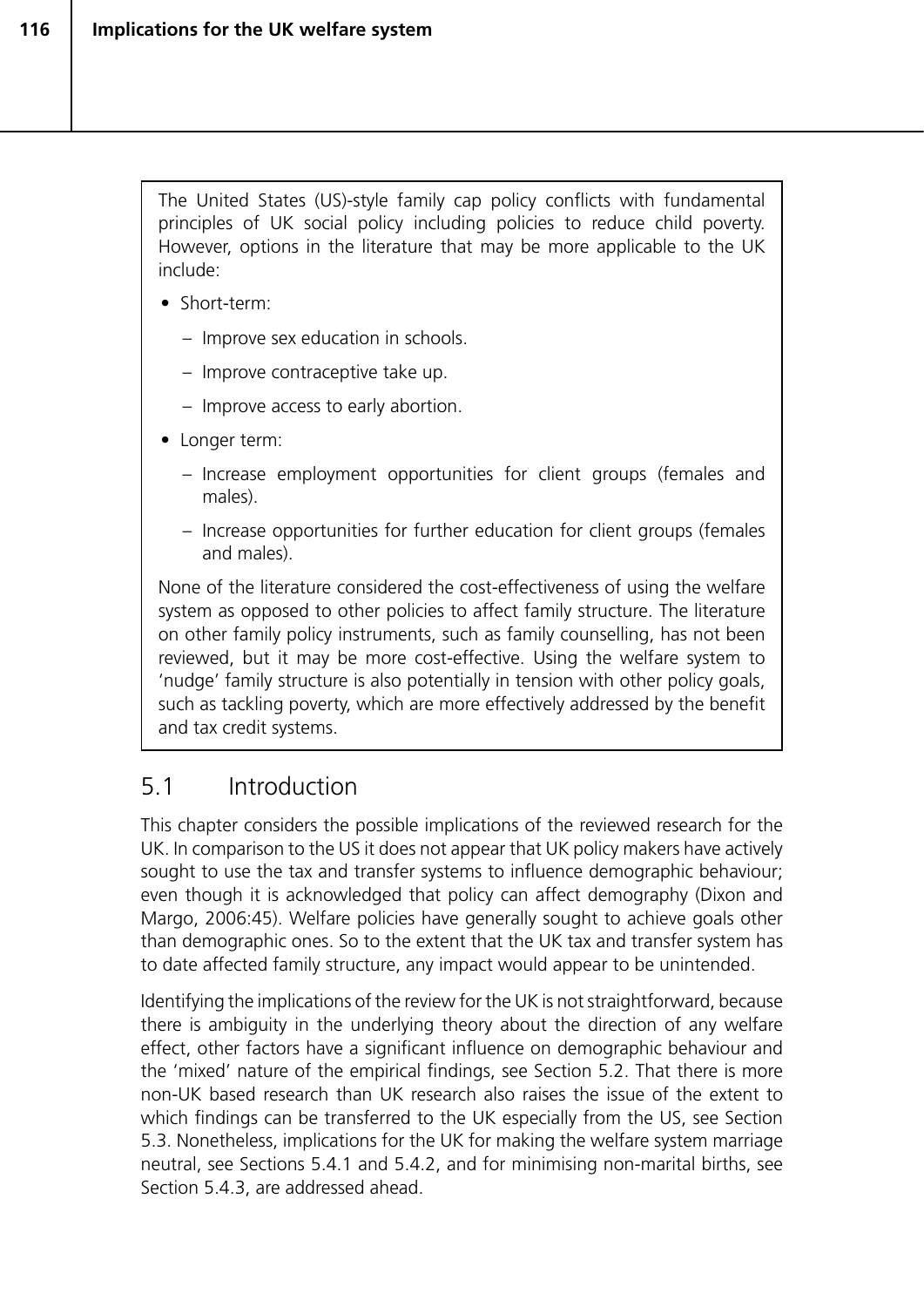# 5.2 Theoretical and empirical ambiguity

Explicitly or implicitly public policies incorporate substantive 'theories' or models about how the factors that policy makers can influence affect the outcomes desired. Some of the policy and public debate about the impact of welfare systems on family structure appears to imply that how benefits and tax credits affect behaviour is conceptually or theoretically unambiguous: that in principle the direction of the effect can be predicted. Thus, welfare systems are seen as leading to less marriage, and more cohabitation, non-marital births and single parents. However, the literature shows that the direction of the effect is, in theory, ambiguous. It may, for instance, lead to more or less marriage, see Section 1.5.

Moreover, the underlying theory provides little guidance as to whether the size of the impact of the welfare system on family structure is small or large. In addition, whether the effect is direct (receipt of benefit causes, say, single motherhood) or there is a selection effect (some women possess characteristics that mean that they are likely to be both benefit recipients and single mothers) can be unclear (see Bradbury, 2006). Moreover, observed impacts may be less than theory would predict because the traditional Beckerian model attempts to explain whether someone will marry rather than when they will marry (Ellwood and Jencks, 2004:18-19). Specifically, the model does not predict the age at which people will marry and hence cannot explain why people are delaying the age of first marriage. Nor does it help to explain non-marital childbearing.

The conceptual model in Figure 1.1 depicts the impact of the welfare system as being moderated and mediated by other factors. How the welfare system is seen as affecting demographic behaviour is important because it influences policy options. For instance, if receipt of Income Support (IS) had a direct effect on childbearing then increasing benefit rates would lead to more births and single mothers. However, if the effect is indirect or other factors lead to both benefit receipt and single motherhood then not increasing benefit rates could undermine the women's well-being as well as having no significant effect on future childbearing.

The review suggests the exact determinants of family structure are unclear, making it difficult for researchers to inform policy makers about how to approach the design of welfare and family policy. The empirical research suggests that, in general, the impact that welfare systems have on family structure is modest, mixed (i.e. it can be both positive and negative) and other factors are influential. Implying that simply changing the welfare system with the intention of nudging family structures in a certain direction is unlikely to have any major impact. So, for instance, Geronimus (1997) argues that the assumptions upon which US policy are based, while '*well-known*' are nevertheless either erroneous or presented with greater certainty than the evidence warrants. She suggests that the nature and scope of the welfare reform debate in the US resulting in Personal Responsibility and Work Reconciliation Act 1996 (PRWORA) reflected a view that poverty is the result of poor people's values and behaviours, and that this is justification for policy makers to intervene explicitly in the childbearing decisions of people on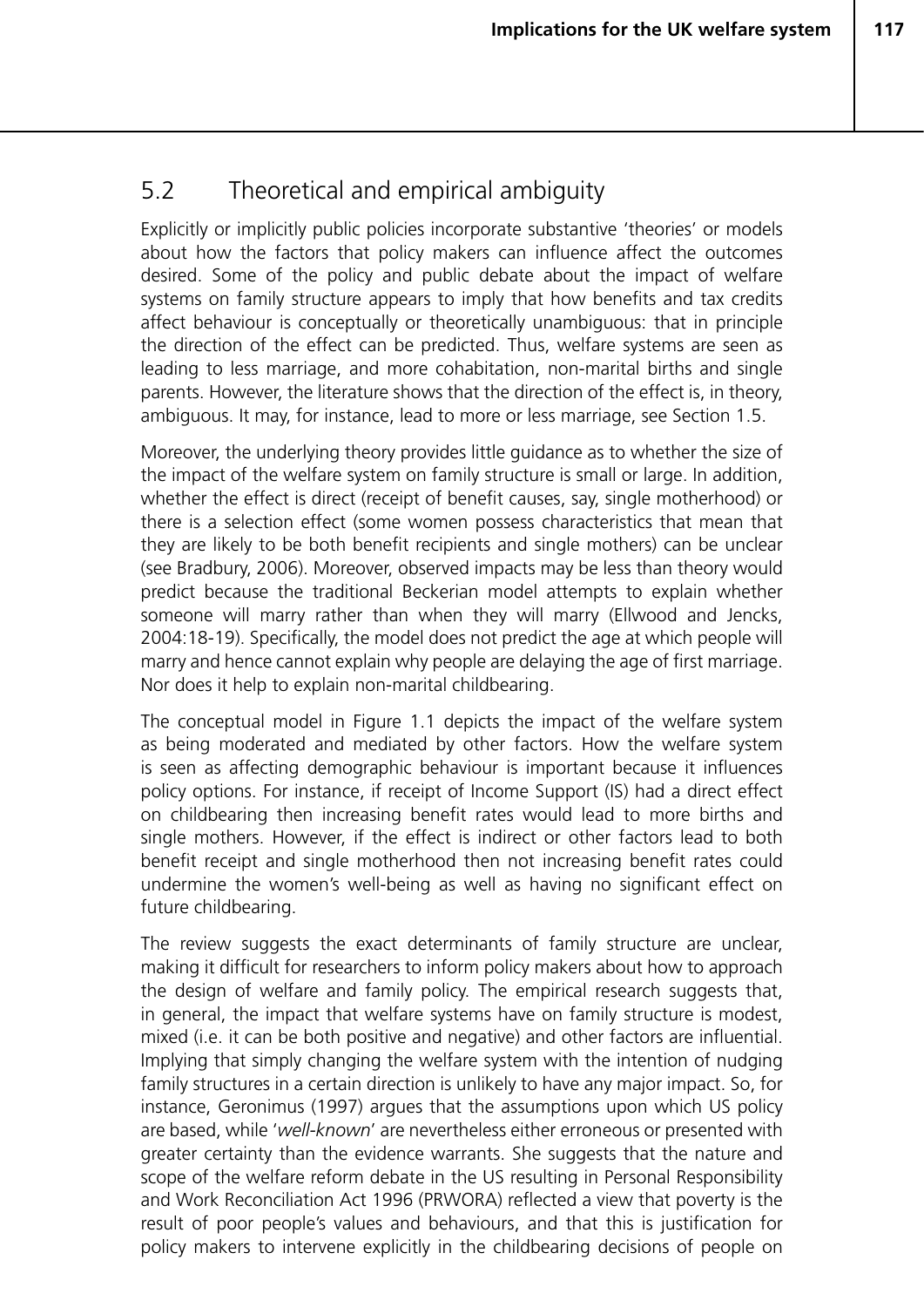welfare. However, Geronimus argues that the policy '*prism*' through which single parenthood is viewed:

*'… may ill reflect the traditions or, more importantly, the environmental contingencies and life expectancy faced by members of poor families who hope to provide for children's well-being.'* 

Geronimus (1997:406)

Geronimus points out that:

*'… the health of poor African American women deteriorates in measurable ways as early as the mid-20s, perhaps the consequence of long-term severe socioeconomic disadvantages.'* 

Geronimus (1997:415)

and that this necessitates early childbearing to give poor African American mothers a greater chance of supporting their children into early adulthood. Thus:

*'… welfare policy makers … fail to distinguish between the function of providing stability, care, and economic support to children that is most often provided by married couples in the United States from the form of marriage itself.'* 

Geronimus (1997:418)

Geronimus (1997:406) concludes that if '*apparent consensus siphons energy and resources away from searching debate about the nature of poverty, it presents a definite social danger*'.

# 5.3 Policy transfer

Much of the literature reviewed in this report is taken from the US, and this raises the question of the extent to which US findings can be transferred to the UK (see Midgley *et al.*, 2008). When assessing the applicability of findings for other countries to the UK it is crucial to locate those findings within their policy and local/national context. Arguably, important policy and other contextual differences mean that the US findings in particular cannot simply be transferred to the UK.

There are critical policy differences (such as, more generous benefits for women in the UK compared to the US) which mean that the context within which people take demographic decisions is very different. There is no UK equivalent of Aid to Families with Dependent Children (AFDC)/ Temporary Assistance for Needy Families (TANF) and Food Stamps, nor of the pro-marriage policy ambitions underpinning the former. Even policies that might appear similar, such as Earned Income Tax Credit (EITC) and WFTC/WTC, contain vital differences. For instance, EITC has 'phase-in' and 'phase-out' stages; so that as recipients' income increases so the amount of credit payable increases (phase-in) until a maximum is reached and it then reduces (phase-out). WFTC and WTC have no '*phase-in*' stages; rather they incorporate a minimum working requirement of 16 hours per week. Consequently, neither the magnitude nor the statistical (in)significance of the effects observed in the US should be simply applied to the UK.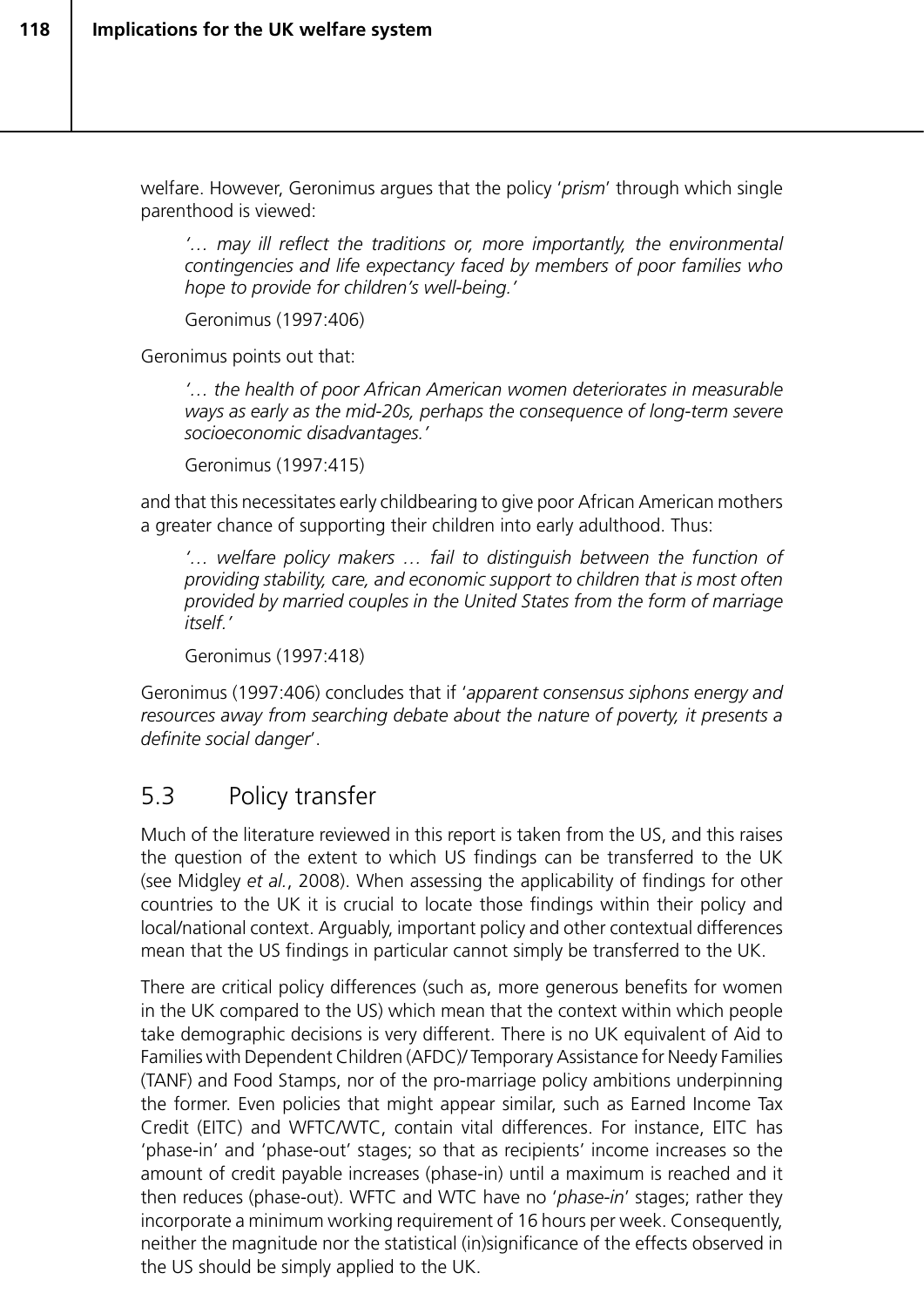A further difficulty is that the US findings are mixed; there is no unambiguous lesson to learn. Indeed, the study by Harknett and Gennetian (2003) implies that caution is required when considering the policy transfer of research findings on the impact of welfare systems on family structure. They found that the direction of the effect of an earnings supplement on demographic behaviour differed between two sites within one country (Canada) (c.f. Section 2.2.4). The scope for the direct transfer of these findings to the UK is, therefore, limited. The context within which these studies take place is critical. Implying that policy makers should primarily draw upon UK research and not simply apply estimates from elsewhere in order to gauge the likely effects of the welfare system on demographic behaviour.

Non-UK studies may, however, help to inform UK policy makers about the likely direction of people's response to financial incentives and provide lessons on how policy-related research on this topic should be conducted, see Section 6.2. In many, but not all cases, the direction of any welfare effect on family structure is in the expected direction – even if the impact is statistically insignificant. Nonetheless, a general lesson from the US research is that actual behavioural responses to welfare system financial incentives are smaller than might be predicted. Demographic decisions are influenced by a range of complex interacting factors and people do not appear to simply react to financial incentives.

# 5.4 Welfare policy and the family

Much of the UK policy literature on welfare systems and the family is focused on the existence and impact of marriage penalties. There is also some concern about non-marital births. Accordingly, this chapter now focuses on marriage disincentives in, and policy options for, the welfare system (see Sections 5.4.1 and 5.4.2) and then policy options for reducing (non-marital) births.

## **5.4.1 Is there a case for marriage penalties?**

This sub-section is focused on the case for and against marriage penalties and the next sub-section considers the options for eliminating penalties. It is recognised that there are broader moral and political issues beyond the scope of this review, namely, what is the purpose of marriage in today's society and whether government should promote marriage or other family forms. Moreover, this review has not explored the evidence on, for instance, the social benefits and costs of marriage as opposed to cohabitation.

Even in the US, where in recent years the state has adopted pro-two-parent family policies, few states have a made a concerted effort to influence family structure through the welfare system. In part this may reflect a reluctance to use the system to influence what for many may be seen as a private matter, and if pursued may further stigmatise single parenthood (Fein *et al.*, 2002:1). It may also be (tacit) recognition that other policy instruments might be more cost-effective at steering demographic behaviour than the benefit and tax credit systems. None of the reviewed studies included a cost-benefit analysis making it impossible to know the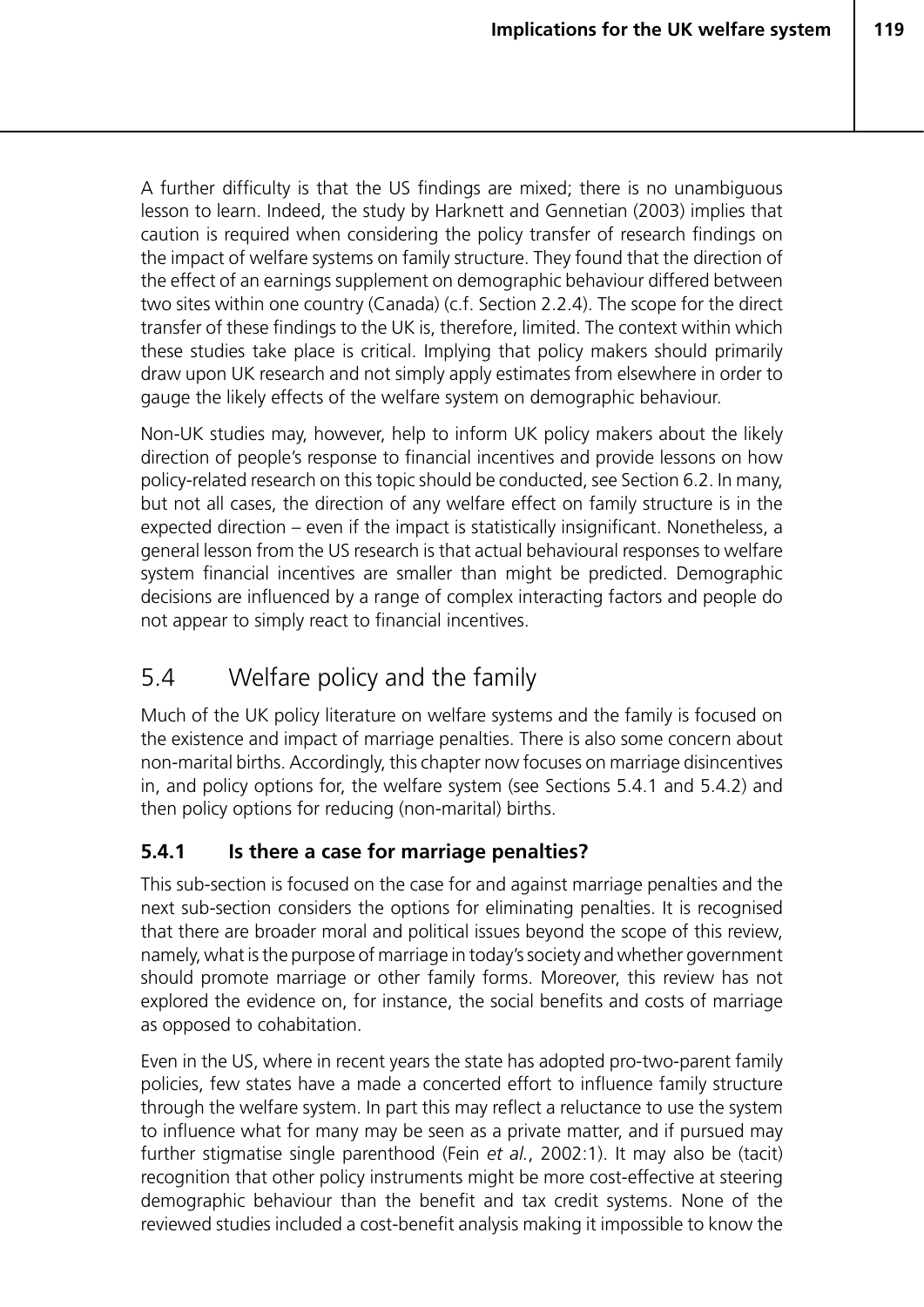social costs and benefits of attempting to influence family structures through the welfare system. This review has also not looked at the literature on the impacts or cost-effectiveness of some other possible polices, such as family counselling.

One criticism of the welfare system is that it is not marriage neutral – indeed, that it imposes a penalty on marriage. The broad case for abolishing marriage penalties is that marriage is a 'merit good' and so should be promoted – that is, people may not be aware of the benefits from marriage to themselves and their children. There may also be benefits that accrue to society from marriage, which might otherwise incur extra costs, say, if cohabitation rates were higher. In addition, the existence of penalties may encourage fraud in the benefit and tax system as some couples may seek to avoid financial penalties (Brewer, 2007:225; Morgan, 2007:74-79). The removal of penalties would eliminate this potential fraud.

Even evidence that the welfare system may, at most, only have modest impacts on marriage rates has not deterred some from calling for the elimination of marriage penalties. Policy can have considerable symbolic significance. Some argue for the abolition of marriage penalties because they '*sent the wrong messages*' about the importance of marriage (Fein *et al.*, 2002:1). For instance, Morgan (2007:124) states:

*'By rewarding some behaviours and penalising others, tax and welfare systems affect the preference and behaviour of individuals not just through hard cash calculations but by (unavoidably) embodying and promoting certain values and assumptions.'*

Invariably those making this point are pro-marriage. However, such symbolic policies risk (re-)stigmatising other family forms. They undermine the acceptance of, and being neutral towards, individual choices about family structure.

In addition, there may be a rationale for not requiring the welfare system to be marriage neutral. One rationale for marriage penalties in the welfare system is the presence of economies of scale within households – fewer resources are required to maintain a standard of living for a second adult in a household than for the first (Eissa and Hoynes, 2000b:4). Married couples benefit from sharing resources – for example, the cost of accommodation for two people living together is less than twice the cost of accommodation for a single person (Brewer, 2007:218). That this occurs is acknowledged more widely in social security through the use of equivalisation scales. However, any such economies of scale accrue from any group of people living together and imply that these other living arrangements, such as cohabitation, should be treated like marriage. That is, the economies of scale argument cannot just be used to justify penalties solely for married couples.

It could also be argued that it is more difficult for a single mother to gain paid work than for a partner in a couple. The former is likely to want part-time work, which in turn is likely to be lower paid and the marriage penalty could be viewed as compensating for this. That is, couples tend to be better-off than single mothers so they are better able to cope with lower tax credits and benefits. There is, then, an element of equity in having marriage penalties in the tax and transfer system.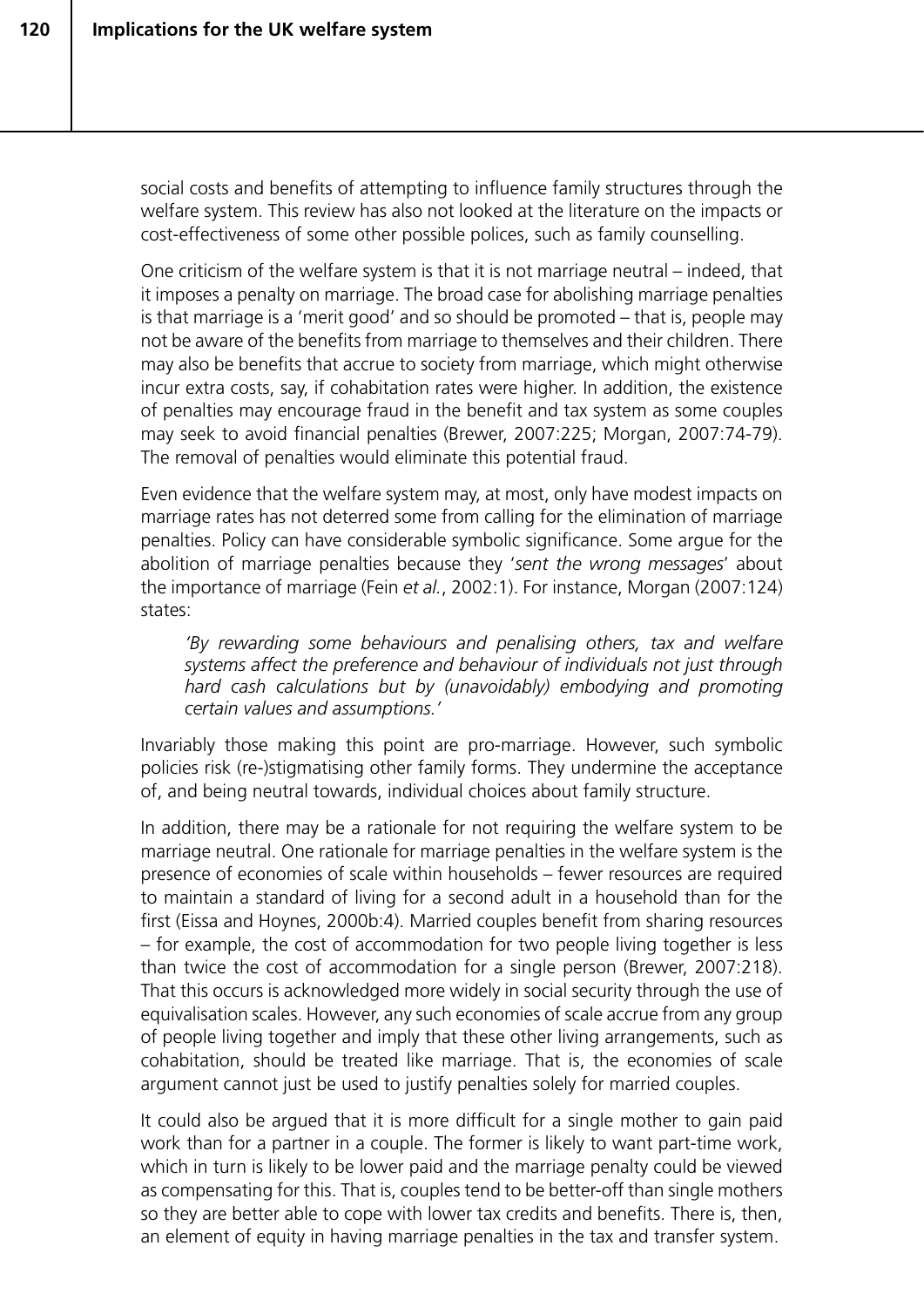Moreover, a two adult household in comparison to a single person household benefits from the time that the second person can devote to the household and this has a monetary value. For instance, one partner in a two-parent family can undertake childcare, and whilst this is unpaid work, it has an implied monetary value in that unlike the single parent situation childcare need not be purchased. Higher benefits for lone parents therefore to some extent compensate for the need to buy in services that a two-parent family can obtain through specialisation.

In addition, eradicating marriage penalties might be expensive and not cost-effective; especially as they do not appear to have a major impact on behaviour. Whether the removal of marriage penalties would be cost-effective is unknown as there appears to be no published research in this area. However, the conceptual model outlined in Chapter 1 (see Figure 1.1) posited that the welfare system could affect family structure through employment and family income. Policies that generate sustainable employment for (unskilled) men possibly have more of an effect on marriage decisions (Burstein, 2007:419) than would the removal of marriage penalties. Moreover, improving women's earnings and educational attainment/employment prospects may increase the stability of marriages (Burstein, 2007:419).

As mentioned in Section 2.1.1, achieving marriage neutrality is problematic if Government's want to target financial support on low-income couples with children and the unit of assessment for benefits and tax credits is the household rather than the individual (see also Brewer, 2007:217-220). Moffitt *et al.* (1998:272) highlight that where policy treats married and unmarried families or children in non-cohabiting and cohabiting families differently there is a trade-off between neutrality and equity. Neutrality requires that, say, people's decisions about cohabiting should not be encouraged or discouraged by public policy. However, equity considerations might lead governments to compensate children in single parent families more than those in cohabiting couples, because the latter may have additional income or lower household expenses per person (see discussion previously). But if benefit payments are lower for children in cohabiting families compared to non-cohabiting families this undermines the neutrality principle.

## **5.4.2 Reducing marriage penalties**

The literature does, however, contain some proposals for reducing marriage penalties that can be used individually or in combination:

• Change the unit of assessment from the 'family' to the individual.

Marriage penalties arise in part from having the 'family' (or benefit unit) as the unit of assessment in the welfare system.<sup>56</sup> Penalties could be tackled by introducing individual (rather than household) based benefits and tax credits (Carasso and Steuerle, 2005:170-1). There would then be no financial incentive for single motherhood – the single mother and the mother in a couple would

<sup>&</sup>lt;sup>56</sup> Individualising benefits is also a policy option touched on by David Freud in his review of welfare to work (Freud, 2007:103-104).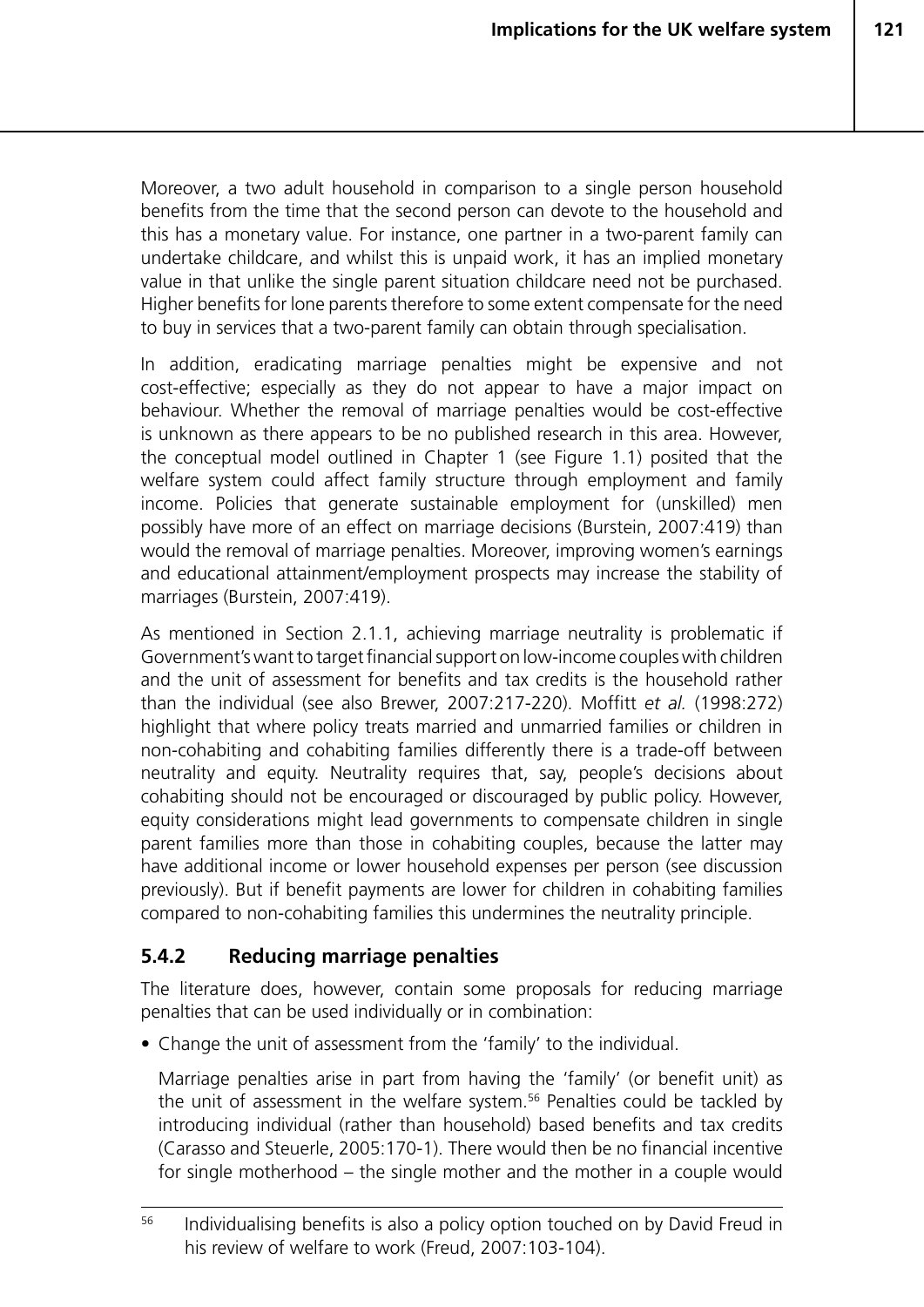receive the same amount of benefit/tax credit. This would imply, for example, changing the unit of assessment for WTC from the household to the individual. Thus, adults in two earner households would have separate claims for WTC. A variant of this is that total family income is allocated for tax purposes to dependants, and each 'slice' would be taxed as the income of that individual (Morgan, 2007:149).

However, this would undermine vertical equity considerations and the targeting of support on those with a low-income, as two mothers with the same nominal income might receive the same amount of credit but one lives with a partner on a high income and the other does not (see Adam *et al.*, 2002:15-16; Brewer, 2007:218; Moffitt, 2003:333). Whereas the UK has:

*'… a tax and benefit system that redistributes income to couples who have a low combined income, rather than to individuals who have a low individual income.'*

Brewer (2007:218)

Individualisation might also reduce tax revenues, and increase administrative and compliance costs (Alm *et al.*, 1999:203). The change in the assessment unit might also make the system even more complex to users.

In addition, individualising tax and benefits may be inappropriate if adults in the same household share their resources to some extent and benefit from economies of scale. The choice of unit assessment also has important implications for the financial autonomy of individuals in partnerships. Whether the unit for assessment for taxes and benefits for couples should be their joint or individual incomes will partly depend upon views about whether families do, or ought to, share resources.

• Transferable allowance.

Tax penalties could be tackled by introducing a transferable tax allowance for couples (Beighton and Draper, 2007:14-18); a variant of this would be to restrict the measure to only married couples rather than those cohabiting (Brewer, 2007:217). Individuals in couples would be allowed to transfer the unused part of their personal allowance to their partner (Brewer, 2007:228- 230). This proposal would benefit one-earner families with children; indeed, it would reduce the incentive for one-earner couples to become two-earner households. To contain costs to the Treasury, the ability to transfer allowances might be limited to families with children aged under a certain age (say, six) and/ or the transferred allowance to the basic rate of taxation.

• Target families with children.

Specific UK proposals include enhancing the tax credits for couple families to reduce the 'couple penalty' and/or introducing a tax allowance for married couples (Beighton and Draper, 2007:14-18).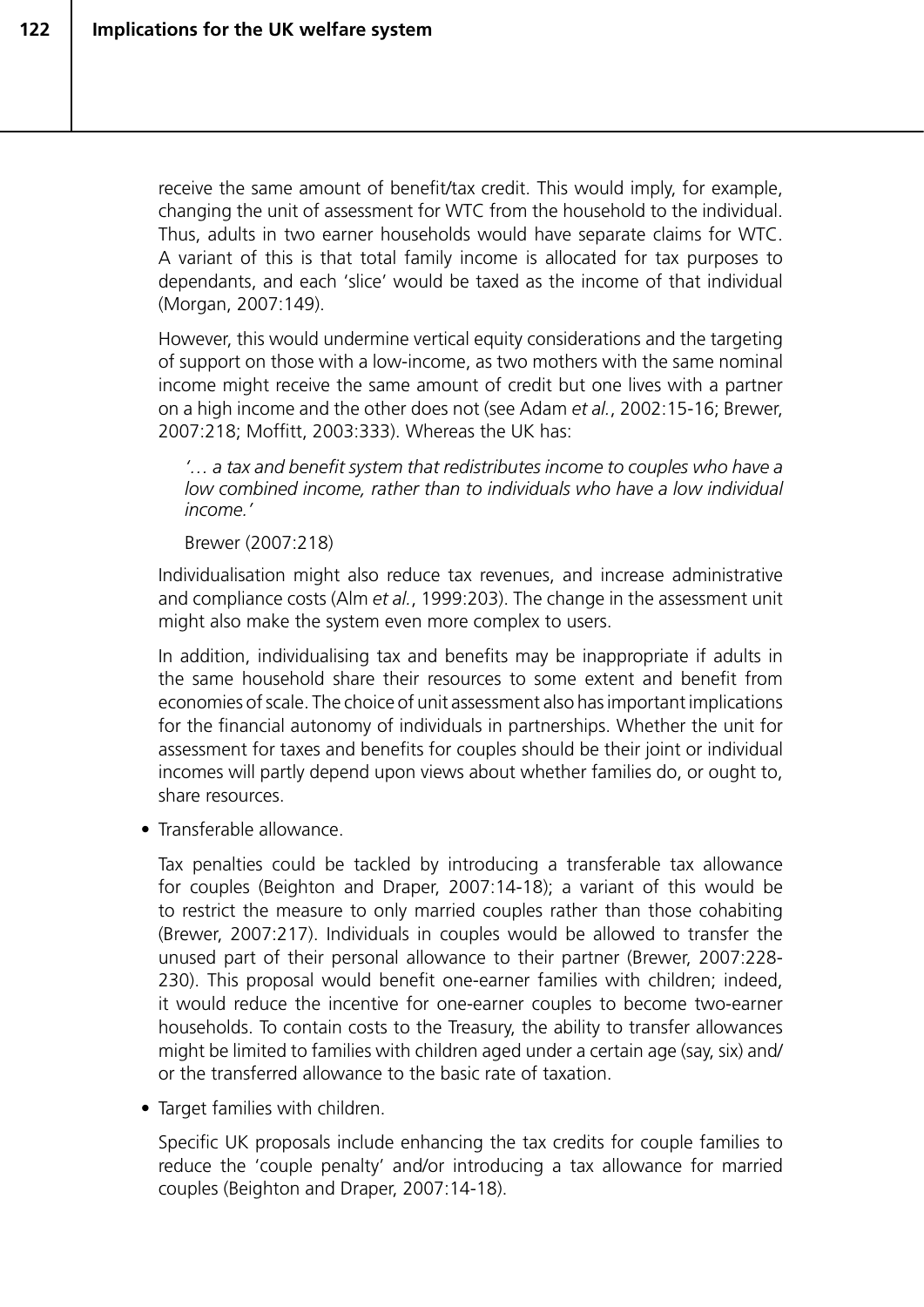One tax credit option is to increase WTC for couples with children, which could be achieved by increasing the basic credit for couples with children (Brewer, 2007:226-227) or to create a second credit for an adult within CTC or to introduce an income disregard for couples living together (Draper, 2005). Single parents would be unaffected by this proposal. It removes the penalty single parents face when they cohabit and would assist in combating child poverty. It would help one-earner families, but might discourage them from increasing their income by working more hours or moving to a job with a higher hourly rate.

As the proposal increases the credit paid to couples with children compared to couples without children, it might affect the childbearing decisions of the latter (but see Chapter 4).

An alternative is to increase WTC for two-earner couples only, for instance, by introducing an extra credit for two-earner families (Brewer, 2007:227-228). It would have similar impacts on the couple penalty as the previous proposal, but would also reduce the incentives for some couples not to increase their income.

A more radical option is to establish a universal benefit or tax credit system for families with children, so that they receive support regardless of marital status (Carasso and Steuerle, 2005:170-1). This could be seen as a variation on a 'Basic Income' scheme, although some argue that the cost of this option would be too high (Morgan, 2007:148-149).

It is possible that there is a feedback mechanism with family structure affecting labour supply decisions. Changes to the tax and transfer systems to make them more marriage/couple 'friendly' might affect work incentives (Brewer, 2007:219). In particular, the work incentives for the first earner in a couple can differ from those for a second earner (see also Buffeteau and Échevin, 2008:2-3). Thus, changes to marriage penalties to make the welfare system marriage neutral might have adverse effects on work incentives.

If union/marriage penalties are retained in the UK welfare system, then arguably the Government's should communicate more clearly the reasons for the differences in benefits for married and single households (Burstein, 2007:419).

## **5.4.3 Policy options for reducing (non-marital) childbearing**

The US-style family cap policy conflicts with fundamental principles of UK social policy including policies to reduce child poverty. However, there are options in the literature that may be more applicable to the UK. These include:

## *Short-term*

- Improve sex education in schools.
- Improve contraceptive take up.
- Improve access to early abortion.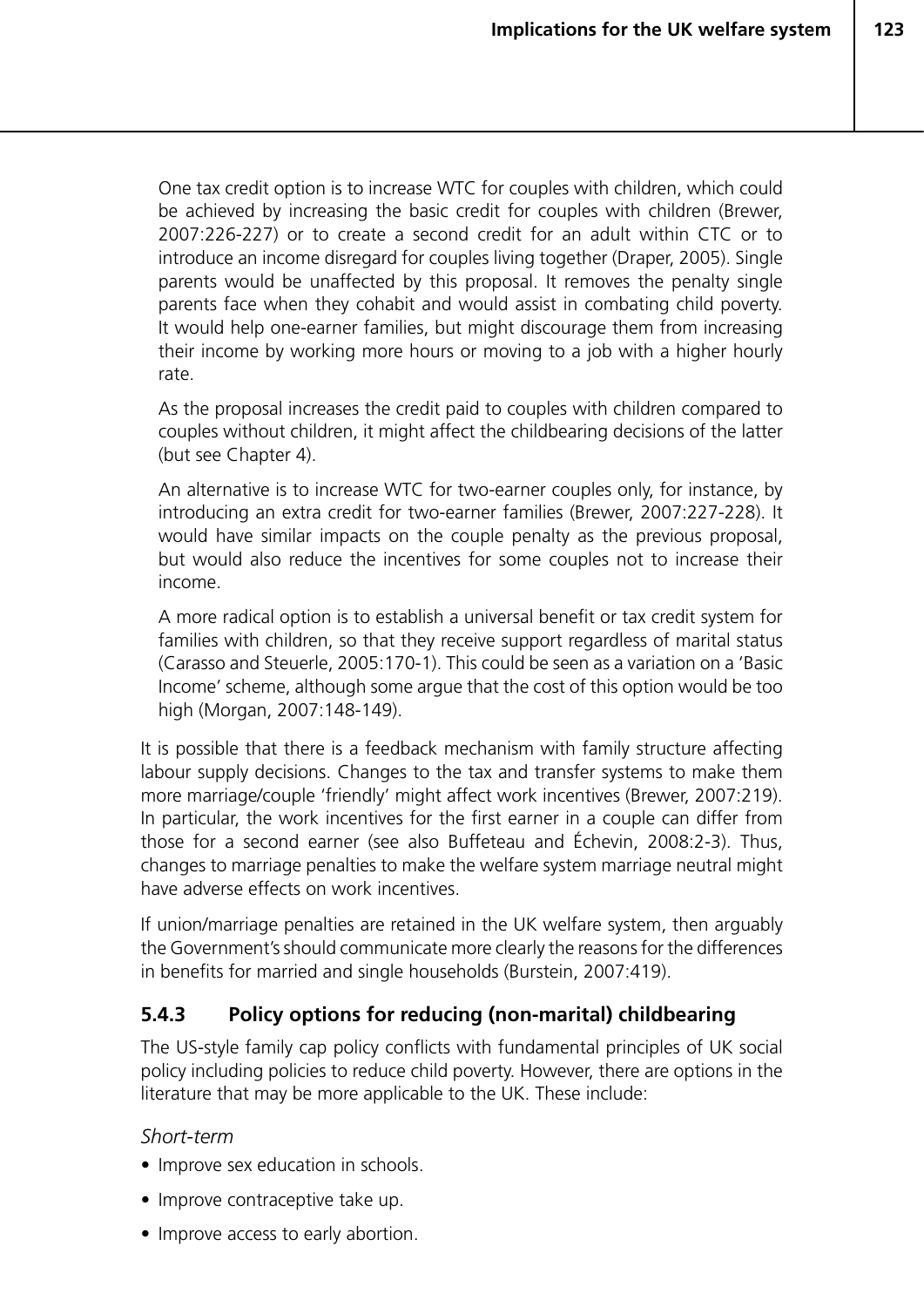*Longer term*

- Increase employment opportunities for client groups (females and males).
- Increase opportunities for further education for client groups (females and males).

However, Geronimus (1997:406) questions the merit of placing the reduction of teenage childbearing as an important goal of welfare reform:

*'… welfare reformers focus narrowly on teenage childbearing and leave unexamined other important causes of persistent poverty. There is no doubt that teenage childbearing is associated with many social and public health problems. And high rates of teenage childbearing in socioeconomically disadvantaged communities likely result from the severe limits placed on the options available to the young for pursuing important goals. But none of these observations leads necessarily to the conclusion that reducing teenage childbearing itself, in the absence of other social changes, is either an attainable goal or one that would result in other social improvements. In targeting teen childbearing as a major activity for welfare reform, the basic question of cause and effect is consistently glossed over by policy makers and advocates.'*

Geronimus (1997:409)

The question Geronimus argues policy makers need to address is:

*'Would social problems be alleviated if the same women who become teen mothers postponed childbearing to older ages?'*

Geronimus (1997:409)

The social force that determines labour market successes, according to Geronimus (1997), is inequality. In predominantly African American poor urban populations, which Geronimus (1997) suggests are some of the very populations where early childbearing gives rise to 'most concern in the general population' – the probability of premature death appears to be so high that teenagers who live in these areas cannot be confident that they will survive in to middle age. Geronimus (1997) cites figures showing that, for example, more than one-third of Harlem or Chicago south side women die by the age of 65 while less than three-quarters of Harlem or Chicago south side men survive to age 45 compared to 95 per cent of white males. In Harlem and Chicago south side, 15 year old men have less chance of surviving to the age of 45 than a typical white 15 year old American male has of living to be age 65. Geronimus (1997:423) suggests that premature death from chronic diseases, rather than the more widely publicised incidences of gang violence, are the primary reasons.

Geronimus (1997:426) suggests that if responsible parenthood includes maximising the chance that a parent will survive to see and help her child grow up, then insecurity about one's own longevity would be a serious consideration when deciding whether to defer parenthood.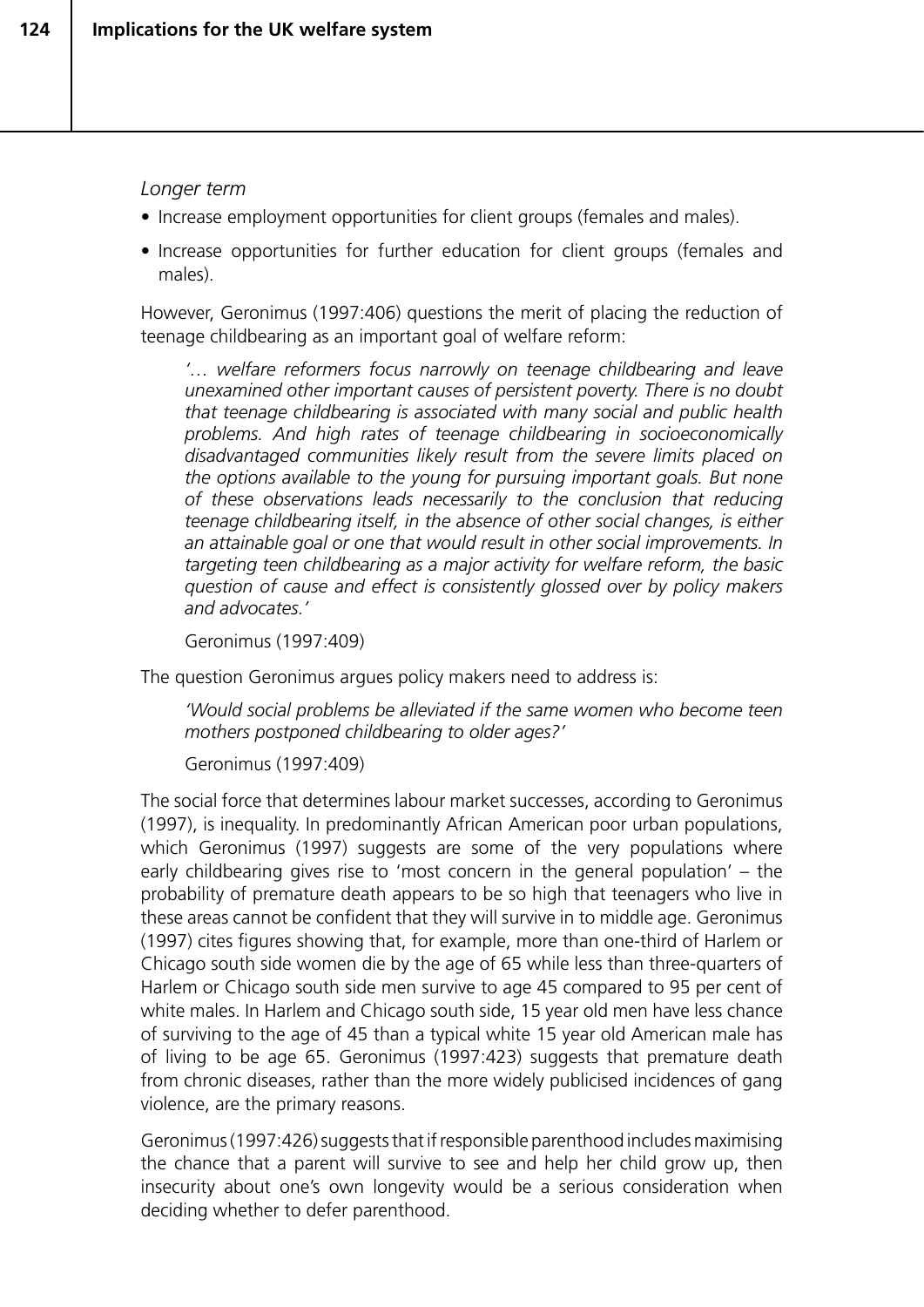The perspective that teenage childbearing represents trade-offs made in order to maximise children's well-being in hard circumstances may also explain why early childbearing has continued in extremely disadvantaged communities, despite increased access to contraception and abortion and in the face of public disapproval. It would also suggest that it may continue to exist in the face of welfare reform (Geronimus, 1997:426).

## **5.4.4 Welfare systems and modern living arrangements**

This review touches on complex issues that transcend the public and private realms. In policy terms, a welfare system that was not neutral towards different living arrangements would have to trade-off this stance against vertical and/or horizontal equity. The benefit and tax credit system is probably more effectively and efficiently directed at dealing with issues of equity than it is at steering demographic choices. This is not to deny that the welfare system can have a modest effect on family structure, but that demographic behaviour is possibly better guided by other policy instruments. So whilst there is some evidence that many single parents aspire to marriage, the introduction of marriage friendly welfare policies may be less relevant – even less cost-effective - than policies that seek to help welfare recipients fulfil their pro-marriage desires.

More pragmatically, nowadays there is a wide range of family types (see Williams, 2005). If the wider context for social policy is a long-term decline in the rate of marriage, then (irrespective of whether policy makers believe that the trend can be influenced by the tax and benefit system) the case for using martial status in determining tax liability and benefit receipt is questionable. Arguably, the tax and benefit system needs to accommodate changes in family structure, with – if desired – other policy instruments steering demographic behaviour. Welfare systems are probably more suited to addressing other policy goals, such as tackling poverty and increasing the employment rate.

This does not mean that demographic behaviour should be ignored by welfare system policy makers. On the contrary, Carasso and Steuerle (2005:159) suggest that because policies are implemented piecemeal, there is '*… little coordination or thought to how they affect married couples.*' The implication is that the policy making process should be more holistic in considering the impacts of initiatives on family structure (see also Dixon and Margo, 2006:42-43).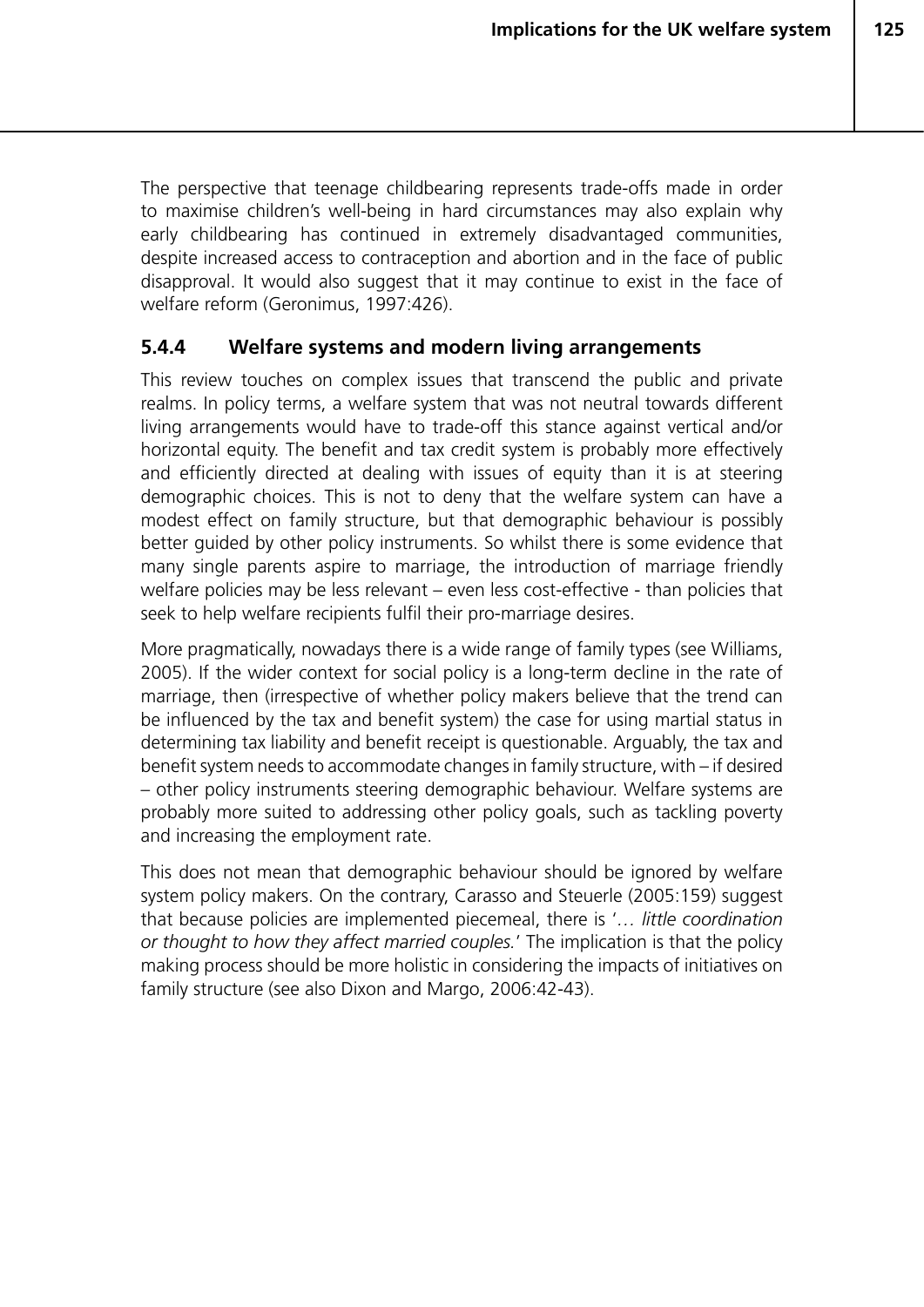## 5.5 Overview

The implications of the review are, of necessity, limited because how welfare systems affect demographic behaviour is not fully understood. In attempting to gauge the impact of welfare systems on family structure international evidence is of limited value because of key policy and local/national differences with the UK.

Nonetheless, the literature does include policy options for removing marriage penalties and reducing births. However, the case for using the welfare system to influence demographic decisions is unproven as it may not be cost-effective, as well as being at the expense of other policy goals, such as tackling work disincentives in order to combat poverty and social exclusion.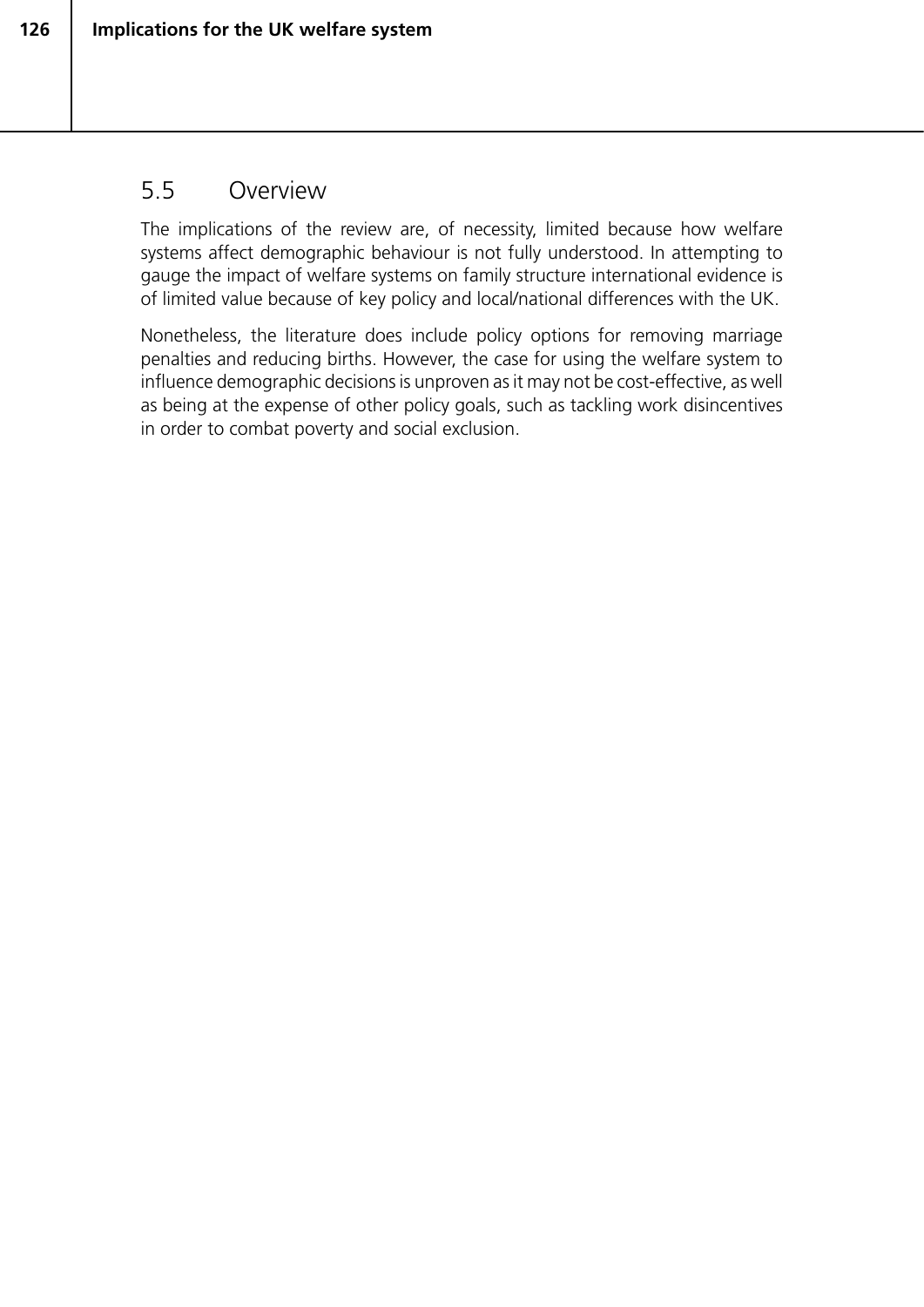# 6 Conclusions

## Summary

The impact of the welfare system on family structure is contested – and the empirical evidence provides mixed findings. Identifying any impact is also complicated by the analytical methods used.

There are implications arising from the review for future United Kingdom (UK) research and how any further research is carried out. There is a gap in the UK evidence base. There is a need for research that is more up-to-date in terms of policies covered, that has the potential to provide estimates of longer-term impacts and allows extensive sub-group analyses.

Researching the effects of the welfare system on family structure is difficult because establishing the causal mechanisms is problematic. Studies are complicated by the influence of other (unobserved) factors and the need for extensive sub-group analyses due to differential impacts of welfare systems on family structure.

The review finds mixed evidence that financial incentives in welfare systems affect family structure. Whilst there are studies finding significant impacts, these tend to be small and are countered by studies finding no relationship or the opposite effect. Overall, there is no consistent and robust evidence to support claims that the welfare system has a significant impact upon family structure.

## 6.1 Introduction

There are public and policy concerns about the impact of welfare systems on family structure. Even though welfare systems provide support to elderly and disabled people, the focus of this concern and of the research reviewed here is on the demographic behaviour of the non-disabled, working age population with a low-income (Hoynes, 1997b:101). There is in particular a sizeable body of United States (US) literature exploring the impact of Aid to Families with Dependent Children (AFDC) on family structure, notably on single motherhood arising from non-marital births.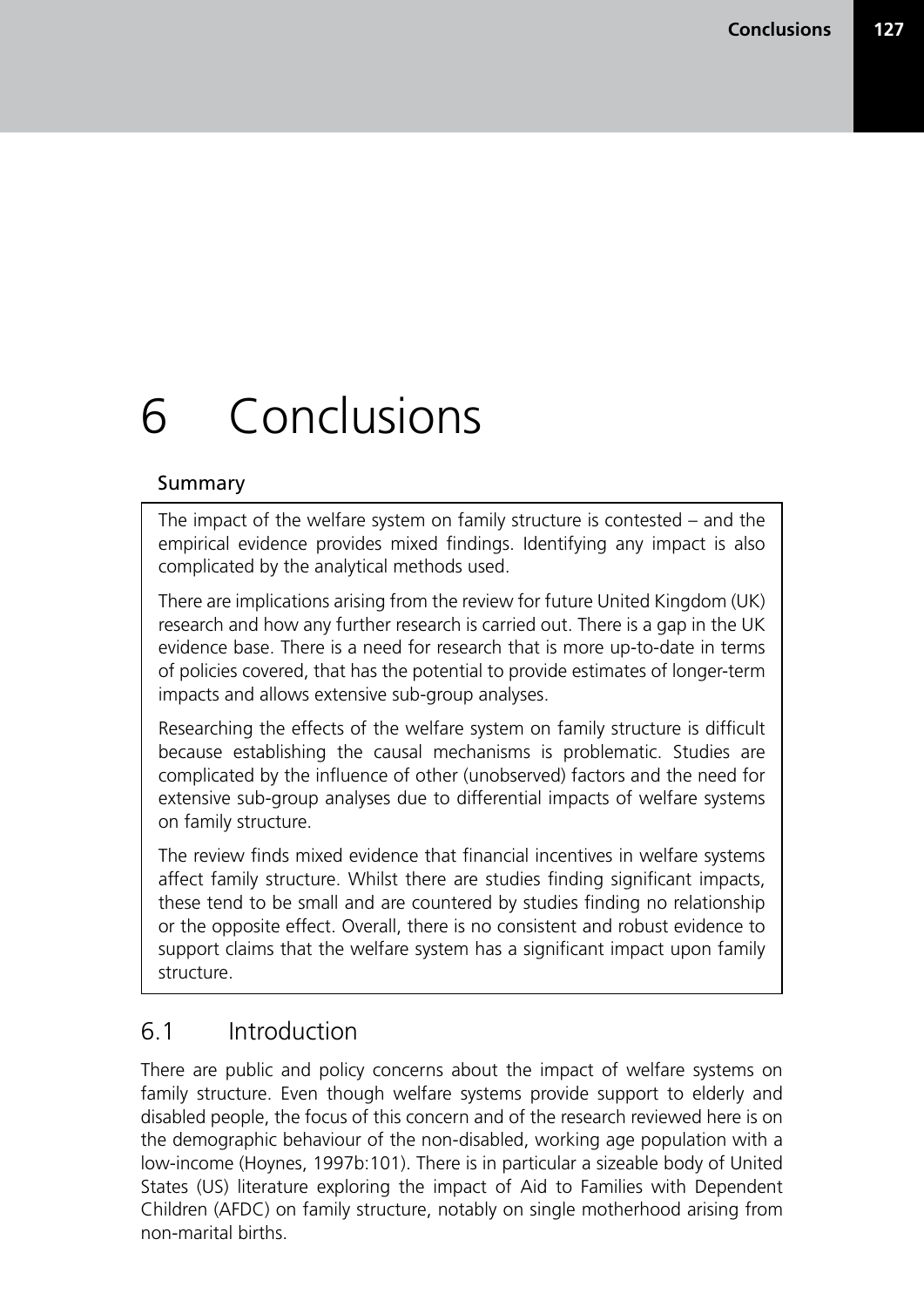This review shows that the impact of welfare systems on family structure is contested. Moffitt (1998b:67-68) conducted a major review of the US literature and shows that during the 1970s the research suggests that the welfare system had no effect on marriage and childbearing. However, during the 1980s and 1990s there was a consensus that it did have an effect (a negative effect on marriage and a positive effect on fertility); albeit the magnitude of that effect was uncertain with some claiming it was small and others that it was sizeable (Moffitt, 1998a:1 and 1998b:50). Moffitt's review also shows differences by race. A further theme emerging in his review is that in part these results seem to reflect the analytical method used, and the more the analyst controlled for unobserved heterogeneity the more likely the welfare effect was to be weaker, even insignificant (Moffitt, 1998b:71). Moffitt's 1998 review of non-experimental studies (see Appendix C) concluded that:

*'A neutral reading of the evidence still leads to the conclusion that welfare has incentive effects on marriage and fertility, but uncertainty introduced by the disparities in the research findings weakens the strength of that conclusion.'*

Moffitt (1998b:75)

However, in a later review Moffitt modifies his position slightly - notwithstanding uncertainty in the literature and a number of studies reporting insignificant results, he concludes welfare '*is likely to have some effect on family structure*'. (Moffitt, 2003:336). However, studies that incorporate controls for unobserved individuallevel variables (for instance, Hoynes (1997a) and González (2007)) find no welfare effect and together with other studies, such as the meta-analysis by Gennetian and Knox (2003), suggest that even Moffitt's tentative conclusion overstates the impact.57 On balance, this review concludes that there is no strong evidence of a persistent and large impact by welfare systems on family structure; albeit individual studies can be identified where a significant and large effect is found.

Although some contend that welfare systems impact upon family structure, across countries there is no consistent empirical evidence that demographic behaviour is influenced by benefit and tax credit systems. When significant effects are found they tend to be relatively small or modest. Bitler *et al.* (2004:214) commenting on the US literature observe:

*'Overall, the estimated effects of welfare are relatively small in magnitude and cannot explain the secular decline in U.S. marriage rates and rise in divorce rates since the 1960s, during which average real welfare benefits declined …'*

This comment by Bitler *et al.* (2004) appears to be anomalous with the traditional economic orthodoxy which would imply larger effects. This might be for methodological reasons, as the review shows it is a difficult area to analyse; for theoretical reasons, there are ambiguities with the theory (see Sections 1.5 and

<sup>&</sup>lt;sup>57</sup> An earlier version of the Hoynes' (1997a) paper is included in the Moffitt review (1988b).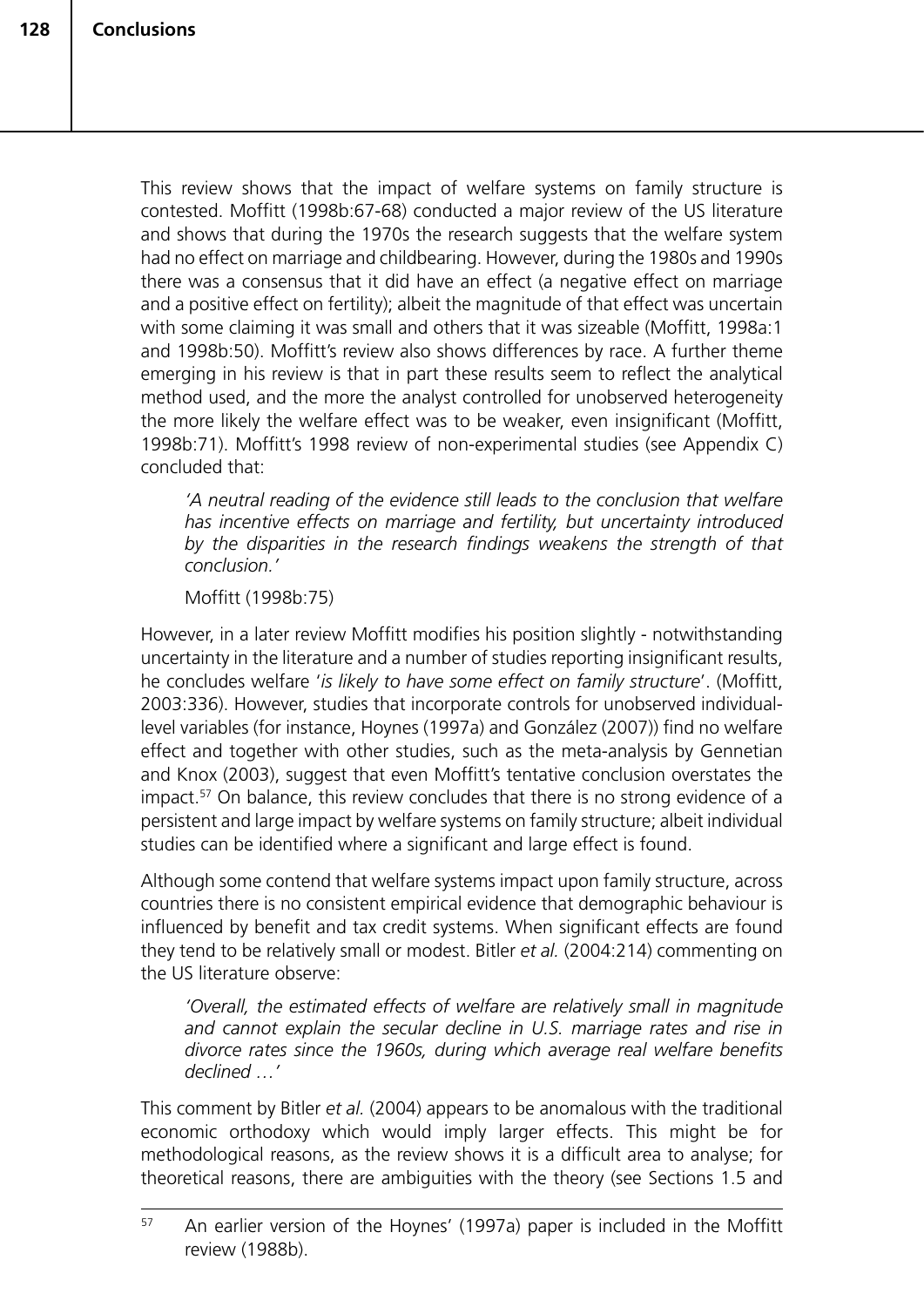5.2); for policy reasons, maybe the incentives are not large enough to have a significant effect; or for behavioural reasons, financial incentives may have little influence on individuals' demographic decisions.

It could be argued that the modest impacts on demographic behaviour reported in earlier chapters are because the incentives within the welfare system were not large enough. After all, in practise, the policies' financial incentives have been primarily designed to enhance recipients' employment prospects and earnings, not to affect family structures. However, it is difficult to identify the size of the incentive that would be required to affect demographic behaviour given the ambiguous nature and small size of the effects reported.

Moreover, the studies ignore the quality of family life. There is no attempt to capture the quality of a familial relationship (marriage or cohabitation) or a child's early years. Even if financial incentives were large enough to influence demographic behaviour there is no certainty that, for society as a whole, the quality of family life would be improved.

Much of the literature assumes that financial incentives affect people's choices. So, for instance, the theory underlying the family cap is that financial incentives and penalties are important determinants of behaviour and can be included in welfare arrangements to influence and control (poor) women's decisions to have children (Kearney, 2004:296). However, people may not respond in the way in which theories predict; people may not engage in rational behaviour in order to maximise their utility (Lewis, 2007:8). Evidence on the impact of work incentives on employment decisions can be used to support the case that the welfare system impacts upon family structure. However, decisions on demographic behaviour are arguably more complex and far-reaching than those about whether to increase hours of work or to accept a job offer. When asked, people do not necessarily identify financial matters as influencing decisions on family structure. For instance, the most common (unprompted) reason cited by clients of the Child Support Agency (CSA) for their relationship breakdown was that their partner had been seeing someone else (Wikeley *et al.*, 2001:38); and none claimed it would make them better-off financially (Henshaw, 2006:21).

The review findings also need to be considered against a background in which families are more fluid and dynamic. As non-traditional family forms become more common they are less stigmatised, and in such a milieu people may be less responsive in their demographic behaviour to financial incentives.

## 6.2 Research implications

The review has a number of implications for future research on welfare systems and demographic behaviour. These are discussed in this section.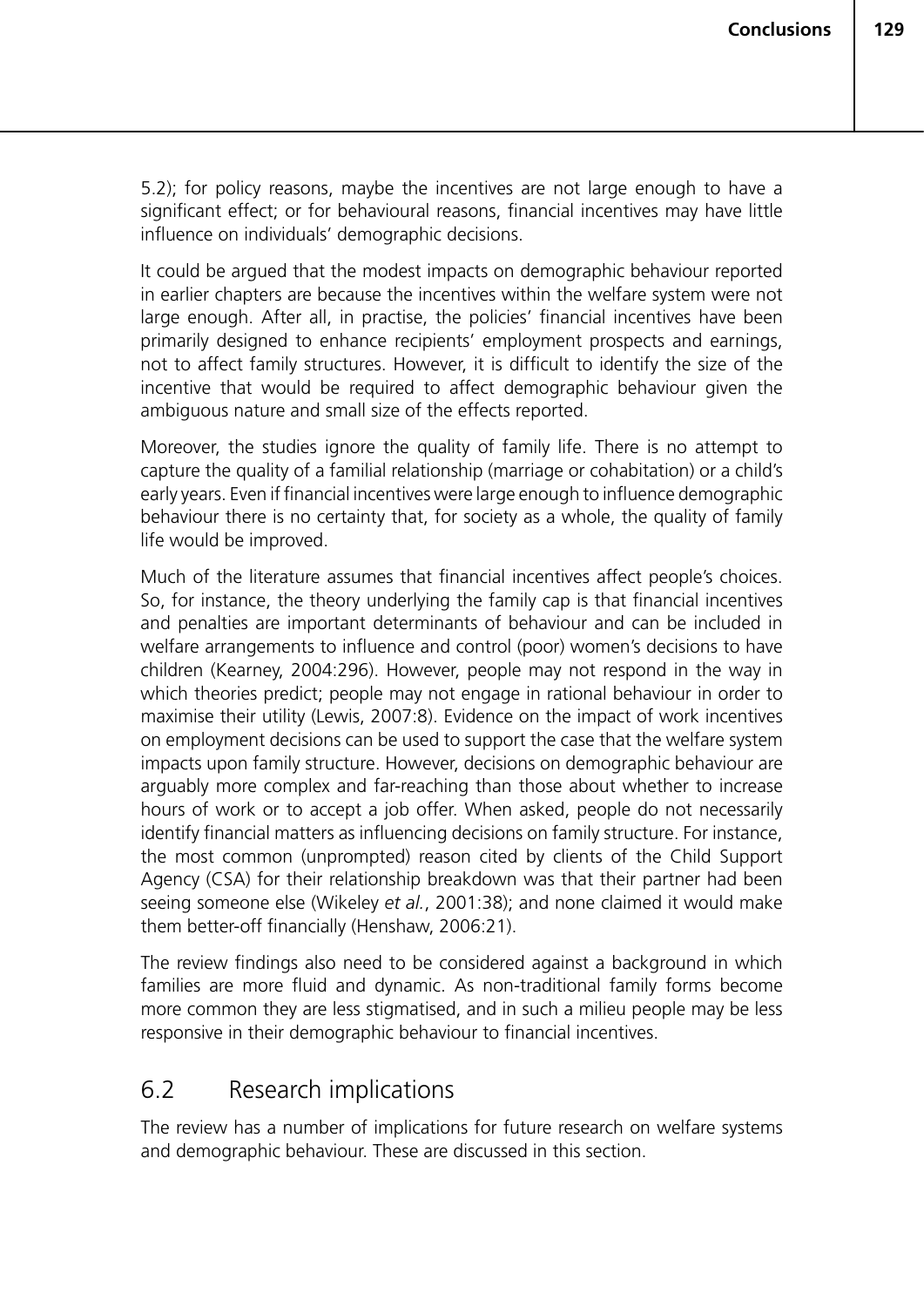## **6.2.1 Further research**

The review shows that there is a need for further research on welfare systems and family structures. There are studies of the impact of the UK welfare system on family structure, but compared to the US the number of analyses is small. The varied nature of the US evidence suggests that more UK-based analyses are required to test the reliability of existing findings. Moreover, the UK evidence does not relate to the current welfare system; there is little on the impact of Working Tax Credit (WTC). There remains a lack of evidence on the effect of recent welfareto-work programmes on family formation and childbearing (Mauldon *et al.*, 2002). Thus there is a need for further up-to-date UK studies that, over time, could provide evidence on longer-term impacts of the tax and transfer systems on family structure. Moreover, sample sizes for UK studies need to be sufficiently large to allow for detailed sub-group analyses as impacts are known to vary by sub-group (see ahead).

The reviewed (US) studies have tended to focus on the generosity of the welfare system – the level of benefits, rather than other aspects of the system, such as disregards and other support services (Moffitt, 1998b:57). However, these features might be of interest to policy makers because they might affect people's behaviour. Further work on these 'components' of the welfare system, and not just benefit amounts, might be useful.

## **6.2.2 Undertaking research on welfare systems and family structure**

The studies reviewed also demonstrate that the analysis of the effect of tax and transfer systems on family structure is problematic. This is because (Carasso and Steuerle, 2005:161):

- It is difficult to establish empirically a causal link between financial incentives in the welfare system and demographic behaviour. Critically, even if, say, a couple calculate a possible marriage penalty (or bonus) before they marry this offers only limited evidence that it actually affected their decision to marry (or not). Conversely, even if people do not rationally calculate the financial implications of marrying they may still effectively be responding to incentives because they observe that unmarried couples have a higher standard of living (Carasso and Steuerle, 2005:161).
- Variables or factors other than financial incentives affect behaviour.

Specifically, an individual's social and cultural context may be a more influential determinant of behaviour than the welfare system. For example,

*'Empirically identifying the effects of policy on demographic outcomes is particularly challenging: The decision to marry or cohabit is influenced by a set of difficult-to-observe factors, including social and community norms and personal tastes and preferences.'*

Harknett and Gennetian (2003:451)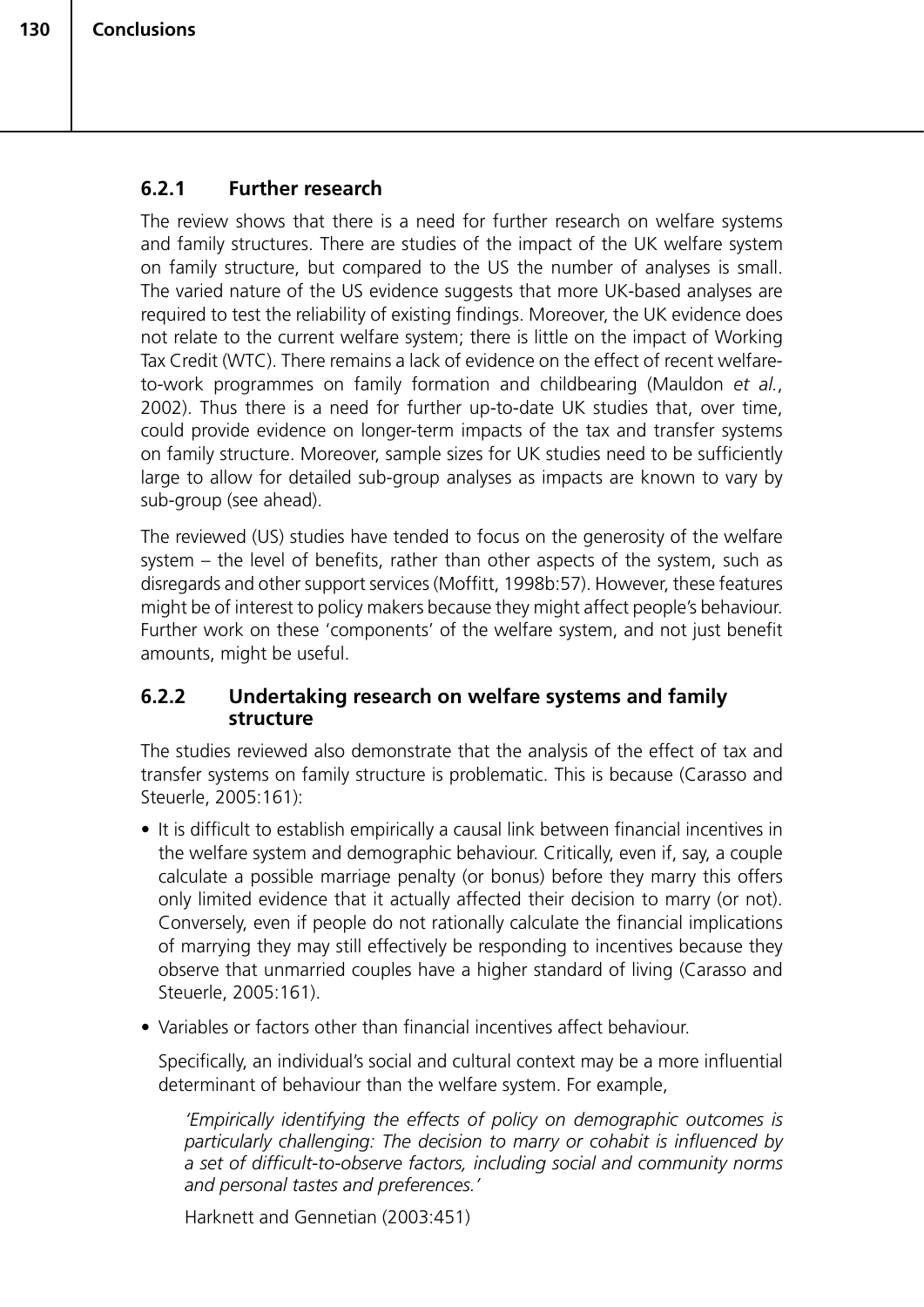In the words of Gennetian and Knox (2003:9):

*'Other factors such as community norms, culture or the local social policy context, including the dominant religion of the community and the stigma or acceptability of being a single parent, may also shape the influence of any change in women's economic circumstances on marital behaviour. If these important influences vary systematically for different identifiable subgroups of families, they may cause different effects on marriage for different identifiable subgroups … However, because we do not fully understand how local context, economic opportunity structures, cultural norms and other*  factors affect marital decisions, these influences may lead to variations in *impacts across families, sites, or studies that are difficult to explain.'*

Inconsistent findings from social experiments in the US suggest that context is important – variations in findings can be attributed to the influence of political, social, cultural and economic factors operating at each site. The implication is that benefits and tax credits may have less of an impact on family structures than basic economic theory would suggest. Or, if individuals do respond to economic incentives the effect is influenced by local 'contextual' factors.

- There are complex interactions between a number of tax and welfare programmes that affect the financial impacts on households. Yet some analyses focus on one aspect rather than the combined effects of the tax and transfer systems. For instance, studies on the effects of union bonuses and penalties on marriage rates tend to ignore the effect of tax incentives on childbearing, yet these may also encourage marriage (see Rosenbaum, 2000).
- Much of the analysis reported here is focused on women's behaviour, but this may only provide a part of the explanation (Ellwood and Jencks, 2004:11). Research that explored the responses of both men and women might provide useful insights. The US literature in particular has focused on female headship rather than other forms of living arrangements that may involve single parents, such as cohabitation, 'sub-families', and single mothers doubling up within a household (typically a mother and daughter sharing a house) (Winkler, 1993).
- A related point is that not all studies carry out extensive sub-group analyses. Welfare systems might be expected to have differential impacts on demographic behaviour (Moffitt, 1998b:54). Whilst the overall effects may be small or insignificant, several studies do show that impacts vary by sub-group. The study by Moffitt *et al.* (1998) strongly suggests that where welfare systems treat cohabiting couples differently from married couples (for instance, different eligibility rules for stepfathers and cohabiting males unrelated to the children) then researchers need to distinguish between married and cohabiting couples. Harknett and Gennetian (2003:458) also argue that studies should distinguish between marriage and cohabitation, because the reasons for entry to, and the duration of, cohabitation may differ from that for marriage. Indeed, the effects of the welfare system on single people may be different from those on married couples (Bitler *et al.*, 2004:232). For instance, the impact of welfare systems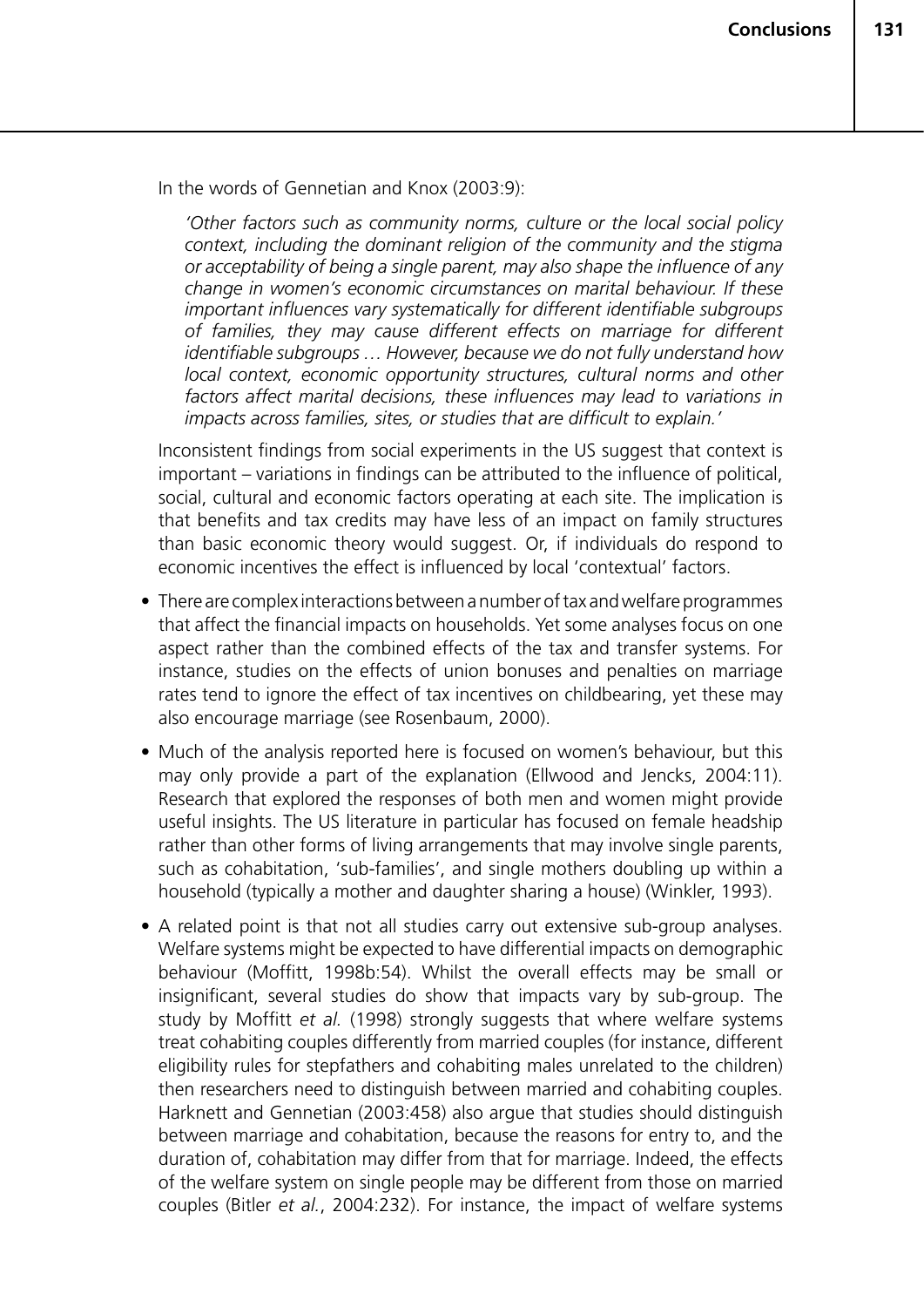on the fertility decisions of single parents are likely to differ from those on couples (Brewer *et al.*, 2007:31). Gennetian and Knox (2003:9) go further and suggest that findings for populations mask important differences between subgroups and variations in impacts by, for example, duration of claim (recent vs. longer-term recipients), age of mother, age and number of children, prior marital status and ethic origin should be explored. For example, it might be expected that, for those already in receipt of benefits, changes to the system could affect second and subsequent fertility decisions whereas this is less likely for those flowing onto benefits. In addition, analyses of childbearing tend to focus on the birth of the first child rather than on subsequent births. Yet a full understanding of the effect of financial incentives on family structure needs to include birth order and parents' decisions about having further children (see Brewer *et al.*, 2007:32). Similarly, welfare systems might have more of an impact on remarriage decisions than on divorce/separation decisions which may be more influenced by other factors.

- A possible reason for the absence of large effects in the reviewed literature could be that there is a considerable lag between a benefit/tax initiative and it affecting demographic behaviour. In general, the studies do not measure longer-term effects; and longer observation periods may be required especially for studies of the impacts of welfare systems on fertility (Fein *et al.*, 2002:6). Gassman-Pines and Yoshikawa (2006:25) who find a significant and large impact (8.9 percentage points) for the New Hope project on the marriage of never-married women at year five argue that, to detect changes in demographic behaviour, longer follow-up periods are required. However, welfare and fiscal policies change over time making it difficult to establish any longer-term impact on family structure (Carasso and Steuerle, 2005:161).
- The US research in particular shows the importance of controlling for economic variables (for example, local wage rates) in the analyses (Harknett and Gennetian, 2003:456).

The review has highlighted that findings can vary by analytical method. As Moffitt (1998b:50-51) observes this is problematic because:

*'Whether the differences in study findings are the result of inherent differences in different datasets or differences in the way the data are analyzed for example, in estimating techniques, definitions of variables, characteristics of the individuals examined, other influences controlled for, and so on is difficult to determine because most authors do not systematically attempt to determine why their findings differ from those of other studies.'*

Nonetheless, the lesson for the UK is that adequate controls for unobserved variables need to be included in non-experimental and quasi-experimental studies.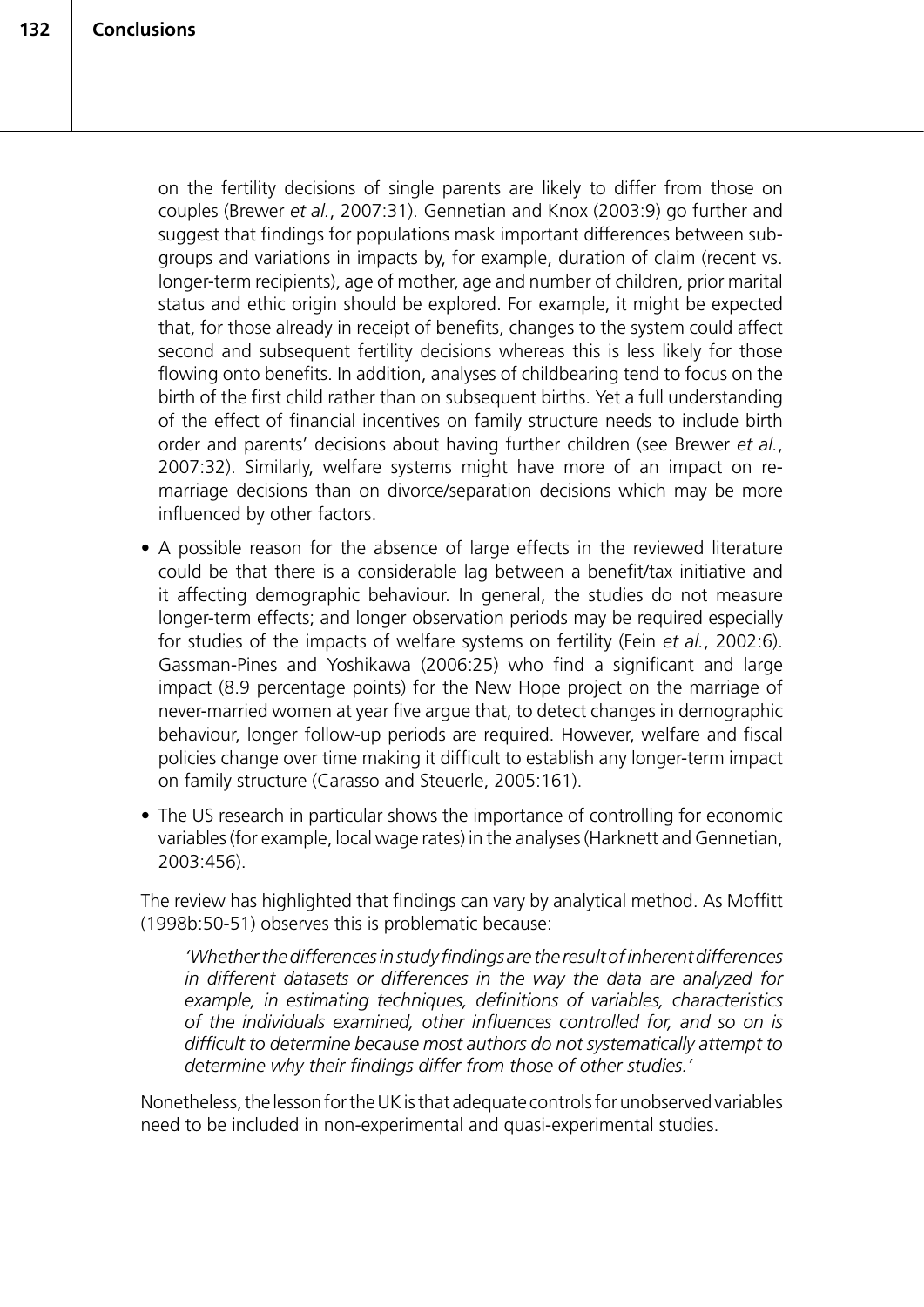In addition, the data requirements for studies are demanding. To investigate if welfare systems affect actual behaviour, longitudinal (panel) data are required. Data with sufficient in-group variation are required to control for unobserved variables, and to allow for changes over time, trend data are also required. Repeat cross-sectional data may be used, but will not allow fixed effects at the individual level to be included in the analysis.

## 6.3 Final thoughts

In conclusion, this review finds mixed evidence that financial incentives in welfare systems substantially affect family structure. Whilst there are studies recording significant impacts, these tend to be small and are countered by studies finding no relationship or a negative effect. Overall, there is no strong evidence to support claims that the welfare system is responsible for the breakdown of the traditional family. This is not to say that individual studies could not be highlighted to demonstrate the contrary position, but that the balance of evidence is that welfare systems have only a small impact on family structure. In particular the magnitude of the impact is not as large as might be predicted by 'traditional' economic theory. This is not to deny the existence of financial incentives, such as marriage bonuses and penalties in the welfare system, but that, on balance, other factors appear to be more important in affecting demographic behaviour. There are two caveats to this conclusion, first, it is based on a reading of selected literature; this was not a systematic review nor did it involve a meta-analysis, and secondly, the observation that other factors may be more crucial is in part based on findings from non-UK countries. The implication of, for instance, making tax and transfer policies more 'pro-marriage' is that any changes would be largely symbolic and the actual effect on behaviour would be small. Any changes would essentially be a '*statement of values*' (Burstein, 2007:419).

Policies that appear to have a bigger impact on demographic behaviour than the welfare system include family planning and counselling services. (However, this review has not examined the literature on the effectiveness of these policies.) This does not mean that welfare-to-work programmes have no role to play, as promoting participants' employment and income, especially those of less skilled males, can help provide a secure financial setting that makes marriage and childbearing more feasible for low-income households (see Del Bono, 2004:17).

There are policy trade-offs in the objectives for the tax and benefit systems (Brewer, 2007; O'Donoghue and Sutherland, 1999). Being 'neutral' towards the family implies trade-offs with, for example, maintaining progressivity, treating families with similar total incomes the same, introducing complexity into the tax and benefit systems, and so on. Changing the benefit and tax system to, say, remove marriage penalties, could also have implications for work incentives for financially dependent partners and for targeting financial support to low-income families with children (see Brewer, 2007 and O'Donoghue and Sutherland, 1999). Thus, using welfare systems to promote specific demographic behaviours may involve trade-offs with other policy objectives.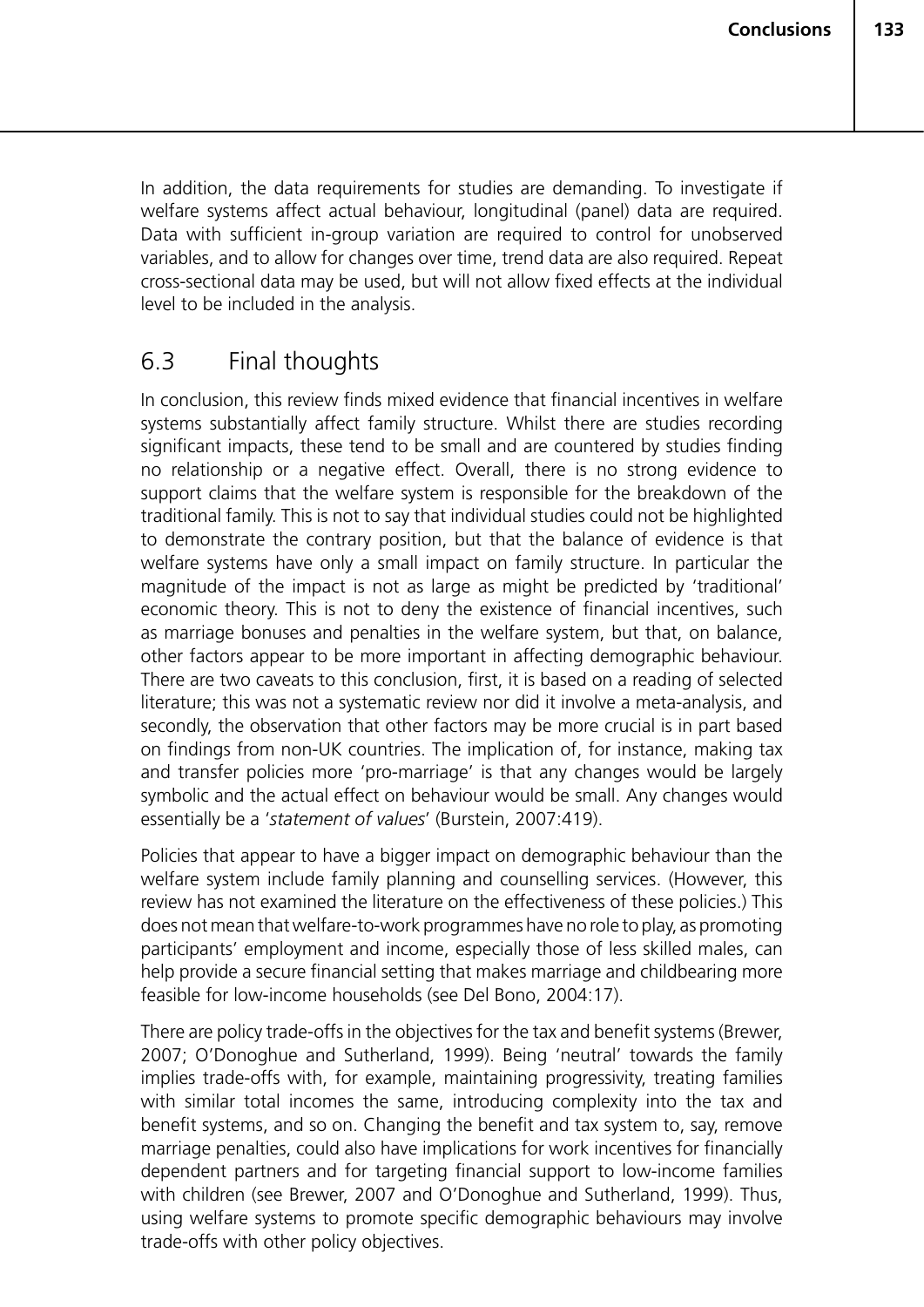Another key conclusion, however, is the paucity of 'hard evidence' for the UK on how financial incentives affect demographic norms, attitudes and behaviour. As the impact of the welfare system on family structure is likely to remain a topic of policy and public debate, welfare-related research and evaluations should, as a matter of routine, incorporate detailed demographic variables for analysis.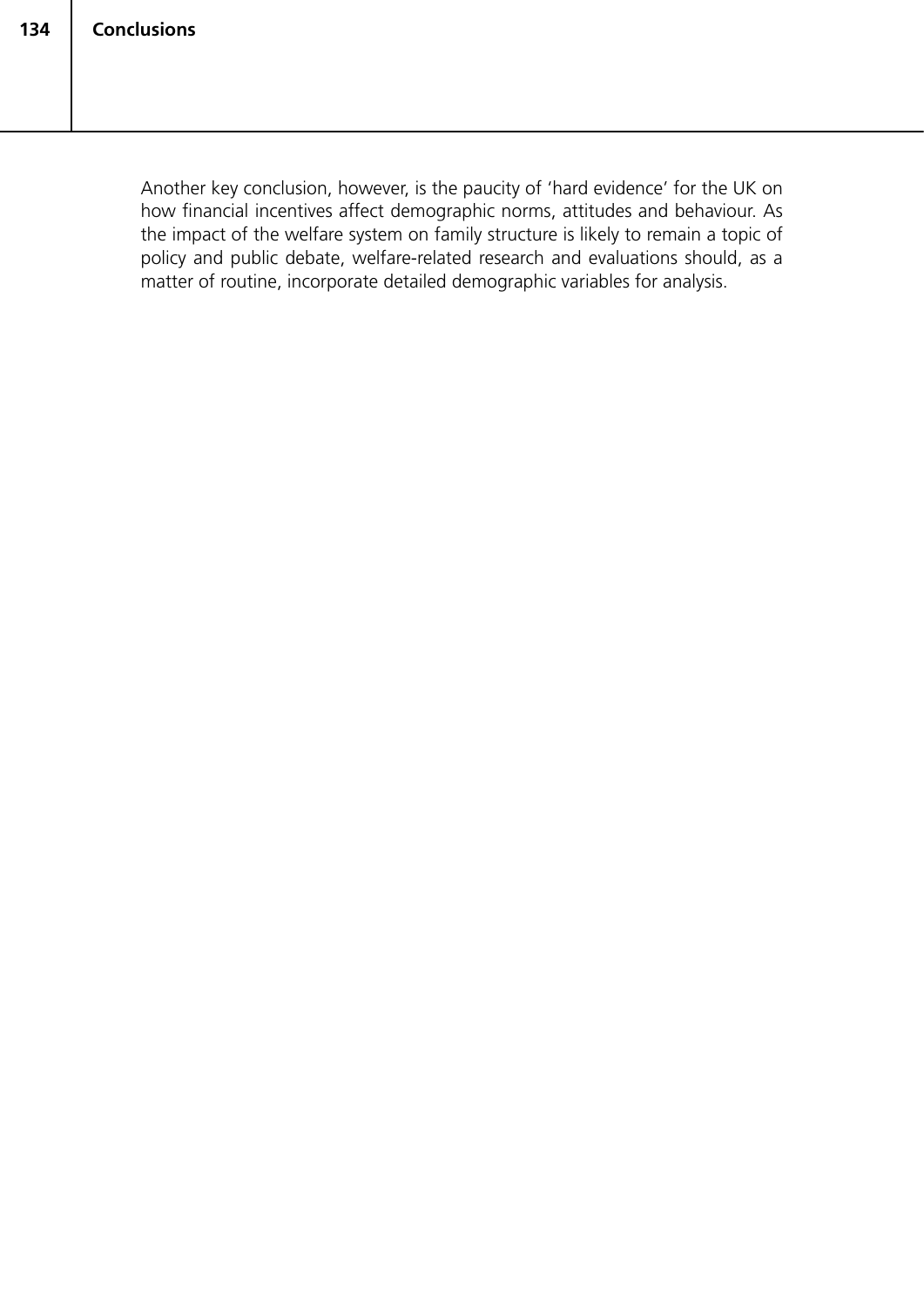# Appendix A Non-experimental methods of analysis

The main non-experimental methodologies used to identify the impact of welfare systems on demographic behaviour are as follows (Hoynes, 1997a:92-94; Moffitt, 1998b:57-59; Moffitt, 2003:336):

• Regression analyses are used to exploit cross-sectional data on differences in benefits between states to measure the welfare effect (see Moffitt, 1994 and 1998a; Schultz, 1994). These analyses model the outcome variable (usually marriage or fertility) as a function of individual characteristics, the level of State welfare benefits and, less often, other state characteristics (Hoynes, 1997a:92; Moffitt, 1998b:58). However, the estimated impact of the welfare system will be biased if there are any omitted state factors, such as social norms or religious characteristics, that are correlated with both family structure decisions or (through voter preferences) state welfare policies (Ellwood and Bane, 1985, cited in Hoynes, 1997a:91; Hoynes, 1997b:129; Kearney 2004:299; Moffitt, 1994; Ribar, 2003:1). Indeed, social norms and cultural factors are likely to affect demographic behaviour and possibly welfare policy. Hoynes (1997a:93) notes:

*'… if the population in a given state believes strongly in the two-parent family, the state may not have much support for an Aid to Families with Dependent Children (AFDC) progam and, hence, it may offer low benefits.*  .... In general, if the unmeasured effects are positively (negatively) correlated with welfare benefits then the estimated welfare effect will overestimate *(underestimate) the true effect.'*

Yet these socio-cultural factors are often unrecorded in analysts' datasets, and so cannot be simply added to the statistical models (see also Ribar, 2003:12- 14). The inclusion of indirect measures might reduce bias, but some bias will remain.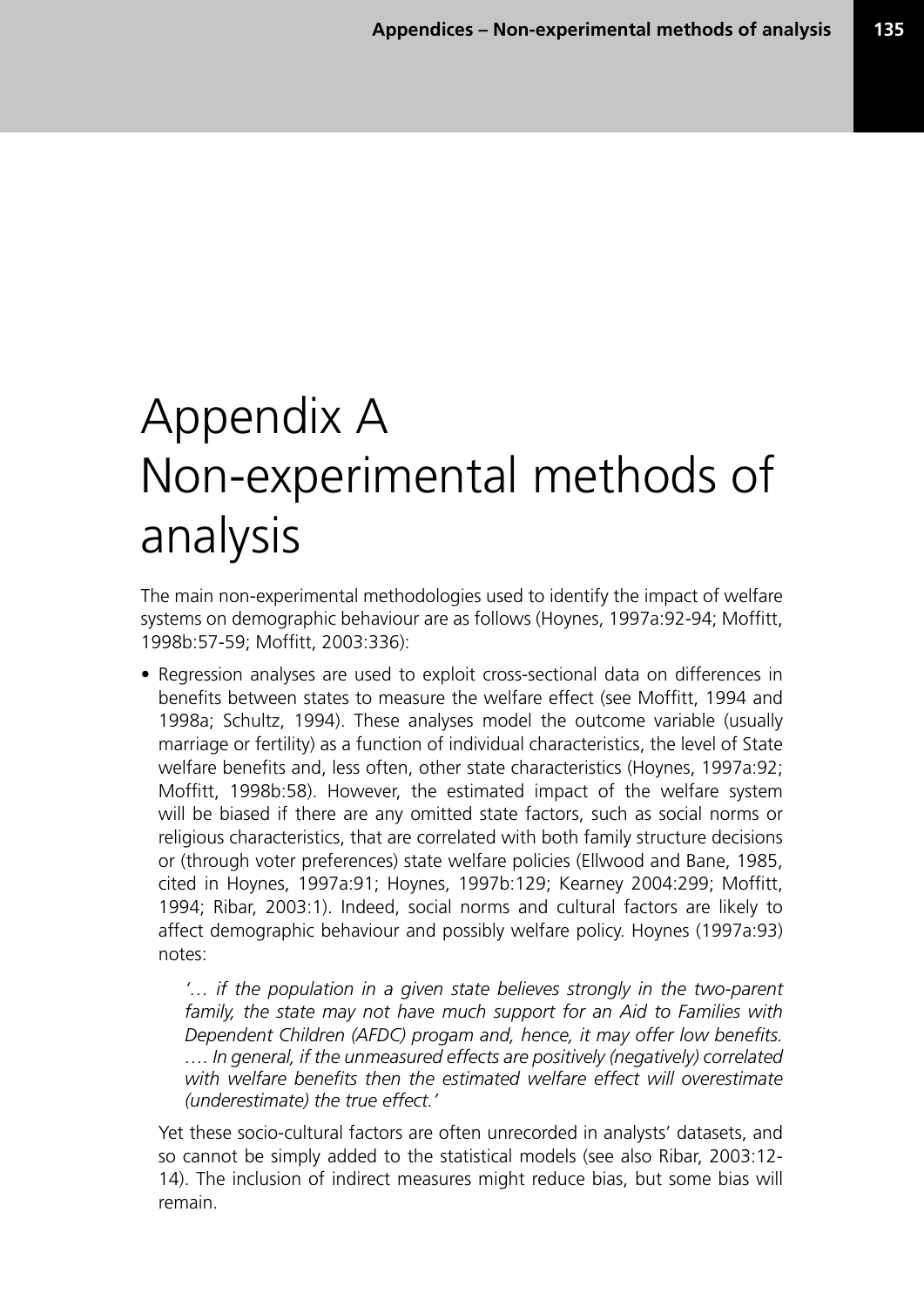A possible further weakness of this approach is that the analyses do not provide information on the timing of demographic transition (Morgan, 2007:96).

On the other hand, if demographic behaviour takes a long time to respond to the welfare system it is possible that this 'comparison-of-levels' approach (unlike the approached to be discussed ahead) measures this longer term response (Moffitt, 1998b:59).

• Panel data or repeated cross-sectional data can be pooled to model variations in benefits over time using regression analysis (Moffitt, 1994 and 1998b:58). These are often called 'fixed effects' models and they capture unobserved factors common to all residents of a country, region or state, such as state divorce laws or support services and characteristics of potential spouses. The welfare effect in a state fixed effect model is captured by within state variation (or changes) in benefits over time, which is compared with changes in, say, marriage and fertility. The advantage of this approach is that the analyst does not have to specify exactly which variables are missing, only the structure of the omitted variable (Ribar, 2003:19). Moffitt (1998b:58) provides an example:

*'… the low AFDC benefit levels and high marriage rates in most southern states may not be a reflection of a true welfare effect but may instead reflect the fact that the South is socially a relatively conservative region where social and cultural norms encourage marriage, as well as being a relatively conservative region politically where elected representatives do not legislate generous welfare benefits. … [A] positive correlation between benefit levels and marriage (for example) would arise because there is a third variable social, cultural, and political norms that leads to them both, not because benefits affect marriage.'*

It is important that the omitted variables are time-invariant and that within the data there are variations over time in the observed indicators. The method does not deal with omitted variables that are time varying – thus it is assumed that the omitted variables, for instance, social norms have not changed over time. So state fixed effects control for unobserved variables that vary across states (but not over time).

If demographic behaviours do not respond fairly quickly to changes in benefits and tax credits then datasets covering a relatively long period of time are required to capture changes. If such data are not available then this approach may only capture short-term responses to changes in benefits and tax credits (Moffitt, 1998b:59). However, if data are available for long periods of time, it might not be justifiable to assume that state effects are fixed throughout the observation period.

Compared to cross-section designs the inclusion of fixed effects, which provide increased control for unobserved variable, can reduce the significance and magnitude, even the direction, of any impact of welfare systems on family structure (see, for instance, Moffitt, 1994).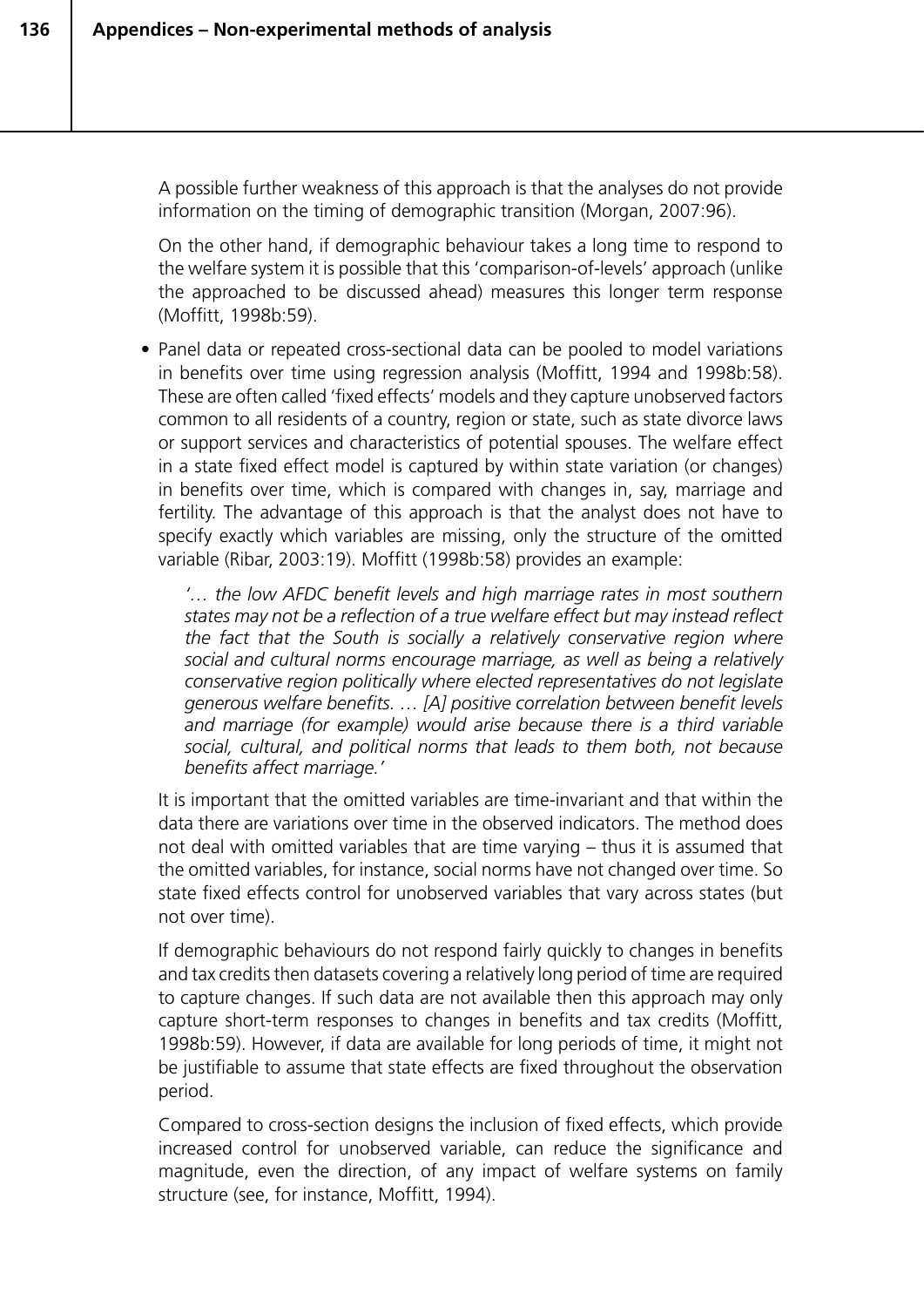**137**

Models with state fixed effects also tend to include year fixed effects. These effects control for average changes in, say, marriage or divorce within a given year that are common to all areas (say, states).

- There may also be individual effects that are unobserved and correlated with welfare policy, especially if the data have to cover a relatively long period of time. In a pooled cross-sectional model these individual effects may be correlated with the generosity of the state's welfare system and arise through inter-state migration and changes in the composition of the sample. The use of panel data enables the identification of welfare, state and individual effects (Hoynes, 1997a:91). Analysing individual effects requires a panel dataset in order to control for changes in the composition of the sample over time. To the extent that studies do not control for individual effects, but only state effects then they may be biased through inter-state migration and sample attrition and entry. The individual effects capture time-invariant unobserved variables at the level of the individual.
- Within state studies using a determinant of benefits that does not correlate with family structure. These studies require recipients to be offered different levels of benefit or involve comparisons between those eligible and not eligible for welfare benefits. The problem in practice is that differences in benefit levels are usually associated with a demographic characteristic so finding suitable explanatory variables is difficult.
- There have been a small number of time-series studies that attempt to explore the contribution of the welfare system to observed falling rates of marriage and increasing rates of nonmarital childbearing (Moffitt, 1998b:55-56). A number of US researchers (for instance, Hoynes, 1997b:125-126) have observed that if financial incentives affect family formation then the observed fall in the real value of welfare benefits (especially AFDC since the mid-1960s) should be associated with declines in female headship and non-marital births, but instead they have continued to increase. Suggesting that factors other than financial incentives are operating to influence demographic behaviour. However, controlling for all the possible factors that change over time is very difficult. Even though the fixed effects analyses mentioned previously require longitudinal (at least, repeat cross-section) data, analysts have tended not to conduct time-series analyses. Indeed, they typically include dummy variables for years in regressions in order to eliminate the influence of time trends (that is, to control for year effects).

In summary, the main non-experimental methods used (primarily in the US) seek to investigate whether there is a welfare effect on family structure by using variations in benefits between individuals within states, between states and between states over time (Hoynes, 1997b:124; Moffitt, 1998b:57). However, the source of variation and the controls for unobserved heterogeneity that are used affect the reported significance and magnitude of the welfare effect on demographical behaviour. In addition, using variation arising from state and over time differences only provide information on the marginal effects of the welfare system on family formation. They do provide estimates of how the very existence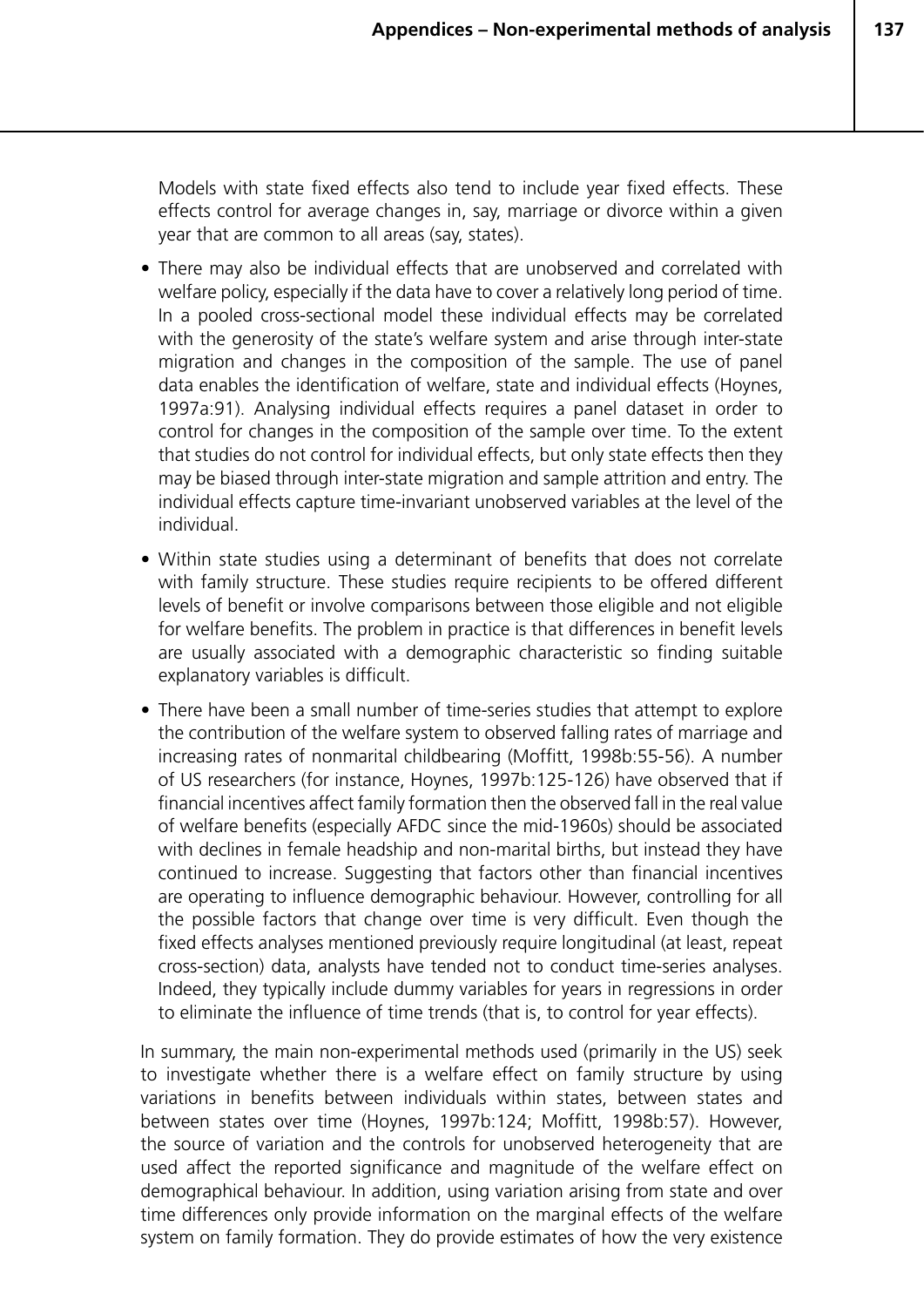of tax and transfer programmes affect demographic behaviour. Thus these studies '*… are limited in their ability to make predictions about eliminating programs.*' (Hoynes, 1997b:124). This is important since policy makers might wish to know the consequences of cancelling a programme. However, such information may be gained from experimental research designs.

However, for studies of childbearing there are further analytical issues. Geronimus (1997) argues that studies employing standard multivariate techniques to control for specified, measurable background characteristics are likely to overestimate the negative consequences of teen childbearing. She suggests more accurate findings can be derived from comparing sisters, which in effect controls for factors such as general access to resources during childhood, cultural environment, neighbourhood and school system but not personal antecedents of early childhood and is likely to produce estimates of effects of teenage childbearing on subsequent economic success that are still upwardly biased but which highlight the extent to which unobserved factors associated with family background account for poor economic fortunes of teen mothers. (Geronimus, 1997:411).

Geronimus (1997) suggests that a better approach than using sisters is to compare outcomes for teenage mothers and teenagers who get pregnant but miscarry which, she suggests, effectively randomly allocates motherhood to teens. Geronimus (1997) argues that for key economic outcomes bearing directly on the question of long-term economic self-sufficiency, findings from studies using these methods challenge the assumptions upon which policy is based. These studies reduce effects estimated by more traditional methods by at least 50 per cent and in some cases find no independent effect of teenage childbearing on important economic outcomes. Geronimus and Korenman (1992, cited by Geronimus, 1997:412) reported no relationship between teen childbearing and high school graduation or subsequent family income in their analysis of sister pairs in the National Longitudinal Survey of Young Women. Using more recent data from the Panel Study of Income Dynamics, Corcoran and Kunz (1997, cited by Geronimus, 1997:412) found teen mothers to be no more likely to be welfare recipients after the age of 25 than their sisters who became mothers at older ages (Geronimus, 1997:412).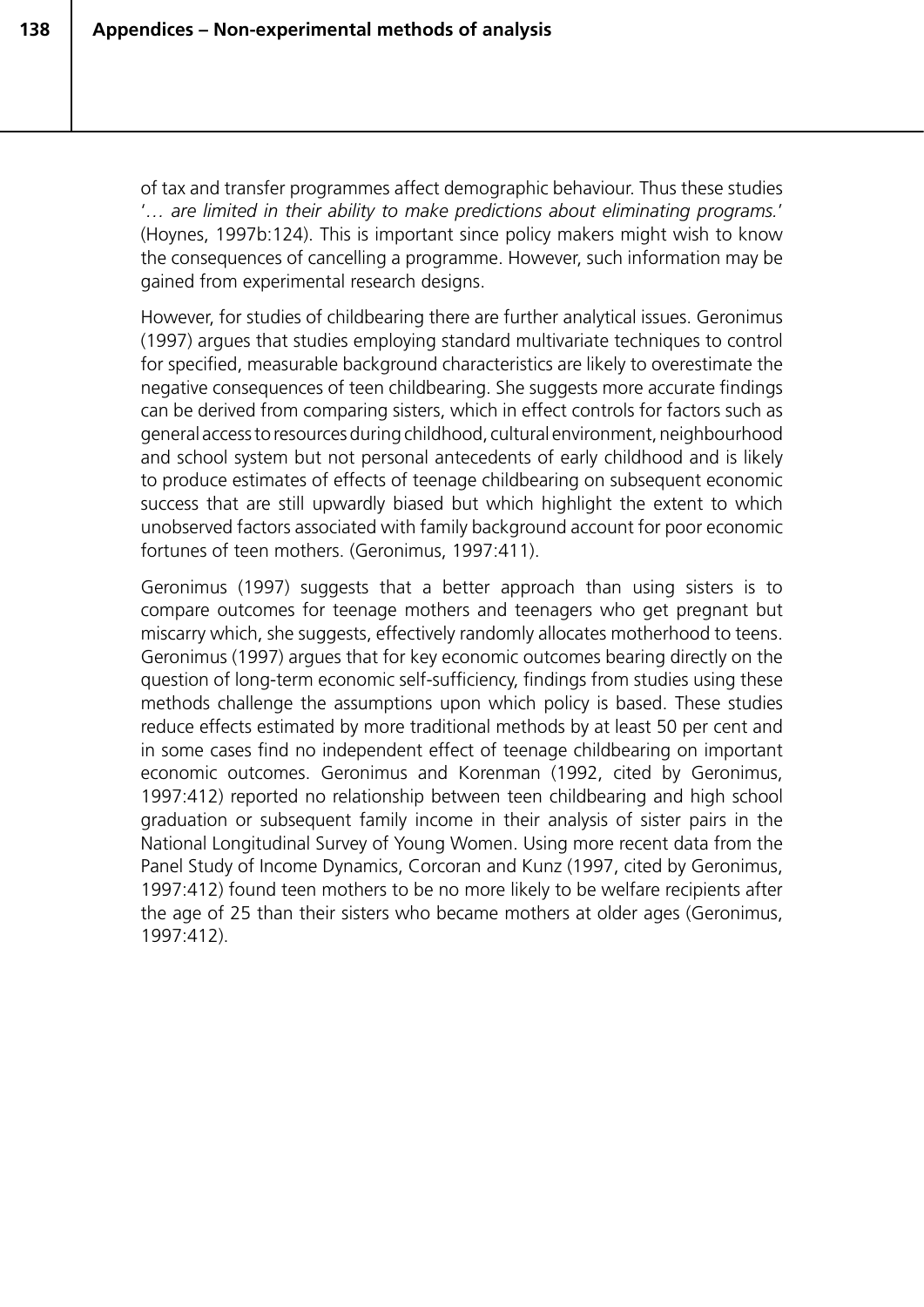### Appendix B UK studies modelling the amount and distribution of union bonuses and penalties

The focus of this review is to explore the actual impact of welfare systems on family structure. Some analysts model the size and distribution of union bonuses and penalties but not whether they subsequently affect behaviour. This appendix outlines two such United Kingdom (UK) studies by Anderberg *et al.* (2008) and Draper (2008). They provide some information on who is likely to be affected as well as estimates of the size of any bonus or penalty. However, their findings should be considered in light of the criticisms made of this approach in Section 1.6.1.

Anderberg *et al.* (2008) use Family Resource Survey data 1995-2004 to simulate partnership or union bonuses and penalties by comparing what couples aged 20-60 would receive in welfare transfers when living together and apart.<sup>58</sup> The welfare payments included in the analysis are Family Credit (FC), Income Support (IS), tax credits, Housing Benefit and Council Tax Benefit (HB/CTB). The tax credits considered are WFTC and WTC/CTC.59

In general, Anderberg *et al.* (2008:3) report that:

• Reforms to IS (the increases to the then child premia in 1999 and their transfer to CTC from 2003) meant that the union penalty in IS increased (from an average of £67.90 per week in 1996 to £78.80 in 2001) and then diminished (to an average of £44 per week in 2004) (Anderberg *et al.*, 2008:6 and 11).

<sup>&</sup>lt;sup>58</sup> This study appears to be a development of earlier research by Anderberg (2007).

<sup>59</sup> The Children's Tax Credit is included in WFTC.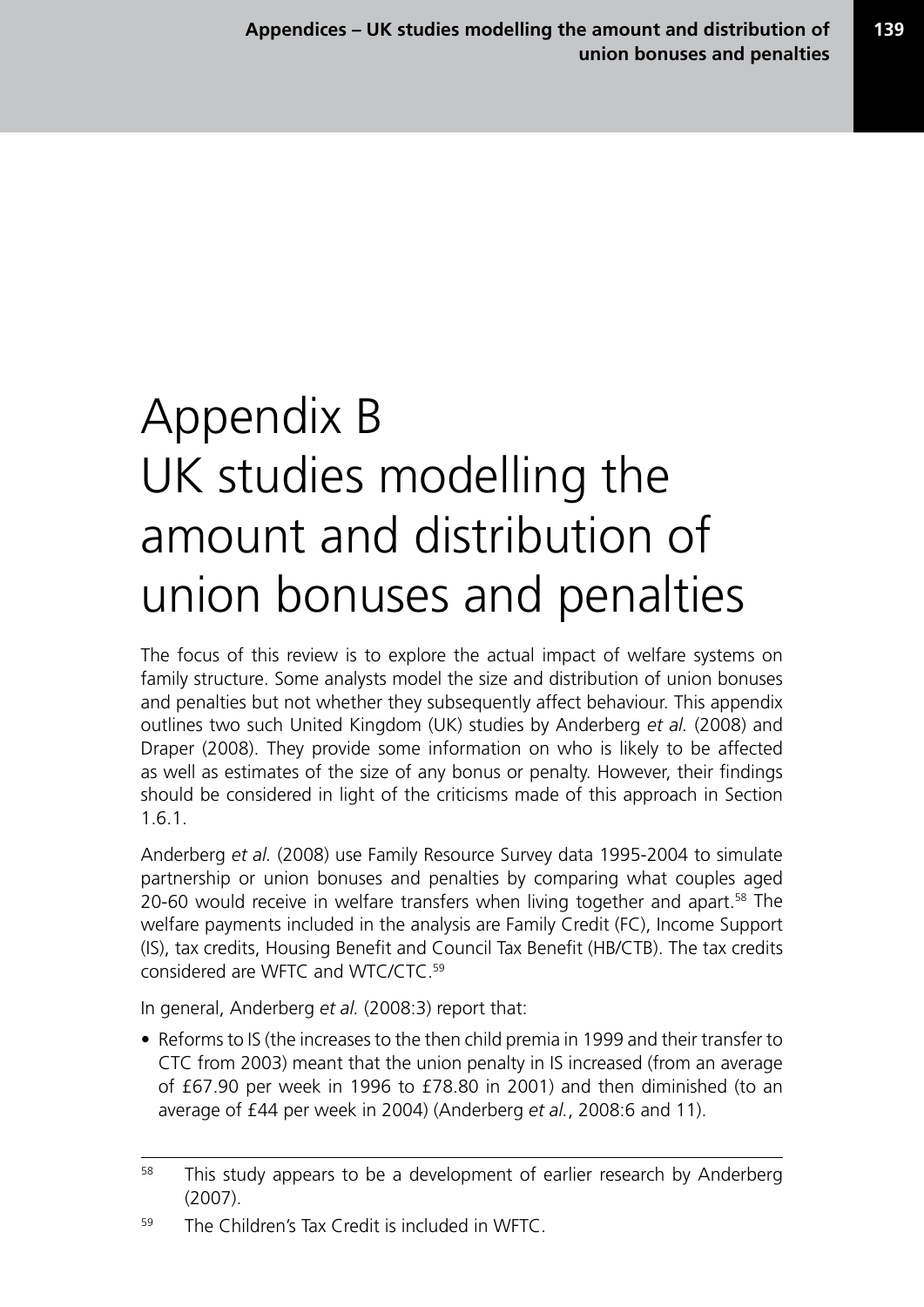- Tax credits generate partnership bonuses for some couples and penalties for others.
- The majority of couples were affected by partnership bonuses or penalties. An analysis of three selected years (1996, 2001 and 2004) to represent the Family Credit (FC), WFTC and WTC/CTC regimes respectively shows that in general around 90 per cent of couples faced a partnership penalty (Anderberg *et al.*,  $2008:9-11$ <sup>60</sup> Less than one in ten had a partnership bonus.<sup>61</sup> Furthermore, under the WTC/CTC/benefit system more couples faced a partnership penalty compared with the WFTC/benefit system (an increase of six percentage points). This increase was driven by a dramatic increase in the proportion of couples facing a tax credit partnership penalty – an increase from 28 per cent in 2001 to 64 per cent in 2004. (In contrast, the proportion of couples facing a partnership penalty due to Income Support fell slightly from 28 per cent in 2001 to 26 per cent in 2004.) Similarly, under the WTC/CTC regime fewer couples faced an overall tax credit/benefit partnership bonus (a decrease of 5 percentage points). '*Hence the system in 2004 is, on average, less partnership friendly than the system in 2001.*' (Anderberg *et al.*, 2008:9). This change is mainly due to policy reform (see ahead).
- Often the amount of the bonus or penalty is large. The analysis shows that across all three selected years 20 per cent of couples had an overall partnership penalty of £60 or more per week (Anderberg *et al.*, 2008:9). Moreover, the replacement of FC with the more generous WFTC meant than the average size of credit/ benefit partnership bonuses grew – from £7.80 per week to £16.90 per week (Anderberg *et al.*, 2008:11). In addition, under the WTC/CTC/benefit system the average partnership penalty was larger than under the WFTC/benefit system - £46.60 per week compared to £38.10 per week – whilst average partnership bonuses were smaller - £13.90 per week under the WTC/CTC/benefit system compared to £16.90 per week for the WFTC/benefit. This reduction in overall partnership bonuses was largely due to the transfer of IS child premia to CTC. For the typical case (man working at least part-time and the woman not in paid work), under WFTC the partnership bonus was the entire amount of the couple's tax credit. However, under WTC/CTC if the couple were to separate, the man (without care of the children) could be eligible for WTC and the woman would receive CTC. Deducting this potential payment from the combined WTC/CTC they would obtain as a couple gives the smaller (net) partnership bonuses.

 $60$  By year, the proportions for partnership penalties were: 1996, 87 per cent; 2001, 86 per cent; and 2004, 93 per cent (Anderberg *et al*., 2008:11).

 $61$  By year the proportions for couples who faced a bonus were: 1996, eight per cent; 2001, ten per cent; and 2004, five per cent (Anderberg *et al*., 2008:11).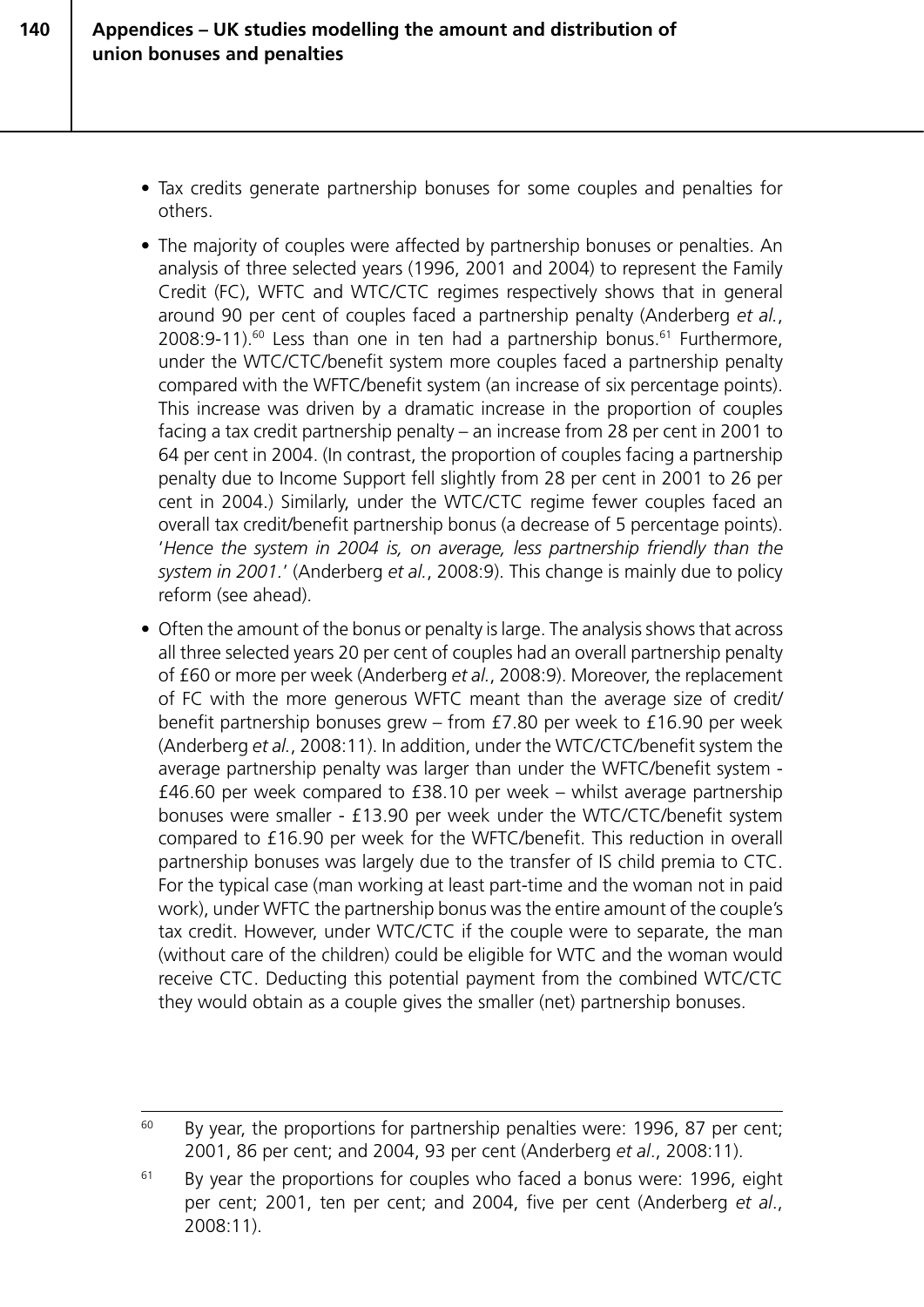**141**

- A sub-group analysis of the WFTC/benefit system reveals that average weekly bonuses and penalties tended to be larger for:
	- couples with children compared to childless couples;
	- women who are economically inactive compared to those working part-time or full-time (although the proportion facing a penalty is lower for those not in employment (71 per cent compared to 93 per cent);
	- couples with females aged 30-50 years as younger and older women were less likely to have dependant children;
	- couples with fewer educational qualifications because they were more likely to be economically inactive (Anderberg *et al.*, 2008:12-15).

In addition, analysis of the 1999 WFTC/IS reforms and of the introduction of WTC/ CTC shows that the distribution of bonuses and penalties changed over time, partly due to these reforms and partly due to demographic changes (such as changes in the composition of the population). This analysis entails simulating what would have happened had the policy not changed (the counterfactual). Changes in partnership bonuses and penalties in this counterfactual will reflect compositional changes in the population, whilst actual changes not found in the counterfactual scenario will reflect the policy reforms (Anderberg *et al.*, 2008:15). In terms of the policy reforms (Anderberg *et al.*, 2008:16-17):

- The introduction WFTC and increases in the child premia in IS improved partnership bonuses. The reforms increased both the proportion of couples facing a bonus and the average amount of the bonus (and decreased the proportion facing a penalty, but had no affect on the amount of the average penalty). The increase in the average amount of the bonus was due to the greater generosity of WFTC compared to FC.
- The WTC/CTC reform, however, was less favourable towards partnership. The reform decreased both the proportion of couples facing a bonus and the amount of the average bonus (and increased both the proportion facing a penalty and the size of the penalty). The decrease in the size of the average bonus reflects the smaller bonus some couples received from the couple/lone parent element of the new tax credit.

In both cases, these changes were due to tax credit reform; the IS reforms did not influence the proportion of couples facing a partnership bonus or penalty.

In terms of demographic changes, an increase in the labour force participation rate of women has led to a small increase in the proportion of couples facing partnership penalties and a small reduction in the proportion facing bonuses (Anderberg *et al.*, 2008:17-19). A consequence of increasing female economic activity is that the proportion of couples confronting a penalty due to IS has decreased. However, the concomitant change is that there is an increase in the proportion of couples with a tax credit penalty.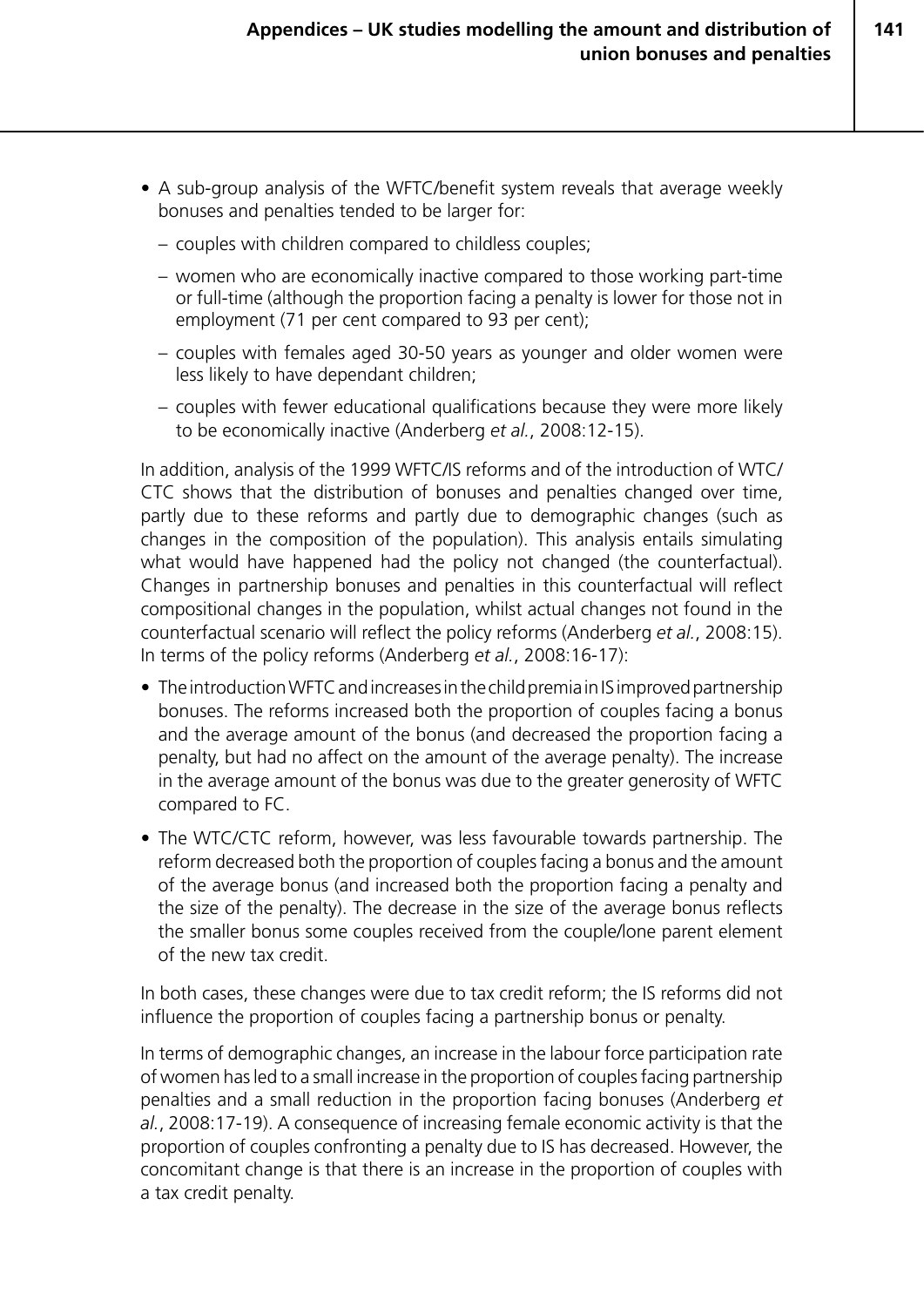The modelling by Anderberg *et al.* (2008) is based on a number of assumptions, including that the supposed union dissolutions do not affect the supply of labour (that is, individual earnings), that benefit take-up is 100 per cent, and that the woman would remain the primary carer after union dissolution. The analysis excluded any couple with adults who were long-term sick or disabled, retired, unemployed or self-employed. The modelling also excludes any maintenance payments. (Yet Draper (2008) suggests that maintenance payments reduce partnership penalties, so this is a significant omission.) The finding outlined above must be interpreted in light of these assumptions.

A smaller scale and less comprehensive study by Draper (2008) takes 98 families and estimates the difference in disposable incomes after housing costs for couples if they live together and apart. Separate estimates before and after maintenance payments are also made. However, these are stylised families – unlike the Anderberg *et al.* (2008) analysis they are not actual families (Draper, 2008:8). Moreover, the selected families are not a nationally representative sample of familial types, although Draper (2008:8) claims that they represent '*a fair cross-section of families*' on average and below average incomes. However, the nature of the sample used does limit the generalisability and validity of the study.<sup>62</sup> Nonetheless, the estimates can be used to identify types of couples that might be affected by partnership penalties and bonuses. The estimates show that the partnership penalty is lower after housing costs are taken into account and if maintenance payments are made. The disincentives are higher for couples living in the private rented sector, one-earner couples, two-earner couples with high joint incomes but modest incomes individually, and couples on IS. There are few penalties (even bonuses) for couples living in owner occupation with a mortgage and two-earner couples with 'low' incomes.

Notwithstanding that some couples face sizable bonuses and penalties, the Anderberg *et al.* (2008) and Draper (2008) analyses do not tell us if the existence of a penalty (or bonus) is sufficient to alter behaviour; whether couples facing, say, a penalty were more likely to separate than other couples is unknown. Such an analysis would require the use of panel or pooled cross-sectional data.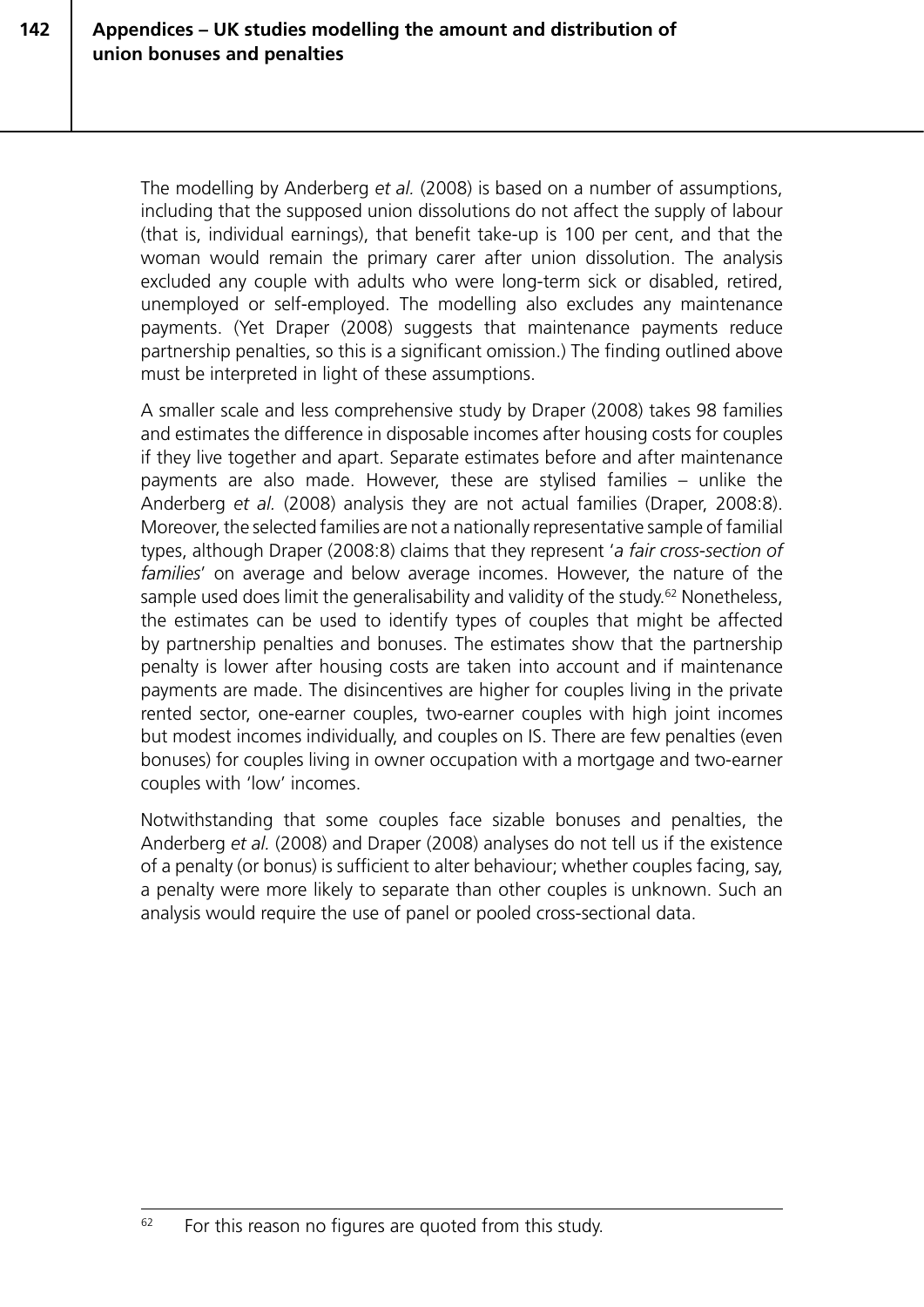#### Appendix C Summary of Moffitt's (1998b) review of US non-experimental studies

There are a number of reviews of the literature on the impact of welfare systems on family structure and the most often cited is Moffitt (1998b), who reviewed 68 estimates of Aid to Families with Dependent Children (AFDC's) effect on marriage, single motherhood, female headship, fertility and abortion over the period up to 1996. A summary of his review findings is given in Table C.1. Moffitt (1998b:67- 68) shows that during the 1970s the research suggests that the welfare system had no effect on marriage and childbearing. However, during the 1980s and 1990s there was a consensus that it did have an effect (a negative effect on marriage and a positive effect on fertility); albeit the magnitude of that effect was uncertain with some claiming is was small and others that it was sizeable (Moffitt, 1998a:1 and 1998b:50):

*'A neutral reading of the evidence still leads to the conclusion that welfare has incentive effects on marriage and fertility, but uncertainty introduced by the disparities in the research findings weakens the strength of that conclusion.'*

Moffitt (1998b:75)

Subsequently, Moffitt modifies his position slightly - notwithstanding uncertainty in the literature and a number of studies reporting insignificant results, he concludes welfare '*is likely to have some effect on family structure*'. (Moffitt, 2003:336).

However, this is based on giving equal weighting to the studies regardless of the extent to which they sought to control for unobserved variables (Moffitt, 1998b:70). Yet there are more estimates for studies that did not control for unobserved heterogeneity than for those that did and, by race, the two approaches suggest different welfare impacts. That is, there is a link between the analytical approach used (or source of benefit variation) and whether a welfare effect is found by race.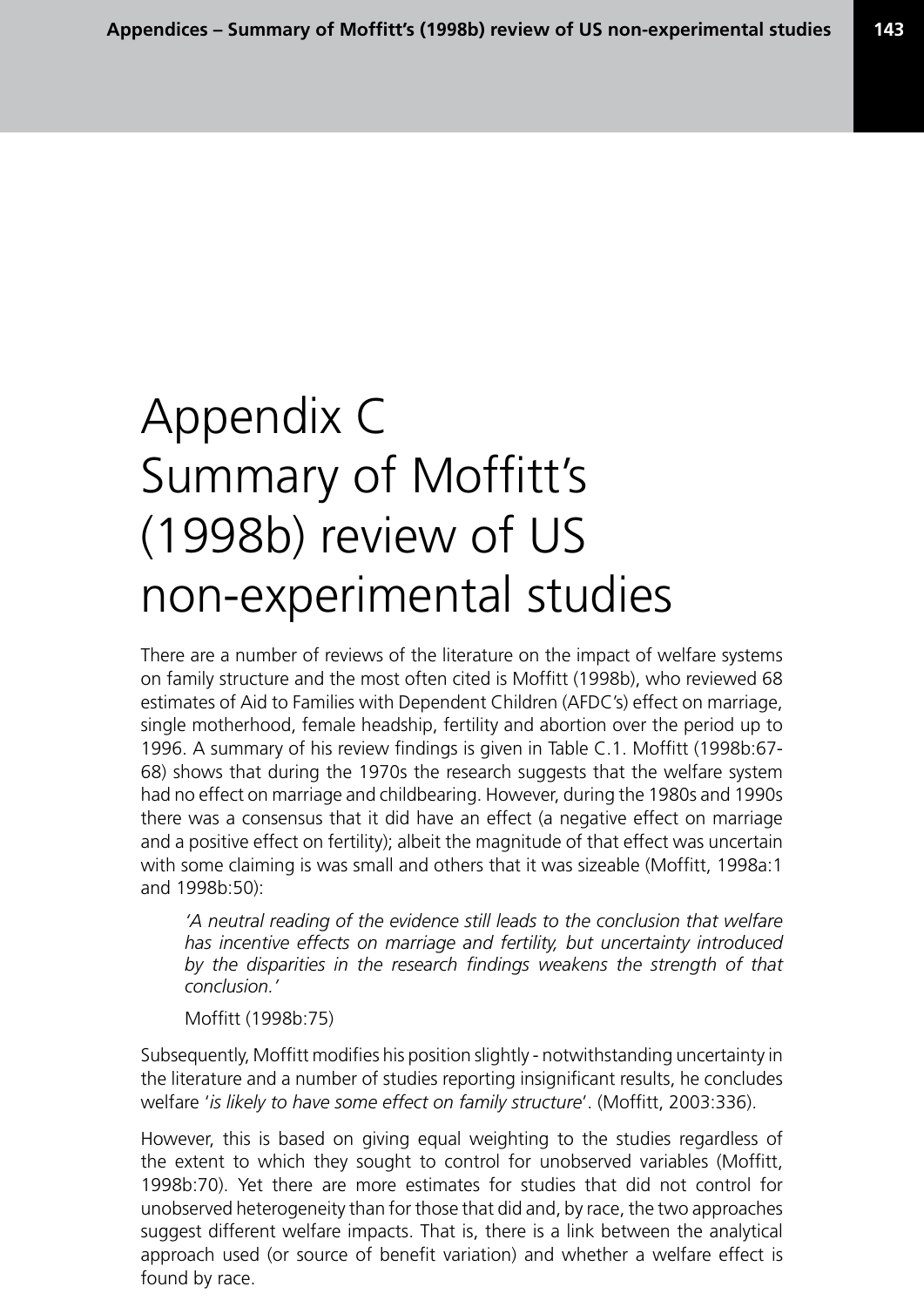For the estimates not including controls for unobserved heterogeneity slightly more studies reported significant effects (18) than insignificant effects (15) (Moffitt, 1998b:68-69). However, the studies imply a larger effect for white women (with nine significant and only two insignificant estimates) than for non-white and black women (with six significant and seven insignificant estimates). In comparison, for the smaller number of studies including controls for unobserved variables (that is, fixed effects) the estimated effect on white women is weaker (four significant and four insignificant estimates). However, the results for non-white and black women are stronger (with five significant and only one insignificant estimates).

So:

*'Overall, although there is a very slight excess of significant estimates over insignificant ones across all races, it is quite small. However, the patterns differ by race and source of benefit variation …. The difference in how benefit variation affects family structure between the two races is a result of*  a different sorting of single mothers by state for the two races, with white *single mothers tending to be concentrated in high-benefit states but black single mothers tending to be concentrated in low benefit states.'*

Moffitt (2003:336)

Moffitt (1998b:71) highlights that the studies control for different State level variables. Whether labour market, demographic and/or political characteristics are controlled for varies, as does which specific variables are used. For example, labour market variables include rate of unemployment, median or average wages, and percentage employed in specific sectors. His review suggests:

*'… the more variables that are controlled for in an analysis, the weaker is the estimated effect of welfare* – *although there is no logical reason why this need be so …'*

Moffitt (1998b:71)

Nonetheless, in substantive terms, all of the significant studies in the Moffitt (1998b) review show that AFDC had a positive effect on single motherhood/ fertility and a negative effect on marriage.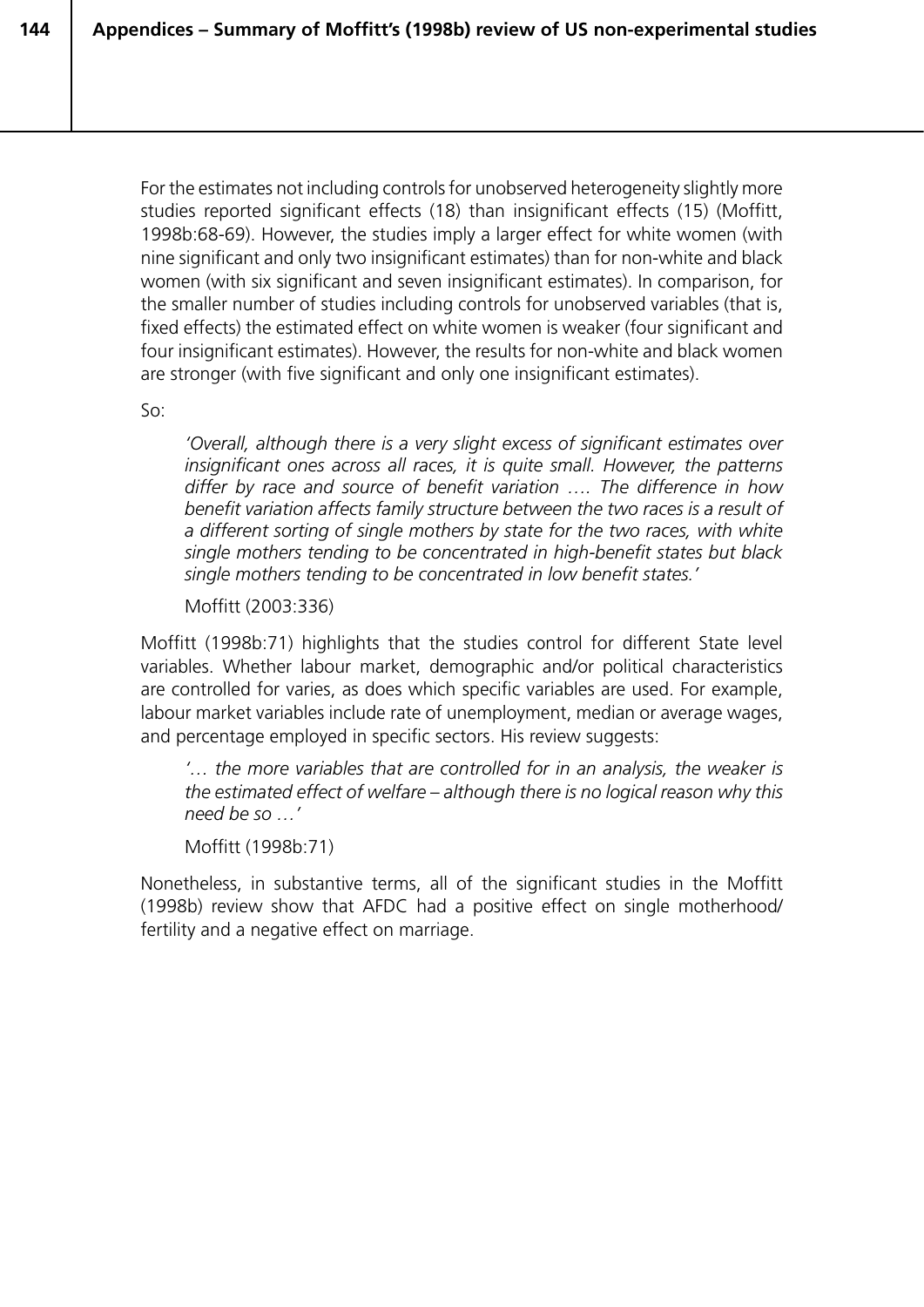| mates of welfare effects on marriage and fertility in review by Moffitt (13. |
|------------------------------------------------------------------------------|
|                                                                              |
|                                                                              |
|                                                                              |
|                                                                              |
|                                                                              |
|                                                                              |

| lype <sup>d</sup>                   |                                        | All races <sup>a</sup> |      |                                        | White |                                                                              | Non-white or Black |   |
|-------------------------------------|----------------------------------------|------------------------|------|----------------------------------------|-------|------------------------------------------------------------------------------|--------------------|---|
|                                     | Insignificant Significant <sup>b</sup> |                        | Mixe | Insignificant Significant <sup>b</sup> |       | Mixed <sup>c</sup> Insignificant Significant <sup>e</sup> Mixed <sup>c</sup> |                    |   |
|                                     |                                        |                        |      |                                        |       |                                                                              |                    |   |
| Cross-state<br>levels               |                                        |                        |      |                                        |       |                                                                              |                    |   |
| Cross-state<br>changes <sup>e</sup> |                                        |                        |      |                                        | 4     |                                                                              |                    | ┌ |
| Nithin-state                        |                                        |                        |      |                                        |       |                                                                              |                    |   |
| ime series                          |                                        |                        |      |                                        |       |                                                                              |                    |   |
| <b>Jotes:</b>                       |                                        |                        |      |                                        |       |                                                                              |                    |   |

<sup>a</sup> Study did not report separate estimates by race. a Study did not report separate estimates by race.

<sup>b</sup> Reported a significant negative effect on marriage or a significant positive effect on fertility or both. b Reported a significant negative effect on marriage or a significant positive effect on fertility or both.

c Reported a mix of significant and insignificant estimates. <sup>c</sup> Reported a mix of significant and insignificant estimates.

d For a discussion of the different types of model see Appendix A.

<sup>d</sup> For a discussion of the different types of model see Appendix A.<br>• Models that include fixed effects to control for unobserved variables. e Models that include fixed effects to control for unobserved variables.

Source: Table 4.1, Moffitt (1998b:68) Source: Table 4.1, Moffitt (1998b:68)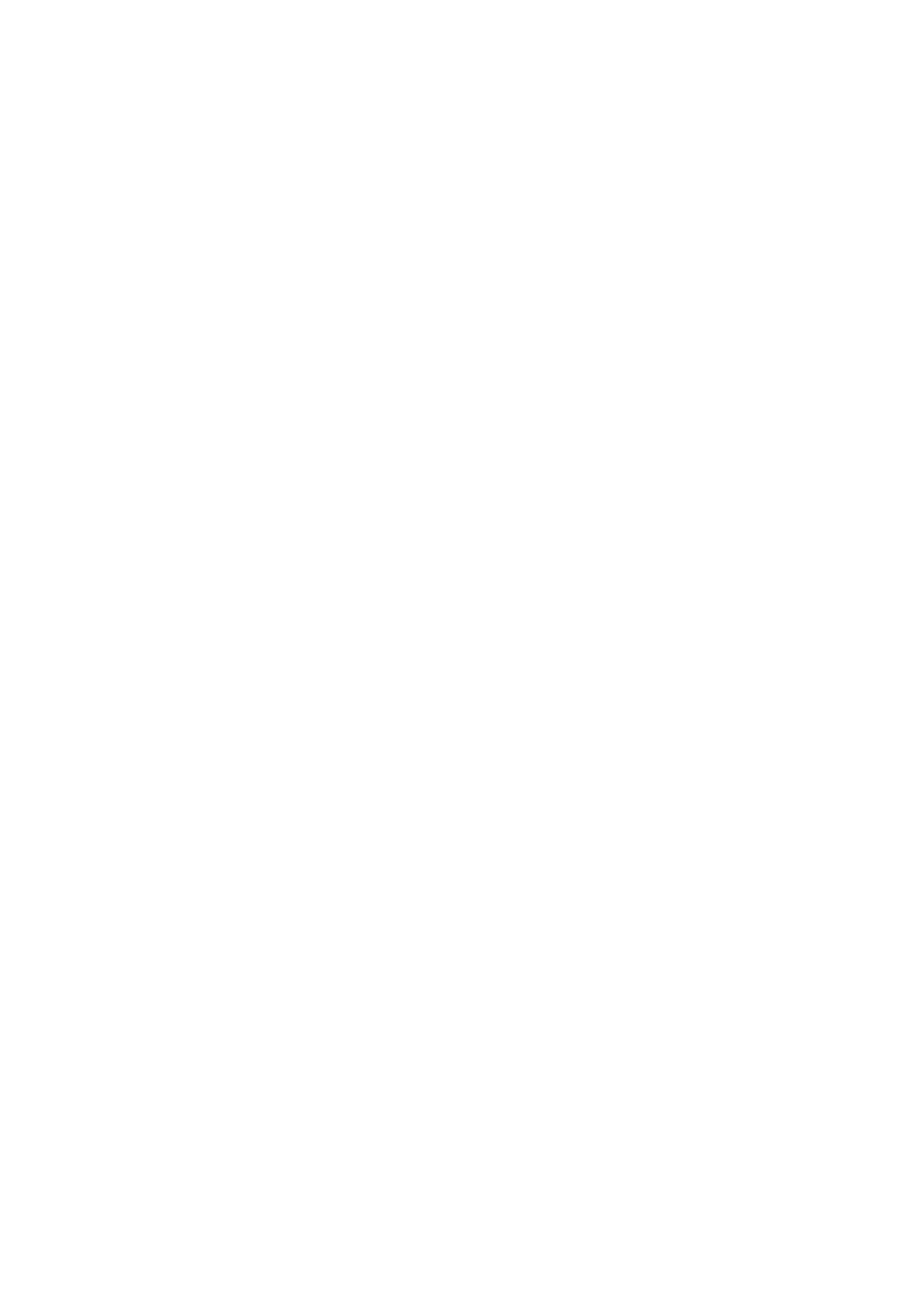# Appendix D US studies modelling the amount and distribution of union bonuses and penalties

This review considers the impact of the welfare system on demographic behaviour. However, some United States (US) analysts model the size and distribution of union bonuses and penalties but not whether they subsequently affect behaviour. This appendix outlines selected US studies estimating marriage bonuses and penalties for Temporary Assistance for Needy Families (TANF) and Earned Income Tax Credit (EITC).

#### D.1 Temporary Assistance for Needy Families

Acs and Maag (2005) use data for cohabitating couples with children from the 2001 National Survey of America's Families and a tax-transfer simulation model to estimate the union penalties and bonuses arising from TANF, given known tax changes for 2003 and 2008.63 They hypothetically 'divorce' couples (see Section 1.6.1) to calculate union bonuses and penalties. They find that most low-income cohabiting couple with children (86 per cent) do *not* receive TANF and by definition receive no penalty or bonus due to TANF (Acs and Maag, 2005:6). Nonetheless, TANF interacts with the tax system to alter the potential marriage bonuses and penalties that cohabitating couples with children face. For the 9.6 per cent of low-income cohabiting couples that faced an average tax penalty of \$1,004 in 2003, marriage would result in an average loss of \$1,800 in TANF benefits giving an overall loss of \$2,804. Under the 2008 tax changes the potential loss in TANF benefits was unchanged but increases in the tax penalty increased the combined tax and TANF loss to \$3,311. For the 65.2 per cent of low-income cohabiting couples that faced an average tax bonus of \$2,939 in 2003, the potential loss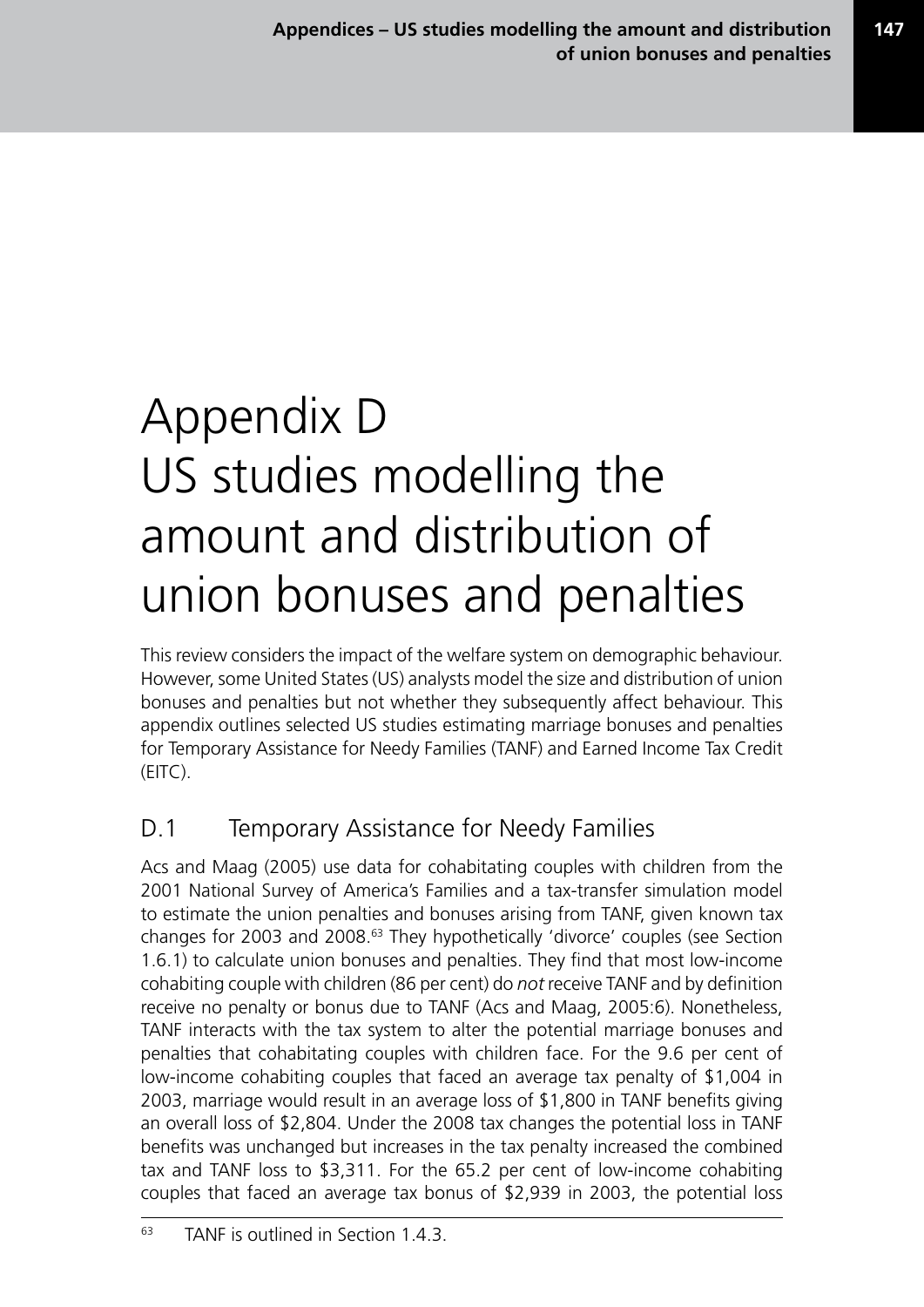in TANF benefits was \$2,096 leaving them with a small overall bonus of \$843. However, planned tax changes for 2008 would increase the tax bonus (the loss of TANF benefits is the same) giving an overall tax-transfer bonus of \$1,294. Thus Acs and Maag (2005:6) conclude that:

*'For low-income families, the potential loss of cash welfare benefits under TANF may be a greater financial barrier to marriage than any bonus or penalty resulting from federal taxes.'*

However, their analysis only applies to cohabitating couples with children and ignores other family forms, and the TANF modelling makes a number of simplifying assumptions and does not capture fully the variation in states' eligibility rules for TANF. Moreover, Acs and Maag (2005) simulate marriage bonuses and penalties, and as mentioned elsewhere in this report, such studies do not explore whether the identified financial incentives and disincentives affect actual behaviour.

#### D.2 Earned Income Tax Credit

As mentioned in Section 2.1.1, there are marriage bonuses and penalties associated with EITC. It can provide both marriage bonuses and penalties relative to cohabitation or living independently. This is because it has both phase-in and phase-out (or withdrawal) stages. For a working parent EITC increases as income rises (phase-in stage), there is then an income range where the amount of credit does not change (a 'plateau' where the maximum credit is payable), and, finally, as income rises further the amount of credit received falls (phase-out stage) until it diminishes altogether. So if a single parent marries and the couple's joint income take them above this phase-out threshold they face a marriage penalty (Carasso and Steuerle, 2005:163), and they face high marginal rates of taxation (Ellwood, 2000a:194). However, if a low earner marries a non-earner with a child they may receive a marriage bonus if they file jointly, as their combined income entitles them to a larger credit than if they claimed as two unmarried individuals (Holtzblatt and Rebelein, 2000:1108).<sup>64</sup> Similarly, a two-earner couple with children and a modest joint income could be ineligible for EITC if married, but receive it they do not marry. Cohabiting couples can also receive union penalties and bonuses. In general, EITC provides a marriage subsidy to single-earner families and a marriage penalty to two-earner households (Dickert-Conlin and Houser, 2002:27; Eissa and Hoynes, 2000:687). Given the gendered nature of employment this will tend to penalise marriage for women who work and subsidise those women who do not.

In recent years the Federal Government has sought to reduce the marriage penalties in EITC and the wider tax system. The Economic Growth and Tax Relief Act 2001 created a separate married-couple schedule for EITC, which was phased in between 2002 and 2007 (Hoffman and Seidman, 2003:84 and 95). This Act extends the 'plateau' of maximum EITC for married couples so that the phase-out stage commences at a higher income.

 $64$  In the US married couples can for income tax purposes file either jointly or separately. Most couples file jointly because this reduces their income tax liability (Holtzblatt and Rebelein, 2000:1110).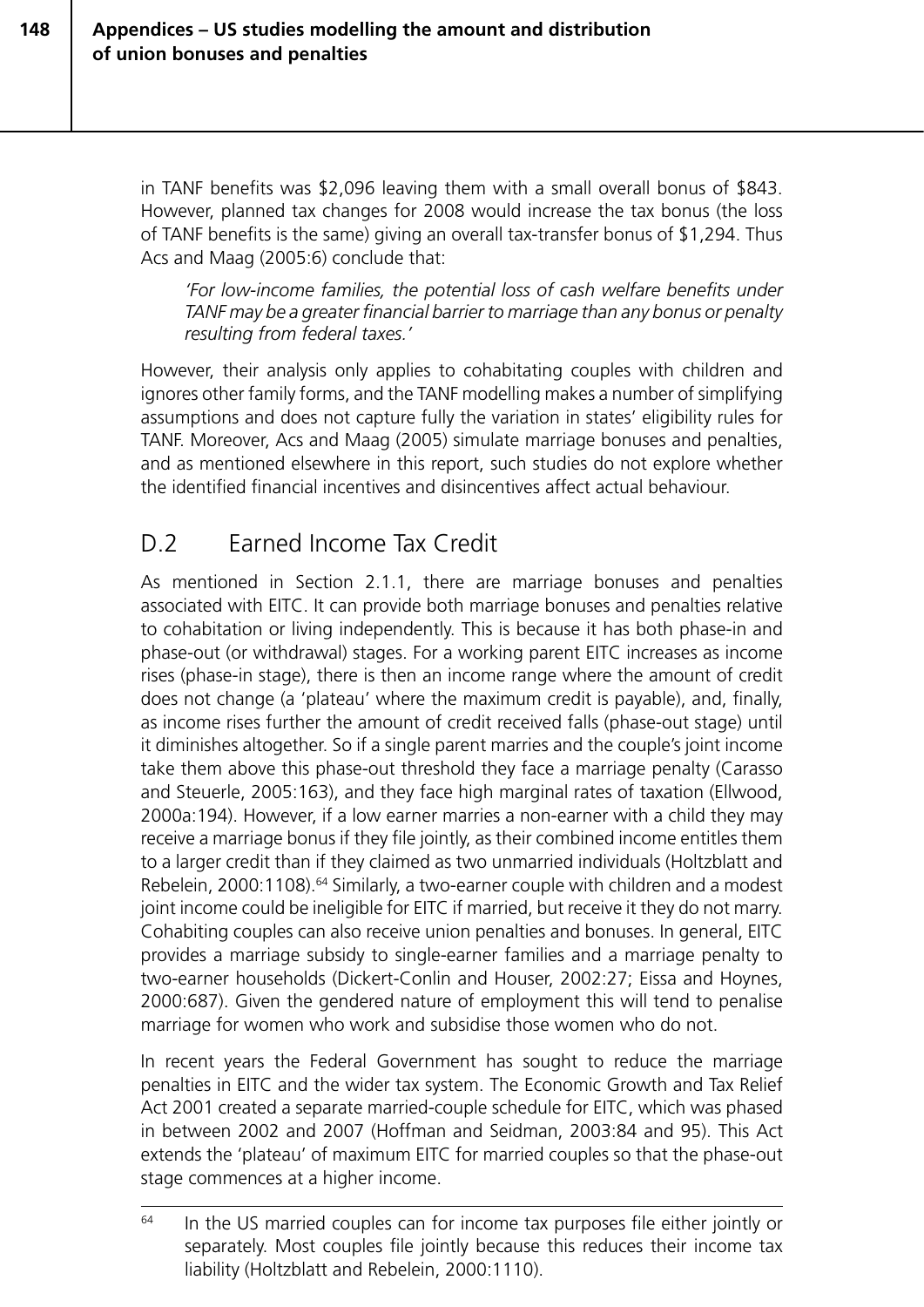In practice, US families' overall marriage bonus and penalty is affected by the interaction between the tax and transfer systems. So that, for instance, the penalty arising from the loss of TANF can in certain circumstances be offset by a marriage bonus from EITC.

In theory, there is an incentive to marry during the (generous) phase-in of the tax credit and to dissolve partnerships during the phase-out of EITC because it only counts the income of married partners (Blundell and Walker, 2001:31; Carasso and Steuerle, 2005:168).<sup>65</sup> As Scholz observes:

*'In general, positive incentives to marry are provided to low- or zero-earning taxpayers with children; and positive incentives for separation (or negative incentives for marriage) are provided to couples with children when each has modest earned income.'*

Scholz (1994:9)

Ellwood (2000a) makes the same point but adds that phasing-out of EITC is accompanied by the loss of Food Stamps and the phasing in of federal taxes (see also Carasso and Steuerle, 2005:168). As a consequence recipients have high effective marginal rates of taxation.

Some writers, such as Acs and Maag (2005), Dickert-Conlin and Houser (1998) and Holtzblatt and Rebelein (2000) use survey or administrative data and micro-simulation models to estimate the size of the dis/incentives in EITC for partnering. These studies tend to 'divorce' the married couples (see Section 1.6.1) when calculating marriage bonuses and penalties. Dickert-Conlin and Houser (1998) utilise hypothetical families to derive their estimates (see also Eissa and Hoynes, 2000:687; Hoffman and Seidman, 2003:84-86), whilst Holtzblatt and Rebelein (2000) focus on different family arrangements. The simulations by Dickert-Conlin and Houser (1998) suggest that marriage tax penalties are relatively large and that those facing the highest marriage bonuses in the tax system (in part due to EITC) also had the largest marriage penalties in the welfare system. Acs and Maag (2005:3-6) (see also Section D.1) find that for cohabitating couples tax changes introduced by President Bush and coming into effect in 2003 and 2008 have made the welfare system more '*marriage-friendly*' – the proportion facing penalties if they were to marry has decreased. The proportion of low-income cohabitating families with children receiving a bonus in 2003 was 63 per cent and this is estimated to rise to 75 per cent in 2008. Moreover, the size of the average tax bonus and penalty was expected to increase by 2008. For low-income families the main source of marriage penalties was EITC. Penalties increase in size because cohabitating couples in 2008 became eligible for fewer and lower non-EITC tax credits and so will be less able to offset their tax liabilities.

<sup>&</sup>lt;sup>65</sup> EITC also provides incentives for cohabitation. EITC is briefly described in Section 1.4.3.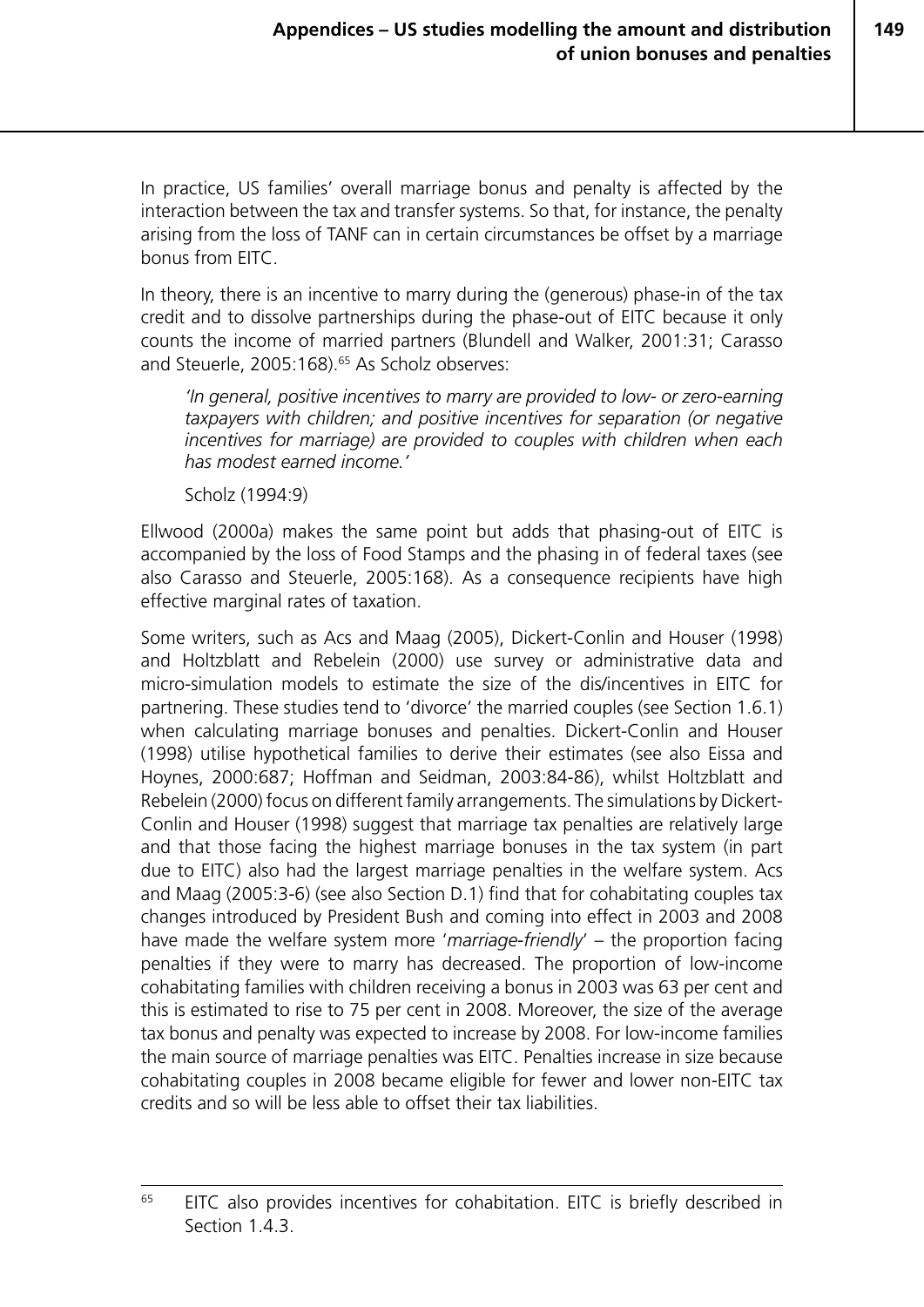An interesting approach is used by Ellwood (2000b) which allows fertility and earnings to vary after marriage (rather than assuming that they are unchanged). Ellwood (2000b:1089-1090) uses the Panel Study of Income Dynamics for 1983 to 1991 to observe the reported income of individuals before and after marriage. He calculates their income for the last year prior to marriage and for the first year afterwards, and then estimates whether they would have been 'winners or losers' had the provisions for the rapid expansion of EITC in 1996 applied before and after marriage. Thus, he captures any changes in labour market status or childbearing following marriage, and avoids any impact that the expanded 1996 EITC regime could have had on marriage decisions.

Ellwood (2000b) estimates that there would have been more marriages where the amount of the 1996 EITC (had it been in effect) would have been lower (16 per cent, with an average loss of \$1,500) than higher (11 per cent, with an average gain of \$1,400). The majority of marriages (72 per cent) would experience no change in EITC. The main reason for the higher proportion of 'losers' is that there was a relatively high proportion of marriages where before marriage both partners worked and had a child, and in most of these cases the estimated EITC was lower post-marriage. The estimate of the proportion of winners is likely to be an underestimate as many couples were likely to have children after the first year which could increase their EITC. However, his sample, which is of new marriages, may not be representative of the wider 'stock' of marriages.

As mentioned in Section 1.6.1, studies that estimate EITC net benefits are sensitive to the assumptions made, especially about labour market status and living arrangements. For instance, studies that 'divorce' married couples and assume that the children remain with the women are likely to find that fewer families face marriage penalties than those where it is assumed that, where there are two or more children, they will be divided between the 'separated' parents.

The studies considered here show that EITC generates both marriage bonuses and penalties, and in some cases they are relatively large. The estimates do not say if the bonuses and penalties actually influenced behaviour.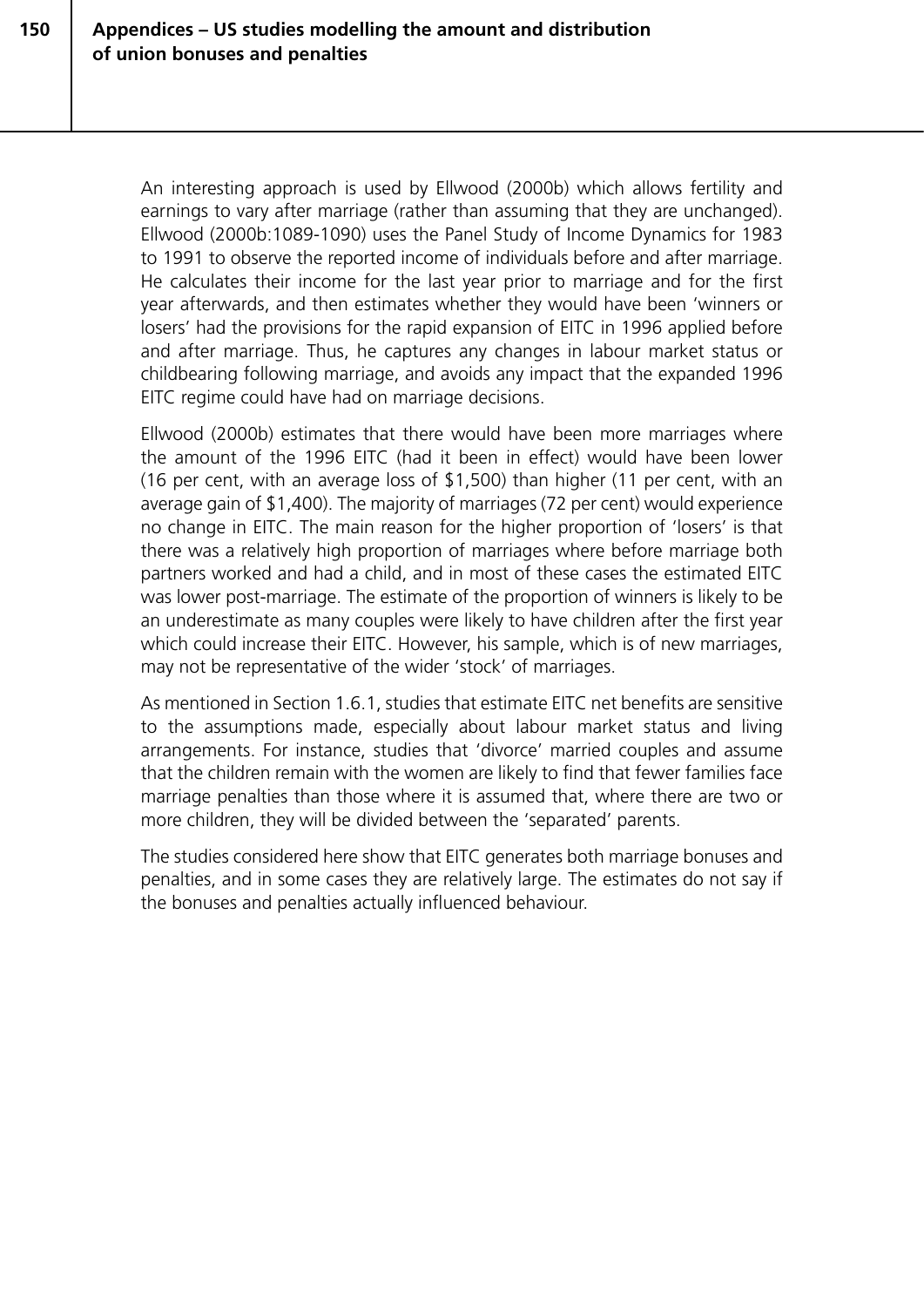#### References

Aassve, A., Burgess, S., Propper, C. and Dickson, M. (2006) 'Employment, family union and childbearing decisions in Great Britain', *Journal of Royal Statistical Society A*, 169(4), pp. 781-804.

Adam, S., Brewer, M. and Reed, H. (2002) *The Benefits of Parenting: Government Financial Support for Families with Children Since 1975, IFS Commentary 91*, London: IFS.

Acs, G. (1994) *The Impact of AFDC on young Women's childbearing decisions. Washington*, D.C.: Urban Institute.

Acs, G. (1996) 'The impact of welfare on young mothers' subsequent childbearing decisions', *The Journal of Human Resources*, 31(4), pp. 898-915.

Acs, G. and Maag, E. (2005) *Irreconcilable Differences? The conflict between marriage promotion initiatives for cohabiting couples with children and marriage penalties in tax and transfer programs, New Federalism National Survey of America's Families*, Series B No. B-66, Washington: The Urban Institute.

Acs, G. and Nelson, S. (2004) 'Changes in living arrangements during the late 1990s: Do welfare policies matter?', *Journal of Policy Analysis and Management*, 23(2), pp.273-90.

Aizer, A. and McLanahan, S. (2005) *The Impact of Child Support Enforcement on Fertility, Parental Investment and Child Well Being, Cambridge*, MA: National Bureau of Economic Research.

Alm, J., Dickert-Conlin, S. and Whittington, L. (1999) 'Policy Watch The Marriage Penalty', *Journal of Economic Perspectives*, 13(3), pp 193-204.

An, C-B., Haveman, R. and Wolfe, B. (1993) '*Teen out-of-wedlock births and welfare receipt: The role of childhood events and economic circumstances', The Review of Economics and Statistics*, 75(2), pp. 195-208.

Anderberg, D. (2007) *Tax Credits, Income Support and Partnership Decisions, CESifo Working Paper No. 2147*, CESSifo, Germany: Munich.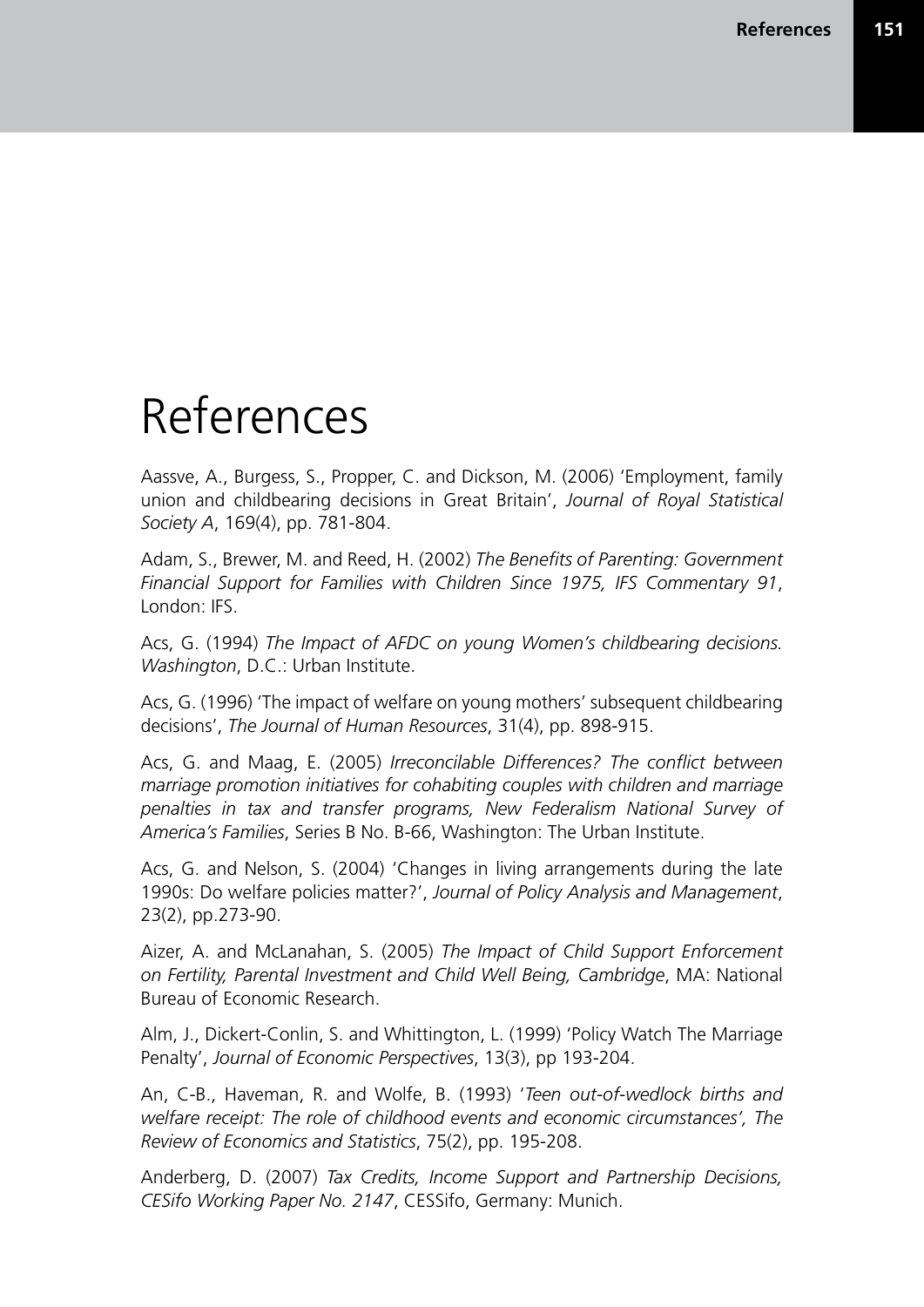Anderberg D., Kondylis, F. and Walker, I. (2008) '*Partnership Penalties and Bonuses Created by UK Benefit Programs', CESifo Economic Studies*, 54(1), pp. 1–21.

Arnato, P. (2007) 'Strengthening marriage is an appropriate social policy goal', *Journal of Policy Analysis and Management*, 26(4), pp. 952-956.

Bakeo, A. and Clarke, L. (2004) *The Health of Children and Young People*, National Statistics.

Baker, M., Hanna, E. and Kantarevic, J. (2003) *The Married Widow: Marriage Penalties Matter!, NBER Working Paper 9782*, Cambridge MA.: National Bureau of Economic Research.

Barnes, M., Lyon, N., Morris, S., Robinson, V. and Wan Yan, Y. (2005) *Family Life in Britain: Findings from the 2003 Families and Children Study (FACS)*, DWP Research Report No. 250, Leeds: CDS.

Baughman, R. and Dickert-Conlin, S. (2007) 'The earned income tax credit and fertility', *Journal of Population Economics*. Retrieved from http://www.springerlink. com/content/9590520574802806/fulltext.pdf on 5 May 2008.

Baughman, R. and Dickert-Conlin, S. (2003) '*Did expanding the ETIC promote motherhood?*', The American Economic Review, 93(2), pp.247-251.

Becker, G. (1981) *A Treatise on the Family*, Cambridge, MA: Harvard University Press.

Beighton, L. and Draper, D. (2007) *Supporting marriage and encouraging couples to come together: Tax and tax credit options*, CARE policy paper, London: CARE.

Bergsttrom, T. (1996) 'Economics in a family way,' *Journal of Economic Literature*, 34(4), pp. 1903-1934.

Bitler, M., Gelbach, J., Hoynes, H. (2006) 'Welfare reform and children's living arrangements', *Journal of Human Resources*, 41(1), 1-27.

Bitler, M., Gelbach, J., Hoynes, H. and Zavodny, M. (2004) '*The impact of welfare reform on marriage and divorce*', Demography, 41(2), pp. 213-236.

Blackburn, McK. (2000) 'Welfare effects on the marital decisions of never-married mothers', *Journal of Human Resources*, 35(1), pp. 116-142.

Blank, R. (2002) 'Evaluating welfare reform in the United States', *Journal of Economic Literature*, XL, pp. 1105-1166.

Blau, F., Kahn, L. and Waldfogel, J. (2004) '*The impact of welfare benefits on single motherhood and headship of young women. Evidence from the census,*' Journal of Human Resources, 39(2), pp. 382-404.

Blaug, M. (1978) *Economic theory in retrospect*, Cambridge: Cambridge University Press.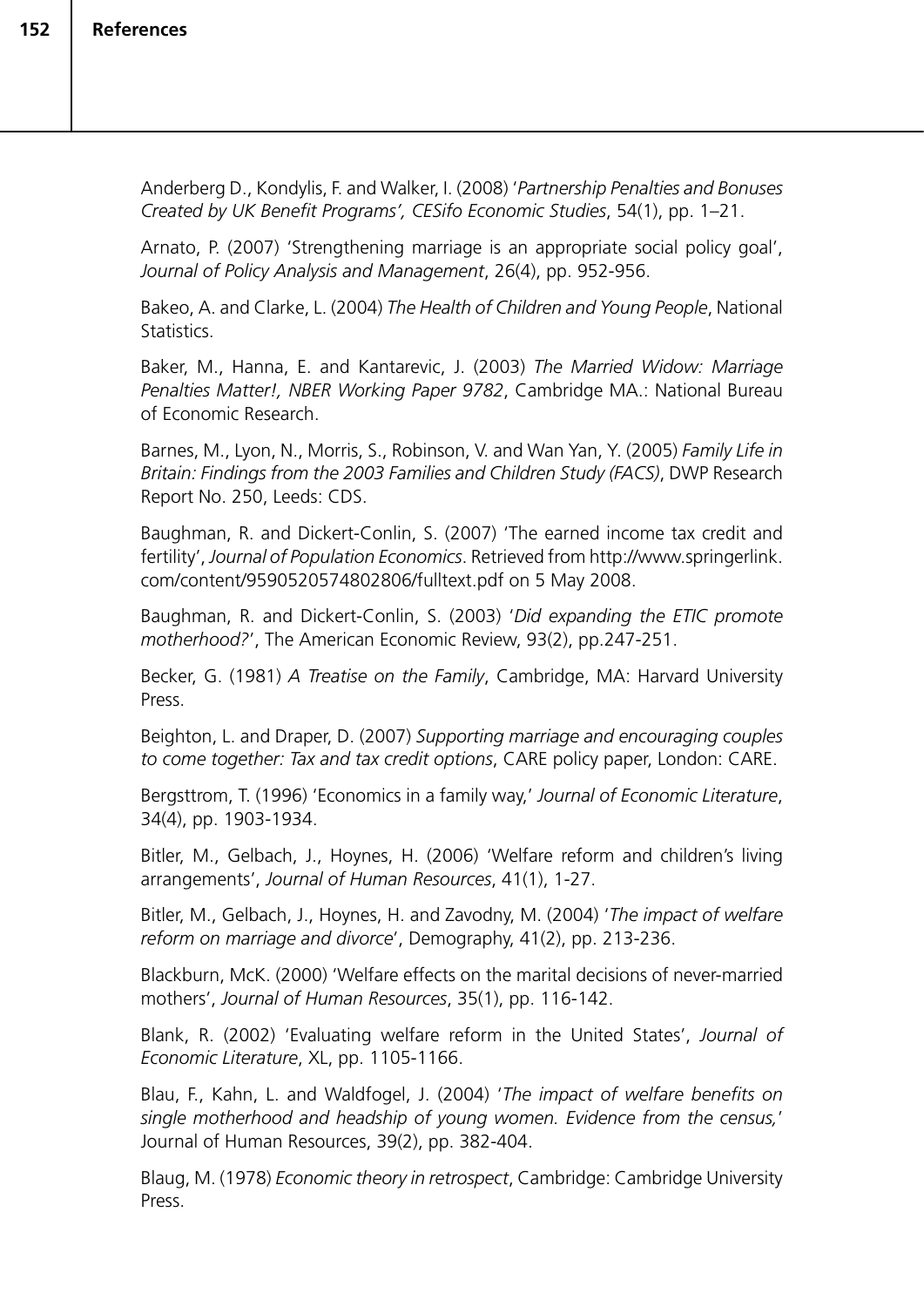Blekesaune, M. (2008) *Unemployment and partnership dissolution*, ISER Working Paper 2008-21, Colchester: University of Essex.

Blundell, R. and Walker, I. (2001) *Working Families' Tax Credit: A review of the evidence, issues and prospects for further research*, Inland Revenue Research Report 1, Retrieved from http://www.hmrc.gov.uk/research/wftc6rb.pdf on 19th March 2008.

Böheim, R. and Ermisch, J. (1999) *Breaking up: Financial Surprises and Partnership Dissolution*, ISER Working Paper 1999-09, Colchester: University of Essex.

Bradbury, B. (2006) *The Impact of Young Motherhood on Education, Employment and Marriage*, SPRC Discussion Paper No. 148, Sydney: Social Policy Research Centre.

Bradbury, B. and Norris, K. (2005) '*Income and separation*', Journal of Sociology, 41(4), pp.425-446.

Brewer, M. (2007) '*Supporting couples with children through the tax system*', in R. Chote, C. Emmerson, A. Leicester and D. Miles (eds.) The Institute for Fiscal Studies Green Budget 2007, London: Institute for Fiscal Studies.

Brewer, M., Ratcliffe, A. and Smith, S. (2007) *Does Welfare Reform Affect Fertility? Evidence from the UK*, CMPO Working Paper No. 07/177, Bristol: Centre for Market and Public Organisation.

Brewer, M. and Shaw, J. (2006) *How many lone parents are receiving tax credits?*, IFS Briefing Note 70, London: IFS.

Bumpass, L., Sweet, J. and Cherlin, A. (1990) '*The role of cohabitation in declining rates of marriage*', Journal of Marriage and the Family, 53, pp. 913-927.

Burstein, N. (2007) '*Economic influences on marriage and divorce*', Journal of Policy Analysis and Management, 26(2), pp. 387-429.

Buffeteau, S. and Échevin, D. (2008) *Taxation and marriage: Evidence from a natural experiment in France*, Groupe de Recherche en Économie et Développement International, Working Paper 08-01, Québec: Université de Sherbrooke.

Campbell, M. and Roberts, C. (2002) '*Child Tax Credit and the Family Comparisons*', Family Policy Briefing 2, Oxford: University of Oxford Department of Social Policy and Social Work.

Camasso, M. (2004) '*Isolating the family cap effect on fertility behaviour: Evidence from New Jersey's Family Development Program experiment*', Contemporary Economic Policy, 22(4), pp. 453-67.

Camasso, M., Harvey, C., Jagaqnnathan, R. and Killingsworth R. (2003) '*The use of client surveys to gauge the threat of contamination in welfare reform experiments*', Journal of Public Analysis and Management 22(2), pp. 207-223.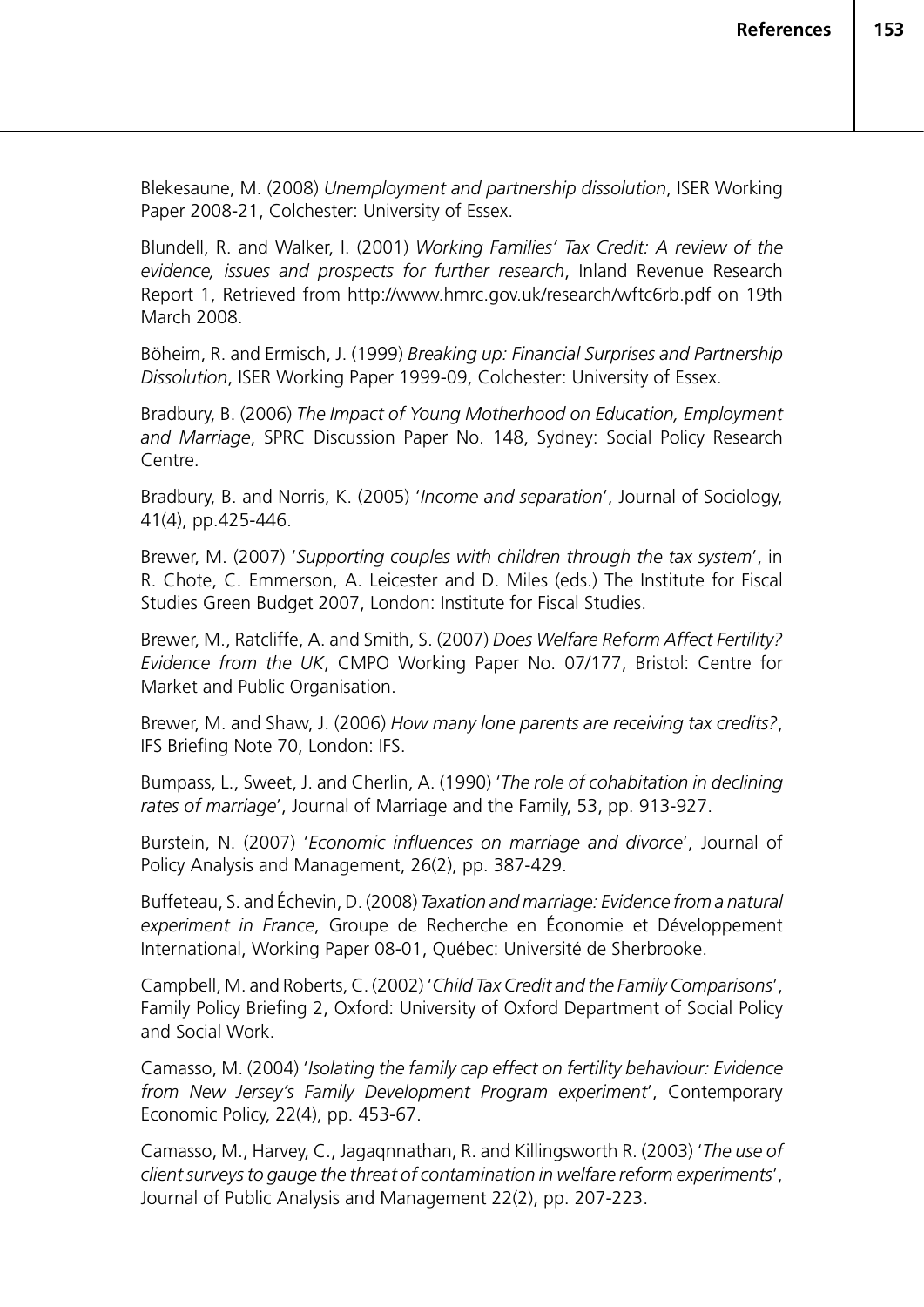Camasso, M., Jagaqnnathan, R. and Killingsworth R. (1998) '*New Jersey's Family Development Program, results on program impacts, experimental-control group analysis*', Rutgers University, mimeo.

Carasso, A. and Steuerle, C. E. (2005) '*The Hefty Penalty on Marriage Facing Many Households with Children*', The Future of Children, 15(2):157-175. Retrieved from http://www.futureofchildren.org/usr\_doc/09\_FOC\_15-2\_fall05\_Carasso-Steuerle. pdf on 1st May 2008.

Civitas (2002) *The Lone-Parent Trap: How the Welfare System Discourages Marriage*, London: Civitas.

Clarke, H. and McKay, S. (2008) *Exploring disability, family formation and breakup: Reviewing the evidence*, DWP Research Report No. 514, Leeds: CDS.

Clarke, G. and Strauss, R. (1998) '*Children as income-producing assets: The case of teen illegitimacy and government transfers*', Southern Economic Journal, 64(4), pp. 827-56.

Corcoran, M. and Kunz, J. (1997) '*Do unmarried births among African-American teens lead to adult poverty?*', Social Science Review, 71 (2), pp. 275–289.

Danziger, S., Jakubson, G., Schwartz, S. and Smolensky, E. (1982) '*Work and Welfare as Determinants of Female Poverty and Female Headship.*' Quarterly Journal of Economics 97(3):519-34.

Del Bono, E. (2004) *Pre-marital fertility and labour market opportunities: evidence from the 1970 British Cohort Study*, IZA Discussion Paper No 1320, Bonn: Institute for the Study of Labor.

Dickert-Conlin, S. (1999) '*Taxes and Transfers: Their Effect on the Decision to End a Marriage*', Journal of Public Economics, 73(2), pp.217-240.

Dickert-Conlin, S. and Houser, S. (1998) '*Taxes and Transfers: A New Look at the Marriage Penalty*', National Tax Journal, 51(2), pp. 175-217.

Dickert-Conlin, S. and Houser, S. (1999) *ETIC, AFDC, and the Female Headship Decision*, Institute for Research on Poverty Discussion Paper 1192-99, Wisconsin: Institute for Research on Poverty, University of Wisconsin-Madison.

Dickert-Conlin, S. and Houser, S. (2002) 'EITC and Marriage', *National Tax Journal*, 55(1), pp. 25-40.

Dixon, M. and Margo, J. (2006) *Population Politics*, London: IPPR.

Draper, D. (2005) '*Tax credits: the case for structural reform*', IFS conference 'Where Now for Tax Credit Policy?, Retrieved from www.ifs.org.uk/docs/draper\_ taxcredits05.ppt on 1st October 2008.

Draper, D. (2008) *Couple Penalty 2007/08*, CARE Research Paper, London: CARE.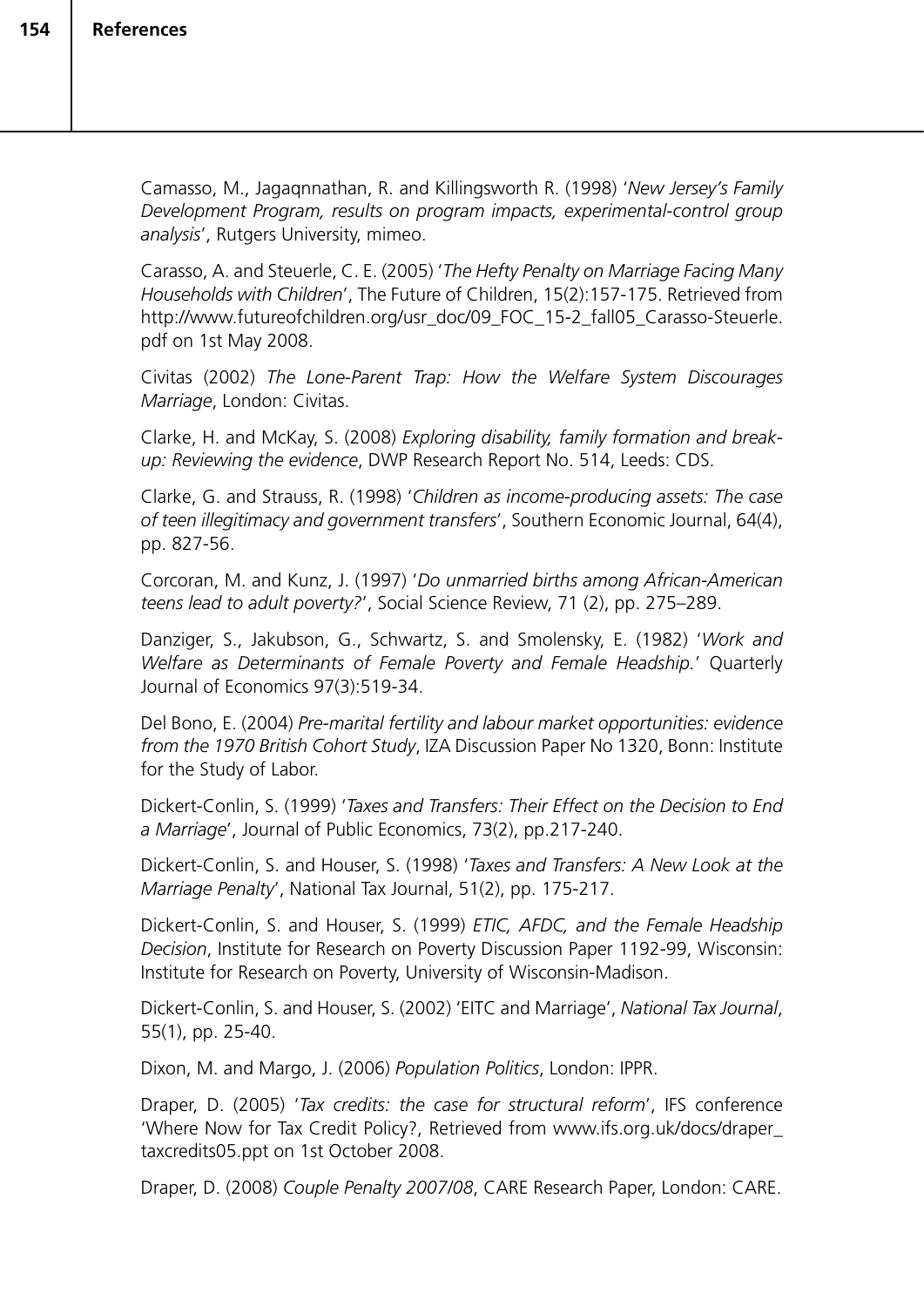Dyer, W. and Failie, R. (2004) '*Do family caps reduce out-of-wedlock births? Evidence from Arkansas, Georgia, Indiana, New Jersey and Virginia,*' Population Research and Policy Review, 23, pp. 441-473.

Duncan, G. and Hoffman, S. (1990) '*Welfare benefits, economic opportunities, and out-of-wedlock births among black teenage girls*', Demography, 27(4), pp519-35.

Edin, K. (2002) '*Few good men: Why poor mothers don't remarry', The American Prospect*, Retrieved from http://www.prospect.org/cs/articles?article=few\_good\_ men on 23 July 2008.

Edin, K. and Lein, L. (1997) *Making Ends Meet: How Single Mothers Survive Welfare and Low-Wage Work*, New York: Russell Sage Foundation.

Ehrlich, I. and Kim, J. (2007) *Has Social Security Influenced Family Formation and Fertility in OECD Countries? An Economic and Econometric Analysis*, NBER Working Paper 12869, Cambridge, MA: National Bureau of Economic Research.

Ellwood, D. (2000a) '*Anti-poverty policy for families in the next century: From welfare to work-and worries*', Journal of Economic Perspectives, 14(1), pp. 187- 198.

Ellwood, D. (2000b) '*The Impact of the Earned Income Tax Credit and Social Policy Reforms on Work, Marriage, and Living Arrangements,*' National Tax Journal, 53(4), Part 2, pp. 1063-1105.

Ellwood, D. and Bane, M. (1985) '*The impact of AFDC on family structure and living arrangement*', in R. Ehrenberg (ed.) Research in Labour Economics, 7, pp. 137-207.

Ellwood, D. and Jencks, C. (2004) *The Spread of Single-Parent Families in the United States since 1960*, Faculty Research Working Paper No. RWP04-008, John F. Kennedy School of Government, Harvard University.

Eissa, N. and Hoynes, H. (1999) *Good News for Low-Income Families? Tax-Transfer Schemes, and Marriage*, Unpublished Manuscript, Berkeley, CA: University of Berkeley, California.

Eissa, N. and Hoynes, H. (2000) 'Explaining the fall and rise in the tax cost of marriage: the effect of tax laws and demographic trends, 1984-97', *National Tax Journal*, Part 2, 53(3), pp. 683-712.

Eissa, N. and Hoynes, H. (2000b) *Tax and Transfer Policy and Family Formation: Marriage and Cohabitation*, manuscript. Retrieved from http://www9.georgetown. edu/faculty/noe/cohabitation\_paper.pdf on 6th May 2008.

Ermisch, J. (2000) *Employment Opportunities and Pre-Marital Births in Britain*, ISER Working Paper 2000-26, Colchester: University of Essex.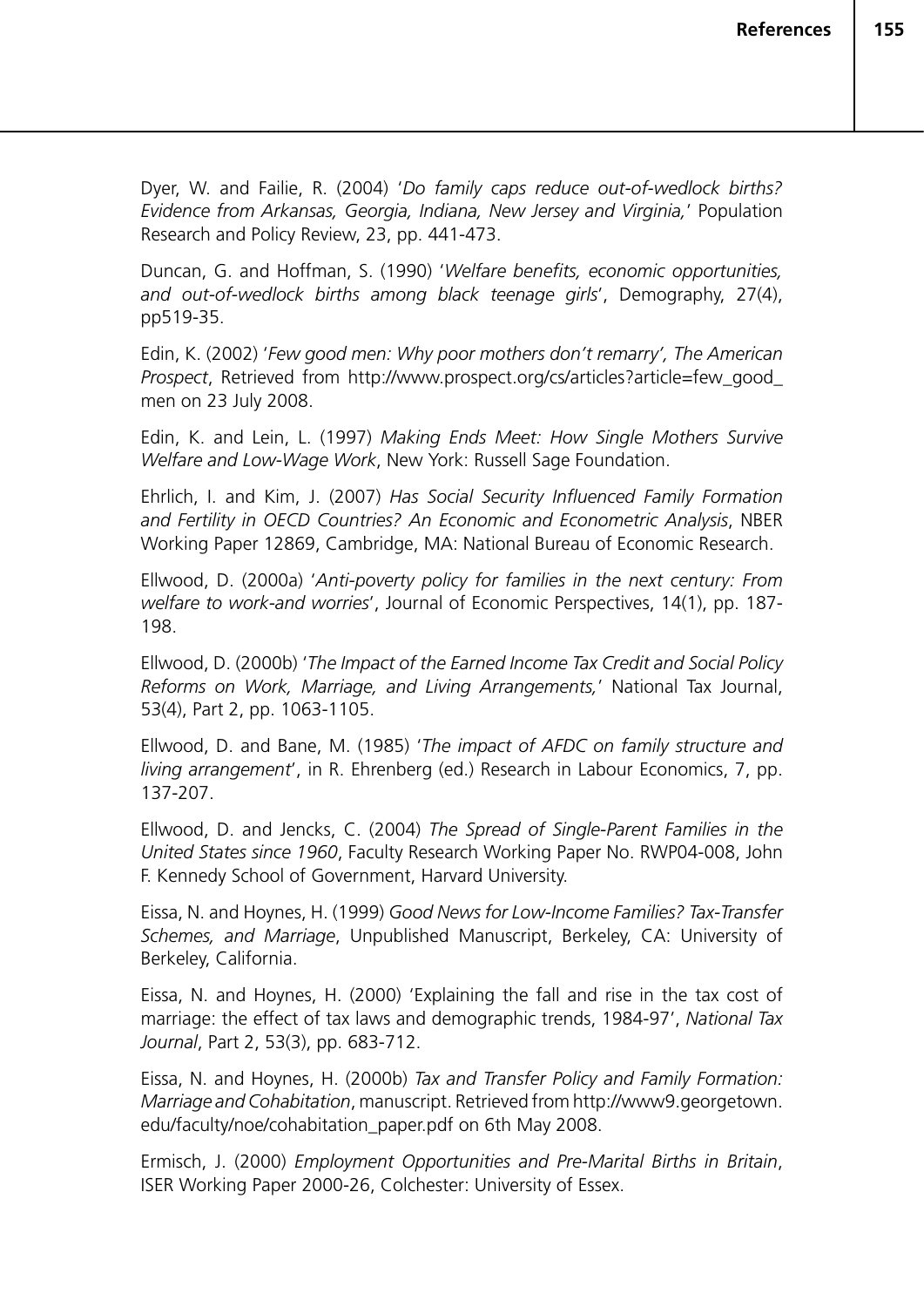Ermisch, J. (2002) *Trying Again: Repartnering after Dissolution of a Union*, ISER Working Paper 2002-19, Colchester: University of Essex.

Ermisch, J. and Francesconi, M. (2000) 'Cohabitation in Great Britain: not for long, but here to stay', *Journal of the Royal Statistical Society*, 163, Part 2, pp. 153-171.

Ermisch, J. and Francesconi, M. (2001) 'Family structure and children's achievements', *Journal of Population Economics*, 14(2), pp. 249-270.

Fairlie, R. and London, R. (1997) 'The effect of incremental benefit levels on births to AFDC recipients', *Journal of Policy Analysis and Management*, 16(4), pp. 575- 97.

Fein, D. (1999) *Will welfare reform influence marriage and fertility? Evidence from the ABC demonstration*, Abt Associated Inc.

Fein, D., London, R. and Mauldon, J. (2002) *Assessing the Effects, Research Brief Welfare Reform and Family Formation Project No. 1*, Bethesda, MD: Abt Associates.

Fitzgerald, J. and Ribar, D. (2004) '*Welfare reform and female headship', Demography*, 41(2), pp. 189-212.

Francesconi M. and van der Klaauw, W. (2007) 'The Socioeconomic Consequences of 'In-work' Benefit Reform for British Lone Mothers', *Journal of Human Resources*, 42(1), pp. 1-31.

Francesconi, M., Rainer, H. and van der Klaauw, W. (2007) '*The Effects of In-work Benefit Reform in Britain on Couples: Theory and Evidence*', Discussion Paper No. 2980, Berlin: IZA.

Freud, D. (2007) *Reducing dependency, increasing opportunity: options for the future of welfare to work*, Leeds: CDS.

Gassman-Pines, A. and Yoshikawa, H. (2006) 'Five-year effects of an anti-poverty program on marriage among never-married mothers', *Journal of Policy Analysis and Management*, 25(1), pp. 11-30.

Gauthier, A. and Hatzius, J. (1997) '*Family benefits and fertility: An econometric analysis*', Population Studies, 51, pp. 295-306.

Gennetian, L. (2003) *The Long-Term Effects of the Minnesota Family Investment Program on Marriage and Divorce Among Two-Parent Families*, New York: MDRC.

Gennetian, L. and Knox, V. (2003) *Staying Single: The Effects of Welfare Reform Policies on Marriage and Cohabitation*, The Next Generation Working Paper Series No. 13, New York: MDRC.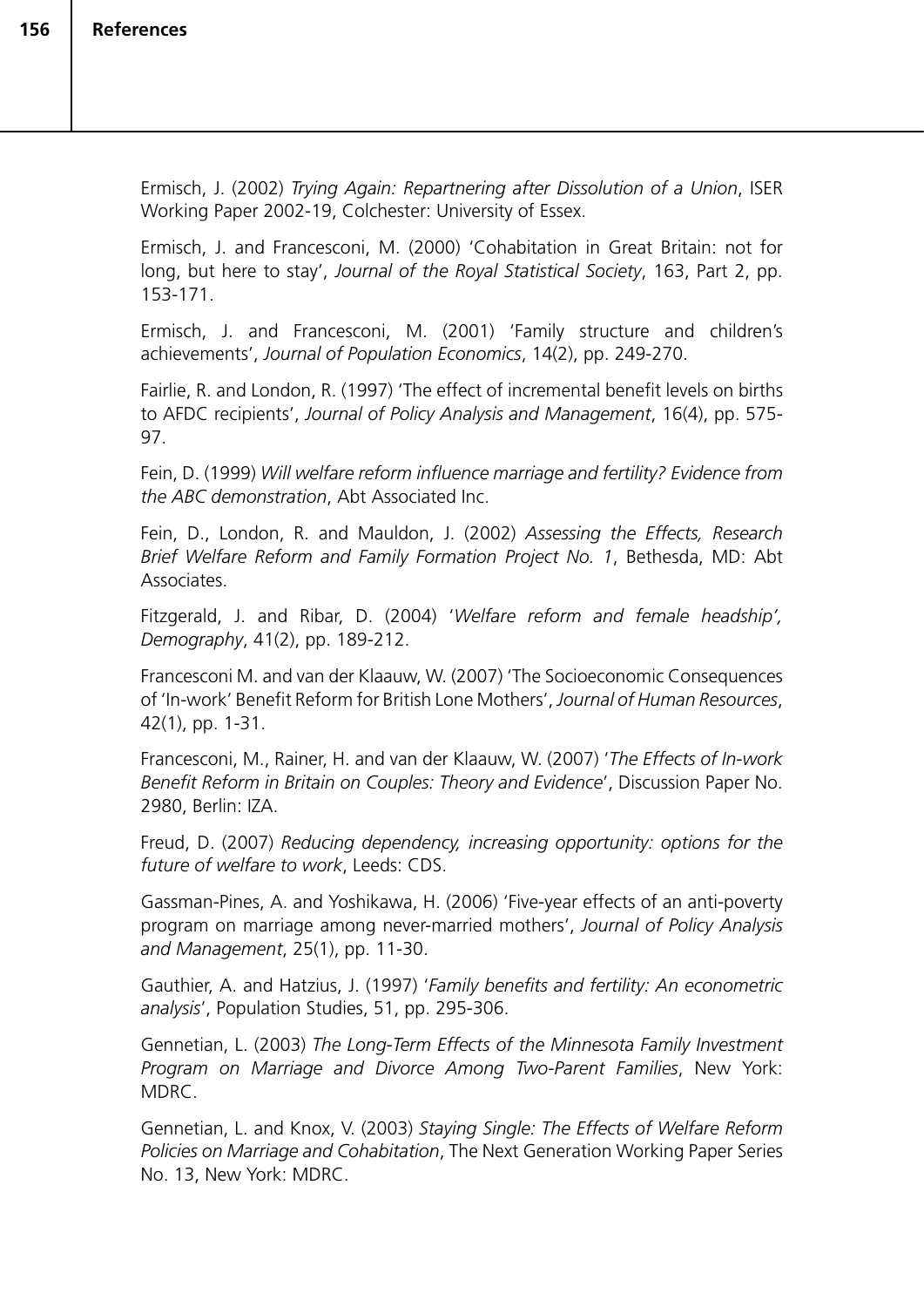Gennetian, L. and Millar, C. (2004) '*How Welfare Can Affect Marriage: Evidence from an Experimental Study in Minnesota*,' Review of Economics of the Household, 2, pp. 275-301.

Geronimus, A. (1997) '*Teenage childbearing and personal responsibility*', Political Science Quarterly, 112(3), pp. 405-30.

Geronimus, A. and Korenman, S. (1992) 'The socioeconomic consequences of teen childbearing reconsidered', *Quarterly Journal of Economics*, 107, pp. 1187– 1214.

González, L. (2005) *The determinants of the prevalence of single mothers: A crosscountry analysis*, IZA Discussion Paper No. 1677, Bonn: Institute for the Study of Labor.

González, L. (2007) '*The effect of benefits on single motherhood in Europe*', Labour Economics, 14(3), pp. 393-412.

Gough D. (2007) '*Weight of evidence: a framework for the appraisal of the quality and relevance of evidence*', in J. Furlong and A. Oancea (Eds.) Applied and Practicebased Research, Special Edition of Research Papers in Education, 22, (2), 213-228. Retrieved from http://eppi.ioe.ac.uk/cms/Portals/0/PDF%20reviews%20and%20 summaries/David%20Gough%20Weight%20of%20Evidence%20paper%20 for%20RPE%2022-1-07%20final.doc on 7th March 2008.

Greenberg, D. and Shroder , M., (1997) *The Digest of Social Experiments*. 2nd ed. Washington, DC: Urban Institute Press.

Hantrais, L. (2004) *Family policy matters: responding to family change in Europe*, Bristol: The Policy Press.

Harknett, K. (2006) '*Does receiving an earnings supplement affect union formation? Estimating effects for program participants using propensity score matching,*' Evaluation Review, 30(6), pp. 741-778.

Harknett, K and Gennetian, L. (2003) '*How an earnings supplement can affect union formation among low-income single mothers*', Demography, 40(3), pp. 451-478.

Henshaw, S. (1998) '*Unintended pregnancy in the United States*', Family Planning Perspectives 30(1), pp. 24-29. 46.

Henshaw, Sir D. (2006) *Report to the Secretary of State for Work and Pensions, Recovering Child Support: Routes to Responsibility*, Cm. 6894, London: TSO.

Hoffman, S. and Seidman, L. (2003) *Helping Working Families: The Earned Income Tax Credit*, Kalamazoo, Michigan: W E Upjohn Institute for Employment Research.

Holtzblatt, J. and Rebelein, R. (2000) 'Measuring the Effect of the EITC on Marriage Penalties and Bonuses', *National Tax Journal*, 53(2), pp. 1107-1133.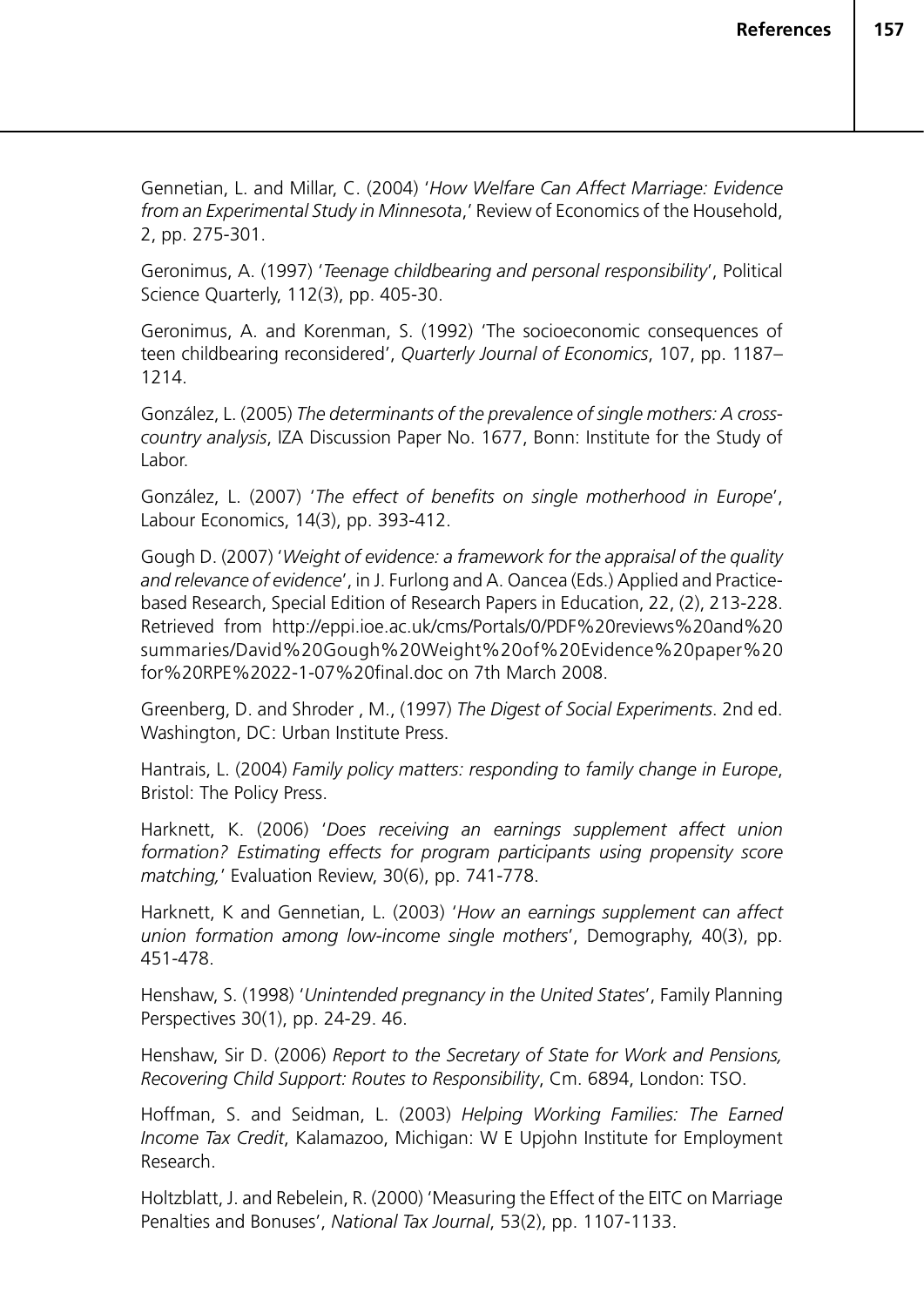Horvath-Rose, A. and Peters, H. (2000) *Welfare Waivers and Nonmarital Childbearing, Joint Centre for Poverty Research Working Paper 128*, Chicago: Joint Centre for Poverty Research.

Horvath-Rose, A., Peters, H. and Sabia, J. (2008) '*Capping kids: The family cap and nonmarital childbearing*', Population Research and Policy Review, 27(2), pp. 119-138.

Hotz, V. and Scholz, J. (2003) '*The Earned Income Tax Credit*' in Moffitt, R. (ed.) Means-Tested Transfer Programs in the United States, Chicago: University of Chicago Press, pp.141-197.

Hoynes, H. (1997a) 'Does welfare play any role in female headship decisions?' *Journal of Public Economics*, 65(2), pp. 89-117.

Hoynes, H. (1997b) '*Work, Welfare, and Family Structure: What Have We Learned?*', in Fiscal Policy: Lessons From Economic Research, A. Auerbach (ed.), Cambridge, Mass: MIT Press, pp. 101-146.

Hu, W. (2003) 'Marriage and Economic Incentives: Evidence from a Welfare Experiment', *Journal of Human Resources*, Vol. 38(4), pp. 942-963.

Jagaqnnathan, R. and Camasso, M. (2003) 'Family cap and nonmarital fertility: The racial conditioning of policy effects', *Journal of Marriage and the Family*, 65(1), pp. 52-71.

Joshi, H., Cooksey, E., Wiggins, R., McCulloch, A., Verropoulou, G. and Clarke, L. (1999) 'Diverse Family Living Situations and Child Development: a multi-level analysis comparing longitudinal evidence from Britain and the United States', *International Journal of Law, Policy and the Family*, 13(3), pp. 292-314.

Joyce, T., Kaestner, R., Korenman, S. and Henshaw, S. (2004) '*Family cap provisions and changes in births and abortions*', Population Research and Policy Review, 23, pp. 475-511.

Kiernan, K. (1999) '*Cohabitation in Western Europe*', Population Trends 96, London: Office for National Statistics, pp. 25-32.

Kearney, M. (2004) 'Is there an effect of incremental welfare benefits on fertility behavior? A look at the family cap', *The Journal of Human Resources*, 39(2), pp. 295-325.

Klawitter, M., Plotnick, R. and Edwards, M. (2000) 'Determinants of initial entry onto welfare by young women', *Journal of Policy Analysis and Management*, 19(4), pp. 527-546.

Lam, D. (1988) 'Marriage markets and assortative mating with household public goods: Theoretical results and empirical implications', *Journal of Human Resources*, 23(4), pp. 462-487.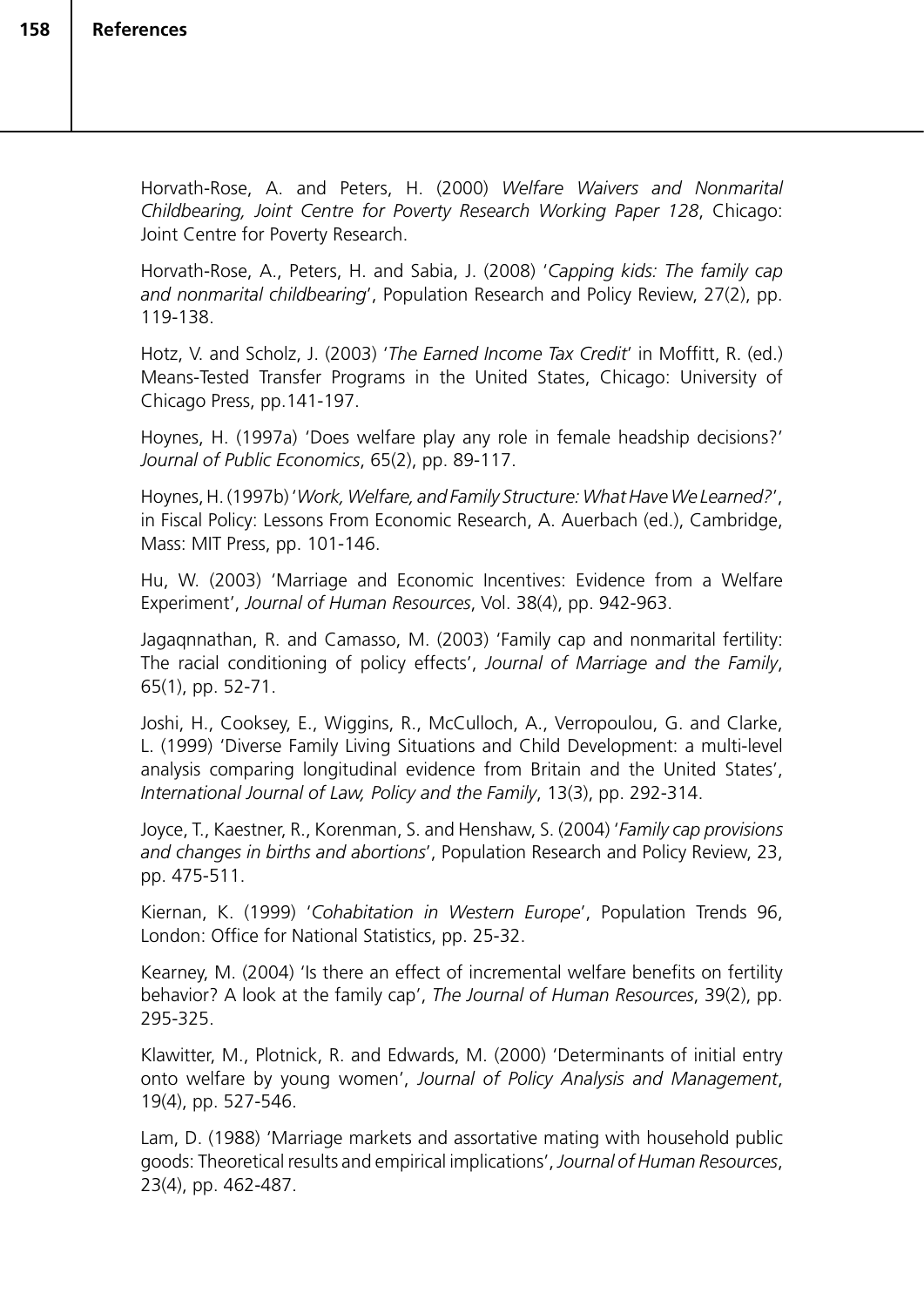Levin-Epstein, J. (2003) *Lifting the lid off the family cap: States revisit problematic policy for welfare mothers, Childbearing and Reproductive Health Series Brief No 1*, Washington D.C.: Centre for Law and Social Policy.

Lewis, M. (2007) *States of Reason Freedom, responsibility and the governing of behaviour change Executive Summary*, London: IPPR.

Lichter, D., McLaughlin, D. and Ribar, D. (1997) '*Welfare and the rise in femaleheaded families*', The American Journal of Sociology, 103(1), pp.112-143.

Lopoo, L. and DeLeire, T. (2006) 'Did Welfare Reform Influence the Fertility of Young Teens?', *Journal of Policy Analysis and Management*, 25(2), pp. 275–298.

Loury, G. (2000) '*Preventing Subsequent Births to Welfare Recipients*', in Besharov, D. and Germanis, P (eds.), Preventing Subsequent Births to Welfare Recipients, College Park, Md, School of Public Affairs.

Lundberg, S. and Plotnick, R. (1990) '*Effects of State welfare, abortion and family planning policies on premarital childbearing among white adolescents*', Family Planning Perspectives, 22(6), pp.246-75.

Lundberg, S. and Plotnick, R. (1995) '*Adolescent premarital childbearing: Do economic incentives matter?*', Journal of Labor Economics, 13(2), pp. 177-200.

Malthus, T. (1798) *An essay on population*. Reprinted as An essay on population: Introduction by Fogarty, M., London: J.M. Dent, 1958.

Marsh, A. and Vegeris, S. (2004) *The British Lone Parent Cohort and their Children 1991 to 2001*, DWP Research Report No. 209, Leeds: CDS.

Martin, J.,Hamilton, B., Sutton, P., Ventura, S., Menacher, F. and Munson, M. (2003) *Births: Final data for 2002. National vital statistics reports*, 52(10), Hyattsville, MD: National Centre for Health Statistics.

Maynard, R., Boehnen, E., Corbett, T. and Sandefur, G. with Mosley, J. (1998) '*Changing Family Formation Behavior Through Welfare Reform*', in R. Moffitt (ed.) Welfare, the Family, and Reproductive Behavior, Washington: National Academy Press, pp.134-176.

Mauldon, J., London, R., Fein, D. and Bliss, S. (2002) *What Do They Think? Welfare Recipients' Attitudes Towards Marriage and Childbearing*, Research Brief Welfare Reform and Family Formation Project No. 2, Bethesda, MD: Abt Associates.

McConnell, H. and Wilson, B. (2007) '*Families*', in S. Smallwood and B. Wilson, (eds.) Focus on Families, Basingstoke: Palgrave Macmillan, pp.2-17.

McLanahan, S. and Sandefur, G. (1994) *Growing Up with a Single Parent: What Hurts, What Helps*, Cambridge, MA: Harvard University Press.

Mellor, J. (1998) 'The Effect of Family Planning Programs on the Fertility of Welfare Recipients'. *Journal of Human Resources*, 33, 866-95.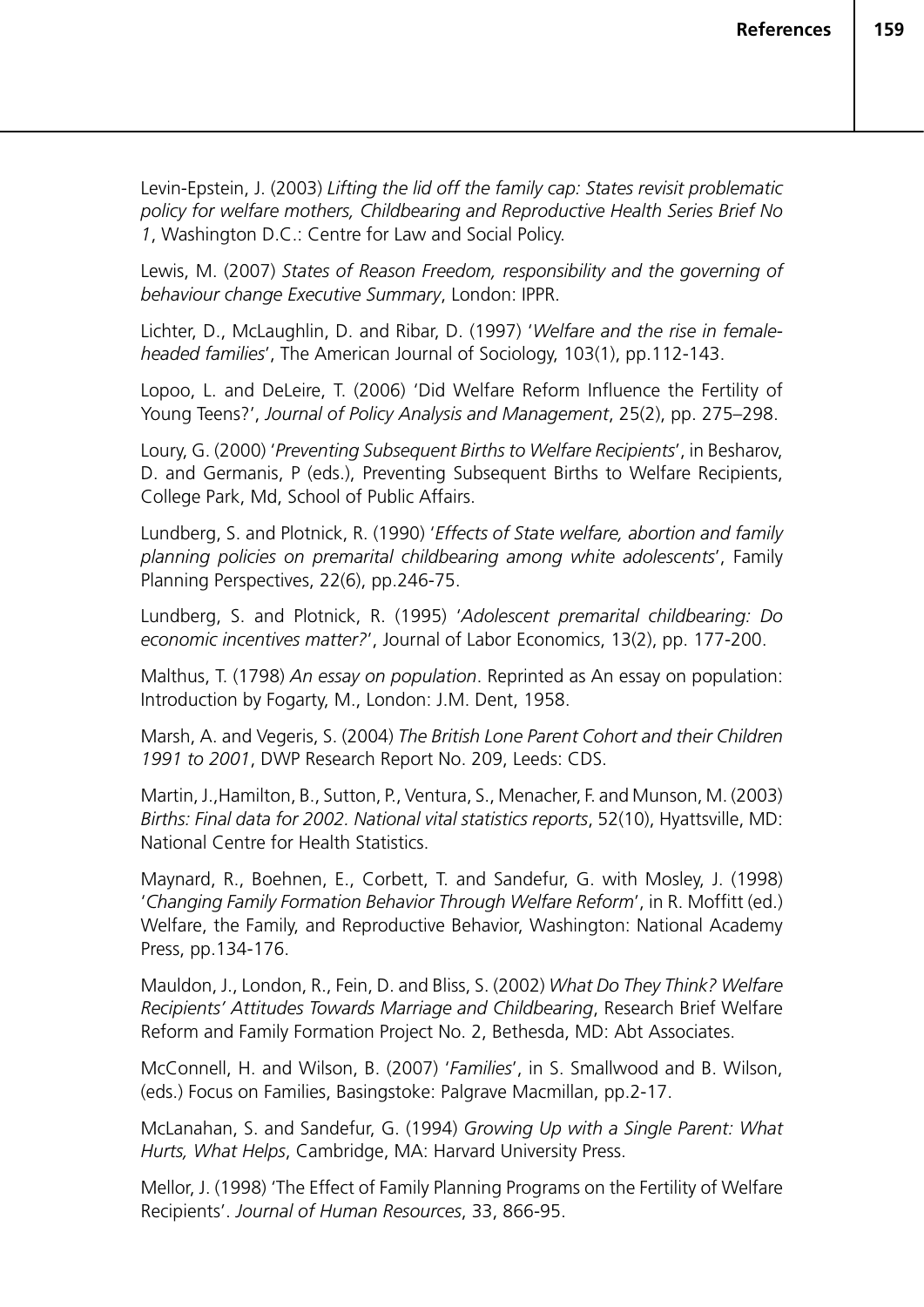Meyer, B. and Rosenbaum, D. (2000) 'Making single mothers work: Recent tax and welfare policy and its effects', *National Tax Journal*, 53(4), Part 2, pp.1027- 1062.

Midgley, J. with Stewart, K., Piachaud, D. and Glennerster, H. (2008) *Welfare Reform in the United States: Implications for British Social Policy*, CASE Paper 131, London: Centre for Analysis of Social Exclusion, LSE.

Moffitt, R. (1990) 'The effect of the U.S. welfare system on marital status', *Journal of Public Economics*, 41, pp.101-24.

Moffitt, R. (1992) 'Incentive effects of the US welfare system', *Journal of Economic Literature*, 30, pp. 1-61.

Moffitt, R. (1994) '*Welfare effects on female headship with area effects'*, The Journal of Human Resources, 29(2), Special Issue: Women's Work, Wages, and Well-Being, pp. 621-636.

Moffitt, R. (1998a) '*Introduction*', in R. Moffitt (ed.) Welfare, the Family, and Reproductive Behavior, Washington: National Academy Press, pp.1-8.

Moffitt, R. (1998b) '*The Effect of Welfare on Marriage and Fertility*', in R. Moffitt (ed.) Welfare, the Family, and Reproductive Behavior, Washington: National Academy Press, pp.50-97.

Moffitt, R. (2000) '*Welfare Benefits and Female Headship in U.S. Time Series*' The American Economic Review, 90(2), pp. 373 -377.

Moffitt, R. (2003) '*The Temporary Assistance for Needy Families Program*', in R. Moffitt, R. (ed.), Means-Tested Transfer Programs in the United States, Chicago: University of Chicago Press, pp. 291-363.

Moffitt, R., Reville, R. and Winkler, A. (1998) '*Beyond single mothers: Cohabitation and marriage in the AFDC program*', Demography, 35(3), pp. 259-278.

Moffitt, R., and Ver Ploeg, M., (eds.) (2001) *Evaluating Welfare Reform: A Framework and Review of Current Work*, Washington DC: National academy Press.

Morgan, P. (2007) *The War between the State and the Family*, Hobart Paper 159, London: Institute of Economic Affairs.

Murray, C. (1984) *Losing Ground*, New York: Basic Books.

Nandi, A. (2008) *Women's Economic Gains from Employment, Marriage and Cohabitation*, ISER Working Paper 2008-21, Colchester: University of Essex.

O'Donoghue, C. and Sutherland, H. (1999) '*Accounting for the family in European income tax systems*', Cambridge Journal of Economics, 23, pp.565-598.

Ono, H. (1998) '*Husbands' and Wives*' Resources and Marital Dissolution', Journal of Marriage and the Family, 60(3), pp. 674-689.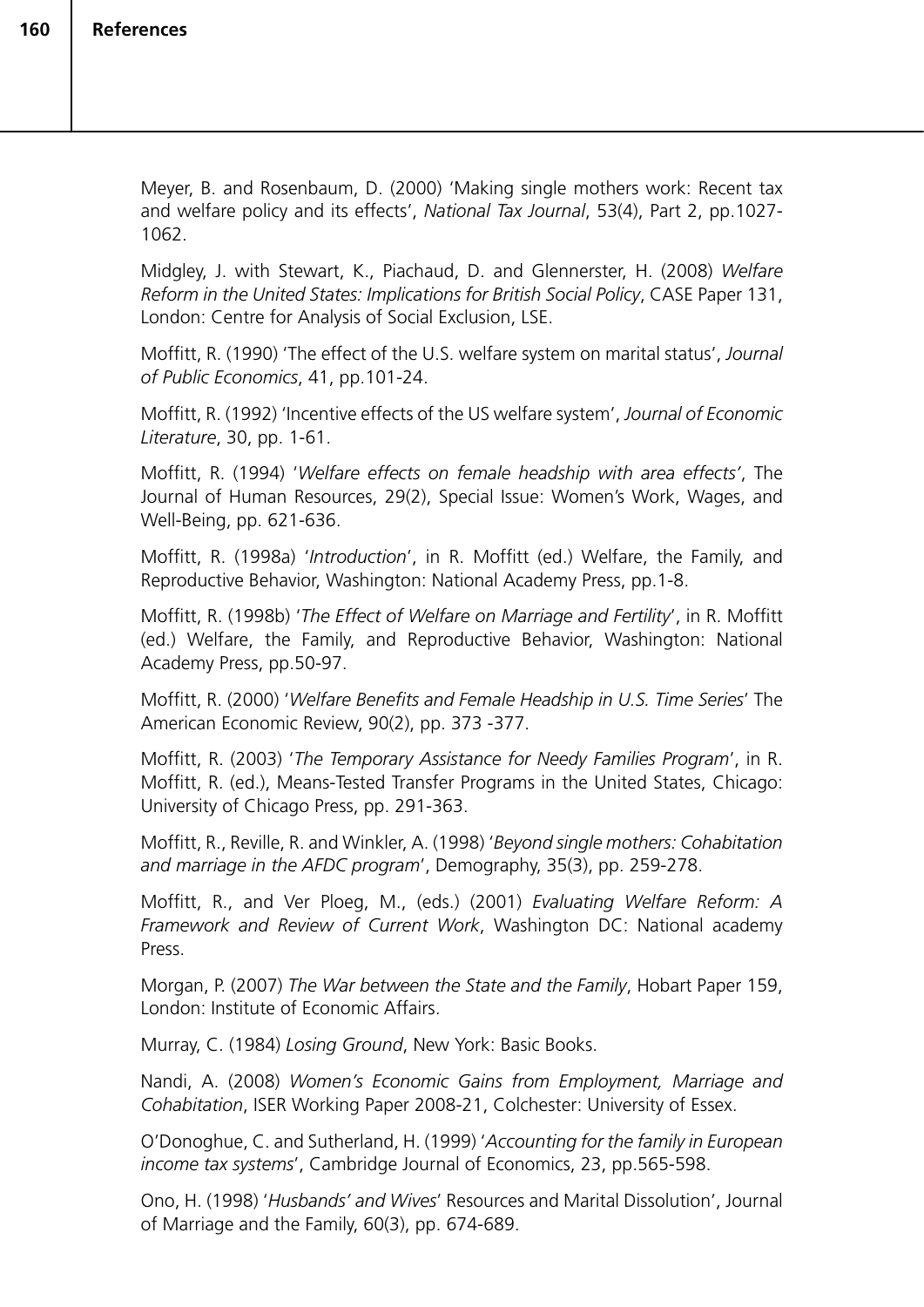Ono, H. (2001) *Women's Economic Resources, Marriage, and Contexts of Gender: The Case of Japan, U.S. and Sweden*, Paper presented at the 2001 annual meeting of the Population Association of America, 29-31 March, Washington, DC.

Oppenheimer, V. (1997) '*Women's employment and the gain to marriage: The specialization and trading model*', Annual Review of Sociology, 23, pp. 431-453.

Pawson, R. (2006) *Evidence-based Policy A realist perspective*, London: Sage.

Plotnick, R. (2004) *Teenage Expectations and Desires about Family Formation in the United States*, CASE paper 90, London: CASE, LSE.

Plotnick, R., Garfinkel, I., Mclanahan, S. and Ku, I. (2006) 'The impact of child support enforcement policy on nonmarital childbearing', *Journal of Policy Analysis and Management*, 26(1), pp. 79-98.

Popay, J., Roberts, H., Petticrew, M., Arai, L., Rodgers, M., Britten, N. with Roen, K. and Duffy, S. (2006) *Guidance on the Conduct of Narrative Synthesis in Systematic Reviews*.

Presser, H. and Salsberg, L. (1975) '*Public assistance and early family formation is there a pronatalist effect*', Social Problems, 23(2), pp. 226-241.

Rainer, H. (2007) '*Should we write prenuptial contracts?*', European Economic Review, 51, pp. 337-363.

Ribar, D. (2003) *What Do Social Scientists Know about the Benefits of Marriage? A Review of Quantitative Methodologies*, Department of Economics, Washington: The George Washington University.

Ridge M., O'Flaherty, D. and Deasley, S. (2007) *Child support and work incentives: A literature review*, DWP Research Report No 402, Leeds: CDS

Roberts, P. (2007) '*Out of Order? Factors influencing the sequence of marriage and childbirth among disadvantaged Americans*', CLASP Policy Brief, Couples and Marriage Series No. 9, Washington: Center for Law and Social Policy.

Roberts, P. (2008) '*The Implications of Multiple Fertility for Efforts to Promote Marriage in Programs Serving Low-Income Mothers and Fathers*', CLASP Policy Brief, Couples and Marriage Series No. 11, Washington: Center for Law and Social Policy.

Rodgers, B. and Pryor, J. (1998) *Divorce and Separation: the outcomes for children*, York: JRF.

Rosenbaum, D. (2000) *Taxes, the Earned Income Tax Credit, and Marital Status, Joint Center for Poverty Research Working Paper*, Chicago: Northwestern University/ University of Chicago Joint Center for Poverty Research.

Rosenzweig, M. (1999) 'Welfare, marital prospects, and nonmarital childbearing', *Journal of Political Economy*, 107(6), Part 2, pp.S3-S32.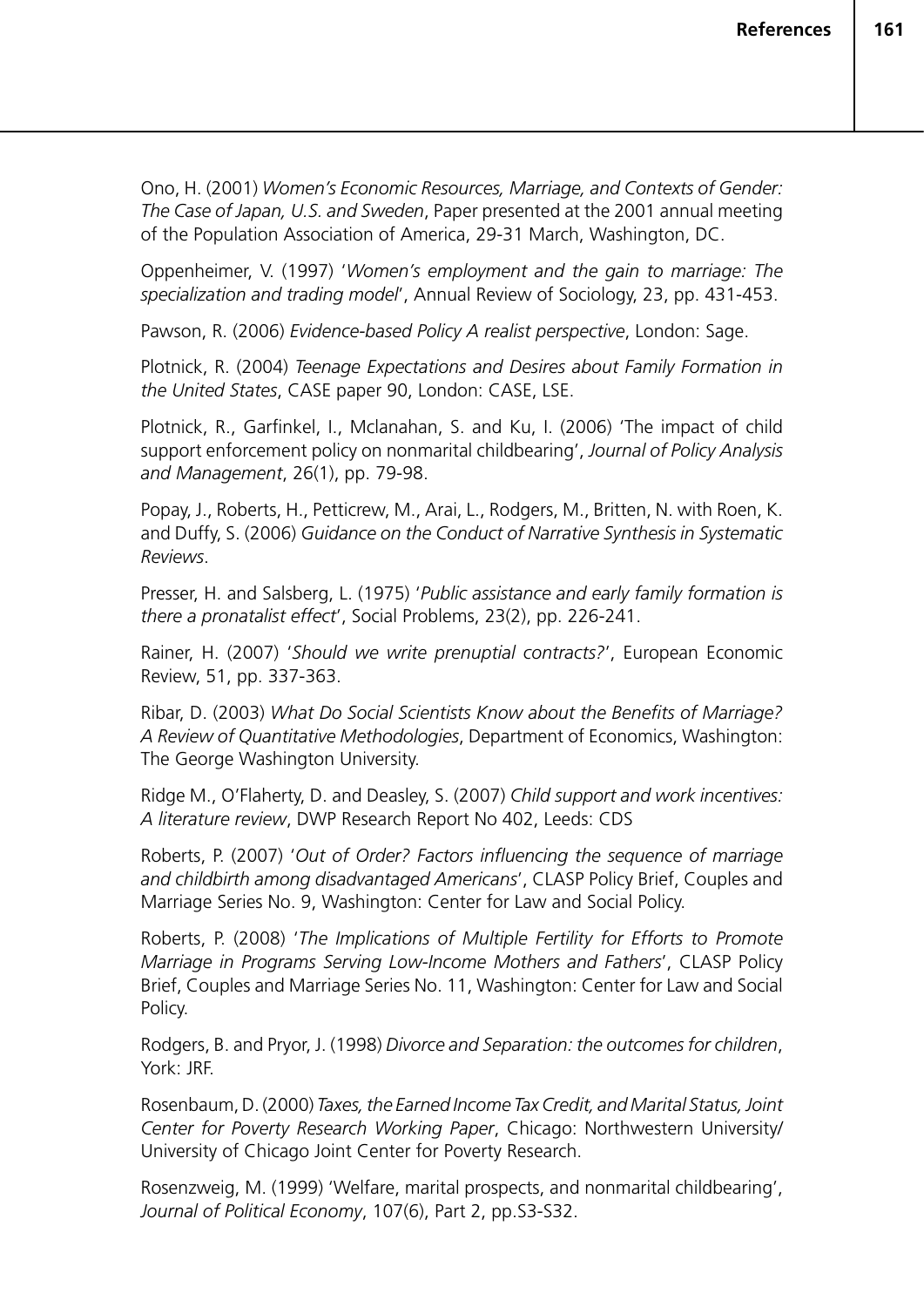Rossi, P. (2001) '*New Jersey's family development program: an overview and critique of the Rutgers' evaluation*', in Besharov, D. and Germanis, P. (eds.), Preventing Subsequent Births to Welfare Recipients, College Park, Md: School of Public Affairs.

Ryan, S., Manlove, J., Hofferth, S. (2006) '*State-level welfare policies and nonmarital subsequent childbearing*', Population Research and Policy Review, 25, pp. 103-26.

Sabia, J. (2006) 'Blacks and the family cap: pregnancy, abortion, and spillovers', *Journal of Population Economics*, 21, pp. 111-134.

Salkind, N. and Haskins, R. (1982) 'Negative Income Tax: The Impact on Children from Low-Income Families', *Journal of Family Issues*, Vol. 3, pp. 165-180.

Svarer, M. (2004) 'Is your love in vain? Another look at premarital cohabitation and divorce', *Journal of Human Resources*, 34(2), pp. 523-535.

Schoeni, R. and Blank, R. (2000) *What Has Welfare Reform Accomplished? Impacts on Welfare Participation, Employment, Income, Poverty, and Family Structure*, NBER Working Paper 7627, Cambridge, MA: National Bureau of Economic Research.

Scholz, J. (1994) '*Tax policy and the working poor: The Earned Income Tax Credit', Focus*, Institute for Research on Poverty, University of Wisconsin-Madison, 15(3), pp.1-12.

Schultz, P. (1994) 'Marital status and fertility in the United States. Welfare and labour market effects', *Journal of Human Resources*, 29(2), pp. 637-669.

Sherman, A. (2001) '*How Children Fare in Welfare Experiments: The Pivotal Role of Income*', APPAM Fall 2001 Research Conference, Washington DC.

Smock, P., Manning, W. and Porter, M. (2005) '"Everything's There Except Money": How Money Shapes Decisions to Marry Among Cohabitors', *Journal of Marriage and Family*, 67, pp. 680-696.

Stafford, B. (2002) '*Being more certain about Random Assignment in Social Policy Evaluations*', Social Policy and Society, Vol. 1, No. 4, pp275-284.

Strickland, P. (1998) *Working Families Tax Credit and Family Credit*, House of Commons Library Research Paper 98/46, London: House of Commons.

Terry-Humen, E., Manlove, J., and Moore, K. (2001) *Births outside of marriage: Perceptions vs Reality*, Child Trends Research Brief, Washington DC: Child Trends.

US General Accounting Office (2001) *Welfare Reform: More Research Needed on TANF Family Caps and Other Policies for Reducing Out-of-Wedlock Births*, (GAO-01-924), Washington, DC: GAO.